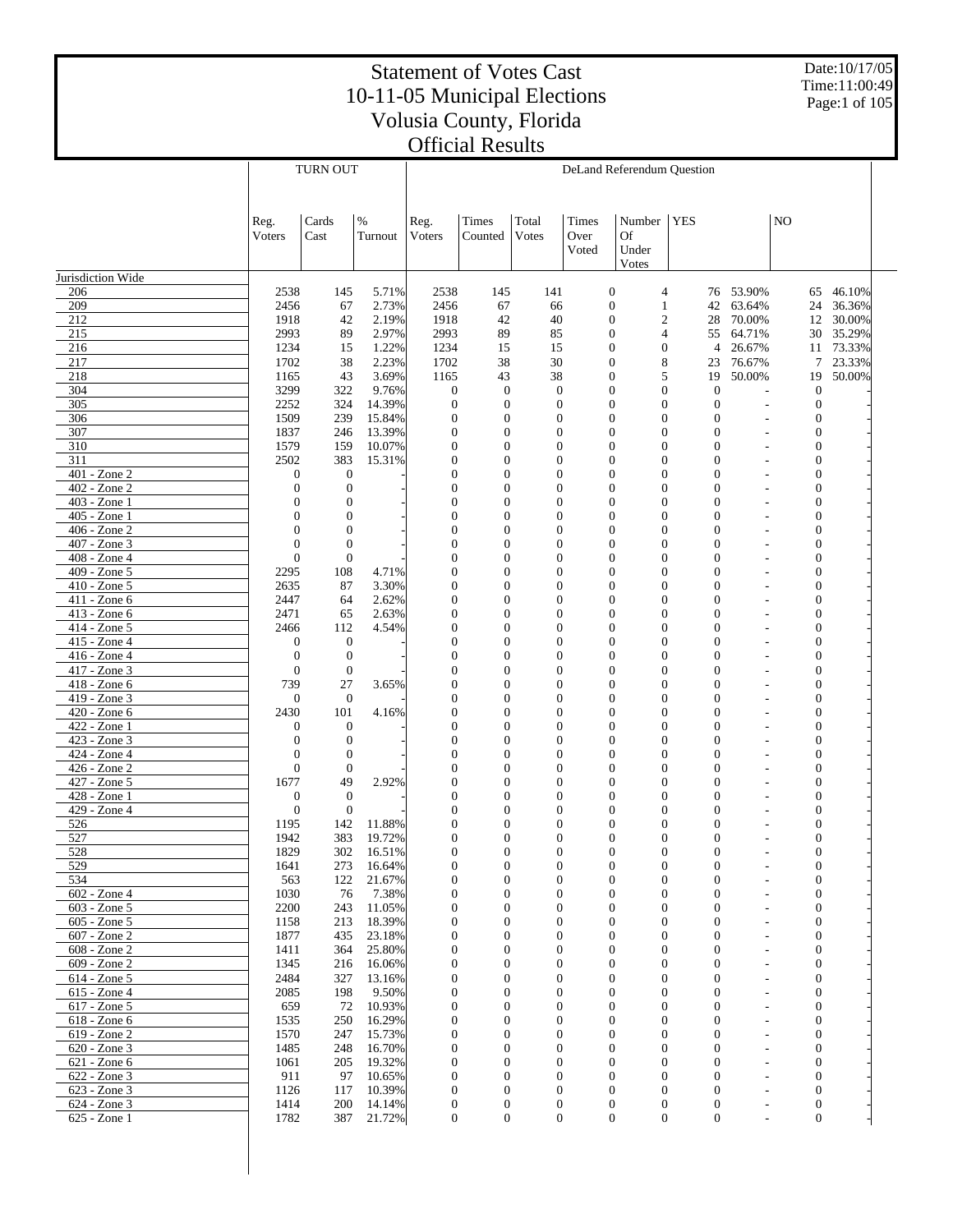Date:10/17/05 Time:11:00:49 Page:2 of 105

|                                                     |                | TURN OUT   |                  | DeLand Referendum Question           |                                      |                                      |                |                                                                            |                                  |                          |                                      |           |  |
|-----------------------------------------------------|----------------|------------|------------------|--------------------------------------|--------------------------------------|--------------------------------------|----------------|----------------------------------------------------------------------------|----------------------------------|--------------------------|--------------------------------------|-----------|--|
|                                                     |                |            |                  |                                      |                                      |                                      |                |                                                                            |                                  |                          |                                      |           |  |
|                                                     |                |            |                  |                                      |                                      |                                      |                |                                                                            |                                  |                          |                                      |           |  |
|                                                     | Reg.           | Cards      | $\%$             | Reg.                                 | Times                                | Total                                | Times          | Number                                                                     | <b>YES</b>                       |                          | N <sub>O</sub>                       |           |  |
|                                                     | Voters         | Cast       | Turnout          | Voters                               | Counted                              | <b>Votes</b>                         | Over           | Of                                                                         |                                  |                          |                                      |           |  |
|                                                     |                |            |                  |                                      |                                      |                                      | Voted          | Under                                                                      |                                  |                          |                                      |           |  |
|                                                     | 1677           | 235        |                  |                                      |                                      |                                      |                | Votes                                                                      |                                  |                          |                                      |           |  |
| 626 - Zone 3<br>628 - Zone 6                        | 2251           | 302        | 14.01%<br>13.42% | $\boldsymbol{0}$<br>$\boldsymbol{0}$ | $\mathbf{0}$<br>$\boldsymbol{0}$     | $\boldsymbol{0}$<br>$\boldsymbol{0}$ |                | $\boldsymbol{0}$<br>$\overline{0}$<br>$\mathbf{0}$<br>$\boldsymbol{0}$     | $\boldsymbol{0}$<br>$\mathbf{0}$ |                          | $\boldsymbol{0}$<br>$\boldsymbol{0}$ |           |  |
| 629 - Zone 6                                        | 1732           | 251        | 14.49%           | $\boldsymbol{0}$                     | $\boldsymbol{0}$                     | $\overline{0}$                       |                | $\mathbf{0}$<br>$\mathbf{0}$                                               | $\mathbf{0}$                     |                          | $\boldsymbol{0}$                     |           |  |
| 633 - Zone 1                                        | 1226           | 73         | 5.95%            | $\boldsymbol{0}$                     | $\boldsymbol{0}$                     | $\overline{0}$                       |                | $\mathbf{0}$<br>$\mathbf{0}$                                               | $\mathbf{0}$                     |                          | $\boldsymbol{0}$                     |           |  |
| 636 - Zone 1                                        | 1239           | 73         | 5.89%            | $\boldsymbol{0}$                     | $\boldsymbol{0}$                     | $\mathbf{0}$                         |                | $\mathbf{0}$<br>$\boldsymbol{0}$                                           | $\theta$                         |                          | $\boldsymbol{0}$                     |           |  |
| 637 - Zone 1                                        | 1319           | 330        | 25.02%           | $\boldsymbol{0}$                     | $\boldsymbol{0}$                     | $\mathbf{0}$                         |                | $\mathbf{0}$<br>$\mathbf{0}$                                               | $\Omega$                         |                          | $\boldsymbol{0}$                     |           |  |
| 638 - Zone 1                                        | 1121           | 193        | 17.22%           | $\boldsymbol{0}$                     | $\mathbf{0}$                         | $\mathbf{0}$                         |                | $\mathbf{0}$<br>$\boldsymbol{0}$                                           | $\theta$                         |                          | $\boldsymbol{0}$                     |           |  |
| 640 - Zone 4                                        | 1987           | 236        | 11.88%           | $\boldsymbol{0}$                     | $\boldsymbol{0}$                     | $\mathbf{0}$                         |                | $\mathbf{0}$<br>$\boldsymbol{0}$                                           | $\Omega$                         |                          | $\boldsymbol{0}$                     |           |  |
| 641 - Zone 4                                        | 2426           | 471        | 19.41%           | $\boldsymbol{0}$                     | $\boldsymbol{0}$                     | $\mathbf{0}$                         |                | $\mathbf{0}$<br>$\boldsymbol{0}$                                           | $\theta$                         |                          | $\boldsymbol{0}$                     |           |  |
| 701<br>702                                          | 1884<br>3013   | 165<br>347 | 8.76%<br>11.52%  | $\boldsymbol{0}$<br>$\boldsymbol{0}$ | $\boldsymbol{0}$<br>$\boldsymbol{0}$ | $\mathbf{0}$<br>$\mathbf{0}$         |                | $\mathbf{0}$<br>$\mathbf{0}$<br>$\mathbf{0}$<br>$\boldsymbol{0}$           | $\Omega$<br>$\theta$             |                          | $\boldsymbol{0}$<br>$\boldsymbol{0}$ |           |  |
| 703                                                 | 2522           | 159        | 6.30%            | $\boldsymbol{0}$                     | $\boldsymbol{0}$                     | $\mathbf{0}$                         |                | $\mathbf{0}$<br>$\mathbf{0}$                                               | $\Omega$                         |                          | $\boldsymbol{0}$                     |           |  |
| 704                                                 | 997            | 63         | 6.32%            | $\boldsymbol{0}$                     | $\boldsymbol{0}$                     | $\mathbf{0}$                         |                | $\mathbf{0}$<br>$\boldsymbol{0}$                                           | $\theta$                         |                          | $\boldsymbol{0}$                     |           |  |
| 709                                                 | 2384           | 135        | 5.66%            | $\boldsymbol{0}$                     | $\boldsymbol{0}$                     | $\mathbf{0}$                         |                | $\mathbf{0}$<br>$\mathbf{0}$                                               | $\theta$                         |                          | $\boldsymbol{0}$                     |           |  |
| 711                                                 | 2517           | 194        | 7.71%            | $\boldsymbol{0}$                     | $\boldsymbol{0}$                     | $\mathbf{0}$                         |                | $\mathbf{0}$<br>$\boldsymbol{0}$                                           | $\theta$                         |                          | $\boldsymbol{0}$                     |           |  |
| 712                                                 | 2173           | 98         | 4.51%            | $\boldsymbol{0}$                     | $\boldsymbol{0}$                     | $\mathbf{0}$                         |                | $\mathbf{0}$<br>$\mathbf{0}$                                               | $\Omega$                         |                          | $\boldsymbol{0}$                     |           |  |
| 714                                                 | 2142           | 136        | 6.35%            | $\boldsymbol{0}$                     | $\boldsymbol{0}$                     | $\overline{0}$                       |                | $\boldsymbol{0}$<br>$\mathbf{0}$                                           | $\theta$                         |                          | $\boldsymbol{0}$                     |           |  |
| 717                                                 | 2318           | 186        | 8.02%            | $\boldsymbol{0}$                     | $\boldsymbol{0}$                     | $\overline{0}$                       |                | $\mathbf{0}$<br>$\mathbf{0}$                                               | $\Omega$                         |                          | $\boldsymbol{0}$                     |           |  |
| 718                                                 | 1934           | 174        | 9.00%            | $\boldsymbol{0}$                     | $\boldsymbol{0}$                     | $\overline{0}$                       |                | $\mathbf{0}$<br>$\boldsymbol{0}$                                           | $\theta$                         |                          | $\boldsymbol{0}$                     |           |  |
| 719<br>720                                          | 882<br>2161    | 73<br>158  | 8.28%<br>7.31%   | $\boldsymbol{0}$<br>$\boldsymbol{0}$ | $\boldsymbol{0}$<br>$\boldsymbol{0}$ | $\overline{0}$<br>$\overline{0}$     |                | $\mathbf{0}$<br>$\boldsymbol{0}$<br>$\mathbf{0}$<br>$\boldsymbol{0}$       | $\Omega$<br>$\theta$             |                          | $\boldsymbol{0}$<br>$\boldsymbol{0}$ |           |  |
| 722                                                 | 2026           | 115        | 5.68%            | $\boldsymbol{0}$                     | $\boldsymbol{0}$                     | $\overline{0}$                       |                | $\mathbf{0}$<br>$\mathbf{0}$                                               | $\Omega$                         |                          | $\boldsymbol{0}$                     |           |  |
| 723                                                 | 1481           | 102        | 6.89%            | $\boldsymbol{0}$                     | $\boldsymbol{0}$                     | $\overline{0}$                       |                | $\mathbf{0}$<br>$\boldsymbol{0}$                                           | $\theta$                         |                          | $\boldsymbol{0}$                     |           |  |
| 724                                                 | 2043           | 159        | 7.78%            | $\boldsymbol{0}$                     | $\boldsymbol{0}$                     | $\overline{0}$                       |                | $\mathbf{0}$<br>$\mathbf{0}$                                               | $\Omega$                         |                          | $\boldsymbol{0}$                     |           |  |
| 725                                                 | 1929           | 234        | 12.13%           | $\boldsymbol{0}$                     | $\mathbf{0}$                         | $\overline{0}$                       |                | $\mathbf{0}$<br>$\boldsymbol{0}$                                           | $\theta$                         |                          | $\boldsymbol{0}$                     |           |  |
| 726                                                 | 2586           | 737        | 28.50%           | $\boldsymbol{0}$                     | $\boldsymbol{0}$                     | $\overline{0}$                       |                | $\mathbf{0}$<br>$\mathbf{0}$                                               | $\theta$                         |                          | $\boldsymbol{0}$                     |           |  |
| 727                                                 | 2087           | 247        | 11.84%           | $\boldsymbol{0}$                     | $\boldsymbol{0}$                     | $\overline{0}$                       |                | $\mathbf{0}$<br>$\boldsymbol{0}$                                           | $\theta$                         |                          | $\boldsymbol{0}$                     |           |  |
| 728                                                 | 1818           | 188        | 10.34%           | $\boldsymbol{0}$                     | $\boldsymbol{0}$                     | $\overline{0}$                       |                | $\mathbf{0}$<br>$\mathbf{0}$                                               | $\Omega$                         |                          | $\boldsymbol{0}$                     |           |  |
| 729                                                 | 3499           | 324        | 9.26%            | $\boldsymbol{0}$                     | $\boldsymbol{0}$                     | $\overline{0}$                       |                | $\boldsymbol{0}$<br>$\mathbf{0}$                                           | $\theta$                         |                          | $\boldsymbol{0}$                     |           |  |
| 731<br>732                                          | 1604<br>2072   | 138<br>277 | 8.60%<br>13.37%  | $\boldsymbol{0}$<br>$\boldsymbol{0}$ | $\boldsymbol{0}$<br>$\boldsymbol{0}$ | $\overline{0}$<br>$\overline{0}$     |                | $\mathbf{0}$<br>$\mathbf{0}$<br>$\mathbf{0}$<br>$\boldsymbol{0}$           | $\Omega$<br>$\theta$             |                          | $\boldsymbol{0}$<br>$\boldsymbol{0}$ |           |  |
| 733                                                 | 1440           | 131        | 9.10%            | $\boldsymbol{0}$                     | $\boldsymbol{0}$                     | $\overline{0}$                       |                | $\mathbf{0}$<br>$\boldsymbol{0}$                                           | $\Omega$                         |                          | $\boldsymbol{0}$                     |           |  |
| 803                                                 | 969            | 181        | 18.68%           | $\boldsymbol{0}$                     | $\boldsymbol{0}$                     | $\overline{0}$                       |                | $\mathbf{0}$<br>$\boldsymbol{0}$                                           | $\theta$                         |                          | $\boldsymbol{0}$                     |           |  |
| 804                                                 | 1689           | 205        | 12.14%           | $\boldsymbol{0}$                     | $\boldsymbol{0}$                     | $\overline{0}$                       |                | $\mathbf{0}$<br>$\mathbf{0}$                                               | $\theta$                         |                          | $\boldsymbol{0}$                     |           |  |
| 805                                                 | 2164           | 381        | 17.61%           | $\boldsymbol{0}$                     | $\boldsymbol{0}$                     | $\overline{0}$                       |                | $\mathbf{0}$<br>$\boldsymbol{0}$                                           | $\theta$                         |                          | $\boldsymbol{0}$                     |           |  |
| 806                                                 | 2030           | 368        | 18.13%           | $\boldsymbol{0}$                     | $\boldsymbol{0}$                     | $\overline{0}$                       |                | $\mathbf{0}$<br>$\mathbf{0}$                                               | $\Omega$                         |                          | $\boldsymbol{0}$                     |           |  |
| 808                                                 | 2287           | 173        | 7.56%            | $\boldsymbol{0}$                     | $\mathbf{0}$                         | $\overline{0}$                       |                | $\boldsymbol{0}$<br>$\mathbf{0}$                                           | $\theta$                         |                          | $\boldsymbol{0}$                     |           |  |
| 809                                                 | 1390           | 141        | 10.14%           | $\boldsymbol{0}$                     | $\boldsymbol{0}$                     | $\overline{0}$                       |                | $\mathbf{0}$<br>$\mathbf{0}$                                               | $\theta$                         |                          | $\boldsymbol{0}$                     |           |  |
| 810<br>811                                          | 995<br>1858    | 135<br>313 | 13.57%<br>16.85% | $\overline{0}$<br>$\boldsymbol{0}$   | $\mathbf{0}$<br>$\boldsymbol{0}$     | $\overline{0}$<br>$\overline{0}$     | $\theta$       | $\boldsymbol{0}$<br>$\mathbf{0}$<br>$\boldsymbol{0}$                       | $\theta$<br>$\theta$             |                          | $\boldsymbol{0}$<br>$\boldsymbol{0}$ |           |  |
| 812                                                 | 1167           | 158        | 13.54%           | $\boldsymbol{0}$                     | $\boldsymbol{0}$                     | $\overline{0}$                       | $\overline{0}$ | $\boldsymbol{0}$                                                           | $\overline{0}$                   |                          | $\boldsymbol{0}$                     |           |  |
| 815                                                 | 1468           | 163        | 11.10%           | $\mathbf{0}$                         | $\mathbf{0}$                         | $\Omega$                             |                | $\overline{0}$<br>$\Omega$                                                 | $\mathbf{0}$                     |                          | $\mathbf{0}$                         |           |  |
| 901                                                 | 2007           | 169        | 8.42%            | $\mathbf{0}$                         | $\mathbf{0}$                         | $\boldsymbol{0}$                     |                | $\boldsymbol{0}$<br>$\mathbf{0}$                                           | $\theta$                         |                          | $\mathbf{0}$                         |           |  |
| 902                                                 | 2573           | 244        | 9.48%            | $\mathbf{0}$                         | $\boldsymbol{0}$                     | $\mathbf{0}$                         |                | $\boldsymbol{0}$<br>$\overline{0}$                                         | $\mathbf{0}$                     |                          | $\boldsymbol{0}$                     |           |  |
| 903                                                 | 2317           | 232        | 10.01%           | $\mathbf{0}$                         | $\boldsymbol{0}$                     | $\mathbf{0}$                         |                | $\overline{0}$<br>$\boldsymbol{0}$                                         | $\Omega$                         |                          | $\boldsymbol{0}$                     |           |  |
| 904                                                 | 1675           | 107        | 6.39%            | $\mathbf{0}$                         | $\boldsymbol{0}$                     | $\Omega$                             |                | $\overline{0}$<br>$\boldsymbol{0}$                                         | $\Omega$                         |                          | $\boldsymbol{0}$                     |           |  |
| 905                                                 | 1089           | 97         | 8.91%            | $\mathbf{0}$                         | $\boldsymbol{0}$                     | $\mathbf{0}$                         |                | $\overline{0}$<br>$\boldsymbol{0}$                                         | $\Omega$                         |                          | $\boldsymbol{0}$                     |           |  |
| 910<br>912                                          | 1152<br>1402   | 74<br>153  | 6.42%<br>10.91%  | $\mathbf{0}$<br>$\mathbf{0}$         | $\boldsymbol{0}$<br>$\mathbf{0}$     | $\Omega$<br>$\Omega$                 |                | $\overline{0}$<br>$\boldsymbol{0}$<br>$\overline{0}$<br>$\boldsymbol{0}$   | $\Omega$<br>$\Omega$             |                          | $\boldsymbol{0}$<br>$\mathbf{0}$     |           |  |
| 913                                                 | 2218           | 336        | 15.15%           | $\mathbf{0}$                         | $\mathbf{0}$                         | $\mathbf{0}$                         |                | $\overline{0}$<br>$\boldsymbol{0}$                                         | $\overline{0}$                   |                          | $\mathbf{0}$                         |           |  |
| Absentee - DeLand                                   | 14006          | 84         | 0.60%            | 14006                                | 84                                   | 76                                   |                | $\overline{0}$<br>8                                                        | 35                               | 46.05%                   | 41                                   | 53.95%    |  |
| Absentee - DeBary                                   | 12978          | 153        | 1.18%            | $\mathbf{0}$                         | $\mathbf{0}$                         | $\mathbf{0}$                         |                | $\overline{0}$<br>$\boldsymbol{0}$                                         | $\mathbf{0}$                     |                          | $\boldsymbol{0}$                     |           |  |
| Absentee - Deltona                                  | 17160          | 64         | 0.37%            | $\mathbf{0}$                         | $\boldsymbol{0}$                     | $\mathbf{0}$                         |                | $\overline{0}$<br>$\boldsymbol{0}$                                         | $\mathbf{0}$                     | $\overline{a}$           | $\mathbf{0}$                         |           |  |
| Absentee - Holly Hill                               | 7170           | 91         | 1.27%            | $\mathbf{0}$                         | $\boldsymbol{0}$                     | $\mathbf{0}$                         |                | $\overline{0}$<br>$\boldsymbol{0}$                                         | $\overline{0}$                   |                          | $\boldsymbol{0}$                     |           |  |
| Absentee - Daytona Beach                            | 40111          | 562        | 1.40%            | $\mathbf{0}$                         | $\mathbf{0}$                         | $\mathbf{0}$                         |                | $\overline{0}$<br>$\boldsymbol{0}$                                         | $\Omega$                         | $\overline{\phantom{a}}$ | $\boldsymbol{0}$                     |           |  |
| Absentee - South Daytona                            | 8416           | 30         | 0.36%            | $\mathbf{0}$                         | $\boldsymbol{0}$                     | $\Omega$                             |                | $\overline{0}$<br>$\boldsymbol{0}$                                         | $\Omega$                         |                          | $\boldsymbol{0}$                     |           |  |
| Absentee - Port Orange                              | 36510          | 129        | 0.35%            | $\mathbf{0}$                         | $\mathbf{0}$                         | $\Omega$                             |                | $\overline{0}$<br>$\overline{0}$                                           | $\Omega$                         |                          | $\boldsymbol{0}$                     |           |  |
| Absentee - Ponce Inlet                              | 2586           | 57         | 2.20%            | $\mathbf{0}$                         | $\boldsymbol{0}$                     | $\Omega$                             |                | $\overline{0}$<br>$\boldsymbol{0}$                                         | $\Omega$<br>$\Omega$             |                          | $\boldsymbol{0}$                     |           |  |
| Absentee - New Smyrna Beach<br>Absentee - Edgewater | 16017<br>14433 | 113<br>62  | 0.71%<br>0.43%   | $\mathbf{0}$<br>$\mathbf{0}$         | $\boldsymbol{0}$<br>$\mathbf{0}$     | $\mathbf{0}$<br>$\mathbf{0}$         |                | $\overline{0}$<br>$\boldsymbol{0}$<br>$\boldsymbol{0}$<br>$\boldsymbol{0}$ | $\Omega$                         |                          | $\boldsymbol{0}$<br>$\mathbf{0}$     |           |  |
| Early Voting                                        | 169387         | 2386       | 1.41%            | 14006                                | 76                                   | 74                                   |                | $\boldsymbol{0}$                                                           | $\overline{2}$                   | 45 60.81%                |                                      | 29 39.19% |  |
|                                                     |                |            |                  |                                      |                                      |                                      |                |                                                                            |                                  |                          |                                      |           |  |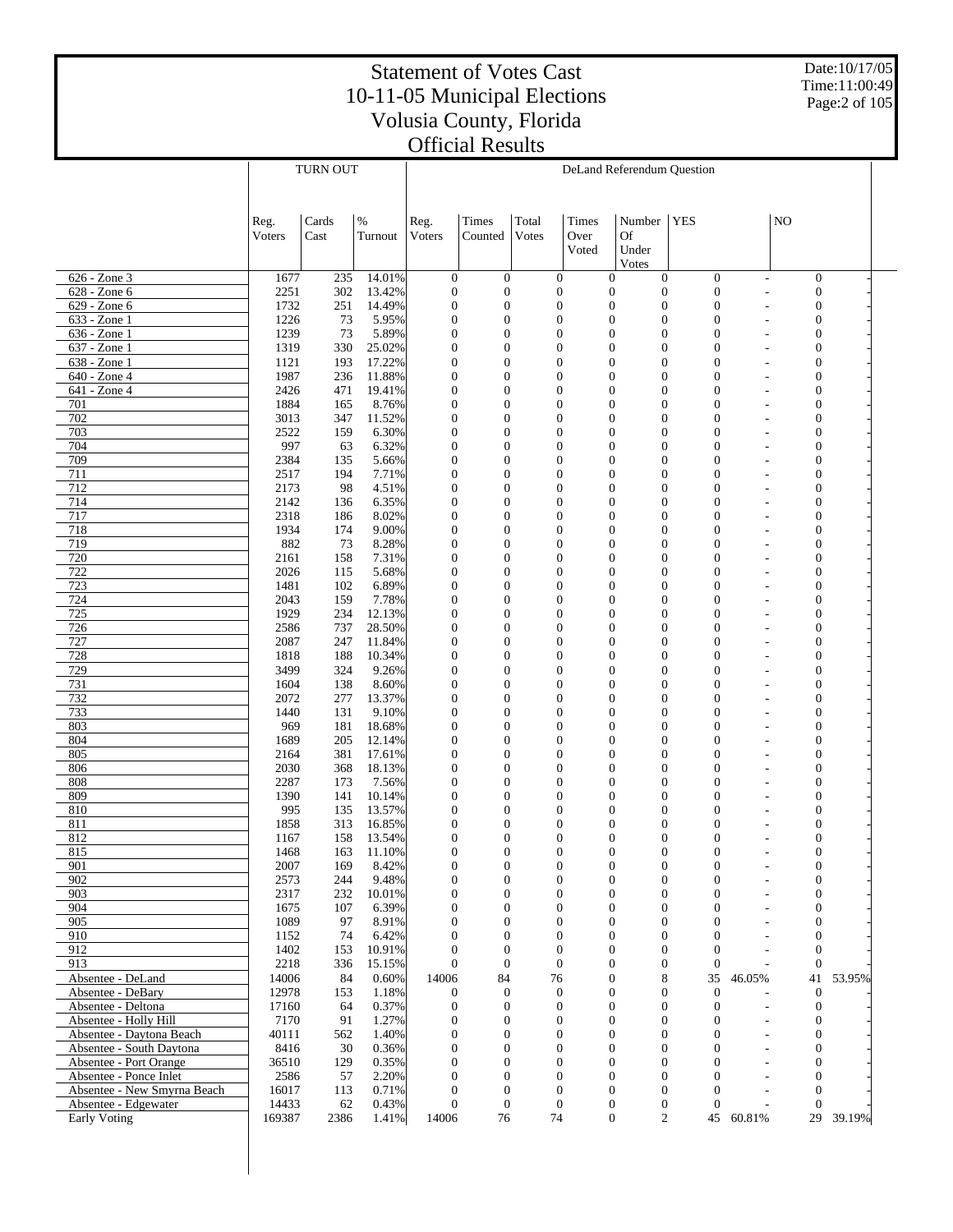Date:10/17/05 Time:11:00:49 Page:3 of 105

|                                  | <b>TURN OUT</b><br>DeLand Referendum Question |                |          |                |          |               |       |          |            |        |          |        |
|----------------------------------|-----------------------------------------------|----------------|----------|----------------|----------|---------------|-------|----------|------------|--------|----------|--------|
|                                  |                                               |                |          |                |          |               |       |          |            |        |          |        |
|                                  |                                               |                |          |                |          |               |       |          |            |        |          |        |
|                                  | Reg.                                          | Cards          | $\%$     | Reg.           | Times    | Total         | Times | Number   | <b>YES</b> |        | NO.      |        |
|                                  | Voters                                        | Cast           | Turnout  | <b>V</b> oters | Counted  | <b>V</b> otes | Over  | Of       |            |        |          |        |
|                                  |                                               |                |          |                |          |               | Voted | Under    |            |        |          |        |
|                                  |                                               |                |          |                |          |               |       | Votes    |            |        |          |        |
| Provisional - DeLand             | 14006                                         | $\Omega$       | $0.00\%$ | 14006          | $\Omega$ | $\Omega$      |       | $\Omega$ | $\Omega$   |        | $\Omega$ |        |
| Provisional - DeBary             | 12978                                         | $\overline{0}$ | 0.00%    |                |          |               |       |          | $\Omega$   |        |          |        |
| Provisional - Deltona            | 17160                                         | $\overline{0}$ | $0.00\%$ |                | 0        |               |       |          |            |        |          |        |
| Provisional - Holly Hill         | 7170                                          | $\mathbf{0}$   | 0.00%    |                |          |               |       |          |            |        |          |        |
| Provisional - Daytona Beach      | 40111                                         | 14             | 0.03%    |                |          |               |       |          |            |        |          |        |
| Provisional - South Daytona      | 8416                                          | $\mathbf{0}$   | 0.00%    |                | 0        |               |       |          |            |        |          |        |
| Provisional - Port Orange        | 36510                                         | 4              | 0.01%    |                | 0        |               |       |          |            |        |          |        |
| Provisional - Ponce Inlet        | 2586                                          | 4              | 0.15%    |                | 0        |               |       |          |            |        |          |        |
| Provisional - New Smyrna Beach   | 16017                                         | 2              | 0.01%    |                | $\Omega$ | 0             |       |          | 0          |        | 0        |        |
| Provisional - Edgewater          | 14433                                         | $\overline{2}$ | 0.01%    |                | $\Omega$ |               |       |          | 0          |        |          |        |
| Unscanned - DeLand               | 14006                                         | $\Omega$       | $0.00\%$ | 14006          | 0        | 0             |       | 0        | 0          |        |          |        |
| <b>Unscanned - DeBary</b>        | 12978                                         | $\mathbf{0}$   | $0.00\%$ |                | 0        |               |       |          | 0          |        |          |        |
| Unscanned - Deltona              | 17160                                         |                | 0.01%    | 0              | $\Omega$ | 0             |       | 0        | $\Omega$   |        | 0        |        |
| Unscanned - Holly Hill           | 7170                                          | $\overline{0}$ | $0.00\%$ |                | 0        |               |       |          |            |        |          |        |
| Unscanned - Daytona Beach        | 40111                                         | 0              | 0.00%    |                | 0        |               |       |          | 0          |        |          |        |
| <b>Unscanned - South Daytona</b> | 8416                                          | $\overline{0}$ | $0.00\%$ |                |          |               |       |          |            |        |          |        |
| <b>Unscanned - Port Orange</b>   | 36510                                         | $\Omega$       | 0.00%    |                | 0        |               |       |          |            |        |          |        |
| <b>Unscanned - Ponce Inlet</b>   | 2586                                          | $\overline{0}$ | 0.00%    |                |          |               |       |          |            |        |          |        |
| Unscanned - New Smyrna Beach     | 16017                                         | $\overline{2}$ | 0.01%    |                | 0        |               |       |          |            |        |          |        |
| Unscanned - Edgewater            | 14433                                         |                | 0.01%    |                | $\theta$ |               |       |          |            |        |          |        |
| Total                            | 169387                                        | 21937          | 12.95%   | 14006          | 599      | 565           |       | 34       | 327        | 57.88% | 238      | 42.12% |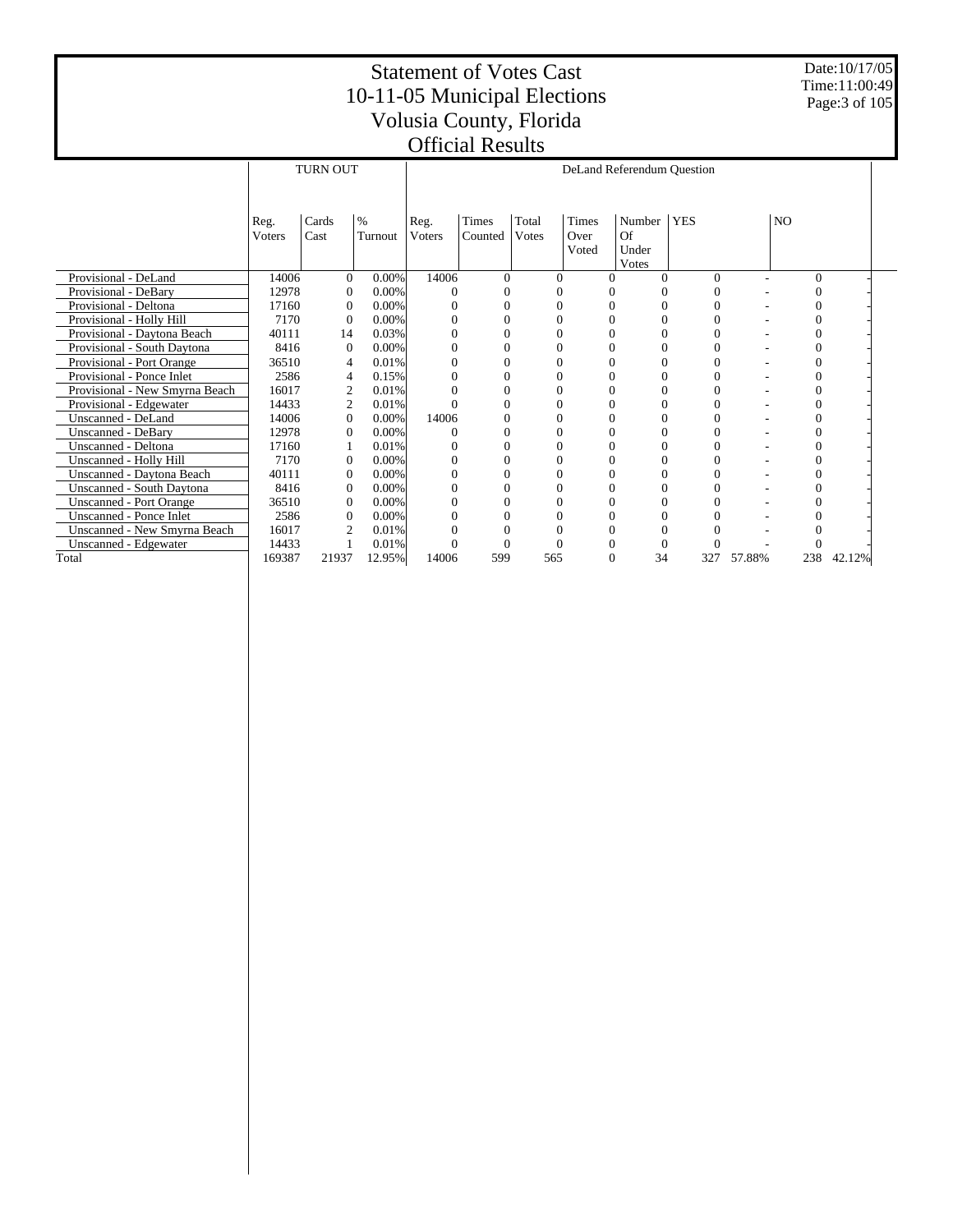Date:10/17/05 Time:11:00:49 Page:4 of 105

|                                 |                                |                                    |                                  |       | DeLand Charter Q1                                                        |            |                                    |                |                                      |           |
|---------------------------------|--------------------------------|------------------------------------|----------------------------------|-------|--------------------------------------------------------------------------|------------|------------------------------------|----------------|--------------------------------------|-----------|
|                                 |                                |                                    |                                  |       |                                                                          |            |                                    |                |                                      |           |
|                                 |                                |                                    |                                  |       |                                                                          |            |                                    |                |                                      |           |
|                                 | Reg.                           | Times                              | Total                            | Times | Number                                                                   | <b>YES</b> |                                    |                | NO                                   |           |
|                                 | Voters                         | Counted                            | Votes                            | Over  | <b>Of</b>                                                                |            |                                    |                |                                      |           |
|                                 |                                |                                    |                                  | Voted | Under                                                                    |            |                                    |                |                                      |           |
|                                 |                                |                                    |                                  |       | Votes                                                                    |            |                                    |                |                                      |           |
| Jurisdiction Wide               |                                |                                    |                                  |       |                                                                          |            |                                    |                |                                      |           |
| 206                             | 2538                           | 145                                | 139                              |       | $\boldsymbol{0}$<br>6                                                    |            | 90                                 | 64.75%         | 49                                   | 35.25%    |
| 209                             | 2456                           | 67                                 | 67                               |       | $\boldsymbol{0}$<br>$\mathbf{0}$                                         |            | 43                                 | 64.18%         |                                      | 24 35.82% |
| 212                             | 1918                           | 42                                 | 42                               |       | $\boldsymbol{0}$<br>$\boldsymbol{0}$                                     |            | 29                                 | 69.05%         | 13                                   | 30.95%    |
| 215                             | 2993                           | 89                                 | 89                               |       | $\boldsymbol{0}$<br>$\boldsymbol{0}$                                     |            | 65                                 | 73.03%         |                                      | 24 26.97% |
| 216                             | 1234                           | 15                                 | 15                               |       | $\boldsymbol{0}$<br>$\boldsymbol{0}$                                     |            | 7                                  | 46.67%         | 8                                    | 53.33%    |
| 217                             | 1702                           | 38                                 | 38                               |       | $\boldsymbol{0}$<br>$\boldsymbol{0}$                                     |            | 27                                 | 71.05%         | 11                                   | 28.95%    |
| 218                             | 1165                           | 43                                 | 42                               |       | $\boldsymbol{0}$<br>$\mathbf{1}$                                         |            | 22                                 | 52.38%         | 20                                   | 47.62%    |
| 304                             | $\boldsymbol{0}$               | $\mathbf{0}$                       | $\mathbf{0}$                     |       | $\boldsymbol{0}$<br>$\boldsymbol{0}$                                     |            | $\boldsymbol{0}$                   | $\overline{a}$ | $\boldsymbol{0}$                     |           |
| 305                             | $\mathbf{0}$                   | $\mathbf{0}$                       | $\boldsymbol{0}$                 |       | $\boldsymbol{0}$<br>$\boldsymbol{0}$                                     |            | $\mathbf{0}$                       | ٠              | $\boldsymbol{0}$                     |           |
| 306                             | $\theta$                       | $\mathbf{0}$                       | $\mathbf{0}$                     |       | $\boldsymbol{0}$<br>$\boldsymbol{0}$                                     |            | $\mathbf{0}$                       |                | $\boldsymbol{0}$                     |           |
| 307                             | $\mathbf{0}$                   | $\boldsymbol{0}$                   | $\boldsymbol{0}$                 |       | $\boldsymbol{0}$<br>$\boldsymbol{0}$                                     |            | $\boldsymbol{0}$                   |                | $\boldsymbol{0}$                     |           |
| 310<br>311                      | $\overline{0}$                 | $\overline{0}$                     | $\mathbf{0}$                     |       | $\boldsymbol{0}$<br>$\boldsymbol{0}$                                     |            | $\overline{0}$                     |                | $\boldsymbol{0}$                     |           |
|                                 | $\mathbf{0}$                   | $\boldsymbol{0}$                   | $\boldsymbol{0}$                 |       | $\boldsymbol{0}$<br>$\boldsymbol{0}$                                     |            | $\boldsymbol{0}$                   |                | $\boldsymbol{0}$                     |           |
| 401 - Zone 2<br>402 - Zone 2    | $\overline{0}$<br>$\mathbf{0}$ | $\overline{0}$<br>$\boldsymbol{0}$ | $\mathbf{0}$<br>$\boldsymbol{0}$ |       | $\mathbf{0}$<br>$\boldsymbol{0}$<br>$\boldsymbol{0}$<br>$\boldsymbol{0}$ |            | $\overline{0}$<br>$\boldsymbol{0}$ |                | $\boldsymbol{0}$<br>$\boldsymbol{0}$ |           |
| 403 - Zone 1                    | $\overline{0}$                 | $\overline{0}$                     | $\mathbf{0}$                     |       | $\mathbf{0}$<br>$\boldsymbol{0}$                                         |            | $\overline{0}$                     |                | $\boldsymbol{0}$                     |           |
| 405 - Zone 1                    | $\mathbf{0}$                   | $\boldsymbol{0}$                   | $\boldsymbol{0}$                 |       | $\boldsymbol{0}$<br>$\boldsymbol{0}$                                     |            | $\boldsymbol{0}$                   |                | $\boldsymbol{0}$                     |           |
| 406 - Zone 2                    | $\overline{0}$                 | $\overline{0}$                     | $\mathbf{0}$                     |       | $\mathbf{0}$<br>$\boldsymbol{0}$                                         |            | $\overline{0}$                     |                | $\boldsymbol{0}$                     |           |
| $407 - Z$ one 3                 | $\mathbf{0}$                   | $\boldsymbol{0}$                   | $\boldsymbol{0}$                 |       | $\boldsymbol{0}$<br>$\boldsymbol{0}$                                     |            | $\boldsymbol{0}$                   |                | $\boldsymbol{0}$                     |           |
| 408 - Zone 4                    | $\overline{0}$                 | $\overline{0}$                     | $\mathbf{0}$                     |       | $\boldsymbol{0}$<br>$\boldsymbol{0}$                                     |            | $\boldsymbol{0}$                   |                | $\boldsymbol{0}$                     |           |
| 409 - Zone 5                    | $\mathbf{0}$                   | $\boldsymbol{0}$                   | $\boldsymbol{0}$                 |       | $\boldsymbol{0}$<br>$\boldsymbol{0}$                                     |            | $\boldsymbol{0}$                   |                | $\boldsymbol{0}$                     |           |
| $410 - Z$ one 5                 | $\overline{0}$                 | $\overline{0}$                     | $\mathbf{0}$                     |       | $\mathbf{0}$<br>$\boldsymbol{0}$                                         |            | $\boldsymbol{0}$                   |                | $\boldsymbol{0}$                     |           |
| 411 - Zone 6                    | $\mathbf{0}$                   | $\boldsymbol{0}$                   | $\boldsymbol{0}$                 |       | $\boldsymbol{0}$<br>$\boldsymbol{0}$                                     |            | $\boldsymbol{0}$                   |                | $\boldsymbol{0}$                     |           |
| 413 - Zone 6                    | $\overline{0}$                 | $\overline{0}$                     | $\mathbf{0}$                     |       | $\mathbf{0}$<br>$\boldsymbol{0}$                                         |            | $\overline{0}$                     |                | $\boldsymbol{0}$                     |           |
| 414 - Zone 5                    | $\mathbf{0}$                   | $\boldsymbol{0}$                   | $\boldsymbol{0}$                 |       | $\boldsymbol{0}$<br>$\boldsymbol{0}$                                     |            | $\boldsymbol{0}$                   |                | $\boldsymbol{0}$                     |           |
| 415 - Zone 4                    | $\overline{0}$                 | $\overline{0}$                     | $\mathbf{0}$                     |       | $\mathbf{0}$<br>$\boldsymbol{0}$                                         |            | $\overline{0}$                     |                | $\boldsymbol{0}$                     |           |
| 416 - Zone 4                    | $\mathbf{0}$                   | $\boldsymbol{0}$                   | $\boldsymbol{0}$                 |       | $\boldsymbol{0}$<br>$\boldsymbol{0}$                                     |            | $\boldsymbol{0}$                   |                | $\boldsymbol{0}$                     |           |
| 417 - Zone 3                    | $\overline{0}$                 | $\mathbf{0}$                       | $\mathbf{0}$                     |       | $\boldsymbol{0}$<br>$\boldsymbol{0}$                                     |            | $\boldsymbol{0}$                   |                | $\boldsymbol{0}$                     |           |
| 418 - Zone 6                    | $\mathbf{0}$                   | $\boldsymbol{0}$                   | $\boldsymbol{0}$                 |       | $\boldsymbol{0}$<br>$\boldsymbol{0}$                                     |            | $\boldsymbol{0}$                   |                | $\boldsymbol{0}$                     |           |
| 419 - Zone 3                    | $\overline{0}$                 | $\mathbf{0}$                       | $\mathbf{0}$                     |       | $\boldsymbol{0}$<br>$\boldsymbol{0}$                                     |            | $\boldsymbol{0}$                   |                | $\boldsymbol{0}$                     |           |
| 420 - Zone 6                    | $\mathbf{0}$                   | $\boldsymbol{0}$                   | $\boldsymbol{0}$                 |       | $\boldsymbol{0}$<br>$\boldsymbol{0}$                                     |            | $\boldsymbol{0}$                   |                | $\boldsymbol{0}$                     |           |
| 422 - Zone 1                    | $\overline{0}$                 | $\mathbf{0}$                       | $\mathbf{0}$                     |       | $\mathbf{0}$<br>$\boldsymbol{0}$                                         |            | $\mathbf{0}$                       |                | $\boldsymbol{0}$                     |           |
| 423 - Zone 3                    | $\mathbf{0}$                   | $\boldsymbol{0}$                   | $\boldsymbol{0}$                 |       | $\boldsymbol{0}$<br>$\boldsymbol{0}$                                     |            | $\boldsymbol{0}$                   |                | $\boldsymbol{0}$                     |           |
| 424 - Zone 4                    | $\overline{0}$                 | $\overline{0}$                     | $\mathbf{0}$                     |       | $\mathbf{0}$<br>$\boldsymbol{0}$                                         |            | $\overline{0}$                     |                | $\boldsymbol{0}$                     |           |
| 426 - Zone 2                    | $\mathbf{0}$                   | $\boldsymbol{0}$                   | $\boldsymbol{0}$                 |       | $\boldsymbol{0}$<br>$\boldsymbol{0}$                                     |            | $\boldsymbol{0}$                   |                | $\boldsymbol{0}$                     |           |
| 427 - Zone 5                    | $\overline{0}$                 | $\overline{0}$                     | $\mathbf{0}$                     |       | $\boldsymbol{0}$<br>$\boldsymbol{0}$                                     |            | $\boldsymbol{0}$                   |                | $\boldsymbol{0}$                     |           |
| 428 - Zone 1                    | $\overline{0}$                 | $\boldsymbol{0}$                   | $\boldsymbol{0}$                 |       | $\boldsymbol{0}$<br>$\boldsymbol{0}$                                     |            | $\boldsymbol{0}$                   |                | $\boldsymbol{0}$                     |           |
| 429 - Zone 4                    | $\overline{0}$                 | $\overline{0}$                     | $\mathbf{0}$                     |       | $\mathbf{0}$<br>$\boldsymbol{0}$                                         |            | $\mathbf{0}$                       |                | $\boldsymbol{0}$                     |           |
| 526                             | $\overline{0}$                 | $\boldsymbol{0}$                   | $\boldsymbol{0}$                 |       | $\mathbf{0}$<br>$\boldsymbol{0}$                                         |            | $\boldsymbol{0}$                   |                | $\boldsymbol{0}$                     |           |
| 527                             | $\overline{0}$<br>$\Omega$     | $\mathbf{0}$                       | $\overline{0}$                   |       | $\mathbf{0}$<br>$\mathbf{0}$                                             |            | $\boldsymbol{0}$                   | ٠              | $\boldsymbol{0}$                     |           |
| 528                             |                                | $\mathbf{0}$                       | $\overline{0}$                   |       | $\boldsymbol{0}$<br>$\Omega$                                             |            | $\mathbf{0}$                       |                | $\overline{0}$                       |           |
| 529                             | $\overline{0}$                 | $\boldsymbol{0}$                   | 0                                |       | $\boldsymbol{0}$<br>$\boldsymbol{0}$                                     |            | $\mathbf{0}$                       |                | $\boldsymbol{0}$                     |           |
| 534                             | $\theta$                       | $\mathbf{0}$                       | $\boldsymbol{0}$                 |       | $\boldsymbol{0}$<br>$\boldsymbol{0}$                                     |            | $\mathbf{0}$                       |                | $\boldsymbol{0}$                     |           |
| 602 - Zone 4                    | $\theta$                       | $\Omega$                           | $\overline{0}$                   |       | $\mathbf{0}$<br>$\mathbf{0}$<br>$\overline{0}$                           |            | $\mathbf{0}$                       |                | $\boldsymbol{0}$                     |           |
| 603 - Zone 5                    | $\theta$<br>$\Omega$           | $\mathbf{0}$                       | $\overline{0}$                   |       | $\boldsymbol{0}$                                                         |            | $\mathbf{0}$                       |                | $\boldsymbol{0}$                     |           |
| 605 - Zone 5                    | $\mathbf{0}$                   | $\Omega$<br>$\mathbf{0}$           | $\overline{0}$<br>$\overline{0}$ |       | $\mathbf{0}$<br>$\mathbf{0}$<br>$\boldsymbol{0}$                         |            | $\mathbf{0}$<br>$\mathbf{0}$       |                | $\boldsymbol{0}$                     |           |
| 607 - Zone 2<br>$608 - Z$ one 2 | $\Omega$                       | $\Omega$                           | $\Omega$                         |       | $\boldsymbol{0}$<br>$\mathbf{0}$<br>$\mathbf{0}$                         |            | $\Omega$                           |                | $\boldsymbol{0}$                     |           |
| 609 - Zone 2                    | $\mathbf{0}$                   | $\mathbf{0}$                       | $\overline{0}$                   |       | $\boldsymbol{0}$<br>$\mathbf{0}$                                         |            | $\mathbf{0}$                       |                | $\boldsymbol{0}$<br>$\boldsymbol{0}$ |           |
| 614 - Zone 5                    | $\Omega$                       | $\Omega$                           | $\Omega$                         |       | $\mathbf{0}$<br>$\mathbf{0}$                                             |            | $\Omega$                           |                | $\boldsymbol{0}$                     |           |
| 615 - Zone 4                    | $\mathbf{0}$                   | $\boldsymbol{0}$                   | $\boldsymbol{0}$                 |       | $\boldsymbol{0}$<br>$\boldsymbol{0}$                                     |            | $\mathbf{0}$                       |                | $\boldsymbol{0}$                     |           |
| 617 - Zone 5                    | $\Omega$                       | $\Omega$                           | $\overline{0}$                   |       | $\mathbf{0}$<br>$\mathbf{0}$                                             |            | $\mathbf{0}$                       |                | $\boldsymbol{0}$                     |           |
| $618 - Zone6$                   | $\mathbf{0}$                   | $\mathbf{0}$                       | $\overline{0}$                   |       | $\overline{0}$<br>$\boldsymbol{0}$                                       |            | $\mathbf{0}$                       |                | $\boldsymbol{0}$                     |           |
| 619 - Zone 2                    | $\Omega$                       | $\Omega$                           | $\Omega$                         |       | $\mathbf{0}$<br>$\mathbf{0}$                                             |            | $\Omega$                           |                | $\boldsymbol{0}$                     |           |
| 620 - Zone 3                    | $\mathbf{0}$                   | $\boldsymbol{0}$                   | $\overline{0}$                   |       | $\mathbf{0}$<br>$\boldsymbol{0}$                                         |            | $\mathbf{0}$                       |                | $\boldsymbol{0}$                     |           |
| 621 - Zone 6                    | $\Omega$                       | $\Omega$                           | $\Omega$                         |       | $\mathbf{0}$<br>$\mathbf{0}$                                             |            | $\Omega$                           |                | $\boldsymbol{0}$                     |           |
| 622 - Zone 3                    | $\mathbf{0}$                   | $\mathbf{0}$                       | $\overline{0}$                   |       | $\mathbf{0}$<br>$\mathbf{0}$                                             |            | $\mathbf{0}$                       |                | $\boldsymbol{0}$                     |           |
| 623 - Zone 3                    | $\Omega$                       | $\mathbf{0}$                       | $\overline{0}$                   |       | $\mathbf{0}$<br>$\mathbf{0}$                                             |            | $\theta$                           | ٠              | $\boldsymbol{0}$                     |           |
| 624 - Zone 3                    | $\boldsymbol{0}$               | $\boldsymbol{0}$                   | $\boldsymbol{0}$                 |       | $\boldsymbol{0}$<br>$\mathbf{0}$                                         |            | $\boldsymbol{0}$                   | ٠              | $\boldsymbol{0}$                     |           |
| 625 - Zone 1                    | $\boldsymbol{0}$               | $\boldsymbol{0}$                   | $\boldsymbol{0}$                 |       | $\boldsymbol{0}$<br>$\boldsymbol{0}$                                     |            | $\boldsymbol{0}$                   | $\overline{a}$ | $\boldsymbol{0}$                     |           |
|                                 |                                |                                    |                                  |       |                                                                          |            |                                    |                |                                      |           |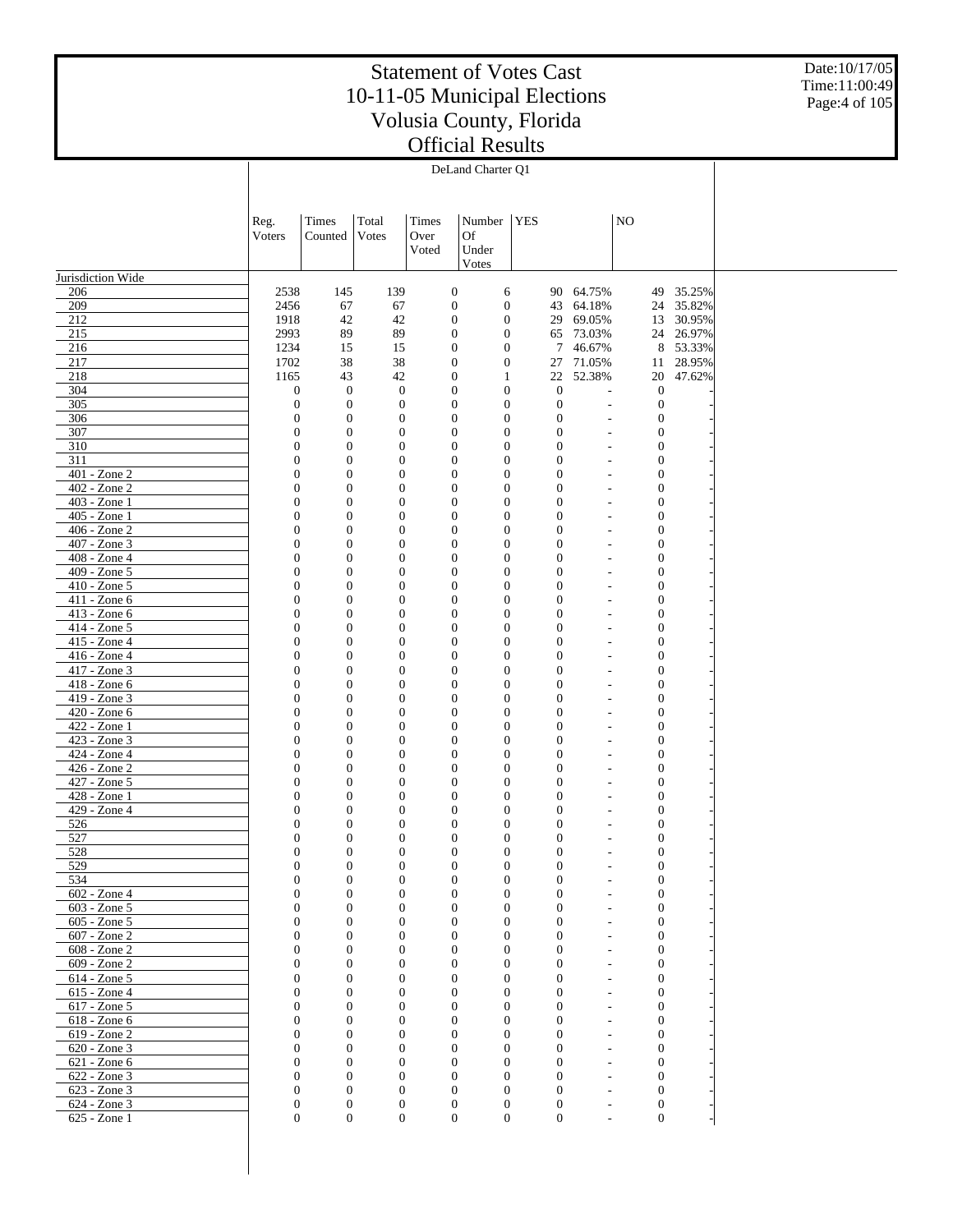Date:10/17/05 Time:11:00:49 Page:5 of 105

|                                             | Reg.                                 | Times                                | Total                            | Times | Number                                                                       | <b>YES</b>                           |                                                      | NO <sub>1</sub>                      |        |  |
|---------------------------------------------|--------------------------------------|--------------------------------------|----------------------------------|-------|------------------------------------------------------------------------------|--------------------------------------|------------------------------------------------------|--------------------------------------|--------|--|
|                                             | Voters                               | Counted                              | Votes                            | Over  | <b>Of</b>                                                                    |                                      |                                                      |                                      |        |  |
|                                             |                                      |                                      |                                  | Voted | Under                                                                        |                                      |                                                      |                                      |        |  |
|                                             |                                      |                                      |                                  |       | Votes                                                                        |                                      |                                                      |                                      |        |  |
| 626 - Zone 3                                | $\mathbf{0}$                         | $\boldsymbol{0}$                     | $\boldsymbol{0}$                 |       | $\mathbf{0}$<br>$\mathbf{0}$                                                 | $\mathbf{0}$                         | $\overline{\phantom{a}}$                             | $\mathbf{0}$                         |        |  |
| 628 - Zone 6                                | $\boldsymbol{0}$                     | $\mathbf{0}$                         | $\boldsymbol{0}$                 |       | $\boldsymbol{0}$<br>$\boldsymbol{0}$                                         | $\mathbf{0}$                         | $\overline{\phantom{a}}$                             | $\boldsymbol{0}$                     |        |  |
| 629 - Zone 6                                | $\boldsymbol{0}$                     | $\mathbf{0}$                         | $\boldsymbol{0}$                 |       | $\boldsymbol{0}$<br>$\boldsymbol{0}$                                         | $\boldsymbol{0}$                     | L,                                                   | $\boldsymbol{0}$                     |        |  |
| $633 - Zone1$                               | $\boldsymbol{0}$                     | $\boldsymbol{0}$                     | $\mathbf{0}$                     |       | $\mathbf{0}$<br>$\boldsymbol{0}$                                             | $\boldsymbol{0}$                     | $\overline{\phantom{a}}$                             | $\boldsymbol{0}$                     |        |  |
| 636 - Zone 1<br>637 - Zone 1                | $\boldsymbol{0}$<br>$\mathbf{0}$     | $\mathbf{0}$<br>$\boldsymbol{0}$     | $\boldsymbol{0}$<br>$\mathbf{0}$ |       | $\boldsymbol{0}$<br>$\boldsymbol{0}$<br>$\boldsymbol{0}$<br>$\boldsymbol{0}$ | $\boldsymbol{0}$<br>$\mathbf{0}$     | $\overline{\phantom{a}}$<br>$\overline{\phantom{a}}$ | $\boldsymbol{0}$<br>$\boldsymbol{0}$ |        |  |
| 638 - Zone 1                                | $\boldsymbol{0}$                     | $\mathbf{0}$                         | $\boldsymbol{0}$                 |       | $\boldsymbol{0}$<br>$\boldsymbol{0}$                                         | $\overline{0}$                       | $\overline{\phantom{a}}$                             | $\boldsymbol{0}$                     |        |  |
| 640 - Zone 4                                | $\boldsymbol{0}$                     | $\boldsymbol{0}$                     | $\mathbf{0}$                     |       | $\boldsymbol{0}$<br>$\boldsymbol{0}$                                         | $\boldsymbol{0}$                     | $\overline{\phantom{a}}$                             | $\boldsymbol{0}$                     |        |  |
| 641 - Zone 4                                | $\boldsymbol{0}$                     | $\mathbf{0}$                         | $\boldsymbol{0}$                 |       | $\boldsymbol{0}$<br>$\boldsymbol{0}$                                         | $\boldsymbol{0}$                     | $\overline{\phantom{a}}$                             | $\boldsymbol{0}$                     |        |  |
| 701                                         | $\mathbf{0}$                         | $\boldsymbol{0}$                     | $\mathbf{0}$                     |       | $\boldsymbol{0}$<br>$\boldsymbol{0}$                                         | $\mathbf{0}$                         | $\overline{\phantom{a}}$                             | $\boldsymbol{0}$                     |        |  |
| 702                                         | $\boldsymbol{0}$                     | $\mathbf{0}$                         | $\boldsymbol{0}$                 |       | $\boldsymbol{0}$<br>$\boldsymbol{0}$                                         | $\boldsymbol{0}$                     | ٠                                                    | $\boldsymbol{0}$                     |        |  |
| 703                                         | $\boldsymbol{0}$                     | $\boldsymbol{0}$                     | $\mathbf{0}$                     |       | $\boldsymbol{0}$<br>$\boldsymbol{0}$                                         | $\boldsymbol{0}$                     | $\overline{\phantom{a}}$                             | $\boldsymbol{0}$                     |        |  |
| 704                                         | $\boldsymbol{0}$                     | $\mathbf{0}$                         | $\boldsymbol{0}$                 |       | $\boldsymbol{0}$<br>$\boldsymbol{0}$                                         | $\boldsymbol{0}$                     | $\overline{a}$                                       | $\boldsymbol{0}$                     |        |  |
| 709<br>711                                  | $\mathbf{0}$<br>$\boldsymbol{0}$     | $\boldsymbol{0}$<br>$\mathbf{0}$     | $\mathbf{0}$<br>$\boldsymbol{0}$ |       | $\boldsymbol{0}$<br>$\boldsymbol{0}$<br>$\boldsymbol{0}$<br>$\boldsymbol{0}$ | $\mathbf{0}$<br>$\boldsymbol{0}$     | $\overline{\phantom{a}}$<br>$\overline{a}$           | $\boldsymbol{0}$<br>$\boldsymbol{0}$ |        |  |
| 712                                         | $\boldsymbol{0}$                     | $\boldsymbol{0}$                     | $\mathbf{0}$                     |       | $\boldsymbol{0}$<br>$\boldsymbol{0}$                                         | $\boldsymbol{0}$                     | $\overline{\phantom{a}}$                             | $\boldsymbol{0}$                     |        |  |
| 714                                         | $\boldsymbol{0}$                     | $\mathbf{0}$                         | $\boldsymbol{0}$                 |       | $\boldsymbol{0}$<br>$\boldsymbol{0}$                                         | $\boldsymbol{0}$                     | $\overline{a}$                                       | $\boldsymbol{0}$                     |        |  |
| 717                                         | $\mathbf{0}$                         | $\boldsymbol{0}$                     | $\mathbf{0}$                     |       | $\boldsymbol{0}$<br>$\boldsymbol{0}$                                         | $\mathbf{0}$                         | $\overline{\phantom{a}}$                             | $\boldsymbol{0}$                     |        |  |
| 718                                         | $\boldsymbol{0}$                     | $\mathbf{0}$                         | $\mathbf{0}$                     |       | $\boldsymbol{0}$<br>$\boldsymbol{0}$                                         | $\overline{0}$                       | ٠                                                    | $\boldsymbol{0}$                     |        |  |
| 719                                         | $\boldsymbol{0}$                     | $\boldsymbol{0}$                     | $\mathbf{0}$                     |       | $\boldsymbol{0}$<br>$\boldsymbol{0}$                                         | $\boldsymbol{0}$                     | $\overline{\phantom{a}}$                             | $\boldsymbol{0}$                     |        |  |
| 720                                         | $\boldsymbol{0}$                     | $\mathbf{0}$                         | $\boldsymbol{0}$                 |       | $\boldsymbol{0}$<br>$\boldsymbol{0}$                                         | $\boldsymbol{0}$                     | $\overline{\phantom{a}}$                             | $\boldsymbol{0}$                     |        |  |
| 722                                         | $\mathbf{0}$                         | $\boldsymbol{0}$                     | $\mathbf{0}$                     |       | $\boldsymbol{0}$<br>$\boldsymbol{0}$                                         | $\mathbf{0}$                         | $\overline{\phantom{a}}$                             | $\boldsymbol{0}$                     |        |  |
| 723                                         | $\boldsymbol{0}$                     | $\mathbf{0}$                         | $\boldsymbol{0}$                 |       | $\boldsymbol{0}$<br>$\boldsymbol{0}$                                         | $\overline{0}$                       | $\overline{\phantom{a}}$                             | $\boldsymbol{0}$                     |        |  |
| 724<br>725                                  | $\boldsymbol{0}$<br>$\boldsymbol{0}$ | $\boldsymbol{0}$<br>$\mathbf{0}$     | $\mathbf{0}$<br>$\boldsymbol{0}$ |       | $\boldsymbol{0}$<br>$\boldsymbol{0}$<br>$\boldsymbol{0}$<br>$\boldsymbol{0}$ | $\boldsymbol{0}$<br>$\boldsymbol{0}$ | $\overline{\phantom{a}}$<br>$\overline{\phantom{a}}$ | $\boldsymbol{0}$<br>$\boldsymbol{0}$ |        |  |
| 726                                         | $\mathbf{0}$                         | $\boldsymbol{0}$                     | $\mathbf{0}$                     |       | $\boldsymbol{0}$<br>$\boldsymbol{0}$                                         | $\mathbf{0}$                         | $\overline{\phantom{a}}$                             | $\boldsymbol{0}$                     |        |  |
| 727                                         | $\boldsymbol{0}$                     | $\mathbf{0}$                         | $\boldsymbol{0}$                 |       | $\boldsymbol{0}$<br>$\boldsymbol{0}$                                         | $\boldsymbol{0}$                     | ٠                                                    | $\boldsymbol{0}$                     |        |  |
| 728                                         | $\boldsymbol{0}$                     | $\boldsymbol{0}$                     | $\mathbf{0}$                     |       | $\boldsymbol{0}$<br>$\boldsymbol{0}$                                         | $\boldsymbol{0}$                     | $\overline{\phantom{a}}$                             | $\boldsymbol{0}$                     |        |  |
| 729                                         | $\boldsymbol{0}$                     | $\mathbf{0}$                         | $\boldsymbol{0}$                 |       | $\boldsymbol{0}$<br>$\boldsymbol{0}$                                         | $\boldsymbol{0}$                     | ٠                                                    | $\boldsymbol{0}$                     |        |  |
| 731                                         | $\mathbf{0}$                         | $\boldsymbol{0}$                     | $\mathbf{0}$                     |       | $\boldsymbol{0}$<br>$\boldsymbol{0}$                                         | $\mathbf{0}$                         | $\overline{\phantom{a}}$                             | $\boldsymbol{0}$                     |        |  |
| 732                                         | $\boldsymbol{0}$                     | $\mathbf{0}$                         | $\mathbf{0}$                     |       | $\boldsymbol{0}$<br>$\boldsymbol{0}$                                         | $\boldsymbol{0}$                     | $\overline{a}$                                       | $\boldsymbol{0}$                     |        |  |
| 733                                         | $\boldsymbol{0}$                     | $\boldsymbol{0}$                     | $\mathbf{0}$                     |       | $\boldsymbol{0}$<br>$\boldsymbol{0}$                                         | $\boldsymbol{0}$                     | $\overline{\phantom{a}}$                             | $\boldsymbol{0}$                     |        |  |
| 803<br>804                                  | $\boldsymbol{0}$<br>$\mathbf{0}$     | $\mathbf{0}$<br>$\boldsymbol{0}$     | $\boldsymbol{0}$<br>$\mathbf{0}$ |       | $\boldsymbol{0}$<br>$\boldsymbol{0}$<br>$\boldsymbol{0}$<br>$\boldsymbol{0}$ | $\boldsymbol{0}$<br>$\mathbf{0}$     | $\overline{a}$<br>$\overline{\phantom{a}}$           | $\boldsymbol{0}$<br>$\boldsymbol{0}$ |        |  |
| 805                                         | $\boldsymbol{0}$                     | $\mathbf{0}$                         | $\mathbf{0}$                     |       | $\boldsymbol{0}$<br>$\boldsymbol{0}$                                         | $\mathbf{0}$                         | ٠                                                    | $\boldsymbol{0}$                     |        |  |
| 806                                         | $\mathbf{0}$                         | $\boldsymbol{0}$                     | $\mathbf{0}$                     |       | $\boldsymbol{0}$<br>$\boldsymbol{0}$                                         | $\boldsymbol{0}$                     | $\overline{\phantom{a}}$                             | $\boldsymbol{0}$                     |        |  |
| 808                                         | $\boldsymbol{0}$                     | $\mathbf{0}$                         | $\boldsymbol{0}$                 |       | $\boldsymbol{0}$<br>$\boldsymbol{0}$                                         | $\mathbf{0}$                         | $\overline{\phantom{a}}$                             | $\boldsymbol{0}$                     |        |  |
| 809                                         | $\mathbf{0}$                         | $\boldsymbol{0}$                     | $\mathbf{0}$                     |       | $\boldsymbol{0}$<br>$\boldsymbol{0}$                                         | $\mathbf{0}$                         | $\overline{\phantom{a}}$                             | $\boldsymbol{0}$                     |        |  |
| 810                                         | $\boldsymbol{0}$                     | $\mathbf{0}$                         | $\boldsymbol{0}$                 |       | $\boldsymbol{0}$<br>$\boldsymbol{0}$                                         | $\mathbf{0}$                         | $\overline{\phantom{a}}$                             | $\boldsymbol{0}$                     |        |  |
| 811                                         | $\mathbf{0}$                         | $\mathbf{0}$                         | $\boldsymbol{0}$                 |       | $\boldsymbol{0}$<br>$\boldsymbol{0}$                                         | $\mathbf{0}$                         | $\overline{\phantom{a}}$                             | $\boldsymbol{0}$                     |        |  |
| 812                                         | $\boldsymbol{0}$                     | $\mathbf{0}$                         | $\mathbf{0}$                     |       | $\boldsymbol{0}$<br>$\mathbf{0}$                                             | $\boldsymbol{0}$                     | ÷.                                                   | $\boldsymbol{0}$                     |        |  |
| 815<br>901                                  | $\Omega$                             | $\mathbf{0}$<br>$\boldsymbol{0}$     | $\Omega$<br>$\mathbf{0}$         |       | $\mathbf{0}$<br>$\Omega$<br>$\boldsymbol{0}$<br>$\mathbf{0}$                 | $\Omega$<br>$\mathbf{0}$             | ۰                                                    | $\mathbf{0}$<br>$\mathbf{0}$         |        |  |
| 902                                         | $\boldsymbol{0}$<br>$\boldsymbol{0}$ | $\boldsymbol{0}$                     | $\boldsymbol{0}$                 |       | $\boldsymbol{0}$<br>$\boldsymbol{0}$                                         | $\boldsymbol{0}$                     | $\overline{\phantom{a}}$<br>$\overline{a}$           | $\boldsymbol{0}$                     |        |  |
| 903                                         | $\boldsymbol{0}$                     | $\boldsymbol{0}$                     | $\boldsymbol{0}$                 |       | $\boldsymbol{0}$<br>$\boldsymbol{0}$                                         | $\boldsymbol{0}$                     | $\overline{a}$                                       | $\boldsymbol{0}$                     |        |  |
| 904                                         | $\mathbf{0}$                         | $\boldsymbol{0}$                     | $\boldsymbol{0}$                 |       | $\boldsymbol{0}$<br>$\theta$                                                 | $\boldsymbol{0}$                     | $\overline{a}$                                       | $\boldsymbol{0}$                     |        |  |
| 905                                         | $\boldsymbol{0}$                     | $\boldsymbol{0}$                     | $\boldsymbol{0}$                 |       | $\boldsymbol{0}$<br>$\mathbf{0}$                                             | $\boldsymbol{0}$                     | $\overline{a}$                                       | $\boldsymbol{0}$                     |        |  |
| 910                                         | $\mathbf{0}$                         | $\boldsymbol{0}$                     | $\mathbf{0}$                     |       | $\boldsymbol{0}$<br>$\mathbf{0}$                                             | $\overline{0}$                       | $\overline{\phantom{a}}$                             | $\mathbf{0}$                         |        |  |
| 912                                         | $\mathbf{0}$                         | $\boldsymbol{0}$                     | $\boldsymbol{0}$                 |       | $\boldsymbol{0}$<br>$\mathbf{0}$                                             | $\mathbf{0}$                         | $\overline{a}$                                       | $\mathbf{0}$                         |        |  |
| 913                                         | $\overline{0}$                       | $\boldsymbol{0}$                     | $\mathbf{0}$                     |       | $\boldsymbol{0}$<br>$\mathbf{0}$                                             | $\mathbf{0}$                         | $\sim$                                               | $\boldsymbol{0}$                     |        |  |
| Absentee - DeLand                           | 14006                                | 84                                   | 80                               |       | $\overline{4}$<br>$\mathbf{0}$                                               | 49                                   | 61.25%                                               | 31                                   | 38.75% |  |
| Absentee - DeBary                           | 0                                    | $\mathbf{0}$                         | $\boldsymbol{0}$                 |       | $\boldsymbol{0}$<br>$\mathbf{0}$                                             | $\mathbf{0}$                         | ٠                                                    | $\mathbf{0}$                         |        |  |
| Absentee - Deltona<br>Absentee - Holly Hill | $\boldsymbol{0}$<br>$\overline{0}$   | $\boldsymbol{0}$<br>$\boldsymbol{0}$ | $\mathbf{0}$<br>$\boldsymbol{0}$ |       | $\boldsymbol{0}$<br>$\mathbf{0}$<br>$\boldsymbol{0}$<br>$\mathbf{0}$         | $\boldsymbol{0}$<br>$\boldsymbol{0}$ | $\sim$<br>$\overline{a}$                             | $\boldsymbol{0}$<br>$\boldsymbol{0}$ |        |  |
| Absentee - Daytona Beach                    | $\boldsymbol{0}$                     | $\boldsymbol{0}$                     | $\boldsymbol{0}$                 |       | $\boldsymbol{0}$<br>$\mathbf{0}$                                             | $\boldsymbol{0}$                     | $\sim$                                               | $\boldsymbol{0}$                     |        |  |
| Absentee - South Daytona                    | $\overline{0}$                       | $\boldsymbol{0}$                     | $\boldsymbol{0}$                 |       | $\boldsymbol{0}$<br>$\mathbf{0}$                                             | $\mathbf{0}$                         | $\sim$                                               | $\boldsymbol{0}$                     |        |  |
| Absentee - Port Orange                      | $\mathbf{0}$                         | $\boldsymbol{0}$                     | $\boldsymbol{0}$                 |       | $\mathbf{0}$<br>$\mathbf{0}$                                                 | $\overline{0}$                       | ÷.                                                   | $\boldsymbol{0}$                     |        |  |
| Absentee - Ponce Inlet                      | $\mathbf{0}$                         | $\boldsymbol{0}$                     | $\mathbf{0}$                     |       | $\mathbf{0}$<br>$\mathbf{0}$                                                 | $\mathbf{0}$                         | $\sim$                                               | $\mathbf{0}$                         |        |  |
| Absentee - New Smyrna Beach                 | $\mathbf{0}$                         | $\boldsymbol{0}$                     | $\boldsymbol{0}$                 |       | $\boldsymbol{0}$<br>$\mathbf{0}$                                             | $\mathbf{0}$                         | ÷.                                                   | $\mathbf{0}$                         |        |  |
| Absentee - Edgewater                        | $\overline{0}$                       | $\boldsymbol{0}$                     | $\mathbf{0}$                     |       | $\boldsymbol{0}$<br>$\mathbf{0}$                                             | $\mathbf{0}$                         | $\sim$                                               | $\boldsymbol{0}$                     |        |  |
| Early Voting                                | 14006                                | 76                                   | $75\,$                           |       | $\boldsymbol{0}$<br>$\mathbf{1}$                                             |                                      | 52 69.33%                                            | 23                                   | 30.67% |  |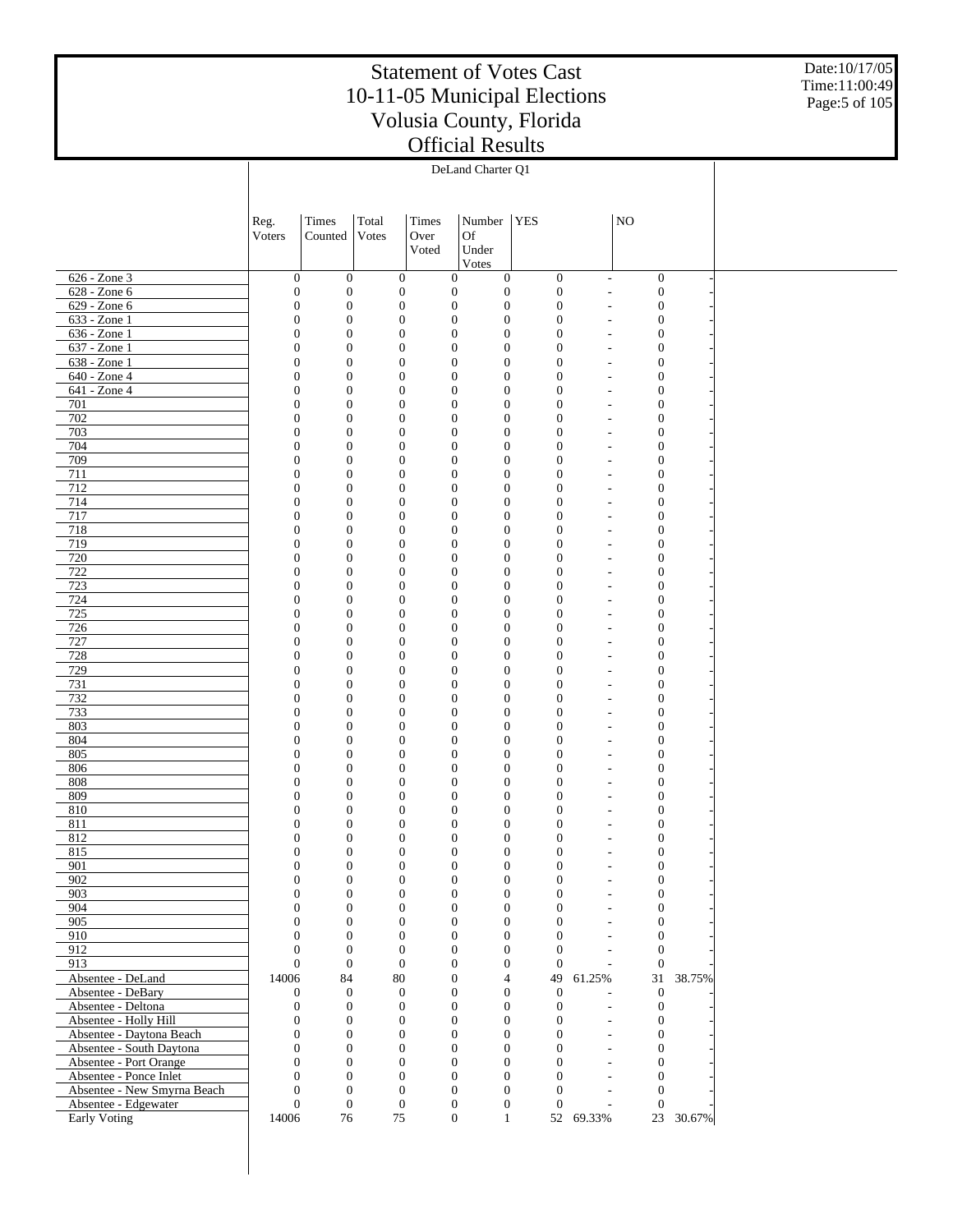Date:10/17/05 Time:11:00:49 Page:6 of 105

|                                | Reg.   | Times    | Total    | Times    | Number    | <b>YES</b> |        | NO       |        |  |
|--------------------------------|--------|----------|----------|----------|-----------|------------|--------|----------|--------|--|
|                                | Voters | Counted  | Votes    | Over     | <b>Of</b> |            |        |          |        |  |
|                                |        |          |          | Voted    | Under     |            |        |          |        |  |
|                                |        |          |          |          | Votes     |            |        |          |        |  |
| Provisional - DeLand           | 14006  | $\Omega$ | $\Omega$ | 0        |           | $\Omega$   |        | $\Omega$ |        |  |
| Provisional - DeBary           |        |          |          |          |           |            |        |          |        |  |
| Provisional - Deltona          |        |          |          |          |           |            |        |          |        |  |
| Provisional - Holly Hill       |        |          |          |          |           |            |        |          |        |  |
| Provisional - Daytona Beach    |        |          |          |          |           |            |        |          |        |  |
| Provisional - South Daytona    |        |          |          |          |           |            |        |          |        |  |
| Provisional - Port Orange      |        | $\Omega$ | 0        | 0        |           |            |        |          |        |  |
| Provisional - Ponce Inlet      |        |          |          |          |           |            |        |          |        |  |
| Provisional - New Smyrna Beach |        | 0        |          |          |           |            |        |          |        |  |
| Provisional - Edgewater        |        |          |          |          |           |            |        |          |        |  |
| Unscanned - DeLand             | 14006  |          |          |          |           |            |        |          |        |  |
| Unscanned - DeBary             |        |          |          |          |           |            |        |          |        |  |
| Unscanned - Deltona            |        |          |          |          |           |            |        |          |        |  |
| Unscanned - Holly Hill         |        | $\Omega$ |          | 0        |           |            |        |          |        |  |
| Unscanned - Daytona Beach      |        |          |          |          |           |            |        |          |        |  |
| Unscanned - South Daytona      |        |          |          |          |           |            |        |          |        |  |
| <b>Unscanned - Port Orange</b> |        |          |          |          |           |            |        |          |        |  |
| Unscanned - Ponce Inlet        |        |          |          |          |           |            |        |          |        |  |
| Unscanned - New Smyrna Beach   |        |          |          |          |           |            |        |          |        |  |
| Unscanned - Edgewater          |        |          |          |          |           |            |        |          |        |  |
| Total                          | 14006  | 599      | 587      | $\theta$ | 12        | 384        | 65.42% | 203      | 34.58% |  |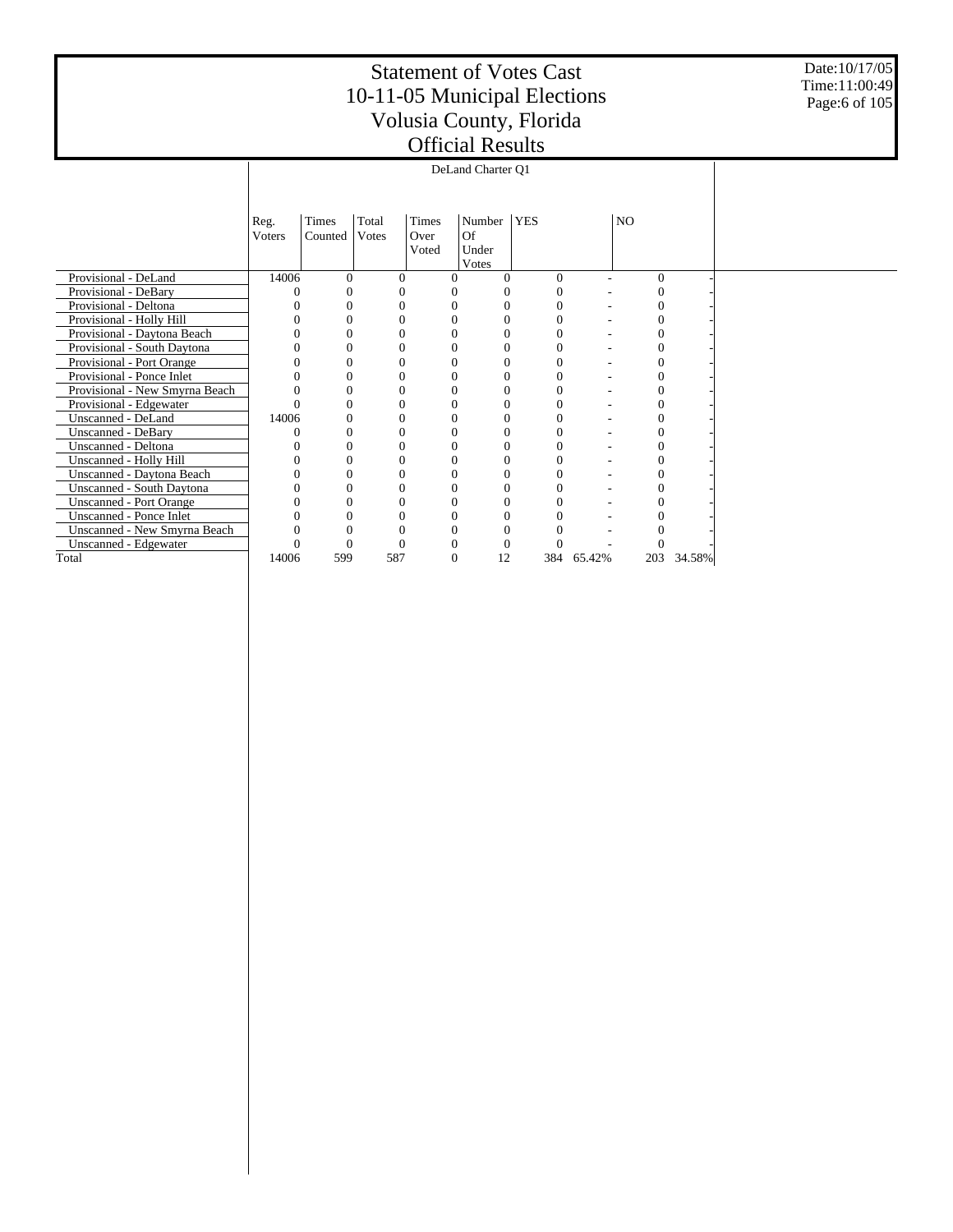Date:10/17/05 Time:11:00:49 Page:7 of 105

|                              |                              |                                      |                                      |       | DeLand Charter Q2                                                    |            |                              |                          |                                  |           |
|------------------------------|------------------------------|--------------------------------------|--------------------------------------|-------|----------------------------------------------------------------------|------------|------------------------------|--------------------------|----------------------------------|-----------|
|                              |                              |                                      |                                      |       |                                                                      |            |                              |                          |                                  |           |
|                              |                              |                                      |                                      |       |                                                                      |            |                              |                          |                                  |           |
|                              | Reg.                         | Times                                | Total                                | Times | Number                                                               | <b>YES</b> |                              |                          | N <sub>O</sub>                   |           |
|                              | Voters                       | Counted                              | Votes                                | Over  | <b>Of</b>                                                            |            |                              |                          |                                  |           |
|                              |                              |                                      |                                      | Voted | Under                                                                |            |                              |                          |                                  |           |
|                              |                              |                                      |                                      |       | Votes                                                                |            |                              |                          |                                  |           |
| Jurisdiction Wide            |                              |                                      |                                      |       |                                                                      |            |                              |                          |                                  |           |
| 206                          | 2538                         | 145                                  | 140                                  |       | 5<br>$\boldsymbol{0}$                                                |            | 98                           | 70.00%                   | 42                               | 30.00%    |
| 209                          | 2456                         | 67                                   | 67                                   |       | $\mathbf{0}$<br>$\boldsymbol{0}$                                     |            | 41                           | 61.19%                   | 26                               | 38.81%    |
| 212                          | 1918                         | 42                                   | 42                                   |       | $\boldsymbol{0}$<br>$\mathbf{0}$                                     |            | 30                           | 71.43%                   | 12                               | 28.57%    |
| 215                          | 2993                         | 89                                   | 89                                   |       | $\boldsymbol{0}$<br>$\mathbf{0}$                                     |            |                              | 69 77.53%                |                                  | 20 22.47% |
| 216                          | 1234                         | 15                                   | 15                                   |       | $\mathbf{0}$<br>$\boldsymbol{0}$                                     |            | 7                            | 46.67%                   | $8\,$                            | 53.33%    |
| 217                          | 1702                         | 38                                   | 38                                   |       | $\boldsymbol{0}$<br>$\mathbf{0}$                                     |            |                              | 31 81.58%                | $\tau$                           | 18.42%    |
| 218                          | 1165                         | 43                                   | 42                                   |       | $\boldsymbol{0}$<br>$\mathbf{1}$                                     |            | 23                           | 54.76%                   | 19                               | 45.24%    |
| 304                          | $\boldsymbol{0}$             | $\mathbf{0}$                         | $\mathbf{0}$                         |       | $\boldsymbol{0}$<br>$\mathbf{0}$                                     |            | $\mathbf{0}$                 | $\overline{a}$           | $\mathbf{0}$                     |           |
| 305                          | $\boldsymbol{0}$             | $\boldsymbol{0}$                     | $\boldsymbol{0}$                     |       | $\mathbf{0}$<br>$\boldsymbol{0}$                                     |            | $\mathbf{0}$                 |                          | $\boldsymbol{0}$                 |           |
| 306                          | $\mathbf{0}$                 | $\mathbf{0}$                         | $\boldsymbol{0}$                     |       | $\boldsymbol{0}$<br>$\mathbf{0}$                                     |            | $\theta$                     |                          | $\mathbf{0}$                     |           |
| 307                          | $\mathbf{0}$                 | $\boldsymbol{0}$                     | $\boldsymbol{0}$                     |       | $\mathbf{0}$<br>$\boldsymbol{0}$                                     |            | $\mathbf{0}$                 |                          | $\mathbf{0}$                     |           |
| 310<br>311                   | $\mathbf{0}$                 | $\mathbf{0}$                         | $\boldsymbol{0}$                     |       | $\boldsymbol{0}$<br>$\mathbf{0}$                                     |            | $\mathbf{0}$                 |                          | $\mathbf{0}$                     |           |
| 401 - Zone 2                 | $\mathbf{0}$<br>$\mathbf{0}$ | $\boldsymbol{0}$<br>$\boldsymbol{0}$ | $\boldsymbol{0}$<br>$\boldsymbol{0}$ |       | $\mathbf{0}$<br>$\boldsymbol{0}$<br>$\boldsymbol{0}$<br>$\mathbf{0}$ |            | $\mathbf{0}$<br>$\mathbf{0}$ |                          | $\mathbf{0}$<br>$\mathbf{0}$     |           |
| 402 - Zone 2                 | $\mathbf{0}$                 | $\boldsymbol{0}$                     | $\boldsymbol{0}$                     |       | $\mathbf{0}$<br>$\boldsymbol{0}$                                     |            | $\mathbf{0}$                 |                          | $\mathbf{0}$                     |           |
| 403 - Zone 1                 | $\mathbf{0}$                 | $\boldsymbol{0}$                     | $\boldsymbol{0}$                     |       | $\boldsymbol{0}$<br>$\mathbf{0}$                                     |            | $\mathbf{0}$                 |                          | $\mathbf{0}$                     |           |
| 405 - Zone 1                 | $\mathbf{0}$                 | $\boldsymbol{0}$                     | $\boldsymbol{0}$                     |       | $\mathbf{0}$<br>$\boldsymbol{0}$                                     |            | $\mathbf{0}$                 |                          | $\mathbf{0}$                     |           |
| 406 - Zone 2                 | $\mathbf{0}$                 | $\boldsymbol{0}$                     | $\boldsymbol{0}$                     |       | $\boldsymbol{0}$<br>$\mathbf{0}$                                     |            | $\mathbf{0}$                 |                          | $\mathbf{0}$                     |           |
| 407 - Zone 3                 | $\mathbf{0}$                 | $\boldsymbol{0}$                     | $\boldsymbol{0}$                     |       | $\mathbf{0}$<br>$\boldsymbol{0}$                                     |            | $\mathbf{0}$                 |                          | $\mathbf{0}$                     |           |
| 408 - Zone 4                 | $\mathbf{0}$                 | $\boldsymbol{0}$                     | $\boldsymbol{0}$                     |       | $\boldsymbol{0}$<br>$\mathbf{0}$                                     |            | $\mathbf{0}$                 |                          | $\mathbf{0}$                     |           |
| 409 - Zone 5                 | $\mathbf{0}$                 | $\boldsymbol{0}$                     | $\boldsymbol{0}$                     |       | $\mathbf{0}$<br>$\boldsymbol{0}$                                     |            | $\mathbf{0}$                 |                          | $\mathbf{0}$                     |           |
| 410 - Zone 5                 | $\mathbf{0}$                 | $\boldsymbol{0}$                     | $\boldsymbol{0}$                     |       | $\boldsymbol{0}$<br>$\mathbf{0}$                                     |            | $\mathbf{0}$                 |                          | $\mathbf{0}$                     |           |
| 411 - Zone 6                 | $\mathbf{0}$                 | $\boldsymbol{0}$                     | $\boldsymbol{0}$                     |       | $\mathbf{0}$<br>$\boldsymbol{0}$                                     |            | $\mathbf{0}$                 |                          | $\mathbf{0}$                     |           |
| 413 - Zone 6                 | $\mathbf{0}$                 | $\boldsymbol{0}$                     | $\boldsymbol{0}$                     |       | $\boldsymbol{0}$<br>$\mathbf{0}$                                     |            | $\mathbf{0}$                 |                          | $\mathbf{0}$                     |           |
| 414 - Zone 5                 | $\mathbf{0}$                 | $\boldsymbol{0}$                     | $\boldsymbol{0}$                     |       | $\mathbf{0}$<br>$\boldsymbol{0}$                                     |            | $\mathbf{0}$                 |                          | $\mathbf{0}$                     |           |
| 415 - Zone 4                 | $\mathbf{0}$                 | $\boldsymbol{0}$                     | $\boldsymbol{0}$                     |       | $\boldsymbol{0}$<br>$\mathbf{0}$                                     |            | $\mathbf{0}$                 |                          | $\mathbf{0}$                     |           |
| 416 - Zone 4                 | $\mathbf{0}$                 | $\boldsymbol{0}$                     | $\boldsymbol{0}$                     |       | $\mathbf{0}$<br>$\boldsymbol{0}$                                     |            | $\mathbf{0}$                 |                          | $\mathbf{0}$                     |           |
| 417 - Zone 3                 | $\mathbf{0}$                 | $\boldsymbol{0}$                     | $\boldsymbol{0}$                     |       | $\boldsymbol{0}$<br>$\mathbf{0}$                                     |            | $\mathbf{0}$                 |                          | $\mathbf{0}$                     |           |
| 418 - Zone 6                 | $\mathbf{0}$                 | $\boldsymbol{0}$                     | $\boldsymbol{0}$                     |       | $\mathbf{0}$<br>$\boldsymbol{0}$                                     |            | $\mathbf{0}$                 |                          | $\mathbf{0}$                     |           |
| 419 - Zone 3                 | $\mathbf{0}$                 | $\boldsymbol{0}$                     | $\boldsymbol{0}$                     |       | $\boldsymbol{0}$<br>$\mathbf{0}$                                     |            | $\mathbf{0}$                 |                          | $\mathbf{0}$                     |           |
| 420 - Zone 6                 | $\mathbf{0}$                 | $\boldsymbol{0}$                     | $\boldsymbol{0}$                     |       | $\mathbf{0}$<br>$\boldsymbol{0}$                                     |            | $\mathbf{0}$                 |                          | $\mathbf{0}$                     |           |
| 422 - Zone 1                 | $\mathbf{0}$                 | $\boldsymbol{0}$                     | $\boldsymbol{0}$                     |       | $\boldsymbol{0}$<br>$\mathbf{0}$                                     |            | $\mathbf{0}$                 |                          | $\mathbf{0}$                     |           |
| 423 - Zone 3<br>424 - Zone 4 | $\mathbf{0}$<br>$\mathbf{0}$ | $\boldsymbol{0}$<br>$\boldsymbol{0}$ | $\boldsymbol{0}$<br>$\boldsymbol{0}$ |       | $\mathbf{0}$<br>$\boldsymbol{0}$<br>$\boldsymbol{0}$<br>$\mathbf{0}$ |            | $\mathbf{0}$<br>$\mathbf{0}$ |                          | $\mathbf{0}$<br>$\mathbf{0}$     |           |
| 426 - Zone 2                 | $\mathbf{0}$                 | $\boldsymbol{0}$                     | $\boldsymbol{0}$                     |       | $\mathbf{0}$<br>$\boldsymbol{0}$                                     |            | $\mathbf{0}$                 |                          | $\mathbf{0}$                     |           |
| 427 - Zone 5                 | $\mathbf{0}$                 | $\boldsymbol{0}$                     | $\boldsymbol{0}$                     |       | $\boldsymbol{0}$<br>$\mathbf{0}$                                     |            | $\mathbf{0}$                 |                          | $\boldsymbol{0}$                 |           |
| 428 - Zone 1                 | $\mathbf{0}$                 | $\boldsymbol{0}$                     | $\boldsymbol{0}$                     |       | $\boldsymbol{0}$<br>$\mathbf{0}$                                     |            | $\mathbf{0}$                 |                          | $\mathbf{0}$                     |           |
| 429 - Zone 4                 | $\theta$                     | $\boldsymbol{0}$                     | $\boldsymbol{0}$                     |       | $\boldsymbol{0}$<br>$\mathbf{0}$                                     |            | $\theta$                     |                          | $\mathbf{0}$                     |           |
| 526                          | $\overline{0}$               | $\boldsymbol{0}$                     | $\boldsymbol{0}$                     |       | $\mathbf{0}$<br>$\boldsymbol{0}$                                     |            | $\boldsymbol{0}$             |                          | $\mathbf{0}$                     |           |
| 527                          | $\theta$                     | $\boldsymbol{0}$                     | $\boldsymbol{0}$                     |       | $\boldsymbol{0}$<br>$\overline{0}$                                   |            | $\mathbf{0}$                 |                          | $\mathbf{0}$                     |           |
| 528                          | $\Omega$                     | $\boldsymbol{0}$                     | $\boldsymbol{0}$                     |       | $\boldsymbol{0}$<br>$\mathbf{0}$                                     |            | $\Omega$                     |                          | $\Omega$                         |           |
| 529                          | $\mathbf{0}$                 | $\mathbf{0}$                         | $\boldsymbol{0}$                     |       | $\boldsymbol{0}$<br>$\mathbf{0}$                                     |            | $\theta$                     |                          | $\boldsymbol{0}$                 |           |
| 534                          | $\mathbf{0}$                 | $\mathbf{0}$                         | $\boldsymbol{0}$                     |       | $\boldsymbol{0}$<br>$\boldsymbol{0}$                                 |            | $\mathbf{0}$                 |                          | $\boldsymbol{0}$                 |           |
| 602 - Zone 4                 | $\Omega$                     | $\mathbf{0}$                         | $\mathbf{0}$                         |       | $\mathbf{0}$<br>$\overline{0}$                                       |            | $\overline{0}$               |                          | $\boldsymbol{0}$                 |           |
| 603 - Zone 5                 | $\mathbf{0}$                 | $\mathbf{0}$                         | $\boldsymbol{0}$                     |       | $\boldsymbol{0}$<br>$\mathbf{0}$                                     |            | $\overline{0}$               |                          | $\boldsymbol{0}$                 |           |
| 605 - Zone 5                 | $\mathbf{0}$                 | $\mathbf{0}$                         | $\mathbf{0}$                         |       | $\mathbf{0}$<br>$\overline{0}$                                       |            | $\overline{0}$               |                          | $\boldsymbol{0}$                 |           |
| 607 - Zone 2                 | $\mathbf{0}$                 | $\boldsymbol{0}$                     | $\boldsymbol{0}$                     |       | $\boldsymbol{0}$<br>$\mathbf{0}$                                     |            | $\overline{0}$               |                          | $\boldsymbol{0}$                 |           |
| 608 - Zone 2                 | $\mathbf{0}$                 | $\mathbf{0}$                         | $\mathbf{0}$                         |       | $\mathbf{0}$<br>$\overline{0}$                                       |            | $\overline{0}$               |                          | $\boldsymbol{0}$                 |           |
| 609 - Zone 2                 | $\mathbf{0}$                 | $\boldsymbol{0}$                     | $\boldsymbol{0}$                     |       | $\overline{0}$<br>$\boldsymbol{0}$                                   |            | $\overline{0}$               |                          | $\boldsymbol{0}$                 |           |
| 614 - Zone 5                 | $\mathbf{0}$                 | $\mathbf{0}$                         | $\mathbf{0}$                         |       | $\mathbf{0}$<br>$\overline{0}$                                       |            | $\overline{0}$               |                          | $\boldsymbol{0}$                 |           |
| 615 - Zone 4                 | $\mathbf{0}$                 | $\boldsymbol{0}$                     | $\boldsymbol{0}$                     |       | $\mathbf{0}$<br>$\boldsymbol{0}$                                     |            | $\overline{0}$               |                          | $\boldsymbol{0}$                 |           |
| $617 - Zone$ 5               | $\mathbf{0}$<br>$\mathbf{0}$ | $\mathbf{0}$<br>$\mathbf{0}$         | $\mathbf{0}$                         |       | $\mathbf{0}$<br>$\overline{0}$<br>$\overline{0}$                     |            | $\Omega$<br>$\overline{0}$   |                          | $\boldsymbol{0}$                 |           |
| 618 - Zone 6<br>619 - Zone 2 | $\mathbf{0}$                 | $\mathbf{0}$                         | $\boldsymbol{0}$<br>$\mathbf{0}$     |       | $\boldsymbol{0}$<br>$\mathbf{0}$<br>$\overline{0}$                   |            | $\Omega$                     |                          | $\boldsymbol{0}$<br>$\mathbf{0}$ |           |
| 620 - Zone 3                 | $\mathbf{0}$                 | $\mathbf{0}$                         | $\boldsymbol{0}$                     |       | $\boldsymbol{0}$<br>$\mathbf{0}$                                     |            | $\overline{0}$               |                          | $\boldsymbol{0}$                 |           |
| 621 - Zone 6                 | $\mathbf{0}$                 | $\mathbf{0}$                         | $\mathbf{0}$                         |       | $\mathbf{0}$<br>$\overline{0}$                                       |            | $\Omega$                     |                          | $\boldsymbol{0}$                 |           |
| 622 - Zone 3                 | $\mathbf{0}$                 | $\boldsymbol{0}$                     | $\boldsymbol{0}$                     |       | $\overline{0}$<br>$\mathbf{0}$                                       |            | $\overline{0}$               |                          | $\boldsymbol{0}$                 |           |
| 623 - Zone 3                 | $\mathbf{0}$                 | $\mathbf{0}$                         | $\mathbf{0}$                         |       | $\mathbf{0}$<br>$\theta$                                             |            | $\theta$                     | $\overline{\phantom{a}}$ | $\boldsymbol{0}$                 |           |
| 624 - Zone 3                 | $\boldsymbol{0}$             | $\boldsymbol{0}$                     | $\boldsymbol{0}$                     |       | $\boldsymbol{0}$<br>$\boldsymbol{0}$                                 |            | $\mathbf{0}$                 |                          | $\boldsymbol{0}$                 |           |
| 625 - Zone 1                 | $\mathbf{0}$                 | $\boldsymbol{0}$                     | $\boldsymbol{0}$                     |       | $\boldsymbol{0}$<br>$\boldsymbol{0}$                                 |            | $\boldsymbol{0}$             | $\overline{\phantom{a}}$ | $\boldsymbol{0}$                 |           |
|                              |                              |                                      |                                      |       |                                                                      |            |                              |                          |                                  |           |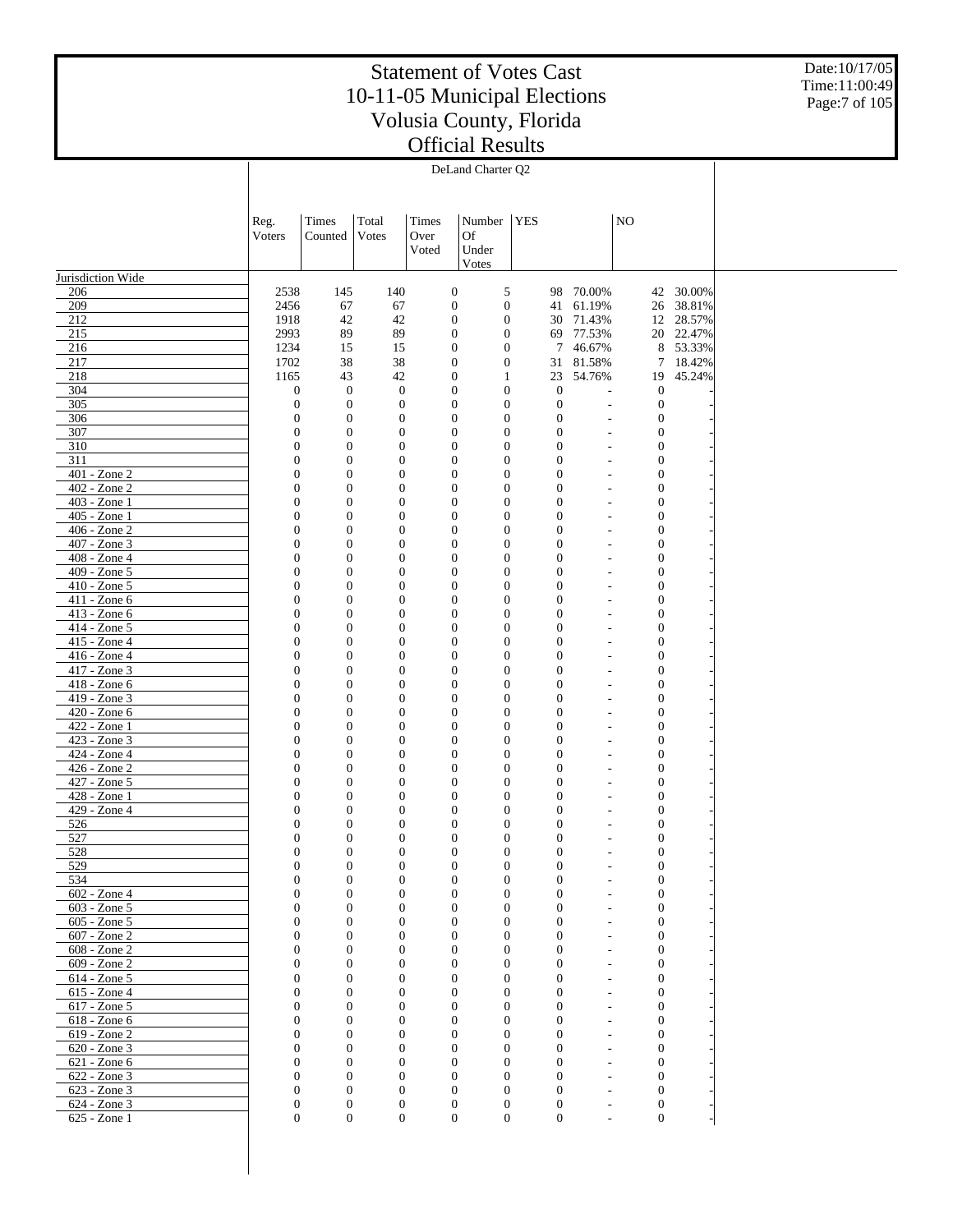Date:10/17/05 Time:11:00:49 Page:8 of 105

|                                                      |                                      |                                      |                                      |                                      | DeLand Charter Q2                    |                                      |                                            |                                      |           |  |
|------------------------------------------------------|--------------------------------------|--------------------------------------|--------------------------------------|--------------------------------------|--------------------------------------|--------------------------------------|--------------------------------------------|--------------------------------------|-----------|--|
|                                                      |                                      |                                      |                                      |                                      |                                      |                                      |                                            |                                      |           |  |
|                                                      |                                      |                                      |                                      |                                      |                                      |                                      |                                            |                                      |           |  |
|                                                      | Reg.                                 | Times                                | Total                                | Times                                | Number                               | <b>YES</b>                           |                                            | NO                                   |           |  |
|                                                      | Voters                               | Counted                              | Votes                                | Over                                 | Of                                   |                                      |                                            |                                      |           |  |
|                                                      |                                      |                                      |                                      | Voted                                | Under                                |                                      |                                            |                                      |           |  |
|                                                      |                                      |                                      |                                      |                                      | Votes                                |                                      |                                            |                                      |           |  |
| $626 - Zone$ 3                                       | $\boldsymbol{0}$                     | $\boldsymbol{0}$                     | $\boldsymbol{0}$                     | $\boldsymbol{0}$                     | $\boldsymbol{0}$                     | $\boldsymbol{0}$                     | $\overline{\phantom{a}}$                   | $\boldsymbol{0}$                     |           |  |
| $628 - Zone 6$                                       | $\boldsymbol{0}$                     | $\boldsymbol{0}$                     | $\boldsymbol{0}$                     | $\boldsymbol{0}$                     | $\boldsymbol{0}$                     | $\mathbf{0}$                         | ÷,                                         | $\boldsymbol{0}$                     |           |  |
| $629 - Zone 6$<br>$633 - Z$ one 1                    | $\boldsymbol{0}$                     | $\boldsymbol{0}$                     | $\boldsymbol{0}$                     | $\boldsymbol{0}$                     | $\boldsymbol{0}$                     | $\mathbf{0}$                         |                                            | $\boldsymbol{0}$                     |           |  |
| $636 - Zone1$                                        | $\boldsymbol{0}$<br>$\boldsymbol{0}$ | $\boldsymbol{0}$<br>$\boldsymbol{0}$ | $\boldsymbol{0}$<br>$\boldsymbol{0}$ | $\boldsymbol{0}$<br>$\boldsymbol{0}$ | $\mathbf{0}$<br>$\boldsymbol{0}$     | $\boldsymbol{0}$<br>$\mathbf{0}$     | $\overline{\phantom{a}}$<br>÷              | $\boldsymbol{0}$<br>$\boldsymbol{0}$ |           |  |
| $637 - Z$ one 1                                      | $\mathbf{0}$                         | $\boldsymbol{0}$                     | $\boldsymbol{0}$                     | $\mathbf{0}$                         | $\mathbf{0}$                         | $\boldsymbol{0}$                     | ÷                                          | $\boldsymbol{0}$                     |           |  |
| $638 - Z$ one 1                                      | $\boldsymbol{0}$                     | $\boldsymbol{0}$                     | $\boldsymbol{0}$                     | $\boldsymbol{0}$                     | $\boldsymbol{0}$                     | $\mathbf{0}$                         |                                            | $\boldsymbol{0}$                     |           |  |
| $640 - Z$ one 4                                      | $\boldsymbol{0}$                     | $\boldsymbol{0}$                     | $\boldsymbol{0}$                     | $\boldsymbol{0}$                     | $\mathbf{0}$                         | $\boldsymbol{0}$                     | ÷,                                         | $\boldsymbol{0}$                     |           |  |
| 641 - Zone 4                                         | $\boldsymbol{0}$                     | $\boldsymbol{0}$                     | $\boldsymbol{0}$                     | $\boldsymbol{0}$                     | $\boldsymbol{0}$                     | $\mathbf{0}$                         |                                            | $\boldsymbol{0}$                     |           |  |
| 701                                                  | $\mathbf{0}$                         | $\boldsymbol{0}$                     | $\boldsymbol{0}$                     | $\mathbf{0}$                         | $\mathbf{0}$                         | $\boldsymbol{0}$                     | ٠                                          | $\boldsymbol{0}$                     |           |  |
| 702                                                  | $\boldsymbol{0}$                     | $\boldsymbol{0}$                     | $\boldsymbol{0}$                     | $\boldsymbol{0}$                     | $\boldsymbol{0}$                     | $\boldsymbol{0}$                     |                                            | $\boldsymbol{0}$                     |           |  |
| 703                                                  | $\boldsymbol{0}$                     | $\boldsymbol{0}$                     | $\boldsymbol{0}$                     | $\boldsymbol{0}$                     | $\mathbf{0}$                         | $\boldsymbol{0}$                     | $\overline{\phantom{a}}$                   | $\boldsymbol{0}$                     |           |  |
| 704                                                  | $\boldsymbol{0}$                     | $\boldsymbol{0}$<br>$\boldsymbol{0}$ | $\boldsymbol{0}$                     | $\mathbf{0}$                         | $\boldsymbol{0}$<br>$\mathbf{0}$     | $\boldsymbol{0}$                     | ÷                                          | $\boldsymbol{0}$                     |           |  |
| 709<br>711                                           | $\boldsymbol{0}$<br>$\boldsymbol{0}$ | $\boldsymbol{0}$                     | $\boldsymbol{0}$<br>$\boldsymbol{0}$ | $\mathbf{0}$<br>$\boldsymbol{0}$     | $\boldsymbol{0}$                     | $\boldsymbol{0}$<br>$\boldsymbol{0}$ | ÷                                          | $\boldsymbol{0}$<br>$\boldsymbol{0}$ |           |  |
| 712                                                  | $\boldsymbol{0}$                     | $\boldsymbol{0}$                     | $\boldsymbol{0}$                     | $\boldsymbol{0}$                     | $\mathbf{0}$                         | $\boldsymbol{0}$                     | ÷,                                         | $\boldsymbol{0}$                     |           |  |
| 714                                                  | $\boldsymbol{0}$                     | $\boldsymbol{0}$                     | $\boldsymbol{0}$                     | $\boldsymbol{0}$                     | $\boldsymbol{0}$                     | $\boldsymbol{0}$                     |                                            | $\boldsymbol{0}$                     |           |  |
| 717                                                  | $\boldsymbol{0}$                     | $\boldsymbol{0}$                     | $\boldsymbol{0}$                     | $\mathbf{0}$                         | $\mathbf{0}$                         | $\boldsymbol{0}$                     | ٠                                          | $\boldsymbol{0}$                     |           |  |
| 718                                                  | $\boldsymbol{0}$                     | $\boldsymbol{0}$                     | $\boldsymbol{0}$                     | $\boldsymbol{0}$                     | $\boldsymbol{0}$                     | $\boldsymbol{0}$                     |                                            | $\boldsymbol{0}$                     |           |  |
| 719                                                  | $\boldsymbol{0}$                     | $\boldsymbol{0}$                     | $\boldsymbol{0}$                     | $\mathbf{0}$                         | $\mathbf{0}$                         | $\boldsymbol{0}$                     | $\overline{\phantom{a}}$                   | $\boldsymbol{0}$                     |           |  |
| 720                                                  | $\boldsymbol{0}$                     | $\boldsymbol{0}$                     | $\boldsymbol{0}$                     | $\mathbf{0}$                         | $\boldsymbol{0}$                     | $\boldsymbol{0}$                     | ÷                                          | $\boldsymbol{0}$                     |           |  |
| 722                                                  | $\boldsymbol{0}$                     | $\boldsymbol{0}$                     | $\boldsymbol{0}$                     | $\mathbf{0}$                         | $\mathbf{0}$                         | $\boldsymbol{0}$                     | $\overline{a}$                             | $\boldsymbol{0}$                     |           |  |
| 723                                                  | $\boldsymbol{0}$                     | $\boldsymbol{0}$                     | $\boldsymbol{0}$                     | $\boldsymbol{0}$                     | $\boldsymbol{0}$                     | $\mathbf{0}$                         | ÷                                          | $\boldsymbol{0}$                     |           |  |
| 724<br>725                                           | $\boldsymbol{0}$<br>$\boldsymbol{0}$ | $\boldsymbol{0}$<br>$\boldsymbol{0}$ | $\boldsymbol{0}$<br>$\boldsymbol{0}$ | $\boldsymbol{0}$<br>$\boldsymbol{0}$ | $\mathbf{0}$<br>$\boldsymbol{0}$     | $\boldsymbol{0}$<br>$\mathbf{0}$     | $\overline{\phantom{a}}$                   | $\boldsymbol{0}$<br>$\boldsymbol{0}$ |           |  |
| 726                                                  | $\boldsymbol{0}$                     | $\boldsymbol{0}$                     | $\boldsymbol{0}$                     | $\mathbf{0}$                         | $\mathbf{0}$                         | $\boldsymbol{0}$                     | $\overline{a}$                             | $\boldsymbol{0}$                     |           |  |
| 727                                                  | $\boldsymbol{0}$                     | $\boldsymbol{0}$                     | $\boldsymbol{0}$                     | $\boldsymbol{0}$                     | $\boldsymbol{0}$                     | $\mathbf{0}$                         |                                            | $\boldsymbol{0}$                     |           |  |
| 728                                                  | $\boldsymbol{0}$                     | $\boldsymbol{0}$                     | $\boldsymbol{0}$                     | $\mathbf{0}$                         | $\mathbf{0}$                         | $\boldsymbol{0}$                     | $\overline{\phantom{a}}$                   | $\boldsymbol{0}$                     |           |  |
| 729                                                  | $\boldsymbol{0}$                     | $\boldsymbol{0}$                     | $\boldsymbol{0}$                     | $\mathbf{0}$                         | $\boldsymbol{0}$                     | $\mathbf{0}$                         | ÷                                          | $\boldsymbol{0}$                     |           |  |
| 731                                                  | $\boldsymbol{0}$                     | $\boldsymbol{0}$                     | $\boldsymbol{0}$                     | $\mathbf{0}$                         | $\mathbf{0}$                         | $\boldsymbol{0}$                     | $\overline{a}$                             | $\boldsymbol{0}$                     |           |  |
| 732                                                  | $\boldsymbol{0}$                     | $\boldsymbol{0}$                     | $\boldsymbol{0}$                     | $\boldsymbol{0}$                     | $\boldsymbol{0}$                     | $\mathbf{0}$                         | ÷                                          | $\boldsymbol{0}$                     |           |  |
| 733                                                  | $\boldsymbol{0}$                     | $\boldsymbol{0}$                     | $\boldsymbol{0}$                     | $\boldsymbol{0}$                     | $\mathbf{0}$                         | $\boldsymbol{0}$                     | $\overline{\phantom{a}}$                   | $\boldsymbol{0}$                     |           |  |
| 803                                                  | $\boldsymbol{0}$                     | $\boldsymbol{0}$                     | $\boldsymbol{0}$                     | $\boldsymbol{0}$                     | $\boldsymbol{0}$                     | $\mathbf{0}$                         |                                            | $\boldsymbol{0}$                     |           |  |
| 804<br>805                                           | $\boldsymbol{0}$<br>$\boldsymbol{0}$ | $\boldsymbol{0}$<br>$\boldsymbol{0}$ | $\boldsymbol{0}$<br>$\boldsymbol{0}$ | $\mathbf{0}$<br>$\boldsymbol{0}$     | $\mathbf{0}$<br>$\boldsymbol{0}$     | $\boldsymbol{0}$<br>$\mathbf{0}$     | ٠                                          | $\boldsymbol{0}$<br>$\boldsymbol{0}$ |           |  |
| 806                                                  | $\boldsymbol{0}$                     | $\boldsymbol{0}$                     | $\boldsymbol{0}$                     | $\boldsymbol{0}$                     | $\mathbf{0}$                         | $\boldsymbol{0}$                     | $\overline{\phantom{a}}$                   | $\boldsymbol{0}$                     |           |  |
| 808                                                  | $\boldsymbol{0}$                     | $\boldsymbol{0}$                     | $\boldsymbol{0}$                     | $\boldsymbol{0}$                     | $\boldsymbol{0}$                     | $\mathbf{0}$                         |                                            | $\boldsymbol{0}$                     |           |  |
| 809                                                  | $\boldsymbol{0}$                     | $\boldsymbol{0}$                     | $\boldsymbol{0}$                     | $\boldsymbol{0}$                     | $\mathbf{0}$                         | $\mathbf{0}$                         | $\overline{a}$                             | $\boldsymbol{0}$                     |           |  |
| 810                                                  | $\boldsymbol{0}$                     | $\boldsymbol{0}$                     | $\boldsymbol{0}$                     | $\boldsymbol{0}$                     | $\boldsymbol{0}$                     | $\mathbf{0}$                         |                                            | $\boldsymbol{0}$                     |           |  |
| 811                                                  | $\boldsymbol{0}$                     | $\mathbf{0}$                         | $\boldsymbol{0}$                     | $\mathbf{0}$                         | $\mathbf{0}$                         | $\boldsymbol{0}$                     |                                            | $\mathbf{0}$                         |           |  |
| 812                                                  | $\boldsymbol{0}$                     | $\boldsymbol{0}$                     | $\boldsymbol{0}$                     | $\boldsymbol{0}$                     | $\mathbf{0}$                         | $\mathbf{0}$                         |                                            | $\boldsymbol{0}$                     |           |  |
| 815                                                  | $\mathbf{0}$                         | $\Omega$                             | $\Omega$                             | $\Omega$                             | $\Omega$                             | $\overline{0}$                       |                                            | $\Omega$                             |           |  |
| 901                                                  | $\mathbf{0}$                         | $\boldsymbol{0}$                     | $\boldsymbol{0}$                     | $\mathbf{0}$                         | $\boldsymbol{0}$                     | $\boldsymbol{0}$                     |                                            | $\boldsymbol{0}$                     |           |  |
| 902<br>903                                           | $\overline{0}$<br>$\boldsymbol{0}$   | $\boldsymbol{0}$<br>$\boldsymbol{0}$ | $\boldsymbol{0}$<br>$\boldsymbol{0}$ | $\mathbf{0}$<br>$\boldsymbol{0}$     | $\boldsymbol{0}$<br>$\boldsymbol{0}$ | $\mathbf{0}$<br>$\overline{0}$       | $\overline{a}$<br>$\overline{\phantom{a}}$ | $\boldsymbol{0}$<br>$\boldsymbol{0}$ |           |  |
| 904                                                  | $\overline{0}$                       | $\overline{0}$                       | $\mathbf{0}$                         | $\mathbf{0}$                         | $\overline{0}$                       | $\overline{0}$                       | ÷,                                         | $\overline{0}$                       |           |  |
| 905                                                  | $\mathbf{0}$                         | $\boldsymbol{0}$                     | $\boldsymbol{0}$                     | $\boldsymbol{0}$                     | $\boldsymbol{0}$                     | $\overline{0}$                       | $\overline{a}$                             | $\boldsymbol{0}$                     |           |  |
| 910                                                  | $\overline{0}$                       | $\mathbf{0}$                         | $\boldsymbol{0}$                     | $\mathbf{0}$                         | $\overline{0}$                       | $\overline{0}$                       | $\overline{a}$                             | $\overline{0}$                       |           |  |
| 912                                                  | $\overline{0}$                       | $\boldsymbol{0}$                     | $\mathbf{0}$                         | $\mathbf{0}$                         | $\boldsymbol{0}$                     | $\overline{0}$                       | $\overline{\phantom{a}}$                   | $\mathbf{0}$                         |           |  |
| 913                                                  | $\mathbf{0}$                         | $\boldsymbol{0}$                     | $\boldsymbol{0}$                     | $\mathbf{0}$                         | $\overline{0}$                       | $\overline{0}$                       | $\overline{\phantom{a}}$                   | $\mathbf{0}$                         |           |  |
| Absentee - DeLand                                    | 14006                                | 84                                   | $78\,$                               | $\boldsymbol{0}$                     | 6                                    |                                      | 58 74.36%                                  | 20                                   | 25.64%    |  |
| Absentee - DeBary                                    | $\overline{0}$                       | $\mathbf{0}$                         | $\mathbf{0}$                         | $\mathbf{0}$                         | $\overline{0}$                       | $\boldsymbol{0}$                     |                                            | $\mathbf{0}$                         |           |  |
| Absentee - Deltona                                   | $\mathbf{0}$                         | $\boldsymbol{0}$                     | $\boldsymbol{0}$                     | $\boldsymbol{0}$                     | $\boldsymbol{0}$                     | $\boldsymbol{0}$                     | $\overline{a}$                             | $\mathbf{0}$                         |           |  |
| Absentee - Holly Hill                                | $\overline{0}$                       | $\overline{0}$                       | $\mathbf{0}$                         | $\mathbf{0}$                         | $\overline{0}$                       | $\overline{0}$<br>$\overline{0}$     | ÷,                                         | $\overline{0}$                       |           |  |
| Absentee - Daytona Beach<br>Absentee - South Daytona | $\mathbf{0}$<br>$\overline{0}$       | $\boldsymbol{0}$<br>$\mathbf{0}$     | $\boldsymbol{0}$<br>$\boldsymbol{0}$ | $\boldsymbol{0}$<br>$\mathbf{0}$     | $\boldsymbol{0}$<br>$\overline{0}$   | $\overline{0}$                       | ÷<br>÷,                                    | $\boldsymbol{0}$<br>$\overline{0}$   |           |  |
| Absentee - Port Orange                               | $\overline{0}$                       | $\boldsymbol{0}$                     | $\boldsymbol{0}$                     | $\mathbf{0}$                         | $\boldsymbol{0}$                     | $\overline{0}$                       | $\overline{\phantom{a}}$                   | $\boldsymbol{0}$                     |           |  |
| Absentee - Ponce Inlet                               | $\overline{0}$                       | $\mathbf{0}$                         | $\mathbf{0}$                         | $\mathbf{0}$                         | $\overline{0}$                       | $\overline{0}$                       | $\overline{\phantom{a}}$                   | $\overline{0}$                       |           |  |
| Absentee - New Smyrna Beach                          | $\theta$                             | $\boldsymbol{0}$                     | $\mathbf{0}$                         | $\boldsymbol{0}$                     | $\boldsymbol{0}$                     | $\overline{0}$                       |                                            | $\mathbf{0}$                         |           |  |
| Absentee - Edgewater                                 | $\theta$                             | $\boldsymbol{0}$                     | $\boldsymbol{0}$                     | $\mathbf{0}$                         | $\boldsymbol{0}$                     | $\mathbf{0}$                         | $\overline{\phantom{a}}$                   | $\overline{0}$                       |           |  |
| Early Voting                                         | 14006                                | 76                                   | 75                                   | $\boldsymbol{0}$                     | $\mathbf{1}$                         |                                      | 49 65.33%                                  |                                      | 26 34.67% |  |
|                                                      |                                      |                                      |                                      |                                      |                                      |                                      |                                            |                                      |           |  |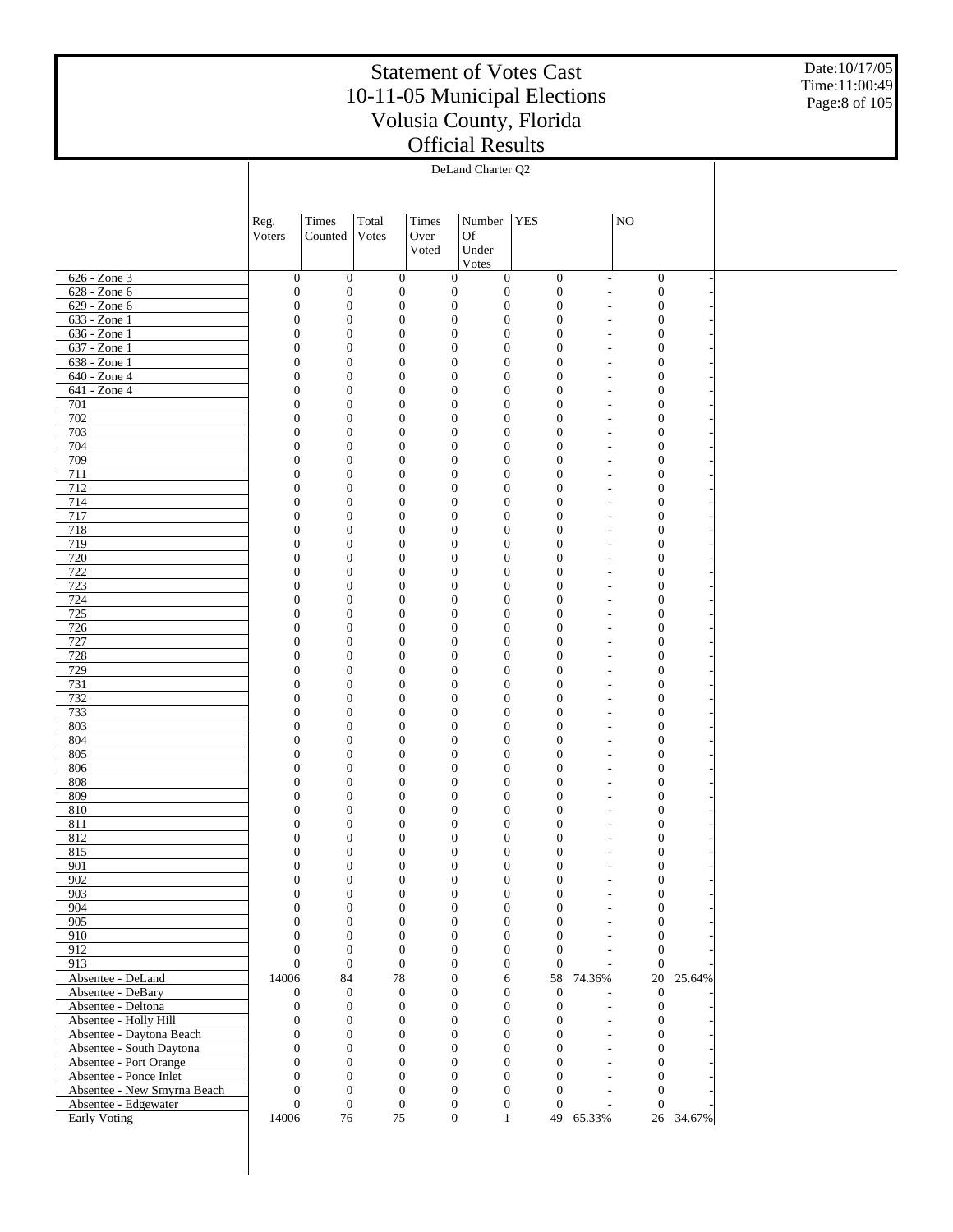Date:10/17/05 Time:11:00:49 Page:9 of 105

|                                | Reg.   | Times    | Total | Times    | Number   | <b>YES</b> |        | NO       |        |  |
|--------------------------------|--------|----------|-------|----------|----------|------------|--------|----------|--------|--|
|                                | Voters | Counted  | Votes | Over     | Of       |            |        |          |        |  |
|                                |        |          |       | Voted    | Under    |            |        |          |        |  |
|                                |        |          |       |          | Votes    |            |        |          |        |  |
| Provisional - DeLand           | 14006  | $\Omega$ | 0     |          | 0        | $\Omega$   |        | $\Omega$ |        |  |
| Provisional - DeBary           |        | $\Omega$ |       |          |          |            |        |          |        |  |
| Provisional - Deltona          |        |          |       |          |          |            |        |          |        |  |
| Provisional - Holly Hill       |        | O        |       |          | 0        |            |        |          |        |  |
| Provisional - Daytona Beach    |        |          |       |          |          |            |        |          |        |  |
| Provisional - South Daytona    |        |          |       |          |          |            |        |          |        |  |
| Provisional - Port Orange      |        | $\Omega$ | 0     |          | $\Omega$ |            |        |          |        |  |
| Provisional - Ponce Inlet      |        |          |       |          | 0        |            |        |          |        |  |
| Provisional - New Smyrna Beach |        | $\Omega$ |       |          | $\Omega$ |            |        |          |        |  |
| Provisional - Edgewater        |        |          |       |          |          |            |        |          |        |  |
| Unscanned - DeLand             | 14006  | $\Omega$ |       |          | 0        |            |        |          |        |  |
| Unscanned - DeBary             |        |          |       |          |          |            |        |          |        |  |
| Unscanned - Deltona            |        |          |       |          | $\Omega$ |            |        |          |        |  |
| Unscanned - Holly Hill         |        | $\Omega$ | 0     |          | $\Omega$ |            |        |          |        |  |
| Unscanned - Daytona Beach      |        |          |       |          |          |            |        |          |        |  |
| Unscanned - South Daytona      |        |          |       |          | $\Omega$ |            |        |          |        |  |
| <b>Unscanned - Port Orange</b> |        |          |       |          |          |            |        |          |        |  |
| Unscanned - Ponce Inlet        |        |          |       |          | 0        |            |        |          |        |  |
| Unscanned - New Smyrna Beach   |        |          |       |          |          |            |        |          |        |  |
| Unscanned - Edgewater          |        |          |       |          |          |            |        |          |        |  |
| Total                          | 14006  | 599      | 586   | $\theta$ | 13       | 406        | 69.28% | 180      | 30.72% |  |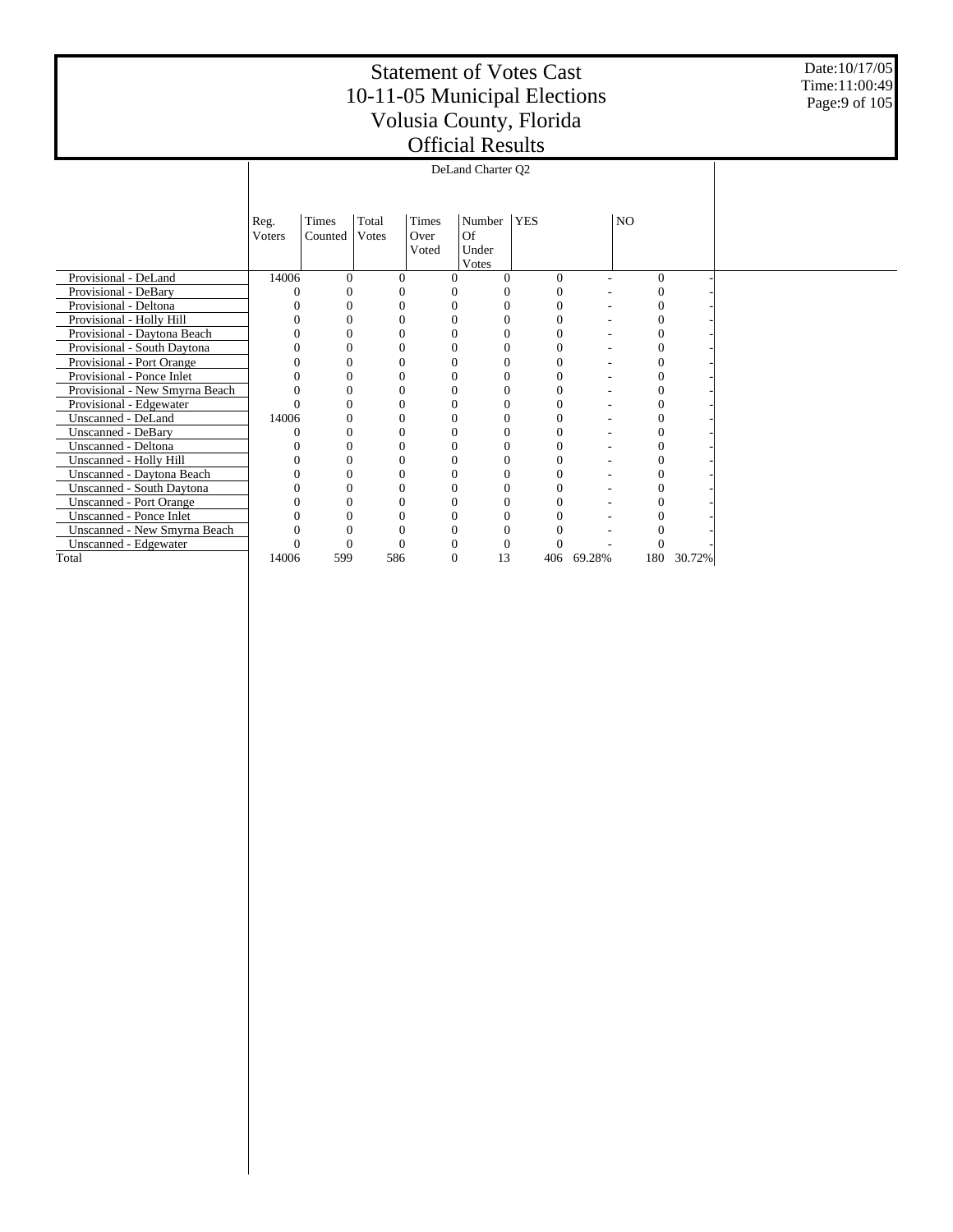Date:10/17/05 Time:11:00:49 Page:10 of 105

|                                 | DeLand Charter Q3                |                                      |                                      |                                      |                                      |            |                                      |                                                      |                                      |                  |  |
|---------------------------------|----------------------------------|--------------------------------------|--------------------------------------|--------------------------------------|--------------------------------------|------------|--------------------------------------|------------------------------------------------------|--------------------------------------|------------------|--|
|                                 |                                  |                                      |                                      |                                      |                                      |            |                                      |                                                      |                                      |                  |  |
|                                 |                                  |                                      |                                      |                                      |                                      |            |                                      |                                                      |                                      |                  |  |
|                                 | Reg.                             | Times                                | Total                                | Times                                | Number                               | <b>YES</b> |                                      |                                                      | N <sub>O</sub>                       |                  |  |
|                                 | Voters                           | Counted                              | Votes                                | Over                                 | <b>Of</b>                            |            |                                      |                                                      |                                      |                  |  |
|                                 |                                  |                                      |                                      | Voted                                | Under                                |            |                                      |                                                      |                                      |                  |  |
| Jurisdiction Wide               |                                  |                                      |                                      |                                      | Votes                                |            |                                      |                                                      |                                      |                  |  |
| 206                             | 2538                             | 145                                  | 140                                  | $\boldsymbol{0}$                     | 5                                    |            |                                      | 110 78.57%                                           |                                      | 30 21.43%        |  |
| 209                             | 2456                             | 67                                   | 67                                   | $\boldsymbol{0}$                     | $\boldsymbol{0}$                     |            | 51                                   | 76.12%                                               |                                      | 16 23.88%        |  |
| 212                             | 1918                             | 42                                   | 42                                   | $\boldsymbol{0}$                     | $\boldsymbol{0}$                     |            |                                      | 31 73.81%                                            |                                      | 11 26.19%        |  |
| 215                             | 2993                             | 89                                   | 89                                   | $\boldsymbol{0}$                     | $\boldsymbol{0}$                     |            |                                      | 72 80.90%                                            |                                      | 17 19.10%        |  |
| 216                             | 1234                             | 15                                   | 15                                   | $\boldsymbol{0}$                     | $\boldsymbol{0}$                     |            | 9                                    | 60.00%                                               |                                      | 6 40.00%         |  |
| 217<br>218                      | 1702<br>1165                     | 38<br>43                             | 38<br>42                             | $\boldsymbol{0}$<br>$\boldsymbol{0}$ | $\boldsymbol{0}$<br>$\mathbf{1}$     |            | 30<br>23                             | 78.95%<br>54.76%                                     | 8<br>19                              | 21.05%<br>45.24% |  |
| 304                             | $\boldsymbol{0}$                 | $\boldsymbol{0}$                     | $\boldsymbol{0}$                     | $\boldsymbol{0}$                     | $\boldsymbol{0}$                     |            | $\boldsymbol{0}$                     | ÷,                                                   | $\mathbf{0}$                         |                  |  |
| 305                             | $\mathbf{0}$                     | $\boldsymbol{0}$                     | $\mathbf{0}$                         | $\boldsymbol{0}$                     | $\boldsymbol{0}$                     |            | $\boldsymbol{0}$                     | ÷,                                                   | $\boldsymbol{0}$                     |                  |  |
| 306                             | $\mathbf{0}$                     | $\mathbf{0}$                         | $\boldsymbol{0}$                     | $\boldsymbol{0}$                     | $\mathbf{0}$                         |            | $\boldsymbol{0}$                     | ÷,                                                   | $\mathbf{0}$                         |                  |  |
| 307                             | $\boldsymbol{0}$                 | $\boldsymbol{0}$                     | $\boldsymbol{0}$                     | $\boldsymbol{0}$                     | $\boldsymbol{0}$                     |            | $\boldsymbol{0}$                     | $\overline{a}$                                       | $\boldsymbol{0}$                     |                  |  |
| 310<br>311                      | $\mathbf{0}$<br>$\mathbf{0}$     | $\mathbf{0}$<br>$\boldsymbol{0}$     | $\boldsymbol{0}$<br>$\boldsymbol{0}$ | $\boldsymbol{0}$<br>$\boldsymbol{0}$ | $\mathbf{0}$<br>$\boldsymbol{0}$     |            | $\boldsymbol{0}$<br>$\boldsymbol{0}$ | $\overline{a}$<br>$\overline{\phantom{a}}$           | $\boldsymbol{0}$<br>$\boldsymbol{0}$ |                  |  |
| $401 - Z$ one 2                 | 0                                | $\mathbf{0}$                         | $\boldsymbol{0}$                     | $\boldsymbol{0}$                     | $\mathbf{0}$                         |            | $\boldsymbol{0}$                     | $\overline{\phantom{a}}$                             | $\boldsymbol{0}$                     |                  |  |
| $402 - Z$ one $2$               | $\mathbf{0}$                     | $\boldsymbol{0}$                     | $\boldsymbol{0}$                     | $\boldsymbol{0}$                     | $\boldsymbol{0}$                     |            | $\boldsymbol{0}$                     | $\overline{\phantom{a}}$                             | 0                                    |                  |  |
| 403 - Zone 1                    | $\mathbf{0}$                     | $\mathbf{0}$                         | $\boldsymbol{0}$                     | $\boldsymbol{0}$                     | $\mathbf{0}$                         |            | $\boldsymbol{0}$                     | $\overline{\phantom{a}}$                             | $\boldsymbol{0}$                     |                  |  |
| 405 - Zone 1                    | $\mathbf{0}$                     | $\boldsymbol{0}$                     | $\boldsymbol{0}$                     | $\boldsymbol{0}$                     | $\boldsymbol{0}$                     |            | $\boldsymbol{0}$                     | $\overline{\phantom{a}}$                             | $\mathbf{0}$                         |                  |  |
| 406 - Zone 2<br>407 - Zone 3    | $\mathbf{0}$                     | $\mathbf{0}$<br>$\boldsymbol{0}$     | $\boldsymbol{0}$                     | $\boldsymbol{0}$                     | $\mathbf{0}$<br>$\boldsymbol{0}$     |            | $\boldsymbol{0}$                     | $\overline{\phantom{a}}$                             | 0                                    |                  |  |
| 408 - Zone 4                    | $\mathbf{0}$<br>$\mathbf{0}$     | $\mathbf{0}$                         | $\boldsymbol{0}$<br>$\boldsymbol{0}$ | $\boldsymbol{0}$<br>$\boldsymbol{0}$ | $\mathbf{0}$                         |            | $\boldsymbol{0}$<br>$\boldsymbol{0}$ | $\overline{a}$<br>$\overline{a}$                     | $\mathbf{0}$<br>$\boldsymbol{0}$     |                  |  |
| 409 - Zone 5                    | $\mathbf{0}$                     | $\boldsymbol{0}$                     | $\boldsymbol{0}$                     | $\boldsymbol{0}$                     | $\boldsymbol{0}$                     |            | $\boldsymbol{0}$                     | $\overline{a}$                                       | $\boldsymbol{0}$                     |                  |  |
| $410 - Z$ one 5                 | $\mathbf{0}$                     | $\mathbf{0}$                         | $\boldsymbol{0}$                     | $\boldsymbol{0}$                     | $\mathbf{0}$                         |            | $\boldsymbol{0}$                     | $\overline{a}$                                       | $\boldsymbol{0}$                     |                  |  |
| 411 - Zone 6                    | $\mathbf{0}$                     | $\boldsymbol{0}$                     | $\boldsymbol{0}$                     | $\boldsymbol{0}$                     | $\boldsymbol{0}$                     |            | $\boldsymbol{0}$                     | $\overline{a}$                                       | $\boldsymbol{0}$                     |                  |  |
| 413 - Zone 6                    | $\mathbf{0}$                     | $\mathbf{0}$                         | $\boldsymbol{0}$                     | $\boldsymbol{0}$                     | $\mathbf{0}$                         |            | $\boldsymbol{0}$                     | $\overline{a}$                                       | $\boldsymbol{0}$                     |                  |  |
| 414 - Zone 5<br>415 - Zone 4    | $\mathbf{0}$<br>0                | $\boldsymbol{0}$<br>$\mathbf{0}$     | $\boldsymbol{0}$<br>$\boldsymbol{0}$ | $\boldsymbol{0}$<br>$\boldsymbol{0}$ | $\boldsymbol{0}$<br>$\mathbf{0}$     |            | $\boldsymbol{0}$<br>$\boldsymbol{0}$ | $\overline{a}$<br>$\overline{a}$                     | $\boldsymbol{0}$<br>$\boldsymbol{0}$ |                  |  |
| 416 - Zone 4                    | $\mathbf{0}$                     | $\boldsymbol{0}$                     | $\boldsymbol{0}$                     | $\boldsymbol{0}$                     | $\boldsymbol{0}$                     |            | $\boldsymbol{0}$                     | $\overline{a}$                                       | $\boldsymbol{0}$                     |                  |  |
| 417 - Zone 3                    | 0                                | $\mathbf{0}$                         | $\boldsymbol{0}$                     | $\boldsymbol{0}$                     | $\mathbf{0}$                         |            | $\boldsymbol{0}$                     | $\overline{a}$                                       | $\boldsymbol{0}$                     |                  |  |
| 418 - Zone 6                    | $\mathbf{0}$                     | $\boldsymbol{0}$                     | $\boldsymbol{0}$                     | $\boldsymbol{0}$                     | $\boldsymbol{0}$                     |            | $\boldsymbol{0}$                     | $\overline{a}$                                       | $\boldsymbol{0}$                     |                  |  |
| 419 - Zone 3                    | 0                                | $\mathbf{0}$                         | $\boldsymbol{0}$                     | $\boldsymbol{0}$                     | $\mathbf{0}$                         |            | $\boldsymbol{0}$                     | $\overline{a}$                                       | $\boldsymbol{0}$                     |                  |  |
| 420 - Zone 6<br>422 - Zone 1    | $\mathbf{0}$<br>0                | $\boldsymbol{0}$<br>$\mathbf{0}$     | $\boldsymbol{0}$<br>$\boldsymbol{0}$ | $\boldsymbol{0}$<br>$\boldsymbol{0}$ | $\boldsymbol{0}$<br>$\mathbf{0}$     |            | $\boldsymbol{0}$<br>$\boldsymbol{0}$ | $\overline{a}$<br>$\overline{\phantom{a}}$           | $\boldsymbol{0}$<br>$\boldsymbol{0}$ |                  |  |
| 423 - Zone 3                    | $\mathbf{0}$                     | $\boldsymbol{0}$                     | $\boldsymbol{0}$                     | $\boldsymbol{0}$                     | $\boldsymbol{0}$                     |            | $\boldsymbol{0}$                     | $\overline{a}$                                       | $\boldsymbol{0}$                     |                  |  |
| 424 - Zone 4                    | 0                                | $\mathbf{0}$                         | $\boldsymbol{0}$                     | $\boldsymbol{0}$                     | $\mathbf{0}$                         |            | $\boldsymbol{0}$                     | $\overline{\phantom{a}}$                             | $\boldsymbol{0}$                     |                  |  |
| 426 - Zone 2                    | $\mathbf{0}$                     | $\boldsymbol{0}$                     | $\boldsymbol{0}$                     | $\boldsymbol{0}$                     | $\boldsymbol{0}$                     |            | $\boldsymbol{0}$                     | $\overline{a}$                                       | $\boldsymbol{0}$                     |                  |  |
| 427 - Zone 5                    | 0                                | $\mathbf{0}$                         | $\boldsymbol{0}$                     | $\boldsymbol{0}$                     | $\mathbf{0}$                         |            | $\boldsymbol{0}$                     | $\overline{\phantom{a}}$                             | $\boldsymbol{0}$                     |                  |  |
| 428 - Zone 1                    | $\mathbf{0}$                     | $\boldsymbol{0}$                     | $\boldsymbol{0}$                     | $\boldsymbol{0}$                     | $\boldsymbol{0}$                     |            | $\boldsymbol{0}$                     | $\overline{\phantom{a}}$                             | $\boldsymbol{0}$                     |                  |  |
| 429 - Zone 4<br>526             | 0<br>$\mathbf{0}$                | $\mathbf{0}$<br>$\mathbf{0}$         | $\boldsymbol{0}$<br>$\boldsymbol{0}$ | $\boldsymbol{0}$<br>$\boldsymbol{0}$ | $\boldsymbol{0}$<br>$\boldsymbol{0}$ |            | $\boldsymbol{0}$<br>$\boldsymbol{0}$ | $\overline{\phantom{a}}$<br>$\overline{\phantom{a}}$ | $\boldsymbol{0}$<br>0                |                  |  |
| 527                             | 0                                | $\mathbf{0}$                         | $\boldsymbol{0}$                     | $\boldsymbol{0}$                     | $\mathbf{0}$                         |            | $\boldsymbol{0}$                     | $\overline{\phantom{a}}$                             | $\boldsymbol{0}$                     |                  |  |
| 528                             | $\Omega$                         | $\mathbf{0}$                         | $\mathbf{0}$                         | $\mathbf{0}$                         | $\mathbf{0}$                         |            | $\mathbf{0}$                         | ÷                                                    | $\overline{0}$                       |                  |  |
| 529                             | $\boldsymbol{0}$                 | $\mathbf{0}$                         | $\mathbf{0}$                         | $\mathbf{0}$                         | $\boldsymbol{0}$                     |            | $\boldsymbol{0}$                     |                                                      | $\mathbf{0}$                         |                  |  |
| 534                             | $\boldsymbol{0}$                 | $\boldsymbol{0}$                     | $\boldsymbol{0}$                     | $\mathbf{0}$                         | $\mathbf{0}$                         |            | $\boldsymbol{0}$                     | $\overline{\phantom{a}}$                             | $\boldsymbol{0}$                     |                  |  |
| 602 - Zone 4<br>$603 - Z$ one 5 | $\boldsymbol{0}$<br>$\mathbf{0}$ | $\boldsymbol{0}$<br>$\boldsymbol{0}$ | $\boldsymbol{0}$<br>$\boldsymbol{0}$ | $\boldsymbol{0}$<br>$\mathbf{0}$     | $\mathbf{0}$<br>$\mathbf{0}$         |            | $\boldsymbol{0}$<br>$\boldsymbol{0}$ | $\overline{\phantom{a}}$<br>$\overline{\phantom{a}}$ | $\boldsymbol{0}$<br>$\boldsymbol{0}$ |                  |  |
| $605 - Z$ one 5                 | $\boldsymbol{0}$                 | $\boldsymbol{0}$                     | $\boldsymbol{0}$                     | $\boldsymbol{0}$                     | $\mathbf{0}$                         |            | $\boldsymbol{0}$                     | $\overline{a}$                                       | $\boldsymbol{0}$                     |                  |  |
| 607 - Zone 2                    | $\mathbf{0}$                     | $\boldsymbol{0}$                     | $\boldsymbol{0}$                     | $\mathbf{0}$                         | $\mathbf{0}$                         |            | $\mathbf{0}$                         | $\overline{\phantom{a}}$                             | $\boldsymbol{0}$                     |                  |  |
| $608 - Z$ one $2$               | $\boldsymbol{0}$                 | $\boldsymbol{0}$                     | $\boldsymbol{0}$                     | $\mathbf{0}$                         | $\mathbf{0}$                         |            | $\boldsymbol{0}$                     | $\overline{\phantom{a}}$                             | $\boldsymbol{0}$                     |                  |  |
| 609 - Zone 2                    | $\mathbf{0}$                     | $\boldsymbol{0}$                     | $\boldsymbol{0}$                     | $\mathbf{0}$                         | $\mathbf{0}$                         |            | $\mathbf{0}$                         | $\overline{a}$                                       | $\boldsymbol{0}$                     |                  |  |
| 614 - Zone 5<br>$615 - Zone4$   | $\boldsymbol{0}$<br>$\mathbf{0}$ | $\boldsymbol{0}$<br>$\boldsymbol{0}$ | $\boldsymbol{0}$                     | $\boldsymbol{0}$<br>$\mathbf{0}$     | $\mathbf{0}$<br>$\mathbf{0}$         |            | $\boldsymbol{0}$<br>$\mathbf{0}$     | $\overline{\phantom{a}}$                             | $\boldsymbol{0}$                     |                  |  |
| 617 - Zone 5                    | $\boldsymbol{0}$                 | $\boldsymbol{0}$                     | $\boldsymbol{0}$<br>$\boldsymbol{0}$ | $\mathbf{0}$                         | $\mathbf{0}$                         |            | $\boldsymbol{0}$                     | $\overline{a}$<br>$\overline{\phantom{a}}$           | $\boldsymbol{0}$<br>$\boldsymbol{0}$ |                  |  |
| $618 - Zone 6$                  | $\mathbf{0}$                     | $\boldsymbol{0}$                     | $\boldsymbol{0}$                     | $\mathbf{0}$                         | $\mathbf{0}$                         |            | $\mathbf{0}$                         | $\overline{a}$                                       | $\boldsymbol{0}$                     |                  |  |
| 619 - Zone 2                    | $\boldsymbol{0}$                 | $\boldsymbol{0}$                     | $\boldsymbol{0}$                     | $\mathbf{0}$                         | $\mathbf{0}$                         |            | $\boldsymbol{0}$                     | $\overline{\phantom{a}}$                             | $\boldsymbol{0}$                     |                  |  |
| $620 - Z$ one 3                 | $\mathbf{0}$                     | $\mathbf{0}$                         | $\boldsymbol{0}$                     | $\mathbf{0}$                         | $\mathbf{0}$                         |            | $\mathbf{0}$                         | $\overline{a}$                                       | $\boldsymbol{0}$                     |                  |  |
| 621 - Zone 6                    | $\boldsymbol{0}$                 | $\boldsymbol{0}$                     | $\mathbf{0}$                         | $\mathbf{0}$                         | $\mathbf{0}$                         |            | $\mathbf{0}$                         | $\overline{\phantom{a}}$                             | $\boldsymbol{0}$                     |                  |  |
| 622 - Zone 3<br>623 - Zone 3    | $\mathbf{0}$<br>$\mathbf{0}$     | $\mathbf{0}$<br>$\boldsymbol{0}$     | $\mathbf{0}$<br>$\mathbf{0}$         | $\mathbf{0}$<br>$\mathbf{0}$         | $\mathbf{0}$<br>$\mathbf{0}$         |            | $\mathbf{0}$<br>$\boldsymbol{0}$     | $\overline{\phantom{a}}$<br>÷,                       | $\mathbf{0}$<br>$\mathbf{0}$         |                  |  |
| 624 - Zone 3                    | $\mathbf{0}$                     | $\boldsymbol{0}$                     | $\mathbf{0}$                         | $\boldsymbol{0}$                     | $\mathbf{0}$                         |            | $\boldsymbol{0}$                     | $\overline{a}$                                       | $\mathbf{0}$                         |                  |  |
| 625 - Zone 1                    | $\overline{0}$                   | $\boldsymbol{0}$                     | $\boldsymbol{0}$                     | $\overline{0}$                       | $\boldsymbol{0}$                     |            | $\boldsymbol{0}$                     | L,                                                   | $\boldsymbol{0}$                     |                  |  |
|                                 |                                  |                                      |                                      |                                      |                                      |            |                                      |                                                      |                                      |                  |  |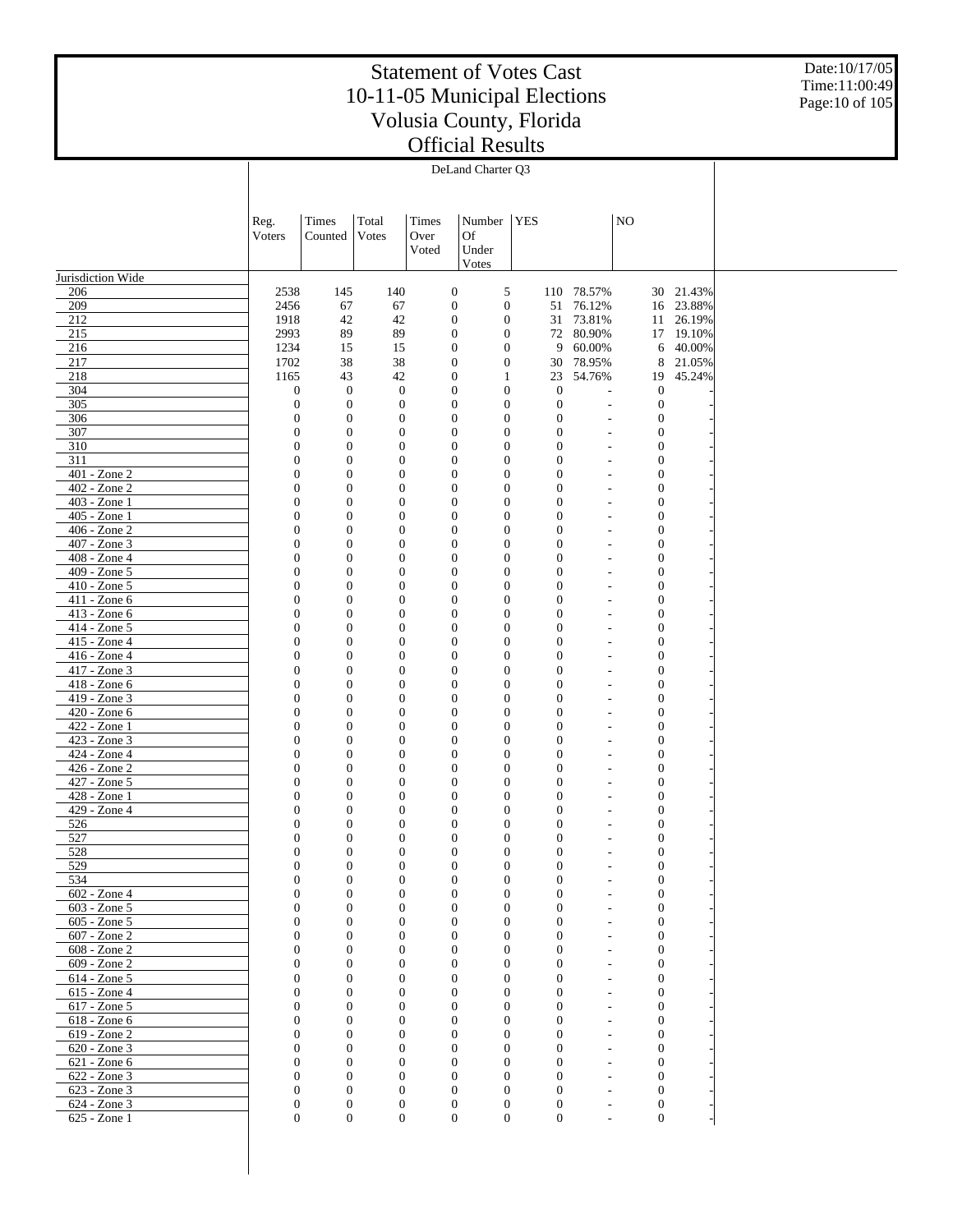Date:10/17/05 Time:11:00:49 Page:11 of 105

|                                                      |                                      |                                      |                                      |               | DeLand Charter Q3                                                            |                                      |                                            |                                      |           |  |
|------------------------------------------------------|--------------------------------------|--------------------------------------|--------------------------------------|---------------|------------------------------------------------------------------------------|--------------------------------------|--------------------------------------------|--------------------------------------|-----------|--|
|                                                      |                                      |                                      |                                      |               |                                                                              |                                      |                                            |                                      |           |  |
|                                                      | Reg.                                 | Times                                | Total                                | Times         | Number   YES                                                                 |                                      |                                            | $\rm NO$                             |           |  |
|                                                      | Voters                               | Counted                              | Votes                                | Over<br>Voted | Of<br>Under                                                                  |                                      |                                            |                                      |           |  |
|                                                      |                                      |                                      |                                      |               | Votes                                                                        |                                      |                                            |                                      |           |  |
| 626 - Zone 3<br>$628 - Zone 6$                       | $\mathbf{0}$<br>$\boldsymbol{0}$     | $\mathbf{0}$<br>$\boldsymbol{0}$     | $\mathbf{0}$<br>$\mathbf{0}$         |               | $\boldsymbol{0}$<br>0<br>$\boldsymbol{0}$<br>$\boldsymbol{0}$                | $\mathbf{0}$<br>$\mathbf{0}$         | $\overline{\phantom{a}}$<br>$\overline{a}$ | $\boldsymbol{0}$<br>$\boldsymbol{0}$ |           |  |
| $629 - Zone 6$                                       | $\mathbf{0}$                         | $\boldsymbol{0}$                     | $\mathbf{0}$                         |               | $\boldsymbol{0}$<br>$\boldsymbol{0}$                                         | $\mathbf{0}$                         | $\overline{\phantom{a}}$                   | $\mathbf{0}$                         |           |  |
| 633 - Zone 1                                         | $\mathbf{0}$                         | $\boldsymbol{0}$                     | $\boldsymbol{0}$                     |               | $\mathbf{0}$<br>$\boldsymbol{0}$                                             | $\boldsymbol{0}$                     | $\overline{a}$                             | $\mathbf{0}$                         |           |  |
| 636 - Zone 1<br>637 - Zone 1                         | $\mathbf{0}$<br>$\boldsymbol{0}$     | $\boldsymbol{0}$<br>$\boldsymbol{0}$ | $\mathbf{0}$<br>$\boldsymbol{0}$     |               | $\boldsymbol{0}$<br>$\boldsymbol{0}$<br>$\boldsymbol{0}$<br>$\boldsymbol{0}$ | $\boldsymbol{0}$<br>$\mathbf{0}$     | $\overline{\phantom{a}}$<br>$\overline{a}$ | $\mathbf{0}$<br>$\mathbf{0}$         |           |  |
| 638 - Zone 1                                         | $\mathbf{0}$                         | $\boldsymbol{0}$                     | $\mathbf{0}$                         |               | $\boldsymbol{0}$<br>$\boldsymbol{0}$                                         | $\mathbf{0}$                         | $\overline{\phantom{a}}$                   | $\mathbf{0}$                         |           |  |
| 640 - Zone 4<br>641 - Zone 4                         | $\mathbf{0}$<br>$\mathbf{0}$         | $\boldsymbol{0}$<br>$\boldsymbol{0}$ | $\boldsymbol{0}$<br>$\mathbf{0}$     |               | $\boldsymbol{0}$<br>$\boldsymbol{0}$<br>$\boldsymbol{0}$<br>$\boldsymbol{0}$ | $\mathbf{0}$<br>$\mathbf{0}$         | $\overline{a}$<br>$\overline{\phantom{a}}$ | $\mathbf{0}$<br>$\mathbf{0}$         |           |  |
| 701                                                  | $\boldsymbol{0}$                     | $\boldsymbol{0}$                     | $\boldsymbol{0}$                     |               | $\boldsymbol{0}$<br>$\boldsymbol{0}$                                         | $\mathbf{0}$                         | $\overline{a}$                             | $\mathbf{0}$                         |           |  |
| 702                                                  | $\mathbf{0}$                         | $\boldsymbol{0}$                     | $\mathbf{0}$                         |               | $\boldsymbol{0}$<br>$\boldsymbol{0}$                                         | $\mathbf{0}$                         | $\overline{\phantom{a}}$                   | $\mathbf{0}$                         |           |  |
| 703<br>704                                           | $\mathbf{0}$<br>$\mathbf{0}$         | $\boldsymbol{0}$<br>$\boldsymbol{0}$ | $\boldsymbol{0}$<br>$\mathbf{0}$     |               | $\mathbf{0}$<br>$\boldsymbol{0}$<br>$\boldsymbol{0}$<br>$\boldsymbol{0}$     | $\mathbf{0}$<br>$\mathbf{0}$         | $\overline{a}$<br>$\overline{\phantom{a}}$ | $\mathbf{0}$<br>$\mathbf{0}$         |           |  |
| 709                                                  | $\boldsymbol{0}$                     | $\boldsymbol{0}$                     | $\boldsymbol{0}$                     |               | $\boldsymbol{0}$<br>$\boldsymbol{0}$                                         | $\mathbf{0}$                         | $\overline{a}$                             | $\mathbf{0}$                         |           |  |
| 711<br>712                                           | $\mathbf{0}$<br>$\mathbf{0}$         | $\boldsymbol{0}$<br>$\boldsymbol{0}$ | $\mathbf{0}$<br>$\boldsymbol{0}$     |               | $\boldsymbol{0}$<br>$\boldsymbol{0}$<br>$\mathbf{0}$<br>$\boldsymbol{0}$     | $\mathbf{0}$<br>$\mathbf{0}$         | $\overline{\phantom{a}}$<br>$\overline{a}$ | $\mathbf{0}$<br>$\mathbf{0}$         |           |  |
| 714                                                  | $\mathbf{0}$                         | $\boldsymbol{0}$                     | $\mathbf{0}$                         |               | $\boldsymbol{0}$<br>$\boldsymbol{0}$                                         | $\mathbf{0}$                         | $\overline{a}$                             | $\mathbf{0}$                         |           |  |
| 717                                                  | $\boldsymbol{0}$                     | $\boldsymbol{0}$                     | $\boldsymbol{0}$                     |               | $\boldsymbol{0}$<br>$\boldsymbol{0}$                                         | $\mathbf{0}$                         |                                            | $\mathbf{0}$                         |           |  |
| 718<br>719                                           | $\mathbf{0}$<br>$\mathbf{0}$         | $\boldsymbol{0}$<br>$\boldsymbol{0}$ | $\mathbf{0}$<br>$\boldsymbol{0}$     |               | $\boldsymbol{0}$<br>$\boldsymbol{0}$<br>$\mathbf{0}$<br>$\boldsymbol{0}$     | $\mathbf{0}$<br>$\mathbf{0}$         | $\overline{\phantom{m}}$                   | $\mathbf{0}$<br>$\mathbf{0}$         |           |  |
| 720                                                  | $\mathbf{0}$                         | $\boldsymbol{0}$                     | $\mathbf{0}$                         |               | $\boldsymbol{0}$<br>$\boldsymbol{0}$                                         | $\mathbf{0}$                         | $\overline{\phantom{m}}$                   | $\mathbf{0}$                         |           |  |
| 722                                                  | $\boldsymbol{0}$                     | $\boldsymbol{0}$                     | $\boldsymbol{0}$                     |               | $\boldsymbol{0}$<br>$\boldsymbol{0}$                                         | $\mathbf{0}$                         |                                            | $\mathbf{0}$                         |           |  |
| 723<br>724                                           | $\mathbf{0}$<br>$\mathbf{0}$         | $\boldsymbol{0}$<br>$\boldsymbol{0}$ | $\mathbf{0}$<br>$\boldsymbol{0}$     |               | $\boldsymbol{0}$<br>$\boldsymbol{0}$<br>$\mathbf{0}$<br>$\boldsymbol{0}$     | $\mathbf{0}$<br>$\mathbf{0}$         | $\overline{\phantom{m}}$                   | $\mathbf{0}$<br>$\mathbf{0}$         |           |  |
| 725                                                  | $\mathbf{0}$                         | $\boldsymbol{0}$                     | $\mathbf{0}$                         |               | $\boldsymbol{0}$<br>$\boldsymbol{0}$                                         | $\mathbf{0}$                         | $\overline{\phantom{m}}$                   | $\mathbf{0}$                         |           |  |
| 726<br>727                                           | $\mathbf{0}$<br>$\mathbf{0}$         | $\boldsymbol{0}$<br>$\boldsymbol{0}$ | $\boldsymbol{0}$<br>$\mathbf{0}$     |               | $\boldsymbol{0}$<br>$\boldsymbol{0}$<br>$\boldsymbol{0}$<br>$\boldsymbol{0}$ | $\mathbf{0}$<br>$\mathbf{0}$         | $\overline{\phantom{m}}$                   | $\mathbf{0}$<br>$\mathbf{0}$         |           |  |
| 728                                                  | $\mathbf{0}$                         | $\boldsymbol{0}$                     | $\boldsymbol{0}$                     |               | $\mathbf{0}$<br>$\boldsymbol{0}$                                             | $\mathbf{0}$                         |                                            | $\mathbf{0}$                         |           |  |
| 729                                                  | $\mathbf{0}$                         | $\boldsymbol{0}$                     | $\mathbf{0}$                         |               | $\boldsymbol{0}$<br>$\boldsymbol{0}$                                         | $\mathbf{0}$                         | $\overline{\phantom{m}}$                   | $\mathbf{0}$                         |           |  |
| 731<br>732                                           | $\mathbf{0}$<br>$\mathbf{0}$         | $\boldsymbol{0}$<br>$\boldsymbol{0}$ | $\boldsymbol{0}$<br>$\mathbf{0}$     |               | $\boldsymbol{0}$<br>$\boldsymbol{0}$<br>$\boldsymbol{0}$<br>$\boldsymbol{0}$ | $\mathbf{0}$<br>$\mathbf{0}$         | $\overline{\phantom{m}}$                   | $\mathbf{0}$<br>$\mathbf{0}$         |           |  |
| 733                                                  | $\mathbf{0}$                         | $\boldsymbol{0}$                     | $\boldsymbol{0}$                     |               | $\mathbf{0}$<br>$\boldsymbol{0}$                                             | $\overline{0}$                       |                                            | $\mathbf{0}$                         |           |  |
| 803<br>804                                           | $\mathbf{0}$<br>$\mathbf{0}$         | $\boldsymbol{0}$<br>$\boldsymbol{0}$ | $\mathbf{0}$<br>$\boldsymbol{0}$     |               | $\boldsymbol{0}$<br>$\boldsymbol{0}$<br>$\mathbf{0}$<br>$\boldsymbol{0}$     | $\mathbf{0}$<br>$\overline{0}$       | $\overline{\phantom{m}}$                   | $\mathbf{0}$<br>$\mathbf{0}$         |           |  |
| 805                                                  | $\mathbf{0}$                         | $\boldsymbol{0}$                     | $\mathbf{0}$                         |               | $\boldsymbol{0}$<br>$\boldsymbol{0}$                                         | $\mathbf{0}$                         | $\overline{\phantom{m}}$                   | $\mathbf{0}$                         |           |  |
| 806                                                  | $\overline{0}$                       | $\boldsymbol{0}$                     | $\boldsymbol{0}$                     |               | $\mathbf{0}$<br>$\boldsymbol{0}$                                             | $\overline{0}$                       |                                            | $\mathbf{0}$                         |           |  |
| 808<br>809                                           | $\mathbf{0}$<br>$\overline{0}$       | $\boldsymbol{0}$<br>$\boldsymbol{0}$ | $\mathbf{0}$<br>$\mathbf{0}$         |               | $\boldsymbol{0}$<br>$\boldsymbol{0}$<br>$\mathbf{0}$<br>$\boldsymbol{0}$     | $\mathbf{0}$<br>$\mathbf{0}$         | $\overline{a}$<br>$\overline{\phantom{a}}$ | $\mathbf{0}$<br>$\mathbf{0}$         |           |  |
| 810                                                  | $\overline{0}$                       | $\boldsymbol{0}$                     | $\theta$                             |               | $\boldsymbol{0}$<br>$\boldsymbol{0}$                                         | $\mathbf{0}$                         | ٠                                          | $\theta$                             |           |  |
| 811<br>812                                           | $\overline{0}$<br>$\mathbf{0}$       | $\boldsymbol{0}$<br>$\boldsymbol{0}$ | $\boldsymbol{0}$<br>$\theta$         |               | $\boldsymbol{0}$<br>$\mathbf{0}$<br>$\overline{0}$<br>$\boldsymbol{0}$       | $\mathbf{0}$<br>$\overline{0}$       | $\overline{a}$<br>$\overline{a}$           | 0<br>$\boldsymbol{0}$                |           |  |
| 815                                                  | $\Omega$                             | $\Omega$                             | $\mathbf{0}$                         |               | $\boldsymbol{0}$<br>$\theta$                                                 | $\overline{0}$                       |                                            |                                      |           |  |
| 901                                                  | $\boldsymbol{0}$                     | $\boldsymbol{0}$                     | $\boldsymbol{0}$                     |               | $\boldsymbol{0}$<br>$\boldsymbol{0}$                                         | $\boldsymbol{0}$                     | $\overline{\phantom{m}}$                   | $\boldsymbol{0}$                     |           |  |
| 902<br>903                                           | $\boldsymbol{0}$<br>$\overline{0}$   | $\boldsymbol{0}$<br>$\boldsymbol{0}$ | $\boldsymbol{0}$<br>$\boldsymbol{0}$ |               | $\boldsymbol{0}$<br>$\boldsymbol{0}$<br>$\boldsymbol{0}$<br>$\boldsymbol{0}$ | $\boldsymbol{0}$<br>$\boldsymbol{0}$ | $\sim$<br>$\overline{\phantom{a}}$         | $\boldsymbol{0}$<br>$\boldsymbol{0}$ |           |  |
| 904                                                  | 0                                    | $\boldsymbol{0}$                     | $\boldsymbol{0}$                     |               | $\boldsymbol{0}$<br>$\boldsymbol{0}$                                         | $\boldsymbol{0}$                     | ÷                                          | $\boldsymbol{0}$                     |           |  |
| 905                                                  | $\overline{0}$                       | $\boldsymbol{0}$                     | $\boldsymbol{0}$                     |               | $\boldsymbol{0}$<br>$\boldsymbol{0}$                                         | $\overline{0}$                       | $\sim$                                     | $\boldsymbol{0}$                     |           |  |
| 910<br>912                                           | $\boldsymbol{0}$<br>$\overline{0}$   | $\boldsymbol{0}$<br>$\mathbf{0}$     | $\boldsymbol{0}$<br>$\boldsymbol{0}$ |               | $\boldsymbol{0}$<br>$\boldsymbol{0}$<br>$\boldsymbol{0}$<br>$\boldsymbol{0}$ | $\overline{0}$<br>$\boldsymbol{0}$   | ÷<br>$\sim$                                | $\boldsymbol{0}$<br>$\boldsymbol{0}$ |           |  |
| 913                                                  | $\overline{0}$                       | $\boldsymbol{0}$                     | $\boldsymbol{0}$                     |               | $\boldsymbol{0}$<br>$\boldsymbol{0}$                                         | $\boldsymbol{0}$                     | ÷                                          | $\mathbf{0}$                         |           |  |
| Absentee - DeLand<br>Absentee - DeBary               | 14006                                | 84<br>$\mathbf{0}$                   | 82<br>$\mathbf{0}$                   |               | $\overline{c}$<br>$\boldsymbol{0}$<br>$\boldsymbol{0}$<br>$\boldsymbol{0}$   | 66<br>$\boldsymbol{0}$               | 80.49%                                     | 16                                   | 19.51%    |  |
| Absentee - Deltona                                   | 0<br>$\boldsymbol{0}$                | $\boldsymbol{0}$                     | $\mathbf{0}$                         |               | $\boldsymbol{0}$<br>$\boldsymbol{0}$                                         | $\boldsymbol{0}$                     | $\overline{a}$                             | $\boldsymbol{0}$<br>$\boldsymbol{0}$ |           |  |
| Absentee - Holly Hill                                | 0                                    | $\boldsymbol{0}$                     | $\boldsymbol{0}$                     |               | $\boldsymbol{0}$<br>$\boldsymbol{0}$                                         | $\boldsymbol{0}$                     | $\sim$                                     | $\boldsymbol{0}$                     |           |  |
| Absentee - Daytona Beach<br>Absentee - South Daytona | $\boldsymbol{0}$<br>$\boldsymbol{0}$ | $\boldsymbol{0}$<br>$\boldsymbol{0}$ | $\boldsymbol{0}$<br>$\boldsymbol{0}$ |               | $\boldsymbol{0}$<br>$\boldsymbol{0}$<br>$\boldsymbol{0}$<br>$\boldsymbol{0}$ | $\boldsymbol{0}$<br>$\boldsymbol{0}$ | $\sim$<br>$\sim$                           | $\boldsymbol{0}$<br>$\boldsymbol{0}$ |           |  |
| Absentee - Port Orange                               | $\overline{0}$                       | $\boldsymbol{0}$                     | $\mathbf{0}$                         |               | $\boldsymbol{0}$<br>$\boldsymbol{0}$                                         | $\overline{0}$                       | $\sim$                                     | $\boldsymbol{0}$                     |           |  |
| Absentee - Ponce Inlet                               | $\mathbf{0}$                         | $\boldsymbol{0}$                     | $\boldsymbol{0}$                     |               | $\boldsymbol{0}$<br>$\boldsymbol{0}$                                         | $\overline{0}$                       | ÷.                                         | $\boldsymbol{0}$                     |           |  |
| Absentee - New Smyrna Beach<br>Absentee - Edgewater  | $\overline{0}$<br>$\boldsymbol{0}$   | $\mathbf{0}$<br>$\boldsymbol{0}$     | $\mathbf{0}$<br>$\mathbf{0}$         |               | $\boldsymbol{0}$<br>$\boldsymbol{0}$<br>$\boldsymbol{0}$<br>$\boldsymbol{0}$ | $\theta$<br>$\boldsymbol{0}$         | $\sim$<br>$\overline{\phantom{a}}$         | $\boldsymbol{0}$<br>$\boldsymbol{0}$ |           |  |
| Early Voting                                         | 14006                                | 76                                   | 74                                   |               | $\overline{c}$<br>$\boldsymbol{0}$                                           |                                      | 60 81.08%                                  |                                      | 14 18.92% |  |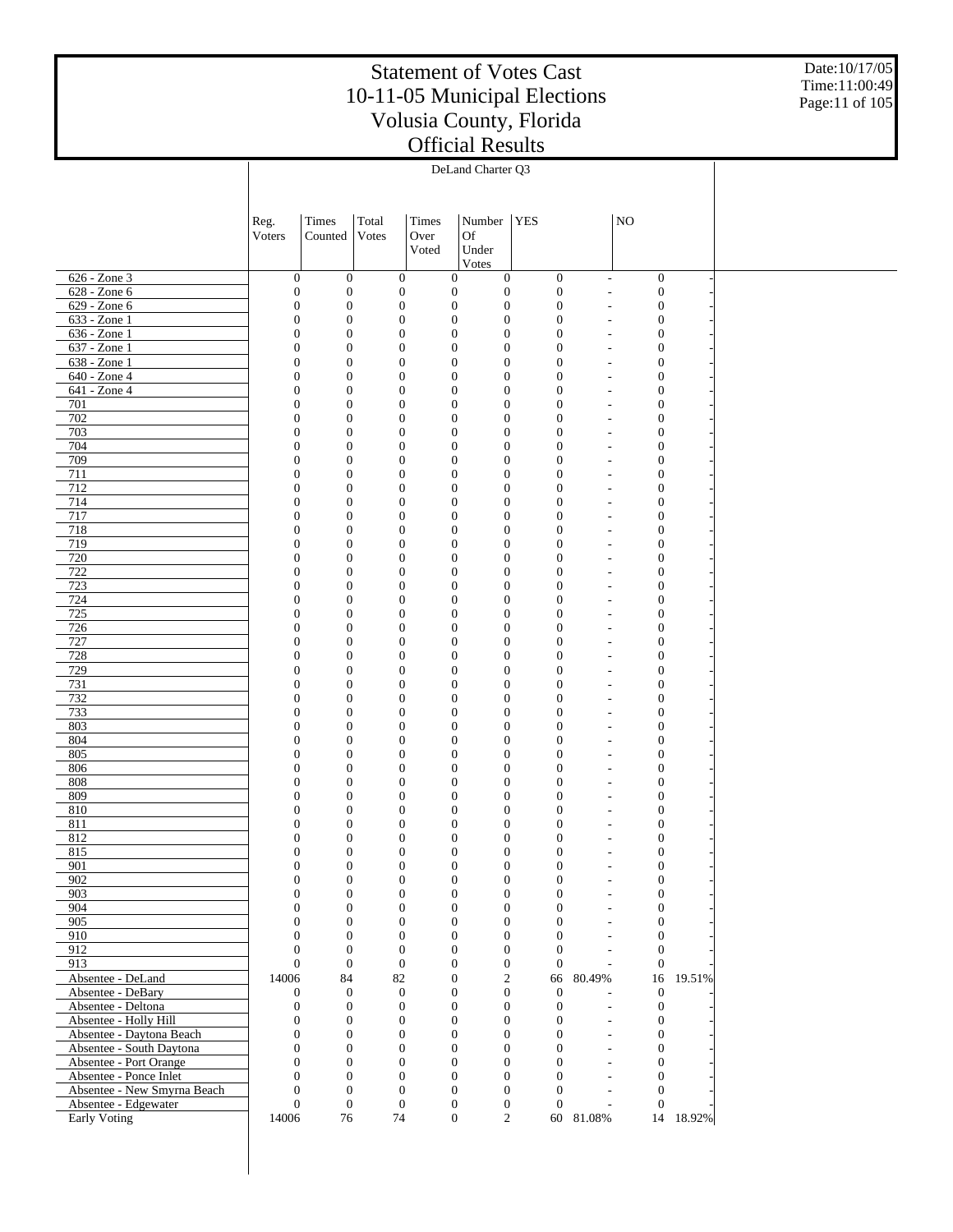Date:10/17/05 Time:11:00:49 Page:12 of 105

|                                | Reg.<br><b>V</b> oters | Times    | Total<br>Votes | Times<br>Over | Number<br>Of | <b>YES</b> |        | NO.      |        |  |
|--------------------------------|------------------------|----------|----------------|---------------|--------------|------------|--------|----------|--------|--|
|                                |                        | Counted  |                | Voted         | Under        |            |        |          |        |  |
|                                |                        |          |                |               | Votes        |            |        |          |        |  |
| Provisional - DeLand           | 14006                  | $\Omega$ | $\Omega$       | 0             | 0            | $\Omega$   |        | $\theta$ |        |  |
| Provisional - DeBary           |                        | 0        | 0              |               | 0            | $\Omega$   |        |          |        |  |
| Provisional - Deltona          |                        | 0        | 0              |               | 0            | 0          |        | 0        |        |  |
| Provisional - Holly Hill       |                        | $\theta$ | 0              |               | $\theta$     | $\Omega$   |        | 0        |        |  |
| Provisional - Daytona Beach    |                        | 0        | 0              |               | 0            | 0          |        |          |        |  |
| Provisional - South Daytona    |                        | 0        |                |               | 0            |            |        |          |        |  |
| Provisional - Port Orange      |                        | 0        | $\Omega$       |               | $\theta$     | 0          |        |          |        |  |
| Provisional - Ponce Inlet      |                        | $\theta$ | 0              |               | $\Omega$     | 0          |        |          |        |  |
| Provisional - New Smyrna Beach |                        | 0        | 0              |               | $\theta$     | $\Omega$   |        |          |        |  |
| Provisional - Edgewater        |                        | 0        | 0              |               | 0            | 0          |        |          |        |  |
| Unscanned - DeLand             | 14006                  | $\theta$ | 0              |               | $\Omega$     | $\Omega$   |        |          |        |  |
| Unscanned - DeBary             |                        | 0        | $\theta$       |               | 0            | $\Omega$   |        |          |        |  |
| Unscanned - Deltona            |                        | 0        |                |               | $\Omega$     |            |        |          |        |  |
| Unscanned - Holly Hill         |                        | $\theta$ | 0              | $\theta$      | $\theta$     | $\Omega$   |        | 0        |        |  |
| Unscanned - Daytona Beach      |                        | 0        | 0              |               | 0            | 0          |        |          |        |  |
| Unscanned - South Daytona      |                        | 0        | $\Omega$       |               | $\Omega$     |            |        |          |        |  |
| <b>Unscanned - Port Orange</b> |                        | 0        | 0              |               | 0            |            |        |          |        |  |
| Unscanned - Ponce Inlet        |                        | 0        | 0              |               | $\Omega$     |            |        |          |        |  |
| Unscanned - New Smyrna Beach   |                        | 0        | 0              |               | 0            |            |        |          |        |  |
| Unscanned - Edgewater          |                        | 0        | 0              |               | 0            | $\Omega$   |        |          |        |  |
| Total                          | 14006                  | 599      | 589            | $\Omega$      | 10           | 452        | 76.74% | 137      | 23.26% |  |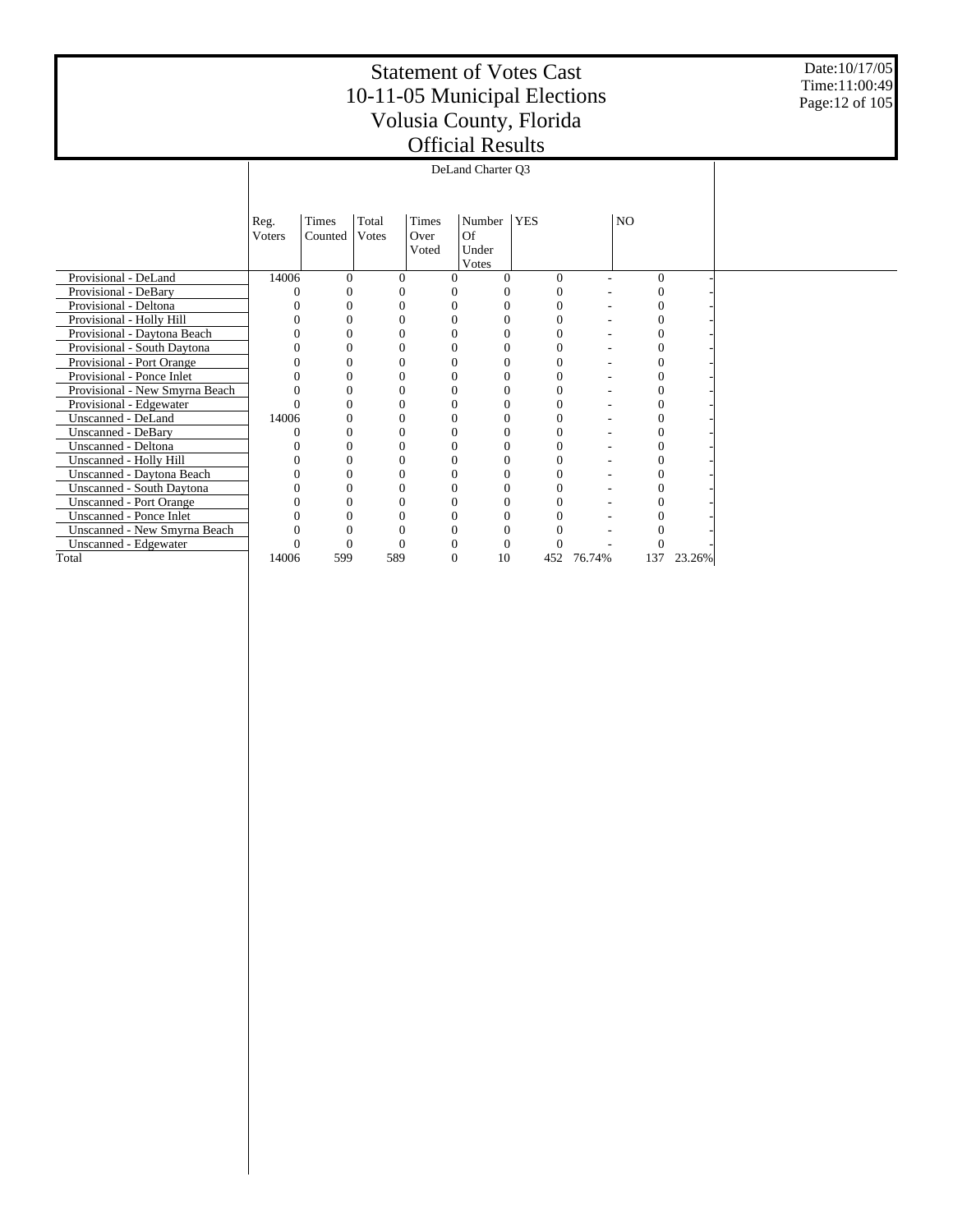Date:10/17/05 Time:11:00:49 Page:13 of 105

|                              |                                      |                                      |                                      |                                  | DeLand Charter Q4                                                            |            |                                      |                                |                                      |                        |  |
|------------------------------|--------------------------------------|--------------------------------------|--------------------------------------|----------------------------------|------------------------------------------------------------------------------|------------|--------------------------------------|--------------------------------|--------------------------------------|------------------------|--|
|                              |                                      |                                      |                                      |                                  |                                                                              |            |                                      |                                |                                      |                        |  |
|                              |                                      |                                      |                                      |                                  |                                                                              |            |                                      |                                |                                      |                        |  |
|                              | Reg.                                 | Times                                | Total                                | Times                            | Number                                                                       | <b>YES</b> |                                      |                                | NO                                   |                        |  |
|                              | Voters                               | Counted                              | Votes                                | Over                             | <b>Of</b>                                                                    |            |                                      |                                |                                      |                        |  |
|                              |                                      |                                      |                                      | Voted                            | Under                                                                        |            |                                      |                                |                                      |                        |  |
|                              |                                      |                                      |                                      |                                  | Votes                                                                        |            |                                      |                                |                                      |                        |  |
| Jurisdiction Wide            |                                      |                                      |                                      |                                  |                                                                              |            |                                      |                                |                                      |                        |  |
| 206                          | 2538                                 | 145                                  | 141                                  | $\boldsymbol{0}$                 | 4                                                                            |            |                                      | 95 67.38%                      |                                      | 46 32.62%              |  |
| 209<br>212                   | 2456<br>1918                         | 67<br>42                             | 67<br>42                             | $\mathbf{0}$<br>$\boldsymbol{0}$ | $\boldsymbol{0}$<br>$\boldsymbol{0}$                                         |            | 42                                   | 62.69%<br>24 57.14%            |                                      | 25 37.31%<br>18 42.86% |  |
| 215                          | 2993                                 | 89                                   | 89                                   |                                  | $\boldsymbol{0}$<br>$\boldsymbol{0}$                                         |            |                                      | 50 56.18%                      |                                      | 39 43.82%              |  |
| 216                          | 1234                                 | 15                                   | 15                                   | $\mathbf{0}$                     | $\boldsymbol{0}$                                                             |            | 9                                    | 60.00%                         |                                      | 6 40.00%               |  |
| 217                          | 1702                                 | 38                                   | 38                                   |                                  | $\boldsymbol{0}$<br>$\boldsymbol{0}$                                         |            | 20                                   | 52.63%                         | 18                                   | 47.37%                 |  |
| 218                          | 1165                                 | 43                                   | 42                                   | $\mathbf{0}$                     | 1                                                                            |            | 19                                   | 45.24%                         |                                      | 23 54.76%              |  |
| 304                          | $\boldsymbol{0}$                     | $\mathbf{0}$                         | $\mathbf{0}$                         |                                  | $\boldsymbol{0}$<br>$\boldsymbol{0}$                                         |            | $\boldsymbol{0}$                     |                                | $\boldsymbol{0}$                     |                        |  |
| 305                          | $\boldsymbol{0}$                     | $\boldsymbol{0}$<br>$\boldsymbol{0}$ | $\boldsymbol{0}$                     |                                  | $\boldsymbol{0}$<br>$\boldsymbol{0}$<br>$\boldsymbol{0}$                     |            | $\mathbf{0}$                         | ÷,                             | $\boldsymbol{0}$                     |                        |  |
| 306<br>307                   | $\boldsymbol{0}$<br>$\boldsymbol{0}$ | $\boldsymbol{0}$                     | $\boldsymbol{0}$<br>$\boldsymbol{0}$ |                                  | $\boldsymbol{0}$<br>$\boldsymbol{0}$<br>$\boldsymbol{0}$                     |            | $\boldsymbol{0}$<br>$\boldsymbol{0}$ | ÷,<br>$\overline{\phantom{a}}$ | $\boldsymbol{0}$<br>$\boldsymbol{0}$ |                        |  |
| 310                          | $\boldsymbol{0}$                     | $\boldsymbol{0}$                     | $\boldsymbol{0}$                     |                                  | $\boldsymbol{0}$<br>$\boldsymbol{0}$                                         |            | $\boldsymbol{0}$                     | ÷,                             | $\boldsymbol{0}$                     |                        |  |
| 311                          | $\boldsymbol{0}$                     | $\mathbf{0}$                         | $\boldsymbol{0}$                     |                                  | $\boldsymbol{0}$<br>$\boldsymbol{0}$                                         |            | $\mathbf{0}$                         | ٠                              | $\boldsymbol{0}$                     |                        |  |
| 401 - Zone 2                 | $\boldsymbol{0}$                     | $\mathbf{0}$                         | $\mathbf{0}$                         |                                  | $\boldsymbol{0}$<br>$\boldsymbol{0}$                                         |            | $\mathbf{0}$                         | ÷,                             | $\boldsymbol{0}$                     |                        |  |
| 402 - Zone 2                 | $\boldsymbol{0}$                     | $\mathbf{0}$                         | $\boldsymbol{0}$                     |                                  | $\boldsymbol{0}$<br>$\boldsymbol{0}$                                         |            | $\mathbf{0}$                         | ٠                              | $\boldsymbol{0}$                     |                        |  |
| 403 - Zone 1                 | $\boldsymbol{0}$                     | $\mathbf{0}$                         | $\boldsymbol{0}$                     |                                  | $\boldsymbol{0}$<br>$\boldsymbol{0}$                                         |            | $\mathbf{0}$                         | ÷,                             | $\boldsymbol{0}$                     |                        |  |
| 405 - Zone 1<br>406 - Zone 2 | $\boldsymbol{0}$<br>$\boldsymbol{0}$ | $\mathbf{0}$<br>$\mathbf{0}$         | $\boldsymbol{0}$<br>$\mathbf{0}$     |                                  | $\boldsymbol{0}$<br>$\boldsymbol{0}$<br>$\boldsymbol{0}$<br>$\boldsymbol{0}$ |            | $\mathbf{0}$<br>$\mathbf{0}$         | ٠<br>÷,                        | $\boldsymbol{0}$<br>$\boldsymbol{0}$ |                        |  |
| 407 - Zone 3                 | $\boldsymbol{0}$                     | $\mathbf{0}$                         | $\boldsymbol{0}$                     |                                  | $\boldsymbol{0}$<br>$\boldsymbol{0}$                                         |            | $\overline{0}$                       | ٠                              | $\boldsymbol{0}$                     |                        |  |
| 408 - Zone 4                 | $\boldsymbol{0}$                     | $\boldsymbol{0}$                     | $\boldsymbol{0}$                     |                                  | $\boldsymbol{0}$<br>$\boldsymbol{0}$                                         |            | $\overline{0}$                       | ÷,                             | $\boldsymbol{0}$                     |                        |  |
| 409 - Zone 5                 | $\boldsymbol{0}$                     | $\boldsymbol{0}$                     | $\boldsymbol{0}$                     |                                  | $\boldsymbol{0}$<br>$\boldsymbol{0}$                                         |            | $\overline{0}$                       | ٠                              | $\boldsymbol{0}$                     |                        |  |
| $410 - Z$ one 5              | $\boldsymbol{0}$                     | $\boldsymbol{0}$                     | $\mathbf{0}$                         |                                  | $\boldsymbol{0}$<br>$\boldsymbol{0}$                                         |            | $\overline{0}$                       | ÷,                             | $\boldsymbol{0}$                     |                        |  |
| 411 - Zone 6                 | $\boldsymbol{0}$                     | $\boldsymbol{0}$                     | $\boldsymbol{0}$                     |                                  | $\boldsymbol{0}$<br>$\boldsymbol{0}$                                         |            | $\overline{0}$                       | $\overline{\phantom{a}}$       | $\boldsymbol{0}$                     |                        |  |
| 413 - Zone 6<br>414 - Zone 5 | $\boldsymbol{0}$<br>$\boldsymbol{0}$ | $\boldsymbol{0}$<br>$\boldsymbol{0}$ | $\boldsymbol{0}$<br>$\boldsymbol{0}$ |                                  | $\boldsymbol{0}$<br>$\boldsymbol{0}$<br>$\boldsymbol{0}$<br>$\boldsymbol{0}$ |            | $\overline{0}$<br>$\overline{0}$     | ÷,<br>÷,                       | $\boldsymbol{0}$<br>$\boldsymbol{0}$ |                        |  |
| 415 - Zone 4                 | $\boldsymbol{0}$                     | $\boldsymbol{0}$                     | $\mathbf{0}$                         |                                  | $\boldsymbol{0}$<br>$\boldsymbol{0}$                                         |            | $\overline{0}$                       | ÷,                             | $\boldsymbol{0}$                     |                        |  |
| 416 - Zone 4                 | $\boldsymbol{0}$                     | $\boldsymbol{0}$                     | $\boldsymbol{0}$                     |                                  | $\boldsymbol{0}$<br>$\boldsymbol{0}$                                         |            | $\overline{0}$                       | $\overline{\phantom{a}}$       | $\boldsymbol{0}$                     |                        |  |
| 417 - Zone 3                 | $\boldsymbol{0}$                     | $\boldsymbol{0}$                     | $\boldsymbol{0}$                     |                                  | $\boldsymbol{0}$<br>$\boldsymbol{0}$                                         |            | $\overline{0}$                       | ÷,                             | $\boldsymbol{0}$                     |                        |  |
| 418 - Zone 6                 | $\boldsymbol{0}$                     | $\boldsymbol{0}$                     | $\boldsymbol{0}$                     |                                  | $\boldsymbol{0}$<br>$\boldsymbol{0}$                                         |            | $\overline{0}$                       | ÷,                             | $\boldsymbol{0}$                     |                        |  |
| 419 - Zone 3                 | $\boldsymbol{0}$                     | $\boldsymbol{0}$                     | $\mathbf{0}$                         |                                  | $\boldsymbol{0}$<br>$\boldsymbol{0}$                                         |            | $\overline{0}$                       | ÷,                             | $\boldsymbol{0}$                     |                        |  |
| 420 - Zone 6<br>422 - Zone 1 | $\boldsymbol{0}$<br>$\boldsymbol{0}$ | $\boldsymbol{0}$<br>$\boldsymbol{0}$ | $\boldsymbol{0}$<br>$\boldsymbol{0}$ |                                  | $\boldsymbol{0}$<br>$\boldsymbol{0}$<br>$\boldsymbol{0}$<br>$\boldsymbol{0}$ |            | $\boldsymbol{0}$<br>$\overline{0}$   | $\overline{\phantom{a}}$<br>÷, | $\boldsymbol{0}$<br>$\boldsymbol{0}$ |                        |  |
| 423 - Zone 3                 | $\boldsymbol{0}$                     | $\boldsymbol{0}$                     | $\boldsymbol{0}$                     |                                  | $\boldsymbol{0}$<br>$\boldsymbol{0}$                                         |            | $\overline{0}$                       | ÷,                             | $\boldsymbol{0}$                     |                        |  |
| 424 - Zone 4                 | $\boldsymbol{0}$                     | $\boldsymbol{0}$                     | $\mathbf{0}$                         |                                  | $\boldsymbol{0}$<br>$\boldsymbol{0}$                                         |            | $\boldsymbol{0}$                     | ÷,                             | $\boldsymbol{0}$                     |                        |  |
| 426 - Zone 2                 | $\boldsymbol{0}$                     | $\boldsymbol{0}$                     | $\boldsymbol{0}$                     |                                  | $\boldsymbol{0}$<br>$\boldsymbol{0}$                                         |            | $\boldsymbol{0}$                     | $\overline{\phantom{a}}$       | $\boldsymbol{0}$                     |                        |  |
| 427 - Zone 5                 | $\boldsymbol{0}$                     | $\boldsymbol{0}$                     | $\boldsymbol{0}$                     |                                  | $\boldsymbol{0}$<br>$\boldsymbol{0}$                                         |            | $\boldsymbol{0}$                     | ÷,                             | $\boldsymbol{0}$                     |                        |  |
| 428 - Zone 1                 | $\boldsymbol{0}$                     | $\boldsymbol{0}$                     | $\boldsymbol{0}$                     |                                  | $\boldsymbol{0}$<br>$\boldsymbol{0}$                                         |            | $\overline{0}$                       | ٠                              | $\boldsymbol{0}$                     |                        |  |
| 429 - Zone 4<br>526          | $\boldsymbol{0}$<br>$\boldsymbol{0}$ | $\boldsymbol{0}$<br>$\boldsymbol{0}$ | $\mathbf{0}$<br>$\boldsymbol{0}$     |                                  | $\boldsymbol{0}$<br>$\boldsymbol{0}$<br>$\boldsymbol{0}$<br>$\boldsymbol{0}$ |            | $\overline{0}$<br>$\mathbf{0}$       | ÷,<br>٠                        | $\boldsymbol{0}$<br>$\boldsymbol{0}$ |                        |  |
| 527                          | $\boldsymbol{0}$                     | $\boldsymbol{0}$                     | $\mathbf{0}$                         |                                  | $\boldsymbol{0}$<br>$\boldsymbol{0}$                                         |            | $\boldsymbol{0}$                     |                                | $\boldsymbol{0}$                     |                        |  |
| 528                          | $\Omega$                             | $\theta$                             | $\Omega$                             |                                  | $\overline{0}$<br>$\mathbf{0}$                                               |            | $\Omega$                             |                                | $\mathbf{0}$                         |                        |  |
| 529                          | $\boldsymbol{0}$                     | $\boldsymbol{0}$                     | $\mathbf{0}$                         |                                  | $\mathbf{0}$<br>$\boldsymbol{0}$                                             |            | $\mathbf{0}$                         |                                | $\boldsymbol{0}$                     |                        |  |
| 534                          | $\boldsymbol{0}$                     | $\boldsymbol{0}$                     | $\boldsymbol{0}$                     | $\boldsymbol{0}$                 | $\boldsymbol{0}$                                                             |            | $\boldsymbol{0}$                     |                                | $\boldsymbol{0}$                     |                        |  |
| $602 - Z$ one 4              | $\boldsymbol{0}$                     | $\boldsymbol{0}$<br>$\boldsymbol{0}$ | $\mathbf{0}$                         |                                  | $\boldsymbol{0}$<br>$\boldsymbol{0}$<br>$\boldsymbol{0}$                     |            | $\boldsymbol{0}$                     |                                | $\boldsymbol{0}$                     |                        |  |
| 603 - Zone 5<br>605 - Zone 5 | $\boldsymbol{0}$<br>$\boldsymbol{0}$ | $\boldsymbol{0}$                     | $\mathbf{0}$<br>$\mathbf{0}$         | $\mathbf{0}$                     | $\boldsymbol{0}$<br>$\boldsymbol{0}$                                         |            | $\boldsymbol{0}$<br>$\boldsymbol{0}$ |                                | $\mathbf{0}$<br>$\boldsymbol{0}$     |                        |  |
| 607 - Zone 2                 | $\overline{0}$                       | $\boldsymbol{0}$                     | $\mathbf{0}$                         | $\mathbf{0}$                     | $\mathbf{0}$                                                                 |            | $\mathbf{0}$                         |                                | $\mathbf{0}$                         |                        |  |
| 608 - Zone 2                 | $\boldsymbol{0}$                     | $\boldsymbol{0}$                     | $\mathbf{0}$                         |                                  | $\boldsymbol{0}$<br>$\mathbf{0}$                                             |            | $\boldsymbol{0}$                     |                                | $\boldsymbol{0}$                     |                        |  |
| 609 - Zone 2                 | $\overline{0}$                       | $\boldsymbol{0}$                     | $\mathbf{0}$                         | $\mathbf{0}$                     | $\mathbf{0}$                                                                 |            | $\mathbf{0}$                         | ٠                              | $\mathbf{0}$                         |                        |  |
| 614 - Zone 5                 | $\boldsymbol{0}$                     | $\boldsymbol{0}$                     | $\mathbf{0}$                         |                                  | $\boldsymbol{0}$<br>$\boldsymbol{0}$                                         |            | $\boldsymbol{0}$                     |                                | $\boldsymbol{0}$                     |                        |  |
| 615 - Zone 4                 | $\overline{0}$                       | $\boldsymbol{0}$                     | $\mathbf{0}$                         | $\mathbf{0}$                     | $\mathbf{0}$                                                                 |            | $\mathbf{0}$                         |                                | $\mathbf{0}$                         |                        |  |
| 617 - Zone 5<br>618 - Zone 6 | $\boldsymbol{0}$<br>$\overline{0}$   | $\boldsymbol{0}$<br>$\boldsymbol{0}$ | $\mathbf{0}$<br>$\mathbf{0}$         | $\mathbf{0}$                     | $\boldsymbol{0}$<br>$\mathbf{0}$<br>$\mathbf{0}$                             |            | $\boldsymbol{0}$<br>$\mathbf{0}$     | ٠                              | $\boldsymbol{0}$<br>$\boldsymbol{0}$ |                        |  |
| 619 - Zone 2                 | $\boldsymbol{0}$                     | $\boldsymbol{0}$                     | $\mathbf{0}$                         |                                  | $\boldsymbol{0}$<br>$\boldsymbol{0}$                                         |            | $\boldsymbol{0}$                     |                                | $\boldsymbol{0}$                     |                        |  |
| 620 - Zone 3                 | $\overline{0}$                       | $\boldsymbol{0}$                     | $\mathbf{0}$                         | $\mathbf{0}$                     | $\mathbf{0}$                                                                 |            | $\mathbf{0}$                         |                                | $\boldsymbol{0}$                     |                        |  |
| 621 - Zone 6                 | $\boldsymbol{0}$                     | $\overline{0}$                       | $\mathbf{0}$                         |                                  | $\boldsymbol{0}$<br>$\mathbf{0}$                                             |            | $\boldsymbol{0}$                     |                                | $\boldsymbol{0}$                     |                        |  |
| 622 - Zone 3                 | $\overline{0}$                       | $\overline{0}$                       | $\theta$                             | $\theta$                         | $\mathbf{0}$                                                                 |            | $\mathbf{0}$                         | ٠                              | $\boldsymbol{0}$                     |                        |  |
| 623 - Zone 3                 | $\boldsymbol{0}$                     | $\boldsymbol{0}$<br>$\boldsymbol{0}$ | $\mathbf{0}$                         |                                  | $\boldsymbol{0}$<br>$\mathbf{0}$<br>$\boldsymbol{0}$                         |            | $\boldsymbol{0}$                     | $\overline{\phantom{a}}$       | $\boldsymbol{0}$                     |                        |  |
| 624 - Zone 3<br>625 - Zone 1 | $\boldsymbol{0}$<br>$\overline{0}$   | $\boldsymbol{0}$                     | $\mathbf{0}$<br>$\boldsymbol{0}$     |                                  | $\mathbf{0}$<br>$\mathbf{0}$<br>$\boldsymbol{0}$                             |            | $\mathbf{0}$<br>$\boldsymbol{0}$     | ٠<br>$\overline{\phantom{a}}$  | $\boldsymbol{0}$<br>$\boldsymbol{0}$ |                        |  |
|                              |                                      |                                      |                                      |                                  |                                                                              |            |                                      |                                |                                      |                        |  |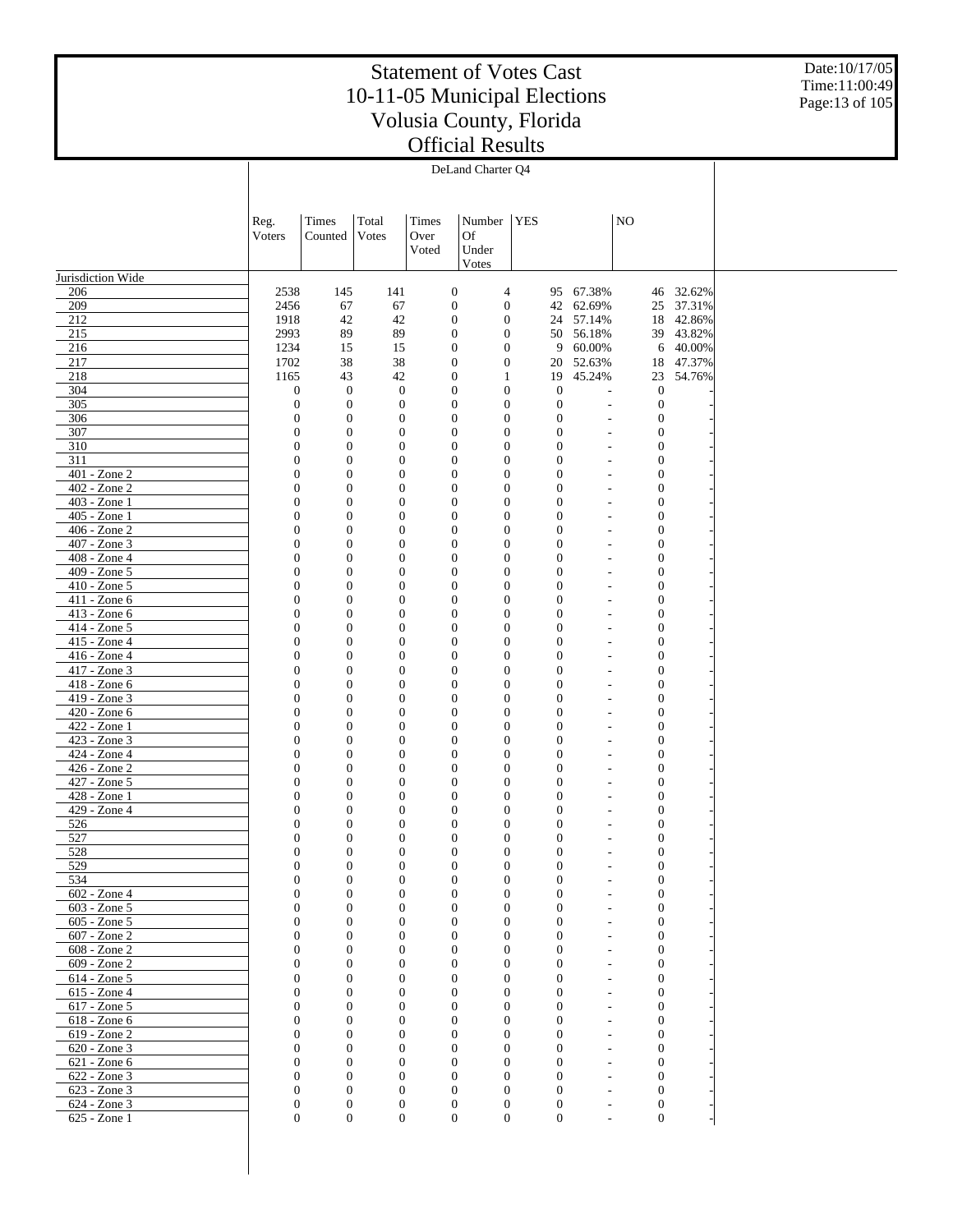Date:10/17/05 Time:11:00:49 Page:14 of 105

|                                                  |                                  |                                      |                                  |               | DeLand Charter Q4                                                            |                                  |                                                          |                                      |           |  |
|--------------------------------------------------|----------------------------------|--------------------------------------|----------------------------------|---------------|------------------------------------------------------------------------------|----------------------------------|----------------------------------------------------------|--------------------------------------|-----------|--|
|                                                  |                                  |                                      |                                  |               |                                                                              |                                  |                                                          |                                      |           |  |
|                                                  |                                  |                                      |                                  |               |                                                                              |                                  |                                                          |                                      |           |  |
|                                                  | Reg.<br>Voters                   | Times<br>Counted                     | Total<br>Votes                   | Times<br>Over | Number   YES<br><b>Of</b>                                                    |                                  |                                                          | NO                                   |           |  |
|                                                  |                                  |                                      |                                  | Voted         | Under                                                                        |                                  |                                                          |                                      |           |  |
|                                                  |                                  |                                      |                                  |               | Votes                                                                        |                                  |                                                          |                                      |           |  |
| 626 - Zone 3<br>628 - Zone 6                     | $\mathbf{0}$<br>$\boldsymbol{0}$ | $\mathbf{0}$<br>$\boldsymbol{0}$     | $\mathbf{0}$<br>$\mathbf{0}$     |               | $\mathbf{0}$<br>$\boldsymbol{0}$<br>$\boldsymbol{0}$<br>$\boldsymbol{0}$     | $\mathbf{0}$<br>$\mathbf{0}$     | ÷,<br>$\overline{a}$                                     | $\mathbf{0}$<br>$\mathbf{0}$         |           |  |
| $629 - Zone 6$                                   | $\mathbf{0}$                     | $\boldsymbol{0}$                     | $\mathbf{0}$                     |               | $\boldsymbol{0}$<br>$\boldsymbol{0}$                                         | $\mathbf{0}$                     | $\overline{a}$                                           | $\mathbf{0}$                         |           |  |
| 633 - Zone 1                                     | $\boldsymbol{0}$                 | $\boldsymbol{0}$                     | $\mathbf{0}$                     |               | $\boldsymbol{0}$<br>$\mathbf{0}$                                             | $\overline{0}$                   |                                                          | $\mathbf{0}$                         |           |  |
| 636 - Zone 1<br>637 - Zone 1                     | $\mathbf{0}$                     | $\boldsymbol{0}$<br>$\boldsymbol{0}$ | $\mathbf{0}$<br>$\mathbf{0}$     |               | $\boldsymbol{0}$<br>$\boldsymbol{0}$<br>$\boldsymbol{0}$<br>$\boldsymbol{0}$ | $\overline{0}$<br>$\mathbf{0}$   | $\overline{\phantom{a}}$                                 | $\mathbf{0}$                         |           |  |
| 638 - Zone 1                                     | $\boldsymbol{0}$<br>$\mathbf{0}$ | $\boldsymbol{0}$                     | $\mathbf{0}$                     |               | $\boldsymbol{0}$<br>$\boldsymbol{0}$                                         | $\mathbf{0}$                     | $\overline{a}$<br>$\overline{a}$                         | $\mathbf{0}$<br>$\mathbf{0}$         |           |  |
| 640 - Zone 4                                     | $\mathbf{0}$                     | $\boldsymbol{0}$                     | $\mathbf{0}$                     |               | $\boldsymbol{0}$<br>$\boldsymbol{0}$                                         | $\mathbf{0}$                     |                                                          | $\mathbf{0}$                         |           |  |
| 641 - Zone 4                                     | $\mathbf{0}$                     | $\boldsymbol{0}$                     | $\mathbf{0}$                     |               | $\boldsymbol{0}$<br>$\boldsymbol{0}$                                         | $\mathbf{0}$                     | $\overline{\phantom{a}}$                                 | $\mathbf{0}$                         |           |  |
| 701<br>702                                       | $\boldsymbol{0}$<br>$\mathbf{0}$ | $\boldsymbol{0}$<br>$\boldsymbol{0}$ | $\mathbf{0}$<br>$\mathbf{0}$     |               | $\boldsymbol{0}$<br>$\boldsymbol{0}$<br>$\boldsymbol{0}$<br>$\boldsymbol{0}$ | $\mathbf{0}$<br>$\mathbf{0}$     | $\overline{a}$<br>$\overline{a}$                         | $\mathbf{0}$<br>$\mathbf{0}$         |           |  |
| 703                                              | $\boldsymbol{0}$                 | $\boldsymbol{0}$                     | $\mathbf{0}$                     |               | $\boldsymbol{0}$<br>$\boldsymbol{0}$                                         | $\mathbf{0}$                     | $\overline{a}$                                           | $\mathbf{0}$                         |           |  |
| 704                                              | $\mathbf{0}$                     | $\boldsymbol{0}$                     | $\mathbf{0}$                     |               | $\boldsymbol{0}$<br>$\boldsymbol{0}$                                         | $\overline{0}$                   | $\overline{\phantom{a}}$                                 | $\mathbf{0}$                         |           |  |
| 709<br>711                                       | $\boldsymbol{0}$<br>$\mathbf{0}$ | $\boldsymbol{0}$<br>$\boldsymbol{0}$ | $\mathbf{0}$<br>$\mathbf{0}$     |               | $\boldsymbol{0}$<br>$\boldsymbol{0}$<br>$\boldsymbol{0}$<br>$\boldsymbol{0}$ | $\overline{0}$<br>$\overline{0}$ | $\overline{a}$<br>$\overline{a}$                         | $\mathbf{0}$<br>$\mathbf{0}$         |           |  |
| 712                                              | $\boldsymbol{0}$                 | $\boldsymbol{0}$                     | $\mathbf{0}$                     |               | $\boldsymbol{0}$<br>$\boldsymbol{0}$                                         | $\overline{0}$                   | $\overline{a}$                                           | $\mathbf{0}$                         |           |  |
| 714                                              | $\mathbf{0}$                     | $\boldsymbol{0}$                     | $\mathbf{0}$                     |               | $\boldsymbol{0}$<br>$\boldsymbol{0}$                                         | $\overline{0}$                   | $\overline{\phantom{a}}$                                 | $\mathbf{0}$                         |           |  |
| 717                                              | $\boldsymbol{0}$                 | $\boldsymbol{0}$                     | $\mathbf{0}$                     |               | $\boldsymbol{0}$<br>$\boldsymbol{0}$                                         | $\overline{0}$                   | $\overline{a}$                                           | $\mathbf{0}$                         |           |  |
| 718<br>719                                       | $\mathbf{0}$<br>$\boldsymbol{0}$ | $\boldsymbol{0}$<br>$\boldsymbol{0}$ | $\mathbf{0}$<br>$\mathbf{0}$     |               | $\boldsymbol{0}$<br>$\boldsymbol{0}$<br>$\boldsymbol{0}$<br>$\boldsymbol{0}$ | $\overline{0}$<br>$\overline{0}$ | $\overline{a}$<br>$\overline{a}$                         | $\mathbf{0}$<br>$\mathbf{0}$         |           |  |
| 720                                              | $\mathbf{0}$                     | $\boldsymbol{0}$                     | $\mathbf{0}$                     |               | $\boldsymbol{0}$<br>$\boldsymbol{0}$                                         | $\overline{0}$                   | $\overline{\phantom{a}}$                                 | $\mathbf{0}$                         |           |  |
| 722                                              | $\boldsymbol{0}$                 | $\boldsymbol{0}$                     | $\mathbf{0}$                     |               | $\boldsymbol{0}$<br>$\boldsymbol{0}$                                         | $\overline{0}$                   | $\overline{a}$                                           | $\mathbf{0}$                         |           |  |
| 723                                              | $\mathbf{0}$                     | $\boldsymbol{0}$                     | $\mathbf{0}$                     |               | $\boldsymbol{0}$<br>$\boldsymbol{0}$                                         | $\overline{0}$                   | $\overline{a}$                                           | $\mathbf{0}$                         |           |  |
| 724<br>725                                       | $\boldsymbol{0}$<br>$\mathbf{0}$ | $\boldsymbol{0}$<br>$\boldsymbol{0}$ | $\mathbf{0}$<br>$\mathbf{0}$     |               | $\boldsymbol{0}$<br>$\boldsymbol{0}$<br>$\boldsymbol{0}$<br>$\boldsymbol{0}$ | $\overline{0}$<br>$\overline{0}$ | $\overline{a}$<br>$\qquad \qquad \blacksquare$           | $\mathbf{0}$<br>$\mathbf{0}$         |           |  |
| 726                                              | $\boldsymbol{0}$                 | $\boldsymbol{0}$                     | $\mathbf{0}$                     |               | $\boldsymbol{0}$<br>$\boldsymbol{0}$                                         | $\overline{0}$                   | $\overline{a}$                                           | $\mathbf{0}$                         |           |  |
| 727                                              | $\mathbf{0}$                     | $\boldsymbol{0}$                     | $\mathbf{0}$                     |               | $\boldsymbol{0}$<br>$\boldsymbol{0}$                                         | $\overline{0}$                   | $\overline{a}$                                           | $\mathbf{0}$                         |           |  |
| 728                                              | $\boldsymbol{0}$<br>$\mathbf{0}$ | $\boldsymbol{0}$<br>$\boldsymbol{0}$ | $\mathbf{0}$<br>$\mathbf{0}$     |               | $\boldsymbol{0}$<br>$\mathbf{0}$<br>$\boldsymbol{0}$<br>$\boldsymbol{0}$     | $\overline{0}$<br>$\overline{0}$ | $\overline{a}$                                           | $\mathbf{0}$                         |           |  |
| 729<br>731                                       | $\boldsymbol{0}$                 | $\boldsymbol{0}$                     | $\mathbf{0}$                     |               | $\boldsymbol{0}$<br>$\boldsymbol{0}$                                         | $\overline{0}$                   | $\qquad \qquad \blacksquare$<br>$\overline{\phantom{m}}$ | $\mathbf{0}$<br>$\mathbf{0}$         |           |  |
| 732                                              | $\mathbf{0}$                     | $\boldsymbol{0}$                     | $\mathbf{0}$                     |               | $\boldsymbol{0}$<br>$\boldsymbol{0}$                                         | $\overline{0}$                   | $\overline{a}$                                           | $\mathbf{0}$                         |           |  |
| 733                                              | $\boldsymbol{0}$                 | $\boldsymbol{0}$                     | $\mathbf{0}$                     |               | $\boldsymbol{0}$<br>$\mathbf{0}$                                             | $\overline{0}$                   | $\overline{\phantom{m}}$                                 | $\mathbf{0}$                         |           |  |
| 803<br>804                                       | $\mathbf{0}$<br>$\boldsymbol{0}$ | $\boldsymbol{0}$<br>$\boldsymbol{0}$ | $\mathbf{0}$<br>$\mathbf{0}$     |               | $\boldsymbol{0}$<br>$\boldsymbol{0}$<br>$\boldsymbol{0}$<br>$\boldsymbol{0}$ | $\overline{0}$<br>$\overline{0}$ | $\qquad \qquad \blacksquare$<br>$\overline{\phantom{m}}$ | $\mathbf{0}$<br>$\mathbf{0}$         |           |  |
| 805                                              | $\mathbf{0}$                     | $\boldsymbol{0}$                     | $\mathbf{0}$                     |               | $\boldsymbol{0}$<br>$\boldsymbol{0}$                                         | $\overline{0}$                   | $\overline{\phantom{a}}$                                 | $\mathbf{0}$                         |           |  |
| 806                                              | $\boldsymbol{0}$                 | $\boldsymbol{0}$                     | $\mathbf{0}$                     |               | $\boldsymbol{0}$<br>$\mathbf{0}$                                             | $\mathbf{0}$                     | $\overline{\phantom{m}}$                                 | $\mathbf{0}$                         |           |  |
| 808                                              | $\mathbf{0}$                     | $\boldsymbol{0}$                     | $\mathbf{0}$                     |               | $\boldsymbol{0}$<br>$\boldsymbol{0}$                                         | $\mathbf{0}$                     | $\overline{\phantom{a}}$                                 | $\mathbf{0}$                         |           |  |
| 809<br>810                                       | $\boldsymbol{0}$<br>$\mathbf{0}$ | $\boldsymbol{0}$<br>$\mathbf{0}$     | $\mathbf{0}$<br>$\theta$         |               | $\boldsymbol{0}$<br>$\mathbf{0}$<br>$\mathbf{0}$<br>$\boldsymbol{0}$         | $\overline{0}$<br>$\mathbf{0}$   | $\overline{\phantom{m}}$<br>$\overline{a}$               | $\mathbf{0}$<br>$\theta$             |           |  |
| 811                                              | $\boldsymbol{0}$                 | $\boldsymbol{0}$                     | $\mathbf{0}$                     |               | $\boldsymbol{0}$<br>$\mathbf{0}$                                             | $\overline{0}$                   |                                                          | $\mathbf{0}$                         |           |  |
| 812                                              | $\overline{0}$                   | $\mathbf{0}$                         | $\theta$                         | $\mathbf{0}$  | $\mathbf{0}$                                                                 | $\mathbf{0}$                     |                                                          | $\mathbf{0}$                         |           |  |
| 815<br>901                                       | $\overline{0}$<br>0              | $\boldsymbol{0}$<br>$\boldsymbol{0}$ | $\boldsymbol{0}$<br>$\mathbf{0}$ |               | $\boldsymbol{0}$<br>$\overline{0}$<br>$\boldsymbol{0}$<br>$\boldsymbol{0}$   | $\overline{0}$<br>$\mathbf{0}$   |                                                          | $\Omega$<br>$\boldsymbol{0}$         |           |  |
| 902                                              | $\boldsymbol{0}$                 | $\boldsymbol{0}$                     | $\boldsymbol{0}$                 |               | $\boldsymbol{0}$<br>$\boldsymbol{0}$                                         | $\boldsymbol{0}$                 | $\overline{\phantom{a}}$                                 | $\boldsymbol{0}$                     |           |  |
| 903                                              | $\mathbf{0}$                     | $\overline{0}$                       | $\mathbf{0}$                     |               | $\overline{0}$<br>$\mathbf{0}$                                               | $\theta$                         | $\qquad \qquad \blacksquare$                             | $\boldsymbol{0}$                     |           |  |
| 904                                              | $\mathbf{0}$                     | $\boldsymbol{0}$                     | $\mathbf{0}$                     |               | $\boldsymbol{0}$<br>$\boldsymbol{0}$                                         | $\boldsymbol{0}$                 |                                                          | $\boldsymbol{0}$                     |           |  |
| 905<br>910                                       | $\overline{0}$<br>$\mathbf{0}$   | $\overline{0}$<br>$\boldsymbol{0}$   | $\mathbf{0}$<br>$\mathbf{0}$     |               | $\overline{0}$<br>$\mathbf{0}$<br>$\boldsymbol{0}$<br>$\boldsymbol{0}$       | $\mathbf{0}$<br>$\mathbf{0}$     | $\overline{\phantom{a}}$                                 | $\boldsymbol{0}$<br>$\boldsymbol{0}$ |           |  |
| 912                                              | $\overline{0}$                   | $\mathbf{0}$                         | $\mathbf{0}$                     |               | $\boldsymbol{0}$<br>$\mathbf{0}$                                             | $\theta$                         | $\overline{a}$                                           | $\mathbf{0}$                         |           |  |
| 913                                              | $\overline{0}$                   | $\mathbf{0}$                         | $\mathbf{0}$                     |               | $\boldsymbol{0}$<br>$\mathbf{0}$                                             | $\mathbf{0}$                     | $\overline{a}$                                           | $\theta$                             |           |  |
| Absentee - DeLand                                | 14006                            | 84                                   | 81                               |               | 3<br>$\boldsymbol{0}$                                                        | 60                               | 74.07%                                                   |                                      | 21 25.93% |  |
| Absentee - DeBary<br>Absentee - Deltona          | 0<br>$\boldsymbol{0}$            | $\mathbf{0}$<br>$\boldsymbol{0}$     | $\mathbf{0}$<br>$\mathbf{0}$     |               | $\boldsymbol{0}$<br>$\boldsymbol{0}$<br>$\boldsymbol{0}$<br>$\mathbf{0}$     | $\mathbf{0}$<br>$\mathbf{0}$     | ÷,<br>$\overline{a}$                                     | $\boldsymbol{0}$<br>$\boldsymbol{0}$ |           |  |
| Absentee - Holly Hill                            | 0                                | $\boldsymbol{0}$                     | $\mathbf{0}$                     |               | $\boldsymbol{0}$<br>$\boldsymbol{0}$                                         | $\boldsymbol{0}$                 | $\overline{a}$                                           | $\boldsymbol{0}$                     |           |  |
| Absentee - Daytona Beach                         | $\overline{0}$                   | $\overline{0}$                       | $\mathbf{0}$                     |               | $\boldsymbol{0}$<br>$\mathbf{0}$                                             | $\mathbf{0}$                     | $\overline{a}$                                           | $\boldsymbol{0}$                     |           |  |
| Absentee - South Daytona                         | $\overline{0}$                   | $\boldsymbol{0}$                     | $\mathbf{0}$                     |               | $\boldsymbol{0}$<br>$\boldsymbol{0}$                                         | $\mathbf{0}$                     | $\overline{a}$                                           | $\boldsymbol{0}$                     |           |  |
| Absentee - Port Orange<br>Absentee - Ponce Inlet | $\overline{0}$<br>$\mathbf{0}$   | $\overline{0}$<br>$\boldsymbol{0}$   | $\mathbf{0}$<br>$\mathbf{0}$     |               | $\overline{0}$<br>$\mathbf{0}$<br>$\mathbf{0}$<br>$\mathbf{0}$               | $\mathbf{0}$<br>$\mathbf{0}$     | $\overline{a}$<br>$\overline{a}$                         | $\mathbf{0}$<br>$\boldsymbol{0}$     |           |  |
| Absentee - New Smyrna Beach                      | $\overline{0}$                   | $\mathbf{0}$                         | $\theta$                         |               | $\mathbf{0}$<br>$\boldsymbol{0}$                                             | $\theta$                         | $\overline{a}$                                           | $\mathbf{0}$                         |           |  |
| Absentee - Edgewater                             | $\boldsymbol{0}$                 | $\boldsymbol{0}$                     | $\boldsymbol{0}$                 |               | $\boldsymbol{0}$<br>$\boldsymbol{0}$                                         | $\mathbf{0}$                     | $\overline{a}$                                           | $\mathbf{0}$                         |           |  |
| Early Voting                                     | 14006                            | 76                                   | $75\,$                           |               | $\mathbf{0}$<br>$\mathbf{1}$                                                 |                                  | 44 58.67%                                                |                                      | 31 41.33% |  |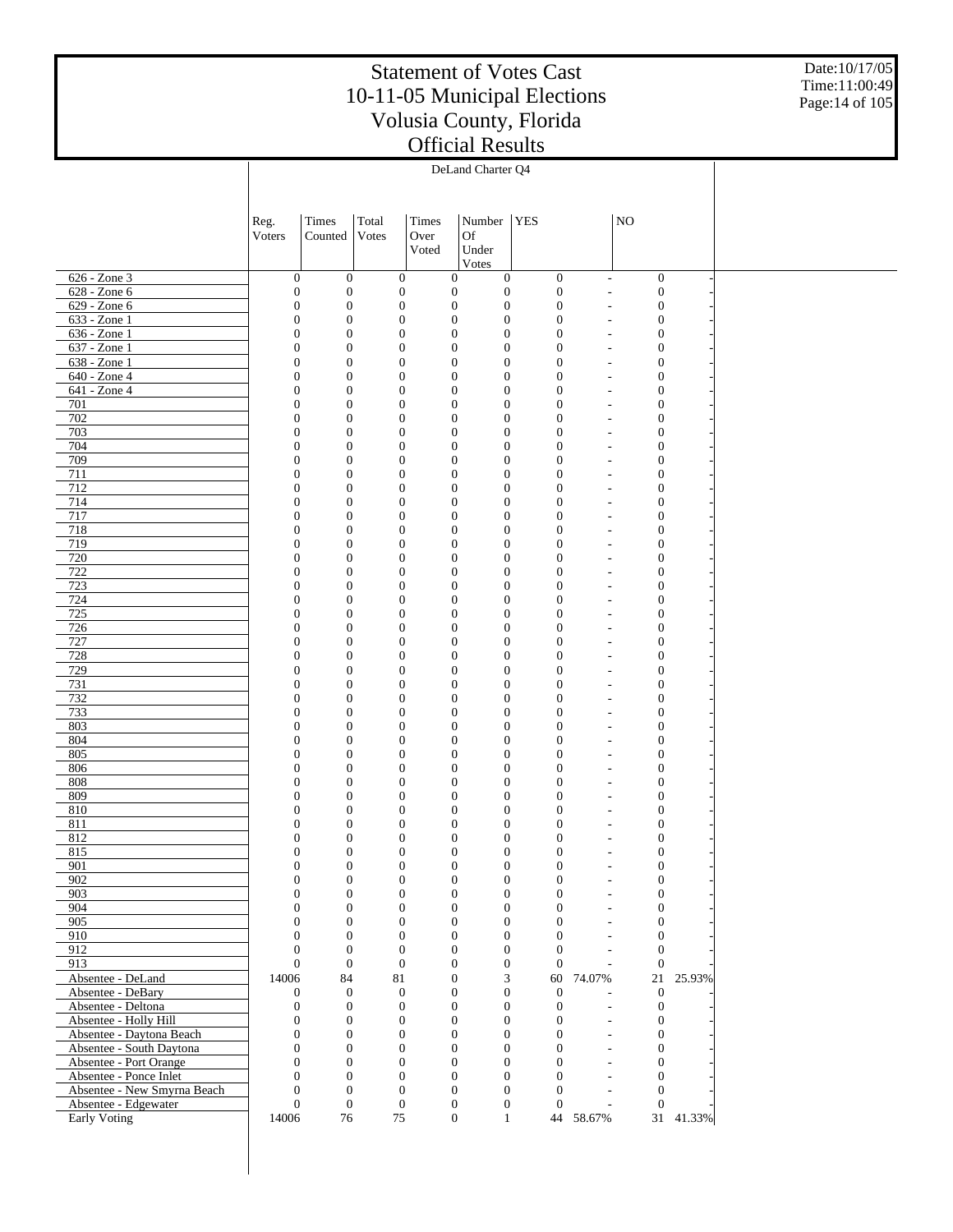Date:10/17/05 Time:11:00:49 Page:15 of 105

|                                |        |          |                |              | DeLand Charter Q4 |            |        |                |        |  |
|--------------------------------|--------|----------|----------------|--------------|-------------------|------------|--------|----------------|--------|--|
|                                | Reg.   | Times    | Total          | Times        | Number            | <b>YES</b> |        | NO             |        |  |
|                                | Voters | Counted  | Votes          | Over         | Of                |            |        |                |        |  |
|                                |        |          |                | Voted        | Under             |            |        |                |        |  |
|                                |        |          |                |              | Votes             |            |        |                |        |  |
| Provisional - DeLand           | 14006  | $\Omega$ | $\Omega$       |              | 0                 | $\Omega$   |        | $\Omega$       |        |  |
| Provisional - DeBary           |        | 0        | 0              |              | 0                 | 0          |        | 0              |        |  |
| Provisional - Deltona          |        | 0        | 0              |              | 0                 | 0          |        | 0              |        |  |
| Provisional - Holly Hill       |        | $\theta$ | 0              |              | $\Omega$          | $\Omega$   |        | $\theta$       |        |  |
| Provisional - Daytona Beach    |        | 0        | 0              |              | 0                 | 0          |        |                |        |  |
| Provisional - South Daytona    |        | 0        |                |              | 0                 |            |        |                |        |  |
| Provisional - Port Orange      |        | 0        | 0              |              | $\Omega$          | 0          |        | 0              |        |  |
| Provisional - Ponce Inlet      |        | 0        | 0              |              | 0                 | 0          |        | 0              |        |  |
| Provisional - New Smyrna Beach |        | 0        | $\Omega$       | $\Omega$     | $\theta$          | $\Omega$   |        | 0              |        |  |
| Provisional - Edgewater        |        | 0        | $\Omega$       |              | $\overline{0}$    | 0          |        | $\overline{0}$ |        |  |
| Unscanned - DeLand             | 14006  | 0        | 0              |              | 0                 | 0          |        | 0              |        |  |
| <b>Unscanned - DeBary</b>      |        | 0        | $\Omega$       |              | 0                 | $\theta$   |        |                |        |  |
| Unscanned - Deltona            |        | 0        |                |              | $\Omega$          |            |        |                |        |  |
| Unscanned - Holly Hill         |        | 0        | 0              | $\theta$     | $\Omega$          | $\Omega$   |        | 0              |        |  |
| Unscanned - Daytona Beach      |        | $\theta$ | 0              |              | 0                 | 0          |        |                |        |  |
| Unscanned - South Daytona      |        | 0        | 0              |              | $\Omega$          | 0          |        | 0              |        |  |
| <b>Unscanned - Port Orange</b> |        | 0        | $\overline{0}$ |              | $\overline{0}$    |            |        |                |        |  |
| Unscanned - Ponce Inlet        |        | 0        | 0              |              | $\overline{0}$    |            |        |                |        |  |
| Unscanned - New Smyrna Beach   |        | 0        | 0              |              | 0                 |            |        |                |        |  |
| Unscanned - Edgewater          |        | 0        | 0              |              | 0                 | 0          |        |                |        |  |
| Total                          | 14006  | 599      | 590            | $\mathbf{0}$ | 9                 | 363        | 61.53% | 227            | 38.47% |  |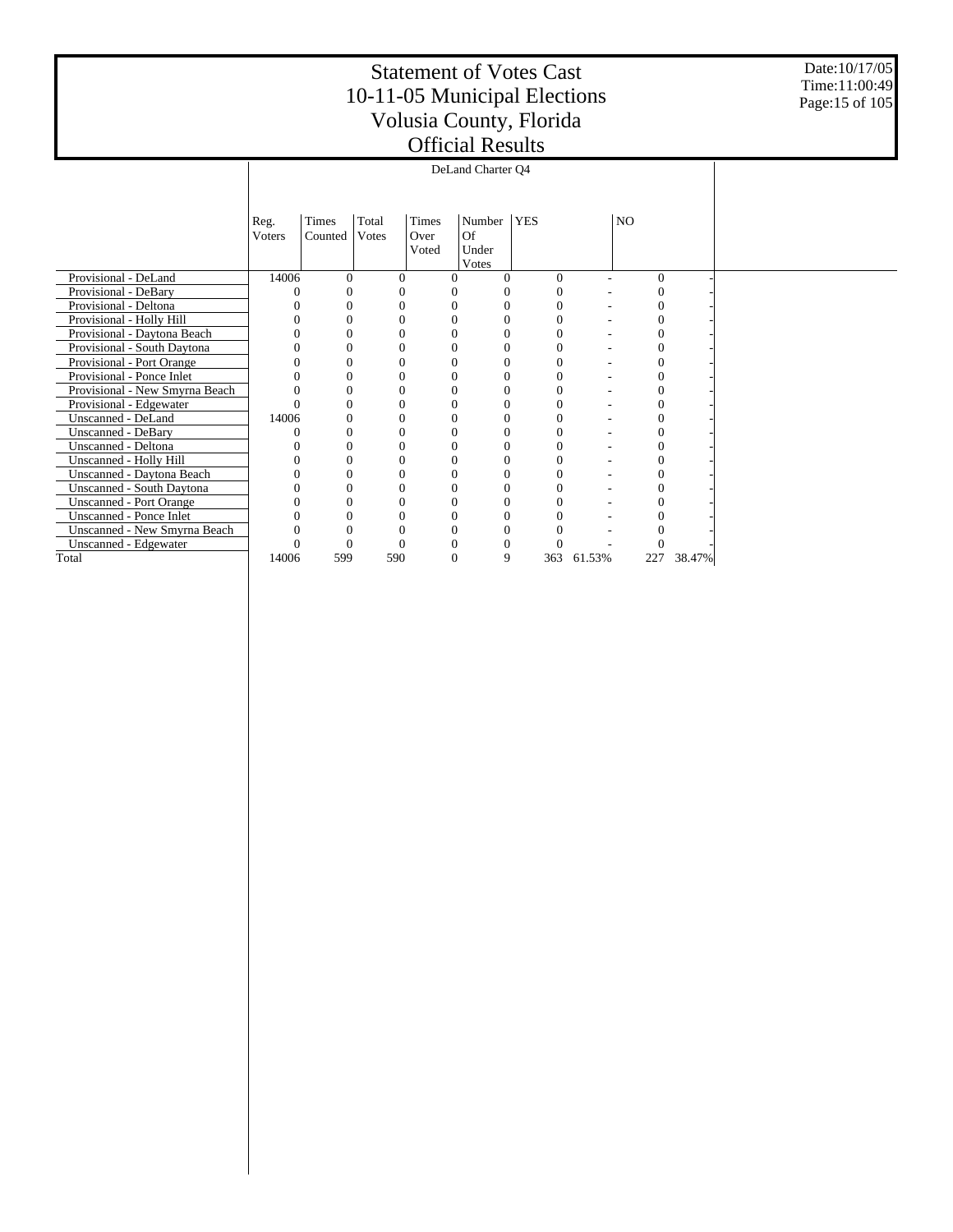Date:10/17/05 Time:11:00:49 Page:16 of 105

|                              |                                      |                                      |                                      |               | stillerat Illband                                                            |     |                                    |                          |                                      |                       |  |
|------------------------------|--------------------------------------|--------------------------------------|--------------------------------------|---------------|------------------------------------------------------------------------------|-----|------------------------------------|--------------------------|--------------------------------------|-----------------------|--|
|                              |                                      |                                      |                                      |               | DeLand Charter O5                                                            |     |                                    |                          |                                      |                       |  |
|                              |                                      |                                      |                                      |               |                                                                              |     |                                    |                          |                                      |                       |  |
|                              | Reg.                                 | Times                                | Total                                | Times         | Number                                                                       | YES |                                    |                          | $_{\rm NO}$                          |                       |  |
|                              | Voters                               | Counted                              | Votes                                | Over<br>Voted | Of<br>Under                                                                  |     |                                    |                          |                                      |                       |  |
|                              |                                      |                                      |                                      |               | Votes                                                                        |     |                                    |                          |                                      |                       |  |
| Jurisdiction Wide<br>206     | 2538                                 | 145                                  | 138                                  |               | $\tau$<br>$\boldsymbol{0}$                                                   |     |                                    | 106 76.81%               |                                      | 32 23.19%             |  |
| 209                          | 2456                                 | 67                                   | 67                                   |               | $\boldsymbol{0}$<br>$\boldsymbol{0}$                                         |     | 48                                 | 71.64%                   |                                      | 19 28.36%             |  |
| 212                          | 1918                                 | 42                                   | 42                                   |               | $\boldsymbol{0}$<br>$\boldsymbol{0}$                                         |     | 31                                 | 73.81%                   | 11                                   | 26.19%                |  |
| 215<br>216                   | 2993<br>1234                         | 89<br>15                             | 89<br>15                             |               | $\boldsymbol{0}$<br>$\boldsymbol{0}$<br>$\boldsymbol{0}$<br>$\boldsymbol{0}$ |     | 68<br>8                            | 76.40%<br>53.33%         |                                      | 21 23.60%<br>7 46.67% |  |
| 217                          | 1702                                 | 38                                   | 38                                   |               | $\boldsymbol{0}$<br>$\boldsymbol{0}$                                         |     | 31                                 | 81.58%                   |                                      | 7 18.42%              |  |
| 218                          | 1165                                 | 43                                   | 42                                   |               | $\boldsymbol{0}$<br>1                                                        |     | 25                                 | 59.52%                   | 17                                   | 40.48%                |  |
| 304<br>305                   | $\mathbf{0}$<br>$\boldsymbol{0}$     | $\mathbf{0}$<br>$\boldsymbol{0}$     | $\boldsymbol{0}$<br>$\boldsymbol{0}$ |               | $\boldsymbol{0}$<br>$\boldsymbol{0}$<br>$\boldsymbol{0}$<br>$\boldsymbol{0}$ |     | $\mathbf{0}$<br>$\boldsymbol{0}$   |                          | $\boldsymbol{0}$<br>$\boldsymbol{0}$ |                       |  |
| 306                          | $\boldsymbol{0}$                     | $\boldsymbol{0}$                     | $\boldsymbol{0}$                     |               | $\mathbf{0}$<br>$\boldsymbol{0}$                                             |     | $\boldsymbol{0}$                   |                          | $\mathbf{0}$                         |                       |  |
| 307                          | $\boldsymbol{0}$                     | $\boldsymbol{0}$                     | $\boldsymbol{0}$                     |               | $\boldsymbol{0}$<br>$\boldsymbol{0}$                                         |     | $\mathbf{0}$                       | $\overline{\phantom{a}}$ | $\mathbf{0}$                         |                       |  |
| $\overline{310}$<br>311      | $\boldsymbol{0}$<br>$\boldsymbol{0}$ | $\mathbf{0}$<br>$\boldsymbol{0}$     | $\boldsymbol{0}$<br>$\boldsymbol{0}$ |               | $\mathbf{0}$<br>$\boldsymbol{0}$<br>$\boldsymbol{0}$<br>$\boldsymbol{0}$     |     | $\overline{0}$<br>$\mathbf{0}$     |                          | $\mathbf{0}$<br>$\mathbf{0}$         |                       |  |
| 401 - Zone 2                 | $\boldsymbol{0}$                     | $\boldsymbol{0}$                     | $\boldsymbol{0}$                     |               | $\mathbf{0}$<br>$\boldsymbol{0}$                                             |     | 0                                  |                          | $\mathbf{0}$                         |                       |  |
| 402 - Zone 2                 | $\boldsymbol{0}$                     | $\mathbf{0}$                         | $\boldsymbol{0}$                     |               | $\boldsymbol{0}$<br>$\boldsymbol{0}$                                         |     | $\mathbf{0}$                       |                          | $\mathbf{0}$                         |                       |  |
| 403 - Zone 1<br>405 - Zone 1 | $\boldsymbol{0}$<br>$\boldsymbol{0}$ | $\mathbf{0}$<br>$\boldsymbol{0}$     | $\boldsymbol{0}$<br>$\boldsymbol{0}$ |               | $\mathbf{0}$<br>$\boldsymbol{0}$<br>$\boldsymbol{0}$<br>$\boldsymbol{0}$     |     | $\overline{0}$<br>$\boldsymbol{0}$ |                          | $\mathbf{0}$<br>$\mathbf{0}$         |                       |  |
| 406 - Zone 2                 | $\boldsymbol{0}$                     | $\boldsymbol{0}$                     | $\boldsymbol{0}$                     |               | $\mathbf{0}$<br>$\boldsymbol{0}$                                             |     | 0                                  |                          | $\mathbf{0}$                         |                       |  |
| 407 - Zone 3                 | $\boldsymbol{0}$                     | $\boldsymbol{0}$                     | $\boldsymbol{0}$                     |               | $\boldsymbol{0}$<br>$\boldsymbol{0}$                                         |     | $\mathbf{0}$                       |                          | $\mathbf{0}$                         |                       |  |
| 408 - Zone 4<br>409 - Zone 5 | $\boldsymbol{0}$<br>$\boldsymbol{0}$ | $\mathbf{0}$<br>$\boldsymbol{0}$     | $\boldsymbol{0}$<br>$\boldsymbol{0}$ |               | $\mathbf{0}$<br>$\boldsymbol{0}$<br>$\boldsymbol{0}$<br>$\boldsymbol{0}$     |     | $\overline{0}$<br>$\boldsymbol{0}$ |                          | $\mathbf{0}$<br>$\mathbf{0}$         |                       |  |
| 410 - Zone 5                 | $\boldsymbol{0}$                     | $\boldsymbol{0}$                     | $\boldsymbol{0}$                     |               | $\mathbf{0}$<br>$\boldsymbol{0}$                                             |     | 0                                  |                          | $\mathbf{0}$                         |                       |  |
| 411 - Zone 6                 | $\boldsymbol{0}$                     | $\boldsymbol{0}$                     | $\boldsymbol{0}$                     |               | $\boldsymbol{0}$<br>$\boldsymbol{0}$                                         |     | $\mathbf{0}$                       |                          | $\mathbf{0}$                         |                       |  |
| 413 - Zone 6                 | $\boldsymbol{0}$                     | $\mathbf{0}$                         | $\boldsymbol{0}$                     |               | $\mathbf{0}$<br>$\boldsymbol{0}$                                             |     | $\overline{0}$                     |                          | $\mathbf{0}$                         |                       |  |
| 414 - Zone 5<br>415 - Zone 4 | $\boldsymbol{0}$<br>$\boldsymbol{0}$ | $\boldsymbol{0}$<br>$\boldsymbol{0}$ | $\boldsymbol{0}$<br>$\boldsymbol{0}$ |               | $\boldsymbol{0}$<br>$\boldsymbol{0}$<br>$\mathbf{0}$<br>$\boldsymbol{0}$     |     | $\boldsymbol{0}$<br>0              |                          | $\mathbf{0}$<br>$\mathbf{0}$         |                       |  |
| 416 - Zone 4                 | $\boldsymbol{0}$                     | $\boldsymbol{0}$                     | $\boldsymbol{0}$                     |               | $\boldsymbol{0}$<br>$\boldsymbol{0}$                                         |     | $\mathbf{0}$                       |                          | $\mathbf{0}$                         |                       |  |
| 417 - Zone 3                 | $\boldsymbol{0}$                     | $\mathbf{0}$                         | $\boldsymbol{0}$                     |               | $\mathbf{0}$<br>$\boldsymbol{0}$                                             |     | $\overline{0}$                     |                          | $\mathbf{0}$                         |                       |  |
| 418 - Zone 6<br>419 - Zone 3 | $\boldsymbol{0}$<br>$\boldsymbol{0}$ | $\boldsymbol{0}$<br>$\boldsymbol{0}$ | $\boldsymbol{0}$<br>$\boldsymbol{0}$ |               | $\boldsymbol{0}$<br>$\boldsymbol{0}$<br>$\mathbf{0}$<br>$\boldsymbol{0}$     |     | $\boldsymbol{0}$<br>0              |                          | $\mathbf{0}$<br>$\mathbf{0}$         |                       |  |
| 420 - Zone 6                 | $\boldsymbol{0}$                     | $\boldsymbol{0}$                     | $\boldsymbol{0}$                     |               | $\boldsymbol{0}$<br>$\boldsymbol{0}$                                         |     | $\mathbf{0}$                       |                          | $\mathbf{0}$                         |                       |  |
| 422 - Zone 1                 | $\boldsymbol{0}$                     | $\mathbf{0}$                         | $\boldsymbol{0}$                     |               | $\mathbf{0}$<br>$\boldsymbol{0}$                                             |     | $\overline{0}$                     |                          | $\mathbf{0}$                         |                       |  |
| 423 - Zone 3<br>424 - Zone 4 | $\boldsymbol{0}$<br>$\boldsymbol{0}$ | $\boldsymbol{0}$<br>$\boldsymbol{0}$ | $\boldsymbol{0}$<br>$\boldsymbol{0}$ |               | $\boldsymbol{0}$<br>$\boldsymbol{0}$<br>$\mathbf{0}$<br>$\boldsymbol{0}$     |     | $\boldsymbol{0}$<br>$\overline{0}$ |                          | $\mathbf{0}$<br>$\mathbf{0}$         |                       |  |
| 426 - Zone 2                 | $\boldsymbol{0}$                     | $\boldsymbol{0}$                     | $\boldsymbol{0}$                     |               | $\boldsymbol{0}$<br>$\boldsymbol{0}$                                         |     | $\mathbf{0}$                       |                          | $\mathbf{0}$                         |                       |  |
| 427 - Zone 5                 | $\boldsymbol{0}$                     | $\boldsymbol{0}$                     | $\boldsymbol{0}$                     |               | $\mathbf{0}$<br>$\boldsymbol{0}$                                             |     | $\mathbf{0}$                       |                          | $\mathbf{0}$                         |                       |  |
| 428 - Zone 1<br>429 - Zone 4 | $\boldsymbol{0}$<br>$\boldsymbol{0}$ | $\boldsymbol{0}$<br>$\mathbf{0}$     | $\boldsymbol{0}$<br>$\boldsymbol{0}$ |               | $\boldsymbol{0}$<br>$\boldsymbol{0}$<br>$\boldsymbol{0}$<br>$\boldsymbol{0}$ |     | $\mathbf{0}$<br>0                  |                          | $\mathbf{0}$<br>$\boldsymbol{0}$     |                       |  |
| 526                          | $\boldsymbol{0}$                     | $\boldsymbol{0}$                     | $\boldsymbol{0}$                     |               | $\boldsymbol{0}$<br>$\boldsymbol{0}$                                         |     | $\boldsymbol{0}$                   |                          | $\boldsymbol{0}$                     |                       |  |
| 527                          | $\overline{0}$                       | $\boldsymbol{0}$                     | $\boldsymbol{0}$                     |               | $\boldsymbol{0}$<br>$\boldsymbol{0}$                                         |     | $\boldsymbol{0}$                   | ٠                        | $\mathbf{0}$                         |                       |  |
| 528<br>529                   | $\bf{0}$<br>$\boldsymbol{0}$         | $\bf{0}$<br>$\mathbf{0}$             | $\bf{0}$<br>$\boldsymbol{0}$         |               | $\boldsymbol{0}$<br>$\boldsymbol{0}$<br>$\boldsymbol{0}$<br>$\boldsymbol{0}$ |     | $\bf{0}$<br>$\mathbf{0}$           |                          | 0<br>$\boldsymbol{0}$                |                       |  |
| 534                          | $\mathbf{0}$                         | $\mathbf{0}$                         | $\boldsymbol{0}$                     |               | $\boldsymbol{0}$<br>$\boldsymbol{0}$                                         |     | $\mathbf{0}$                       |                          | $\boldsymbol{0}$                     |                       |  |
| 602 - Zone 4                 | $\mathbf{0}$                         | $\mathbf{0}$                         | $\boldsymbol{0}$                     |               | $\boldsymbol{0}$<br>$\boldsymbol{0}$                                         |     | $\mathbf{0}$                       |                          | $\boldsymbol{0}$                     |                       |  |
| 603 - Zone 5<br>605 - Zone 5 | $\mathbf{0}$<br>$\overline{0}$       | $\mathbf{0}$<br>$\mathbf{0}$         | $\boldsymbol{0}$<br>$\boldsymbol{0}$ |               | $\boldsymbol{0}$<br>$\boldsymbol{0}$<br>$\boldsymbol{0}$<br>$\boldsymbol{0}$ |     | $\mathbf{0}$<br>$\overline{0}$     |                          | $\boldsymbol{0}$<br>$\boldsymbol{0}$ |                       |  |
| 607 - Zone 2                 | $\mathbf{0}$                         | $\mathbf{0}$                         | $\boldsymbol{0}$                     |               | $\boldsymbol{0}$<br>$\boldsymbol{0}$                                         |     | $\mathbf{0}$                       |                          | $\boldsymbol{0}$                     |                       |  |
| 608 - Zone 2                 | $\mathbf{0}$                         | $\mathbf{0}$                         | $\boldsymbol{0}$                     |               | $\boldsymbol{0}$<br>$\boldsymbol{0}$                                         |     | $\mathbf{0}$                       |                          | $\boldsymbol{0}$                     |                       |  |
| 609 - Zone 2                 | $\mathbf{0}$                         | $\mathbf{0}$                         | $\boldsymbol{0}$                     |               | $\boldsymbol{0}$<br>$\mathbf{0}$                                             |     | $\mathbf{0}$                       |                          | $\boldsymbol{0}$                     |                       |  |
| 614 - Zone 5<br>615 - Zone 4 | $\overline{0}$<br>$\mathbf{0}$       | $\mathbf{0}$<br>$\mathbf{0}$         | $\boldsymbol{0}$<br>$\boldsymbol{0}$ |               | $\boldsymbol{0}$<br>$\boldsymbol{0}$<br>$\boldsymbol{0}$<br>$\boldsymbol{0}$ |     | $\overline{0}$<br>$\mathbf{0}$     |                          | $\boldsymbol{0}$<br>$\boldsymbol{0}$ |                       |  |
| 617 - Zone 5                 | $\mathbf{0}$                         | $\mathbf{0}$                         | $\boldsymbol{0}$                     |               | $\boldsymbol{0}$<br>$\mathbf{0}$                                             |     | $\overline{0}$                     |                          | $\boldsymbol{0}$                     |                       |  |
| 618 - Zone 6                 | $\mathbf{0}$                         | $\mathbf{0}$                         | $\mathbf{0}$                         |               | $\boldsymbol{0}$<br>$\mathbf{0}$                                             |     | $\mathbf{0}$                       |                          | $\mathbf{0}$                         |                       |  |
| 619 - Zone 2<br>620 - Zone 3 | $\overline{0}$<br>$\mathbf{0}$       | $\mathbf{0}$<br>$\mathbf{0}$         | $\boldsymbol{0}$<br>$\boldsymbol{0}$ |               | $\boldsymbol{0}$<br>$\boldsymbol{0}$<br>$\boldsymbol{0}$<br>$\mathbf{0}$     |     | $\overline{0}$<br>$\mathbf{0}$     |                          | $\boldsymbol{0}$<br>$\boldsymbol{0}$ |                       |  |
| 621 - Zone 6                 | $\mathbf{0}$                         | $\mathbf{0}$                         | $\boldsymbol{0}$                     |               | $\boldsymbol{0}$<br>$\mathbf{0}$                                             |     | $\mathbf{0}$                       |                          | $\boldsymbol{0}$                     |                       |  |
| 622 - Zone 3                 | $\mathbf{0}$                         | $\mathbf{0}$                         | $\mathbf{0}$                         |               | $\mathbf{0}$<br>$\mathbf{0}$                                                 |     | $\mathbf{0}$                       | $\overline{\phantom{a}}$ | $\mathbf{0}$                         |                       |  |
| 623 - Zone 3<br>624 - Zone 3 | $\mathbf{0}$<br>$\boldsymbol{0}$     | $\mathbf{0}$<br>$\boldsymbol{0}$     | $\boldsymbol{0}$<br>$\boldsymbol{0}$ |               | $\boldsymbol{0}$<br>$\mathbf{0}$<br>$\mathbf{0}$<br>$\mathbf{0}$             |     | $\mathbf{0}$<br>$\boldsymbol{0}$   |                          | $\boldsymbol{0}$<br>$\boldsymbol{0}$ |                       |  |
| 625 - Zone 1                 | $\mathbf{0}$                         | $\overline{0}$                       | $\boldsymbol{0}$                     |               | $\boldsymbol{0}$<br>$\mathbf{0}$                                             |     | $\mathbf{0}$                       |                          | $\overline{0}$                       |                       |  |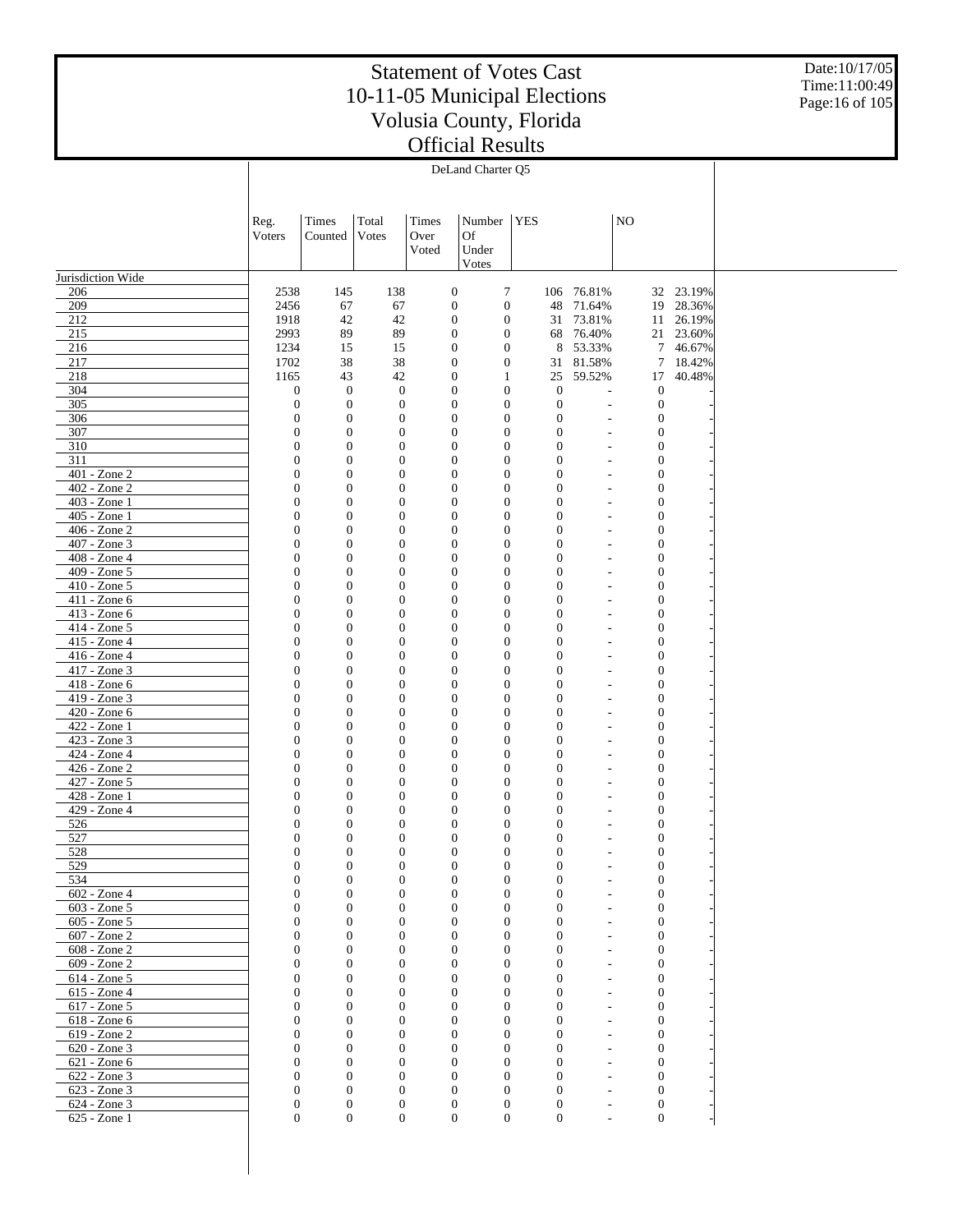Date:10/17/05 Time:11:00:49 Page:17 of 105

|                                                    |                                  |                                      |                                      |                                      | DeLand Charter Q5                                                        |                                  |                                  |                                      |           |  |
|----------------------------------------------------|----------------------------------|--------------------------------------|--------------------------------------|--------------------------------------|--------------------------------------------------------------------------|----------------------------------|----------------------------------|--------------------------------------|-----------|--|
|                                                    |                                  |                                      |                                      |                                      |                                                                          |                                  |                                  |                                      |           |  |
|                                                    | Reg.                             | Times                                | Total                                | Times                                | Number   YES                                                             |                                  |                                  | $\rm NO$                             |           |  |
|                                                    | Voters                           | Counted                              | Votes                                | Over                                 | <b>Of</b>                                                                |                                  |                                  |                                      |           |  |
|                                                    |                                  |                                      |                                      | Voted                                | Under<br>Votes                                                           |                                  |                                  |                                      |           |  |
| 626 - Zone 3                                       | $\boldsymbol{0}$                 | $\mathbf{0}$                         | $\mathbf{0}$                         | $\boldsymbol{0}$                     | $\boldsymbol{0}$                                                         | $\boldsymbol{0}$                 | ÷,                               | $\boldsymbol{0}$                     |           |  |
| 628 - Zone 6                                       | $\boldsymbol{0}$                 | $\mathbf{0}$                         | $\mathbf{0}$                         | $\boldsymbol{0}$                     | $\boldsymbol{0}$                                                         | $\boldsymbol{0}$                 |                                  | $\boldsymbol{0}$                     |           |  |
| 629 - Zone 6<br>633 - Zone 1                       | $\mathbf{0}$<br>$\overline{0}$   | $\mathbf{0}$<br>$\boldsymbol{0}$     | $\mathbf{0}$<br>$\mathbf{0}$         | $\boldsymbol{0}$<br>$\boldsymbol{0}$ | $\boldsymbol{0}$<br>$\mathbf{0}$                                         | $\mathbf{0}$<br>$\mathbf{0}$     |                                  | $\boldsymbol{0}$<br>$\boldsymbol{0}$ |           |  |
| 636 - Zone 1                                       | $\mathbf{0}$                     | $\boldsymbol{0}$                     | $\mathbf{0}$                         | $\boldsymbol{0}$                     | $\boldsymbol{0}$                                                         | $\mathbf{0}$                     | ٠                                | $\boldsymbol{0}$                     |           |  |
| 637 - Zone 1                                       | $\mathbf{0}$                     | $\boldsymbol{0}$                     | $\mathbf{0}$                         | $\boldsymbol{0}$                     | $\boldsymbol{0}$                                                         | $\overline{0}$                   |                                  | $\boldsymbol{0}$                     |           |  |
| 638 - Zone 1<br>640 - Zone 4                       | $\mathbf{0}$<br>$\overline{0}$   | $\boldsymbol{0}$<br>$\boldsymbol{0}$ | $\mathbf{0}$<br>$\mathbf{0}$         | $\boldsymbol{0}$<br>$\boldsymbol{0}$ | $\boldsymbol{0}$<br>$\mathbf{0}$                                         | $\overline{0}$<br>$\overline{0}$ | ٠                                | $\boldsymbol{0}$<br>$\boldsymbol{0}$ |           |  |
| 641 - Zone 4                                       | $\mathbf{0}$                     | $\boldsymbol{0}$                     | $\mathbf{0}$                         | $\boldsymbol{0}$                     | $\boldsymbol{0}$                                                         | $\mathbf{0}$                     | ٠                                | $\boldsymbol{0}$                     |           |  |
| 701                                                | $\mathbf{0}$                     | $\boldsymbol{0}$                     | $\mathbf{0}$                         | $\boldsymbol{0}$                     | $\boldsymbol{0}$                                                         | $\overline{0}$                   |                                  | $\boldsymbol{0}$                     |           |  |
| 702                                                | $\mathbf{0}$                     | $\boldsymbol{0}$                     | $\mathbf{0}$                         | $\boldsymbol{0}$                     | $\boldsymbol{0}$                                                         | $\overline{0}$                   | ٠                                | $\boldsymbol{0}$                     |           |  |
| 703<br>704                                         | $\overline{0}$<br>$\mathbf{0}$   | $\boldsymbol{0}$<br>$\boldsymbol{0}$ | $\mathbf{0}$<br>$\mathbf{0}$         | $\boldsymbol{0}$<br>$\boldsymbol{0}$ | $\mathbf{0}$<br>$\boldsymbol{0}$                                         | $\overline{0}$<br>$\mathbf{0}$   | ٠                                | $\boldsymbol{0}$<br>$\boldsymbol{0}$ |           |  |
| 709                                                | $\mathbf{0}$                     | $\boldsymbol{0}$                     | $\mathbf{0}$                         | $\boldsymbol{0}$                     | $\mathbf{0}$                                                             | $\overline{0}$                   |                                  | $\boldsymbol{0}$                     |           |  |
| 711                                                | $\mathbf{0}$                     | $\boldsymbol{0}$                     | $\mathbf{0}$                         | $\boldsymbol{0}$                     | $\boldsymbol{0}$                                                         | $\overline{0}$                   | ٠                                | $\boldsymbol{0}$                     |           |  |
| 712                                                | $\overline{0}$                   | $\boldsymbol{0}$                     | $\mathbf{0}$                         | $\boldsymbol{0}$                     | $\mathbf{0}$                                                             | $\overline{0}$                   |                                  | $\boldsymbol{0}$                     |           |  |
| 714<br>717                                         | $\mathbf{0}$<br>$\mathbf{0}$     | $\boldsymbol{0}$<br>$\boldsymbol{0}$ | $\mathbf{0}$<br>$\mathbf{0}$         | $\boldsymbol{0}$<br>$\boldsymbol{0}$ | $\boldsymbol{0}$<br>$\mathbf{0}$                                         | $\mathbf{0}$<br>$\overline{0}$   | ٠                                | $\boldsymbol{0}$<br>$\boldsymbol{0}$ |           |  |
| 718                                                | $\mathbf{0}$                     | $\boldsymbol{0}$                     | $\mathbf{0}$                         | $\boldsymbol{0}$                     | $\boldsymbol{0}$                                                         | $\overline{0}$                   |                                  | $\boldsymbol{0}$                     |           |  |
| 719                                                | $\overline{0}$                   | $\boldsymbol{0}$                     | $\mathbf{0}$                         | $\boldsymbol{0}$                     | $\mathbf{0}$                                                             | $\overline{0}$                   |                                  | $\boldsymbol{0}$                     |           |  |
| 720                                                | $\mathbf{0}$                     | $\boldsymbol{0}$                     | $\mathbf{0}$                         | $\boldsymbol{0}$                     | $\boldsymbol{0}$                                                         | $\mathbf{0}$                     |                                  | $\boldsymbol{0}$                     |           |  |
| 722<br>723                                         | $\overline{0}$<br>$\mathbf{0}$   | $\boldsymbol{0}$<br>$\boldsymbol{0}$ | $\mathbf{0}$<br>$\mathbf{0}$         | $\boldsymbol{0}$<br>$\boldsymbol{0}$ | $\mathbf{0}$<br>$\boldsymbol{0}$                                         | $\overline{0}$<br>$\overline{0}$ |                                  | $\boldsymbol{0}$<br>$\boldsymbol{0}$ |           |  |
| 724                                                | $\overline{0}$                   | $\boldsymbol{0}$                     | $\mathbf{0}$                         | $\boldsymbol{0}$                     | $\mathbf{0}$                                                             | $\overline{0}$                   |                                  | $\boldsymbol{0}$                     |           |  |
| 725                                                | $\mathbf{0}$                     | $\boldsymbol{0}$                     | $\mathbf{0}$                         | $\boldsymbol{0}$                     | $\boldsymbol{0}$                                                         | $\overline{0}$                   |                                  | $\boldsymbol{0}$                     |           |  |
| 726                                                | $\overline{0}$                   | $\boldsymbol{0}$                     | $\mathbf{0}$                         | $\boldsymbol{0}$                     | $\mathbf{0}$                                                             | $\overline{0}$                   |                                  | $\boldsymbol{0}$                     |           |  |
| 727<br>728                                         | $\mathbf{0}$<br>$\overline{0}$   | $\boldsymbol{0}$<br>$\boldsymbol{0}$ | $\mathbf{0}$<br>$\mathbf{0}$         | $\boldsymbol{0}$<br>$\boldsymbol{0}$ | $\boldsymbol{0}$<br>$\mathbf{0}$                                         | $\overline{0}$<br>$\overline{0}$ | ÷,                               | $\boldsymbol{0}$<br>$\boldsymbol{0}$ |           |  |
| 729                                                | $\mathbf{0}$                     | $\boldsymbol{0}$                     | $\mathbf{0}$                         | $\boldsymbol{0}$                     | $\boldsymbol{0}$                                                         | $\overline{0}$                   |                                  | $\boldsymbol{0}$                     |           |  |
| 731                                                | $\overline{0}$                   | $\boldsymbol{0}$                     | $\mathbf{0}$                         | $\boldsymbol{0}$                     | $\mathbf{0}$                                                             | $\overline{0}$                   |                                  | $\boldsymbol{0}$                     |           |  |
| 732                                                | $\mathbf{0}$                     | $\boldsymbol{0}$                     | $\mathbf{0}$                         | $\boldsymbol{0}$                     | $\boldsymbol{0}$<br>$\mathbf{0}$                                         | $\overline{0}$<br>$\overline{0}$ | ÷,                               | $\boldsymbol{0}$                     |           |  |
| 733<br>803                                         | $\overline{0}$<br>$\mathbf{0}$   | $\boldsymbol{0}$<br>$\boldsymbol{0}$ | $\mathbf{0}$<br>$\mathbf{0}$         | $\boldsymbol{0}$<br>$\boldsymbol{0}$ | $\boldsymbol{0}$                                                         | $\overline{0}$                   | ÷,                               | $\boldsymbol{0}$<br>$\boldsymbol{0}$ |           |  |
| 804                                                | $\overline{0}$                   | $\boldsymbol{0}$                     | $\mathbf{0}$                         | $\boldsymbol{0}$                     | $\mathbf{0}$                                                             | $\overline{0}$                   | ÷,                               | $\boldsymbol{0}$                     |           |  |
| 805                                                | $\mathbf{0}$                     | $\boldsymbol{0}$                     | $\mathbf{0}$                         | $\boldsymbol{0}$                     | $\boldsymbol{0}$                                                         | $\overline{0}$                   | ÷,                               | $\boldsymbol{0}$                     |           |  |
| 806<br>808                                         | $\overline{0}$<br>$\mathbf{0}$   | $\boldsymbol{0}$<br>$\boldsymbol{0}$ | $\mathbf{0}$<br>$\mathbf{0}$         | $\boldsymbol{0}$<br>$\boldsymbol{0}$ | $\mathbf{0}$<br>$\boldsymbol{0}$                                         | $\overline{0}$<br>$\overline{0}$ | ÷,<br>$\overline{\phantom{a}}$   | $\boldsymbol{0}$<br>$\boldsymbol{0}$ |           |  |
| 809                                                | $\overline{0}$                   | $\boldsymbol{0}$                     | $\mathbf{0}$                         | $\boldsymbol{0}$                     | $\mathbf{0}$                                                             | $\overline{0}$                   | ÷,                               | $\boldsymbol{0}$                     |           |  |
| 810                                                | $\overline{0}$                   | $\boldsymbol{0}$                     | $\mathbf{0}$                         | $\boldsymbol{0}$                     | $\mathbf{0}$                                                             | $\overline{0}$                   |                                  | $\mathbf{0}$                         |           |  |
| 811                                                | $\overline{0}$                   | $\boldsymbol{0}$                     | $\mathbf{0}$                         | $\boldsymbol{0}$                     | $\mathbf{0}$                                                             | $\boldsymbol{0}$                 |                                  | $\mathbf{0}$                         |           |  |
| 812<br>815                                         | $\overline{0}$<br>$\Omega$       | $\boldsymbol{0}$<br>$\Omega$         | $\mathbf{0}$<br>$\Omega$             | $\mathbf{0}$<br>$\boldsymbol{0}$     | $\mathbf{0}$<br>$\Omega$                                                 | $\mathbf{0}$<br>$\Omega$         |                                  | $\boldsymbol{0}$<br>$\Omega$         |           |  |
| 901                                                | $\boldsymbol{0}$                 | $\boldsymbol{0}$                     | $\boldsymbol{0}$                     |                                      | $\boldsymbol{0}$<br>$\boldsymbol{0}$                                     | $\boldsymbol{0}$                 |                                  | $\boldsymbol{0}$                     |           |  |
| 902                                                | $\overline{0}$                   | $\boldsymbol{0}$                     | $\boldsymbol{0}$                     |                                      | $\boldsymbol{0}$<br>$\boldsymbol{0}$                                     | $\boldsymbol{0}$                 | ÷,                               | $\boldsymbol{0}$                     |           |  |
| 903                                                | $\overline{0}$                   | $\boldsymbol{0}$                     | $\boldsymbol{0}$                     |                                      | $\overline{0}$<br>$\boldsymbol{0}$                                       | $\mathbf{0}$                     | $\overline{a}$                   | $\boldsymbol{0}$                     |           |  |
| 904<br>905                                         | $\Omega$<br>$\overline{0}$       | $\boldsymbol{0}$<br>$\boldsymbol{0}$ | $\boldsymbol{0}$<br>$\boldsymbol{0}$ | $\mathbf{0}$                         | $\overline{0}$<br>$\overline{0}$<br>$\boldsymbol{0}$                     | $\mathbf{0}$<br>$\mathbf{0}$     | $\overline{a}$<br>$\overline{a}$ | $\boldsymbol{0}$<br>$\boldsymbol{0}$ |           |  |
| 910                                                | $\Omega$                         | $\boldsymbol{0}$                     | $\boldsymbol{0}$                     | $\mathbf{0}$                         | $\boldsymbol{0}$                                                         | $\overline{0}$                   | $\overline{a}$                   | $\mathbf{0}$                         |           |  |
| 912                                                | $\overline{0}$                   | $\boldsymbol{0}$                     | $\mathbf{0}$                         |                                      | $\boldsymbol{0}$<br>$\overline{0}$                                       | $\mathbf{0}$                     | $\overline{a}$                   | $\boldsymbol{0}$                     |           |  |
| $\overline{913}$                                   | $\Omega$                         | $\boldsymbol{0}$                     | $\mathbf{0}$                         |                                      | $\boldsymbol{0}$<br>$\overline{0}$                                       | $\mathbf{0}$                     | $\overline{\phantom{a}}$         | $\mathbf{0}$                         |           |  |
| Absentee - DeLand<br>Absentee - DeBary             | 14006<br>$\overline{0}$          | 84<br>$\mathbf{0}$                   | 82<br>$\mathbf{0}$                   |                                      | $\overline{c}$<br>$\boldsymbol{0}$<br>$\boldsymbol{0}$<br>$\overline{0}$ | $\mathbf{0}$                     | 68 82.93%                        | $\boldsymbol{0}$                     | 14 17.07% |  |
| Absentee - Deltona                                 | $\overline{0}$                   | $\boldsymbol{0}$                     | $\boldsymbol{0}$                     |                                      | $\overline{0}$<br>$\boldsymbol{0}$                                       | $\mathbf{0}$                     | $\overline{a}$                   | $\boldsymbol{0}$                     |           |  |
| Absentee - Holly Hill                              | $\overline{0}$                   | $\boldsymbol{0}$                     | $\boldsymbol{0}$                     |                                      | $\boldsymbol{0}$<br>$\overline{0}$                                       | $\boldsymbol{0}$                 | $\overline{a}$                   | $\boldsymbol{0}$                     |           |  |
| Absentee - Daytona Beach                           | $\overline{0}$                   | $\boldsymbol{0}$                     | $\boldsymbol{0}$                     |                                      | $\overline{0}$<br>$\overline{0}$                                         | $\mathbf{0}$                     | $\overline{a}$                   | $\boldsymbol{0}$                     |           |  |
| Absentee - South Daytona<br>Absentee - Port Orange | $\overline{0}$<br>$\overline{0}$ | $\overline{0}$<br>$\mathbf{0}$       | $\boldsymbol{0}$<br>$\mathbf{0}$     |                                      | $\boldsymbol{0}$<br>$\overline{0}$<br>$\overline{0}$<br>$\overline{0}$   | $\mathbf{0}$<br>$\mathbf{0}$     | $\overline{a}$<br>$\overline{a}$ | $\boldsymbol{0}$<br>$\boldsymbol{0}$ |           |  |
| Absentee - Ponce Inlet                             | $\Omega$                         | $\mathbf{0}$                         | $\boldsymbol{0}$                     |                                      | $\overline{0}$<br>$\overline{0}$                                         | $\overline{0}$                   | $\sim$                           | $\boldsymbol{0}$                     |           |  |
| Absentee - New Smyrna Beach                        | $\overline{0}$                   | $\boldsymbol{0}$                     | $\mathbf{0}$                         |                                      | $\overline{0}$<br>$\overline{0}$                                         | $\mathbf{0}$                     | $\overline{a}$                   | $\mathbf{0}$                         |           |  |
| Absentee - Edgewater                               | $\overline{0}$                   | $\boldsymbol{0}$                     | $\boldsymbol{0}$                     |                                      | $\boldsymbol{0}$<br>$\boldsymbol{0}$                                     | $\theta$                         | $\sim$                           | $\theta$                             |           |  |
| Early Voting                                       | 14006                            | 76                                   | 74                                   |                                      | $\boldsymbol{0}$<br>$\overline{c}$                                       |                                  | 54 72.97%                        |                                      | 20 27.03% |  |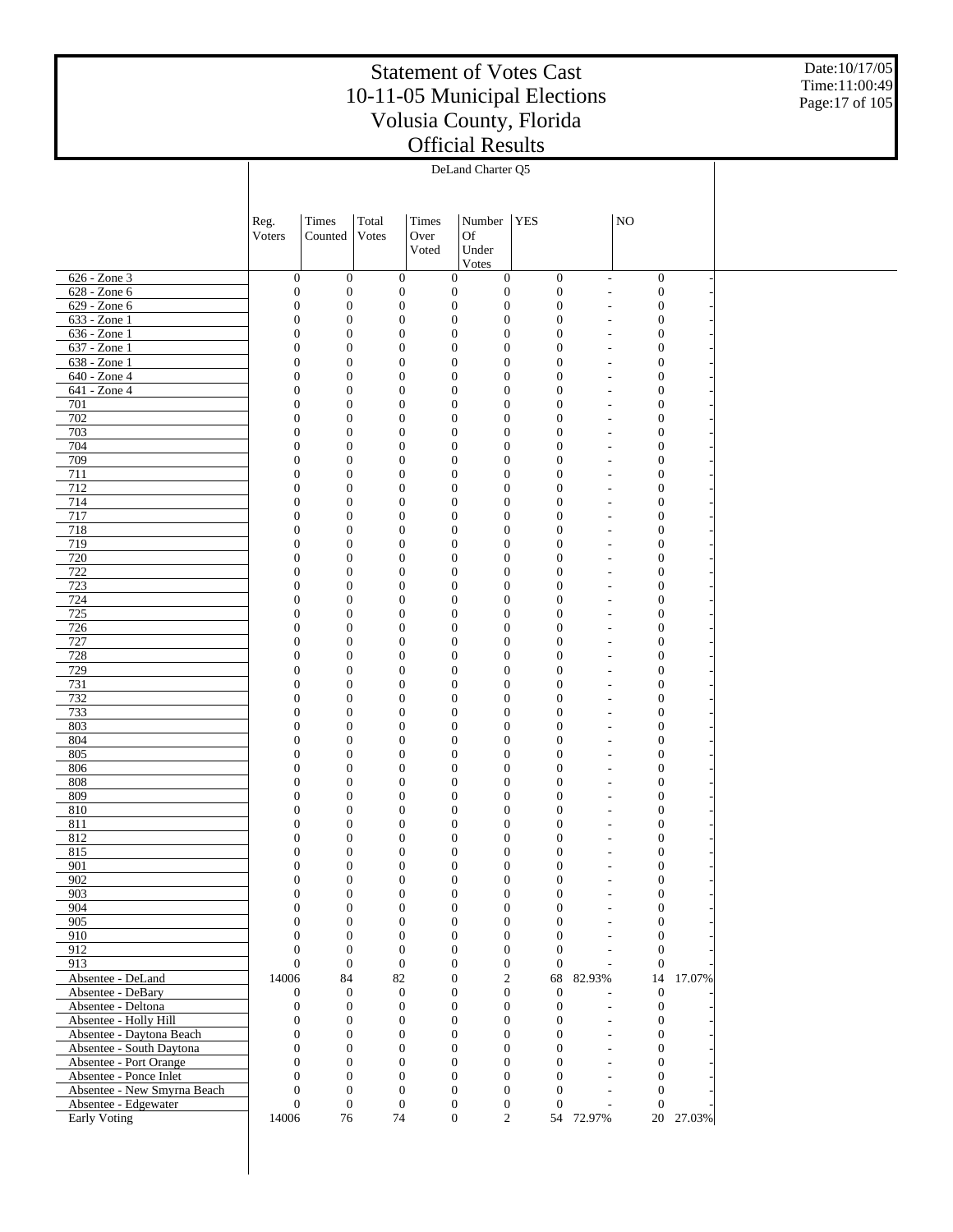Date:10/17/05 Time:11:00:49 Page:18 of 105

|                                |                |          |          |          | DeLand Charter Q5 |            |        |          |        |  |
|--------------------------------|----------------|----------|----------|----------|-------------------|------------|--------|----------|--------|--|
|                                |                |          |          |          |                   |            |        |          |        |  |
|                                | Reg.           | Times    | Total    | Times    | Number            | <b>YES</b> |        | NO.      |        |  |
|                                | <b>V</b> oters | Counted  | Votes    | Over     | Of                |            |        |          |        |  |
|                                |                |          |          | Voted    | Under             |            |        |          |        |  |
|                                |                |          |          |          | Votes             |            |        |          |        |  |
| Provisional - DeLand           | 14006          | $\Omega$ | $\Omega$ |          | 0                 | $\Omega$   |        | $\Omega$ |        |  |
| Provisional - DeBary           |                | 0        | 0        |          | 0                 | 0          |        |          |        |  |
| Provisional - Deltona          |                | 0        | 0        |          | 0                 | 0          |        |          |        |  |
| Provisional - Holly Hill       |                | $\theta$ | 0        |          | $\theta$          | $\Omega$   |        | 0        |        |  |
| Provisional - Daytona Beach    |                | 0        | 0        |          | 0                 |            |        |          |        |  |
| Provisional - South Daytona    |                | 0        |          |          | 0                 |            |        |          |        |  |
| Provisional - Port Orange      |                | 0        | 0        |          | $\Omega$          | 0          |        |          |        |  |
| Provisional - Ponce Inlet      |                | 0        | 0        |          | 0                 | 0          |        |          |        |  |
| Provisional - New Smyrna Beach |                | 0        | $\Omega$ |          | $\theta$          | $\Omega$   |        |          |        |  |
| Provisional - Edgewater        |                | $\theta$ | 0        |          | $\overline{0}$    | 0          |        |          |        |  |
| Unscanned - DeLand             | 14006          | 0        | 0        |          | 0                 | $\Omega$   |        |          |        |  |
| Unscanned - DeBary             |                | 0        | $\Omega$ |          | 0                 |            |        |          |        |  |
| Unscanned - Deltona            |                | 0        |          |          | $\Omega$          |            |        |          |        |  |
| Unscanned - Holly Hill         |                | 0        | 0        | $\Omega$ | $\Omega$          | $\Omega$   |        | 0        |        |  |
| Unscanned - Daytona Beach      |                | $\theta$ | 0        |          | 0                 | 0          |        |          |        |  |
| Unscanned - South Daytona      |                | 0        | 0        |          | $\Omega$          | 0          |        |          |        |  |
| <b>Unscanned - Port Orange</b> |                | 0        | 0        |          | 0                 |            |        |          |        |  |
| Unscanned - Ponce Inlet        |                | 0        | 0        |          | $\Omega$          |            |        |          |        |  |
| Unscanned - New Smyrna Beach   |                | 0        | 0        |          | 0                 |            |        |          |        |  |
| Unscanned - Edgewater          |                | 0        |          |          | $\Omega$          | $\Omega$   |        |          |        |  |
| Total                          | 14006          | 599      | 587      | $\Omega$ | 12                | 439        | 74.79% | 148      | 25.21% |  |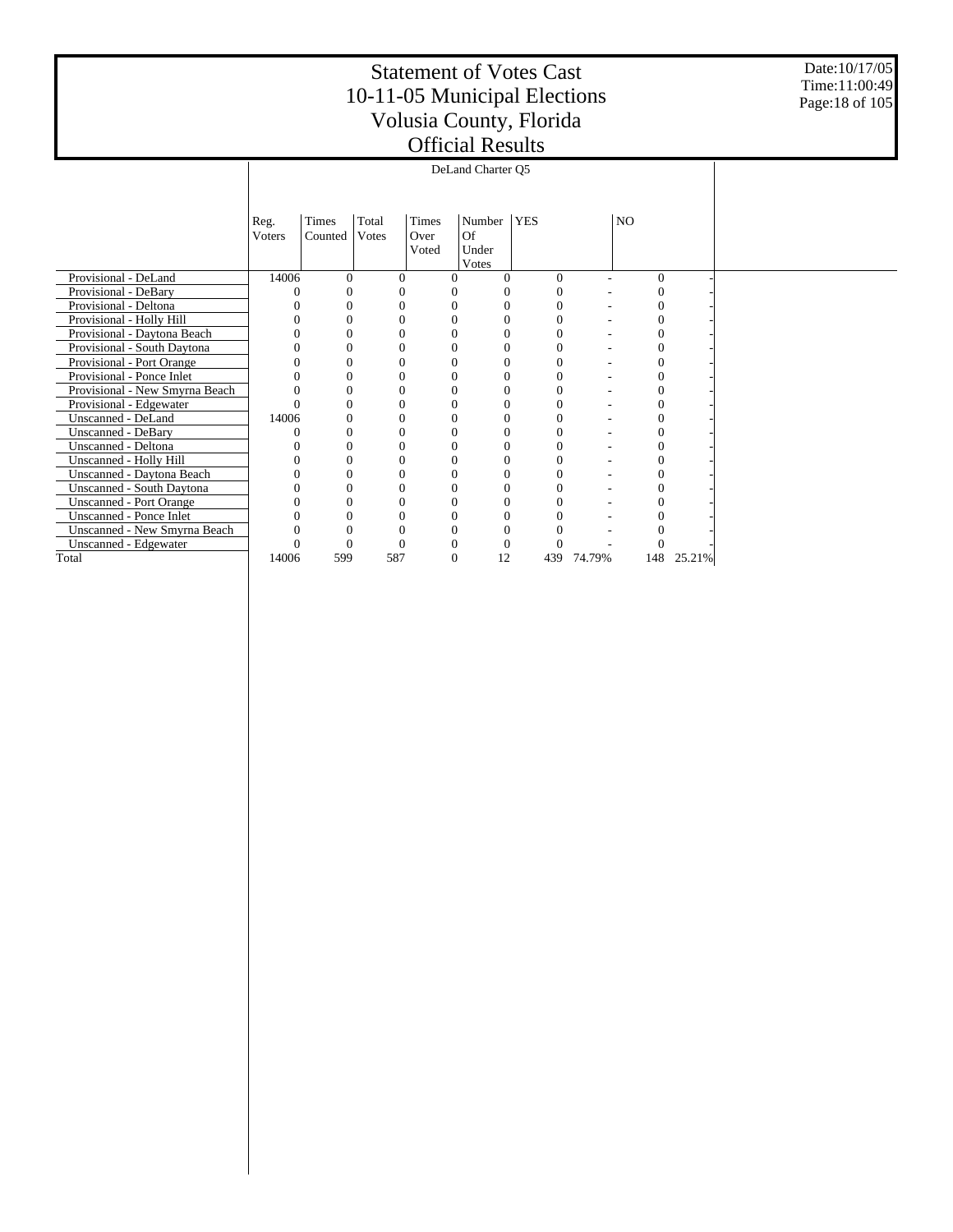Date:10/17/05 Time:11:00:49 Page:19 of 105

|                              | DeLand Charter Q6                    |                                      |                                      |                                      |                                  |            |                                      |                          |                                  |                        |  |
|------------------------------|--------------------------------------|--------------------------------------|--------------------------------------|--------------------------------------|----------------------------------|------------|--------------------------------------|--------------------------|----------------------------------|------------------------|--|
|                              |                                      |                                      |                                      |                                      |                                  |            |                                      |                          |                                  |                        |  |
|                              |                                      |                                      |                                      |                                      |                                  |            |                                      |                          |                                  |                        |  |
|                              | Reg.                                 | Times                                | Total                                | Times                                | Number                           | <b>YES</b> |                                      |                          | NO                               |                        |  |
|                              | Voters                               | Counted                              | Votes                                | Over                                 | Of                               |            |                                      |                          |                                  |                        |  |
|                              |                                      |                                      |                                      | Voted                                | Under                            |            |                                      |                          |                                  |                        |  |
|                              |                                      |                                      |                                      |                                      | Votes                            |            |                                      |                          |                                  |                        |  |
| Jurisdiction Wide            |                                      |                                      |                                      |                                      |                                  |            |                                      |                          |                                  |                        |  |
| 206<br>209                   | 2538<br>2456                         | 145<br>67                            | 138                                  | $\boldsymbol{0}$<br>$\mathbf{0}$     | $\boldsymbol{7}$<br>$\mathbf{1}$ |            |                                      | 96 69.57%<br>68.18%      |                                  | 42 30.43%<br>21 31.82% |  |
| 212                          | 1918                                 | 42                                   | 66<br>42                             | $\boldsymbol{0}$                     | $\boldsymbol{0}$                 |            | 45<br>29                             | 69.05%                   |                                  | 13 30.95%              |  |
| 215                          | 2993                                 | 89                                   | 88                                   | $\boldsymbol{0}$                     | $\mathbf{1}$                     |            |                                      | 70 79.55%                |                                  | 18 20.45%              |  |
| 216                          | 1234                                 | 15                                   | 15                                   | $\mathbf{0}$                         | $\mathbf{0}$                     |            | 11                                   | 73.33%                   | $\overline{4}$                   | 26.67%                 |  |
| 217                          | 1702                                 | 38                                   | 38                                   | $\boldsymbol{0}$                     | $\mathbf{0}$                     |            | 30                                   | 78.95%                   | 8                                | 21.05%                 |  |
| 218                          | 1165                                 | 43                                   | 40                                   | $\boldsymbol{0}$                     | 3                                |            | 22                                   | 55.00%                   | 18                               | 45.00%                 |  |
| 304                          | $\boldsymbol{0}$                     | $\boldsymbol{0}$                     | $\boldsymbol{0}$                     | $\boldsymbol{0}$                     | $\mathbf{0}$                     |            | $\boldsymbol{0}$                     | L,                       | $\boldsymbol{0}$                 |                        |  |
| 305<br>306                   | $\boldsymbol{0}$<br>$\boldsymbol{0}$ | $\boldsymbol{0}$<br>$\boldsymbol{0}$ | $\boldsymbol{0}$                     | $\boldsymbol{0}$<br>$\boldsymbol{0}$ | $\mathbf{0}$<br>$\mathbf{0}$     |            | $\boldsymbol{0}$<br>$\boldsymbol{0}$ | L,                       | $\boldsymbol{0}$<br>$\mathbf{0}$ |                        |  |
| 307                          | $\boldsymbol{0}$                     | $\boldsymbol{0}$                     | $\boldsymbol{0}$<br>$\boldsymbol{0}$ | $\boldsymbol{0}$                     | $\mathbf{0}$                     |            | $\boldsymbol{0}$                     | L,<br>$\overline{a}$     | $\boldsymbol{0}$                 |                        |  |
| 310                          | $\boldsymbol{0}$                     | $\boldsymbol{0}$                     | $\mathbf{0}$                         | $\boldsymbol{0}$                     | $\boldsymbol{0}$                 |            | $\boldsymbol{0}$                     | $\overline{a}$           | $\mathbf{0}$                     |                        |  |
| 311                          | $\boldsymbol{0}$                     | $\boldsymbol{0}$                     | $\boldsymbol{0}$                     | $\boldsymbol{0}$                     | $\mathbf{0}$                     |            | $\boldsymbol{0}$                     | $\overline{a}$           | $\mathbf{0}$                     |                        |  |
| 401 - Zone 2                 | $\boldsymbol{0}$                     | $\boldsymbol{0}$                     | $\boldsymbol{0}$                     | $\boldsymbol{0}$                     | $\boldsymbol{0}$                 |            | $\boldsymbol{0}$                     | $\overline{a}$           | $\mathbf{0}$                     |                        |  |
| 402 - Zone 2                 | $\boldsymbol{0}$                     | $\boldsymbol{0}$                     | $\boldsymbol{0}$                     | $\boldsymbol{0}$                     | $\mathbf{0}$                     |            | $\boldsymbol{0}$                     | $\overline{a}$           | $\mathbf{0}$                     |                        |  |
| 403 - Zone 1                 | $\boldsymbol{0}$                     | $\boldsymbol{0}$                     | $\boldsymbol{0}$                     | $\boldsymbol{0}$                     | $\boldsymbol{0}$                 |            | $\boldsymbol{0}$                     | L,                       | $\mathbf{0}$                     |                        |  |
| 405 - Zone 1<br>406 - Zone 2 | $\boldsymbol{0}$<br>$\boldsymbol{0}$ | $\boldsymbol{0}$<br>$\boldsymbol{0}$ | $\boldsymbol{0}$                     | $\boldsymbol{0}$<br>$\boldsymbol{0}$ | $\mathbf{0}$<br>$\boldsymbol{0}$ |            | $\boldsymbol{0}$<br>$\boldsymbol{0}$ | ä,<br>L,                 | $\mathbf{0}$<br>$\mathbf{0}$     |                        |  |
| 407 - Zone 3                 | $\boldsymbol{0}$                     | $\boldsymbol{0}$                     | $\boldsymbol{0}$<br>$\boldsymbol{0}$ | $\boldsymbol{0}$                     | $\mathbf{0}$                     |            | $\boldsymbol{0}$                     | ä,                       | $\mathbf{0}$                     |                        |  |
| 408 - Zone 4                 | $\boldsymbol{0}$                     | $\boldsymbol{0}$                     | $\boldsymbol{0}$                     | $\boldsymbol{0}$                     | $\boldsymbol{0}$                 |            | $\boldsymbol{0}$                     | L,                       | $\boldsymbol{0}$                 |                        |  |
| 409 - Zone 5                 | $\boldsymbol{0}$                     | $\boldsymbol{0}$                     | $\boldsymbol{0}$                     | $\boldsymbol{0}$                     | $\mathbf{0}$                     |            | $\boldsymbol{0}$                     | ä,                       | $\mathbf{0}$                     |                        |  |
| $410 - Z$ one 5              | $\boldsymbol{0}$                     | $\boldsymbol{0}$                     | $\boldsymbol{0}$                     | $\boldsymbol{0}$                     | $\boldsymbol{0}$                 |            | $\boldsymbol{0}$                     | L,                       | $\mathbf{0}$                     |                        |  |
| 411 - Zone 6                 | $\boldsymbol{0}$                     | $\boldsymbol{0}$                     | $\boldsymbol{0}$                     | $\boldsymbol{0}$                     | $\mathbf{0}$                     |            | $\boldsymbol{0}$                     | ä,                       | $\boldsymbol{0}$                 |                        |  |
| 413 - Zone 6                 | $\boldsymbol{0}$                     | $\boldsymbol{0}$                     | $\boldsymbol{0}$                     | $\boldsymbol{0}$                     | $\boldsymbol{0}$                 |            | $\boldsymbol{0}$                     | L,                       | $\boldsymbol{0}$                 |                        |  |
| 414 - Zone 5<br>415 - Zone 4 | $\boldsymbol{0}$<br>$\boldsymbol{0}$ | $\boldsymbol{0}$<br>$\boldsymbol{0}$ | $\boldsymbol{0}$<br>$\boldsymbol{0}$ | $\boldsymbol{0}$<br>$\boldsymbol{0}$ | $\mathbf{0}$<br>$\boldsymbol{0}$ |            | $\boldsymbol{0}$<br>$\boldsymbol{0}$ | $\overline{a}$<br>L,     | $\mathbf{0}$<br>$\mathbf{0}$     |                        |  |
| 416 - Zone 4                 | $\boldsymbol{0}$                     | $\boldsymbol{0}$                     | $\boldsymbol{0}$                     | $\boldsymbol{0}$                     | $\mathbf{0}$                     |            | $\boldsymbol{0}$                     | $\overline{a}$           | $\boldsymbol{0}$                 |                        |  |
| 417 - Zone 3                 | $\boldsymbol{0}$                     | $\boldsymbol{0}$                     | $\boldsymbol{0}$                     | $\boldsymbol{0}$                     | $\boldsymbol{0}$                 |            | $\boldsymbol{0}$                     | $\overline{a}$           | $\mathbf{0}$                     |                        |  |
| 418 - Zone 6                 | $\boldsymbol{0}$                     | $\boldsymbol{0}$                     | $\boldsymbol{0}$                     | $\boldsymbol{0}$                     | $\mathbf{0}$                     |            | $\boldsymbol{0}$                     | $\overline{a}$           | $\mathbf{0}$                     |                        |  |
| 419 - Zone 3                 | $\boldsymbol{0}$                     | $\boldsymbol{0}$                     | $\boldsymbol{0}$                     | $\boldsymbol{0}$                     | $\boldsymbol{0}$                 |            | $\boldsymbol{0}$                     | $\overline{a}$           | $\mathbf{0}$                     |                        |  |
| 420 - Zone 6                 | $\boldsymbol{0}$                     | $\boldsymbol{0}$                     | $\boldsymbol{0}$                     | $\boldsymbol{0}$                     | $\mathbf{0}$                     |            | $\boldsymbol{0}$                     | $\overline{a}$           | $\mathbf{0}$                     |                        |  |
| 422 - Zone 1                 | $\boldsymbol{0}$                     | $\boldsymbol{0}$                     | $\boldsymbol{0}$                     | $\boldsymbol{0}$                     | $\boldsymbol{0}$                 |            | $\boldsymbol{0}$                     | L,                       | $\mathbf{0}$                     |                        |  |
| 423 - Zone 3<br>424 - Zone 4 | $\boldsymbol{0}$<br>$\boldsymbol{0}$ | $\boldsymbol{0}$<br>$\boldsymbol{0}$ | $\boldsymbol{0}$<br>$\boldsymbol{0}$ | $\boldsymbol{0}$<br>$\boldsymbol{0}$ | $\mathbf{0}$<br>$\boldsymbol{0}$ |            | $\boldsymbol{0}$<br>$\boldsymbol{0}$ | $\overline{a}$<br>L,     | $\mathbf{0}$<br>$\mathbf{0}$     |                        |  |
| 426 - Zone 2                 | $\boldsymbol{0}$                     | $\boldsymbol{0}$                     | $\boldsymbol{0}$                     | $\boldsymbol{0}$                     | $\mathbf{0}$                     |            | $\boldsymbol{0}$                     | ä,                       | $\mathbf{0}$                     |                        |  |
| 427 - Zone 5                 | $\boldsymbol{0}$                     | $\boldsymbol{0}$                     | $\boldsymbol{0}$                     | $\boldsymbol{0}$                     | $\boldsymbol{0}$                 |            | $\boldsymbol{0}$                     | L,                       | $\boldsymbol{0}$                 |                        |  |
| 428 - Zone 1                 | $\boldsymbol{0}$                     | $\boldsymbol{0}$                     | $\boldsymbol{0}$                     | $\boldsymbol{0}$                     | $\mathbf{0}$                     |            | $\boldsymbol{0}$                     | ä,                       | $\mathbf{0}$                     |                        |  |
| 429 - Zone 4                 | $\boldsymbol{0}$                     | $\boldsymbol{0}$                     | $\boldsymbol{0}$                     | $\boldsymbol{0}$                     | $\boldsymbol{0}$                 |            | $\boldsymbol{0}$                     | L,                       | $\boldsymbol{0}$                 |                        |  |
| 526                          | $\boldsymbol{0}$                     | $\boldsymbol{0}$                     | $\boldsymbol{0}$                     | $\boldsymbol{0}$                     | $\boldsymbol{0}$                 |            | $\boldsymbol{0}$                     | L,                       | $\boldsymbol{0}$                 |                        |  |
| 527                          | $\boldsymbol{0}$<br>$\Omega$         | $\mathbf{0}$<br>$\theta$             | $\boldsymbol{0}$<br>$\Omega$         | $\boldsymbol{0}$<br>$\overline{0}$   | $\boldsymbol{0}$<br>$\Omega$     |            | $\boldsymbol{0}$                     | L,                       | $\mathbf{0}$<br>$\overline{0}$   |                        |  |
| 528<br>529                   | $\boldsymbol{0}$                     | $\mathbf{0}$                         | 0                                    | $\mathbf{0}$                         | $\mathbf{0}$                     |            | $\mathbf{0}$<br>$\mathbf{0}$         | ٠                        | $\mathbf{0}$                     |                        |  |
| 534                          | $\boldsymbol{0}$                     | $\boldsymbol{0}$                     | $\boldsymbol{0}$                     | $\boldsymbol{0}$                     | $\boldsymbol{0}$                 |            | $\boldsymbol{0}$                     |                          | $\mathbf{0}$                     |                        |  |
| $602 - Z$ one 4              | $\mathbf{0}$                         | $\boldsymbol{0}$                     | $\boldsymbol{0}$                     | $\mathbf{0}$                         | $\boldsymbol{0}$                 |            | $\boldsymbol{0}$                     | L,                       | $\mathbf{0}$                     |                        |  |
| 603 - Zone 5                 | $\boldsymbol{0}$                     | $\boldsymbol{0}$                     | $\boldsymbol{0}$                     | $\mathbf{0}$                         | $\mathbf{0}$                     |            | $\mathbf{0}$                         | $\overline{a}$           | $\mathbf{0}$                     |                        |  |
| 605 - Zone 5                 | $\boldsymbol{0}$                     | $\boldsymbol{0}$                     | $\boldsymbol{0}$                     | $\mathbf{0}$                         | $\mathbf{0}$                     |            | $\boldsymbol{0}$                     | $\overline{\phantom{a}}$ | $\mathbf{0}$                     |                        |  |
| 607 - Zone 2                 | $\mathbf{0}$                         | $\boldsymbol{0}$                     | $\mathbf{0}$                         | $\mathbf{0}$                         | $\theta$                         |            | $\mathbf{0}$                         | ä,                       | $\mathbf{0}$                     |                        |  |
| 608 - Zone 2<br>609 - Zone 2 | $\boldsymbol{0}$<br>$\mathbf{0}$     | $\boldsymbol{0}$<br>$\mathbf{0}$     | $\boldsymbol{0}$<br>$\boldsymbol{0}$ | $\mathbf{0}$<br>$\mathbf{0}$         | $\theta$<br>$\mathbf{0}$         |            | $\boldsymbol{0}$<br>$\mathbf{0}$     | L,<br>L,                 | $\mathbf{0}$<br>$\mathbf{0}$     |                        |  |
| 614 - Zone 5                 | $\boldsymbol{0}$                     | $\boldsymbol{0}$                     | $\boldsymbol{0}$                     | $\boldsymbol{0}$                     | $\theta$                         |            | $\boldsymbol{0}$                     | ÷,                       | $\mathbf{0}$                     |                        |  |
| 615 - Zone 4                 | $\mathbf{0}$                         | $\boldsymbol{0}$                     | $\boldsymbol{0}$                     | $\mathbf{0}$                         | $\overline{0}$                   |            | $\mathbf{0}$                         | ÷,                       | $\mathbf{0}$                     |                        |  |
| 617 - Zone 5                 | $\boldsymbol{0}$                     | $\boldsymbol{0}$                     | $\boldsymbol{0}$                     | $\boldsymbol{0}$                     | $\theta$                         |            | $\boldsymbol{0}$                     | L,                       | $\mathbf{0}$                     |                        |  |
| 618 - Zone 6                 | $\mathbf{0}$                         | $\boldsymbol{0}$                     | $\boldsymbol{0}$                     | $\mathbf{0}$                         | $\theta$                         |            | $\mathbf{0}$                         | ÷,                       | $\mathbf{0}$                     |                        |  |
| 619 - Zone 2                 | $\boldsymbol{0}$                     | $\boldsymbol{0}$                     | $\boldsymbol{0}$                     | $\boldsymbol{0}$                     | $\mathbf{0}$                     |            | $\boldsymbol{0}$                     | L,                       | $\mathbf{0}$                     |                        |  |
| 620 - Zone 3                 | $\mathbf{0}$                         | $\boldsymbol{0}$                     | $\boldsymbol{0}$                     | $\mathbf{0}$                         | $\overline{0}$                   |            | $\mathbf{0}$                         | ÷,                       | $\mathbf{0}$                     |                        |  |
| 621 - Zone 6                 | $\mathbf{0}$                         | $\boldsymbol{0}$                     | $\boldsymbol{0}$                     | $\boldsymbol{0}$                     | $\theta$                         |            | $\boldsymbol{0}$                     | ÷,                       | $\mathbf{0}$                     |                        |  |
| 622 - Zone 3<br>623 - Zone 3 | $\mathbf{0}$<br>$\boldsymbol{0}$     | $\boldsymbol{0}$<br>$\boldsymbol{0}$ | $\overline{0}$<br>$\boldsymbol{0}$   | $\mathbf{0}$<br>$\mathbf{0}$         | $\overline{0}$<br>$\mathbf{0}$   |            | $\mathbf{0}$<br>$\boldsymbol{0}$     | ÷,<br>÷,                 | $\mathbf{0}$<br>$\boldsymbol{0}$ |                        |  |
| 624 - Zone 3                 | $\boldsymbol{0}$                     | $\boldsymbol{0}$                     | $\boldsymbol{0}$                     | $\mathbf{0}$                         | $\mathbf{0}$                     |            | $\mathbf{0}$                         | $\overline{a}$           | $\boldsymbol{0}$                 |                        |  |
| 625 - Zone 1                 | $\mathbf{0}$                         | $\boldsymbol{0}$                     | $\boldsymbol{0}$                     | $\mathbf{0}$                         | $\mathbf{0}$                     |            | $\boldsymbol{0}$                     | $\overline{a}$           | $\boldsymbol{0}$                 |                        |  |
|                              |                                      |                                      |                                      |                                      |                                  |            |                                      |                          |                                  |                        |  |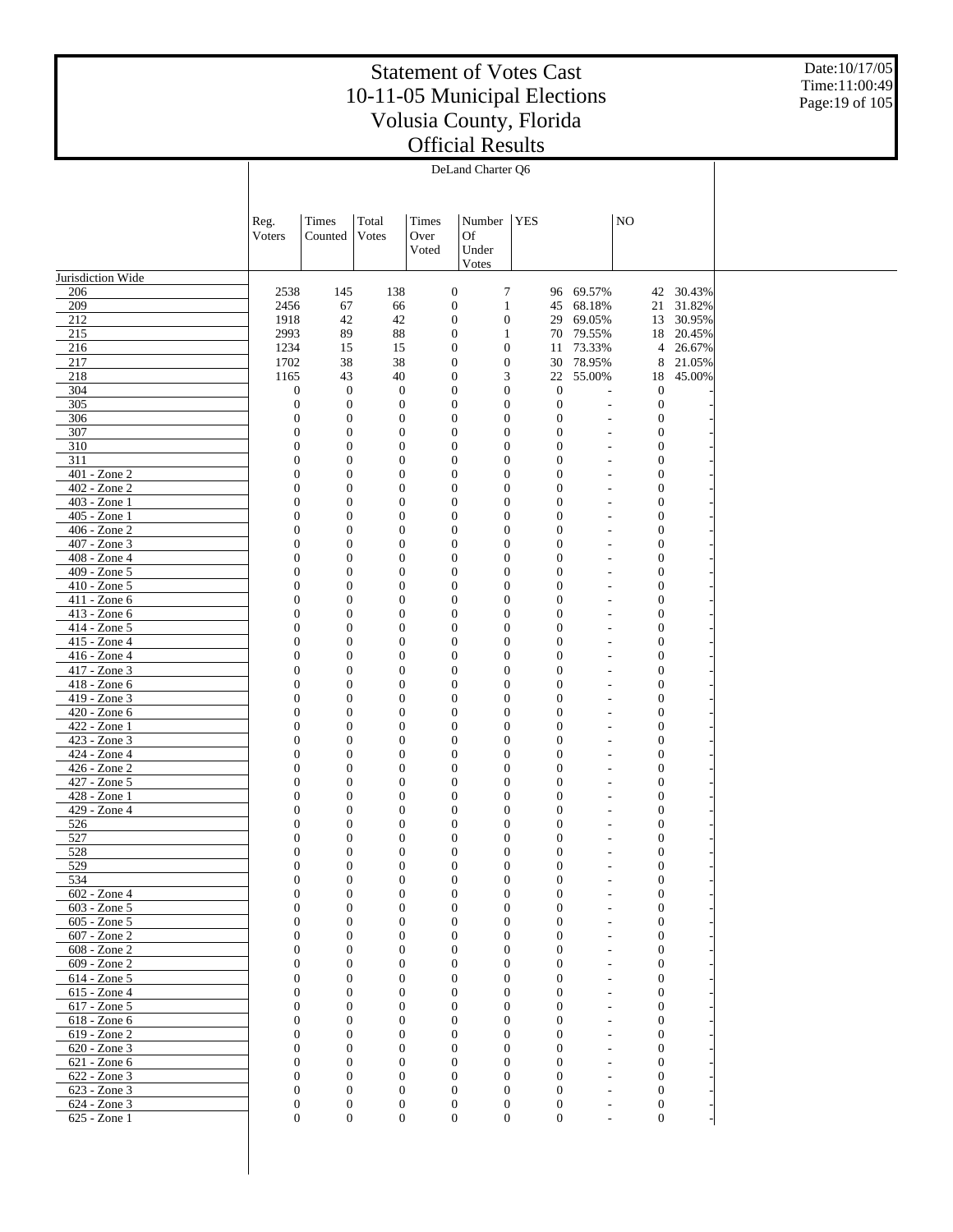Date:10/17/05 Time:11:00:49 Page:20 of 105

|                                                    |                                  |                                      |                                      |                                      | DeLand Charter Q6                                                |                                |                                            |                                      |           |  |
|----------------------------------------------------|----------------------------------|--------------------------------------|--------------------------------------|--------------------------------------|------------------------------------------------------------------|--------------------------------|--------------------------------------------|--------------------------------------|-----------|--|
|                                                    |                                  |                                      |                                      |                                      |                                                                  |                                |                                            |                                      |           |  |
|                                                    | Reg.                             | Times                                | Total                                | Times                                | Number                                                           | <b>YES</b>                     |                                            | $\rm NO$                             |           |  |
|                                                    | Voters                           | Counted                              | Votes                                | Over                                 | <b>Of</b>                                                        |                                |                                            |                                      |           |  |
|                                                    |                                  |                                      |                                      | Voted                                | Under<br>Votes                                                   |                                |                                            |                                      |           |  |
| 626 - Zone 3                                       | $\boldsymbol{0}$                 | $\mathbf{0}$                         | $\mathbf{0}$                         | $\boldsymbol{0}$                     | $\boldsymbol{0}$                                                 | $\boldsymbol{0}$               | ÷,                                         | $\boldsymbol{0}$                     |           |  |
| 628 - Zone 6                                       | $\boldsymbol{0}$                 | $\mathbf{0}$                         | $\mathbf{0}$                         | $\boldsymbol{0}$                     | $\boldsymbol{0}$                                                 | $\boldsymbol{0}$               |                                            | $\boldsymbol{0}$                     |           |  |
| 629 - Zone 6<br>633 - Zone 1                       | $\mathbf{0}$<br>$\overline{0}$   | $\mathbf{0}$<br>$\boldsymbol{0}$     | $\mathbf{0}$<br>$\mathbf{0}$         | $\boldsymbol{0}$<br>$\boldsymbol{0}$ | $\boldsymbol{0}$<br>$\mathbf{0}$                                 | $\mathbf{0}$<br>$\mathbf{0}$   |                                            | $\boldsymbol{0}$<br>$\boldsymbol{0}$ |           |  |
| 636 - Zone 1                                       | $\mathbf{0}$                     | $\boldsymbol{0}$                     | $\mathbf{0}$                         | $\boldsymbol{0}$                     | $\boldsymbol{0}$                                                 | $\mathbf{0}$                   | ٠                                          | $\boldsymbol{0}$                     |           |  |
| 637 - Zone 1                                       | $\mathbf{0}$                     | $\boldsymbol{0}$                     | $\mathbf{0}$                         | $\boldsymbol{0}$                     | $\boldsymbol{0}$                                                 | $\mathbf{0}$                   |                                            | $\boldsymbol{0}$                     |           |  |
| 638 - Zone 1<br>640 - Zone 4                       | $\mathbf{0}$<br>$\overline{0}$   | $\boldsymbol{0}$<br>$\boldsymbol{0}$ | $\mathbf{0}$<br>$\mathbf{0}$         | $\boldsymbol{0}$<br>$\boldsymbol{0}$ | $\boldsymbol{0}$<br>$\mathbf{0}$                                 | $\overline{0}$<br>$\mathbf{0}$ | ٠                                          | $\boldsymbol{0}$<br>$\boldsymbol{0}$ |           |  |
| 641 - Zone 4                                       | $\mathbf{0}$                     | $\boldsymbol{0}$                     | $\mathbf{0}$                         | $\boldsymbol{0}$                     | $\boldsymbol{0}$                                                 | $\mathbf{0}$                   | ٠                                          | $\boldsymbol{0}$                     |           |  |
| 701                                                | $\mathbf{0}$                     | $\boldsymbol{0}$                     | $\mathbf{0}$                         | $\boldsymbol{0}$                     | $\mathbf{0}$                                                     | $\mathbf{0}$                   |                                            | $\boldsymbol{0}$                     |           |  |
| 702                                                | $\mathbf{0}$                     | $\boldsymbol{0}$                     | $\mathbf{0}$                         | $\boldsymbol{0}$                     | $\boldsymbol{0}$                                                 | $\overline{0}$                 | ٠                                          | $\boldsymbol{0}$                     |           |  |
| 703<br>704                                         | $\overline{0}$<br>$\mathbf{0}$   | $\boldsymbol{0}$<br>$\boldsymbol{0}$ | $\mathbf{0}$<br>$\mathbf{0}$         | $\boldsymbol{0}$<br>$\boldsymbol{0}$ | $\mathbf{0}$<br>$\boldsymbol{0}$                                 | $\overline{0}$<br>$\mathbf{0}$ | ٠                                          | $\boldsymbol{0}$<br>$\boldsymbol{0}$ |           |  |
| 709                                                | $\mathbf{0}$                     | $\boldsymbol{0}$                     | $\mathbf{0}$                         | $\boldsymbol{0}$                     | $\mathbf{0}$                                                     | $\overline{0}$                 |                                            | $\boldsymbol{0}$                     |           |  |
| 711                                                | $\mathbf{0}$                     | $\boldsymbol{0}$                     | $\mathbf{0}$                         | $\boldsymbol{0}$                     | $\boldsymbol{0}$                                                 | $\overline{0}$                 | ٠                                          | $\boldsymbol{0}$                     |           |  |
| 712                                                | $\overline{0}$                   | $\boldsymbol{0}$                     | $\mathbf{0}$                         | $\boldsymbol{0}$                     | $\mathbf{0}$                                                     | $\overline{0}$                 |                                            | $\boldsymbol{0}$                     |           |  |
| 714<br>717                                         | $\mathbf{0}$<br>$\mathbf{0}$     | $\boldsymbol{0}$<br>$\boldsymbol{0}$ | $\mathbf{0}$<br>$\mathbf{0}$         | $\boldsymbol{0}$<br>$\boldsymbol{0}$ | $\boldsymbol{0}$<br>$\mathbf{0}$                                 | $\mathbf{0}$<br>$\mathbf{0}$   | ٠                                          | $\boldsymbol{0}$<br>$\boldsymbol{0}$ |           |  |
| 718                                                | $\mathbf{0}$                     | $\boldsymbol{0}$                     | $\mathbf{0}$                         | $\boldsymbol{0}$                     | $\boldsymbol{0}$                                                 | $\overline{0}$                 |                                            | $\boldsymbol{0}$                     |           |  |
| 719                                                | $\overline{0}$                   | $\boldsymbol{0}$                     | $\mathbf{0}$                         | $\boldsymbol{0}$                     | $\mathbf{0}$                                                     | $\mathbf{0}$                   |                                            | $\boldsymbol{0}$                     |           |  |
| 720                                                | $\mathbf{0}$                     | $\boldsymbol{0}$                     | $\mathbf{0}$                         | $\boldsymbol{0}$                     | $\boldsymbol{0}$                                                 | $\mathbf{0}$                   |                                            | $\boldsymbol{0}$                     |           |  |
| 722<br>723                                         | $\overline{0}$<br>$\mathbf{0}$   | $\boldsymbol{0}$<br>$\boldsymbol{0}$ | $\mathbf{0}$<br>$\mathbf{0}$         | $\boldsymbol{0}$<br>$\boldsymbol{0}$ | $\mathbf{0}$<br>$\boldsymbol{0}$                                 | $\mathbf{0}$<br>$\overline{0}$ |                                            | $\boldsymbol{0}$<br>$\boldsymbol{0}$ |           |  |
| 724                                                | $\overline{0}$                   | $\boldsymbol{0}$                     | $\mathbf{0}$                         | $\boldsymbol{0}$                     | $\mathbf{0}$                                                     | $\mathbf{0}$                   |                                            | $\boldsymbol{0}$                     |           |  |
| 725                                                | $\mathbf{0}$                     | $\boldsymbol{0}$                     | $\mathbf{0}$                         | $\boldsymbol{0}$                     | $\boldsymbol{0}$                                                 | $\overline{0}$                 |                                            | $\boldsymbol{0}$                     |           |  |
| 726                                                | $\overline{0}$                   | $\boldsymbol{0}$                     | $\mathbf{0}$                         | $\boldsymbol{0}$                     | $\mathbf{0}$                                                     | $\mathbf{0}$                   |                                            | $\boldsymbol{0}$                     |           |  |
| 727<br>728                                         | $\mathbf{0}$<br>$\overline{0}$   | $\boldsymbol{0}$<br>$\boldsymbol{0}$ | $\mathbf{0}$<br>$\mathbf{0}$         | $\boldsymbol{0}$<br>$\boldsymbol{0}$ | $\boldsymbol{0}$<br>$\mathbf{0}$                                 | $\overline{0}$<br>$\mathbf{0}$ | ÷,                                         | $\boldsymbol{0}$<br>$\boldsymbol{0}$ |           |  |
| 729                                                | $\mathbf{0}$                     | $\boldsymbol{0}$                     | $\mathbf{0}$                         | $\boldsymbol{0}$                     | $\boldsymbol{0}$                                                 | $\overline{0}$                 |                                            | $\boldsymbol{0}$                     |           |  |
| 731                                                | $\overline{0}$                   | $\boldsymbol{0}$                     | $\mathbf{0}$                         | $\boldsymbol{0}$                     | $\mathbf{0}$                                                     | $\mathbf{0}$                   |                                            | $\boldsymbol{0}$                     |           |  |
| 732                                                | $\mathbf{0}$                     | $\boldsymbol{0}$                     | $\mathbf{0}$                         | $\boldsymbol{0}$                     | $\boldsymbol{0}$<br>$\mathbf{0}$                                 | $\overline{0}$<br>$\mathbf{0}$ | ÷,                                         | $\boldsymbol{0}$                     |           |  |
| 733<br>803                                         | $\overline{0}$<br>$\mathbf{0}$   | $\boldsymbol{0}$<br>$\boldsymbol{0}$ | $\mathbf{0}$<br>$\mathbf{0}$         | $\boldsymbol{0}$<br>$\boldsymbol{0}$ | $\boldsymbol{0}$                                                 | $\mathbf{0}$                   | ÷,                                         | $\boldsymbol{0}$<br>$\boldsymbol{0}$ |           |  |
| 804                                                | $\overline{0}$                   | $\boldsymbol{0}$                     | $\mathbf{0}$                         | $\boldsymbol{0}$                     | $\mathbf{0}$                                                     | $\mathbf{0}$                   | ÷,                                         | $\boldsymbol{0}$                     |           |  |
| 805                                                | $\mathbf{0}$                     | $\boldsymbol{0}$                     | $\mathbf{0}$                         | $\boldsymbol{0}$                     | $\boldsymbol{0}$                                                 | $\overline{0}$                 | ÷,                                         | $\boldsymbol{0}$                     |           |  |
| 806<br>808                                         | $\overline{0}$<br>$\mathbf{0}$   | $\boldsymbol{0}$<br>$\boldsymbol{0}$ | $\mathbf{0}$<br>$\mathbf{0}$         | $\boldsymbol{0}$<br>$\boldsymbol{0}$ | $\mathbf{0}$<br>$\boldsymbol{0}$                                 | $\mathbf{0}$<br>$\mathbf{0}$   | ÷,<br>$\overline{\phantom{a}}$             | $\boldsymbol{0}$<br>$\boldsymbol{0}$ |           |  |
| 809                                                | $\overline{0}$                   | $\boldsymbol{0}$                     | $\mathbf{0}$                         | $\boldsymbol{0}$                     | $\mathbf{0}$                                                     | $\mathbf{0}$                   | ÷,                                         | $\boldsymbol{0}$                     |           |  |
| 810                                                | $\overline{0}$                   | $\boldsymbol{0}$                     | $\mathbf{0}$                         | $\boldsymbol{0}$                     | $\mathbf{0}$                                                     | $\overline{0}$                 |                                            | $\mathbf{0}$                         |           |  |
| 811                                                | $\overline{0}$                   | $\boldsymbol{0}$                     | $\mathbf{0}$                         | $\boldsymbol{0}$                     | $\mathbf{0}$                                                     | $\boldsymbol{0}$               |                                            | $\mathbf{0}$                         |           |  |
| 812<br>815                                         | $\overline{0}$<br>$\Omega$       | $\boldsymbol{0}$<br>$\Omega$         | $\mathbf{0}$<br>$\Omega$             | $\boldsymbol{0}$<br>$\boldsymbol{0}$ | $\mathbf{0}$<br>$\Omega$                                         | $\mathbf{0}$<br>$\Omega$       |                                            | $\boldsymbol{0}$<br>$\Omega$         |           |  |
| 901                                                | $\boldsymbol{0}$                 | $\boldsymbol{0}$                     | $\boldsymbol{0}$                     |                                      | $\boldsymbol{0}$<br>$\boldsymbol{0}$                             | $\boldsymbol{0}$               |                                            | $\boldsymbol{0}$                     |           |  |
| 902                                                | $\overline{0}$                   | $\boldsymbol{0}$                     | $\boldsymbol{0}$                     |                                      | $\boldsymbol{0}$<br>$\boldsymbol{0}$                             | $\boldsymbol{0}$               | ÷,                                         | $\mathbf{0}$                         |           |  |
| 903                                                | $\overline{0}$                   | $\boldsymbol{0}$                     | $\boldsymbol{0}$                     |                                      | $\boldsymbol{0}$<br>$\boldsymbol{0}$                             | $\mathbf{0}$                   | $\overline{a}$                             | $\boldsymbol{0}$                     |           |  |
| 904<br>905                                         | $\overline{0}$<br>$\overline{0}$ | $\boldsymbol{0}$<br>$\boldsymbol{0}$ | $\boldsymbol{0}$<br>$\boldsymbol{0}$ | $\mathbf{0}$                         | $\boldsymbol{0}$<br>$\overline{0}$<br>$\boldsymbol{0}$           | $\mathbf{0}$<br>$\mathbf{0}$   | $\overline{a}$<br>$\overline{a}$           | $\boldsymbol{0}$<br>$\boldsymbol{0}$ |           |  |
| 910                                                | $\Omega$                         | $\boldsymbol{0}$                     | $\boldsymbol{0}$                     | $\mathbf{0}$                         | $\boldsymbol{0}$                                                 | $\overline{0}$                 | $\overline{a}$                             | $\boldsymbol{0}$                     |           |  |
| 912                                                | $\overline{0}$                   | $\boldsymbol{0}$                     | $\mathbf{0}$                         |                                      | $\boldsymbol{0}$<br>$\boldsymbol{0}$                             | $\mathbf{0}$                   | $\overline{a}$                             | $\boldsymbol{0}$                     |           |  |
| 913                                                | $\overline{0}$                   | $\boldsymbol{0}$                     | $\boldsymbol{0}$                     |                                      | $\boldsymbol{0}$<br>$\overline{0}$                               | $\mathbf{0}$                   | $\overline{\phantom{a}}$                   | $\mathbf{0}$                         |           |  |
| Absentee - DeLand<br>Absentee - DeBary             | 14006<br>0                       | 84<br>$\mathbf{0}$                   | $77\,$<br>$\mathbf{0}$               |                                      | $\tau$<br>$\boldsymbol{0}$<br>$\boldsymbol{0}$<br>$\overline{0}$ | $\mathbf{0}$                   | 63 81.82%                                  | 14<br>$\boldsymbol{0}$               | 18.18%    |  |
| Absentee - Deltona                                 | $\overline{0}$                   | $\boldsymbol{0}$                     | $\boldsymbol{0}$                     |                                      | $\boldsymbol{0}$<br>$\boldsymbol{0}$                             | $\mathbf{0}$                   | $\overline{a}$                             | $\boldsymbol{0}$                     |           |  |
| Absentee - Holly Hill                              | $\overline{0}$                   | $\boldsymbol{0}$                     | $\boldsymbol{0}$                     |                                      | $\boldsymbol{0}$<br>$\overline{0}$                               | $\boldsymbol{0}$               | $\overline{a}$                             | $\boldsymbol{0}$                     |           |  |
| Absentee - Daytona Beach                           | $\overline{0}$                   | $\boldsymbol{0}$                     | $\boldsymbol{0}$                     |                                      | $\overline{0}$<br>$\overline{0}$                                 | $\boldsymbol{0}$               | $\overline{a}$                             | $\boldsymbol{0}$                     |           |  |
| Absentee - South Daytona<br>Absentee - Port Orange | $\overline{0}$<br>$\overline{0}$ | $\boldsymbol{0}$<br>$\mathbf{0}$     | $\boldsymbol{0}$<br>$\mathbf{0}$     | $\mathbf{0}$                         | $\boldsymbol{0}$<br>$\overline{0}$<br>$\overline{0}$             | $\mathbf{0}$<br>$\mathbf{0}$   | $\overline{\phantom{a}}$<br>$\overline{a}$ | $\boldsymbol{0}$<br>$\boldsymbol{0}$ |           |  |
| Absentee - Ponce Inlet                             | $\Omega$                         | $\boldsymbol{0}$                     | $\boldsymbol{0}$                     | $\mathbf{0}$                         | $\overline{0}$                                                   | $\overline{0}$                 | $\sim$                                     | $\boldsymbol{0}$                     |           |  |
| Absentee - New Smyrna Beach                        | $\overline{0}$                   | $\boldsymbol{0}$                     | $\overline{0}$                       |                                      | $\overline{0}$<br>$\overline{0}$                                 | $\mathbf{0}$                   | $\overline{a}$                             | $\boldsymbol{0}$                     |           |  |
| Absentee - Edgewater                               | $\overline{0}$                   | $\boldsymbol{0}$                     | $\boldsymbol{0}$                     |                                      | $\boldsymbol{0}$<br>$\boldsymbol{0}$                             | $\theta$                       | $\overline{\phantom{a}}$                   | $\mathbf{0}$                         |           |  |
| Early Voting                                       | 14006                            | 76                                   | 73                                   |                                      | $\overline{c}$<br>$\mathbf{1}$                                   |                                | 61 83.56%                                  |                                      | 12 16.44% |  |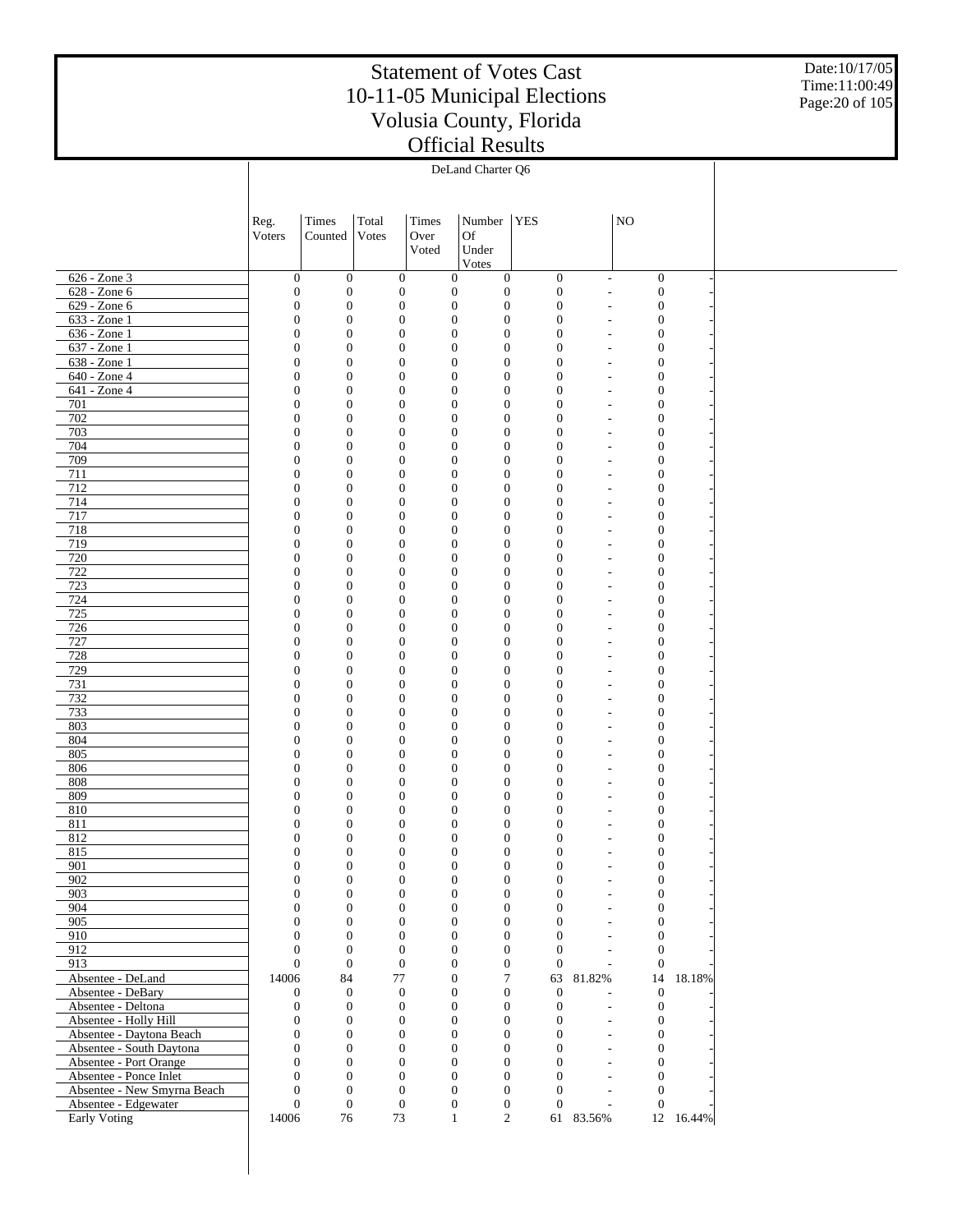Date:10/17/05 Time:11:00:49 Page:21 of 105

|                                |                |                  |                |                        | DeLand Charter Q6              |            |        |          |        |  |  |
|--------------------------------|----------------|------------------|----------------|------------------------|--------------------------------|------------|--------|----------|--------|--|--|
|                                |                |                  |                |                        |                                |            |        |          |        |  |  |
|                                | Reg.<br>Voters | Times<br>Counted | Total<br>Votes | Times<br>Over<br>Voted | Number<br>Of<br>Under<br>Votes | <b>YES</b> |        | NO.      |        |  |  |
| Provisional - DeLand           | 14006          | 0                | $\Omega$       | 0                      |                                | $\Omega$   |        | $\Omega$ |        |  |  |
| Provisional - DeBary           |                | 0                | 0              |                        |                                | 0          |        | 0        |        |  |  |
| Provisional - Deltona          |                | 0                | 0              |                        | 0                              |            |        |          |        |  |  |
| Provisional - Holly Hill       |                | 0                | 0              |                        | $\Omega$                       |            |        |          |        |  |  |
| Provisional - Daytona Beach    |                | 0                | $\Omega$       |                        |                                |            |        |          |        |  |  |
| Provisional - South Daytona    |                | 0                |                |                        | 0                              |            |        |          |        |  |  |
| Provisional - Port Orange      |                | 0                | 0              | 0                      | $\Omega$                       |            |        |          |        |  |  |
| Provisional - Ponce Inlet      |                | 0                | 0              |                        | $\Omega$                       |            |        |          |        |  |  |
| Provisional - New Smyrna Beach |                | 0                | $\Omega$       |                        | $\Omega$                       |            |        |          |        |  |  |
| Provisional - Edgewater        |                | 0                | 0              |                        | 0                              |            |        |          |        |  |  |
| Unscanned - DeLand             | 14006          | 0                | 0              |                        | $\Omega$                       |            |        |          |        |  |  |
| Unscanned - DeBary             |                | 0                | $\theta$       |                        | $\Omega$                       |            |        |          |        |  |  |
| Unscanned - Deltona            |                | 0                |                |                        | 0                              |            |        |          |        |  |  |
| Unscanned - Holly Hill         |                | 0                | $\Omega$       | 0                      | $\Omega$                       | 0          |        |          |        |  |  |
| Unscanned - Daytona Beach      |                | $\theta$         | 0              |                        | 0                              |            |        |          |        |  |  |
| Unscanned - South Daytona      |                | 0                | 0              |                        | $\Omega$                       |            |        |          |        |  |  |
| <b>Unscanned - Port Orange</b> |                | 0                | 0              |                        | 0                              |            |        |          |        |  |  |
| Unscanned - Ponce Inlet        |                | 0                | 0              |                        | 0                              |            |        |          |        |  |  |
| Unscanned - New Smyrna Beach   |                | 0                | 0              |                        |                                |            |        |          |        |  |  |
| Unscanned - Edgewater          |                | 0                |                |                        |                                |            |        |          |        |  |  |
| Total                          | 14006          | 599              | 577            |                        | 21                             | 427        | 74.00% | 150      | 26.00% |  |  |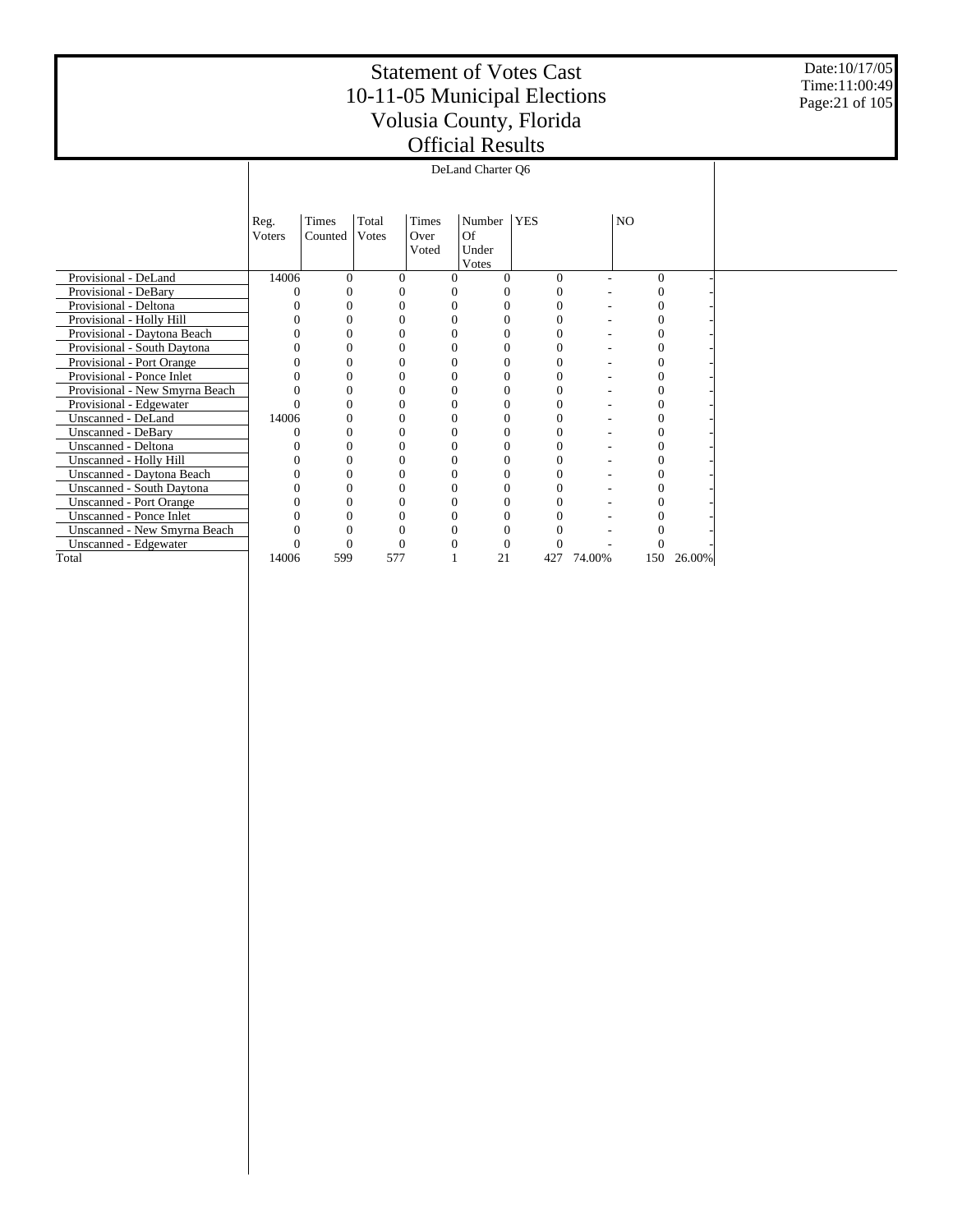Date:10/17/05 Time:11:00:49 Page:22 of 105

|                                 |                                      |                                      |                                      |                                      |                                      | DeBary Mayor                     |                                            |                              |                                                      |                                      |                  |  |
|---------------------------------|--------------------------------------|--------------------------------------|--------------------------------------|--------------------------------------|--------------------------------------|----------------------------------|--------------------------------------------|------------------------------|------------------------------------------------------|--------------------------------------|------------------|--|
|                                 | Reg.<br>Voters                       | Times<br>Counted                     | Total<br>Votes                       | Times<br>Over<br>Voted               | Number<br>Of<br>Under                | Joe Alemany                      |                                            | George Coleman               |                                                      | Greg France                          |                  |  |
| Jurisdiction Wide               |                                      |                                      |                                      |                                      | Votes                                |                                  |                                            |                              |                                                      |                                      |                  |  |
| 206                             | $\boldsymbol{0}$                     | $\boldsymbol{0}$                     | $\boldsymbol{0}$                     | $\boldsymbol{0}$                     | $\boldsymbol{0}$                     | $\boldsymbol{0}$                 | L,                                         | $\boldsymbol{0}$             |                                                      | $\boldsymbol{0}$                     |                  |  |
| 209                             | $\boldsymbol{0}$                     | $\boldsymbol{0}$                     | $\boldsymbol{0}$                     | $\boldsymbol{0}$                     | $\boldsymbol{0}$                     | $\mathbf{0}$                     | ÷,                                         | $\boldsymbol{0}$             | $\overline{a}$                                       | $\boldsymbol{0}$                     |                  |  |
| 212                             | $\boldsymbol{0}$                     | $\boldsymbol{0}$                     | $\boldsymbol{0}$                     | $\boldsymbol{0}$                     | $\boldsymbol{0}$                     | $\mathbf{0}$                     | ÷,                                         | $\mathbf{0}$                 | $\overline{a}$                                       | $\mathbf{0}$                         |                  |  |
| 215                             | $\boldsymbol{0}$                     | $\boldsymbol{0}$                     | $\boldsymbol{0}$                     | $\boldsymbol{0}$                     | $\boldsymbol{0}$                     | $\mathbf{0}$                     | $\overline{a}$                             | $\boldsymbol{0}$             | $\overline{\phantom{a}}$                             | $\mathbf{0}$                         |                  |  |
| 216                             | $\boldsymbol{0}$                     | $\boldsymbol{0}$                     | $\boldsymbol{0}$                     | $\boldsymbol{0}$                     | 0                                    | $\mathbf{0}$                     | L,                                         | $\mathbf{0}$                 | ÷                                                    | $\mathbf{0}$                         |                  |  |
| 217                             | $\boldsymbol{0}$                     | $\mathbf{0}$                         | $\boldsymbol{0}$                     | $\boldsymbol{0}$                     | $\boldsymbol{0}$                     | $\mathbf{0}$                     | $\overline{a}$                             | $\boldsymbol{0}$             | $\overline{\phantom{a}}$                             | $\mathbf{0}$                         |                  |  |
| 218                             | $\boldsymbol{0}$                     | $\mathbf{0}$                         | $\boldsymbol{0}$                     | $\boldsymbol{0}$                     | $\boldsymbol{0}$                     | $\mathbf{0}$                     | ÷,                                         | $\mathbf{0}$                 | L.                                                   | $\boldsymbol{0}$                     |                  |  |
| 304<br>305                      | 3299<br>2252                         | 322<br>324                           | 319<br>320                           | $\boldsymbol{0}$<br>$\mathbf{1}$     | 3<br>3                               | 28<br>35                         | 8.78%<br>10.94%                            | 91<br>87                     | 28.53%<br>27.19%                                     | 135<br>94                            | 42.32%<br>29.38% |  |
| 306                             | 1509                                 | 239                                  | 236                                  | $\boldsymbol{0}$                     | 3                                    | 45                               | 19.07%                                     | 63                           | 26.69%                                               | 96                                   | 40.68%           |  |
| 307                             | 1837                                 | 246                                  | 242                                  | $\boldsymbol{0}$                     | 4                                    | 19                               | 7.85%                                      | 124                          | 51.24%                                               | 56                                   | 23.14%           |  |
| 310                             | 1579                                 | 159                                  | 158                                  | $\boldsymbol{0}$                     | $\mathbf{1}$                         | 13                               | 8.23%                                      | 53                           | 33.54%                                               | 57                                   | 36.08%           |  |
| 311                             | 2502                                 | 383                                  | 376                                  | $\boldsymbol{0}$                     | 7                                    | 42                               | 11.17%                                     | 44                           | 11.70%                                               | 173                                  | 46.01%           |  |
| 401 - Zone 2                    | $\boldsymbol{0}$                     | $\boldsymbol{0}$                     | $\boldsymbol{0}$                     | $\boldsymbol{0}$                     | $\boldsymbol{0}$                     | $\mathbf{0}$                     | $\overline{a}$                             | $\boldsymbol{0}$             | $\overline{a}$                                       | $\boldsymbol{0}$                     |                  |  |
| 402 - Zone 2                    | $\boldsymbol{0}$                     | $\boldsymbol{0}$                     | $\boldsymbol{0}$                     | $\boldsymbol{0}$                     | $\boldsymbol{0}$                     | $\mathbf{0}$                     | ÷,                                         | $\mathbf{0}$                 | $\overline{\phantom{m}}$                             | $\mathbf{0}$                         |                  |  |
| 403 - Zone 1<br>$405 - Z$ one 1 | $\boldsymbol{0}$<br>$\boldsymbol{0}$ | $\boldsymbol{0}$<br>$\boldsymbol{0}$ | $\boldsymbol{0}$<br>$\boldsymbol{0}$ | $\boldsymbol{0}$<br>$\boldsymbol{0}$ | $\boldsymbol{0}$<br>$\boldsymbol{0}$ | $\boldsymbol{0}$<br>$\mathbf{0}$ | $\overline{a}$                             | $\mathbf{0}$<br>$\mathbf{0}$ | $\overline{\phantom{m}}$                             | $\mathbf{0}$<br>$\boldsymbol{0}$     |                  |  |
| 406 - Zone 2                    | $\boldsymbol{0}$                     | $\boldsymbol{0}$                     | $\boldsymbol{0}$                     | $\boldsymbol{0}$                     | $\boldsymbol{0}$                     | $\mathbf{0}$                     | $\overline{a}$<br>$\overline{a}$           | $\boldsymbol{0}$             | $\overline{a}$<br>$\overline{\phantom{m}}$           | $\mathbf{0}$                         |                  |  |
| $407 - Z$ one 3                 | $\boldsymbol{0}$                     | $\boldsymbol{0}$                     | $\boldsymbol{0}$                     | $\boldsymbol{0}$                     | $\boldsymbol{0}$                     | $\mathbf{0}$                     | $\overline{a}$                             | $\mathbf{0}$                 | $\overline{\phantom{a}}$                             | $\boldsymbol{0}$                     |                  |  |
| 408 - Zone 4                    | $\boldsymbol{0}$                     | $\boldsymbol{0}$                     | $\boldsymbol{0}$                     | $\boldsymbol{0}$                     | $\boldsymbol{0}$                     | $\mathbf{0}$                     | $\overline{a}$                             | $\mathbf{0}$                 | $\overline{\phantom{a}}$                             | $\boldsymbol{0}$                     |                  |  |
| 409 - Zone 5                    | $\boldsymbol{0}$                     | $\boldsymbol{0}$                     | $\boldsymbol{0}$                     | $\boldsymbol{0}$                     | 0                                    | $\mathbf{0}$                     | L,                                         | $\mathbf{0}$                 | $\overline{a}$                                       | $\mathbf{0}$                         |                  |  |
| 410 - Zone 5                    | $\boldsymbol{0}$                     | $\boldsymbol{0}$                     | $\boldsymbol{0}$                     | $\boldsymbol{0}$                     | $\boldsymbol{0}$                     | $\mathbf{0}$                     | $\overline{\phantom{a}}$                   | $\boldsymbol{0}$             | $\overline{\phantom{a}}$                             | $\mathbf{0}$                         |                  |  |
| $411 - Zone 6$                  | $\boldsymbol{0}$                     | $\boldsymbol{0}$                     | $\boldsymbol{0}$                     | $\boldsymbol{0}$                     | $\boldsymbol{0}$                     | $\mathbf{0}$                     | L,                                         | $\mathbf{0}$                 | $\overline{a}$                                       | $\boldsymbol{0}$                     |                  |  |
| 413 - Zone 6<br>414 - Zone 5    | $\boldsymbol{0}$<br>$\boldsymbol{0}$ | $\boldsymbol{0}$<br>$\boldsymbol{0}$ | $\boldsymbol{0}$<br>$\boldsymbol{0}$ | $\boldsymbol{0}$<br>$\boldsymbol{0}$ | $\boldsymbol{0}$<br>0                | $\mathbf{0}$<br>$\mathbf{0}$     | $\overline{\phantom{a}}$<br>$\overline{a}$ | $\mathbf{0}$<br>$\mathbf{0}$ | $\overline{\phantom{a}}$<br>$\overline{a}$           | $\mathbf{0}$<br>$\boldsymbol{0}$     |                  |  |
| 415 - Zone 4                    | $\boldsymbol{0}$                     | $\boldsymbol{0}$                     | $\boldsymbol{0}$                     | $\boldsymbol{0}$                     | $\boldsymbol{0}$                     | $\mathbf{0}$                     | $\overline{a}$                             | $\boldsymbol{0}$             | $\overline{\phantom{a}}$                             | $\mathbf{0}$                         |                  |  |
| 416 - Zone 4                    | $\boldsymbol{0}$                     | $\boldsymbol{0}$                     | $\boldsymbol{0}$                     | $\boldsymbol{0}$                     | $\boldsymbol{0}$                     | $\mathbf{0}$                     | $\overline{a}$                             | $\mathbf{0}$                 | $\overline{a}$                                       | $\boldsymbol{0}$                     |                  |  |
| 417 - Zone 3                    | $\boldsymbol{0}$                     | $\boldsymbol{0}$                     | $\boldsymbol{0}$                     | $\boldsymbol{0}$                     | $\boldsymbol{0}$                     | $\mathbf{0}$                     | $\overline{a}$                             | $\mathbf{0}$                 | ٠                                                    | $\boldsymbol{0}$                     |                  |  |
| 418 - Zone 6                    | $\boldsymbol{0}$                     | $\boldsymbol{0}$                     | $\boldsymbol{0}$                     | $\boldsymbol{0}$                     | 0                                    | $\mathbf{0}$                     | $\overline{a}$                             | $\mathbf{0}$                 | $\overline{a}$                                       | $\boldsymbol{0}$                     |                  |  |
| 419 - Zone 3                    | $\boldsymbol{0}$                     | $\boldsymbol{0}$                     | $\boldsymbol{0}$                     | $\boldsymbol{0}$                     | $\boldsymbol{0}$                     | $\mathbf{0}$                     | $\overline{a}$                             | $\mathbf{0}$                 | $\overline{\phantom{a}}$                             | $\mathbf{0}$                         |                  |  |
| 420 - Zone 6                    | $\boldsymbol{0}$                     | $\boldsymbol{0}$                     | $\boldsymbol{0}$                     | $\boldsymbol{0}$                     | $\boldsymbol{0}$                     | $\mathbf{0}$                     | $\overline{a}$                             | $\mathbf{0}$                 | $\overline{a}$                                       | $\boldsymbol{0}$                     |                  |  |
| 422 - Zone 1<br>423 - Zone 3    | $\boldsymbol{0}$<br>$\boldsymbol{0}$ | $\boldsymbol{0}$<br>$\boldsymbol{0}$ | $\boldsymbol{0}$<br>$\boldsymbol{0}$ | $\boldsymbol{0}$<br>$\boldsymbol{0}$ | $\boldsymbol{0}$<br>$\boldsymbol{0}$ | $\mathbf{0}$<br>$\mathbf{0}$     | ÷,<br>$\overline{a}$                       | $\mathbf{0}$<br>$\mathbf{0}$ | $\overline{\phantom{a}}$<br>$\overline{\phantom{a}}$ | $\boldsymbol{0}$<br>$\boldsymbol{0}$ |                  |  |
| 424 - Zone 4                    | $\boldsymbol{0}$                     | $\boldsymbol{0}$                     | $\boldsymbol{0}$                     | $\boldsymbol{0}$                     | $\boldsymbol{0}$                     | $\mathbf{0}$                     | $\overline{a}$                             | $\mathbf{0}$                 | $\overline{\phantom{a}}$                             | $\mathbf{0}$                         |                  |  |
| 426 - Zone 2                    | $\boldsymbol{0}$                     | $\boldsymbol{0}$                     | $\boldsymbol{0}$                     | $\boldsymbol{0}$                     | $\boldsymbol{0}$                     | $\mathbf{0}$                     | L,                                         | $\mathbf{0}$                 | $\overline{\phantom{a}}$                             | $\boldsymbol{0}$                     |                  |  |
| $427 - Zone$ 5                  | $\boldsymbol{0}$                     | $\boldsymbol{0}$                     | $\boldsymbol{0}$                     | $\boldsymbol{0}$                     | $\boldsymbol{0}$                     | $\mathbf{0}$                     | $\overline{a}$                             | $\boldsymbol{0}$             | $\overline{\phantom{a}}$                             | $\boldsymbol{0}$                     |                  |  |
| $428 - Z$ one 1                 | $\boldsymbol{0}$                     | $\boldsymbol{0}$                     | $\boldsymbol{0}$                     | $\boldsymbol{0}$                     | 0                                    | $\mathbf{0}$                     | $\overline{a}$                             | $\mathbf{0}$                 | ÷,                                                   | $\mathbf{0}$                         |                  |  |
| 429 - Zone 4                    | $\boldsymbol{0}$                     | $\boldsymbol{0}$                     | $\boldsymbol{0}$                     | $\boldsymbol{0}$                     | $\boldsymbol{0}$                     | $\boldsymbol{0}$                 | $\overline{a}$                             | $\boldsymbol{0}$             | $\overline{\phantom{a}}$                             | $\mathbf{0}$                         |                  |  |
| 526<br>527                      | $\boldsymbol{0}$<br>$\boldsymbol{0}$ | $\boldsymbol{0}$<br>$\boldsymbol{0}$ | $\boldsymbol{0}$<br>$\boldsymbol{0}$ | $\boldsymbol{0}$<br>$\boldsymbol{0}$ | $\boldsymbol{0}$<br>$\boldsymbol{0}$ | $\mathbf{0}$<br>$\boldsymbol{0}$ | $\overline{a}$<br>$\overline{a}$           | $\mathbf{0}$<br>$\mathbf{0}$ | $\overline{a}$                                       | $\boldsymbol{0}$<br>$\mathbf{0}$     |                  |  |
| 528                             | $\overline{0}$                       | $\boldsymbol{0}$                     | $\overline{0}$                       | $\overline{0}$                       | $\boldsymbol{0}$                     | $\overline{0}$                   | $\overline{a}$                             | $\boldsymbol{0}$             | $\overline{\phantom{a}}$                             | $\mathbf{0}$                         |                  |  |
| 529                             | 0                                    | 0                                    | 0                                    | $\theta$                             | 0                                    | 0                                |                                            | 0                            |                                                      | 0                                    |                  |  |
| 534                             | $\mathbf{0}$                         | $\boldsymbol{0}$                     | $\mathbf{0}$                         | $\boldsymbol{0}$                     | 0                                    | $\boldsymbol{0}$                 |                                            | $\boldsymbol{0}$             |                                                      | $\boldsymbol{0}$                     |                  |  |
| $602 - Z$ one 4                 | $\mathbf{0}$                         | $\boldsymbol{0}$                     | $\boldsymbol{0}$                     | $\mathbf{0}$                         | $\boldsymbol{0}$                     | $\boldsymbol{0}$                 |                                            | $\boldsymbol{0}$             |                                                      | $\boldsymbol{0}$                     |                  |  |
| 603 - Zone 5                    | $\mathbf{0}$<br>$\Omega$             | $\boldsymbol{0}$                     | $\boldsymbol{0}$                     | $\mathbf{0}$<br>$\mathbf{0}$         | $\boldsymbol{0}$                     | $\boldsymbol{0}$                 | ٠                                          | $\mathbf{0}$                 |                                                      | $\boldsymbol{0}$                     |                  |  |
| 605 - Zone 5<br>607 - Zone 2    | $\mathbf{0}$                         | $\mathbf{0}$<br>$\mathbf{0}$         | $\mathbf{0}$<br>$\mathbf{0}$         | $\mathbf{0}$                         | $\overline{0}$<br>0                  | $\mathbf{0}$<br>0                | ٠                                          | $\mathbf{0}$<br>$\theta$     |                                                      | $\mathbf{0}$<br>$\boldsymbol{0}$     |                  |  |
| 608 - Zone 2                    | $\Omega$                             | $\mathbf{0}$                         | $\mathbf{0}$                         | $\mathbf{0}$                         | $\overline{0}$                       | $\mathbf{0}$                     | ٠                                          | $\theta$                     |                                                      | $\mathbf{0}$                         |                  |  |
| 609 - Zone 2                    | $\mathbf{0}$                         | $\boldsymbol{0}$                     | $\mathbf{0}$                         | $\mathbf{0}$                         | 0                                    | $\mathbf{0}$                     | ÷.                                         | $\theta$                     |                                                      | $\boldsymbol{0}$                     |                  |  |
| 614 - Zone 5                    | $\Omega$                             | $\mathbf{0}$                         | $\mathbf{0}$                         | $\mathbf{0}$                         | $\overline{0}$                       | $\mathbf{0}$                     | ÷.                                         | $\theta$                     |                                                      | $\mathbf{0}$                         |                  |  |
| 615 - Zone 4                    | $\mathbf{0}$                         | $\mathbf{0}$                         | $\mathbf{0}$                         | $\mathbf{0}$                         | 0                                    | $\overline{0}$                   | ÷.                                         | $\theta$                     |                                                      | $\boldsymbol{0}$                     |                  |  |
| 617 - Zone 5                    | $\Omega$                             | $\mathbf{0}$                         | $\mathbf{0}$                         | $\mathbf{0}$                         | $\overline{0}$                       | $\mathbf{0}$                     | ÷.                                         | $\theta$                     |                                                      | $\mathbf{0}$                         |                  |  |
| 618 - Zone 6<br>619 - Zone 2    | $\mathbf{0}$<br>$\Omega$             | $\boldsymbol{0}$<br>$\mathbf{0}$     | $\mathbf{0}$<br>$\mathbf{0}$         | $\mathbf{0}$<br>$\mathbf{0}$         | 0<br>0                               | $\overline{0}$<br>0              | ÷.<br>÷.                                   | $\theta$<br>$\theta$         |                                                      | $\boldsymbol{0}$<br>$\mathbf{0}$     |                  |  |
| 620 - Zone 3                    | $\mathbf{0}$                         | $\mathbf{0}$                         | $\mathbf{0}$                         | $\mathbf{0}$                         | 0                                    | $\overline{0}$                   | ÷.                                         | $\theta$                     |                                                      | $\mathbf{0}$                         |                  |  |
| 621 - Zone 6                    | $\Omega$                             | $\mathbf{0}$                         | $\mathbf{0}$                         | $\mathbf{0}$                         | $\overline{0}$                       | $\mathbf{0}$                     | ÷.                                         | $\theta$                     |                                                      | $\mathbf{0}$                         |                  |  |
| 622 - Zone 3                    | $\mathbf{0}$                         | $\boldsymbol{0}$                     | $\mathbf{0}$                         | $\mathbf{0}$                         | $\boldsymbol{0}$                     | $\overline{0}$                   | ÷.                                         | $\overline{0}$               |                                                      | $\mathbf{0}$                         |                  |  |
| 623 - Zone 3                    | $\mathbf{0}$                         | $\mathbf{0}$                         | $\mathbf{0}$                         | $\mathbf{0}$                         | $\overline{0}$                       | $\mathbf{0}$                     |                                            | $\boldsymbol{0}$             |                                                      | $\mathbf{0}$                         |                  |  |
| 624 - Zone 3                    | $\boldsymbol{0}$                     | $\boldsymbol{0}$                     | $\boldsymbol{0}$                     | $\boldsymbol{0}$                     | $\boldsymbol{0}$                     | $\boldsymbol{0}$                 |                                            | $\boldsymbol{0}$             |                                                      | $\boldsymbol{0}$                     |                  |  |
| 625 - Zone 1                    | $\overline{0}$                       | $\boldsymbol{0}$                     | $\overline{0}$                       | $\overline{0}$                       | $\boldsymbol{0}$                     | $\boldsymbol{0}$                 |                                            | $\boldsymbol{0}$             |                                                      | $\mathbf{0}$                         |                  |  |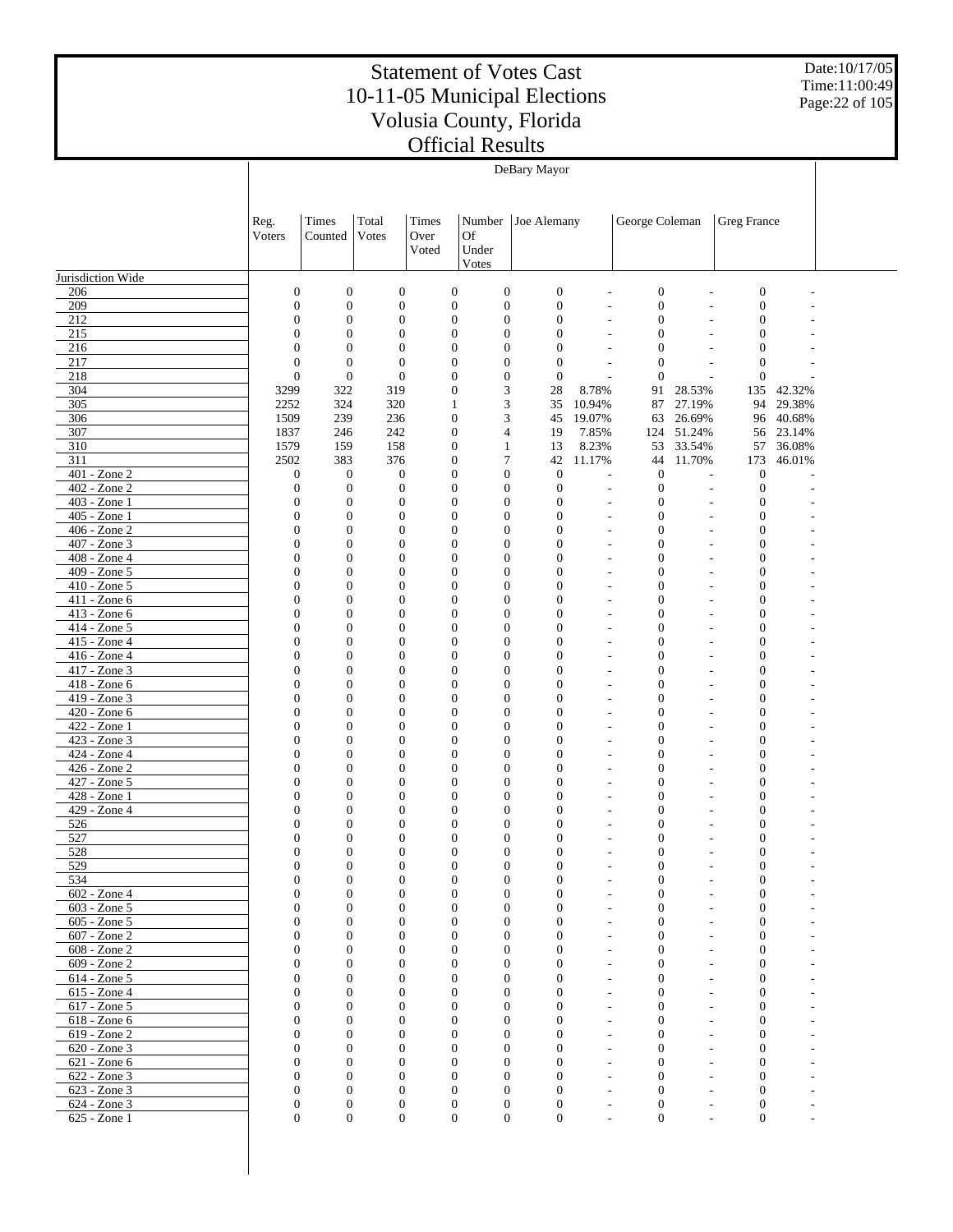Date:10/17/05 Time:11:00:49 Page:23 of 105

|                                                     | DeBary Mayor                         |                                      |                                      |                                      |                                      |                                      |                                  |                                  |                                                      |                                      |        |  |
|-----------------------------------------------------|--------------------------------------|--------------------------------------|--------------------------------------|--------------------------------------|--------------------------------------|--------------------------------------|----------------------------------|----------------------------------|------------------------------------------------------|--------------------------------------|--------|--|
|                                                     |                                      |                                      |                                      |                                      |                                      |                                      |                                  |                                  |                                                      |                                      |        |  |
|                                                     |                                      |                                      |                                      |                                      |                                      |                                      |                                  |                                  |                                                      |                                      |        |  |
|                                                     | Reg.                                 | Times                                | Total                                | Times                                | Number                               | Joe Alemany                          |                                  | George Coleman                   |                                                      | Greg France                          |        |  |
|                                                     | Voters                               | Counted                              | Votes                                | Over                                 | Of                                   |                                      |                                  |                                  |                                                      |                                      |        |  |
|                                                     |                                      |                                      |                                      | Voted                                | Under                                |                                      |                                  |                                  |                                                      |                                      |        |  |
|                                                     |                                      |                                      |                                      |                                      | Votes                                |                                      |                                  |                                  |                                                      |                                      |        |  |
| 626 - Zone 3                                        | $\boldsymbol{0}$                     | $\boldsymbol{0}$                     | $\boldsymbol{0}$                     | $\boldsymbol{0}$                     | $\mathbf{0}$                         | $\boldsymbol{0}$                     | $\overline{\phantom{a}}$         | $\boldsymbol{0}$                 | $\overline{\phantom{a}}$                             | $\boldsymbol{0}$                     |        |  |
| 628 - Zone 6                                        | $\boldsymbol{0}$                     | $\boldsymbol{0}$                     | $\boldsymbol{0}$                     | $\mathbf{0}$                         | $\boldsymbol{0}$                     | $\boldsymbol{0}$                     | ÷,                               | $\mathbf{0}$                     | ÷,                                                   | $\boldsymbol{0}$                     |        |  |
| 629 - Zone 6                                        | $\boldsymbol{0}$                     | $\mathbf{0}$                         | $\boldsymbol{0}$                     | $\boldsymbol{0}$                     | $\boldsymbol{0}$                     | $\boldsymbol{0}$                     | ÷,                               | $\mathbf{0}$                     |                                                      | $\boldsymbol{0}$                     |        |  |
| 633 - Zone 1<br>636 - Zone 1                        | $\boldsymbol{0}$<br>$\boldsymbol{0}$ | $\boldsymbol{0}$<br>$\mathbf{0}$     | $\boldsymbol{0}$<br>$\boldsymbol{0}$ | $\boldsymbol{0}$<br>$\boldsymbol{0}$ | $\boldsymbol{0}$<br>$\boldsymbol{0}$ | $\boldsymbol{0}$<br>$\boldsymbol{0}$ | ÷,<br>÷,                         | $\mathbf{0}$<br>$\mathbf{0}$     | ٠<br>÷                                               | $\boldsymbol{0}$<br>$\boldsymbol{0}$ |        |  |
| 637 - Zone 1                                        | $\boldsymbol{0}$                     | $\boldsymbol{0}$                     | $\boldsymbol{0}$                     | $\boldsymbol{0}$                     | $\boldsymbol{0}$                     | $\boldsymbol{0}$                     | $\overline{\phantom{a}}$         | $\mathbf{0}$                     | ٠                                                    | $\boldsymbol{0}$                     |        |  |
| 638 - Zone 1                                        | $\boldsymbol{0}$                     | $\boldsymbol{0}$                     | $\boldsymbol{0}$                     | $\boldsymbol{0}$                     | $\boldsymbol{0}$                     | $\boldsymbol{0}$                     | ÷,                               | $\mathbf{0}$                     |                                                      | $\mathbf{0}$                         |        |  |
| 640 - Zone 4                                        | $\boldsymbol{0}$                     | $\boldsymbol{0}$                     | $\boldsymbol{0}$                     | $\boldsymbol{0}$                     | $\boldsymbol{0}$                     | $\boldsymbol{0}$                     | $\overline{a}$                   | $\mathbf{0}$                     | ٠                                                    | $\boldsymbol{0}$                     |        |  |
| 641 - Zone 4                                        | $\boldsymbol{0}$                     | $\mathbf{0}$                         | $\boldsymbol{0}$                     | $\boldsymbol{0}$                     | $\boldsymbol{0}$                     | $\boldsymbol{0}$                     | ÷,                               | $\mathbf{0}$                     | ÷,                                                   | $\boldsymbol{0}$                     |        |  |
| 701                                                 | $\boldsymbol{0}$                     | $\boldsymbol{0}$                     | $\boldsymbol{0}$                     | $\boldsymbol{0}$                     | $\boldsymbol{0}$                     | $\boldsymbol{0}$                     | $\overline{a}$                   | $\mathbf{0}$                     | ٠                                                    | $\boldsymbol{0}$                     |        |  |
| 702                                                 | $\boldsymbol{0}$                     | $\boldsymbol{0}$                     | $\boldsymbol{0}$                     | $\boldsymbol{0}$                     | $\boldsymbol{0}$                     | $\boldsymbol{0}$                     | $\overline{a}$                   | $\mathbf{0}$                     |                                                      | $\mathbf{0}$                         |        |  |
| 703<br>704                                          | $\boldsymbol{0}$                     | $\boldsymbol{0}$                     | $\boldsymbol{0}$                     | $\boldsymbol{0}$                     | $\boldsymbol{0}$                     | $\boldsymbol{0}$                     | $\overline{a}$                   | $\mathbf{0}$                     | ٠                                                    | $\boldsymbol{0}$                     |        |  |
| 709                                                 | $\boldsymbol{0}$<br>$\boldsymbol{0}$ | $\mathbf{0}$<br>$\boldsymbol{0}$     | $\boldsymbol{0}$<br>$\boldsymbol{0}$ | $\mathbf{0}$<br>$\mathbf{0}$         | $\boldsymbol{0}$<br>$\boldsymbol{0}$ | $\boldsymbol{0}$<br>$\boldsymbol{0}$ | $\overline{a}$<br>$\overline{a}$ | $\mathbf{0}$<br>$\mathbf{0}$     | ٠<br>٠                                               | $\boldsymbol{0}$<br>$\boldsymbol{0}$ |        |  |
| 711                                                 | $\boldsymbol{0}$                     | $\mathbf{0}$                         | $\boldsymbol{0}$                     | $\mathbf{0}$                         | $\boldsymbol{0}$                     | $\boldsymbol{0}$                     | $\overline{a}$                   | $\mathbf{0}$                     |                                                      | $\mathbf{0}$                         |        |  |
| 712                                                 | $\boldsymbol{0}$                     | $\boldsymbol{0}$                     | $\boldsymbol{0}$                     | $\mathbf{0}$                         | $\boldsymbol{0}$                     | $\boldsymbol{0}$                     | $\overline{a}$                   | $\mathbf{0}$                     | ٠                                                    | $\boldsymbol{0}$                     |        |  |
| 714                                                 | $\boldsymbol{0}$                     | $\mathbf{0}$                         | $\boldsymbol{0}$                     | $\mathbf{0}$                         | $\boldsymbol{0}$                     | $\boldsymbol{0}$                     | ÷,                               | $\mathbf{0}$                     | ÷,                                                   | $\mathbf{0}$                         |        |  |
| 717                                                 | $\boldsymbol{0}$                     | $\boldsymbol{0}$                     | $\boldsymbol{0}$                     | $\mathbf{0}$                         | $\boldsymbol{0}$                     | $\boldsymbol{0}$                     | $\overline{a}$                   | $\mathbf{0}$                     | ٠                                                    | $\boldsymbol{0}$                     |        |  |
| 718                                                 | $\boldsymbol{0}$                     | $\mathbf{0}$                         | $\boldsymbol{0}$                     | $\mathbf{0}$                         | $\boldsymbol{0}$                     | $\mathbf{0}$                         | ÷,                               | $\mathbf{0}$                     | ÷                                                    | $\mathbf{0}$                         |        |  |
| 719                                                 | $\boldsymbol{0}$                     | $\boldsymbol{0}$                     | $\boldsymbol{0}$                     | $\boldsymbol{0}$                     | $\boldsymbol{0}$                     | $\boldsymbol{0}$                     | $\overline{a}$                   | $\mathbf{0}$                     | ٠                                                    | $\boldsymbol{0}$                     |        |  |
| 720                                                 | $\boldsymbol{0}$                     | $\mathbf{0}$                         | $\boldsymbol{0}$                     | $\mathbf{0}$                         | $\boldsymbol{0}$                     | $\boldsymbol{0}$                     | ÷,                               | $\mathbf{0}$                     | ÷                                                    | $\mathbf{0}$                         |        |  |
| 722<br>723                                          | $\boldsymbol{0}$<br>$\boldsymbol{0}$ | $\boldsymbol{0}$<br>$\mathbf{0}$     | $\boldsymbol{0}$<br>$\boldsymbol{0}$ | $\boldsymbol{0}$<br>$\mathbf{0}$     | $\boldsymbol{0}$<br>$\boldsymbol{0}$ | $\boldsymbol{0}$<br>$\boldsymbol{0}$ | ÷,<br>÷,                         | $\mathbf{0}$<br>$\mathbf{0}$     | ٠                                                    | $\boldsymbol{0}$<br>$\mathbf{0}$     |        |  |
| 724                                                 | $\boldsymbol{0}$                     | $\boldsymbol{0}$                     | $\boldsymbol{0}$                     | $\boldsymbol{0}$                     | $\boldsymbol{0}$                     | $\boldsymbol{0}$                     | $\overline{a}$                   | $\mathbf{0}$                     | ٠                                                    | $\boldsymbol{0}$                     |        |  |
| 725                                                 | $\boldsymbol{0}$                     | $\mathbf{0}$                         | $\boldsymbol{0}$                     | $\mathbf{0}$                         | $\boldsymbol{0}$                     | $\boldsymbol{0}$                     | ÷,                               | $\mathbf{0}$                     | ÷,                                                   | $\boldsymbol{0}$                     |        |  |
| 726                                                 | $\boldsymbol{0}$                     | $\boldsymbol{0}$                     | $\boldsymbol{0}$                     | $\boldsymbol{0}$                     | $\boldsymbol{0}$                     | $\boldsymbol{0}$                     | $\overline{a}$                   | $\mathbf{0}$                     | ٠                                                    | $\boldsymbol{0}$                     |        |  |
| 727                                                 | $\boldsymbol{0}$                     | $\mathbf{0}$                         | $\boldsymbol{0}$                     | $\mathbf{0}$                         | $\boldsymbol{0}$                     | $\boldsymbol{0}$                     | $\overline{a}$                   | $\mathbf{0}$                     |                                                      | $\mathbf{0}$                         |        |  |
| 728                                                 | $\boldsymbol{0}$                     | $\boldsymbol{0}$                     | $\boldsymbol{0}$                     | $\boldsymbol{0}$                     | $\boldsymbol{0}$                     | $\boldsymbol{0}$                     | $\overline{a}$                   | $\mathbf{0}$                     | ٠                                                    | $\boldsymbol{0}$                     |        |  |
| 729                                                 | $\boldsymbol{0}$                     | $\mathbf{0}$                         | $\boldsymbol{0}$                     | $\mathbf{0}$                         | $\boldsymbol{0}$                     | $\boldsymbol{0}$                     | $\overline{a}$                   | $\mathbf{0}$                     | ٠                                                    | $\boldsymbol{0}$                     |        |  |
| 731                                                 | $\boldsymbol{0}$                     | $\boldsymbol{0}$                     | $\boldsymbol{0}$                     | $\mathbf{0}$                         | $\boldsymbol{0}$                     | $\boldsymbol{0}$                     | $\overline{a}$                   | $\mathbf{0}$                     | ٠                                                    | $\boldsymbol{0}$                     |        |  |
| 732<br>733                                          | $\boldsymbol{0}$<br>$\boldsymbol{0}$ | $\mathbf{0}$<br>$\boldsymbol{0}$     | $\boldsymbol{0}$<br>$\boldsymbol{0}$ | $\mathbf{0}$<br>$\mathbf{0}$         | $\boldsymbol{0}$<br>$\boldsymbol{0}$ | $\boldsymbol{0}$<br>$\boldsymbol{0}$ | $\overline{a}$<br>$\overline{a}$ | $\mathbf{0}$<br>$\mathbf{0}$     | ٠                                                    | $\mathbf{0}$<br>$\boldsymbol{0}$     |        |  |
| 803                                                 | $\boldsymbol{0}$                     | $\mathbf{0}$                         | $\boldsymbol{0}$                     | $\mathbf{0}$                         | $\boldsymbol{0}$                     | $\boldsymbol{0}$                     | ÷,                               | $\mathbf{0}$                     | ÷,                                                   | $\mathbf{0}$                         |        |  |
| 804                                                 | $\boldsymbol{0}$                     | $\boldsymbol{0}$                     | $\boldsymbol{0}$                     | $\mathbf{0}$                         | $\boldsymbol{0}$                     | $\boldsymbol{0}$                     | $\overline{a}$                   | $\mathbf{0}$                     | ٠                                                    | $\boldsymbol{0}$                     |        |  |
| 805                                                 | $\boldsymbol{0}$                     | $\mathbf{0}$                         | $\boldsymbol{0}$                     | $\mathbf{0}$                         | $\boldsymbol{0}$                     | $\mathbf{0}$                         | ÷,                               | $\mathbf{0}$                     |                                                      | $\mathbf{0}$                         |        |  |
| 806                                                 | $\boldsymbol{0}$                     | $\boldsymbol{0}$                     | $\boldsymbol{0}$                     | $\mathbf{0}$                         | $\boldsymbol{0}$                     | $\boldsymbol{0}$                     | $\overline{a}$                   | $\mathbf{0}$                     | ٠                                                    | $\boldsymbol{0}$                     |        |  |
| 808                                                 | $\boldsymbol{0}$                     | $\mathbf{0}$                         | $\boldsymbol{0}$                     | $\mathbf{0}$                         | $\boldsymbol{0}$                     | $\boldsymbol{0}$                     | ÷,                               | $\mathbf{0}$                     |                                                      | $\mathbf{0}$                         |        |  |
| 809                                                 | $\boldsymbol{0}$                     | $\boldsymbol{0}$                     | $\boldsymbol{0}$                     | $\mathbf{0}$                         | $\boldsymbol{0}$                     | $\boldsymbol{0}$                     | ÷,                               | $\mathbf{0}$                     |                                                      | $\boldsymbol{0}$                     |        |  |
| 810                                                 | $\boldsymbol{0}$                     | $\mathbf{0}$                         | $\boldsymbol{0}$                     | $\mathbf{0}$                         | $\boldsymbol{0}$                     | $\boldsymbol{0}$                     | ÷,                               | $\mathbf{0}$                     |                                                      | $\boldsymbol{0}$                     |        |  |
| 811<br>812                                          | $\boldsymbol{0}$<br>$\boldsymbol{0}$ | $\boldsymbol{0}$<br>$\mathbf{0}$     | 0<br>$\boldsymbol{0}$                | $\boldsymbol{0}$<br>$\mathbf{0}$     | $\boldsymbol{0}$<br>$\boldsymbol{0}$ | $\boldsymbol{0}$<br>$\boldsymbol{0}$ | $\overline{\phantom{a}}$<br>ä,   | $\mathbf{0}$<br>$\mathbf{0}$     |                                                      | $\boldsymbol{0}$<br>$\mathbf{0}$     |        |  |
| 815                                                 | $\theta$                             | $\Omega$                             | $\Omega$                             | $\theta$                             | $\Omega$                             | $\mathbf{0}$                         |                                  | $\theta$                         |                                                      | $\overline{0}$                       |        |  |
| 901                                                 | $\boldsymbol{0}$                     | $\boldsymbol{0}$                     | $\boldsymbol{0}$                     | $\boldsymbol{0}$                     | $\boldsymbol{0}$                     | $\boldsymbol{0}$                     | $\overline{\phantom{a}}$         | $\boldsymbol{0}$                 |                                                      | $\boldsymbol{0}$                     |        |  |
| 902                                                 | $\boldsymbol{0}$                     | $\boldsymbol{0}$                     | $\boldsymbol{0}$                     | $\boldsymbol{0}$                     | $\boldsymbol{0}$                     | $\boldsymbol{0}$                     | $\overline{a}$                   | $\boldsymbol{0}$                 | ٠                                                    | $\boldsymbol{0}$                     |        |  |
| 903                                                 | $\boldsymbol{0}$                     | $\boldsymbol{0}$                     | $\boldsymbol{0}$                     | $\boldsymbol{0}$                     | $\boldsymbol{0}$                     | $\boldsymbol{0}$                     | $\overline{a}$                   | $\mathbf{0}$                     | ٠                                                    | $\boldsymbol{0}$                     |        |  |
| 904                                                 | $\mathbf{0}$                         | $\boldsymbol{0}$                     | $\boldsymbol{0}$                     | $\boldsymbol{0}$                     | $\boldsymbol{0}$                     | $\boldsymbol{0}$                     | $\overline{\phantom{a}}$         | $\boldsymbol{0}$                 | ٠                                                    | $\boldsymbol{0}$                     |        |  |
| 905                                                 | $\mathbf{0}$                         | $\boldsymbol{0}$                     | $\boldsymbol{0}$                     | $\mathbf{0}$                         | $\boldsymbol{0}$                     | $\boldsymbol{0}$                     | $\overline{a}$                   | $\mathbf{0}$                     |                                                      | $\boldsymbol{0}$                     |        |  |
| 910                                                 | $\mathbf{0}$                         | $\boldsymbol{0}$                     | $\boldsymbol{0}$                     | $\boldsymbol{0}$                     | $\boldsymbol{0}$                     | $\overline{0}$                       | $\overline{\phantom{a}}$         | $\boldsymbol{0}$                 | ٠                                                    | $\boldsymbol{0}$                     |        |  |
| 912<br>913                                          | $\mathbf{0}$<br>$\mathbf{0}$         | $\boldsymbol{0}$<br>$\boldsymbol{0}$ | $\boldsymbol{0}$<br>$\mathbf{0}$     | $\overline{0}$<br>$\boldsymbol{0}$   | $\boldsymbol{0}$<br>$\boldsymbol{0}$ | $\boldsymbol{0}$<br>$\overline{0}$   | $\overline{a}$<br>$\overline{a}$ | $\overline{0}$<br>$\overline{0}$ | $\overline{\phantom{a}}$<br>$\overline{\phantom{a}}$ | $\boldsymbol{0}$<br>$\boldsymbol{0}$ |        |  |
| Absentee - DeLand                                   | $\mathbf{0}$                         | $\boldsymbol{0}$                     | $\boldsymbol{0}$                     | $\boldsymbol{0}$                     | $\boldsymbol{0}$                     | $\overline{0}$                       | L.                               | $\overline{0}$                   | ÷.                                                   | $\boldsymbol{0}$                     |        |  |
| Absentee - DeBary                                   | 12978                                | 153                                  | 151                                  | $\boldsymbol{0}$                     | $\overline{c}$                       | 26                                   | 17.22%                           | 56                               | 37.09%                                               | 35                                   | 23.18% |  |
| Absentee - Deltona                                  | $\boldsymbol{0}$                     | $\mathbf{0}$                         | $\boldsymbol{0}$                     | $\boldsymbol{0}$                     | $\boldsymbol{0}$                     | $\boldsymbol{0}$                     | ÷                                | $\overline{0}$                   | $\overline{a}$                                       | $\boldsymbol{0}$                     |        |  |
| Absentee - Holly Hill                               | $\boldsymbol{0}$                     | $\mathbf{0}$                         | $\boldsymbol{0}$                     | $\boldsymbol{0}$                     | $\boldsymbol{0}$                     | $\boldsymbol{0}$                     | $\overline{\phantom{a}}$         | $\boldsymbol{0}$                 | ÷,                                                   | $\boldsymbol{0}$                     |        |  |
| Absentee - Daytona Beach                            | $\boldsymbol{0}$                     | $\boldsymbol{0}$                     | $\boldsymbol{0}$                     | $\boldsymbol{0}$                     | $\boldsymbol{0}$                     | $\boldsymbol{0}$                     | $\overline{\phantom{a}}$         | $\mathbf{0}$                     | ÷,                                                   | $\boldsymbol{0}$                     |        |  |
| Absentee - South Daytona                            | $\mathbf{0}$                         | $\boldsymbol{0}$                     | $\boldsymbol{0}$                     | $\boldsymbol{0}$                     | $\boldsymbol{0}$                     | $\mathbf{0}$                         | $\overline{a}$                   | $\boldsymbol{0}$                 | ÷,                                                   | $\boldsymbol{0}$                     |        |  |
| Absentee - Port Orange                              | $\mathbf{0}$                         | $\boldsymbol{0}$                     | $\boldsymbol{0}$                     | $\boldsymbol{0}$                     | $\boldsymbol{0}$                     | $\boldsymbol{0}$                     | L.                               | $\boldsymbol{0}$                 | ÷,                                                   | $\boldsymbol{0}$                     |        |  |
| Absentee - Ponce Inlet                              | $\mathbf{0}$                         | $\boldsymbol{0}$                     | $\boldsymbol{0}$                     | $\boldsymbol{0}$                     | $\boldsymbol{0}$                     | $\mathbf{0}$                         | $\overline{a}$                   | $\boldsymbol{0}$                 | $\overline{\phantom{a}}$                             | $\boldsymbol{0}$                     |        |  |
| Absentee - New Smyrna Beach<br>Absentee - Edgewater | $\mathbf{0}$<br>$\mathbf{0}$         | $\boldsymbol{0}$<br>$\boldsymbol{0}$ | $\boldsymbol{0}$<br>$\boldsymbol{0}$ | $\boldsymbol{0}$<br>$\boldsymbol{0}$ | $\boldsymbol{0}$<br>$\boldsymbol{0}$ | $\boldsymbol{0}$<br>$\boldsymbol{0}$ | $\overline{a}$<br>$\overline{a}$ | $\overline{0}$<br>$\overline{0}$ | ÷,<br>÷,                                             | $\overline{0}$<br>$\mathbf{0}$       |        |  |
| <b>Early Voting</b>                                 | 12978                                | 34                                   | 34                                   |                                      | $\overline{0}$<br>$\boldsymbol{0}$   | 3                                    | 8.82%                            |                                  | 15 44.12%                                            | 8                                    | 23.53% |  |
|                                                     |                                      |                                      |                                      |                                      |                                      |                                      |                                  |                                  |                                                      |                                      |        |  |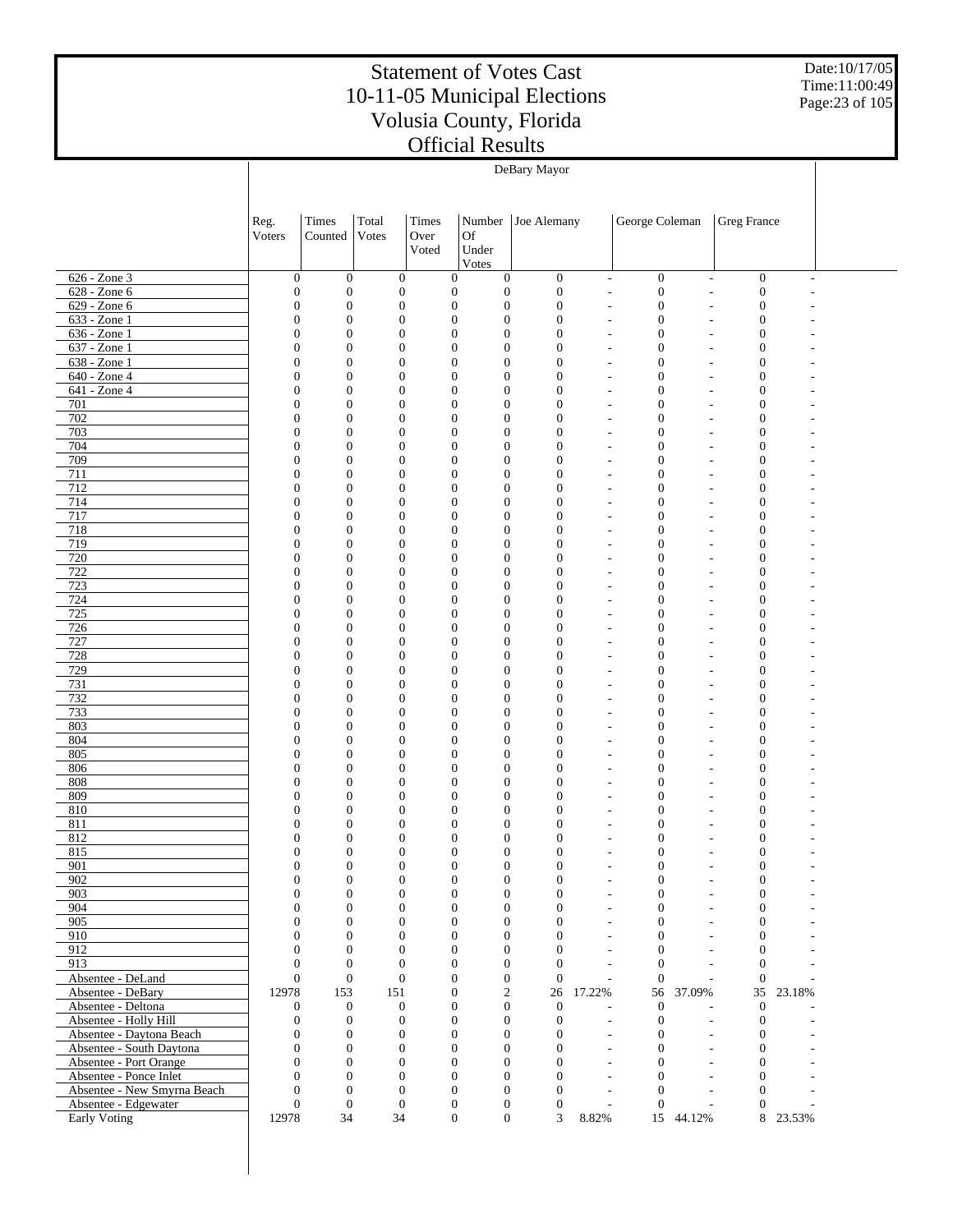Date:10/17/05 Time:11:00:49 Page:24 of 105

|                                  | DeBary Mayor   |                  |                |                        |                                |             |        |                |        |             |        |  |  |
|----------------------------------|----------------|------------------|----------------|------------------------|--------------------------------|-------------|--------|----------------|--------|-------------|--------|--|--|
|                                  | Reg.<br>Voters | Times<br>Counted | Total<br>Votes | Times<br>Over<br>Voted | Number<br>Of<br>Under<br>Votes | Joe Alemany |        | George Coleman |        | Greg France |        |  |  |
| Provisional - DeLand             | $\Omega$       | $\Omega$         | 0              | $\Omega$               |                                | $\Omega$    |        | $\theta$       |        | $\theta$    |        |  |  |
| Provisional - DeBary             | 12978          |                  |                |                        |                                | 0           |        |                |        |             |        |  |  |
| Provisional - Deltona            |                |                  |                |                        |                                |             |        |                |        |             |        |  |  |
| Provisional - Holly Hill         |                |                  |                |                        |                                | 0           |        |                |        |             |        |  |  |
| Provisional - Daytona Beach      |                |                  |                |                        |                                | 0           |        |                |        |             |        |  |  |
| Provisional - South Daytona      |                |                  |                |                        |                                |             |        |                |        |             |        |  |  |
| Provisional - Port Orange        |                |                  |                |                        |                                | 0           |        |                |        |             |        |  |  |
| Provisional - Ponce Inlet        |                |                  |                |                        |                                |             |        |                |        |             |        |  |  |
| Provisional - New Smyrna Beach   |                |                  |                |                        |                                |             |        |                |        |             |        |  |  |
| Provisional - Edgewater          |                |                  |                |                        |                                | 0           |        | 0              |        |             |        |  |  |
| Unscanned - DeLand               |                |                  |                |                        |                                |             |        |                |        |             |        |  |  |
| <b>Unscanned - DeBary</b>        | 12978          |                  |                |                        |                                | 0           |        |                |        |             |        |  |  |
| Unscanned - Deltona              |                |                  |                |                        |                                |             |        |                |        |             |        |  |  |
| Unscanned - Holly Hill           |                |                  |                |                        |                                |             |        |                |        |             |        |  |  |
| Unscanned - Daytona Beach        |                |                  |                |                        |                                | 0           |        |                |        |             |        |  |  |
| <b>Unscanned - South Daytona</b> |                |                  |                |                        |                                |             |        |                |        |             |        |  |  |
| <b>Unscanned - Port Orange</b>   |                |                  | 0              |                        |                                | 0           |        |                |        |             |        |  |  |
| <b>Unscanned - Ponce Inlet</b>   |                |                  |                |                        |                                |             |        |                |        |             |        |  |  |
| Unscanned - New Smyrna Beach     |                |                  |                |                        |                                |             |        |                |        |             |        |  |  |
| Unscanned - Edgewater            |                |                  |                |                        |                                |             |        |                |        |             |        |  |  |
| Total                            | 12978          | 1860             | 1836           |                        | 23                             | 211         | 11.49% | 533            | 29.03% | 654         | 35.62% |  |  |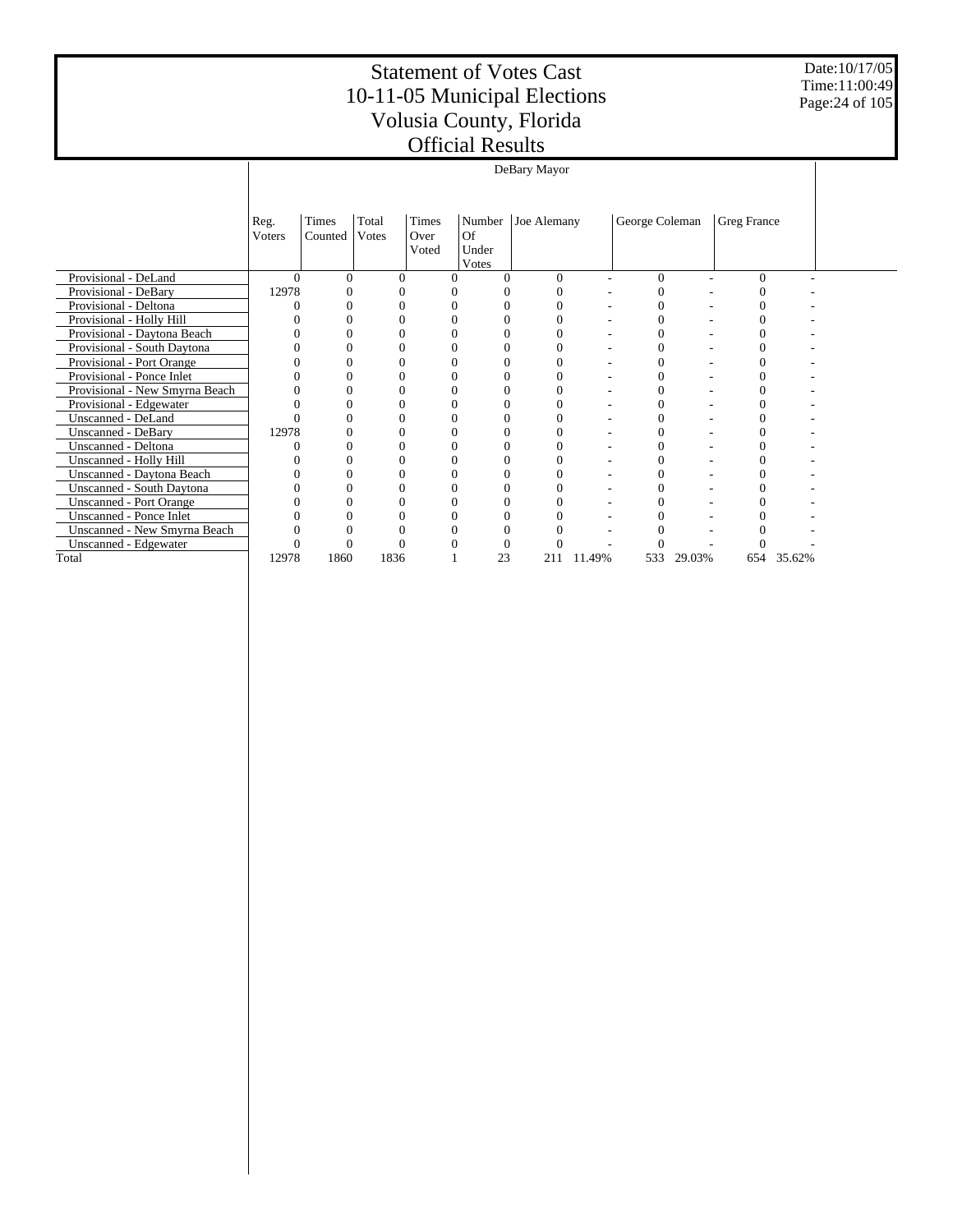Date:10/17/05 Time:11:00:49 Page:25 of 105

|                                |                                      | DeBary Mayor                                         |                                      |        |
|--------------------------------|--------------------------------------|------------------------------------------------------|--------------------------------------|--------|
|                                |                                      |                                                      |                                      |        |
|                                |                                      |                                                      |                                      |        |
|                                | Mitch Geier                          |                                                      | Eugene A. Stump                      |        |
|                                |                                      |                                                      |                                      |        |
|                                |                                      |                                                      |                                      |        |
|                                |                                      |                                                      |                                      |        |
| Jurisdiction Wide              |                                      |                                                      |                                      |        |
| 206<br>209                     | $\boldsymbol{0}$<br>$\boldsymbol{0}$ | $\overline{a}$                                       | $\boldsymbol{0}$<br>$\boldsymbol{0}$ |        |
| 212                            | $\boldsymbol{0}$                     | ÷,                                                   | $\boldsymbol{0}$                     |        |
| 215                            | $\boldsymbol{0}$                     | $\overline{\phantom{a}}$                             | $\boldsymbol{0}$                     |        |
| 216                            | $\mathbf{0}$                         |                                                      |                                      |        |
| 217                            | $\boldsymbol{0}$                     | $\overline{\phantom{a}}$<br>$\overline{\phantom{a}}$ | $\boldsymbol{0}$<br>$\boldsymbol{0}$ |        |
| 218                            | $\mathbf{0}$                         | $\overline{a}$                                       | $\boldsymbol{0}$                     |        |
| 304                            | 41                                   | 12.85%                                               | 24                                   | 7.52%  |
| 305                            | 55                                   | 17.19%                                               | 49                                   | 15.31% |
| 306                            | 13                                   | 5.51%                                                |                                      |        |
| 307                            | 29                                   | 11.98%                                               | 19<br>14                             | 8.05%  |
| 310                            |                                      | 10.13%                                               | 19                                   | 5.79%  |
|                                | 16                                   |                                                      |                                      | 12.03% |
| 311<br>$401 - Z$ one $2$       | 63                                   | 16.76%                                               | 54                                   | 14.36% |
|                                | $\boldsymbol{0}$                     |                                                      | $\boldsymbol{0}$                     |        |
| 402 - Zone 2<br>403 - Zone 1   | $\boldsymbol{0}$<br>$\boldsymbol{0}$ | $\overline{a}$                                       | $\boldsymbol{0}$                     |        |
|                                |                                      | $\overline{\phantom{a}}$                             | $\boldsymbol{0}$                     |        |
| 405 - Zone 1                   | $\mathbf{0}$<br>$\boldsymbol{0}$     | $\overline{\phantom{a}}$                             | $\boldsymbol{0}$                     |        |
| 406 - Zone 2<br>407 - Zone 3   | $\mathbf{0}$                         | $\overline{\phantom{a}}$<br>$\sim$                   | $\boldsymbol{0}$                     |        |
| 408 - Zone 4                   | $\boldsymbol{0}$                     |                                                      | $\boldsymbol{0}$<br>$\boldsymbol{0}$ |        |
| 409 - Zone 5                   | $\mathbf{0}$                         | $\overline{\phantom{a}}$<br>$\overline{\phantom{a}}$ | $\boldsymbol{0}$                     |        |
| 410 - Zone 5                   | $\boldsymbol{0}$                     | $\overline{\phantom{a}}$                             | $\boldsymbol{0}$                     |        |
| 411 - Zone 6                   | $\mathbf{0}$                         | $\overline{\phantom{a}}$                             | $\boldsymbol{0}$                     |        |
| 413 - Zone 6                   | $\boldsymbol{0}$                     | $\overline{\phantom{a}}$                             | $\boldsymbol{0}$                     |        |
| 414 - Zone 5                   | $\mathbf{0}$                         | $\overline{\phantom{a}}$                             | $\boldsymbol{0}$                     |        |
| 415 - Zone 4                   | $\boldsymbol{0}$                     | $\overline{\phantom{a}}$                             | $\boldsymbol{0}$                     |        |
| 416 - Zone 4                   | $\mathbf{0}$                         |                                                      |                                      |        |
|                                |                                      | $\overline{\phantom{a}}$                             | $\boldsymbol{0}$                     |        |
| 417 - Zone 3                   | $\boldsymbol{0}$                     | $\overline{\phantom{a}}$                             | $\boldsymbol{0}$                     |        |
| 418 - Zone 6                   | $\mathbf{0}$<br>$\boldsymbol{0}$     | $\overline{\phantom{a}}$                             | $\boldsymbol{0}$                     |        |
| 419 - Zone 3<br>420 - Zone 6   | $\mathbf{0}$                         | $\overline{\phantom{a}}$                             | $\boldsymbol{0}$                     |        |
| 422 - Zone 1                   | $\boldsymbol{0}$                     | $\overline{\phantom{a}}$                             | $\boldsymbol{0}$<br>$\boldsymbol{0}$ |        |
| 423 - Zone 3                   | $\mathbf{0}$                         | $\overline{\phantom{a}}$<br>$\overline{\phantom{a}}$ | $\boldsymbol{0}$                     |        |
|                                | $\boldsymbol{0}$                     |                                                      |                                      |        |
| 424 - Zone 4<br>$426 - Zone 2$ | $\mathbf{0}$                         | ٠                                                    | $\boldsymbol{0}$                     |        |
| 427 - Zone 5                   | $\boldsymbol{0}$                     | $\overline{\phantom{a}}$<br>$\overline{\phantom{a}}$ | $\boldsymbol{0}$<br>$\boldsymbol{0}$ |        |
| 428 - Zone 1                   | $\mathbf{0}$                         | $\overline{\phantom{a}}$                             | $\boldsymbol{0}$                     |        |
| 429 - Zone 4                   | $\boldsymbol{0}$                     | $\overline{\phantom{a}}$                             | $\boldsymbol{0}$                     |        |
|                                | $\mathbf{0}$                         |                                                      | $\boldsymbol{0}$                     |        |
| 526<br>527                     | $\mathbf{0}$                         | ٠<br>$\overline{\phantom{a}}$                        | $\boldsymbol{0}$                     |        |
| 528                            | $\boldsymbol{0}$                     | $\overline{\phantom{a}}$                             | $\boldsymbol{0}$                     |        |
|                                |                                      |                                                      |                                      |        |
| <u>529</u><br>534              | $\theta$                             |                                                      | 0                                    |        |
|                                | $\theta$                             |                                                      | $\boldsymbol{0}$                     |        |
| 602 - Zone 4                   | $\theta$                             |                                                      | $\boldsymbol{0}$                     |        |
| 603 - Zone 5                   | $\Omega$                             |                                                      | $\boldsymbol{0}$                     |        |
| 605 - Zone 5                   |                                      |                                                      | $\boldsymbol{0}$                     |        |
| 607 - Zone 2                   | $\theta$                             |                                                      | $\boldsymbol{0}$                     |        |
| 608 - Zone 2                   | $\Omega$                             |                                                      | $\boldsymbol{0}$                     |        |
| 609 - Zone 2                   | $\Omega$                             |                                                      | $\boldsymbol{0}$                     |        |
| 614 - Zone 5                   | $\Omega$                             |                                                      | $\boldsymbol{0}$                     |        |
| 615 - Zone 4                   | $\theta$                             |                                                      | $\boldsymbol{0}$                     |        |
| 617 - Zone 5                   | $\Omega$                             |                                                      | $\boldsymbol{0}$                     |        |
| 618 - Zone 6                   | $\Omega$                             |                                                      | $\boldsymbol{0}$                     |        |
| 619 - Zone 2                   | $\Omega$                             |                                                      | $\boldsymbol{0}$                     |        |
| 620 - Zone 3                   | $\theta$                             |                                                      | $\boldsymbol{0}$                     |        |
| 621 - Zone 6                   | $\Omega$                             |                                                      | $\boldsymbol{0}$                     |        |
| 622 - Zone 3                   | $\Omega$                             |                                                      | $\boldsymbol{0}$                     |        |
| 623 - Zone 3                   | $\Omega$                             |                                                      | $\boldsymbol{0}$                     |        |
| 624 - Zone 3                   | $\boldsymbol{0}$                     |                                                      | $\boldsymbol{0}$                     |        |
| 625 - Zone 1                   | $\boldsymbol{0}$                     |                                                      | $\boldsymbol{0}$                     |        |
|                                |                                      |                                                      |                                      |        |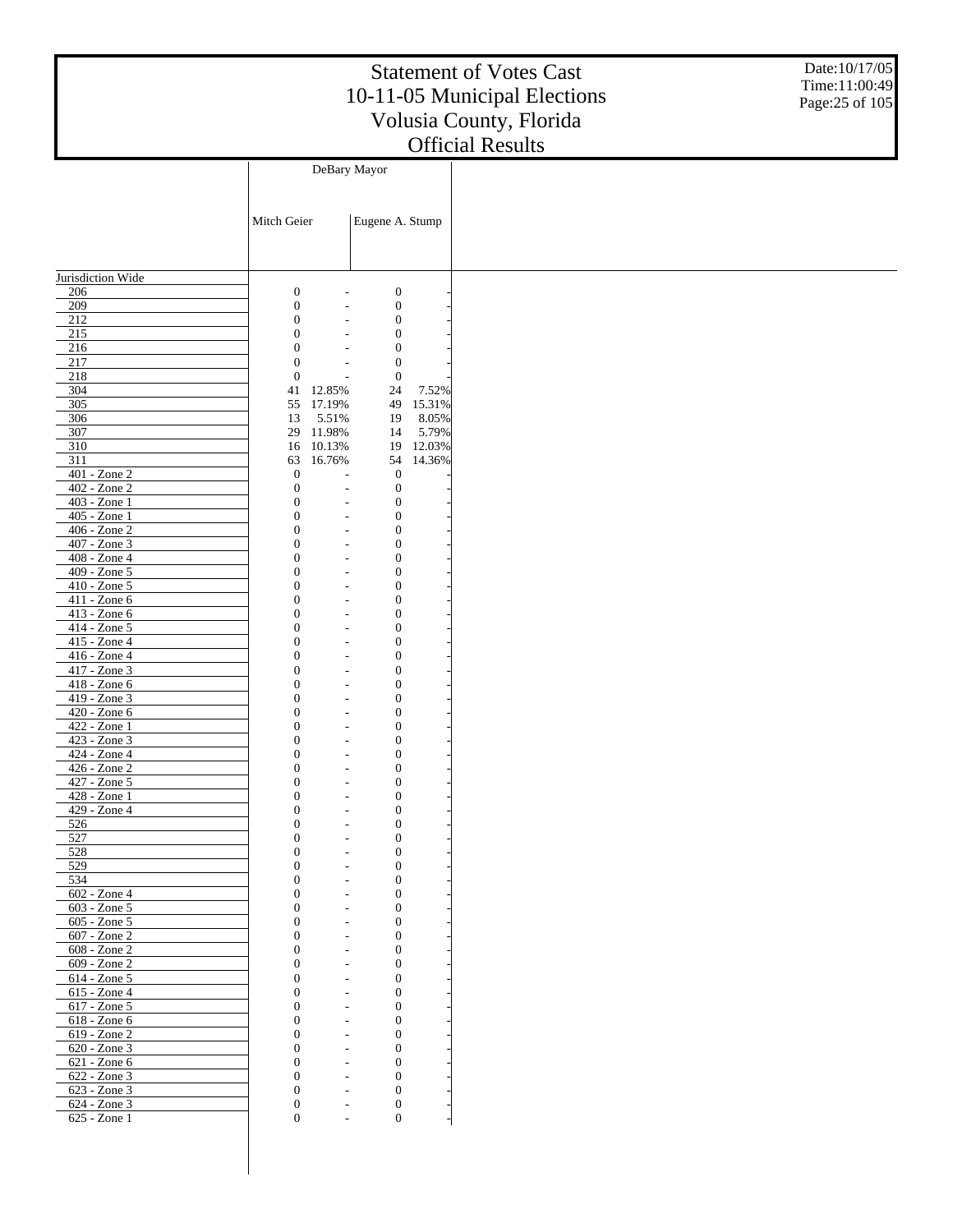Date:10/17/05 Time:11:00:49 Page:26 of 105

|                              |                                  | DeBary Mayor                                                                           |          |
|------------------------------|----------------------------------|----------------------------------------------------------------------------------------|----------|
|                              |                                  |                                                                                        |          |
|                              |                                  |                                                                                        |          |
|                              | Mitch Geier                      | Eugene A. Stump                                                                        |          |
|                              |                                  |                                                                                        |          |
|                              |                                  |                                                                                        |          |
|                              |                                  |                                                                                        |          |
| $626 - Zone$ 3               | $\boldsymbol{0}$                 | $\boldsymbol{0}$<br>$\overline{a}$                                                     |          |
| $628 - Zone 6$               | $\boldsymbol{0}$                 | $\boldsymbol{0}$<br>$\overline{a}$                                                     |          |
| 629 - Zone 6                 | $\boldsymbol{0}$                 | $\boldsymbol{0}$<br>$\overline{a}$                                                     |          |
| 633 - Zone 1                 | $\boldsymbol{0}$                 | $\boldsymbol{0}$<br>$\qquad \qquad \blacksquare$                                       |          |
| 636 - Zone 1                 | $\boldsymbol{0}$                 | $\boldsymbol{0}$<br>$\overline{a}$                                                     |          |
| $637 - Zone1$                | $\mathbf{0}$                     | $\boldsymbol{0}$<br>$\overline{\phantom{m}}$                                           |          |
| 638 - Zone 1<br>640 - Zone 4 | $\boldsymbol{0}$<br>$\mathbf{0}$ | $\boldsymbol{0}$<br>$\overline{a}$                                                     |          |
| 641 - Zone 4                 | $\boldsymbol{0}$                 | $\boldsymbol{0}$<br>$\qquad \qquad \blacksquare$<br>$\boldsymbol{0}$<br>$\overline{a}$ |          |
| 701                          | $\mathbf{0}$                     | $\boldsymbol{0}$<br>$\overline{a}$                                                     |          |
| 702                          | $\boldsymbol{0}$                 | $\boldsymbol{0}$<br>$\overline{a}$                                                     |          |
| 703                          | $\mathbf{0}$                     | $\boldsymbol{0}$<br>$\qquad \qquad \blacksquare$                                       |          |
| 704                          | $\boldsymbol{0}$                 | $\boldsymbol{0}$<br>$\overline{a}$                                                     |          |
| 709                          | $\mathbf{0}$                     | $\boldsymbol{0}$<br>$\overline{\phantom{m}}$                                           |          |
| 711                          | $\boldsymbol{0}$                 | $\boldsymbol{0}$<br>$\overline{a}$                                                     |          |
| 712                          | $\mathbf{0}$                     | $\boldsymbol{0}$<br>$\overline{\phantom{a}}$                                           |          |
| 714                          | $\boldsymbol{0}$                 | $\boldsymbol{0}$<br>$\overline{a}$                                                     |          |
| 717                          | $\mathbf{0}$                     | $\boldsymbol{0}$<br>$\overline{a}$                                                     |          |
| 718                          | $\boldsymbol{0}$                 | $\boldsymbol{0}$<br>$\overline{a}$                                                     |          |
| 719                          | $\mathbf{0}$                     | $\boldsymbol{0}$<br>$\qquad \qquad \blacksquare$                                       |          |
| 720                          | $\boldsymbol{0}$                 | $\boldsymbol{0}$<br>$\overline{a}$                                                     |          |
| 722                          | $\mathbf{0}$                     | $\boldsymbol{0}$<br>$\overline{\phantom{m}}$                                           |          |
| 723                          | $\boldsymbol{0}$                 | $\boldsymbol{0}$<br>$\overline{a}$                                                     |          |
| $\frac{724}{724}$            | $\mathbf{0}$                     | $\boldsymbol{0}$<br>$\overline{\phantom{a}}$                                           |          |
| 725                          | $\boldsymbol{0}$                 | $\boldsymbol{0}$<br>$\overline{a}$                                                     |          |
| 726                          | $\mathbf{0}$                     | $\boldsymbol{0}$<br>$\overline{a}$                                                     |          |
| 727                          | $\boldsymbol{0}$<br>$\mathbf{0}$ | $\boldsymbol{0}$<br>$\overline{a}$                                                     |          |
| 728<br>729                   | $\boldsymbol{0}$                 | $\boldsymbol{0}$<br>$\overline{a}$<br>$\boldsymbol{0}$<br>$\overline{a}$               |          |
| 731                          | $\mathbf{0}$                     | $\boldsymbol{0}$<br>$\overline{\phantom{m}}$                                           |          |
| 732                          | $\boldsymbol{0}$                 | $\boldsymbol{0}$<br>$\overline{a}$                                                     |          |
| 733                          | $\mathbf{0}$                     | $\boldsymbol{0}$<br>$\overline{\phantom{a}}$                                           |          |
| 803                          | $\boldsymbol{0}$                 | $\boldsymbol{0}$<br>$\overline{a}$                                                     |          |
| 804                          | $\mathbf{0}$                     | $\boldsymbol{0}$<br>$\qquad \qquad \blacksquare$                                       |          |
| 805                          | $\boldsymbol{0}$                 | $\boldsymbol{0}$<br>$\overline{a}$                                                     |          |
| 806                          | $\mathbf{0}$                     | $\boldsymbol{0}$<br>$\overline{a}$                                                     |          |
| 808                          | $\mathbf{0}$                     | $\boldsymbol{0}$<br>$\overline{a}$                                                     |          |
| 809                          | 0                                | $\boldsymbol{0}$<br>$\overline{\phantom{m}}$                                           |          |
| 810                          | 0                                | $\boldsymbol{0}$<br>L,                                                                 |          |
| 811                          | 0                                | $\boldsymbol{0}$<br>$\overline{\phantom{a}}$                                           |          |
| 812                          | 0                                | $\mathbf{0}$                                                                           |          |
| 815                          | $\Omega$                         | $\Omega$                                                                               |          |
| 901                          | $\boldsymbol{0}$                 | $\boldsymbol{0}$                                                                       |          |
| 902                          | $\boldsymbol{0}$                 | $\mathbf{0}$<br>$\overline{a}$                                                         |          |
| 903                          | $\boldsymbol{0}$                 | $\boldsymbol{0}$                                                                       |          |
| 904                          | $\mathbf{0}$                     | $\mathbf{0}$<br>$\overline{\phantom{a}}$                                               |          |
| 905                          | $\mathbf{0}$                     | $\mathbf{0}$<br>$\overline{a}$                                                         |          |
| 910                          | $\overline{0}$<br>$\mathbf{0}$   | $\mathbf{0}$<br>$\overline{\phantom{a}}$                                               |          |
| 912<br>913                   | $\boldsymbol{0}$                 | $\mathbf{0}$<br>$\mathbf{0}$                                                           |          |
| Absentee - DeLand            | $\boldsymbol{0}$                 | $\overline{a}$<br>$\mathbf{0}$<br>$\overline{a}$                                       |          |
| Absentee - DeBary            | 16<br>10.60%                     | $18\,$                                                                                 | 11.92%   |
| Absentee - Deltona           | $\boldsymbol{0}$                 | $\mathbf{0}$                                                                           |          |
| Absentee - Holly Hill        | $\boldsymbol{0}$                 | $\boldsymbol{0}$                                                                       |          |
| Absentee - Daytona Beach     | $\boldsymbol{0}$                 | $\mathbf{0}$<br>÷,                                                                     |          |
| Absentee - South Daytona     | $\mathbf{0}$                     | $\mathbf{0}$<br>$\overline{\phantom{m}}$                                               |          |
| Absentee - Port Orange       | $\mathbf{0}$                     | $\mathbf{0}$<br>÷,                                                                     |          |
| Absentee - Ponce Inlet       | $\mathbf{0}$                     | $\mathbf{0}$<br>$\overline{a}$                                                         |          |
| Absentee - New Smyrna Beach  | $\boldsymbol{0}$                 | $\mathbf{0}$                                                                           |          |
| Absentee - Edgewater         | $\boldsymbol{0}$                 | $\mathbf{0}$<br>$\overline{a}$                                                         |          |
| Early Voting                 | 3<br>8.82%                       |                                                                                        | 5 14.71% |
|                              |                                  |                                                                                        |          |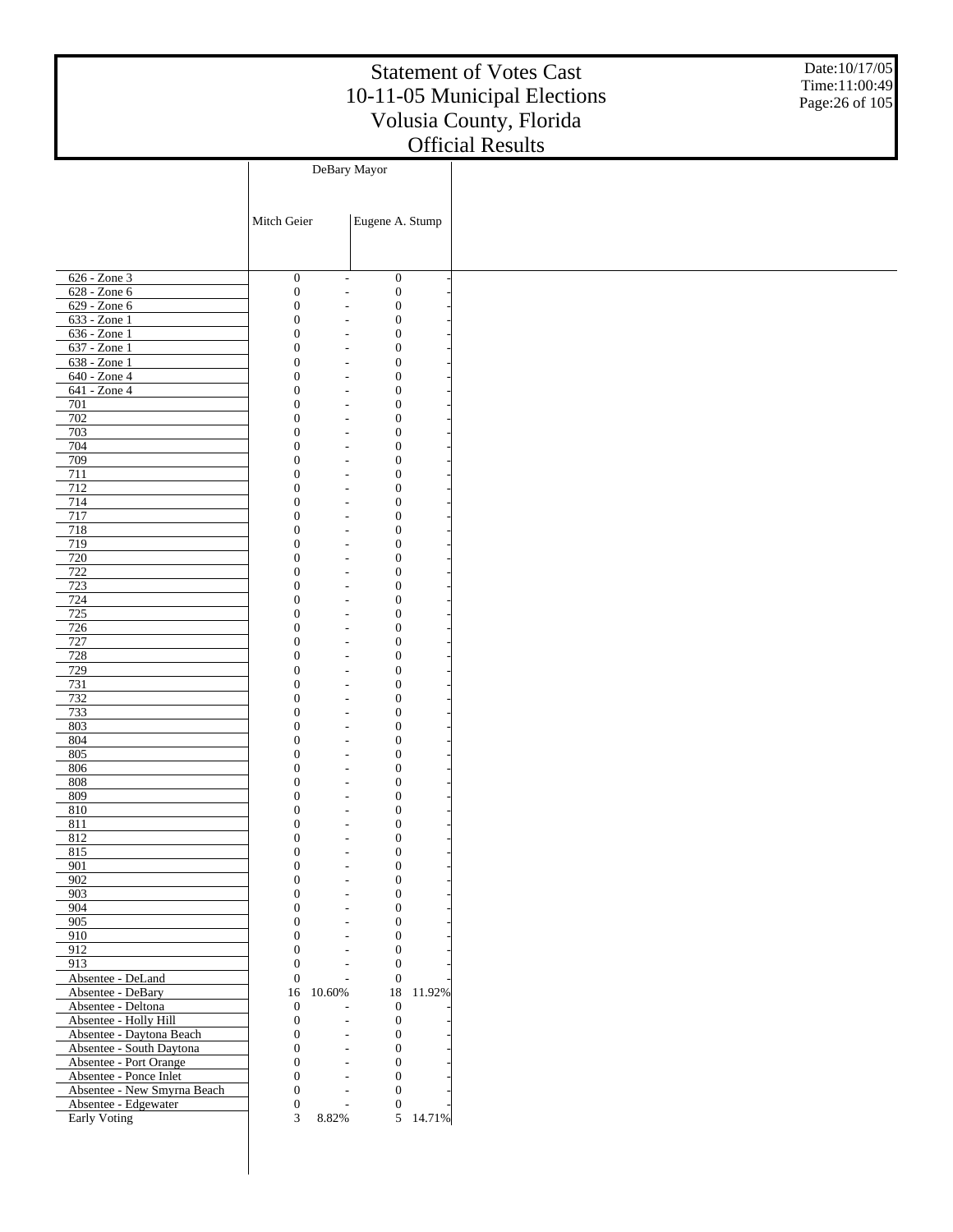Date:10/17/05 Time:11:00:49 Page:27 of 105

|                                |             | DeBary Mayor |                 |        |  |
|--------------------------------|-------------|--------------|-----------------|--------|--|
|                                |             |              |                 |        |  |
|                                | Mitch Geier |              | Eugene A. Stump |        |  |
|                                |             |              |                 |        |  |
| Provisional - DeLand           | $\theta$    |              | $\Omega$        |        |  |
| Provisional - DeBary           |             |              | $\Omega$        |        |  |
| Provisional - Deltona          | 0           |              | 0               |        |  |
| Provisional - Holly Hill       |             |              |                 |        |  |
| Provisional - Daytona Beach    |             |              |                 |        |  |
| Provisional - South Daytona    |             |              | 0               |        |  |
| Provisional - Port Orange      |             |              | 0               |        |  |
| Provisional - Ponce Inlet      |             |              | 0               |        |  |
| Provisional - New Smyrna Beach |             |              | 0               |        |  |
| Provisional - Edgewater        |             |              | 0               |        |  |
| Unscanned - DeLand             |             |              |                 |        |  |
| Unscanned - DeBary             |             |              |                 |        |  |
| Unscanned - Deltona            |             |              | 0               |        |  |
| Unscanned - Holly Hill         |             |              | 0               |        |  |
| Unscanned - Daytona Beach      |             |              | 0               |        |  |
| Unscanned - South Daytona      |             |              | $\overline{0}$  |        |  |
| <b>Unscanned - Port Orange</b> |             |              |                 |        |  |
| <b>Unscanned - Ponce Inlet</b> |             |              |                 |        |  |
| Unscanned - New Smyrna Beach   |             |              | 0               |        |  |
| Unscanned - Edgewater          |             |              |                 |        |  |
| Total                          | 236         | 12.85%       | 202             | 11.00% |  |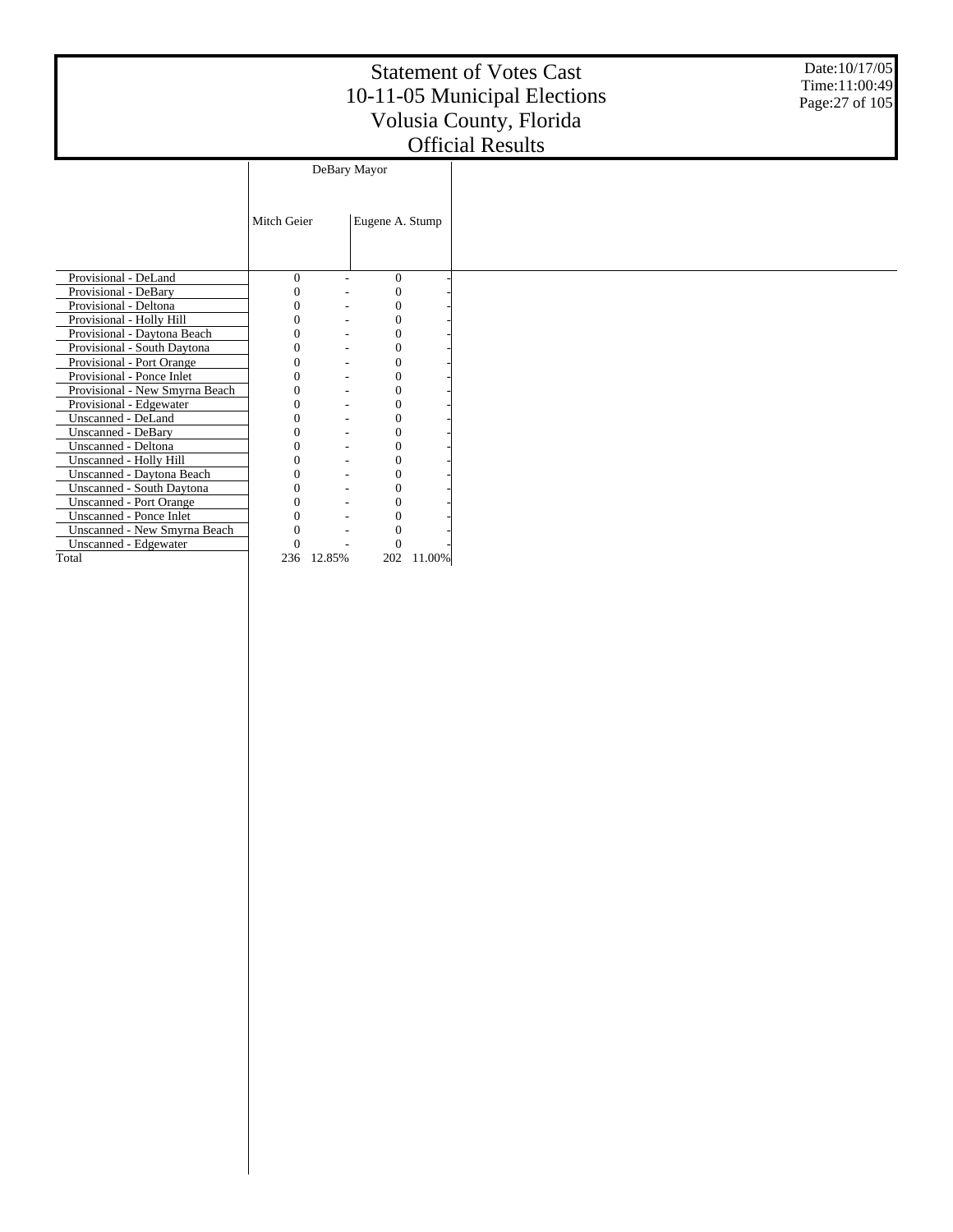Date:10/17/05 Time:11:00:49 Page:28 of 105

|                                | DeBary CC Seat 3                     |                                  |                                      |                                      |                                      |                                      |                          |                                  |                      |                                      |                  |  |
|--------------------------------|--------------------------------------|----------------------------------|--------------------------------------|--------------------------------------|--------------------------------------|--------------------------------------|--------------------------|----------------------------------|----------------------|--------------------------------------|------------------|--|
|                                |                                      |                                  |                                      |                                      |                                      |                                      |                          |                                  |                      |                                      |                  |  |
|                                |                                      |                                  |                                      |                                      |                                      |                                      |                          |                                  |                      |                                      |                  |  |
|                                | Reg.                                 | Times                            | Total                                | Times                                | Number                               | Ralph Bove                           |                          | Christopher                      |                      | Warren Graham                        |                  |  |
|                                | Voters                               | Counted                          | Votes                                | Over<br>Voted                        | Of<br>Under                          |                                      |                          | Carson                           |                      |                                      |                  |  |
|                                |                                      |                                  |                                      |                                      | Votes                                |                                      |                          |                                  |                      |                                      |                  |  |
| Jurisdiction Wide              |                                      |                                  |                                      |                                      |                                      |                                      |                          |                                  |                      |                                      |                  |  |
| 206                            | $\boldsymbol{0}$                     | $\boldsymbol{0}$                 | $\boldsymbol{0}$                     | $\boldsymbol{0}$                     | $\boldsymbol{0}$                     | $\boldsymbol{0}$                     | L,                       | $\boldsymbol{0}$                 | L,                   | $\boldsymbol{0}$                     |                  |  |
| 209                            | $\boldsymbol{0}$                     | $\boldsymbol{0}$                 | $\boldsymbol{0}$                     | $\boldsymbol{0}$                     | $\boldsymbol{0}$                     | $\boldsymbol{0}$<br>$\boldsymbol{0}$ | ÷,                       | $\boldsymbol{0}$                 | L,                   | $\boldsymbol{0}$                     |                  |  |
| 212<br>215                     | $\boldsymbol{0}$<br>$\mathbf{0}$     | $\boldsymbol{0}$<br>$\mathbf{0}$ | $\boldsymbol{0}$<br>$\boldsymbol{0}$ | $\boldsymbol{0}$<br>$\boldsymbol{0}$ | $\boldsymbol{0}$<br>$\boldsymbol{0}$ | $\boldsymbol{0}$                     | L,                       | $\boldsymbol{0}$<br>$\mathbf{0}$ |                      | $\boldsymbol{0}$<br>$\boldsymbol{0}$ |                  |  |
| 216                            | $\overline{0}$                       | $\mathbf{0}$                     | $\boldsymbol{0}$                     | $\boldsymbol{0}$                     | $\boldsymbol{0}$                     | $\boldsymbol{0}$                     |                          | $\mathbf{0}$                     |                      | $\boldsymbol{0}$                     |                  |  |
| 217                            | $\boldsymbol{0}$                     | $\boldsymbol{0}$                 | $\boldsymbol{0}$                     | $\boldsymbol{0}$                     | $\boldsymbol{0}$                     | $\boldsymbol{0}$                     | ÷,                       | $\mathbf{0}$                     |                      | $\boldsymbol{0}$                     |                  |  |
| 218<br>304                     | $\overline{0}$<br>3299               | $\boldsymbol{0}$<br>322          | $\boldsymbol{0}$<br>317              | $\boldsymbol{0}$<br>$\boldsymbol{0}$ | $\boldsymbol{0}$<br>5                | $\boldsymbol{0}$<br>126              | $\overline{a}$<br>39.75% | $\mathbf{0}$<br>121              | 38.17%               | $\mathbf{0}$<br>70                   | 22.08%           |  |
| 305                            | 2252                                 | 324                              | 317                                  | $\boldsymbol{0}$                     | 7                                    | 100                                  | 31.55%                   | 138                              | 43.53%               | 79                                   | 24.92%           |  |
| 306                            | 1509                                 | 239                              | 230                                  | $\boldsymbol{0}$                     | 9                                    | 108                                  | 46.96%                   | 68                               | 29.57%               | 54                                   | 23.48%           |  |
| 307                            | 1837                                 | 246                              | 236                                  | $\boldsymbol{0}$                     | $10\,$                               | 69                                   | 29.24%                   | 57                               | 24.15%               | 110                                  | 46.61%           |  |
| 310<br>311                     | 1579<br>2502                         | 159<br>383                       | 153<br>368                           | $\boldsymbol{0}$<br>$\boldsymbol{0}$ | 6<br>15                              | 47<br>125                            | 30.72%<br>33.97%         | 63<br>139                        | 41.18%<br>37.77%     | 43<br>104                            | 28.10%<br>28.26% |  |
| 401 - Zone 2                   | $\boldsymbol{0}$                     | $\mathbf{0}$                     | $\boldsymbol{0}$                     | $\boldsymbol{0}$                     | $\mathbf{0}$                         | $\boldsymbol{0}$                     | ÷,                       | $\mathbf{0}$                     | L,                   | $\mathbf{0}$                         |                  |  |
| 402 - Zone 2                   | $\boldsymbol{0}$                     | $\mathbf{0}$                     | $\boldsymbol{0}$                     | $\boldsymbol{0}$                     | $\boldsymbol{0}$                     | $\boldsymbol{0}$                     | L,                       | $\boldsymbol{0}$                 | L,                   | $\boldsymbol{0}$                     |                  |  |
| 403 - Zone 1                   | $\boldsymbol{0}$                     | $\boldsymbol{0}$                 | $\boldsymbol{0}$                     | $\boldsymbol{0}$                     | $\boldsymbol{0}$                     | $\boldsymbol{0}$                     | ÷,                       | $\mathbf{0}$                     |                      | $\boldsymbol{0}$                     |                  |  |
| 405 - Zone 1<br>406 - Zone 2   | $\boldsymbol{0}$<br>$\boldsymbol{0}$ | $\boldsymbol{0}$<br>$\mathbf{0}$ | $\boldsymbol{0}$<br>$\boldsymbol{0}$ | $\boldsymbol{0}$<br>$\boldsymbol{0}$ | $\boldsymbol{0}$<br>$\mathbf{0}$     | $\boldsymbol{0}$<br>$\boldsymbol{0}$ | L,<br>$\overline{a}$     | $\mathbf{0}$<br>$\mathbf{0}$     |                      | $\boldsymbol{0}$<br>$\boldsymbol{0}$ |                  |  |
| 407 - Zone 3                   | $\boldsymbol{0}$                     | $\boldsymbol{0}$                 | $\boldsymbol{0}$                     | $\boldsymbol{0}$                     | $\boldsymbol{0}$                     | $\boldsymbol{0}$                     | L,                       | $\mathbf{0}$                     |                      | $\boldsymbol{0}$                     |                  |  |
| 408 - Zone 4                   | $\mathbf{0}$                         | $\mathbf{0}$                     | $\boldsymbol{0}$                     | $\boldsymbol{0}$                     | $\mathbf{0}$                         | $\boldsymbol{0}$                     | ÷,                       | $\mathbf{0}$                     | L,                   | $\boldsymbol{0}$                     |                  |  |
| 409 - Zone 5                   | $\boldsymbol{0}$                     | $\boldsymbol{0}$                 | $\boldsymbol{0}$                     | $\boldsymbol{0}$                     | $\boldsymbol{0}$                     | $\boldsymbol{0}$                     | L,                       | $\mathbf{0}$                     | L,                   | $\boldsymbol{0}$                     |                  |  |
| 410 - Zone 5<br>411 - Zone 6   | $\boldsymbol{0}$<br>$\boldsymbol{0}$ | $\mathbf{0}$<br>$\boldsymbol{0}$ | $\boldsymbol{0}$<br>$\boldsymbol{0}$ | $\boldsymbol{0}$<br>$\boldsymbol{0}$ | $\mathbf{0}$<br>$\boldsymbol{0}$     | $\boldsymbol{0}$<br>$\boldsymbol{0}$ | ÷,<br>L,                 | $\mathbf{0}$<br>$\mathbf{0}$     | L,<br>L,             | $\boldsymbol{0}$<br>$\boldsymbol{0}$ |                  |  |
| 413 - Zone 6                   | $\boldsymbol{0}$                     | $\mathbf{0}$                     | $\boldsymbol{0}$                     | $\boldsymbol{0}$                     | $\mathbf{0}$                         | $\boldsymbol{0}$                     | L,                       | $\mathbf{0}$                     | L,                   | $\boldsymbol{0}$                     |                  |  |
| 414 - Zone 5                   | $\boldsymbol{0}$                     | $\mathbf{0}$                     | $\boldsymbol{0}$                     | $\boldsymbol{0}$                     | $\boldsymbol{0}$                     | $\mathbf{0}$                         | L,                       | $\mathbf{0}$                     | L,                   | $\mathbf{0}$                         |                  |  |
| 415 - Zone 4                   | $\boldsymbol{0}$                     | $\mathbf{0}$                     | $\boldsymbol{0}$                     | $\boldsymbol{0}$                     | $\mathbf{0}$                         | $\boldsymbol{0}$                     | L,                       | $\mathbf{0}$                     | L,                   | $\boldsymbol{0}$                     |                  |  |
| 416 - Zone 4<br>417 - Zone 3   | $\boldsymbol{0}$<br>$\boldsymbol{0}$ | $\boldsymbol{0}$<br>$\mathbf{0}$ | $\boldsymbol{0}$<br>$\boldsymbol{0}$ | $\boldsymbol{0}$<br>$\boldsymbol{0}$ | $\boldsymbol{0}$<br>$\mathbf{0}$     | $\boldsymbol{0}$<br>$\boldsymbol{0}$ | L,<br>L,                 | $\mathbf{0}$<br>$\mathbf{0}$     | $\overline{a}$<br>L, | $\mathbf{0}$<br>$\boldsymbol{0}$     |                  |  |
| 418 - Zone 6                   | $\boldsymbol{0}$                     | $\boldsymbol{0}$                 | $\boldsymbol{0}$                     | $\boldsymbol{0}$                     | $\boldsymbol{0}$                     | $\boldsymbol{0}$                     | $\overline{a}$           | $\mathbf{0}$                     | $\overline{a}$       | $\mathbf{0}$                         |                  |  |
| 419 - Zone 3                   | $\boldsymbol{0}$                     | $\mathbf{0}$                     | $\boldsymbol{0}$                     | $\boldsymbol{0}$                     | $\mathbf{0}$                         | $\boldsymbol{0}$                     | ÷,                       | $\mathbf{0}$                     | ÷,                   | $\boldsymbol{0}$                     |                  |  |
| 420 - Zone 6                   | $\boldsymbol{0}$                     | $\boldsymbol{0}$                 | $\boldsymbol{0}$                     | $\boldsymbol{0}$                     | $\boldsymbol{0}$                     | $\boldsymbol{0}$                     | L,                       | $\mathbf{0}$                     | L,                   | $\mathbf{0}$                         |                  |  |
| 422 - Zone 1<br>423 - Zone 3   | $\boldsymbol{0}$<br>$\boldsymbol{0}$ | $\mathbf{0}$<br>$\boldsymbol{0}$ | $\boldsymbol{0}$<br>$\boldsymbol{0}$ | $\boldsymbol{0}$<br>$\boldsymbol{0}$ | $\mathbf{0}$<br>$\boldsymbol{0}$     | $\boldsymbol{0}$<br>$\boldsymbol{0}$ | ÷,<br>L,                 | $\mathbf{0}$<br>$\mathbf{0}$     | L,<br>L,             | $\boldsymbol{0}$<br>$\mathbf{0}$     |                  |  |
| 424 - Zone 4                   | $\boldsymbol{0}$                     | $\mathbf{0}$                     | $\boldsymbol{0}$                     | $\boldsymbol{0}$                     | $\mathbf{0}$                         | $\boldsymbol{0}$                     | ÷,                       | $\mathbf{0}$                     |                      | $\boldsymbol{0}$                     |                  |  |
| 426 - Zone 2                   | $\boldsymbol{0}$                     | $\boldsymbol{0}$                 | $\boldsymbol{0}$                     | $\boldsymbol{0}$                     | $\boldsymbol{0}$                     | $\boldsymbol{0}$                     | L,                       | $\mathbf{0}$                     |                      | $\boldsymbol{0}$                     |                  |  |
| 427 - Zone 5                   | $\mathbf{0}$                         | $\mathbf{0}$                     | $\boldsymbol{0}$                     | $\boldsymbol{0}$                     | $\mathbf{0}$                         | $\boldsymbol{0}$                     | ÷,                       | $\mathbf{0}$                     |                      | $\boldsymbol{0}$                     |                  |  |
| 428 - Zone 1<br>429 - Zone 4   | $\overline{0}$<br>$\mathbf{0}$       | $\boldsymbol{0}$<br>$\mathbf{0}$ | $\boldsymbol{0}$<br>$\boldsymbol{0}$ | $\boldsymbol{0}$<br>$\boldsymbol{0}$ | $\boldsymbol{0}$<br>$\mathbf{0}$     | $\boldsymbol{0}$<br>$\boldsymbol{0}$ | L,<br>L,                 | $\mathbf{0}$<br>$\mathbf{0}$     |                      | $\boldsymbol{0}$<br>$\boldsymbol{0}$ |                  |  |
| 526                            | $\boldsymbol{0}$                     | $\boldsymbol{0}$                 | $\boldsymbol{0}$                     | $\boldsymbol{0}$                     | $\boldsymbol{0}$                     | $\boldsymbol{0}$                     |                          | $\mathbf{0}$                     |                      | $\mathbf{0}$                         |                  |  |
| 527                            | $\mathbf{0}$                         | $\mathbf{0}$                     | $\boldsymbol{0}$                     | $\boldsymbol{0}$                     | $\boldsymbol{0}$                     | $\boldsymbol{0}$                     |                          | $\mathbf{0}$                     |                      | $\boldsymbol{0}$                     |                  |  |
| 528                            | $\theta$                             | $\mathbf{0}$                     | $\Omega$                             | $\theta$                             | $\mathbf{0}$                         | $\Omega$                             |                          | $\Omega$                         |                      | $\Omega$                             |                  |  |
| 529<br>534                     | $\boldsymbol{0}$<br>$\overline{0}$   | $\mathbf{0}$<br>$\mathbf{0}$     | $\mathbf{0}$<br>$\mathbf{0}$         | $\overline{0}$<br>$\mathbf{0}$       | $\mathbf{0}$<br>$\mathbf{0}$         | $\boldsymbol{0}$<br>$\boldsymbol{0}$ |                          | $\mathbf{0}$<br>$\mathbf{0}$     |                      | $\mathbf{0}$<br>$\boldsymbol{0}$     |                  |  |
| $602 - Z$ one 4                | $\mathbf{0}$                         | $\mathbf{0}$                     | $\boldsymbol{0}$                     | $\mathbf{0}$                         | $\boldsymbol{0}$                     | $\boldsymbol{0}$                     |                          | $\mathbf{0}$                     |                      | $\boldsymbol{0}$                     |                  |  |
| 603 - Zone 5                   | $\overline{0}$                       | $\mathbf{0}$                     | $\mathbf{0}$                         | $\mathbf{0}$                         | $\mathbf{0}$                         | $\mathbf{0}$                         |                          | $\mathbf{0}$                     |                      | $\boldsymbol{0}$                     |                  |  |
| 605 - Zone 5                   | $\Omega$                             | $\mathbf{0}$                     | $\boldsymbol{0}$                     | $\mathbf{0}$                         | $\mathbf{0}$                         | $\boldsymbol{0}$                     |                          | $\mathbf{0}$                     |                      | $\boldsymbol{0}$                     |                  |  |
| 607 - Zone 2<br>608 - Zone 2   | $\Omega$<br>$\Omega$                 | $\mathbf{0}$<br>$\mathbf{0}$     | $\mathbf{0}$<br>$\boldsymbol{0}$     | $\mathbf{0}$<br>$\Omega$             | $\mathbf{0}$<br>$\mathbf{0}$         | $\mathbf{0}$<br>$\mathbf{0}$         |                          | $\overline{0}$<br>$\mathbf{0}$   |                      | $\mathbf{0}$<br>$\mathbf{0}$         |                  |  |
| 609 - Zone 2                   | $\Omega$                             | $\mathbf{0}$                     | $\mathbf{0}$                         | $\mathbf{0}$                         | $\boldsymbol{0}$                     | $\mathbf{0}$                         |                          | $\overline{0}$                   |                      | $\mathbf{0}$                         |                  |  |
| $614 - Zone$ 5                 | $\Omega$                             | $\mathbf{0}$                     | $\boldsymbol{0}$                     | $\mathbf{0}$                         | $\mathbf{0}$                         | $\mathbf{0}$                         |                          | $\mathbf{0}$                     |                      | $\boldsymbol{0}$                     |                  |  |
| 615 - Zone 4                   | $\Omega$                             | $\mathbf{0}$                     | $\mathbf{0}$                         | $\mathbf{0}$                         | $\mathbf{0}$                         | $\mathbf{0}$                         |                          | $\overline{0}$                   |                      | $\mathbf{0}$                         |                  |  |
| $617 - Zone$ 5<br>618 - Zone 6 | $\Omega$<br>$\Omega$                 | $\mathbf{0}$<br>$\mathbf{0}$     | $\boldsymbol{0}$<br>$\mathbf{0}$     | $\Omega$<br>$\mathbf{0}$             | $\mathbf{0}$<br>$\mathbf{0}$         | $\mathbf{0}$<br>$\mathbf{0}$         |                          | $\mathbf{0}$<br>$\overline{0}$   |                      | $\mathbf{0}$<br>$\mathbf{0}$         |                  |  |
| 619 - Zone 2                   | $\Omega$                             | $\mathbf{0}$                     | $\boldsymbol{0}$                     | $\mathbf{0}$                         | $\mathbf{0}$                         | $\mathbf{0}$                         |                          | $\mathbf{0}$                     |                      | $\boldsymbol{0}$                     |                  |  |
| 620 - Zone 3                   | $\Omega$                             | $\mathbf{0}$                     | $\mathbf{0}$                         | $\mathbf{0}$                         | $\mathbf{0}$                         | $\mathbf{0}$                         |                          | $\overline{0}$                   |                      | $\mathbf{0}$                         |                  |  |
| 621 - Zone 6                   | $\Omega$                             | $\mathbf{0}$                     | $\boldsymbol{0}$                     | $\Omega$                             | $\mathbf{0}$                         | $\mathbf{0}$                         |                          | $\mathbf{0}$                     |                      | $\mathbf{0}$                         |                  |  |
| 622 - Zone 3<br>623 - Zone 3   | $\Omega$<br>$\mathbf{0}$             | $\mathbf{0}$<br>$\mathbf{0}$     | $\mathbf{0}$<br>$\boldsymbol{0}$     | $\mathbf{0}$<br>$\mathbf{0}$         | $\boldsymbol{0}$<br>$\boldsymbol{0}$ | $\mathbf{0}$<br>$\boldsymbol{0}$     |                          | $\mathbf{0}$<br>$\boldsymbol{0}$ |                      | $\mathbf{0}$<br>$\mathbf{0}$         |                  |  |
| 624 - Zone 3                   | $\overline{0}$                       | $\boldsymbol{0}$                 | $\boldsymbol{0}$                     | $\boldsymbol{0}$                     | $\boldsymbol{0}$                     | $\mathbf{0}$                         |                          | $\boldsymbol{0}$                 |                      | $\mathbf{0}$                         |                  |  |
| 625 - Zone 1                   | $\mathbf{0}$                         | $\boldsymbol{0}$                 | $\mathbf{0}$                         | $\boldsymbol{0}$                     | $\boldsymbol{0}$                     | $\mathbf{0}$                         |                          | $\boldsymbol{0}$                 |                      | $\mathbf{0}$                         |                  |  |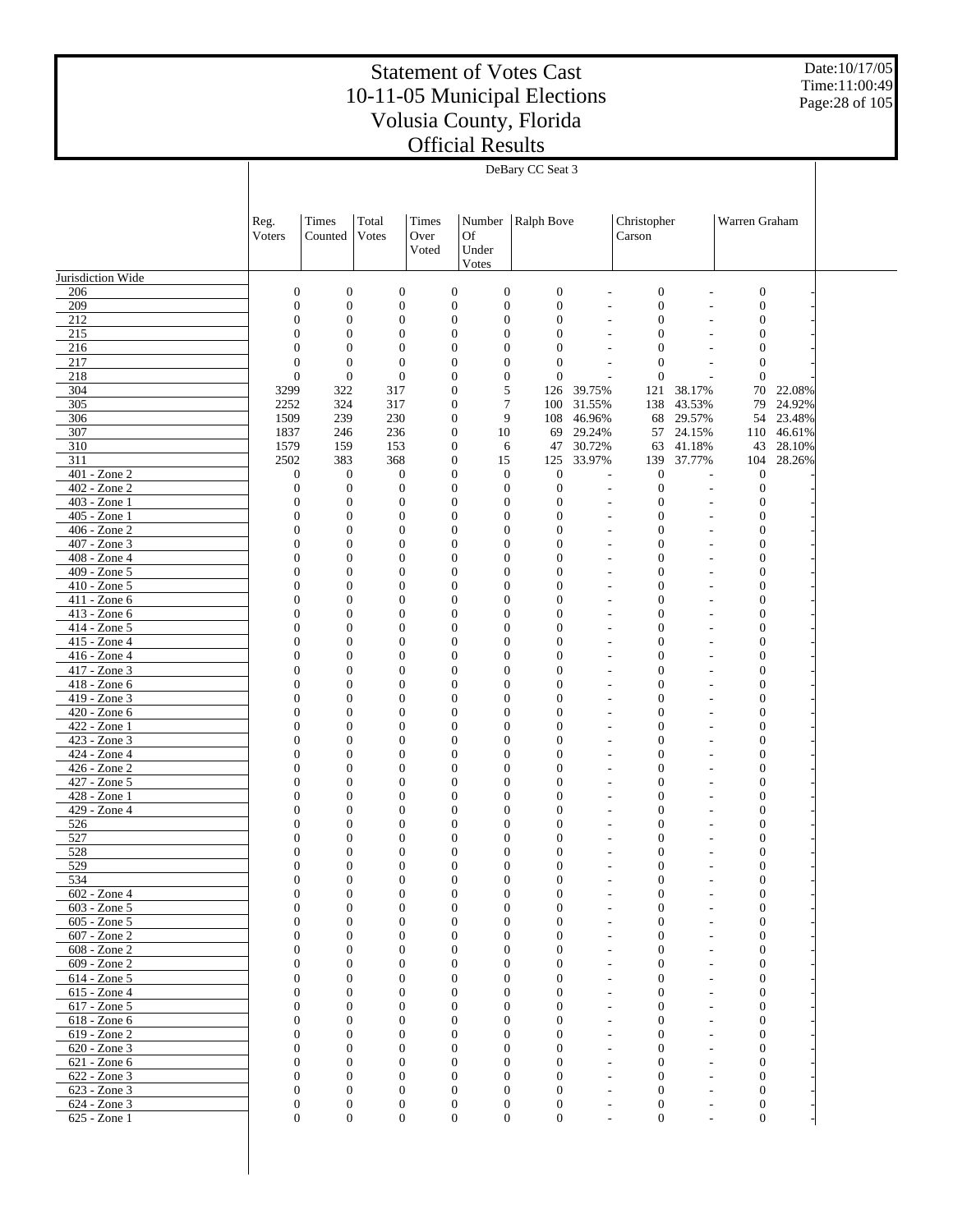Date:10/17/05 Time:11:00:49 Page:29 of 105

|                                                   |                                      |                                      |                                      |                                      |                                      | DeBary CC Seat 3                     |                                            |                                      |                          |                                      |           |  |
|---------------------------------------------------|--------------------------------------|--------------------------------------|--------------------------------------|--------------------------------------|--------------------------------------|--------------------------------------|--------------------------------------------|--------------------------------------|--------------------------|--------------------------------------|-----------|--|
|                                                   |                                      |                                      |                                      |                                      |                                      |                                      |                                            |                                      |                          |                                      |           |  |
|                                                   |                                      |                                      |                                      |                                      |                                      |                                      |                                            |                                      |                          |                                      |           |  |
|                                                   | Reg.                                 | Times                                | Total                                | Times                                | Number                               | Ralph Bove                           |                                            | Christopher                          |                          | Warren Graham                        |           |  |
|                                                   | Voters                               | Counted                              | Votes                                | Over                                 | <b>Of</b>                            |                                      |                                            | Carson                               |                          |                                      |           |  |
|                                                   |                                      |                                      |                                      | Voted                                | Under                                |                                      |                                            |                                      |                          |                                      |           |  |
|                                                   |                                      |                                      |                                      |                                      | Votes                                |                                      |                                            |                                      |                          |                                      |           |  |
| 626 - Zone 3                                      | $\boldsymbol{0}$                     | $\boldsymbol{0}$                     | $\boldsymbol{0}$                     | $\boldsymbol{0}$                     | $\boldsymbol{0}$                     | $\boldsymbol{0}$                     | $\overline{\phantom{a}}$                   | $\boldsymbol{0}$                     | $\overline{\phantom{a}}$ | $\boldsymbol{0}$                     |           |  |
| 628 - Zone 6                                      | $\boldsymbol{0}$                     | $\boldsymbol{0}$                     | $\boldsymbol{0}$                     | $\boldsymbol{0}$                     | $\boldsymbol{0}$                     | $\boldsymbol{0}$                     | $\overline{a}$                             | $\boldsymbol{0}$                     | $\overline{a}$           | $\boldsymbol{0}$                     |           |  |
| 629 - Zone 6                                      | $\boldsymbol{0}$                     | $\mathbf{0}$<br>$\boldsymbol{0}$     | $\boldsymbol{0}$                     | $\boldsymbol{0}$                     | $\boldsymbol{0}$<br>$\boldsymbol{0}$ | $\boldsymbol{0}$                     | ٠                                          | $\boldsymbol{0}$                     | ٠                        | $\boldsymbol{0}$                     |           |  |
| 633 - Zone 1<br>636 - Zone 1                      | $\boldsymbol{0}$<br>$\boldsymbol{0}$ | $\boldsymbol{0}$                     | $\mathbf{0}$<br>$\mathbf{0}$         | $\boldsymbol{0}$<br>$\boldsymbol{0}$ | $\boldsymbol{0}$                     | $\boldsymbol{0}$<br>$\boldsymbol{0}$ | $\overline{a}$<br>$\overline{a}$           | $\mathbf{0}$<br>$\mathbf{0}$         | $\overline{a}$<br>L,     | $\boldsymbol{0}$<br>$\boldsymbol{0}$ |           |  |
| 637 - Zone 1                                      | $\boldsymbol{0}$                     | $\boldsymbol{0}$                     | $\mathbf{0}$                         | $\boldsymbol{0}$                     | $\boldsymbol{0}$                     | $\boldsymbol{0}$                     | $\overline{a}$                             | $\mathbf{0}$                         | $\overline{a}$           | $\boldsymbol{0}$                     |           |  |
| 638 - Zone 1                                      | $\boldsymbol{0}$                     | $\mathbf{0}$                         | $\mathbf{0}$                         | $\boldsymbol{0}$                     | $\boldsymbol{0}$                     | $\boldsymbol{0}$                     | ٠                                          | $\mathbf{0}$                         | L,                       | $\boldsymbol{0}$                     |           |  |
| 640 - Zone 4                                      | $\boldsymbol{0}$                     | $\boldsymbol{0}$                     | $\mathbf{0}$                         | $\boldsymbol{0}$                     | $\boldsymbol{0}$                     | $\boldsymbol{0}$                     | $\overline{a}$                             | $\mathbf{0}$                         | $\overline{a}$           | $\boldsymbol{0}$                     |           |  |
| 641 - Zone 4                                      | $\boldsymbol{0}$                     | $\boldsymbol{0}$                     | $\mathbf{0}$                         | $\boldsymbol{0}$                     | $\boldsymbol{0}$                     | $\boldsymbol{0}$                     | ٠                                          | $\boldsymbol{0}$                     | L,                       | $\boldsymbol{0}$                     |           |  |
| 701                                               | $\boldsymbol{0}$                     | $\boldsymbol{0}$                     | $\mathbf{0}$                         | $\boldsymbol{0}$                     | $\boldsymbol{0}$                     | $\boldsymbol{0}$                     | $\overline{a}$                             | $\mathbf{0}$                         | $\overline{a}$           | $\boldsymbol{0}$                     |           |  |
| 702                                               | $\boldsymbol{0}$                     | $\mathbf{0}$                         | $\mathbf{0}$                         | $\boldsymbol{0}$                     | $\boldsymbol{0}$                     | $\boldsymbol{0}$                     | ٠                                          | $\mathbf{0}$                         | L,                       | $\boldsymbol{0}$                     |           |  |
| 703<br>704                                        | $\boldsymbol{0}$<br>$\boldsymbol{0}$ | $\boldsymbol{0}$<br>$\boldsymbol{0}$ | $\mathbf{0}$<br>$\mathbf{0}$         | $\boldsymbol{0}$<br>$\boldsymbol{0}$ | $\boldsymbol{0}$<br>$\boldsymbol{0}$ | $\boldsymbol{0}$<br>$\boldsymbol{0}$ | $\overline{\phantom{a}}$<br>٠              | $\mathbf{0}$<br>$\mathbf{0}$         | $\overline{a}$<br>L,     | $\boldsymbol{0}$<br>$\boldsymbol{0}$ |           |  |
| 709                                               | $\boldsymbol{0}$                     | $\boldsymbol{0}$                     | $\mathbf{0}$                         | $\boldsymbol{0}$                     | $\boldsymbol{0}$                     | $\boldsymbol{0}$                     | ٠                                          | $\mathbf{0}$                         | ä,                       | $\boldsymbol{0}$                     |           |  |
| 711                                               | $\boldsymbol{0}$                     | $\mathbf{0}$                         | $\mathbf{0}$                         | $\boldsymbol{0}$                     | $\boldsymbol{0}$                     | $\boldsymbol{0}$                     | ٠                                          | $\mathbf{0}$                         | L,                       | $\boldsymbol{0}$                     |           |  |
| 712                                               | $\boldsymbol{0}$                     | $\boldsymbol{0}$                     | $\mathbf{0}$                         | $\boldsymbol{0}$                     | $\boldsymbol{0}$                     | $\boldsymbol{0}$                     | $\overline{\phantom{a}}$                   | $\mathbf{0}$                         | ä,                       | $\boldsymbol{0}$                     |           |  |
| 714                                               | $\boldsymbol{0}$                     | $\boldsymbol{0}$                     | $\mathbf{0}$                         | $\boldsymbol{0}$                     | $\boldsymbol{0}$                     | $\boldsymbol{0}$                     | ٠                                          | $\mathbf{0}$                         | L,                       | $\boldsymbol{0}$                     |           |  |
| 717                                               | $\boldsymbol{0}$                     | $\boldsymbol{0}$                     | $\mathbf{0}$                         | $\boldsymbol{0}$                     | $\boldsymbol{0}$                     | $\boldsymbol{0}$                     | ٠                                          | $\mathbf{0}$                         | ä,                       | $\boldsymbol{0}$                     |           |  |
| 718                                               | $\boldsymbol{0}$                     | $\mathbf{0}$                         | $\mathbf{0}$                         | $\boldsymbol{0}$                     | $\boldsymbol{0}$                     | $\boldsymbol{0}$                     | ٠                                          | $\mathbf{0}$                         | L,                       | $\boldsymbol{0}$                     |           |  |
| 719                                               | $\boldsymbol{0}$                     | $\boldsymbol{0}$                     | $\mathbf{0}$                         | $\boldsymbol{0}$                     | $\boldsymbol{0}$                     | $\boldsymbol{0}$                     | $\overline{\phantom{a}}$                   | $\mathbf{0}$                         | ä,                       | $\boldsymbol{0}$                     |           |  |
| 720<br>722                                        | $\boldsymbol{0}$<br>$\boldsymbol{0}$ | $\boldsymbol{0}$<br>$\boldsymbol{0}$ | $\mathbf{0}$<br>$\mathbf{0}$         | $\boldsymbol{0}$<br>$\boldsymbol{0}$ | $\boldsymbol{0}$<br>$\boldsymbol{0}$ | $\mathbf{0}$<br>$\boldsymbol{0}$     | ٠<br>$\overline{\phantom{a}}$              | $\mathbf{0}$<br>$\mathbf{0}$         | L,<br>ä,                 | $\boldsymbol{0}$<br>$\boldsymbol{0}$ |           |  |
| 723                                               | $\boldsymbol{0}$                     | $\mathbf{0}$                         | $\mathbf{0}$                         | $\boldsymbol{0}$                     | $\boldsymbol{0}$                     | $\boldsymbol{0}$                     | ٠                                          | $\mathbf{0}$                         | L,                       | $\boldsymbol{0}$                     |           |  |
| 724                                               | $\boldsymbol{0}$                     | $\boldsymbol{0}$                     | $\mathbf{0}$                         | $\boldsymbol{0}$                     | $\boldsymbol{0}$                     | $\boldsymbol{0}$                     | $\overline{\phantom{a}}$                   | $\mathbf{0}$                         | ä,                       | $\boldsymbol{0}$                     |           |  |
| 725                                               | $\boldsymbol{0}$                     | $\boldsymbol{0}$                     | $\mathbf{0}$                         | $\boldsymbol{0}$                     | $\boldsymbol{0}$                     | $\mathbf{0}$                         | ٠                                          | $\boldsymbol{0}$                     | L,                       | $\boldsymbol{0}$                     |           |  |
| 726                                               | $\boldsymbol{0}$                     | $\boldsymbol{0}$                     | $\mathbf{0}$                         | $\boldsymbol{0}$                     | $\boldsymbol{0}$                     | $\boldsymbol{0}$                     | ٠                                          | $\mathbf{0}$                         | ä,                       | $\boldsymbol{0}$                     |           |  |
| 727                                               | $\boldsymbol{0}$                     | $\boldsymbol{0}$                     | $\mathbf{0}$                         | $\boldsymbol{0}$                     | $\boldsymbol{0}$                     | $\boldsymbol{0}$                     | ٠                                          | $\mathbf{0}$                         | L,                       | $\boldsymbol{0}$                     |           |  |
| 728                                               | $\boldsymbol{0}$                     | $\boldsymbol{0}$                     | $\boldsymbol{0}$                     | $\boldsymbol{0}$                     | $\boldsymbol{0}$                     | $\boldsymbol{0}$                     | $\overline{\phantom{a}}$                   | $\mathbf{0}$                         | ä,                       | $\boldsymbol{0}$                     |           |  |
| 729                                               | $\boldsymbol{0}$                     | $\boldsymbol{0}$<br>$\boldsymbol{0}$ | $\mathbf{0}$                         | $\boldsymbol{0}$                     | $\boldsymbol{0}$<br>$\boldsymbol{0}$ | $\mathbf{0}$                         | ٠                                          | $\boldsymbol{0}$                     | L,                       | $\boldsymbol{0}$                     |           |  |
| 731<br>732                                        | $\boldsymbol{0}$<br>$\boldsymbol{0}$ | $\boldsymbol{0}$                     | $\mathbf{0}$<br>$\mathbf{0}$         | $\boldsymbol{0}$<br>$\boldsymbol{0}$ | $\boldsymbol{0}$                     | $\boldsymbol{0}$<br>$\boldsymbol{0}$ | ٠<br>٠                                     | $\mathbf{0}$<br>$\mathbf{0}$         | ä,<br>L,                 | $\boldsymbol{0}$<br>$\boldsymbol{0}$ |           |  |
| 733                                               | $\boldsymbol{0}$                     | $\boldsymbol{0}$                     | $\boldsymbol{0}$                     | $\boldsymbol{0}$                     | $\boldsymbol{0}$                     | $\boldsymbol{0}$                     | $\overline{\phantom{a}}$                   | $\mathbf{0}$                         | ä,                       | $\boldsymbol{0}$                     |           |  |
| 803                                               | $\boldsymbol{0}$                     | $\boldsymbol{0}$                     | $\mathbf{0}$                         | $\boldsymbol{0}$                     | $\boldsymbol{0}$                     | $\boldsymbol{0}$                     | ٠                                          | $\boldsymbol{0}$                     | L,                       | $\boldsymbol{0}$                     |           |  |
| 804                                               | $\boldsymbol{0}$                     | $\boldsymbol{0}$                     | $\mathbf{0}$                         | $\boldsymbol{0}$                     | $\boldsymbol{0}$                     | $\boldsymbol{0}$                     | ٠                                          | $\mathbf{0}$                         | ä,                       | $\boldsymbol{0}$                     |           |  |
| 805                                               | $\boldsymbol{0}$                     | $\boldsymbol{0}$                     | $\mathbf{0}$                         | $\boldsymbol{0}$                     | $\boldsymbol{0}$                     | $\boldsymbol{0}$                     | ٠                                          | $\mathbf{0}$                         | L,                       | $\boldsymbol{0}$                     |           |  |
| 806                                               | $\boldsymbol{0}$                     | $\boldsymbol{0}$                     | $\boldsymbol{0}$                     | $\boldsymbol{0}$                     | $\boldsymbol{0}$                     | $\boldsymbol{0}$                     | $\overline{\phantom{a}}$                   | $\mathbf{0}$                         | ä,                       | $\boldsymbol{0}$                     |           |  |
| 808<br>809                                        | $\boldsymbol{0}$                     | $\boldsymbol{0}$<br>$\boldsymbol{0}$ | $\mathbf{0}$                         | $\boldsymbol{0}$                     | $\boldsymbol{0}$                     | $\boldsymbol{0}$                     | ٠                                          | $\boldsymbol{0}$                     | L,                       | $\boldsymbol{0}$                     |           |  |
| 810                                               | $\boldsymbol{0}$<br>$\boldsymbol{0}$ | $\boldsymbol{0}$                     | $\boldsymbol{0}$<br>$\boldsymbol{0}$ | $\boldsymbol{0}$<br>$\boldsymbol{0}$ | $\boldsymbol{0}$<br>$\boldsymbol{0}$ | $\boldsymbol{0}$<br>$\boldsymbol{0}$ | ٠<br>٠                                     | $\mathbf{0}$<br>$\mathbf{0}$         | ä,<br>٠                  | $\boldsymbol{0}$<br>$\boldsymbol{0}$ |           |  |
| 811                                               | $\boldsymbol{0}$                     | $\boldsymbol{0}$                     | $\theta$                             | $\boldsymbol{0}$                     | $\boldsymbol{0}$                     | $\boldsymbol{0}$                     | $\overline{a}$                             | $\mathbf{0}$                         | $\overline{a}$           | $\boldsymbol{0}$                     |           |  |
| 812                                               | $\boldsymbol{0}$                     | $\boldsymbol{0}$                     | $\mathbf{0}$                         | $\boldsymbol{0}$                     | $\boldsymbol{0}$                     | $\boldsymbol{0}$                     |                                            | $\mathbf{0}$                         | $\overline{a}$           | $\boldsymbol{0}$                     |           |  |
| 815                                               | $\theta$                             | $\Omega$                             | $\Omega$                             | $\overline{0}$                       | $\Omega$                             | $\Omega$                             |                                            | $\mathbf{0}$                         |                          | $\overline{0}$                       |           |  |
| 901                                               | $\boldsymbol{0}$                     | $\boldsymbol{0}$                     | $\boldsymbol{0}$                     | $\mathbf{0}$                         | $\boldsymbol{0}$                     | $\boldsymbol{0}$                     | $\overline{a}$                             | $\boldsymbol{0}$                     |                          | $\mathbf{0}$                         |           |  |
| 902                                               | $\boldsymbol{0}$                     | $\boldsymbol{0}$                     | $\boldsymbol{0}$                     | $\boldsymbol{0}$                     | $\boldsymbol{0}$                     | $\boldsymbol{0}$                     | $\overline{\phantom{a}}$                   | $\boldsymbol{0}$                     | ä,                       | $\boldsymbol{0}$                     |           |  |
| 903<br>904                                        | $\boldsymbol{0}$<br>$\mathbf{0}$     | $\boldsymbol{0}$<br>$\boldsymbol{0}$ | $\boldsymbol{0}$<br>$\mathbf{0}$     | $\mathbf{0}$<br>$\overline{0}$       | $\boldsymbol{0}$<br>$\boldsymbol{0}$ | $\boldsymbol{0}$<br>$\boldsymbol{0}$ | $\overline{a}$                             | $\boldsymbol{0}$<br>$\boldsymbol{0}$ | L,                       | $\boldsymbol{0}$<br>$\boldsymbol{0}$ |           |  |
| 905                                               | $\mathbf{0}$                         | $\boldsymbol{0}$                     | $\mathbf{0}$                         | $\overline{0}$                       | $\boldsymbol{0}$                     | $\boldsymbol{0}$                     | $\overline{\phantom{a}}$<br>$\overline{a}$ | $\boldsymbol{0}$                     | ä,<br>L,                 | $\boldsymbol{0}$                     |           |  |
| 910                                               | $\mathbf{0}$                         | $\boldsymbol{0}$                     | $\mathbf{0}$                         | $\mathbf{0}$                         | $\boldsymbol{0}$                     | $\overline{0}$                       | $\overline{\phantom{a}}$                   | $\boldsymbol{0}$                     | ٠                        | $\boldsymbol{0}$                     |           |  |
| 912                                               | $\mathbf{0}$                         | $\mathbf{0}$                         | $\mathbf{0}$                         |                                      | $\overline{0}$<br>$\mathbf{0}$       | $\overline{0}$                       | $\overline{a}$                             | $\boldsymbol{0}$                     | L,                       | $\boldsymbol{0}$                     |           |  |
| 913                                               | $\mathbf{0}$                         | $\boldsymbol{0}$                     | $\overline{0}$                       | $\mathbf{0}$                         | $\mathbf{0}$                         | $\overline{0}$                       | $\overline{a}$                             | $\mathbf{0}$                         | L,                       | $\overline{0}$                       |           |  |
| Absentee - DeLand                                 | $\boldsymbol{0}$                     | $\boldsymbol{0}$                     | $\mathbf{0}$                         | $\overline{0}$                       | $\boldsymbol{0}$                     | $\mathbf{0}$                         |                                            | $\mathbf{0}$                         | $\overline{a}$           | $\theta$                             |           |  |
| Absentee - DeBary                                 | 12978                                | 153                                  | 141                                  | $\mathbf{0}$                         | 12                                   | 37                                   | 26.24%                                     | 51                                   | 36.17%                   |                                      | 53 37.59% |  |
| Absentee - Deltona                                | $\boldsymbol{0}$                     | $\mathbf{0}$                         | $\boldsymbol{0}$                     | $\mathbf{0}$                         | $\boldsymbol{0}$                     | $\boldsymbol{0}$                     |                                            | $\boldsymbol{0}$                     | ä,                       | $\overline{0}$                       |           |  |
| Absentee - Holly Hill<br>Absentee - Daytona Beach | $\boldsymbol{0}$<br>$\boldsymbol{0}$ | $\boldsymbol{0}$<br>$\boldsymbol{0}$ | $\boldsymbol{0}$<br>$\boldsymbol{0}$ | $\mathbf{0}$<br>$\overline{0}$       | $\boldsymbol{0}$<br>$\boldsymbol{0}$ | $\mathbf{0}$<br>$\boldsymbol{0}$     | $\overline{\phantom{a}}$<br>$\overline{a}$ | $\boldsymbol{0}$<br>$\boldsymbol{0}$ | L,<br>L,                 | $\mathbf{0}$<br>$\boldsymbol{0}$     |           |  |
| Absentee - South Daytona                          | $\mathbf{0}$                         | $\boldsymbol{0}$                     | $\mathbf{0}$                         | $\mathbf{0}$                         | $\boldsymbol{0}$                     | $\overline{0}$                       | $\overline{\phantom{a}}$                   | $\boldsymbol{0}$                     | L,                       | $\boldsymbol{0}$                     |           |  |
| Absentee - Port Orange                            | $\mathbf{0}$                         | $\mathbf{0}$                         | $\mathbf{0}$                         |                                      | $\overline{0}$<br>$\mathbf{0}$       | $\overline{0}$                       | $\overline{a}$                             | $\boldsymbol{0}$                     | L,                       | $\boldsymbol{0}$                     |           |  |
| Absentee - Ponce Inlet                            | $\mathbf{0}$                         | $\boldsymbol{0}$                     | $\mathbf{0}$                         | $\overline{0}$                       | $\mathbf{0}$                         | $\overline{0}$                       | $\overline{\phantom{a}}$                   | $\boldsymbol{0}$                     | ÷.                       | $\mathbf{0}$                         |           |  |
| Absentee - New Smyrna Beach                       | $\mathbf{0}$                         | $\boldsymbol{0}$                     | $\mathbf{0}$                         | $\overline{0}$                       | $\mathbf{0}$                         | $\overline{0}$                       | $\overline{a}$                             | $\boldsymbol{0}$                     | ÷.                       | $\overline{0}$                       |           |  |
| Absentee - Edgewater                              | $\mathbf{0}$                         | $\boldsymbol{0}$                     | $\mathbf{0}$                         | $\boldsymbol{0}$                     | $\boldsymbol{0}$                     | $\mathbf{0}$                         | $\overline{a}$                             | $\mathbf{0}$                         | L,                       | $\theta$                             |           |  |
| Early Voting                                      | 12978                                | 34                                   | 33                                   |                                      | $\overline{0}$<br>$\mathbf{1}$       |                                      | 7 21.21%                                   |                                      | 8 24.24%                 |                                      | 18 54.55% |  |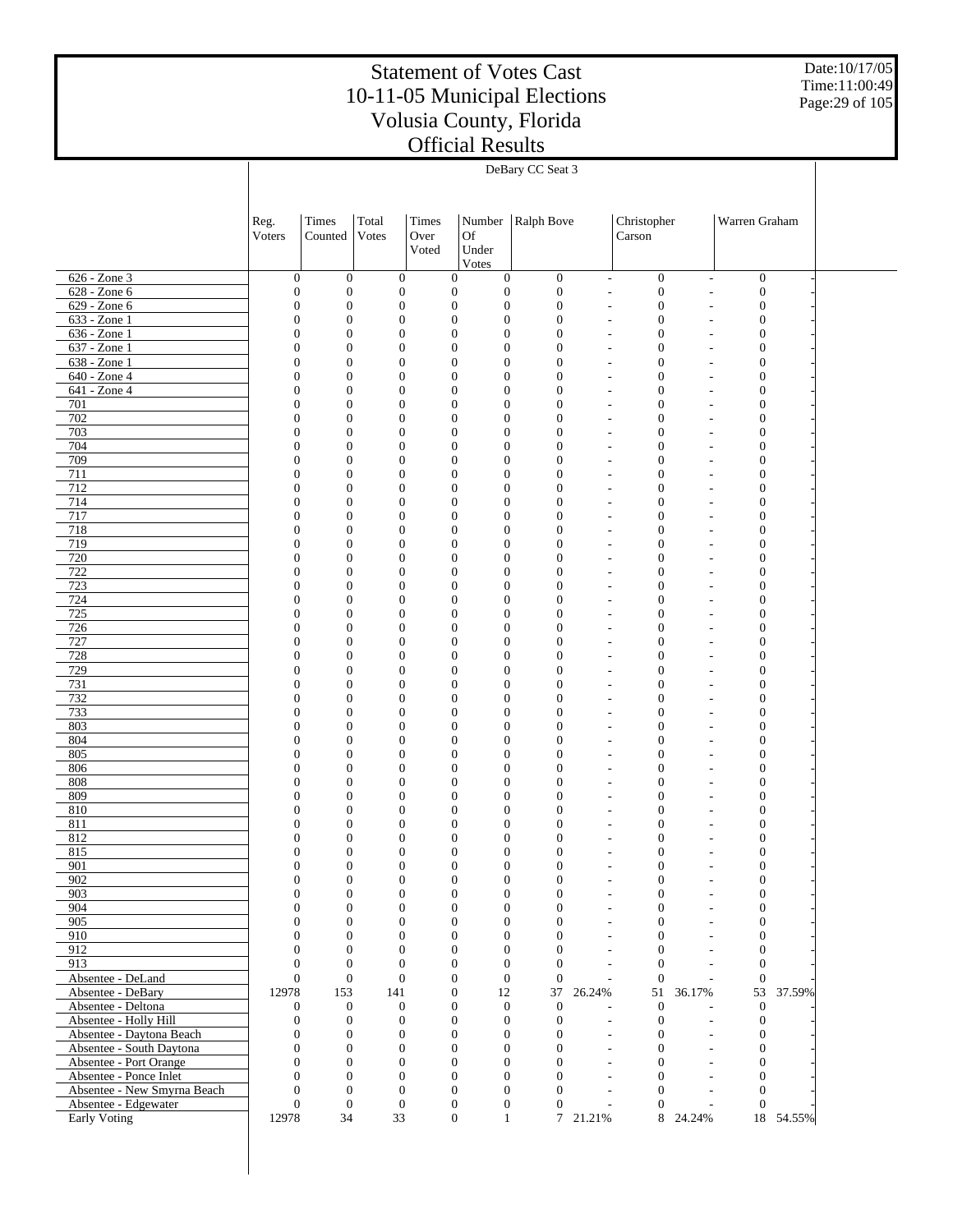Date:10/17/05 Time:11:00:50 Page:30 of 105

|                                  |                | DeBary CC Seat 3 |                |                        |                             |                     |        |                       |        |               |        |  |
|----------------------------------|----------------|------------------|----------------|------------------------|-----------------------------|---------------------|--------|-----------------------|--------|---------------|--------|--|
|                                  |                |                  |                |                        |                             |                     |        |                       |        |               |        |  |
|                                  | Reg.<br>Voters | Times<br>Counted | Total<br>Votes | Times<br>Over<br>Voted | <b>Of</b><br>Under<br>Votes | Number   Ralph Bove |        | Christopher<br>Carson |        | Warren Graham |        |  |
| Provisional - DeLand             | $\Omega$       | $\Omega$         | $\Omega$       |                        | $\Omega$                    | $\Omega$            |        | $\Omega$              | ۰      | $\Omega$      |        |  |
| Provisional - DeBary             | 12978          |                  | 0              |                        |                             | $\theta$            |        | 0                     |        |               |        |  |
| Provisional - Deltona            |                |                  |                |                        |                             | $\Omega$            |        |                       |        |               |        |  |
| Provisional - Holly Hill         |                |                  |                |                        |                             | O                   |        |                       |        |               |        |  |
| Provisional - Daytona Beach      |                |                  |                |                        |                             |                     |        |                       |        |               |        |  |
| Provisional - South Daytona      |                |                  |                |                        |                             |                     |        |                       |        |               |        |  |
| Provisional - Port Orange        |                |                  |                |                        |                             |                     |        |                       |        |               |        |  |
| Provisional - Ponce Inlet        |                |                  |                |                        |                             |                     |        |                       |        |               |        |  |
| Provisional - New Smyrna Beach   |                |                  |                |                        | 0                           | 0                   |        |                       |        |               |        |  |
| Provisional - Edgewater          |                |                  |                |                        | 0                           |                     |        |                       |        |               |        |  |
| Unscanned - DeLand               |                |                  | 0              |                        | 0                           | 0                   |        |                       |        |               |        |  |
| <b>Unscanned - DeBary</b>        | 12978          |                  |                |                        | 0                           |                     |        |                       |        |               |        |  |
| Unscanned - Deltona              |                |                  | 0              |                        | 0                           | 0                   |        | $\Omega$              |        |               |        |  |
| Unscanned - Holly Hill           |                |                  |                |                        |                             |                     |        |                       |        |               |        |  |
| Unscanned - Daytona Beach        |                |                  |                |                        | 0                           |                     |        |                       |        |               |        |  |
| <b>Unscanned - South Daytona</b> |                |                  |                |                        |                             |                     |        |                       |        |               |        |  |
| <b>Unscanned - Port Orange</b>   |                |                  |                |                        | 0                           |                     |        |                       |        |               |        |  |
| Unscanned - Ponce Inlet          |                |                  |                |                        |                             |                     |        |                       |        |               |        |  |
| Unscanned - New Smyrna Beach     |                |                  |                |                        |                             |                     |        |                       |        |               |        |  |
| Unscanned - Edgewater            |                | 0                |                |                        | 0                           | 0                   |        |                       |        |               |        |  |
| Total                            | 12978          | 1860             | 1795           | $\Omega$               | 65                          | 619                 | 34.48% | 645                   | 35.93% | 531           | 29.58% |  |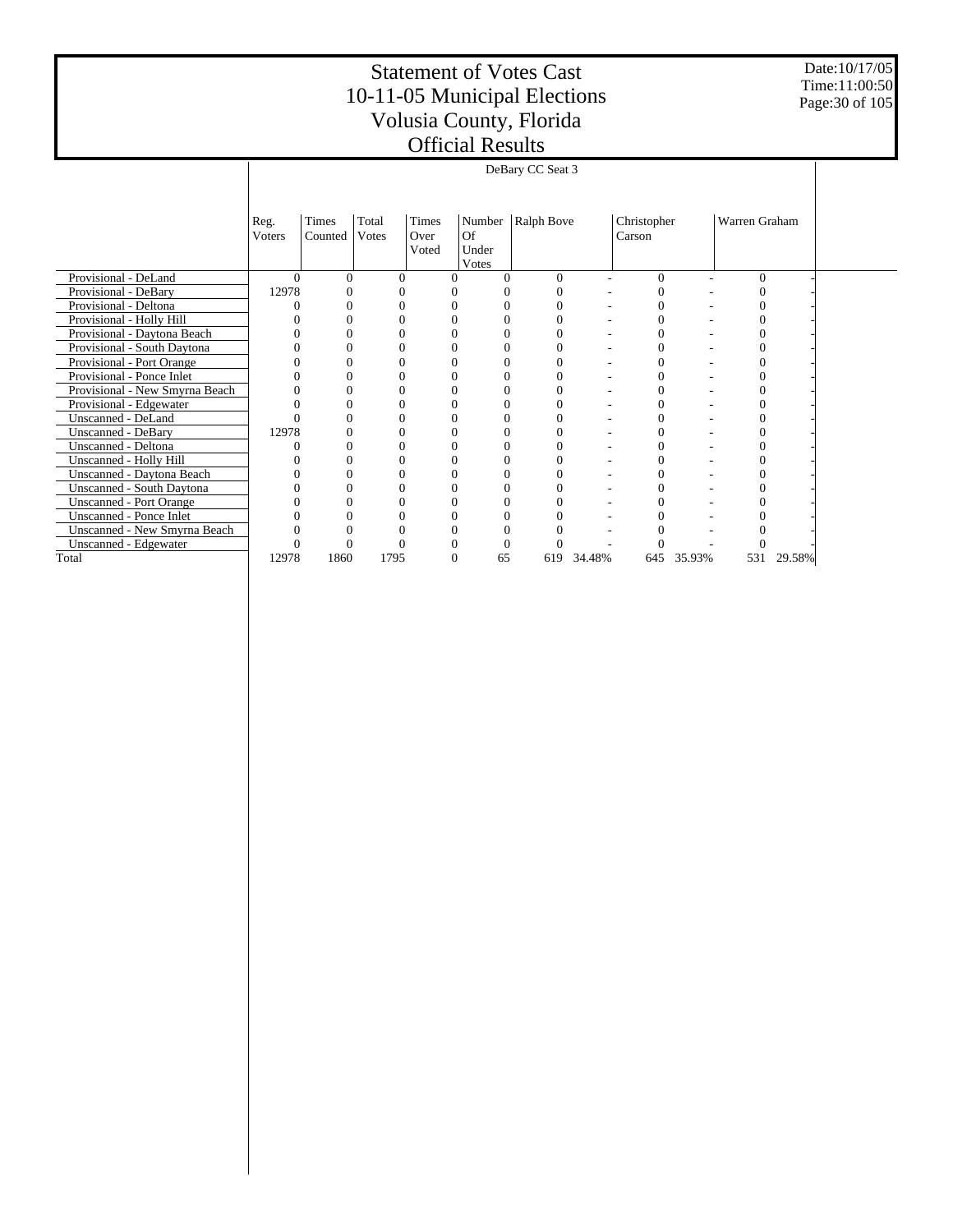Date:10/17/05 Time:11:00:50 Page:31 of 105

|                                          |                                      |                                      |                                      |                                      |                                      | DeBary CC Seat 4                     |           |                                              |                      |                                      |        |  |
|------------------------------------------|--------------------------------------|--------------------------------------|--------------------------------------|--------------------------------------|--------------------------------------|--------------------------------------|-----------|----------------------------------------------|----------------------|--------------------------------------|--------|--|
|                                          |                                      |                                      |                                      |                                      |                                      |                                      |           |                                              |                      |                                      |        |  |
|                                          |                                      |                                      |                                      |                                      |                                      |                                      |           |                                              |                      |                                      |        |  |
|                                          | Reg.                                 | Times                                | Total                                | Times                                | Number                               | "Van" Conoley                        |           | Neil Coppens                                 |                      | Jack Lenzen                          |        |  |
|                                          | Voters                               | Counted                              | Votes                                | Over                                 | Of                                   |                                      |           |                                              |                      |                                      |        |  |
|                                          |                                      |                                      |                                      | Voted                                | Under                                |                                      |           |                                              |                      |                                      |        |  |
|                                          |                                      |                                      |                                      |                                      | Votes                                |                                      |           |                                              |                      |                                      |        |  |
| Jurisdiction Wide<br>206                 | $\boldsymbol{0}$                     | $\boldsymbol{0}$                     | $\boldsymbol{0}$                     | $\boldsymbol{0}$                     | $\boldsymbol{0}$                     | $\boldsymbol{0}$                     |           | $\boldsymbol{0}$<br>L,                       |                      | $\boldsymbol{0}$                     |        |  |
| 209                                      | $\mathbf{0}$                         | $\boldsymbol{0}$                     | $\boldsymbol{0}$                     | $\boldsymbol{0}$                     | $\boldsymbol{0}$                     | $\boldsymbol{0}$                     |           | $\boldsymbol{0}$<br>L,                       | L,                   | $\mathbf{0}$                         |        |  |
| 212                                      | $\mathbf{0}$                         | $\mathbf{0}$                         | $\boldsymbol{0}$                     | $\boldsymbol{0}$                     | $\boldsymbol{0}$                     | $\boldsymbol{0}$                     |           | $\mathbf{0}$                                 |                      | $\boldsymbol{0}$                     |        |  |
| 215                                      | $\mathbf{0}$                         | $\mathbf{0}$                         | $\boldsymbol{0}$                     | $\boldsymbol{0}$                     | $\mathbf{0}$                         | $\boldsymbol{0}$                     |           | $\boldsymbol{0}$                             |                      | $\boldsymbol{0}$                     |        |  |
| 216                                      | $\mathbf{0}$                         | $\mathbf{0}$                         | $\mathbf{0}$                         | $\boldsymbol{0}$                     | $\mathbf{0}$                         | $\mathbf{0}$                         |           | $\mathbf{0}$                                 |                      | $\mathbf{0}$                         |        |  |
| 217                                      | $\mathbf{0}$                         | $\mathbf{0}$                         | $\boldsymbol{0}$                     | $\boldsymbol{0}$                     | $\mathbf{0}$                         | $\boldsymbol{0}$                     |           | $\mathbf{0}$                                 |                      | $\boldsymbol{0}$                     |        |  |
| 218<br>304                               | $\overline{0}$<br>3299               | $\mathbf{0}$<br>322                  | $\boldsymbol{0}$<br>315              | $\boldsymbol{0}$<br>$\boldsymbol{0}$ | $\boldsymbol{0}$<br>7                | $\boldsymbol{0}$<br>82               | 26.03%    | $\mathbf{0}$<br>49                           | 15.56%               | $\mathbf{0}$<br>111                  | 35.24% |  |
| 305                                      | 2252                                 | 324                                  | 320                                  | $\boldsymbol{0}$                     | 4                                    | 62                                   | 19.38%    | 52                                           | 16.25%               | 124                                  | 38.75% |  |
| 306                                      | 1509                                 | 239                                  | 230                                  | $\boldsymbol{0}$                     | 9                                    | 43                                   | 18.70%    | 25                                           | 10.87%               | 100                                  | 43.48% |  |
| 307                                      | 1837                                 | 246                                  | 225                                  | $\boldsymbol{0}$                     | 21                                   | 67                                   | 29.78%    | 44                                           | 19.56%               | 53                                   | 23.56% |  |
| 310                                      | 1579                                 | 159                                  | 154                                  | $\boldsymbol{0}$                     | 5                                    |                                      | 42 27.27% | 25                                           | 16.23%               | 51                                   | 33.12% |  |
| 311<br>$\overline{401 - \text{Zone } 2}$ | 2502                                 | 383                                  | 372                                  | $\boldsymbol{0}$                     | 11                                   | 93                                   | 25.00%    | 47                                           | 12.63%               | 133                                  | 35.75% |  |
| 402 - Zone 2                             | $\boldsymbol{0}$<br>$\boldsymbol{0}$ | $\boldsymbol{0}$<br>$\boldsymbol{0}$ | $\boldsymbol{0}$<br>$\boldsymbol{0}$ | $\boldsymbol{0}$<br>$\boldsymbol{0}$ | $\boldsymbol{0}$<br>$\boldsymbol{0}$ | $\boldsymbol{0}$<br>$\boldsymbol{0}$ |           | $\mathbf{0}$<br>L,<br>$\mathbf{0}$<br>L,     | L,<br>$\overline{a}$ | $\boldsymbol{0}$<br>$\mathbf{0}$     |        |  |
| $\overline{403 - \text{Zone}}$ 1         | $\boldsymbol{0}$                     | $\mathbf{0}$                         | $\boldsymbol{0}$                     | $\boldsymbol{0}$                     | $\mathbf{0}$                         | $\boldsymbol{0}$                     |           | $\boldsymbol{0}$<br>L,                       |                      | $\mathbf{0}$                         |        |  |
| 405 - Zone 1                             | $\overline{0}$                       | $\mathbf{0}$                         | $\mathbf{0}$                         | $\boldsymbol{0}$                     | $\boldsymbol{0}$                     | $\boldsymbol{0}$                     |           | $\mathbf{0}$                                 |                      | $\mathbf{0}$                         |        |  |
| 406 - Zone 2                             | $\mathbf{0}$                         | $\mathbf{0}$                         | $\boldsymbol{0}$                     | $\boldsymbol{0}$                     | $\mathbf{0}$                         | $\mathbf{0}$                         |           | $\mathbf{0}$                                 |                      | $\mathbf{0}$                         |        |  |
| 407 - Zone 3                             | $\overline{0}$                       | $\mathbf{0}$                         | $\boldsymbol{0}$                     | $\boldsymbol{0}$                     | $\mathbf{0}$                         | $\boldsymbol{0}$                     |           | $\boldsymbol{0}$                             |                      | $\boldsymbol{0}$                     |        |  |
| 408 - Zone 4                             | $\mathbf{0}$                         | $\mathbf{0}$                         | $\boldsymbol{0}$                     | $\boldsymbol{0}$                     | $\mathbf{0}$                         | $\mathbf{0}$                         |           | $\boldsymbol{0}$                             |                      | $\boldsymbol{0}$                     |        |  |
| 409 - Zone 5<br>410 - Zone 5             | $\mathbf{0}$<br>$\mathbf{0}$         | $\mathbf{0}$<br>$\mathbf{0}$         | $\mathbf{0}$<br>$\boldsymbol{0}$     | $\boldsymbol{0}$<br>$\boldsymbol{0}$ | $\mathbf{0}$<br>$\mathbf{0}$         | $\mathbf{0}$<br>$\mathbf{0}$         |           | $\boldsymbol{0}$<br>$\boldsymbol{0}$<br>÷,   |                      | $\boldsymbol{0}$<br>$\boldsymbol{0}$ |        |  |
| 411 - Zone 6                             | $\boldsymbol{0}$                     | $\mathbf{0}$                         | $\boldsymbol{0}$                     | $\boldsymbol{0}$                     | $\mathbf{0}$                         | $\mathbf{0}$                         |           | $\boldsymbol{0}$                             |                      | $\boldsymbol{0}$                     |        |  |
| 413 - Zone 6                             | $\mathbf{0}$                         | $\mathbf{0}$                         | $\boldsymbol{0}$                     | $\boldsymbol{0}$                     | $\mathbf{0}$                         | $\mathbf{0}$                         |           | $\boldsymbol{0}$<br>L,                       |                      | $\boldsymbol{0}$                     |        |  |
| 414 - Zone 5                             | $\overline{0}$                       | $\mathbf{0}$                         | $\mathbf{0}$                         | $\boldsymbol{0}$                     | $\mathbf{0}$                         | $\mathbf{0}$                         |           | $\boldsymbol{0}$<br>L,                       |                      | $\mathbf{0}$                         |        |  |
| 415 - Zone 4                             | $\mathbf{0}$                         | $\mathbf{0}$                         | $\boldsymbol{0}$                     | $\boldsymbol{0}$                     | $\mathbf{0}$                         | $\mathbf{0}$                         |           | $\boldsymbol{0}$<br>$\overline{\phantom{a}}$ | L,                   | $\boldsymbol{0}$                     |        |  |
| 416 - Zone 4                             | $\overline{0}$                       | $\mathbf{0}$                         | $\mathbf{0}$                         | $\boldsymbol{0}$                     | $\mathbf{0}$                         | $\mathbf{0}$                         |           | $\boldsymbol{0}$                             |                      | $\boldsymbol{0}$                     |        |  |
| 417 - Zone 3<br>418 - Zone 6             | $\mathbf{0}$<br>$\overline{0}$       | $\mathbf{0}$<br>$\mathbf{0}$         | $\mathbf{0}$<br>$\mathbf{0}$         | $\boldsymbol{0}$<br>$\boldsymbol{0}$ | $\mathbf{0}$<br>$\mathbf{0}$         | $\mathbf{0}$<br>$\mathbf{0}$         |           | $\boldsymbol{0}$<br>$\boldsymbol{0}$         |                      | $\boldsymbol{0}$<br>$\mathbf{0}$     |        |  |
| 419 - Zone 3                             | $\mathbf{0}$                         | $\mathbf{0}$                         | $\boldsymbol{0}$                     | $\boldsymbol{0}$                     | $\mathbf{0}$                         | $\mathbf{0}$                         |           | $\mathbf{0}$                                 |                      | $\boldsymbol{0}$                     |        |  |
| 420 - Zone 6                             | $\boldsymbol{0}$                     | $\mathbf{0}$                         | $\mathbf{0}$                         | $\boldsymbol{0}$                     | $\mathbf{0}$                         | $\boldsymbol{0}$                     |           | $\boldsymbol{0}$                             |                      | $\boldsymbol{0}$                     |        |  |
| 422 - Zone 1                             | $\mathbf{0}$                         | $\mathbf{0}$                         | $\boldsymbol{0}$                     | $\boldsymbol{0}$                     | $\mathbf{0}$                         | $\mathbf{0}$                         |           | $\boldsymbol{0}$                             |                      | $\boldsymbol{0}$                     |        |  |
| 423 - Zone 3                             | $\mathbf{0}$                         | $\mathbf{0}$                         | $\mathbf{0}$                         | $\boldsymbol{0}$                     | $\mathbf{0}$                         | $\mathbf{0}$                         |           | $\boldsymbol{0}$                             |                      | $\boldsymbol{0}$                     |        |  |
| 424 - Zone 4                             | $\mathbf{0}$                         | $\mathbf{0}$                         | $\boldsymbol{0}$                     | $\boldsymbol{0}$                     | $\mathbf{0}$                         | $\boldsymbol{0}$                     |           | $\boldsymbol{0}$<br>÷,                       |                      | $\boldsymbol{0}$                     |        |  |
| 426 - Zone 2<br>427 - Zone 5             | $\mathbf{0}$<br>$\mathbf{0}$         | $\mathbf{0}$<br>$\mathbf{0}$         | $\boldsymbol{0}$<br>$\boldsymbol{0}$ | $\boldsymbol{0}$<br>$\boldsymbol{0}$ | $\mathbf{0}$<br>$\mathbf{0}$         | $\boldsymbol{0}$<br>$\mathbf{0}$     |           | $\boldsymbol{0}$<br>$\boldsymbol{0}$<br>÷,   |                      | $\boldsymbol{0}$<br>$\boldsymbol{0}$ |        |  |
| 428 - Zone 1                             | $\mathbf{0}$                         | $\mathbf{0}$                         | $\mathbf{0}$                         | $\boldsymbol{0}$                     | $\mathbf{0}$                         | $\mathbf{0}$                         |           | $\boldsymbol{0}$<br>L,                       |                      | $\mathbf{0}$                         |        |  |
| 429 - Zone 4                             | $\mathbf{0}$                         | $\mathbf{0}$                         | $\boldsymbol{0}$                     | $\boldsymbol{0}$                     | $\mathbf{0}$                         | $\mathbf{0}$                         |           | $\boldsymbol{0}$<br>$\overline{\phantom{a}}$ |                      | $\boldsymbol{0}$                     |        |  |
| 526                                      | $\boldsymbol{0}$                     | $\mathbf{0}$                         | $\mathbf{0}$                         | $\boldsymbol{0}$                     | $\boldsymbol{0}$                     | $\mathbf{0}$                         |           | $\mathbf{0}$                                 |                      | $\mathbf{0}$                         |        |  |
| 527                                      | $\overline{0}$                       | $\mathbf{0}$                         | $\mathbf{0}$                         | $\boldsymbol{0}$                     | $\mathbf{0}$                         | $\mathbf{0}$                         |           | $\mathbf{0}$                                 |                      | $\mathbf{0}$                         |        |  |
| 528                                      | $\theta$                             | $\mathbf{0}$                         | $\mathbf{0}$                         | $\mathbf{0}$                         | $\mathbf{0}$                         | $\mathbf{0}$                         |           | $\mathbf{0}$                                 |                      | $\mathbf{0}$                         |        |  |
| 529<br>534                               | 0<br>$\boldsymbol{0}$                | $\mathbf{0}$<br>$\mathbf{0}$         | $\boldsymbol{0}$<br>$\boldsymbol{0}$ | $\boldsymbol{0}$<br>$\boldsymbol{0}$ | $\mathbf{0}$<br>$\mathbf{0}$         | $\boldsymbol{0}$<br>$\boldsymbol{0}$ |           | $\boldsymbol{0}$<br>$\mathbf{0}$             |                      | $\mathbf{0}$<br>$\boldsymbol{0}$     |        |  |
| 602 - Zone 4                             | $\mathbf{0}$                         | $\mathbf{0}$                         | $\boldsymbol{0}$                     | $\mathbf{0}$                         | $\mathbf{0}$                         | $\boldsymbol{0}$                     |           | $\mathbf{0}$                                 |                      | $\boldsymbol{0}$                     |        |  |
| 603 - Zone 5                             | $\overline{0}$                       | $\mathbf{0}$                         | $\mathbf{0}$                         | $\boldsymbol{0}$                     | $\mathbf{0}$                         | $\mathbf{0}$                         |           | $\mathbf{0}$                                 |                      | $\boldsymbol{0}$                     |        |  |
| $605 - Z$ one $5$                        | $\mathbf{0}$                         | $\mathbf{0}$                         | $\theta$                             | $\mathbf{0}$                         | $\mathbf{0}$                         | $\mathbf{0}$                         |           | $\boldsymbol{0}$                             |                      | $\boldsymbol{0}$                     |        |  |
| 607 - Zone 2                             | $\overline{0}$                       | $\mathbf{0}$                         | $\mathbf{0}$                         | $\mathbf{0}$                         | $\mathbf{0}$                         | $\mathbf{0}$                         |           | $\boldsymbol{0}$                             |                      | $\mathbf{0}$                         |        |  |
| 608 - Zone 2                             | $\mathbf{0}$                         | $\mathbf{0}$                         | $\theta$                             | $\mathbf{0}$                         | $\mathbf{0}$                         | $\mathbf{0}$                         |           | $\boldsymbol{0}$                             |                      | $\mathbf{0}$                         |        |  |
| 609 - Zone 2<br>614 - Zone 5             | $\overline{0}$<br>$\mathbf{0}$       | $\mathbf{0}$<br>$\mathbf{0}$         | $\mathbf{0}$<br>$\theta$             | $\mathbf{0}$<br>$\mathbf{0}$         | $\mathbf{0}$<br>$\mathbf{0}$         | $\mathbf{0}$<br>$\mathbf{0}$         |           | $\mathbf{0}$<br>$\mathbf{0}$                 |                      | $\mathbf{0}$<br>$\mathbf{0}$         |        |  |
| 615 - Zone 4                             | $\overline{0}$                       | $\mathbf{0}$                         | $\mathbf{0}$                         | $\mathbf{0}$                         | $\mathbf{0}$                         | $\mathbf{0}$                         |           | $\mathbf{0}$                                 |                      | $\mathbf{0}$                         |        |  |
| 617 - Zone 5                             | $\mathbf{0}$                         | $\mathbf{0}$                         | $\theta$                             | $\mathbf{0}$                         | $\mathbf{0}$                         | $\mathbf{0}$                         |           | $\mathbf{0}$                                 |                      | $\mathbf{0}$                         |        |  |
| 618 - Zone 6                             | $\mathbf{0}$                         | $\mathbf{0}$                         | $\mathbf{0}$                         | $\mathbf{0}$                         | $\mathbf{0}$                         | $\mathbf{0}$                         |           | $\mathbf{0}$                                 |                      | $\mathbf{0}$                         |        |  |
| 619 - Zone 2                             | $\mathbf{0}$                         | $\mathbf{0}$                         | $\theta$                             | $\mathbf{0}$                         | $\mathbf{0}$                         | $\mathbf{0}$                         |           | $\mathbf{0}$                                 |                      | $\boldsymbol{0}$                     |        |  |
| 620 - Zone 3                             | $\mathbf{0}$                         | $\mathbf{0}$                         | $\mathbf{0}$                         | $\mathbf{0}$                         | $\mathbf{0}$                         | $\mathbf{0}$                         |           | $\mathbf{0}$                                 |                      | $\mathbf{0}$                         |        |  |
| 621 - Zone 6<br>622 - Zone 3             | $\Omega$<br>$\mathbf{0}$             | $\mathbf{0}$<br>$\mathbf{0}$         | $\theta$<br>$\mathbf{0}$             | $\mathbf{0}$<br>$\mathbf{0}$         | $\mathbf{0}$<br>$\mathbf{0}$         | $\mathbf{0}$<br>$\mathbf{0}$         |           | $\boldsymbol{0}$<br>$\boldsymbol{0}$         |                      | $\boldsymbol{0}$<br>$\boldsymbol{0}$ |        |  |
| 623 - Zone 3                             | $\mathbf{0}$                         | $\mathbf{0}$                         | $\theta$                             | $\mathbf{0}$                         | $\mathbf{0}$                         | $\mathbf{0}$                         |           | $\boldsymbol{0}$                             |                      | $\mathbf{0}$                         |        |  |
| 624 - Zone 3                             | $\boldsymbol{0}$                     | $\boldsymbol{0}$                     | $\boldsymbol{0}$                     | $\boldsymbol{0}$                     | $\boldsymbol{0}$                     | $\boldsymbol{0}$                     |           | $\boldsymbol{0}$                             |                      | $\mathbf{0}$                         |        |  |
| 625 - Zone 1                             | $\overline{0}$                       | $\boldsymbol{0}$                     | $\mathbf{0}$                         | $\boldsymbol{0}$                     | $\mathbf{0}$                         | $\mathbf{0}$                         |           | $\mathbf{0}$                                 |                      | $\mathbf{0}$                         |        |  |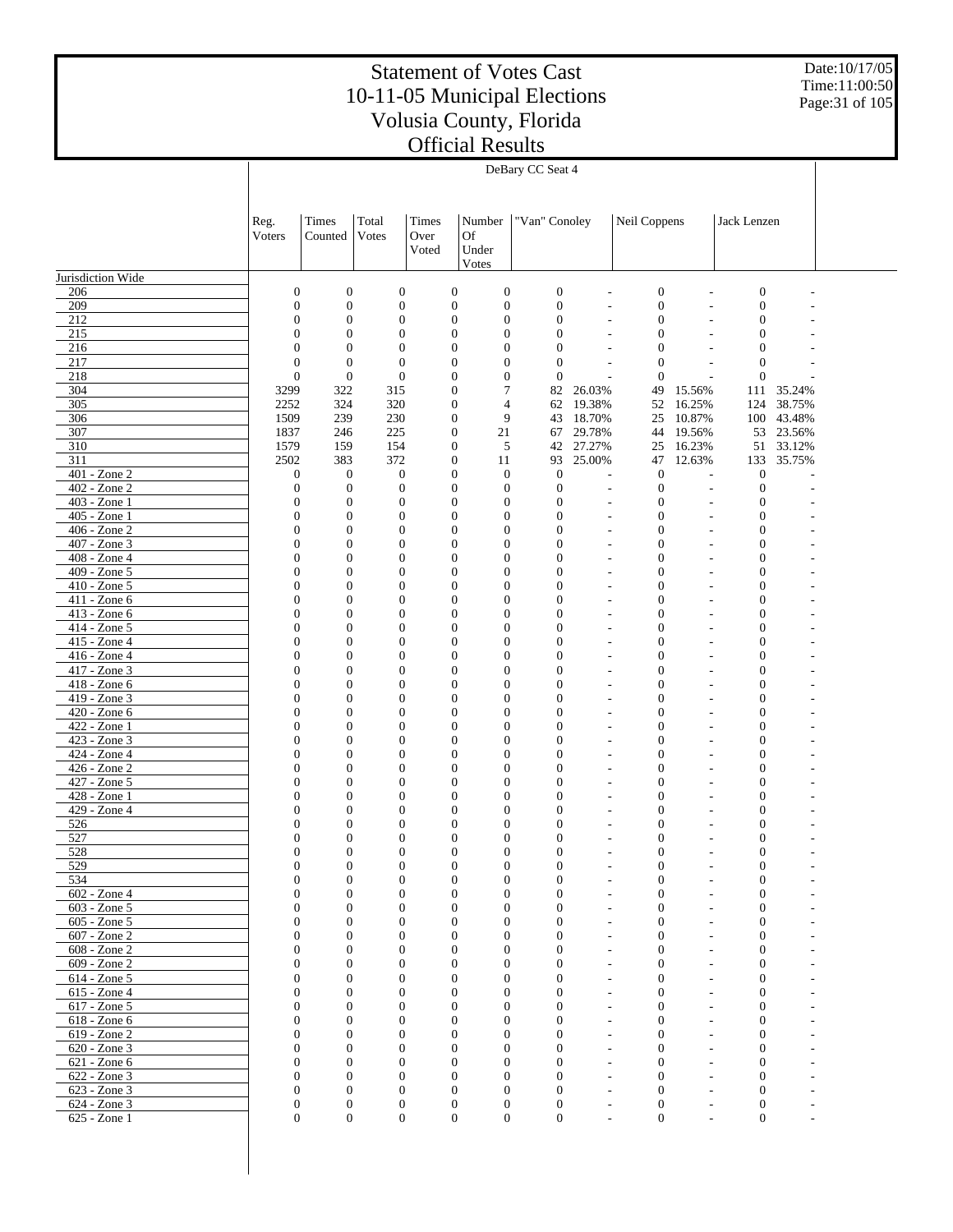Date:10/17/05 Time:11:00:50 Page:32 of 105

|                                                   |                                      |                                  |                                  |                                      |                          | DeBary CC Seat 4                     |                              |                                    |                                                |                                      |                          |  |
|---------------------------------------------------|--------------------------------------|----------------------------------|----------------------------------|--------------------------------------|--------------------------|--------------------------------------|------------------------------|------------------------------------|------------------------------------------------|--------------------------------------|--------------------------|--|
|                                                   |                                      |                                  |                                  |                                      |                          |                                      |                              |                                    |                                                |                                      |                          |  |
|                                                   |                                      |                                  |                                  |                                      |                          |                                      |                              |                                    |                                                |                                      |                          |  |
|                                                   | Reg.                                 | Times                            | Total                            | <b>Times</b>                         | Number                   | "Van" Conoley                        |                              | Neil Coppens                       |                                                | Jack Lenzen                          |                          |  |
|                                                   | Voters                               | Counted                          | Votes                            | Over                                 | Of                       |                                      |                              |                                    |                                                |                                      |                          |  |
|                                                   |                                      |                                  |                                  | Voted                                | Under                    |                                      |                              |                                    |                                                |                                      |                          |  |
|                                                   |                                      |                                  |                                  |                                      | Votes                    |                                      |                              |                                    |                                                |                                      |                          |  |
| 626 - Zone 3                                      | $\boldsymbol{0}$                     | $\mathbf{0}$                     | $\boldsymbol{0}$                 | $\mathbf{0}$                         | $\mathbf{0}$             | $\mathbf{0}$                         | $\qquad \qquad \blacksquare$ | $\boldsymbol{0}$                   | $\overline{a}$                                 | $\boldsymbol{0}$                     | $\overline{\phantom{a}}$ |  |
| 628 - Zone 6                                      | $\boldsymbol{0}$                     | $\mathbf{0}$                     | $\boldsymbol{0}$                 | $\boldsymbol{0}$                     | $\mathbf{0}$             | $\boldsymbol{0}$                     | L,                           | $\boldsymbol{0}$                   | L,                                             | $\boldsymbol{0}$                     |                          |  |
| $629 - Zone 6$                                    | $\boldsymbol{0}$                     | $\mathbf{0}$                     | $\boldsymbol{0}$                 | $\boldsymbol{0}$                     | $\mathbf{0}$             | $\boldsymbol{0}$                     | Ĭ.                           | $\boldsymbol{0}$                   |                                                | $\mathbf{0}$                         |                          |  |
| $633 - Zone1$                                     | $\boldsymbol{0}$                     | $\mathbf{0}$                     | $\mathbf{0}$                     | $\boldsymbol{0}$                     | $\theta$                 | $\boldsymbol{0}$                     | L,                           | 0                                  | $\overline{a}$                                 | $\mathbf{0}$                         |                          |  |
| $636 - Zone1$                                     | $\boldsymbol{0}$                     | $\mathbf{0}$                     | $\boldsymbol{0}$                 | $\boldsymbol{0}$                     | $\theta$                 | $\boldsymbol{0}$                     | Ĭ.                           | $\boldsymbol{0}$                   |                                                | $\mathbf{0}$                         |                          |  |
| $637 - Zone1$                                     | $\mathbf{0}$                         | $\mathbf{0}$                     | $\mathbf{0}$                     | $\boldsymbol{0}$                     | $\theta$                 | $\boldsymbol{0}$                     | $\overline{a}$               | 0                                  | $\overline{a}$                                 | $\boldsymbol{0}$                     |                          |  |
| 638 - Zone 1<br>640 - Zone 4                      | $\boldsymbol{0}$<br>$\boldsymbol{0}$ | $\boldsymbol{0}$<br>$\mathbf{0}$ | $\boldsymbol{0}$<br>$\mathbf{0}$ | $\boldsymbol{0}$<br>$\boldsymbol{0}$ | $\theta$<br>$\theta$     | $\boldsymbol{0}$<br>$\boldsymbol{0}$ | Ĭ.<br>$\overline{a}$         | $\boldsymbol{0}$<br>0              | $\overline{a}$                                 | $\mathbf{0}$<br>$\mathbf{0}$         |                          |  |
| 641 - Zone 4                                      | $\boldsymbol{0}$                     | $\mathbf{0}$                     | $\boldsymbol{0}$                 | $\boldsymbol{0}$                     | $\theta$                 | $\boldsymbol{0}$                     | Ĭ.                           | $\boldsymbol{0}$                   |                                                | $\mathbf{0}$                         |                          |  |
| 701                                               | $\mathbf{0}$                         | $\mathbf{0}$                     | $\mathbf{0}$                     | $\boldsymbol{0}$                     | $\theta$                 | $\boldsymbol{0}$                     | $\overline{a}$               | 0                                  | Ĭ.                                             | $\mathbf{0}$                         |                          |  |
| 702                                               | $\boldsymbol{0}$                     | $\boldsymbol{0}$                 | $\boldsymbol{0}$                 | $\boldsymbol{0}$                     | $\theta$                 | $\boldsymbol{0}$                     |                              | $\boldsymbol{0}$                   |                                                | $\mathbf{0}$                         |                          |  |
| 703                                               | $\boldsymbol{0}$                     | $\mathbf{0}$                     | $\mathbf{0}$                     | $\boldsymbol{0}$                     | $\theta$                 | $\boldsymbol{0}$                     | $\overline{a}$               | 0                                  | $\overline{a}$                                 | $\mathbf{0}$                         |                          |  |
| 704                                               | $\boldsymbol{0}$                     | $\mathbf{0}$                     | $\boldsymbol{0}$                 | $\boldsymbol{0}$                     | $\theta$                 | $\boldsymbol{0}$                     |                              | $\boldsymbol{0}$                   | Ĭ.                                             | $\mathbf{0}$                         |                          |  |
| 709                                               | $\mathbf{0}$                         | $\mathbf{0}$                     | $\mathbf{0}$                     | $\boldsymbol{0}$                     | $\theta$                 | $\boldsymbol{0}$                     | $\overline{a}$               | 0                                  | Ĭ.                                             | $\mathbf{0}$                         |                          |  |
| 711                                               | $\boldsymbol{0}$                     | $\boldsymbol{0}$                 | $\boldsymbol{0}$                 | $\boldsymbol{0}$                     | $\theta$                 | $\boldsymbol{0}$                     |                              | $\boldsymbol{0}$                   |                                                | $\mathbf{0}$                         |                          |  |
| 712                                               | $\boldsymbol{0}$                     | $\mathbf{0}$                     | $\mathbf{0}$                     | $\boldsymbol{0}$                     | $\theta$                 | $\boldsymbol{0}$                     | $\overline{a}$               | 0                                  | $\overline{a}$                                 | $\mathbf{0}$                         |                          |  |
| 714                                               | $\boldsymbol{0}$                     | $\mathbf{0}$                     | $\boldsymbol{0}$                 | $\boldsymbol{0}$                     | $\theta$                 | $\boldsymbol{0}$                     |                              | $\boldsymbol{0}$                   | Ĭ.                                             | $\mathbf{0}$                         |                          |  |
| 717<br>718                                        | $\mathbf{0}$                         | $\mathbf{0}$<br>$\boldsymbol{0}$ | $\mathbf{0}$<br>$\mathbf{0}$     | $\boldsymbol{0}$<br>$\boldsymbol{0}$ | $\theta$<br>$\theta$     | $\boldsymbol{0}$<br>$\boldsymbol{0}$ | $\overline{a}$               | 0<br>$\boldsymbol{0}$              | Ĭ.                                             | $\mathbf{0}$<br>$\mathbf{0}$         |                          |  |
| 719                                               | $\boldsymbol{0}$<br>$\boldsymbol{0}$ | $\mathbf{0}$                     | $\mathbf{0}$                     | $\boldsymbol{0}$                     | $\theta$                 | $\boldsymbol{0}$                     | $\overline{a}$               | 0                                  | $\overline{a}$                                 | $\mathbf{0}$                         |                          |  |
| 720                                               | $\boldsymbol{0}$                     | $\mathbf{0}$                     | $\boldsymbol{0}$                 | $\boldsymbol{0}$                     | $\theta$                 | $\boldsymbol{0}$                     |                              | $\boldsymbol{0}$                   | ۰                                              | $\mathbf{0}$                         |                          |  |
| 722                                               | $\mathbf{0}$                         | $\mathbf{0}$                     | $\mathbf{0}$                     | $\boldsymbol{0}$                     | $\theta$                 | $\boldsymbol{0}$                     | $\overline{a}$               | 0                                  | Ĭ.                                             | $\mathbf{0}$                         |                          |  |
| 723                                               | $\boldsymbol{0}$                     | $\boldsymbol{0}$                 | $\mathbf{0}$                     | $\boldsymbol{0}$                     | $\theta$                 | $\boldsymbol{0}$                     |                              | $\boldsymbol{0}$                   |                                                | $\mathbf{0}$                         |                          |  |
| 724                                               | $\boldsymbol{0}$                     | $\mathbf{0}$                     | $\mathbf{0}$                     | $\boldsymbol{0}$                     | $\theta$                 | $\boldsymbol{0}$                     | $\overline{a}$               | 0                                  | $\overline{a}$                                 | $\mathbf{0}$                         |                          |  |
| 725                                               | $\boldsymbol{0}$                     | $\mathbf{0}$                     | $\mathbf{0}$                     | $\boldsymbol{0}$                     | $\theta$                 | $\boldsymbol{0}$                     |                              | $\boldsymbol{0}$                   | Ĭ.                                             | $\mathbf{0}$                         |                          |  |
| 726                                               | $\mathbf{0}$                         | $\mathbf{0}$                     | $\mathbf{0}$                     | $\boldsymbol{0}$                     | $\theta$                 | $\boldsymbol{0}$                     | $\overline{a}$               | $\boldsymbol{0}$                   | Ĭ.                                             | $\mathbf{0}$                         |                          |  |
| 727                                               | $\boldsymbol{0}$                     | $\boldsymbol{0}$                 | $\mathbf{0}$                     | $\boldsymbol{0}$                     | $\theta$                 | $\boldsymbol{0}$                     |                              | $\boldsymbol{0}$                   |                                                | $\mathbf{0}$                         |                          |  |
| 728                                               | $\boldsymbol{0}$                     | $\mathbf{0}$                     | $\mathbf{0}$                     | $\boldsymbol{0}$                     | $\theta$                 | $\boldsymbol{0}$                     | $\overline{a}$               | 0                                  | $\overline{a}$                                 | $\mathbf{0}$                         |                          |  |
| 729                                               | $\boldsymbol{0}$                     | $\mathbf{0}$                     | $\mathbf{0}$                     | $\boldsymbol{0}$                     | $\theta$                 | $\boldsymbol{0}$                     |                              | $\boldsymbol{0}$                   |                                                | $\mathbf{0}$                         |                          |  |
| 731<br>732                                        | $\mathbf{0}$<br>$\boldsymbol{0}$     | $\mathbf{0}$<br>$\boldsymbol{0}$ | $\mathbf{0}$<br>$\mathbf{0}$     | $\boldsymbol{0}$<br>$\boldsymbol{0}$ | $\theta$<br>$\theta$     | $\boldsymbol{0}$<br>$\boldsymbol{0}$ | $\overline{a}$<br>Ĭ.         | $\boldsymbol{0}$<br>$\overline{0}$ | Ĭ.                                             | $\mathbf{0}$<br>$\mathbf{0}$         |                          |  |
| 733                                               | $\boldsymbol{0}$                     | $\mathbf{0}$                     | $\mathbf{0}$                     | $\boldsymbol{0}$                     | $\theta$                 | $\boldsymbol{0}$                     | $\overline{a}$               | 0                                  | $\overline{a}$                                 | $\mathbf{0}$                         |                          |  |
| 803                                               | $\boldsymbol{0}$                     | $\mathbf{0}$                     | $\mathbf{0}$                     | $\boldsymbol{0}$                     | $\theta$                 | $\boldsymbol{0}$                     | $\overline{a}$               | $\boldsymbol{0}$                   |                                                | $\mathbf{0}$                         |                          |  |
| 804                                               | $\mathbf{0}$                         | $\mathbf{0}$                     | $\mathbf{0}$                     | $\boldsymbol{0}$                     | $\theta$                 | $\boldsymbol{0}$                     | L,                           | $\boldsymbol{0}$                   | $\overline{a}$                                 | $\mathbf{0}$                         |                          |  |
| 805                                               | $\boldsymbol{0}$                     | $\boldsymbol{0}$                 | $\mathbf{0}$                     | $\boldsymbol{0}$                     | $\theta$                 | $\boldsymbol{0}$                     | L,                           | $\boldsymbol{0}$                   |                                                | $\mathbf{0}$                         |                          |  |
| 806                                               | $\boldsymbol{0}$                     | $\mathbf{0}$                     | $\mathbf{0}$                     | $\boldsymbol{0}$                     | $\theta$                 | $\boldsymbol{0}$                     | L,                           | 0                                  | $\overline{a}$                                 | $\mathbf{0}$                         |                          |  |
| 808                                               | $\boldsymbol{0}$                     | $\boldsymbol{0}$                 | $\mathbf{0}$                     | $\boldsymbol{0}$                     | $\theta$                 | $\boldsymbol{0}$                     | L,                           | $\boldsymbol{0}$                   |                                                | $\mathbf{0}$                         |                          |  |
| 809                                               | $\mathbf{0}$                         | $\mathbf{0}$                     | $\mathbf{0}$                     | $\boldsymbol{0}$                     | $\theta$                 | $\mathbf{0}$                         | L,                           | 0                                  | $\overline{a}$                                 | $\boldsymbol{0}$                     |                          |  |
| 810                                               | $\boldsymbol{0}$                     | $\boldsymbol{0}$                 | $\mathbf{0}$                     | $\boldsymbol{0}$                     | $\theta$                 | $\mathbf{0}$                         | ä,                           | $\boldsymbol{0}$                   |                                                | $\mathbf{0}$                         |                          |  |
| 811                                               | $\boldsymbol{0}$                     | $\boldsymbol{0}$                 | $\mathbf{0}$                     | $\boldsymbol{0}$                     | $\theta$                 | $\mathbf{0}$                         | L,                           | 0                                  |                                                | $\mathbf{0}$                         |                          |  |
| 812<br>815                                        | $\mathbf{0}$<br>$\Omega$             | $\overline{0}$<br>$\Omega$       | $\mathbf{0}$<br>$\Omega$         | $\boldsymbol{0}$<br>$\theta$         | $\mathbf{0}$<br>$\Omega$ | $\mathbf{0}$<br>$\Omega$             | ä,                           | $\overline{0}$<br>$\theta$         |                                                | $\overline{0}$<br>$\Omega$           |                          |  |
| 901                                               | $\boldsymbol{0}$                     | $\boldsymbol{0}$                 | $\boldsymbol{0}$                 | $\boldsymbol{0}$                     | $\mathbf{0}$             | $\boldsymbol{0}$                     | L,                           | $\boldsymbol{0}$                   |                                                | $\boldsymbol{0}$                     |                          |  |
| 902                                               | $\mathbf{0}$                         | $\boldsymbol{0}$                 | $\boldsymbol{0}$                 | $\boldsymbol{0}$                     | $\mathbf{0}$             | $\boldsymbol{0}$                     | $\overline{a}$               | $\boldsymbol{0}$                   | L,                                             | $\boldsymbol{0}$                     |                          |  |
| 903                                               | $\mathbf{0}$                         | $\boldsymbol{0}$                 | $\mathbf{0}$                     | $\overline{0}$                       | $\theta$                 | $\mathbf{0}$                         | L,                           | $\mathbf{0}$                       | $\overline{a}$                                 | $\boldsymbol{0}$                     |                          |  |
| 904                                               | $\mathbf{0}$                         | $\mathbf{0}$                     | $\mathbf{0}$                     | $\overline{0}$                       | $\theta$                 | $\mathbf{0}$                         | L,                           | $\mathbf{0}$                       | L,                                             | $\mathbf{0}$                         |                          |  |
| 905                                               | $\mathbf{0}$                         | $\mathbf{0}$                     | $\boldsymbol{0}$                 | $\overline{0}$                       | $\theta$                 | $\mathbf{0}$                         | L,                           | $\mathbf{0}$                       |                                                | $\mathbf{0}$                         |                          |  |
| 910                                               | $\mathbf{0}$                         | $\mathbf{0}$                     | $\overline{0}$                   | $\overline{0}$                       | $\theta$                 | $\mathbf{0}$                         | L,                           | $\mathbf{0}$                       | L,                                             | $\mathbf{0}$                         |                          |  |
| 912                                               | $\mathbf{0}$                         | $\mathbf{0}$                     | $\mathbf{0}$                     | $\overline{0}$                       | $\theta$                 | $\mathbf{0}$                         | L,                           | $\mathbf{0}$                       | L,                                             | $\mathbf{0}$                         |                          |  |
| 913                                               | $\mathbf{0}$                         | $\mathbf{0}$                     | $\overline{0}$                   | $\overline{0}$                       | $\theta$                 | $\mathbf{0}$                         | L,                           | $\mathbf{0}$                       | $\overline{a}$                                 | $\mathbf{0}$                         |                          |  |
| Absentee - DeLand                                 | $\mathbf{0}$                         | $\boldsymbol{0}$                 | $\boldsymbol{0}$                 | $\mathbf{0}$                         | $\theta$                 | $\mathbf{0}$                         | ÷,                           | $\mathbf{0}$                       | $\overline{a}$                                 | $\mathbf{0}$                         |                          |  |
| Absentee - DeBary                                 | 12978                                | 153                              | 145                              | $\mathbf{0}$                         | 8                        | 62                                   | 42.76%                       | 24                                 | 16.55%                                         | 29                                   | 20.00%                   |  |
| Absentee - Deltona                                | $\boldsymbol{0}$                     | $\mathbf{0}$<br>$\mathbf{0}$     | $\boldsymbol{0}$                 | $\mathbf{0}$<br>$\mathbf{0}$         | $\theta$<br>$\theta$     | $\mathbf{0}$                         |                              | $\theta$                           | $\overline{a}$                                 | $\mathbf{0}$                         |                          |  |
| Absentee - Holly Hill<br>Absentee - Daytona Beach | $\boldsymbol{0}$<br>$\mathbf{0}$     | $\mathbf{0}$                     | $\mathbf{0}$<br>$\boldsymbol{0}$ | $\mathbf{0}$                         | $\theta$                 | $\mathbf{0}$<br>$\boldsymbol{0}$     | $\overline{a}$<br>L,         | $\boldsymbol{0}$<br>$\mathbf{0}$   | $\qquad \qquad \blacksquare$<br>$\overline{a}$ | $\boldsymbol{0}$<br>$\boldsymbol{0}$ |                          |  |
| Absentee - South Daytona                          | $\mathbf{0}$                         | $\mathbf{0}$                     | $\mathbf{0}$                     | $\mathbf{0}$                         | $\theta$                 | $\mathbf{0}$                         | L,                           | $\mathbf{0}$                       | $\overline{a}$                                 | $\mathbf{0}$                         |                          |  |
| Absentee - Port Orange                            | $\mathbf{0}$                         | $\mathbf{0}$                     | $\mathbf{0}$                     | $\mathbf{0}$                         | $\theta$                 | $\mathbf{0}$                         | L,                           | $\mathbf{0}$                       |                                                | $\mathbf{0}$                         |                          |  |
| Absentee - Ponce Inlet                            | $\mathbf{0}$                         | $\mathbf{0}$                     | $\overline{0}$                   | $\mathbf{0}$                         | $\theta$                 | $\mathbf{0}$                         | L,                           | $\mathbf{0}$                       | $\overline{a}$                                 | $\mathbf{0}$                         |                          |  |
| Absentee - New Smyrna Beach                       | $\mathbf{0}$                         | $\mathbf{0}$                     | $\mathbf{0}$                     | $\boldsymbol{0}$                     | $\theta$                 | $\mathbf{0}$                         | L,                           | $\mathbf{0}$                       | $\overline{a}$                                 | $\mathbf{0}$                         |                          |  |
| Absentee - Edgewater                              | $\mathbf{0}$                         | $\mathbf{0}$                     | $\mathbf{0}$                     | $\boldsymbol{0}$                     | $\mathbf{0}$             | $\mathbf{0}$                         | L,                           | $\mathbf{0}$                       | $\overline{a}$                                 | $\mathbf{0}$                         |                          |  |
| Early Voting                                      | 12978                                | 34                               | 33                               | $\boldsymbol{0}$                     | $\mathbf{1}$             |                                      | 7 21.21%                     |                                    | 6 18.18%                                       |                                      | 12 36.36%                |  |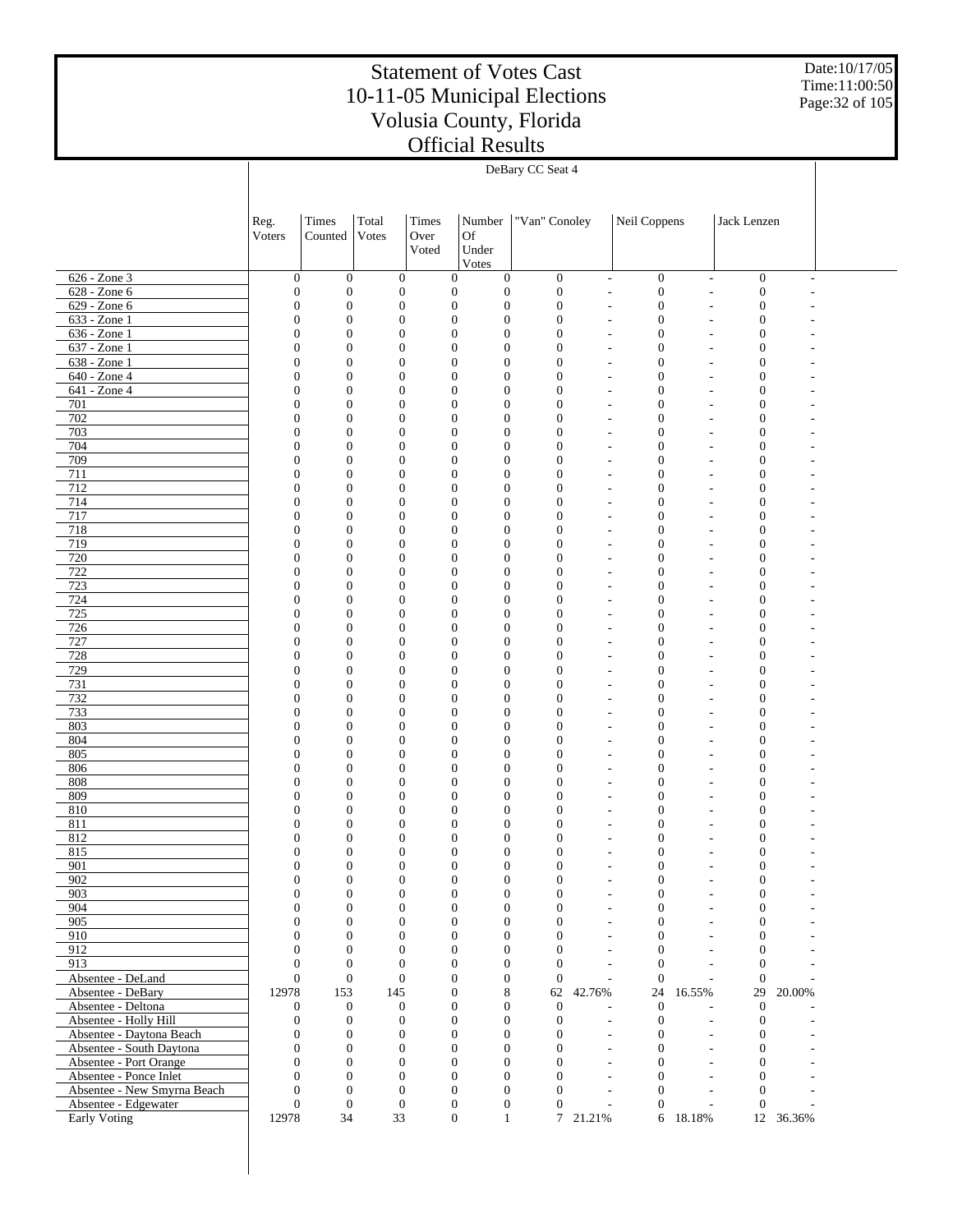Date:10/17/05 Time:11:00:50 Page:33 of 105

|                                  |          | DeBary CC Seat 4 |       |              |            |               |        |                |        |             |        |  |
|----------------------------------|----------|------------------|-------|--------------|------------|---------------|--------|----------------|--------|-------------|--------|--|
|                                  |          |                  |       |              |            |               |        |                |        |             |        |  |
|                                  |          |                  |       |              |            |               |        |                |        |             |        |  |
|                                  | Reg.     | Times            | Total | <b>Times</b> | Number     | "Van" Conoley |        | Neil Coppens   |        | Jack Lenzen |        |  |
|                                  | Voters   | Counted          | Votes | Over         | Of         |               |        |                |        |             |        |  |
|                                  |          |                  |       | Voted        | Under      |               |        |                |        |             |        |  |
| Provisional - DeLand             | $\Omega$ | $\Omega$         | ∩     | 0            | Votes<br>0 | 0             |        | $\Omega$       | ٠      | 0           |        |  |
| Provisional - DeBary             | 12978    |                  |       |              |            |               |        | 0              |        |             |        |  |
| Provisional - Deltona            |          |                  |       |              |            |               |        | 0              |        |             |        |  |
| Provisional - Holly Hill         |          |                  |       |              |            |               |        | 0              |        |             |        |  |
| Provisional - Daytona Beach      |          |                  |       |              |            |               |        | 0              |        |             |        |  |
| Provisional - South Daytona      |          | 0                | 0     |              | 0          | 0             |        | $\theta$       |        | 0           |        |  |
| Provisional - Port Orange        |          |                  |       |              |            |               |        | $\Omega$       |        |             |        |  |
| Provisional - Ponce Inlet        |          |                  |       |              |            |               |        | 0              |        |             |        |  |
| Provisional - New Smyrna Beach   |          |                  |       |              |            |               |        | 0              |        |             |        |  |
| Provisional - Edgewater          |          |                  |       |              |            |               |        | 0              |        |             |        |  |
| Unscanned - DeLand               |          |                  |       |              |            |               |        | 0              |        |             |        |  |
| <b>Unscanned - DeBary</b>        | 12978    |                  |       |              |            |               |        | 0              |        |             |        |  |
| Unscanned - Deltona              |          | 0                | 0     |              | 0          | 0             |        | $\theta$       |        | 0           |        |  |
| Unscanned - Holly Hill           |          |                  |       |              |            |               |        | 0              |        |             |        |  |
| Unscanned - Daytona Beach        |          |                  |       |              |            | 0             |        | $\overline{0}$ |        | 0           |        |  |
| <b>Unscanned - South Daytona</b> |          |                  |       |              |            |               |        | 0              |        |             |        |  |
| <b>Unscanned - Port Orange</b>   |          |                  |       |              |            |               |        | 0              |        |             |        |  |
| Unscanned - Ponce Inlet          |          |                  |       |              |            |               |        |                |        |             |        |  |
| Unscanned - New Smyrna Beach     |          |                  |       |              |            |               |        | 0              |        |             |        |  |
| Unscanned - Edgewater            |          |                  |       |              | 0          |               |        |                |        |             |        |  |
| Total                            | 12978    | 1860             | 1794  | 0            | 66         | 458           | 25.53% | 272            | 15.16% | 613         | 34.17% |  |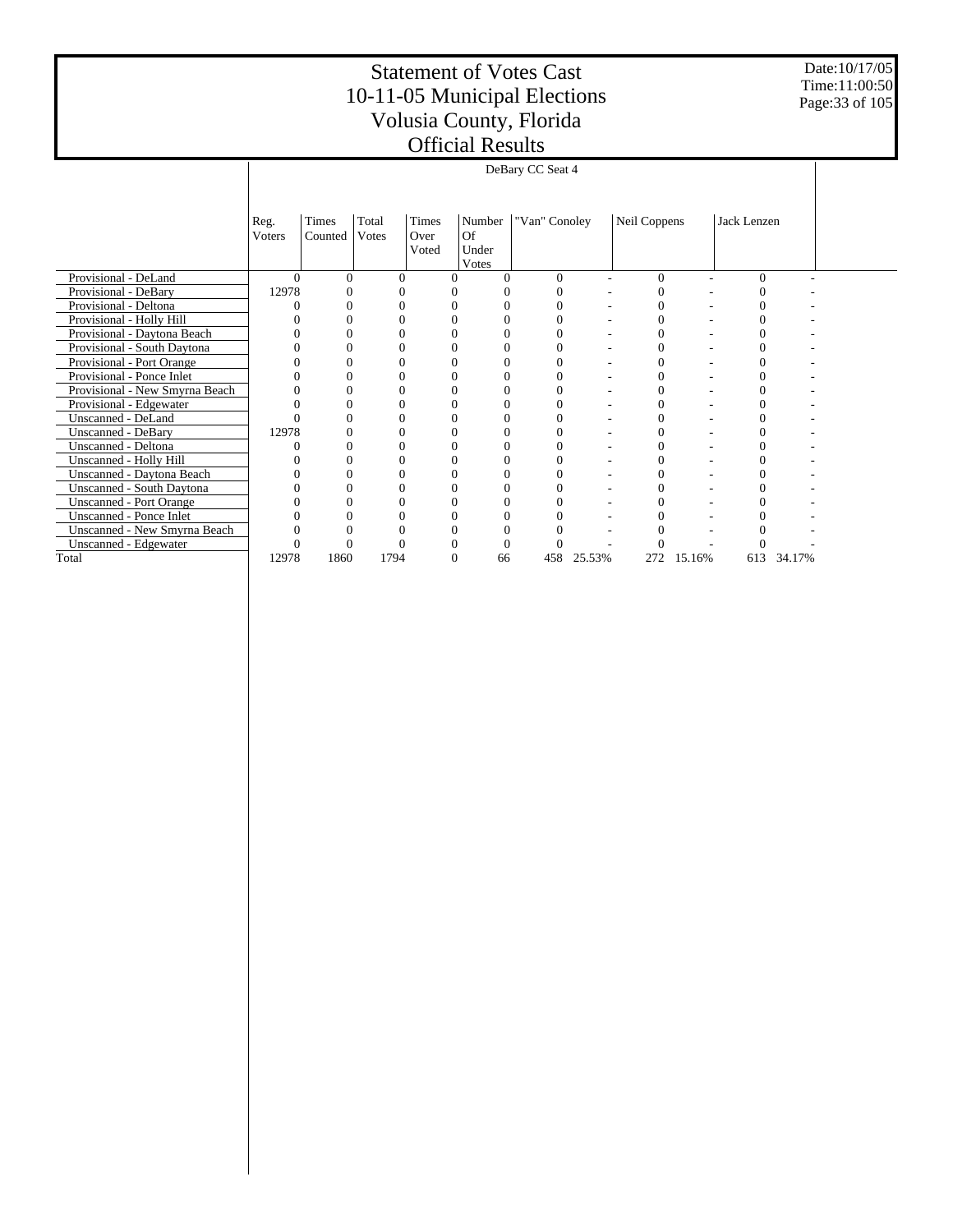| DeBary CC Seat 4<br>Alan Williamson<br>Jurisdiction Wide<br>$\boldsymbol{0}$<br>206<br>$\boldsymbol{0}$<br>209<br>$\overline{212}$<br>$\boldsymbol{0}$<br>$\overline{215}$<br>$\boldsymbol{0}$<br>216<br>$\mathbf{0}$<br>217<br>$\boldsymbol{0}$<br>218<br>$\boldsymbol{0}$<br>304<br>73<br>23.17%<br>305<br>25.63%<br>82<br>62 26.96%<br>306<br>307<br>27.11%<br>61<br>310<br>23.38%<br>36<br>311<br>26.61%<br>99<br>$401 - Z$ one $2$<br>$\boldsymbol{0}$<br>$402 - Z$ one $2$<br>$\boldsymbol{0}$<br>403 - Zone 1<br>$\overline{0}$<br>405 - Zone 1<br>$\boldsymbol{0}$<br>406 - Zone 2<br>$\boldsymbol{0}$<br>407 - Zone 3<br>$\overline{0}$<br>408 - Zone 4<br>$\overline{0}$<br>409 - Zone 5<br>$\boldsymbol{0}$<br>410 - Zone 5<br>$\boldsymbol{0}$<br>411 - Zone 6<br>$\overline{0}$<br>413 - Zone 6<br>$\boldsymbol{0}$<br>414 - Zone 5<br>$\boldsymbol{0}$<br>415 - Zone 4<br>$\boldsymbol{0}$<br>416 - Zone 4<br>$\overline{0}$<br>417 - Zone 3<br>$\boldsymbol{0}$<br>418 - Zone 6<br>$\boldsymbol{0}$<br>419 - Zone 3<br>$\boldsymbol{0}$<br>420 - Zone 6<br>$\theta$<br>422 - Zone 1<br>$\boldsymbol{0}$<br>423 - Zone 3<br>$\mathbf{0}$<br>424 - Zone 4<br>$\boldsymbol{0}$<br>426 - Zone 2<br>$\boldsymbol{0}$<br>427 - Zone 5<br>$\boldsymbol{0}$<br>428 - Zone 1<br>$\mathbf{0}$<br>429 - Zone 4<br>$\boldsymbol{0}$<br>526<br>$\mathbf{0}$<br>527<br>$\boldsymbol{0}$<br>528<br>$\mathbf{0}$<br>529<br>$\boldsymbol{0}$<br>534<br>$\mathbf{0}$<br>602 - Zone 4<br>$\boldsymbol{0}$<br>603 - Zone 5<br>$\mathbf{0}$<br>605 - Zone 5<br>$\boldsymbol{0}$<br>607 - Zone 2<br>$\mathbf{0}$<br>608 - Zone 2<br>$\boldsymbol{0}$<br>609 - Zone 2<br>$\mathbf{0}$<br>614 - Zone 5<br>$\boldsymbol{0}$<br>615 - Zone 4<br>$\mathbf{0}$<br>617 - Zone 5<br>$\boldsymbol{0}$<br>618 - Zone 6<br>$\mathbf{0}$<br>619 - Zone 2<br>$\boldsymbol{0}$<br>620 - Zone 3<br>$\boldsymbol{0}$<br>621 - Zone 6<br>$\boldsymbol{0}$<br>622 - Zone 3<br>$\mathbf{0}$<br>623 - Zone 3<br>$\boldsymbol{0}$<br>624 - Zone 3<br>$\boldsymbol{0}$<br>$625 - Zone1$<br>$\boldsymbol{0}$ |  | <b>Statement of Votes Cast</b><br>10-11-05 Municipal Elections<br>Volusia County, Florida<br><b>Official Results</b> | Date:10/17/05<br>Time:11:00:50<br>Page: 34 of 105 |
|--------------------------------------------------------------------------------------------------------------------------------------------------------------------------------------------------------------------------------------------------------------------------------------------------------------------------------------------------------------------------------------------------------------------------------------------------------------------------------------------------------------------------------------------------------------------------------------------------------------------------------------------------------------------------------------------------------------------------------------------------------------------------------------------------------------------------------------------------------------------------------------------------------------------------------------------------------------------------------------------------------------------------------------------------------------------------------------------------------------------------------------------------------------------------------------------------------------------------------------------------------------------------------------------------------------------------------------------------------------------------------------------------------------------------------------------------------------------------------------------------------------------------------------------------------------------------------------------------------------------------------------------------------------------------------------------------------------------------------------------------------------------------------------------------------------------------------------------------------------------------------------------------------------------------------------------------------------------------------------------------------------------------------------------------------------------------------|--|----------------------------------------------------------------------------------------------------------------------|---------------------------------------------------|
|                                                                                                                                                                                                                                                                                                                                                                                                                                                                                                                                                                                                                                                                                                                                                                                                                                                                                                                                                                                                                                                                                                                                                                                                                                                                                                                                                                                                                                                                                                                                                                                                                                                                                                                                                                                                                                                                                                                                                                                                                                                                                |  |                                                                                                                      |                                                   |
|                                                                                                                                                                                                                                                                                                                                                                                                                                                                                                                                                                                                                                                                                                                                                                                                                                                                                                                                                                                                                                                                                                                                                                                                                                                                                                                                                                                                                                                                                                                                                                                                                                                                                                                                                                                                                                                                                                                                                                                                                                                                                |  |                                                                                                                      |                                                   |
|                                                                                                                                                                                                                                                                                                                                                                                                                                                                                                                                                                                                                                                                                                                                                                                                                                                                                                                                                                                                                                                                                                                                                                                                                                                                                                                                                                                                                                                                                                                                                                                                                                                                                                                                                                                                                                                                                                                                                                                                                                                                                |  |                                                                                                                      |                                                   |
|                                                                                                                                                                                                                                                                                                                                                                                                                                                                                                                                                                                                                                                                                                                                                                                                                                                                                                                                                                                                                                                                                                                                                                                                                                                                                                                                                                                                                                                                                                                                                                                                                                                                                                                                                                                                                                                                                                                                                                                                                                                                                |  |                                                                                                                      |                                                   |
|                                                                                                                                                                                                                                                                                                                                                                                                                                                                                                                                                                                                                                                                                                                                                                                                                                                                                                                                                                                                                                                                                                                                                                                                                                                                                                                                                                                                                                                                                                                                                                                                                                                                                                                                                                                                                                                                                                                                                                                                                                                                                |  |                                                                                                                      |                                                   |
|                                                                                                                                                                                                                                                                                                                                                                                                                                                                                                                                                                                                                                                                                                                                                                                                                                                                                                                                                                                                                                                                                                                                                                                                                                                                                                                                                                                                                                                                                                                                                                                                                                                                                                                                                                                                                                                                                                                                                                                                                                                                                |  |                                                                                                                      |                                                   |
|                                                                                                                                                                                                                                                                                                                                                                                                                                                                                                                                                                                                                                                                                                                                                                                                                                                                                                                                                                                                                                                                                                                                                                                                                                                                                                                                                                                                                                                                                                                                                                                                                                                                                                                                                                                                                                                                                                                                                                                                                                                                                |  |                                                                                                                      |                                                   |
|                                                                                                                                                                                                                                                                                                                                                                                                                                                                                                                                                                                                                                                                                                                                                                                                                                                                                                                                                                                                                                                                                                                                                                                                                                                                                                                                                                                                                                                                                                                                                                                                                                                                                                                                                                                                                                                                                                                                                                                                                                                                                |  |                                                                                                                      |                                                   |
|                                                                                                                                                                                                                                                                                                                                                                                                                                                                                                                                                                                                                                                                                                                                                                                                                                                                                                                                                                                                                                                                                                                                                                                                                                                                                                                                                                                                                                                                                                                                                                                                                                                                                                                                                                                                                                                                                                                                                                                                                                                                                |  |                                                                                                                      |                                                   |
|                                                                                                                                                                                                                                                                                                                                                                                                                                                                                                                                                                                                                                                                                                                                                                                                                                                                                                                                                                                                                                                                                                                                                                                                                                                                                                                                                                                                                                                                                                                                                                                                                                                                                                                                                                                                                                                                                                                                                                                                                                                                                |  |                                                                                                                      |                                                   |
|                                                                                                                                                                                                                                                                                                                                                                                                                                                                                                                                                                                                                                                                                                                                                                                                                                                                                                                                                                                                                                                                                                                                                                                                                                                                                                                                                                                                                                                                                                                                                                                                                                                                                                                                                                                                                                                                                                                                                                                                                                                                                |  |                                                                                                                      |                                                   |
|                                                                                                                                                                                                                                                                                                                                                                                                                                                                                                                                                                                                                                                                                                                                                                                                                                                                                                                                                                                                                                                                                                                                                                                                                                                                                                                                                                                                                                                                                                                                                                                                                                                                                                                                                                                                                                                                                                                                                                                                                                                                                |  |                                                                                                                      |                                                   |
|                                                                                                                                                                                                                                                                                                                                                                                                                                                                                                                                                                                                                                                                                                                                                                                                                                                                                                                                                                                                                                                                                                                                                                                                                                                                                                                                                                                                                                                                                                                                                                                                                                                                                                                                                                                                                                                                                                                                                                                                                                                                                |  |                                                                                                                      |                                                   |
|                                                                                                                                                                                                                                                                                                                                                                                                                                                                                                                                                                                                                                                                                                                                                                                                                                                                                                                                                                                                                                                                                                                                                                                                                                                                                                                                                                                                                                                                                                                                                                                                                                                                                                                                                                                                                                                                                                                                                                                                                                                                                |  |                                                                                                                      |                                                   |
|                                                                                                                                                                                                                                                                                                                                                                                                                                                                                                                                                                                                                                                                                                                                                                                                                                                                                                                                                                                                                                                                                                                                                                                                                                                                                                                                                                                                                                                                                                                                                                                                                                                                                                                                                                                                                                                                                                                                                                                                                                                                                |  |                                                                                                                      |                                                   |
|                                                                                                                                                                                                                                                                                                                                                                                                                                                                                                                                                                                                                                                                                                                                                                                                                                                                                                                                                                                                                                                                                                                                                                                                                                                                                                                                                                                                                                                                                                                                                                                                                                                                                                                                                                                                                                                                                                                                                                                                                                                                                |  |                                                                                                                      |                                                   |
|                                                                                                                                                                                                                                                                                                                                                                                                                                                                                                                                                                                                                                                                                                                                                                                                                                                                                                                                                                                                                                                                                                                                                                                                                                                                                                                                                                                                                                                                                                                                                                                                                                                                                                                                                                                                                                                                                                                                                                                                                                                                                |  |                                                                                                                      |                                                   |
|                                                                                                                                                                                                                                                                                                                                                                                                                                                                                                                                                                                                                                                                                                                                                                                                                                                                                                                                                                                                                                                                                                                                                                                                                                                                                                                                                                                                                                                                                                                                                                                                                                                                                                                                                                                                                                                                                                                                                                                                                                                                                |  |                                                                                                                      |                                                   |
|                                                                                                                                                                                                                                                                                                                                                                                                                                                                                                                                                                                                                                                                                                                                                                                                                                                                                                                                                                                                                                                                                                                                                                                                                                                                                                                                                                                                                                                                                                                                                                                                                                                                                                                                                                                                                                                                                                                                                                                                                                                                                |  |                                                                                                                      |                                                   |
|                                                                                                                                                                                                                                                                                                                                                                                                                                                                                                                                                                                                                                                                                                                                                                                                                                                                                                                                                                                                                                                                                                                                                                                                                                                                                                                                                                                                                                                                                                                                                                                                                                                                                                                                                                                                                                                                                                                                                                                                                                                                                |  |                                                                                                                      |                                                   |
|                                                                                                                                                                                                                                                                                                                                                                                                                                                                                                                                                                                                                                                                                                                                                                                                                                                                                                                                                                                                                                                                                                                                                                                                                                                                                                                                                                                                                                                                                                                                                                                                                                                                                                                                                                                                                                                                                                                                                                                                                                                                                |  |                                                                                                                      |                                                   |
|                                                                                                                                                                                                                                                                                                                                                                                                                                                                                                                                                                                                                                                                                                                                                                                                                                                                                                                                                                                                                                                                                                                                                                                                                                                                                                                                                                                                                                                                                                                                                                                                                                                                                                                                                                                                                                                                                                                                                                                                                                                                                |  |                                                                                                                      |                                                   |
|                                                                                                                                                                                                                                                                                                                                                                                                                                                                                                                                                                                                                                                                                                                                                                                                                                                                                                                                                                                                                                                                                                                                                                                                                                                                                                                                                                                                                                                                                                                                                                                                                                                                                                                                                                                                                                                                                                                                                                                                                                                                                |  |                                                                                                                      |                                                   |
|                                                                                                                                                                                                                                                                                                                                                                                                                                                                                                                                                                                                                                                                                                                                                                                                                                                                                                                                                                                                                                                                                                                                                                                                                                                                                                                                                                                                                                                                                                                                                                                                                                                                                                                                                                                                                                                                                                                                                                                                                                                                                |  |                                                                                                                      |                                                   |
|                                                                                                                                                                                                                                                                                                                                                                                                                                                                                                                                                                                                                                                                                                                                                                                                                                                                                                                                                                                                                                                                                                                                                                                                                                                                                                                                                                                                                                                                                                                                                                                                                                                                                                                                                                                                                                                                                                                                                                                                                                                                                |  |                                                                                                                      |                                                   |
|                                                                                                                                                                                                                                                                                                                                                                                                                                                                                                                                                                                                                                                                                                                                                                                                                                                                                                                                                                                                                                                                                                                                                                                                                                                                                                                                                                                                                                                                                                                                                                                                                                                                                                                                                                                                                                                                                                                                                                                                                                                                                |  |                                                                                                                      |                                                   |
|                                                                                                                                                                                                                                                                                                                                                                                                                                                                                                                                                                                                                                                                                                                                                                                                                                                                                                                                                                                                                                                                                                                                                                                                                                                                                                                                                                                                                                                                                                                                                                                                                                                                                                                                                                                                                                                                                                                                                                                                                                                                                |  |                                                                                                                      |                                                   |
|                                                                                                                                                                                                                                                                                                                                                                                                                                                                                                                                                                                                                                                                                                                                                                                                                                                                                                                                                                                                                                                                                                                                                                                                                                                                                                                                                                                                                                                                                                                                                                                                                                                                                                                                                                                                                                                                                                                                                                                                                                                                                |  |                                                                                                                      |                                                   |
|                                                                                                                                                                                                                                                                                                                                                                                                                                                                                                                                                                                                                                                                                                                                                                                                                                                                                                                                                                                                                                                                                                                                                                                                                                                                                                                                                                                                                                                                                                                                                                                                                                                                                                                                                                                                                                                                                                                                                                                                                                                                                |  |                                                                                                                      |                                                   |
|                                                                                                                                                                                                                                                                                                                                                                                                                                                                                                                                                                                                                                                                                                                                                                                                                                                                                                                                                                                                                                                                                                                                                                                                                                                                                                                                                                                                                                                                                                                                                                                                                                                                                                                                                                                                                                                                                                                                                                                                                                                                                |  |                                                                                                                      |                                                   |
|                                                                                                                                                                                                                                                                                                                                                                                                                                                                                                                                                                                                                                                                                                                                                                                                                                                                                                                                                                                                                                                                                                                                                                                                                                                                                                                                                                                                                                                                                                                                                                                                                                                                                                                                                                                                                                                                                                                                                                                                                                                                                |  |                                                                                                                      |                                                   |
|                                                                                                                                                                                                                                                                                                                                                                                                                                                                                                                                                                                                                                                                                                                                                                                                                                                                                                                                                                                                                                                                                                                                                                                                                                                                                                                                                                                                                                                                                                                                                                                                                                                                                                                                                                                                                                                                                                                                                                                                                                                                                |  |                                                                                                                      |                                                   |
|                                                                                                                                                                                                                                                                                                                                                                                                                                                                                                                                                                                                                                                                                                                                                                                                                                                                                                                                                                                                                                                                                                                                                                                                                                                                                                                                                                                                                                                                                                                                                                                                                                                                                                                                                                                                                                                                                                                                                                                                                                                                                |  |                                                                                                                      |                                                   |
|                                                                                                                                                                                                                                                                                                                                                                                                                                                                                                                                                                                                                                                                                                                                                                                                                                                                                                                                                                                                                                                                                                                                                                                                                                                                                                                                                                                                                                                                                                                                                                                                                                                                                                                                                                                                                                                                                                                                                                                                                                                                                |  |                                                                                                                      |                                                   |
|                                                                                                                                                                                                                                                                                                                                                                                                                                                                                                                                                                                                                                                                                                                                                                                                                                                                                                                                                                                                                                                                                                                                                                                                                                                                                                                                                                                                                                                                                                                                                                                                                                                                                                                                                                                                                                                                                                                                                                                                                                                                                |  |                                                                                                                      |                                                   |
|                                                                                                                                                                                                                                                                                                                                                                                                                                                                                                                                                                                                                                                                                                                                                                                                                                                                                                                                                                                                                                                                                                                                                                                                                                                                                                                                                                                                                                                                                                                                                                                                                                                                                                                                                                                                                                                                                                                                                                                                                                                                                |  |                                                                                                                      |                                                   |
|                                                                                                                                                                                                                                                                                                                                                                                                                                                                                                                                                                                                                                                                                                                                                                                                                                                                                                                                                                                                                                                                                                                                                                                                                                                                                                                                                                                                                                                                                                                                                                                                                                                                                                                                                                                                                                                                                                                                                                                                                                                                                |  |                                                                                                                      |                                                   |
|                                                                                                                                                                                                                                                                                                                                                                                                                                                                                                                                                                                                                                                                                                                                                                                                                                                                                                                                                                                                                                                                                                                                                                                                                                                                                                                                                                                                                                                                                                                                                                                                                                                                                                                                                                                                                                                                                                                                                                                                                                                                                |  |                                                                                                                      |                                                   |
|                                                                                                                                                                                                                                                                                                                                                                                                                                                                                                                                                                                                                                                                                                                                                                                                                                                                                                                                                                                                                                                                                                                                                                                                                                                                                                                                                                                                                                                                                                                                                                                                                                                                                                                                                                                                                                                                                                                                                                                                                                                                                |  |                                                                                                                      |                                                   |
|                                                                                                                                                                                                                                                                                                                                                                                                                                                                                                                                                                                                                                                                                                                                                                                                                                                                                                                                                                                                                                                                                                                                                                                                                                                                                                                                                                                                                                                                                                                                                                                                                                                                                                                                                                                                                                                                                                                                                                                                                                                                                |  |                                                                                                                      |                                                   |
|                                                                                                                                                                                                                                                                                                                                                                                                                                                                                                                                                                                                                                                                                                                                                                                                                                                                                                                                                                                                                                                                                                                                                                                                                                                                                                                                                                                                                                                                                                                                                                                                                                                                                                                                                                                                                                                                                                                                                                                                                                                                                |  |                                                                                                                      |                                                   |
|                                                                                                                                                                                                                                                                                                                                                                                                                                                                                                                                                                                                                                                                                                                                                                                                                                                                                                                                                                                                                                                                                                                                                                                                                                                                                                                                                                                                                                                                                                                                                                                                                                                                                                                                                                                                                                                                                                                                                                                                                                                                                |  |                                                                                                                      |                                                   |
|                                                                                                                                                                                                                                                                                                                                                                                                                                                                                                                                                                                                                                                                                                                                                                                                                                                                                                                                                                                                                                                                                                                                                                                                                                                                                                                                                                                                                                                                                                                                                                                                                                                                                                                                                                                                                                                                                                                                                                                                                                                                                |  |                                                                                                                      |                                                   |
|                                                                                                                                                                                                                                                                                                                                                                                                                                                                                                                                                                                                                                                                                                                                                                                                                                                                                                                                                                                                                                                                                                                                                                                                                                                                                                                                                                                                                                                                                                                                                                                                                                                                                                                                                                                                                                                                                                                                                                                                                                                                                |  |                                                                                                                      |                                                   |
|                                                                                                                                                                                                                                                                                                                                                                                                                                                                                                                                                                                                                                                                                                                                                                                                                                                                                                                                                                                                                                                                                                                                                                                                                                                                                                                                                                                                                                                                                                                                                                                                                                                                                                                                                                                                                                                                                                                                                                                                                                                                                |  |                                                                                                                      |                                                   |
|                                                                                                                                                                                                                                                                                                                                                                                                                                                                                                                                                                                                                                                                                                                                                                                                                                                                                                                                                                                                                                                                                                                                                                                                                                                                                                                                                                                                                                                                                                                                                                                                                                                                                                                                                                                                                                                                                                                                                                                                                                                                                |  |                                                                                                                      |                                                   |
|                                                                                                                                                                                                                                                                                                                                                                                                                                                                                                                                                                                                                                                                                                                                                                                                                                                                                                                                                                                                                                                                                                                                                                                                                                                                                                                                                                                                                                                                                                                                                                                                                                                                                                                                                                                                                                                                                                                                                                                                                                                                                |  |                                                                                                                      |                                                   |
|                                                                                                                                                                                                                                                                                                                                                                                                                                                                                                                                                                                                                                                                                                                                                                                                                                                                                                                                                                                                                                                                                                                                                                                                                                                                                                                                                                                                                                                                                                                                                                                                                                                                                                                                                                                                                                                                                                                                                                                                                                                                                |  |                                                                                                                      |                                                   |
|                                                                                                                                                                                                                                                                                                                                                                                                                                                                                                                                                                                                                                                                                                                                                                                                                                                                                                                                                                                                                                                                                                                                                                                                                                                                                                                                                                                                                                                                                                                                                                                                                                                                                                                                                                                                                                                                                                                                                                                                                                                                                |  |                                                                                                                      |                                                   |
|                                                                                                                                                                                                                                                                                                                                                                                                                                                                                                                                                                                                                                                                                                                                                                                                                                                                                                                                                                                                                                                                                                                                                                                                                                                                                                                                                                                                                                                                                                                                                                                                                                                                                                                                                                                                                                                                                                                                                                                                                                                                                |  |                                                                                                                      |                                                   |
|                                                                                                                                                                                                                                                                                                                                                                                                                                                                                                                                                                                                                                                                                                                                                                                                                                                                                                                                                                                                                                                                                                                                                                                                                                                                                                                                                                                                                                                                                                                                                                                                                                                                                                                                                                                                                                                                                                                                                                                                                                                                                |  |                                                                                                                      |                                                   |
|                                                                                                                                                                                                                                                                                                                                                                                                                                                                                                                                                                                                                                                                                                                                                                                                                                                                                                                                                                                                                                                                                                                                                                                                                                                                                                                                                                                                                                                                                                                                                                                                                                                                                                                                                                                                                                                                                                                                                                                                                                                                                |  |                                                                                                                      |                                                   |
|                                                                                                                                                                                                                                                                                                                                                                                                                                                                                                                                                                                                                                                                                                                                                                                                                                                                                                                                                                                                                                                                                                                                                                                                                                                                                                                                                                                                                                                                                                                                                                                                                                                                                                                                                                                                                                                                                                                                                                                                                                                                                |  |                                                                                                                      |                                                   |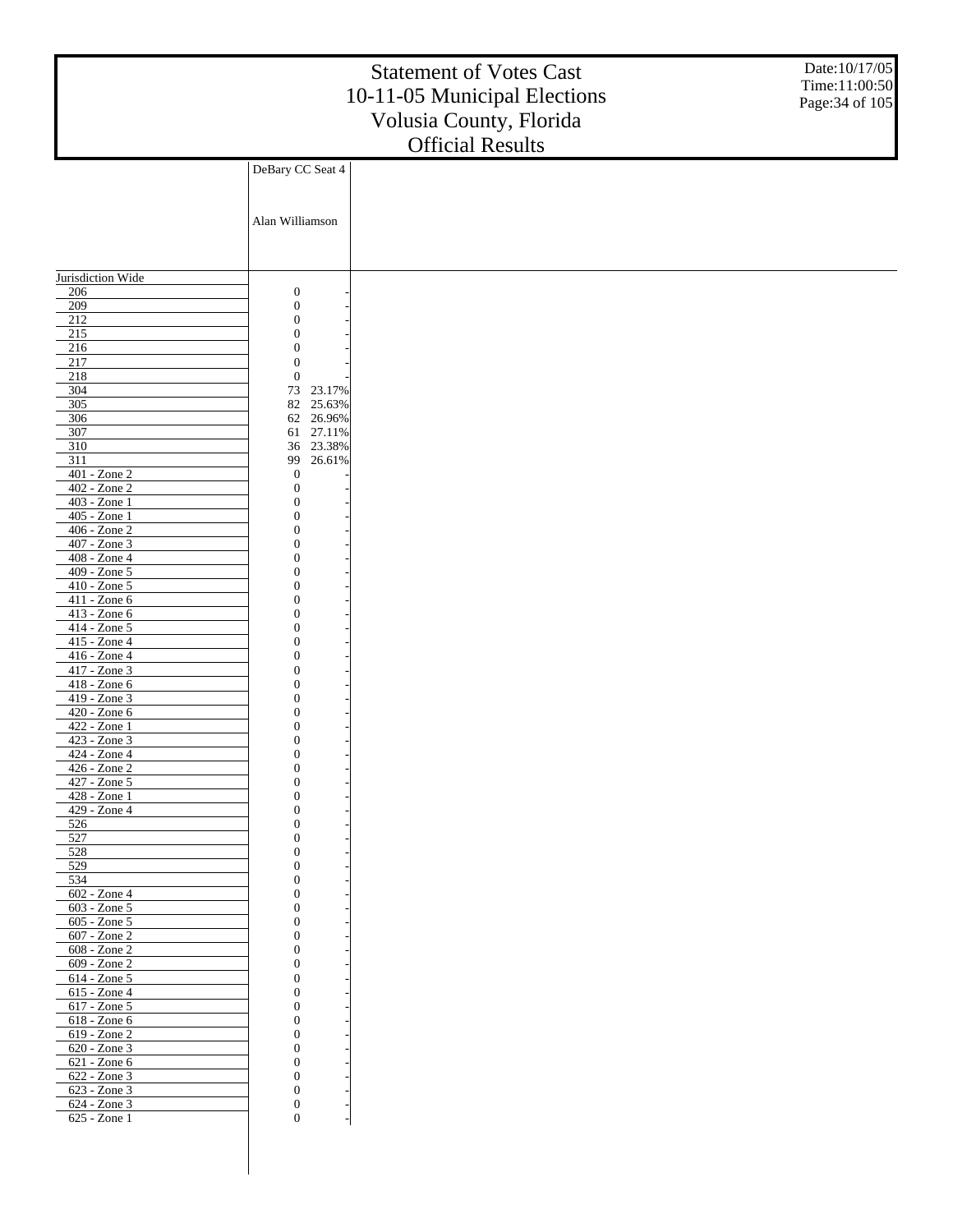|                                                      |                                      | <b>Statement of Votes Cast</b><br>10-11-05 Municipal Elections<br>Volusia County, Florida | Date:10/17/05<br>Time:11:00:50<br>Page: 35 of 105 |
|------------------------------------------------------|--------------------------------------|-------------------------------------------------------------------------------------------|---------------------------------------------------|
|                                                      |                                      | <b>Official Results</b>                                                                   |                                                   |
|                                                      | DeBary CC Seat 4                     |                                                                                           |                                                   |
|                                                      |                                      |                                                                                           |                                                   |
|                                                      |                                      |                                                                                           |                                                   |
|                                                      | Alan Williamson                      |                                                                                           |                                                   |
|                                                      |                                      |                                                                                           |                                                   |
|                                                      |                                      |                                                                                           |                                                   |
| $626 - Z$ one 3                                      | $\boldsymbol{0}$                     |                                                                                           |                                                   |
| 628 - Zone 6                                         | $\boldsymbol{0}$                     |                                                                                           |                                                   |
| 629 - Zone 6                                         | $\boldsymbol{0}$                     |                                                                                           |                                                   |
| $633 - Zone1$                                        | $\boldsymbol{0}$                     |                                                                                           |                                                   |
| 636 - Zone 1                                         | $\boldsymbol{0}$                     |                                                                                           |                                                   |
| 637 - Zone 1<br>638 - Zone 1                         | $\boldsymbol{0}$<br>$\boldsymbol{0}$ |                                                                                           |                                                   |
| 640 - Zone 4                                         | $\boldsymbol{0}$                     |                                                                                           |                                                   |
| 641 - Zone 4                                         | $\boldsymbol{0}$                     |                                                                                           |                                                   |
| 701                                                  | $\boldsymbol{0}$                     |                                                                                           |                                                   |
| 702<br>703                                           | $\boldsymbol{0}$<br>$\boldsymbol{0}$ |                                                                                           |                                                   |
| 704                                                  | $\boldsymbol{0}$                     |                                                                                           |                                                   |
| 709                                                  | $\boldsymbol{0}$                     |                                                                                           |                                                   |
| 711                                                  | $\boldsymbol{0}$                     |                                                                                           |                                                   |
| 712<br>714                                           | $\boldsymbol{0}$                     |                                                                                           |                                                   |
| 717                                                  | $\boldsymbol{0}$<br>$\boldsymbol{0}$ |                                                                                           |                                                   |
| 718                                                  | $\boldsymbol{0}$                     |                                                                                           |                                                   |
| 719                                                  | $\boldsymbol{0}$                     |                                                                                           |                                                   |
| 720<br>722                                           | $\boldsymbol{0}$<br>$\boldsymbol{0}$ |                                                                                           |                                                   |
| 723                                                  | $\boldsymbol{0}$                     |                                                                                           |                                                   |
| 724                                                  | $\boldsymbol{0}$                     |                                                                                           |                                                   |
| 725                                                  | $\boldsymbol{0}$                     |                                                                                           |                                                   |
| 726<br>727                                           | $\boldsymbol{0}$<br>$\boldsymbol{0}$ |                                                                                           |                                                   |
| 728                                                  | $\boldsymbol{0}$                     |                                                                                           |                                                   |
| 729                                                  | $\boldsymbol{0}$                     |                                                                                           |                                                   |
| 731                                                  | $\boldsymbol{0}$                     |                                                                                           |                                                   |
| 732<br>733                                           | $\boldsymbol{0}$<br>$\boldsymbol{0}$ |                                                                                           |                                                   |
| 803                                                  | $\boldsymbol{0}$                     |                                                                                           |                                                   |
| $804$                                                | $\mathbf{0}$                         |                                                                                           |                                                   |
| 805                                                  | $\mathbf{0}$                         |                                                                                           |                                                   |
| 806<br>808                                           | $\boldsymbol{0}$<br>$\boldsymbol{0}$ |                                                                                           |                                                   |
| 809                                                  | $\boldsymbol{0}$                     |                                                                                           |                                                   |
| 810                                                  | $\boldsymbol{0}$                     |                                                                                           |                                                   |
| 811                                                  | $\boldsymbol{0}$                     |                                                                                           |                                                   |
| 812<br>815                                           | $\boldsymbol{0}$<br>$\boldsymbol{0}$ |                                                                                           |                                                   |
| 901                                                  | $\boldsymbol{0}$                     |                                                                                           |                                                   |
| 902                                                  | $\boldsymbol{0}$                     |                                                                                           |                                                   |
| 903<br>904                                           | $\boldsymbol{0}$<br>$\boldsymbol{0}$ |                                                                                           |                                                   |
| 905                                                  | $\boldsymbol{0}$                     |                                                                                           |                                                   |
| 910                                                  | $\boldsymbol{0}$                     |                                                                                           |                                                   |
| 912                                                  | $\mathbf{0}$                         |                                                                                           |                                                   |
| 913<br>Absentee - DeLand                             | $\boldsymbol{0}$<br>$\mathbf{0}$     |                                                                                           |                                                   |
| Absentee - DeBary                                    | 30<br>20.69%                         |                                                                                           |                                                   |
| Absentee - Deltona                                   | $\boldsymbol{0}$                     |                                                                                           |                                                   |
| Absentee - Holly Hill                                | $\mathbf{0}$                         |                                                                                           |                                                   |
| Absentee - Daytona Beach<br>Absentee - South Daytona | $\boldsymbol{0}$<br>$\boldsymbol{0}$ |                                                                                           |                                                   |
| Absentee - Port Orange                               | $\boldsymbol{0}$                     |                                                                                           |                                                   |
| Absentee - Ponce Inlet                               | $\boldsymbol{0}$                     |                                                                                           |                                                   |
| Absentee - New Smyrna Beach                          | $\mathbf{0}$                         |                                                                                           |                                                   |
| Absentee - Edgewater<br>Early Voting                 | $\boldsymbol{0}$<br>8<br>24.24%      |                                                                                           |                                                   |
|                                                      |                                      |                                                                                           |                                                   |
|                                                      |                                      |                                                                                           |                                                   |
|                                                      |                                      |                                                                                           |                                                   |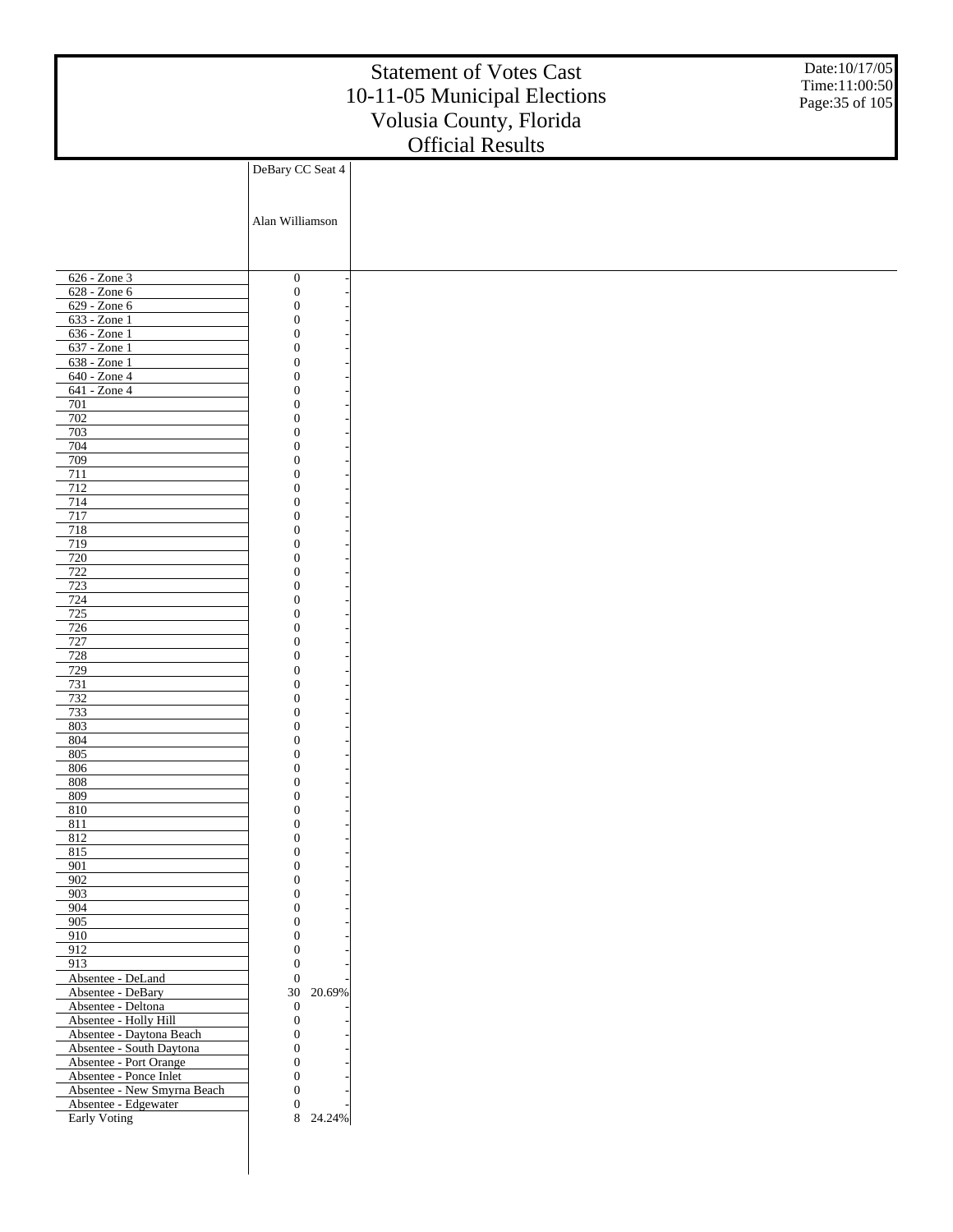|                                |                  | <b>Statement of Votes Cast</b><br>10-11-05 Municipal Elections<br>Volusia County, Florida | Date: 10/17/05<br>Time:11:00:50<br>Page: 36 of 105 |
|--------------------------------|------------------|-------------------------------------------------------------------------------------------|----------------------------------------------------|
|                                |                  | <b>Official Results</b>                                                                   |                                                    |
|                                | DeBary CC Seat 4 |                                                                                           |                                                    |
|                                |                  |                                                                                           |                                                    |
|                                |                  |                                                                                           |                                                    |
|                                | Alan Williamson  |                                                                                           |                                                    |
|                                |                  |                                                                                           |                                                    |
|                                |                  |                                                                                           |                                                    |
| Provisional - DeLand           | $\boldsymbol{0}$ |                                                                                           |                                                    |
| Provisional - DeBary           |                  |                                                                                           |                                                    |
| Provisional - Deltona          |                  |                                                                                           |                                                    |
| Provisional - Holly Hill       |                  |                                                                                           |                                                    |
| Provisional - Daytona Beach    |                  |                                                                                           |                                                    |
| Provisional - South Daytona    |                  |                                                                                           |                                                    |
| Provisional - Port Orange      |                  |                                                                                           |                                                    |
| Provisional - Ponce Inlet      |                  |                                                                                           |                                                    |
| Provisional - New Smyrna Beach |                  |                                                                                           |                                                    |
| Provisional - Edgewater        |                  |                                                                                           |                                                    |
| Unscanned - DeLand             |                  |                                                                                           |                                                    |
| <b>Unscanned - DeBary</b>      |                  |                                                                                           |                                                    |
| Unscanned - Deltona            |                  |                                                                                           |                                                    |
| Unscanned - Holly Hill         |                  |                                                                                           |                                                    |
| Unscanned - Daytona Beach      |                  |                                                                                           |                                                    |
| Unscanned - South Daytona      |                  |                                                                                           |                                                    |
| <b>Unscanned - Port Orange</b> |                  |                                                                                           |                                                    |
| Unscanned - Ponce Inlet        |                  |                                                                                           |                                                    |
| Unscanned - New Smyrna Beach   |                  |                                                                                           |                                                    |
| Unscanned - Edgewater          |                  |                                                                                           |                                                    |
| Total                          | 451<br>25.14%    |                                                                                           |                                                    |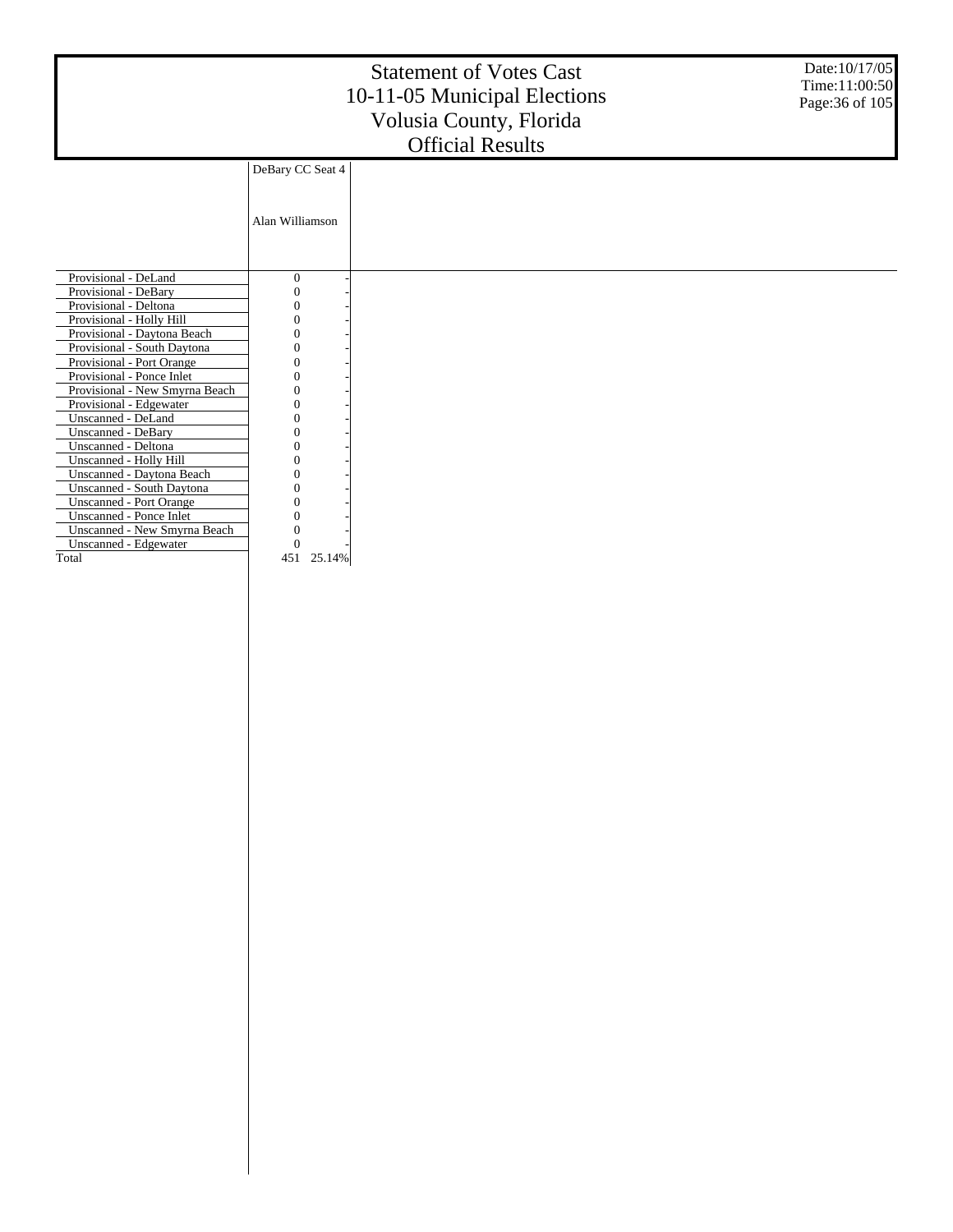Date:10/17/05 Time:11:00:50 Page:37 of 105

|                                 |                                  |                                  |                                |                                  |                                  | Deltona CC District 5    |                          |                                  |                 |                              |                  |  |
|---------------------------------|----------------------------------|----------------------------------|--------------------------------|----------------------------------|----------------------------------|--------------------------|--------------------------|----------------------------------|-----------------|------------------------------|------------------|--|
|                                 |                                  |                                  |                                |                                  |                                  |                          |                          |                                  |                 |                              |                  |  |
|                                 |                                  |                                  |                                |                                  |                                  |                          |                          |                                  |                 |                              |                  |  |
|                                 | Reg.                             | Times                            | Total                          | Times                            | Number                           | Janet Deyette            |                          | Charles DeZaruba                 |                 | David A.                     |                  |  |
|                                 | Voters                           | Counted                          | Votes                          | Over                             | Of                               |                          |                          |                                  |                 | McKnight, S                  |                  |  |
|                                 |                                  |                                  |                                | Voted                            | Under                            |                          |                          |                                  |                 |                              |                  |  |
|                                 |                                  |                                  |                                |                                  | Votes                            |                          |                          |                                  |                 |                              |                  |  |
| Jurisdiction Wide<br>206        | $\boldsymbol{0}$                 | $\boldsymbol{0}$                 | $\boldsymbol{0}$               | $\boldsymbol{0}$                 | $\boldsymbol{0}$                 | $\mathbf{0}$             |                          | $\boldsymbol{0}$                 | L,              | $\boldsymbol{0}$             |                  |  |
| 209                             | $\overline{0}$                   | $\boldsymbol{0}$                 | $\boldsymbol{0}$               | $\boldsymbol{0}$                 | $\boldsymbol{0}$                 | $\overline{0}$           |                          | $\boldsymbol{0}$                 |                 | $\boldsymbol{0}$             |                  |  |
| 212                             | $\overline{0}$                   | $\overline{0}$                   | $\mathbf{0}$                   | $\mathbf{0}$                     | $\mathbf{0}$                     | $\mathbf{0}$             | $\overline{a}$           | $\boldsymbol{0}$                 | L,              | $\mathbf{0}$                 |                  |  |
| 215                             | $\overline{0}$                   | $\overline{0}$                   | $\mathbf{0}$                   | $\overline{0}$                   | $\mathbf{0}$                     | $\Omega$                 | L.                       | $\boldsymbol{0}$                 |                 | $\mathbf{0}$                 |                  |  |
| 216                             | $\overline{0}$                   | $\mathbf{0}$                     | $\mathbf{0}$                   | $\overline{0}$                   | $\mathbf{0}$                     | $\Omega$                 | ÷,                       | $\mathbf{0}$                     | L,              | $\mathbf{0}$                 |                  |  |
| 217                             | $\overline{0}$                   | $\mathbf{0}$                     | $\mathbf{0}$                   | $\overline{0}$                   | $\mathbf{0}$                     | $\theta$                 | L.                       | $\mathbf{0}$                     |                 | $\mathbf{0}$                 |                  |  |
| 218<br>304                      | $\overline{0}$<br>$\overline{0}$ | $\mathbf{0}$<br>$\overline{0}$   | $\mathbf{0}$<br>$\mathbf{0}$   | $\overline{0}$<br>$\overline{0}$ | $\mathbf{0}$<br>$\mathbf{0}$     | $\Omega$<br>$\theta$     | $\overline{a}$           | $\mathbf{0}$<br>$\mathbf{0}$     | L,              | $\mathbf{0}$<br>$\mathbf{0}$ |                  |  |
| 305                             | $\theta$                         | $\overline{0}$                   | $\mathbf{0}$                   | $\overline{0}$                   | $\mathbf{0}$                     | $\Omega$                 | $\overline{a}$           | $\mathbf{0}$                     | L,              | $\mathbf{0}$                 |                  |  |
| 306                             | $\overline{0}$                   | $\overline{0}$                   | $\overline{0}$                 | $\overline{0}$                   | $\mathbf{0}$                     | $\theta$                 |                          | $\mathbf{0}$                     |                 | $\mathbf{0}$                 |                  |  |
| 307                             | $\theta$                         | $\overline{0}$                   | $\mathbf{0}$                   | $\overline{0}$                   | $\mathbf{0}$                     | $\Omega$                 | $\overline{a}$           | $\mathbf{0}$                     | ÷,              | $\mathbf{0}$                 |                  |  |
| 310                             | $\overline{0}$                   | $\overline{0}$                   | $\mathbf{0}$                   | $\overline{0}$                   | $\mathbf{0}$                     | $\theta$                 |                          | $\boldsymbol{0}$                 |                 | $\mathbf{0}$                 |                  |  |
| 311                             | $\theta$                         | $\overline{0}$                   | $\mathbf{0}$                   | $\overline{0}$                   | $\mathbf{0}$                     | $\Omega$                 | $\overline{a}$           | $\mathbf{0}$                     | $\overline{a}$  | $\mathbf{0}$                 |                  |  |
| 401 - Zone 2<br>402 - Zone 2    | $\overline{0}$<br>$\theta$       | $\overline{0}$<br>$\overline{0}$ | $\overline{0}$<br>$\mathbf{0}$ | $\overline{0}$<br>$\overline{0}$ | $\mathbf{0}$<br>$\mathbf{0}$     | $\theta$<br>$\Omega$     | $\overline{a}$           | $\boldsymbol{0}$<br>$\mathbf{0}$ | ÷,              | $\mathbf{0}$<br>$\mathbf{0}$ |                  |  |
| 403 - Zone 1                    | $\overline{0}$                   | $\overline{0}$                   | $\mathbf{0}$                   | $\overline{0}$                   | $\mathbf{0}$                     | $\theta$                 |                          | $\mathbf{0}$                     |                 | $\mathbf{0}$                 |                  |  |
| 405 - Zone 1                    | $\theta$                         | $\overline{0}$                   | $\mathbf{0}$                   | $\overline{0}$                   | $\mathbf{0}$                     | $\Omega$                 | $\overline{a}$           | $\mathbf{0}$                     |                 | $\mathbf{0}$                 |                  |  |
| 406 - Zone 2                    | $\overline{0}$                   | $\mathbf{0}$                     | $\mathbf{0}$                   | $\overline{0}$                   | $\mathbf{0}$                     | $\Omega$                 |                          | $\mathbf{0}$                     |                 | $\mathbf{0}$                 |                  |  |
| 407 - Zone 3                    | $\overline{0}$                   | $\mathbf{0}$                     | $\mathbf{0}$                   | $\overline{0}$                   | $\mathbf{0}$                     | $\mathbf{0}$             | $\overline{a}$           | $\mathbf{0}$                     |                 | $\mathbf{0}$                 |                  |  |
| 408 - Zone 4                    | $\boldsymbol{0}$                 | $\boldsymbol{0}$                 | $\mathbf{0}$                   | $\overline{0}$                   | $\mathbf{0}$                     | $\mathbf{0}$             |                          | $\mathbf{0}$                     |                 | $\overline{0}$               |                  |  |
| 409 - Zone 5<br>410 - Zone 5    | 2295<br>2635                     | 108<br>87                        | 108<br>87                      | $\overline{0}$<br>$\overline{0}$ | $\mathbf{0}$<br>$\mathbf{0}$     | 35<br>40                 | 32.41%<br>45.98%         | 14<br>$\overline{4}$             | 12.96%<br>4.60% | 21<br>10                     | 19.44%<br>11.49% |  |
| 411 - Zone 6                    | $\boldsymbol{0}$                 | $\mathbf{0}$                     | $\mathbf{0}$                   | $\overline{0}$                   | $\boldsymbol{0}$                 | $\mathbf{0}$             | ÷,                       | $\boldsymbol{0}$                 | L,              | $\mathbf{0}$                 |                  |  |
| 413 - Zone 6                    | $\boldsymbol{0}$                 | $\boldsymbol{0}$                 | $\mathbf{0}$                   | $\overline{0}$                   | $\boldsymbol{0}$                 | $\mathbf{0}$             | $\overline{a}$           | $\boldsymbol{0}$                 | L.              | $\boldsymbol{0}$             |                  |  |
| 414 - Zone 5                    | 2466                             | 112                              | 110                            | $\overline{0}$                   | $\mathfrak{2}$                   | 50                       | 45.45%                   | 16                               | 14.55%          | 18                           | 16.36%           |  |
| 415 - Zone 4                    | $\boldsymbol{0}$                 | $\theta$                         | $\mathbf{0}$                   | $\overline{0}$                   | $\overline{0}$                   | $\mathbf{0}$             |                          | $\mathbf{0}$                     |                 | $\mathbf{0}$                 |                  |  |
| 416 - Zone 4                    | $\mathbf{0}$                     | $\mathbf{0}$                     | $\mathbf{0}$                   | $\overline{0}$                   | $\mathbf{0}$                     | $\mathbf{0}$             | $\overline{a}$           | $\boldsymbol{0}$                 | L,              | $\mathbf{0}$                 |                  |  |
| 417 - Zone 3<br>418 - Zone 6    | $\overline{0}$<br>$\overline{0}$ | $\mathbf{0}$<br>$\overline{0}$   | $\mathbf{0}$<br>$\mathbf{0}$   | $\overline{0}$<br>$\overline{0}$ | $\mathbf{0}$<br>$\mathbf{0}$     | $\mathbf{0}$<br>$\Omega$ | $\overline{a}$           | $\boldsymbol{0}$<br>$\mathbf{0}$ | $\overline{a}$  | $\mathbf{0}$<br>$\mathbf{0}$ |                  |  |
| 419 - Zone 3                    | $\overline{0}$                   | $\overline{0}$                   | $\mathbf{0}$                   | $\overline{0}$                   | $\mathbf{0}$                     | $\Omega$                 |                          | $\mathbf{0}$                     |                 | $\mathbf{0}$                 |                  |  |
| 420 - Zone 6                    | $\theta$                         | $\overline{0}$                   | $\mathbf{0}$                   | $\overline{0}$                   | $\mathbf{0}$                     | $\Omega$                 | $\overline{a}$           | $\mathbf{0}$                     |                 | $\mathbf{0}$                 |                  |  |
| 422 - Zone 1                    | $\overline{0}$                   | $\overline{0}$                   | $\mathbf{0}$                   | $\overline{0}$                   | $\mathbf{0}$                     | $\Omega$                 |                          | $\mathbf{0}$                     |                 | $\mathbf{0}$                 |                  |  |
| 423 - Zone 3                    | $\theta$                         | $\mathbf{0}$                     | $\mathbf{0}$                   | $\overline{0}$                   | $\mathbf{0}$                     | $\Omega$                 | $\overline{a}$           | $\mathbf{0}$                     |                 | $\mathbf{0}$                 |                  |  |
| 424 - Zone 4                    | $\overline{0}$                   | $\overline{0}$                   | $\mathbf{0}$                   | $\overline{0}$                   | $\mathbf{0}$                     | $\mathbf{0}$             |                          | $\mathbf{0}$                     |                 | $\overline{0}$               |                  |  |
| $426 - Z$ one 2<br>427 - Zone 5 | $\overline{0}$<br>1677           | $\boldsymbol{0}$<br>49           | $\mathbf{0}$<br>49             | $\overline{0}$<br>$\overline{0}$ | $\mathbf{0}$<br>$\boldsymbol{0}$ | $\mathbf{0}$<br>17       | ÷,<br>34.69%             | $\boldsymbol{0}$<br>7            | 14.29%          | $\mathbf{0}$<br>10           | 20.41%           |  |
| 428 - Zone 1                    | $\mathbf{0}$                     | $\theta$                         | $\overline{0}$                 | $\overline{0}$                   | $\mathbf{0}$                     | $\mathbf{0}$             |                          | $\mathbf{0}$                     |                 | $\mathbf{0}$                 |                  |  |
| 429 - Zone 4                    | $\overline{0}$                   | $\mathbf{0}$                     | $\mathbf{0}$                   | $\overline{0}$                   | $\mathbf{0}$                     | $\mathbf{0}$             | L.                       | $\boldsymbol{0}$                 |                 | $\mathbf{0}$                 |                  |  |
| 526                             | $\overline{0}$                   | $\mathbf{0}$                     | $\overline{0}$                 | $\overline{0}$                   | $\mathbf{0}$                     | $\theta$                 | $\overline{a}$           | $\boldsymbol{0}$                 |                 | $\mathbf{0}$                 |                  |  |
| 527                             | $\overline{0}$                   | $\mathbf{0}$                     | $\mathbf{0}$                   | $\overline{0}$                   | $\mathbf{0}$                     | $\mathbf{0}$             |                          | $\mathbf{0}$                     |                 | $\mathbf{0}$                 |                  |  |
| 528<br>529                      | $\theta$<br>$\boldsymbol{0}$     | $\Omega$<br>$\boldsymbol{0}$     | $\Omega$<br>$\mathbf{0}$       | $\theta$<br>$\boldsymbol{0}$     | $\Omega$<br>$\boldsymbol{0}$     | $\Omega$<br>$\mathbf{0}$ |                          | $\Omega$<br>$\boldsymbol{0}$     |                 | $\Omega$<br>$\boldsymbol{0}$ |                  |  |
| 534                             | $\mathbf{0}$                     | $\boldsymbol{0}$                 | $\mathbf{0}$                   | $\mathbf{0}$                     | $\overline{0}$                   | $\mathbf{0}$             |                          | $\boldsymbol{0}$                 |                 | $\boldsymbol{0}$             |                  |  |
| 602 - Zone 4                    | $\mathbf{0}$                     | $\overline{0}$                   | $\mathbf{0}$                   | $\mathbf{0}$                     | $\mathbf{0}$                     | $\mathbf{0}$             |                          | $\boldsymbol{0}$                 |                 | $\mathbf{0}$                 |                  |  |
| 603 - Zone 5                    | $\Omega$                         | $\overline{0}$                   | $\mathbf{0}$                   | $\mathbf{0}$                     | $\mathbf{0}$                     | $\Omega$                 |                          | $\mathbf{0}$                     |                 | $\mathbf{0}$                 |                  |  |
| 605 - Zone 5                    | $\mathbf{0}$                     | $\mathbf{0}$                     | $\mathbf{0}$                   | $\mathbf{0}$                     | $\mathbf{0}$                     | $\Omega$                 |                          | $\mathbf{0}$                     |                 | $\mathbf{0}$                 |                  |  |
| 607 - Zone 2                    | $\Omega$                         | $\mathbf{0}$                     | $\mathbf{0}$                   | $\Omega$                         | $\mathbf{0}$                     | $\Omega$                 |                          | $\mathbf{0}$                     |                 | $\mathbf{0}$                 |                  |  |
| 608 - Zone 2<br>609 - Zone 2    | $\mathbf{0}$<br>$\Omega$         | $\mathbf{0}$<br>$\mathbf{0}$     | $\mathbf{0}$<br>$\mathbf{0}$   | $\mathbf{0}$<br>$\Omega$         | $\mathbf{0}$<br>$\mathbf{0}$     | $\Omega$<br>$\Omega$     |                          | $\mathbf{0}$<br>$\mathbf{0}$     |                 | $\mathbf{0}$<br>$\mathbf{0}$ |                  |  |
| 614 - Zone 5                    | $\mathbf{0}$                     | $\mathbf{0}$                     | $\mathbf{0}$                   | $\mathbf{0}$                     | $\mathbf{0}$                     | $\Omega$                 |                          | $\mathbf{0}$                     |                 | $\mathbf{0}$                 |                  |  |
| 615 - Zone 4                    | $\Omega$                         | $\mathbf{0}$                     | $\mathbf{0}$                   | $\Omega$                         | $\mathbf{0}$                     | $\Omega$                 |                          | $\mathbf{0}$                     |                 | $\mathbf{0}$                 |                  |  |
| 617 - Zone 5                    | $\Omega$                         | $\mathbf{0}$                     | $\mathbf{0}$                   | $\mathbf{0}$                     | $\mathbf{0}$                     | $\Omega$                 |                          | $\mathbf{0}$                     |                 | $\mathbf{0}$                 |                  |  |
| 618 - Zone 6                    | $\Omega$                         | $\mathbf{0}$                     | $\mathbf{0}$                   | $\Omega$                         | $\mathbf{0}$                     | $\Omega$                 |                          | $\mathbf{0}$                     |                 | $\mathbf{0}$                 |                  |  |
| 619 - Zone 2                    | $\Omega$                         | $\mathbf{0}$                     | $\mathbf{0}$                   | $\mathbf{0}$                     | $\mathbf{0}$                     | $\Omega$                 |                          | $\mathbf{0}$                     |                 | $\mathbf{0}$                 |                  |  |
| 620 - Zone 3<br>621 - Zone 6    | $\Omega$<br>$\Omega$             | $\mathbf{0}$<br>$\mathbf{0}$     | $\mathbf{0}$<br>$\mathbf{0}$   | $\Omega$<br>$\mathbf{0}$         | $\Omega$<br>$\mathbf{0}$         | $\Omega$<br>$\Omega$     |                          | $\Omega$<br>$\mathbf{0}$         |                 | $\mathbf{0}$<br>$\mathbf{0}$ |                  |  |
| 622 - Zone 3                    | $\Omega$                         | $\mathbf{0}$                     | $\mathbf{0}$                   | $\Omega$                         | $\mathbf{0}$                     | $\Omega$                 | $\overline{\phantom{a}}$ | $\mathbf{0}$                     |                 | $\mathbf{0}$                 |                  |  |
| 623 - Zone 3                    | $\mathbf{0}$                     | $\theta$                         | $\mathbf{0}$                   | $\mathbf{0}$                     | $\mathbf{0}$                     | $\Omega$                 |                          | $\boldsymbol{0}$                 |                 | $\boldsymbol{0}$             |                  |  |
| 624 - Zone 3                    | $\mathbf{0}$                     | $\boldsymbol{0}$                 | $\boldsymbol{0}$               | $\boldsymbol{0}$                 | $\boldsymbol{0}$                 | $\boldsymbol{0}$         |                          | $\boldsymbol{0}$                 |                 | $\boldsymbol{0}$             |                  |  |
| 625 - Zone 1                    | $\overline{0}$                   | $\boldsymbol{0}$                 | $\overline{0}$                 | $\boldsymbol{0}$                 | $\boldsymbol{0}$                 | $\Omega$                 |                          | $\mathbf{0}$                     |                 | $\Omega$                     |                  |  |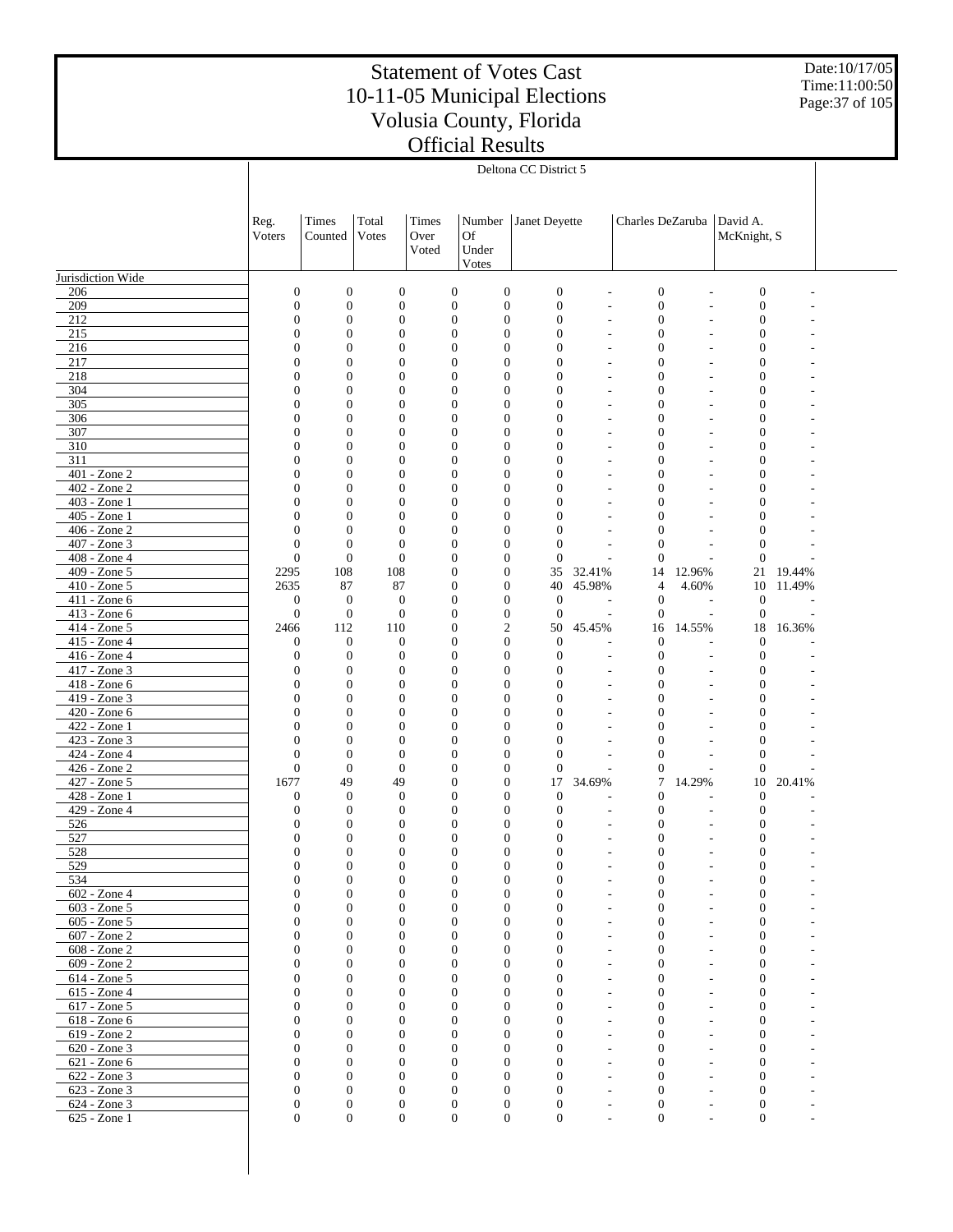Date:10/17/05 Time:11:00:50 Page:38 of 105

|                                                     |                                    | Deltona CC District 5                |                                      |                                      |                                      |                                      |                          |                                      |                                                                  |           |  |
|-----------------------------------------------------|------------------------------------|--------------------------------------|--------------------------------------|--------------------------------------|--------------------------------------|--------------------------------------|--------------------------|--------------------------------------|------------------------------------------------------------------|-----------|--|
|                                                     |                                    |                                      |                                      |                                      |                                      |                                      |                          |                                      |                                                                  |           |  |
|                                                     |                                    |                                      |                                      |                                      |                                      |                                      |                          |                                      |                                                                  |           |  |
|                                                     |                                    | Times                                | Total                                | Times                                | Number                               | Janet Deyette                        |                          | Charles DeZaruba                     | David A.                                                         |           |  |
|                                                     | Reg.<br>Voters                     | Counted                              | Votes                                | Over                                 | <b>Of</b>                            |                                      |                          |                                      | McKnight, S                                                      |           |  |
|                                                     |                                    |                                      |                                      | Voted                                | Under                                |                                      |                          |                                      |                                                                  |           |  |
|                                                     |                                    |                                      |                                      |                                      | Votes                                |                                      |                          |                                      |                                                                  |           |  |
| 626 - Zone 3                                        | $\boldsymbol{0}$                   | $\boldsymbol{0}$                     | $\boldsymbol{0}$                     | $\mathbf{0}$                         | $\boldsymbol{0}$                     | $\boldsymbol{0}$                     | $\overline{\phantom{a}}$ | $\boldsymbol{0}$                     | $\boldsymbol{0}$<br>$\overline{\phantom{a}}$                     |           |  |
| 628 - Zone 6                                        | $\mathbf{0}$                       | $\boldsymbol{0}$                     | $\mathbf{0}$                         | $\mathbf{0}$                         | $\boldsymbol{0}$                     | $\boldsymbol{0}$                     | L,                       | $\boldsymbol{0}$                     | $\boldsymbol{0}$<br>$\overline{a}$                               |           |  |
| 629 - Zone 6                                        | $\mathbf{0}$                       | $\boldsymbol{0}$                     | $\boldsymbol{0}$                     | $\mathbf{0}$                         | $\boldsymbol{0}$                     | $\boldsymbol{0}$                     | Ē,                       | $\boldsymbol{0}$                     | $\boldsymbol{0}$                                                 |           |  |
| 633 - Zone 1                                        | $\mathbf{0}$                       | $\mathbf{0}$                         | $\boldsymbol{0}$                     | $\mathbf{0}$                         | $\boldsymbol{0}$                     | $\boldsymbol{0}$                     | ٠                        | $\boldsymbol{0}$                     | $\boldsymbol{0}$                                                 |           |  |
| 636 - Zone 1                                        | $\mathbf{0}$                       | $\boldsymbol{0}$                     | $\boldsymbol{0}$                     | $\mathbf{0}$                         | $\boldsymbol{0}$                     | $\boldsymbol{0}$                     | Ē,                       | $\mathbf{0}$                         | $\boldsymbol{0}$                                                 |           |  |
| 637 - Zone 1                                        | $\mathbf{0}$                       | $\mathbf{0}$                         | $\boldsymbol{0}$                     | $\mathbf{0}$                         | $\boldsymbol{0}$                     | $\boldsymbol{0}$                     | ٠                        | $\mathbf{0}$                         | $\mathbf{0}$<br>$\overline{\phantom{a}}$                         |           |  |
| 638 - Zone 1                                        | $\mathbf{0}$                       | $\mathbf{0}$                         | $\boldsymbol{0}$                     | $\mathbf{0}$                         | $\boldsymbol{0}$                     | $\boldsymbol{0}$                     | ÷,                       | $\overline{0}$                       | $\mathbf{0}$                                                     |           |  |
| 640 - Zone 4                                        | $\mathbf{0}$                       | $\boldsymbol{0}$                     | $\boldsymbol{0}$                     | $\mathbf{0}$                         | $\boldsymbol{0}$                     | $\boldsymbol{0}$                     | ÷,                       | $\mathbf{0}$                         | $\mathbf{0}$<br>$\overline{\phantom{a}}$                         |           |  |
| 641 - Zone 4                                        | $\mathbf{0}$                       | $\boldsymbol{0}$                     | $\boldsymbol{0}$                     | $\mathbf{0}$                         | $\boldsymbol{0}$                     | $\boldsymbol{0}$                     | ÷,                       | $\overline{0}$                       | $\boldsymbol{0}$                                                 |           |  |
| 701                                                 | $\mathbf{0}$                       | $\boldsymbol{0}$                     | $\boldsymbol{0}$                     | $\mathbf{0}$                         | $\boldsymbol{0}$                     | $\boldsymbol{0}$                     | ٠                        | $\boldsymbol{0}$                     | $\mathbf{0}$                                                     |           |  |
| 702                                                 | $\mathbf{0}$                       | $\mathbf{0}$                         | $\boldsymbol{0}$                     | $\mathbf{0}$                         | $\boldsymbol{0}$                     | $\boldsymbol{0}$                     | ٠                        | $\overline{0}$                       | $\mathbf{0}$                                                     |           |  |
| 703                                                 | $\mathbf{0}$                       | $\boldsymbol{0}$                     | $\boldsymbol{0}$                     | $\mathbf{0}$                         | $\boldsymbol{0}$                     | $\boldsymbol{0}$                     | ÷,                       | $\mathbf{0}$                         | $\mathbf{0}$<br>$\overline{\phantom{a}}$                         |           |  |
| 704                                                 | $\mathbf{0}$                       | $\boldsymbol{0}$                     | $\boldsymbol{0}$                     | $\mathbf{0}$                         | $\boldsymbol{0}$                     | $\boldsymbol{0}$                     | ÷,                       | $\overline{0}$                       | $\boldsymbol{0}$                                                 |           |  |
| 709                                                 | $\mathbf{0}$                       | $\boldsymbol{0}$<br>$\mathbf{0}$     | $\boldsymbol{0}$                     | $\mathbf{0}$<br>$\mathbf{0}$         | $\boldsymbol{0}$                     | $\boldsymbol{0}$<br>$\boldsymbol{0}$ | ÷,                       | $\mathbf{0}$<br>$\overline{0}$       | $\mathbf{0}$<br>$\overline{\phantom{a}}$                         |           |  |
| 711<br>712                                          | $\mathbf{0}$<br>$\mathbf{0}$       | $\boldsymbol{0}$                     | $\boldsymbol{0}$<br>$\boldsymbol{0}$ | $\mathbf{0}$                         | $\boldsymbol{0}$<br>$\boldsymbol{0}$ | $\boldsymbol{0}$                     | Ē,<br>٠                  | $\boldsymbol{0}$                     | $\boldsymbol{0}$<br>$\mathbf{0}$<br>$\overline{\phantom{a}}$     |           |  |
| 714                                                 | $\mathbf{0}$                       | $\boldsymbol{0}$                     | $\boldsymbol{0}$                     | $\mathbf{0}$                         | $\boldsymbol{0}$                     | $\boldsymbol{0}$                     | ÷,                       | $\overline{0}$                       | $\boldsymbol{0}$                                                 |           |  |
| 717                                                 | $\mathbf{0}$                       | $\mathbf{0}$                         | $\boldsymbol{0}$                     | $\mathbf{0}$                         | $\boldsymbol{0}$                     | $\boldsymbol{0}$                     | ÷,                       | $\mathbf{0}$                         | $\mathbf{0}$<br>$\overline{\phantom{a}}$                         |           |  |
| 718                                                 | $\mathbf{0}$                       | $\mathbf{0}$                         | $\boldsymbol{0}$                     | $\mathbf{0}$                         | $\boldsymbol{0}$                     | $\boldsymbol{0}$                     | ÷,                       | $\overline{0}$                       | $\mathbf{0}$                                                     |           |  |
| 719                                                 | $\mathbf{0}$                       | $\boldsymbol{0}$                     | $\boldsymbol{0}$                     | $\mathbf{0}$                         | $\boldsymbol{0}$                     | $\boldsymbol{0}$                     | ٠                        | $\boldsymbol{0}$                     | $\boldsymbol{0}$<br>$\overline{\phantom{a}}$                     |           |  |
| 720                                                 | $\mathbf{0}$                       | $\boldsymbol{0}$                     | $\boldsymbol{0}$                     | $\mathbf{0}$                         | $\boldsymbol{0}$                     | $\boldsymbol{0}$                     | ٠                        | $\overline{0}$                       | $\boldsymbol{0}$                                                 |           |  |
| 722                                                 | $\mathbf{0}$                       | $\mathbf{0}$                         | $\boldsymbol{0}$                     | $\mathbf{0}$                         | $\boldsymbol{0}$                     | $\boldsymbol{0}$                     | ٠                        | $\mathbf{0}$                         | $\mathbf{0}$<br>$\overline{\phantom{a}}$                         |           |  |
| 723                                                 | $\mathbf{0}$                       | $\mathbf{0}$                         | $\boldsymbol{0}$                     | $\mathbf{0}$                         | $\boldsymbol{0}$                     | $\boldsymbol{0}$                     | ÷,                       | $\overline{0}$                       | $\mathbf{0}$                                                     |           |  |
| 724                                                 | $\mathbf{0}$                       | $\mathbf{0}$                         | $\boldsymbol{0}$                     | $\mathbf{0}$                         | $\boldsymbol{0}$                     | $\boldsymbol{0}$                     | ÷,                       | $\mathbf{0}$                         | $\mathbf{0}$<br>$\overline{\phantom{a}}$                         |           |  |
| 725                                                 | $\mathbf{0}$                       | $\boldsymbol{0}$                     | $\boldsymbol{0}$                     | $\mathbf{0}$                         | $\boldsymbol{0}$                     | $\mathbf{0}$                         | ÷,                       | $\overline{0}$                       | $\boldsymbol{0}$                                                 |           |  |
| 726                                                 | $\mathbf{0}$                       | $\boldsymbol{0}$                     | $\boldsymbol{0}$                     | $\mathbf{0}$                         | $\boldsymbol{0}$                     | $\boldsymbol{0}$                     | ٠                        | $\mathbf{0}$                         | $\mathbf{0}$                                                     |           |  |
| 727                                                 | $\mathbf{0}$                       | $\mathbf{0}$                         | $\boldsymbol{0}$                     | $\mathbf{0}$                         | $\boldsymbol{0}$                     | $\mathbf{0}$                         | Ē,                       | $\overline{0}$                       | $\mathbf{0}$                                                     |           |  |
| 728                                                 | $\mathbf{0}$                       | $\boldsymbol{0}$                     | $\boldsymbol{0}$                     | $\mathbf{0}$                         | $\boldsymbol{0}$                     | $\boldsymbol{0}$                     | ٠                        | $\boldsymbol{0}$                     | $\mathbf{0}$<br>$\overline{\phantom{a}}$                         |           |  |
| 729                                                 | $\mathbf{0}$                       | $\boldsymbol{0}$                     | $\boldsymbol{0}$                     | $\mathbf{0}$                         | $\boldsymbol{0}$                     | $\mathbf{0}$                         | ÷,                       | $\overline{0}$                       | $\mathbf{0}$                                                     |           |  |
| 731                                                 | $\mathbf{0}$                       | $\mathbf{0}$                         | $\boldsymbol{0}$                     | $\mathbf{0}$                         | $\boldsymbol{0}$                     | $\boldsymbol{0}$                     | ÷,                       | $\mathbf{0}$                         | $\mathbf{0}$<br>$\overline{\phantom{a}}$                         |           |  |
| 732<br>733                                          | $\mathbf{0}$<br>$\mathbf{0}$       | $\mathbf{0}$<br>$\boldsymbol{0}$     | $\boldsymbol{0}$<br>$\boldsymbol{0}$ | $\mathbf{0}$<br>$\mathbf{0}$         | $\boldsymbol{0}$<br>$\boldsymbol{0}$ | $\mathbf{0}$<br>$\boldsymbol{0}$     | ÷,<br>٠                  | $\overline{0}$<br>$\boldsymbol{0}$   | $\mathbf{0}$<br>$\boldsymbol{0}$<br>$\overline{\phantom{a}}$     |           |  |
| 803                                                 | $\mathbf{0}$                       | $\mathbf{0}$                         | $\boldsymbol{0}$                     | $\mathbf{0}$                         | $\boldsymbol{0}$                     | $\boldsymbol{0}$                     | ٠                        | $\overline{0}$                       | $\boldsymbol{0}$                                                 |           |  |
| 804                                                 | $\mathbf{0}$                       | $\mathbf{0}$                         | $\boldsymbol{0}$                     | $\mathbf{0}$                         | $\boldsymbol{0}$                     | $\boldsymbol{0}$                     | L,                       | $\mathbf{0}$                         | $\mathbf{0}$<br>$\overline{\phantom{a}}$                         |           |  |
| 805                                                 | $\mathbf{0}$                       | $\mathbf{0}$                         | $\boldsymbol{0}$                     | $\mathbf{0}$                         | $\boldsymbol{0}$                     | $\boldsymbol{0}$                     | ÷,                       | $\overline{0}$                       | $\mathbf{0}$                                                     |           |  |
| 806                                                 | $\mathbf{0}$                       | $\mathbf{0}$                         | $\boldsymbol{0}$                     | $\mathbf{0}$                         | $\mathbf{0}$                         | $\boldsymbol{0}$                     | ٠                        | $\mathbf{0}$                         | $\mathbf{0}$<br>$\overline{\phantom{a}}$                         |           |  |
| 808                                                 | $\mathbf{0}$                       | $\boldsymbol{0}$                     | $\boldsymbol{0}$                     | $\mathbf{0}$                         | $\mathbf{0}$                         | $\boldsymbol{0}$                     | ٠                        | $\overline{0}$                       | $\boldsymbol{0}$                                                 |           |  |
| 809                                                 | $\mathbf{0}$                       | $\mathbf{0}$                         | $\boldsymbol{0}$                     | $\mathbf{0}$                         | $\mathbf{0}$                         | $\boldsymbol{0}$                     | ٠                        | $\mathbf{0}$                         | $\mathbf{0}$                                                     |           |  |
| 810                                                 | $\mathbf{0}$                       | $\mathbf{0}$                         | $\boldsymbol{0}$                     | $\mathbf{0}$                         | $\boldsymbol{0}$                     | $\boldsymbol{0}$                     | Ē,                       | $\mathbf{0}$                         | $\boldsymbol{0}$                                                 |           |  |
| 811                                                 | $\mathbf{0}$                       | $\mathbf{0}$                         | $\boldsymbol{0}$                     | $\mathbf{0}$                         | $\boldsymbol{0}$                     | $\boldsymbol{0}$                     | ٠                        | $\mathbf{0}$                         | $\boldsymbol{0}$                                                 |           |  |
| 812                                                 | $\mathbf{0}$                       | $\mathbf{0}$                         | $\boldsymbol{0}$                     | $\mathbf{0}$                         | $\boldsymbol{0}$                     | $\boldsymbol{0}$                     |                          | $\mathbf{0}$                         | $\boldsymbol{0}$                                                 |           |  |
| 815                                                 | $\theta$                           | $\Omega$                             | $\Omega$                             | $\theta$                             | $\mathbf{0}$                         | $\theta$                             |                          | $\Omega$                             | $\overline{0}$                                                   |           |  |
| 901                                                 | $\boldsymbol{0}$                   | $\boldsymbol{0}$                     | $\mathbf{0}$                         | $\mathbf{0}$                         | $\boldsymbol{0}$                     | $\mathbf{0}$                         | ÷,                       | $\boldsymbol{0}$                     | $\boldsymbol{0}$                                                 |           |  |
| 902<br>903                                          | $\boldsymbol{0}$<br>$\mathbf{0}$   | $\boldsymbol{0}$<br>$\boldsymbol{0}$ | $\boldsymbol{0}$<br>$\boldsymbol{0}$ | $\boldsymbol{0}$<br>$\mathbf{0}$     | $\boldsymbol{0}$<br>$\boldsymbol{0}$ | $\boldsymbol{0}$<br>$\boldsymbol{0}$ | ÷,<br>L,                 | $\boldsymbol{0}$<br>$\boldsymbol{0}$ | $\boldsymbol{0}$<br>$\overline{\phantom{a}}$<br>$\boldsymbol{0}$ |           |  |
| 904                                                 | $\overline{0}$                     | $\mathbf{0}$                         | $\overline{0}$                       | $\mathbf{0}$                         | $\boldsymbol{0}$                     | $\overline{0}$                       | L,                       | $\overline{0}$                       | $\sim$<br>$\mathbf{0}$<br>$\sim$                                 |           |  |
| 905                                                 | $\overline{0}$                     | $\overline{0}$                       | $\boldsymbol{0}$                     | $\mathbf{0}$                         | $\boldsymbol{0}$                     | $\overline{0}$                       | L,                       | $\mathbf{0}$                         | $\mathbf{0}$<br>÷.                                               |           |  |
| 910                                                 | $\overline{0}$                     | $\mathbf{0}$                         | $\overline{0}$                       | $\mathbf{0}$                         | $\boldsymbol{0}$                     | $\overline{0}$                       | ÷,                       | $\mathbf{0}$                         | $\mathbf{0}$<br>$\overline{a}$                                   |           |  |
| 912                                                 | $\overline{0}$                     | $\overline{0}$                       | $\overline{0}$                       | $\mathbf{0}$                         | $\boldsymbol{0}$                     | $\overline{0}$                       | L,                       | $\mathbf{0}$                         | $\boldsymbol{0}$                                                 |           |  |
| 913                                                 | $\overline{0}$                     | $\mathbf{0}$                         | $\overline{0}$                       | $\mathbf{0}$                         | $\boldsymbol{0}$                     | $\overline{0}$                       | ÷,                       | $\mathbf{0}$                         | $\mathbf{0}$<br>$\sim$                                           |           |  |
| Absentee - DeLand                                   | $\overline{0}$                     | $\mathbf{0}$                         | $\boldsymbol{0}$                     | $\mathbf{0}$                         | $\boldsymbol{0}$                     | $\overline{0}$                       | $\overline{a}$           | $\overline{0}$                       | $\overline{0}$                                                   |           |  |
| Absentee - DeBary                                   | $\mathbf{0}$                       | $\mathbf{0}$                         | $\overline{0}$                       | $\mathbf{0}$                         | $\boldsymbol{0}$                     | $\mathbf{0}$                         |                          | $\mathbf{0}$                         | $\mathbf{0}$                                                     |           |  |
| Absentee - Deltona                                  | 9073                               | 39                                   | 39                                   | $\mathbf{0}$                         | $\boldsymbol{0}$                     | 13                                   | 33.33%                   | 2.56%<br>1                           | 15                                                               | 38.46%    |  |
| Absentee - Holly Hill                               | $\boldsymbol{0}$                   | $\boldsymbol{0}$                     | $\mathbf{0}$                         | $\mathbf{0}$                         | $\mathbf{0}$                         | $\mathbf{0}$                         |                          | $\boldsymbol{0}$                     | $\boldsymbol{0}$                                                 |           |  |
| Absentee - Daytona Beach                            | $\boldsymbol{0}$                   | $\mathbf{0}$                         | $\mathbf{0}$                         | $\mathbf{0}$                         | $\boldsymbol{0}$                     | $\boldsymbol{0}$                     | $\overline{\phantom{a}}$ | $\boldsymbol{0}$                     | $\mathbf{0}$<br>$\sim$                                           |           |  |
| Absentee - South Daytona                            | $\mathbf{0}$                       | $\mathbf{0}$                         | $\mathbf{0}$                         | $\mathbf{0}$                         | $\boldsymbol{0}$                     | $\boldsymbol{0}$                     | $\overline{\phantom{a}}$ | $\overline{0}$                       | $\mathbf{0}$<br>$\overline{a}$                                   |           |  |
| Absentee - Port Orange                              | $\mathbf{0}$                       | $\overline{0}$                       | $\overline{0}$                       | $\mathbf{0}$                         | $\boldsymbol{0}$                     | $\overline{0}$                       | $\sim$                   | $\overline{0}$                       | $\mathbf{0}$<br>÷.                                               |           |  |
| Absentee - Ponce Inlet                              | $\overline{0}$                     | $\mathbf{0}$                         | $\overline{0}$                       | $\mathbf{0}$                         | $\boldsymbol{0}$                     | $\overline{0}$                       | $\overline{a}$           | $\mathbf{0}$                         | $\mathbf{0}$<br>÷.                                               |           |  |
| Absentee - New Smyrna Beach<br>Absentee - Edgewater | $\boldsymbol{0}$<br>$\overline{0}$ | $\boldsymbol{0}$<br>$\boldsymbol{0}$ | $\boldsymbol{0}$<br>$\boldsymbol{0}$ | $\boldsymbol{0}$<br>$\boldsymbol{0}$ | $\boldsymbol{0}$<br>$\boldsymbol{0}$ | $\mathbf{0}$<br>$\mathbf{0}$         | $\overline{a}$           | $\mathbf{0}$<br>$\mathbf{0}$         | $\mathbf{0}$<br>$\mathbf{0}$                                     |           |  |
| Early Voting                                        | 9073                               | 188                                  | 185                                  | $\boldsymbol{0}$                     | 3                                    |                                      | 73 39.46%                | 17<br>9.19%                          |                                                                  | 41 22.16% |  |
|                                                     |                                    |                                      |                                      |                                      |                                      |                                      |                          |                                      |                                                                  |           |  |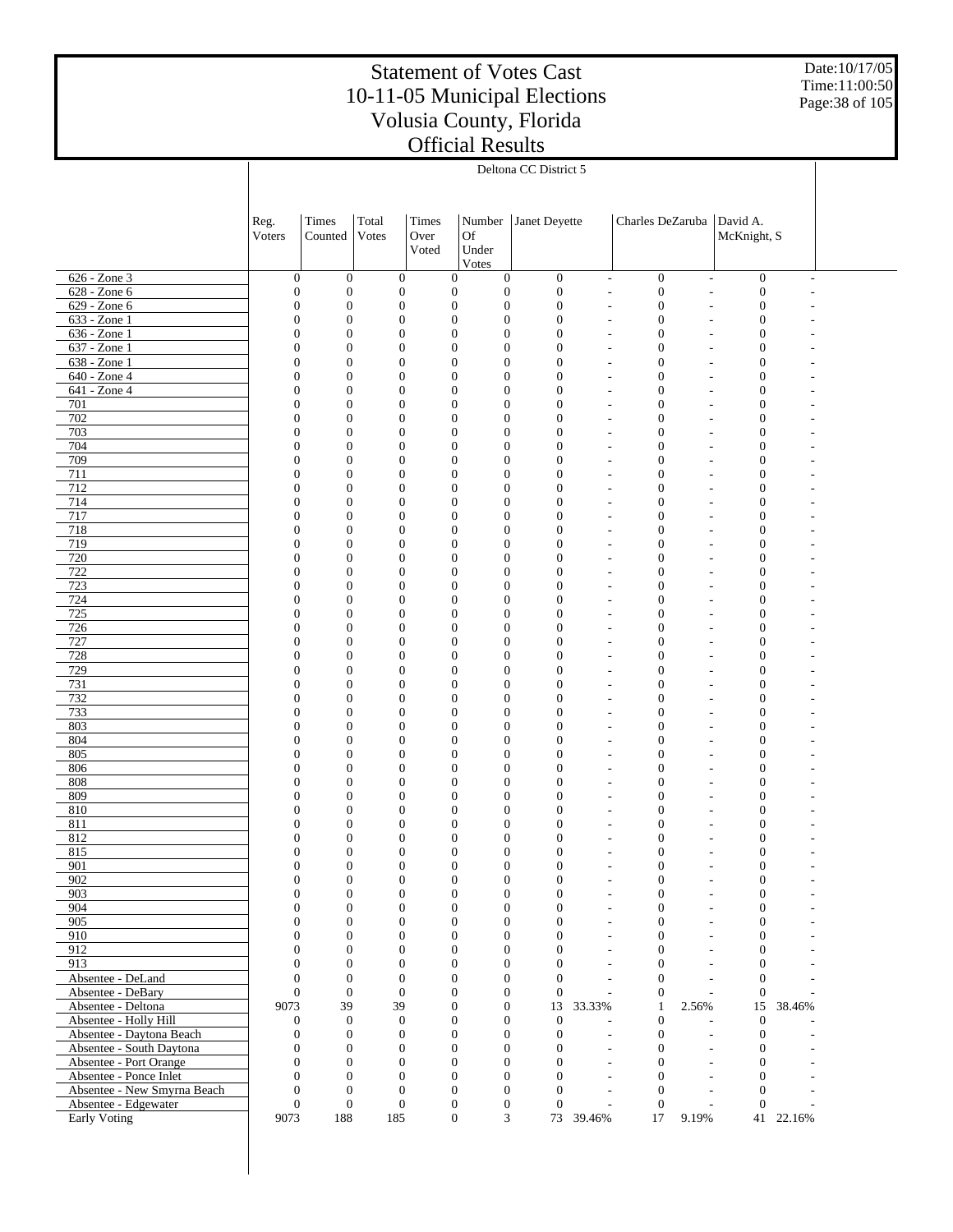Date:10/17/05 Time:11:00:50 Page:39 of 105

|                                |          |                       |       |          | 1110161 1100616      |               |        |                  |        |               |        |  |
|--------------------------------|----------|-----------------------|-------|----------|----------------------|---------------|--------|------------------|--------|---------------|--------|--|
|                                |          | Deltona CC District 5 |       |          |                      |               |        |                  |        |               |        |  |
|                                |          |                       |       |          |                      |               |        |                  |        |               |        |  |
|                                |          |                       |       |          |                      |               |        |                  |        |               |        |  |
|                                | Reg.     | Times                 | Total | Times    | Number               | Janet Deyette |        | Charles DeZaruba |        | David A.      |        |  |
|                                | Voters   | Counted               | Votes | Over     | Of                   |               |        |                  |        | McKnight, S   |        |  |
|                                |          |                       |       | Voted    | Under                |               |        |                  |        |               |        |  |
|                                |          |                       |       |          | Votes                |               |        |                  |        |               |        |  |
| Provisional - DeLand           | $\Omega$ | $\Omega$              |       | $\Omega$ | $\Omega$<br>$\Omega$ | $\Omega$      |        | $\Omega$         |        | $\Omega$      |        |  |
| Provisional - DeBary           |          |                       |       |          |                      |               |        |                  |        |               |        |  |
| Provisional - Deltona          | 9073     |                       |       |          | 0                    |               |        |                  |        | 0             |        |  |
| Provisional - Holly Hill       |          |                       |       |          |                      |               |        |                  |        |               |        |  |
| Provisional - Daytona Beach    |          |                       |       |          | 0                    |               |        | 0                |        | 0             |        |  |
| Provisional - South Daytona    |          |                       |       |          |                      |               |        |                  |        |               |        |  |
| Provisional - Port Orange      |          |                       |       |          | 0                    |               |        |                  |        | $\mathcal{L}$ |        |  |
| Provisional - Ponce Inlet      |          |                       |       |          |                      |               |        |                  |        |               |        |  |
| Provisional - New Smyrna Beach |          |                       |       |          | 0                    |               |        |                  |        |               |        |  |
| Provisional - Edgewater        |          |                       |       |          |                      |               |        |                  |        |               |        |  |
| Unscanned - DeLand             |          |                       |       |          |                      |               |        |                  |        |               |        |  |
| <b>Unscanned - DeBary</b>      |          |                       |       |          |                      |               |        |                  |        |               |        |  |
| Unscanned - Deltona            | 9073     |                       |       |          |                      |               |        |                  |        |               |        |  |
| Unscanned - Holly Hill         |          |                       |       |          |                      |               |        |                  |        |               |        |  |
| Unscanned - Daytona Beach      |          |                       |       |          |                      |               |        |                  |        |               |        |  |
| Unscanned - South Daytona      |          |                       |       |          |                      |               |        |                  |        |               |        |  |
| <b>Unscanned - Port Orange</b> |          |                       |       |          |                      |               |        |                  |        |               |        |  |
| Unscanned - Ponce Inlet        |          |                       |       |          |                      |               |        |                  |        |               |        |  |
| Unscanned - New Smyrna Beach   |          |                       |       |          |                      |               |        |                  |        |               |        |  |
| Unscanned - Edgewater          |          |                       |       |          |                      |               |        |                  |        |               |        |  |
| Total                          | 9073     | 584                   | 578   |          | $\Omega$<br>6        | 228           | 39.45% | 59               | 10.21% | 115           | 19.90% |  |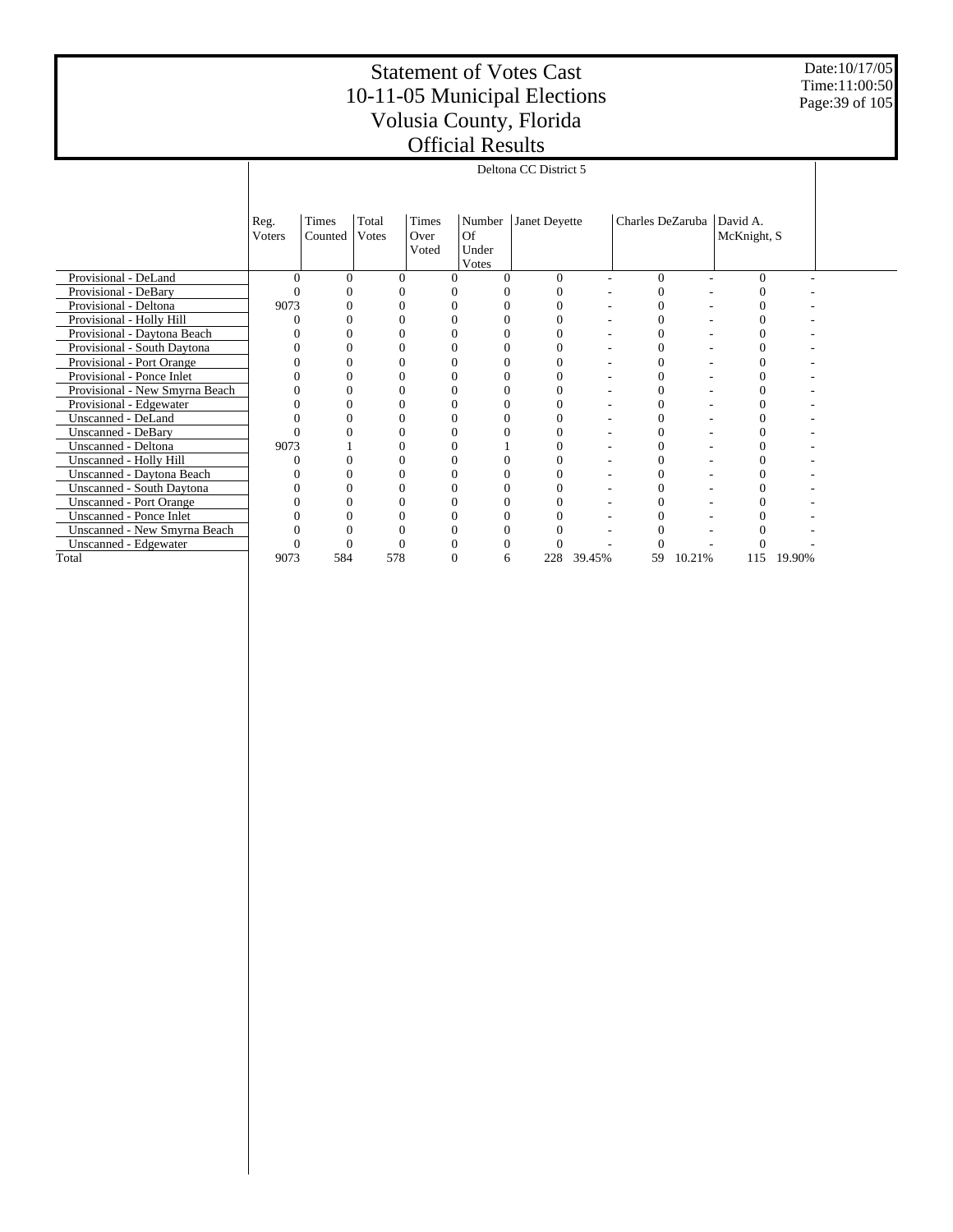Date:10/17/05 Time:11:00:50 Page:40 of 105

|                   |                  |                          | Deltona CC District 5                |        |
|-------------------|------------------|--------------------------|--------------------------------------|--------|
|                   |                  |                          |                                      |        |
|                   |                  |                          |                                      |        |
|                   | Rafael A. Valle  |                          | Charles G.                           |        |
|                   |                  |                          | Williams                             |        |
|                   |                  |                          |                                      |        |
|                   |                  |                          |                                      |        |
| Jurisdiction Wide |                  |                          |                                      |        |
| 206               | $\boldsymbol{0}$ |                          | $\boldsymbol{0}$                     |        |
| 209               | $\mathbf{0}$     | $\overline{a}$           | $\boldsymbol{0}$                     |        |
| 212               | $\mathbf{0}$     | $\overline{a}$           | $\boldsymbol{0}$                     |        |
| 215               | $\overline{0}$   |                          | $\boldsymbol{0}$                     |        |
| 216               | $\overline{0}$   | $\overline{a}$           | $\boldsymbol{0}$                     |        |
| 217               | $\overline{0}$   | $\overline{a}$           | $\boldsymbol{0}$                     |        |
| 218               | $\overline{0}$   | $\overline{a}$           | $\boldsymbol{0}$                     |        |
| 304               | $\overline{0}$   | $\overline{a}$           | $\boldsymbol{0}$                     |        |
| 305               | $\overline{0}$   | $\overline{a}$           | $\boldsymbol{0}$                     |        |
| 306               | $\overline{0}$   | $\overline{a}$           | $\boldsymbol{0}$                     |        |
| 307               | $\overline{0}$   | $\overline{a}$           | $\boldsymbol{0}$                     |        |
| 310               | $\overline{0}$   | $\overline{a}$           | $\boldsymbol{0}$                     |        |
| 311               | $\overline{0}$   | $\overline{a}$           | $\boldsymbol{0}$                     |        |
| 401 - Zone 2      | $\overline{0}$   | $\overline{a}$           | $\boldsymbol{0}$                     |        |
| 402 - Zone 2      | $\overline{0}$   |                          | $\boldsymbol{0}$                     |        |
| 403 - Zone 1      | $\overline{0}$   | $\overline{a}$           | $\boldsymbol{0}$                     |        |
| 405 - Zone 1      | $\overline{0}$   |                          | $\boldsymbol{0}$                     |        |
| 406 - Zone 2      | $\overline{0}$   |                          | $\boldsymbol{0}$                     |        |
| 407 - Zone 3      | $\mathbf{0}$     |                          | $\boldsymbol{0}$                     |        |
| 408 - Zone 4      | $\mathbf{0}$     | $\overline{a}$           | $\mathbf{0}$                         |        |
| 409 - Zone 5      | 23               | 21.30%                   | 15                                   | 13.89% |
| 410 - Zone 5      | 26               | 29.89%                   | $\tau$                               | 8.05%  |
| 411 - Zone 6      | $\boldsymbol{0}$ | ÷,                       | $\mathbf{0}$                         |        |
| $413 - Z$ one 6   | $\boldsymbol{0}$ | $\overline{\phantom{a}}$ | $\mathbf{0}$                         |        |
| 414 - Zone 5      | 10               | 9.09%                    | 16                                   | 14.55% |
| 415 - Zone 4      | $\boldsymbol{0}$ |                          | $\mathbf{0}$                         |        |
| 416 - Zone 4      | $\mathbf{0}$     | $\overline{a}$           | $\boldsymbol{0}$                     |        |
| 417 - Zone 3      | $\mathbf{0}$     | $\overline{a}$           | $\boldsymbol{0}$                     |        |
| 418 - Zone 6      | $\overline{0}$   | L,                       | $\boldsymbol{0}$                     |        |
| 419 - Zone 3      | $\overline{0}$   | $\overline{a}$           | $\boldsymbol{0}$                     |        |
| 420 - Zone 6      | $\overline{0}$   | $\overline{a}$           | $\boldsymbol{0}$                     |        |
|                   | $\overline{0}$   |                          |                                      |        |
| 422 - Zone 1      | $\overline{0}$   |                          | $\boldsymbol{0}$<br>$\boldsymbol{0}$ |        |
| 423 - Zone 3      | $\mathbf{0}$     |                          |                                      |        |
| 424 - Zone 4      |                  |                          | $\boldsymbol{0}$                     |        |
| 426 - Zone 2      | $\boldsymbol{0}$ |                          | $\boldsymbol{0}$                     |        |
| 427 - Zone 5      | 12               | 24.49%                   | 3                                    | 6.12%  |
| 428 - Zone 1      | $\mathbf{0}$     |                          | $\boldsymbol{0}$                     |        |
| 429 - Zone 4      | $\mathbf{0}$     | $\overline{a}$           | $\boldsymbol{0}$                     |        |
| 526               | $\boldsymbol{0}$ |                          | $\boldsymbol{0}$                     |        |
| 527               | 0                | $\overline{a}$           | $\boldsymbol{0}$                     |        |
| 528               | $\overline{0}$   | $\overline{a}$           | $\theta$                             |        |
| 529               | $\boldsymbol{0}$ |                          | $\mathbf{0}$                         |        |
| $\sqrt{534}$      | $\mathbf{0}$     |                          | $\boldsymbol{0}$                     |        |
| 602 - Zone 4      | $\mathbf{0}$     |                          | $\boldsymbol{0}$                     |        |
| 603 - Zone 5      | $\mathbf{0}$     |                          | $\boldsymbol{0}$                     |        |
| 605 - Zone 5      | $\overline{0}$   |                          | $\boldsymbol{0}$                     |        |
| 607 - Zone 2      | $\overline{0}$   |                          | $\boldsymbol{0}$                     |        |
| 608 - Zone 2      | $\overline{0}$   |                          | $\boldsymbol{0}$                     |        |
| 609 - Zone 2      | $\overline{0}$   | $\overline{a}$           | $\boldsymbol{0}$                     |        |
| 614 - Zone 5      | $\overline{0}$   |                          | $\boldsymbol{0}$                     |        |
| 615 - Zone 4      | $\mathbf{0}$     | $\overline{a}$           | $\boldsymbol{0}$                     |        |
| 617 - Zone 5      | $\overline{0}$   |                          | $\boldsymbol{0}$                     |        |
| 618 - Zone 6      | $\overline{0}$   | ÷,                       | $\boldsymbol{0}$                     |        |
| 619 - Zone 2      | $\overline{0}$   |                          | $\boldsymbol{0}$                     |        |
| 620 - Zone 3      | $\overline{0}$   |                          | $\boldsymbol{0}$                     |        |
| 621 - Zone 6      | $\overline{0}$   |                          | $\boldsymbol{0}$                     |        |
| 622 - Zone 3      | $\overline{0}$   |                          | $\boldsymbol{0}$                     |        |
| 623 - Zone 3      | $\overline{0}$   |                          | $\boldsymbol{0}$                     |        |
| 624 - Zone 3      | $\boldsymbol{0}$ |                          | $\boldsymbol{0}$                     |        |
| 625 - Zone 1      | $\boldsymbol{0}$ | L,                       | $\boldsymbol{0}$                     |        |
|                   |                  |                          |                                      |        |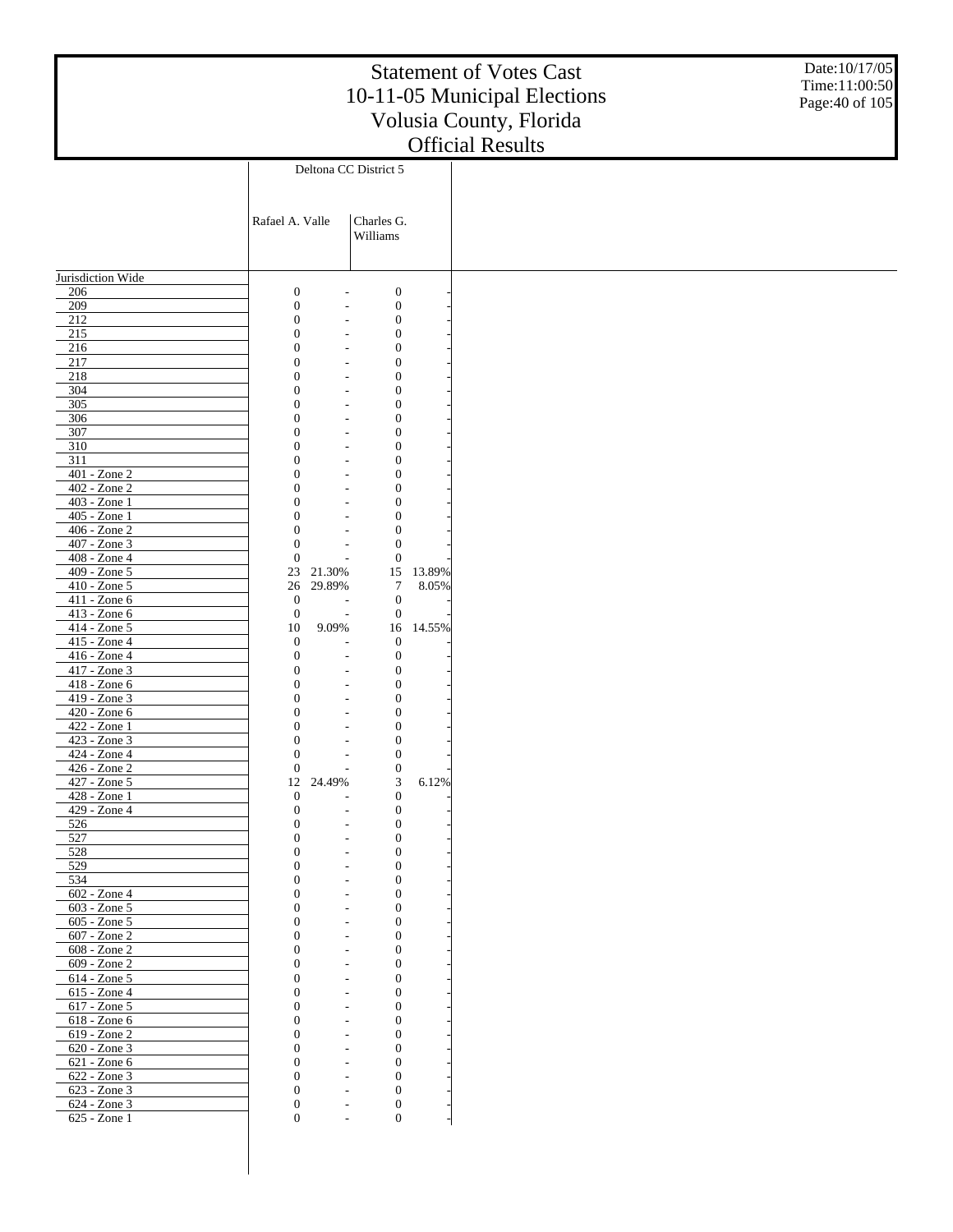Date:10/17/05 Time:11:00:50 Page:41 of 105

|                                      |                                      | Deltona CC District 5                                                                        |           |
|--------------------------------------|--------------------------------------|----------------------------------------------------------------------------------------------|-----------|
|                                      |                                      |                                                                                              |           |
|                                      |                                      |                                                                                              |           |
|                                      | Rafael A. Valle                      | Charles G.<br>Williams                                                                       |           |
|                                      |                                      |                                                                                              |           |
|                                      |                                      |                                                                                              |           |
| 626 - Zone 3                         | $\boldsymbol{0}$                     | $\boldsymbol{0}$<br>$\overline{\phantom{a}}$                                                 |           |
| 628 - Zone 6                         | $\boldsymbol{0}$                     | $\boldsymbol{0}$<br>$\overline{\phantom{a}}$                                                 |           |
| 629 - Zone 6                         | $\boldsymbol{0}$                     | $\boldsymbol{0}$<br>$\overline{\phantom{a}}$                                                 |           |
| 633 - Zone 1                         | $\mathbf{0}$                         | $\boldsymbol{0}$<br>$\overline{\phantom{a}}$                                                 |           |
| 636 - Zone 1<br>637 - Zone 1         | $\boldsymbol{0}$<br>$\boldsymbol{0}$ | $\boldsymbol{0}$<br>$\overline{\phantom{a}}$<br>$\boldsymbol{0}$<br>$\overline{\phantom{a}}$ |           |
| 638 - Zone 1                         | $\theta$                             | $\boldsymbol{0}$<br>$\overline{\phantom{a}}$                                                 |           |
| 640 - Zone 4                         | $\boldsymbol{0}$                     | $\boldsymbol{0}$<br>$\overline{\phantom{a}}$                                                 |           |
| 641 - Zone 4                         | $\boldsymbol{0}$                     | $\boldsymbol{0}$<br>$\overline{\phantom{a}}$                                                 |           |
| 701                                  | $\boldsymbol{0}$                     | $\boldsymbol{0}$<br>$\overline{\phantom{a}}$                                                 |           |
| 702                                  | $\theta$                             | $\boldsymbol{0}$<br>$\overline{\phantom{a}}$                                                 |           |
| 703                                  | $\boldsymbol{0}$                     | $\boldsymbol{0}$<br>$\overline{\phantom{a}}$                                                 |           |
| 704                                  | $\theta$                             | $\boldsymbol{0}$<br>$\overline{\phantom{a}}$                                                 |           |
| 709                                  | $\boldsymbol{0}$                     | $\boldsymbol{0}$<br>$\overline{\phantom{a}}$                                                 |           |
| 711                                  | $\theta$                             | $\boldsymbol{0}$<br>$\overline{\phantom{a}}$                                                 |           |
| 712<br>714                           | $\boldsymbol{0}$<br>$\theta$         | $\boldsymbol{0}$<br>$\overline{\phantom{a}}$<br>$\boldsymbol{0}$<br>$\overline{\phantom{a}}$ |           |
| 717                                  | $\boldsymbol{0}$                     | $\boldsymbol{0}$<br>$\overline{\phantom{a}}$                                                 |           |
| 718                                  | $\theta$                             | $\boldsymbol{0}$<br>$\overline{\phantom{a}}$                                                 |           |
| 719                                  | $\boldsymbol{0}$                     | $\boldsymbol{0}$<br>$\overline{\phantom{a}}$                                                 |           |
| 720                                  | $\theta$                             | $\boldsymbol{0}$<br>$\overline{\phantom{a}}$                                                 |           |
| 722                                  | 0                                    | $\boldsymbol{0}$<br>$\overline{\phantom{a}}$                                                 |           |
| 723                                  | $\theta$                             | $\boldsymbol{0}$<br>$\overline{\phantom{a}}$                                                 |           |
| 724                                  | 0                                    | $\boldsymbol{0}$<br>$\overline{\phantom{a}}$                                                 |           |
| $\overline{725}$                     | $\theta$                             | $\boldsymbol{0}$<br>$\overline{\phantom{a}}$                                                 |           |
| 726                                  | 0                                    | $\boldsymbol{0}$<br>$\overline{\phantom{a}}$                                                 |           |
| 727<br>728                           | $\theta$<br>0                        | $\boldsymbol{0}$<br>$\overline{\phantom{a}}$<br>$\boldsymbol{0}$<br>$\overline{\phantom{a}}$ |           |
| 729                                  | $\theta$                             | $\boldsymbol{0}$<br>$\overline{\phantom{a}}$                                                 |           |
| 731                                  | 0                                    | $\boldsymbol{0}$<br>$\overline{\phantom{a}}$                                                 |           |
| 732                                  | $\theta$                             | $\boldsymbol{0}$<br>$\overline{\phantom{a}}$                                                 |           |
| 733                                  | 0                                    | $\boldsymbol{0}$<br>$\overline{\phantom{a}}$                                                 |           |
| 803                                  | $\theta$                             | $\boldsymbol{0}$<br>$\overline{\phantom{a}}$                                                 |           |
| 804                                  | 0                                    | $\boldsymbol{0}$<br>$\overline{\phantom{a}}$                                                 |           |
| 805                                  | $\theta$                             | $\boldsymbol{0}$<br>$\overline{\phantom{a}}$                                                 |           |
| 806                                  | 0                                    | $\boldsymbol{0}$<br>$\overline{\phantom{a}}$                                                 |           |
| 808                                  | 0                                    | $\boldsymbol{0}$<br>$\overline{\phantom{a}}$                                                 |           |
| 809<br>810                           | 0<br>$\theta$                        | $\boldsymbol{0}$<br>$\overline{\phantom{a}}$<br>$\boldsymbol{0}$<br>$\overline{\phantom{a}}$ |           |
| 811                                  | 0                                    | $\boldsymbol{0}$<br>$\overline{\phantom{a}}$                                                 |           |
| 812                                  | $\theta$                             | $\boldsymbol{0}$<br>$\overline{\phantom{a}}$                                                 |           |
| 815                                  | $\overline{0}$                       | $\boldsymbol{0}$<br>$\overline{\phantom{a}}$                                                 |           |
| 901                                  | $\boldsymbol{0}$                     | $\boldsymbol{0}$                                                                             |           |
| 902                                  | $\boldsymbol{0}$                     | $\boldsymbol{0}$                                                                             |           |
| 903                                  | $\overline{0}$                       | $\boldsymbol{0}$                                                                             |           |
| 904                                  | $\theta$                             | $\boldsymbol{0}$                                                                             |           |
| 905                                  | $\theta$                             | $\boldsymbol{0}$<br>$\overline{a}$                                                           |           |
| 910<br>912                           | $\theta$<br>$\theta$                 | $\boldsymbol{0}$<br>$\boldsymbol{0}$<br>$\sim$                                               |           |
| 913                                  | $\theta$                             | $\boldsymbol{0}$                                                                             |           |
| Absentee - DeLand                    | $\Omega$                             | $\boldsymbol{0}$                                                                             |           |
| Absentee - DeBary                    | $\boldsymbol{0}$                     | $\boldsymbol{0}$                                                                             |           |
| Absentee - Deltona                   | 5<br>12.82%                          | $\mathfrak s$                                                                                | 12.82%    |
| Absentee - Holly Hill                | $\mathbf{0}$                         | $\boldsymbol{0}$                                                                             |           |
| Absentee - Daytona Beach             | $\boldsymbol{0}$                     | $\boldsymbol{0}$                                                                             |           |
| Absentee - South Daytona             | $\overline{0}$                       | $\boldsymbol{0}$                                                                             |           |
| Absentee - Port Orange               | $\theta$                             | $\boldsymbol{0}$<br>$\sim$                                                                   |           |
| Absentee - Ponce Inlet               | $\theta$                             | $\boldsymbol{0}$                                                                             |           |
| Absentee - New Smyrna Beach          | $\Omega$                             | $\boldsymbol{0}$                                                                             |           |
| Absentee - Edgewater<br>Early Voting | $\boldsymbol{0}$<br>28 15.14%        | $\mathbf{0}$<br>$\overline{a}$                                                               | 26 14.05% |
|                                      |                                      |                                                                                              |           |
|                                      |                                      |                                                                                              |           |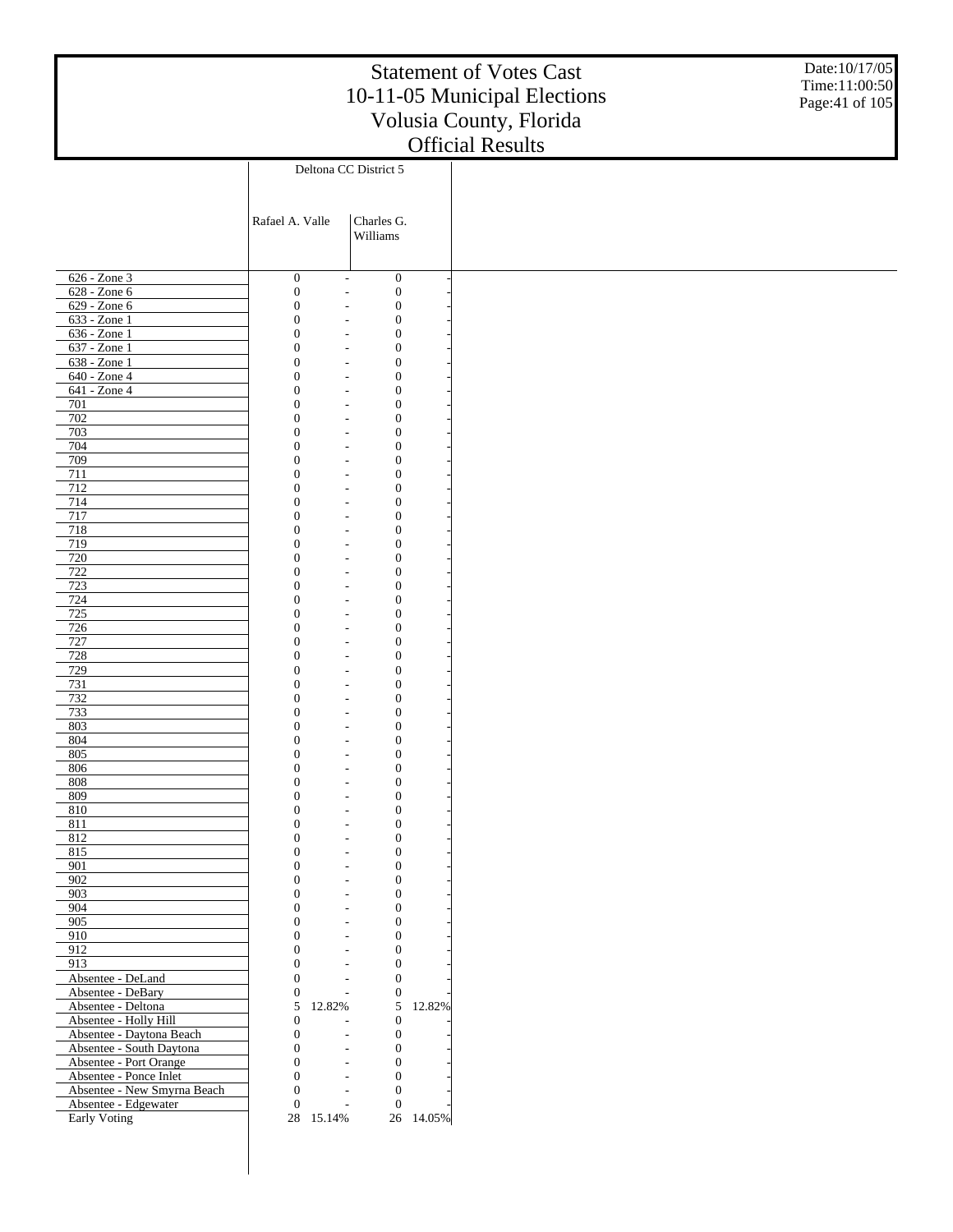Date:10/17/05 Time:11:00:50 Page:42 of 105

|                                     |                 |                       |                  |        | UHIUM RUSURS |
|-------------------------------------|-----------------|-----------------------|------------------|--------|--------------|
|                                     |                 | Deltona CC District 5 |                  |        |              |
|                                     |                 |                       |                  |        |              |
|                                     |                 |                       |                  |        |              |
|                                     | Rafael A. Valle | Charles G.            |                  |        |              |
|                                     |                 | Williams              |                  |        |              |
|                                     |                 |                       |                  |        |              |
|                                     |                 |                       |                  |        |              |
| Provisional - DeLand                | $\Omega$        |                       | $\mathbf{0}$     |        |              |
| Provisional - DeBary                |                 |                       | $\mathbf{0}$     |        |              |
| Provisional - Deltona               | 0               |                       | $\mathbf{0}$     |        |              |
| Provisional - Holly Hill            |                 |                       | $\mathbf{0}$     |        |              |
| Provisional - Daytona Beach         | 0               |                       | $\mathbf{0}$     |        |              |
| Provisional - South Daytona         | 0               |                       | $\mathbf{0}$     |        |              |
| Provisional - Port Orange           | $\Omega$        |                       | $\mathbf{0}$     |        |              |
| Provisional - Ponce Inlet           |                 |                       | $\mathbf{0}$     |        |              |
| Provisional - New Smyrna Beach      | 0               |                       | $\mathbf{0}$     |        |              |
| Provisional - Edgewater             |                 |                       | $\mathbf{0}$     |        |              |
| Unscanned - DeLand                  |                 |                       | $\overline{0}$   |        |              |
| Unscanned - DeBary                  |                 |                       | 0                |        |              |
| Unscanned - Deltona                 |                 |                       | $\overline{0}$   |        |              |
| Unscanned - Holly Hill              |                 |                       | $\mathbf{0}$     |        |              |
| Unscanned - Daytona Beach           | 0               |                       | $\boldsymbol{0}$ |        |              |
| Unscanned - South Daytona           |                 |                       | $\mathbf{0}$     |        |              |
| <b>Unscanned - Port Orange</b>      |                 |                       | $\overline{0}$   |        |              |
| Unscanned - Ponce Inlet             |                 |                       | $\boldsymbol{0}$ |        |              |
| <b>Unscanned - New Smyrna Beach</b> |                 |                       | $\overline{0}$   |        |              |
| Unscanned - Edgewater               | $\Omega$        |                       | $\theta$         |        |              |
| Total                               | 104             | 17.99%                | 72               | 12.46% |              |
|                                     |                 |                       |                  |        |              |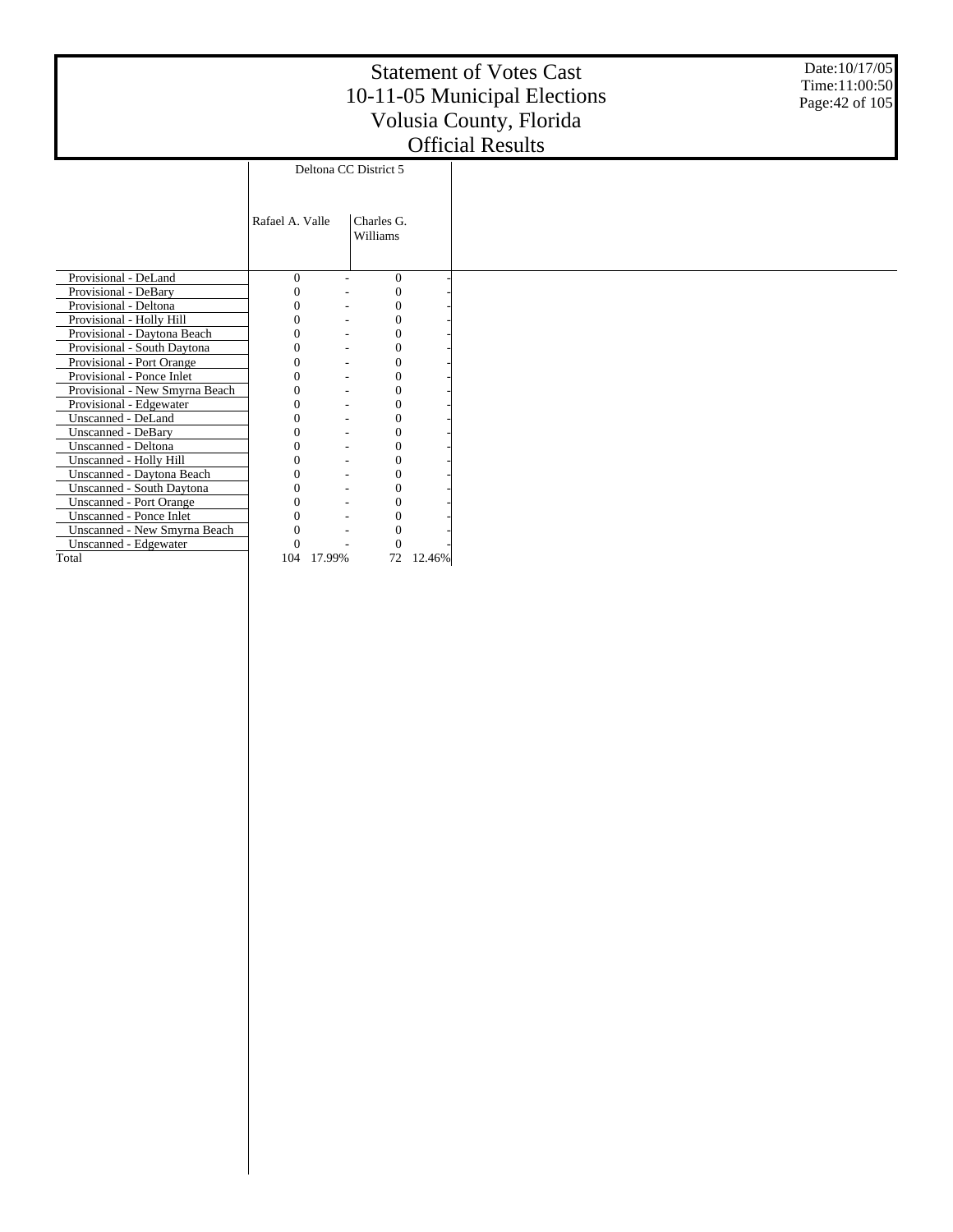Date:10/17/05 Time:11:00:50 Page:43 of 105

|                                 |                                  |                                      |                                      |                                      |                                      | Deltona CC District 6          |                                            |                                      |                                                      |                                      |                  |  |
|---------------------------------|----------------------------------|--------------------------------------|--------------------------------------|--------------------------------------|--------------------------------------|--------------------------------|--------------------------------------------|--------------------------------------|------------------------------------------------------|--------------------------------------|------------------|--|
|                                 |                                  |                                      |                                      |                                      |                                      |                                |                                            |                                      |                                                      |                                      |                  |  |
|                                 |                                  |                                      |                                      |                                      |                                      |                                |                                            |                                      |                                                      |                                      |                  |  |
|                                 | Reg.<br>Voters                   | Times<br>Counted                     | Total<br>Votes                       | Times<br>Over                        | Number<br><b>Of</b>                  | Michael<br>Carmolingo          |                                            | Nikkie Lewis                         |                                                      | Luis Ramos                           |                  |  |
|                                 |                                  |                                      |                                      | Voted                                | Under                                |                                |                                            |                                      |                                                      |                                      |                  |  |
|                                 |                                  |                                      |                                      |                                      | Votes                                |                                |                                            |                                      |                                                      |                                      |                  |  |
| Jurisdiction Wide               |                                  |                                      |                                      |                                      |                                      |                                |                                            |                                      |                                                      |                                      |                  |  |
| 206                             | $\mathbf{0}$                     | $\boldsymbol{0}$                     | $\boldsymbol{0}$                     | $\boldsymbol{0}$                     | $\boldsymbol{0}$                     | $\boldsymbol{0}$               | $\overline{a}$                             | $\boldsymbol{0}$                     | $\overline{a}$                                       | $\boldsymbol{0}$                     |                  |  |
| 209<br>212                      | $\boldsymbol{0}$<br>$\mathbf{0}$ | $\boldsymbol{0}$<br>$\mathbf{0}$     | $\boldsymbol{0}$<br>$\boldsymbol{0}$ | $\boldsymbol{0}$<br>$\boldsymbol{0}$ | $\boldsymbol{0}$<br>$\boldsymbol{0}$ | $\mathbf{0}$<br>$\mathbf{0}$   | $\overline{a}$<br>$\overline{a}$           | $\boldsymbol{0}$<br>$\boldsymbol{0}$ | $\overline{\phantom{a}}$<br>$\overline{\phantom{a}}$ | $\boldsymbol{0}$<br>$\boldsymbol{0}$ |                  |  |
| 215                             | $\boldsymbol{0}$                 | $\boldsymbol{0}$                     | $\boldsymbol{0}$                     | $\boldsymbol{0}$                     | $\boldsymbol{0}$                     | $\mathbf{0}$                   |                                            | $\boldsymbol{0}$                     |                                                      | $\boldsymbol{0}$                     |                  |  |
| 216                             | $\mathbf{0}$                     | $\boldsymbol{0}$                     | $\mathbf{0}$                         | $\boldsymbol{0}$                     | $\boldsymbol{0}$                     | $\mathbf{0}$                   | $\overline{a}$                             | $\boldsymbol{0}$                     | $\overline{\phantom{a}}$                             | $\boldsymbol{0}$                     |                  |  |
| 217                             | 0                                | $\mathbf{0}$                         | $\mathbf{0}$                         | $\boldsymbol{0}$                     | $\boldsymbol{0}$                     | $\mathbf{0}$                   | $\overline{\phantom{a}}$                   | $\boldsymbol{0}$                     |                                                      | $\boldsymbol{0}$                     |                  |  |
| 218<br>304                      | $\mathbf{0}$<br>0                | $\mathbf{0}$<br>$\boldsymbol{0}$     | $\mathbf{0}$<br>$\boldsymbol{0}$     | $\boldsymbol{0}$<br>$\boldsymbol{0}$ | $\boldsymbol{0}$<br>$\boldsymbol{0}$ | $\mathbf{0}$<br>$\mathbf{0}$   | $\overline{\phantom{a}}$<br>$\overline{a}$ | $\boldsymbol{0}$<br>$\boldsymbol{0}$ | $\overline{\phantom{a}}$<br>$\overline{a}$           | $\boldsymbol{0}$<br>$\boldsymbol{0}$ |                  |  |
| 305                             | $\mathbf{0}$                     | $\boldsymbol{0}$                     | $\mathbf{0}$                         | $\boldsymbol{0}$                     | $\boldsymbol{0}$                     | $\mathbf{0}$                   | $\overline{\phantom{a}}$                   | $\boldsymbol{0}$                     | $\overline{\phantom{a}}$                             | $\boldsymbol{0}$                     |                  |  |
| 306                             | $\boldsymbol{0}$                 | $\boldsymbol{0}$                     | $\mathbf{0}$                         | $\boldsymbol{0}$                     | $\boldsymbol{0}$                     | $\mathbf{0}$                   | $\overline{a}$                             | $\boldsymbol{0}$                     | $\overline{a}$                                       | $\boldsymbol{0}$                     |                  |  |
| 307                             | $\mathbf{0}$                     | $\boldsymbol{0}$                     | $\mathbf{0}$                         | $\boldsymbol{0}$                     | $\boldsymbol{0}$                     | $\mathbf{0}$                   | $\overline{\phantom{a}}$                   | $\boldsymbol{0}$                     | $\overline{\phantom{a}}$                             | $\boldsymbol{0}$                     |                  |  |
| 310<br>311                      | 0<br>$\mathbf{0}$                | $\boldsymbol{0}$<br>$\boldsymbol{0}$ | $\boldsymbol{0}$<br>$\mathbf{0}$     | $\boldsymbol{0}$<br>$\boldsymbol{0}$ | $\boldsymbol{0}$<br>$\boldsymbol{0}$ | $\mathbf{0}$<br>$\mathbf{0}$   | $\overline{a}$                             | $\boldsymbol{0}$<br>$\boldsymbol{0}$ | $\overline{a}$<br>$\overline{\phantom{a}}$           | $\boldsymbol{0}$<br>$\boldsymbol{0}$ |                  |  |
| 401 - Zone 2                    | $\boldsymbol{0}$                 | $\overline{0}$                       | $\mathbf{0}$                         | $\boldsymbol{0}$                     | $\boldsymbol{0}$                     | $\mathbf{0}$                   | $\overline{a}$<br>$\overline{\phantom{a}}$ | $\boldsymbol{0}$                     | $\overline{a}$                                       | $\boldsymbol{0}$                     |                  |  |
| $402 - Z$ one 2                 | $\mathbf{0}$                     | $\boldsymbol{0}$                     | $\mathbf{0}$                         | $\boldsymbol{0}$                     | $\boldsymbol{0}$                     | $\mathbf{0}$                   | $\overline{a}$                             | $\boldsymbol{0}$                     | $\overline{\phantom{a}}$                             | $\boldsymbol{0}$                     |                  |  |
| 403 - Zone 1                    | $\overline{0}$                   | $\boldsymbol{0}$                     | $\mathbf{0}$                         | $\boldsymbol{0}$                     | $\boldsymbol{0}$                     | $\overline{0}$                 |                                            | $\boldsymbol{0}$                     |                                                      | $\boldsymbol{0}$                     |                  |  |
| 405 - Zone 1                    | $\mathbf{0}$                     | $\boldsymbol{0}$                     | $\mathbf{0}$                         | $\boldsymbol{0}$                     | $\boldsymbol{0}$                     | $\mathbf{0}$                   | $\overline{a}$                             | $\boldsymbol{0}$                     | $\overline{\phantom{a}}$                             | $\boldsymbol{0}$                     |                  |  |
| 406 - Zone 2<br>407 - Zone 3    | $\boldsymbol{0}$<br>$\mathbf{0}$ | $\overline{0}$<br>$\boldsymbol{0}$   | $\mathbf{0}$<br>$\mathbf{0}$         | $\boldsymbol{0}$<br>$\boldsymbol{0}$ | $\boldsymbol{0}$<br>$\boldsymbol{0}$ | $\overline{0}$<br>$\mathbf{0}$ | $\overline{a}$                             | $\boldsymbol{0}$<br>$\boldsymbol{0}$ | $\overline{\phantom{a}}$                             | $\boldsymbol{0}$<br>$\boldsymbol{0}$ |                  |  |
| 408 - Zone 4                    | $\mathbf{0}$                     | $\boldsymbol{0}$                     | $\boldsymbol{0}$                     | $\boldsymbol{0}$                     | $\boldsymbol{0}$                     | $\overline{0}$                 |                                            | $\boldsymbol{0}$                     |                                                      | $\mathbf{0}$                         |                  |  |
| 409 - Zone 5                    | $\mathbf{0}$                     | $\boldsymbol{0}$                     | $\theta$                             | $\boldsymbol{0}$                     | $\boldsymbol{0}$                     | $\overline{0}$                 | $\overline{a}$                             | $\mathbf{0}$                         | $\overline{\phantom{a}}$                             | $\boldsymbol{0}$                     |                  |  |
| 410 - Zone 5                    | $\boldsymbol{0}$                 | $\boldsymbol{0}$                     | $\boldsymbol{0}$                     | $\boldsymbol{0}$                     | $\boldsymbol{0}$                     | $\overline{0}$                 | L,                                         | $\mathbf{0}$                         | ÷                                                    | $\boldsymbol{0}$                     |                  |  |
| 411 - Zone 6<br>413 - Zone 6    | 2447<br>2471                     | 64<br>65                             | 63<br>65                             | $\boldsymbol{0}$<br>$\boldsymbol{0}$ | $\mathbf{1}$<br>$\boldsymbol{0}$     | 19<br>16                       | 30.16%<br>24.62%                           | 19<br>33                             | 30.16%<br>50.77%                                     | 21<br>13                             | 33.33%<br>20.00% |  |
| 414 - Zone 5                    | $\mathbf{0}$                     | $\boldsymbol{0}$                     | $\mathbf{0}$                         | $\boldsymbol{0}$                     | $\boldsymbol{0}$                     | $\mathbf{0}$                   | $\overline{\phantom{a}}$                   | $\boldsymbol{0}$                     | $\overline{\phantom{a}}$                             | $\boldsymbol{0}$                     |                  |  |
| 415 - Zone 4                    | $\mathbf{0}$                     | $\boldsymbol{0}$                     | $\mathbf{0}$                         | $\boldsymbol{0}$                     | $\boldsymbol{0}$                     | $\mathbf{0}$                   | L,                                         | $\mathbf{0}$                         | $\overline{a}$                                       | $\boldsymbol{0}$                     |                  |  |
| 416 - Zone 4                    | $\mathbf{0}$                     | $\boldsymbol{0}$                     | $\mathbf{0}$                         | $\boldsymbol{0}$                     | $\boldsymbol{0}$                     | $\mathbf{0}$                   | ÷,                                         | $\boldsymbol{0}$                     | $\sim$                                               | $\boldsymbol{0}$                     |                  |  |
| 417 - Zone 3<br>$418 - Z$ one 6 | $\mathbf{0}$                     | $\boldsymbol{0}$                     | $\mathbf{0}$                         | $\boldsymbol{0}$                     | $\boldsymbol{0}$                     | $\mathbf{0}$                   | $\overline{a}$                             | $\mathbf{0}$                         | ÷.                                                   | $\boldsymbol{0}$<br>3                |                  |  |
| 419 - Zone 3                    | 739<br>$\mathbf{0}$              | 27<br>$\boldsymbol{0}$               | 27<br>$\mathbf{0}$                   | $\boldsymbol{0}$<br>$\boldsymbol{0}$ | $\boldsymbol{0}$<br>$\boldsymbol{0}$ | 10<br>$\mathbf{0}$             | 37.04%                                     | 12<br>$\mathbf{0}$                   | 44.44%                                               | $\mathbf{0}$                         | 11.11%           |  |
| 420 - Zone 6                    | 2430                             | 101                                  | 101                                  | $\boldsymbol{0}$                     | $\boldsymbol{0}$                     | 43                             | 42.57%                                     | 21                                   | 20.79%                                               | 29                                   | 28.71%           |  |
| 422 - Zone 1                    | $\mathbf{0}$                     | $\boldsymbol{0}$                     | $\boldsymbol{0}$                     | $\boldsymbol{0}$                     | $\boldsymbol{0}$                     | $\boldsymbol{0}$               |                                            | $\mathbf{0}$                         |                                                      | $\mathbf{0}$                         |                  |  |
| 423 - Zone 3<br>424 - Zone 4    | $\boldsymbol{0}$                 | $\boldsymbol{0}$                     | $\mathbf{0}$                         | $\boldsymbol{0}$                     | $\boldsymbol{0}$                     | $\mathbf{0}$                   | $\overline{a}$                             | $\mathbf{0}$                         | $\overline{a}$                                       | $\boldsymbol{0}$                     |                  |  |
| $426 - Zone$ 2                  | $\boldsymbol{0}$<br>$\mathbf{0}$ | $\boldsymbol{0}$<br>$\boldsymbol{0}$ | $\boldsymbol{0}$<br>$\boldsymbol{0}$ | $\boldsymbol{0}$<br>$\boldsymbol{0}$ | $\boldsymbol{0}$<br>$\boldsymbol{0}$ | $\mathbf{0}$<br>$\mathbf{0}$   | $\overline{a}$<br>$\overline{a}$           | $\boldsymbol{0}$<br>$\boldsymbol{0}$ | $\overline{\phantom{a}}$                             | $\boldsymbol{0}$<br>$\boldsymbol{0}$ |                  |  |
| 427 - Zone 5                    | $\boldsymbol{0}$                 | $\boldsymbol{0}$                     | $\boldsymbol{0}$                     | $\boldsymbol{0}$                     | $\boldsymbol{0}$                     | $\mathbf{0}$                   | $\overline{a}$                             | $\boldsymbol{0}$                     |                                                      | $\boldsymbol{0}$                     |                  |  |
| 428 - Zone 1                    | $\mathbf{0}$                     | $\boldsymbol{0}$                     | $\mathbf{0}$                         | $\boldsymbol{0}$                     | $\boldsymbol{0}$                     | $\mathbf{0}$                   | $\overline{a}$                             | $\boldsymbol{0}$                     |                                                      | $\boldsymbol{0}$                     |                  |  |
| 429 - Zone 4                    | $\boldsymbol{0}$                 | $\boldsymbol{0}$                     | $\mathbf{0}$                         | $\boldsymbol{0}$                     | $\boldsymbol{0}$                     | $\mathbf{0}$                   |                                            | $\boldsymbol{0}$                     |                                                      | $\boldsymbol{0}$                     |                  |  |
| 526<br>527                      | $\mathbf{0}$<br>$\overline{0}$   | $\boldsymbol{0}$<br>$\mathbf{0}$     | $\mathbf{0}$<br>$\mathbf{0}$         | $\boldsymbol{0}$<br>$\boldsymbol{0}$ | $\boldsymbol{0}$<br>$\boldsymbol{0}$ | $\mathbf{0}$<br>$\mathbf{0}$   | $\overline{a}$                             | $\boldsymbol{0}$<br>$\boldsymbol{0}$ |                                                      | $\boldsymbol{0}$<br>$\boldsymbol{0}$ |                  |  |
| 528                             | $\Omega$                         | $\Omega$                             | $\Omega$                             | $\mathbf{0}$                         | $\Omega$                             | $\Omega$                       |                                            | $\Omega$                             |                                                      | $\Omega$                             |                  |  |
| 529                             | $\mathbf{0}$                     | $\mathbf{0}$                         | $\boldsymbol{0}$                     | $\mathbf{0}$                         | $\mathbf{0}$                         | $\mathbf{0}$                   |                                            | $\mathbf{0}$                         |                                                      | $\boldsymbol{0}$                     |                  |  |
| 534                             | $\mathbf{0}$                     | $\boldsymbol{0}$                     | $\boldsymbol{0}$                     | $\boldsymbol{0}$                     | $\boldsymbol{0}$                     | $\boldsymbol{0}$               |                                            | $\boldsymbol{0}$                     |                                                      | $\boldsymbol{0}$                     |                  |  |
| 602 - Zone 4<br>$603 - Z$ one 5 | $\mathbf{0}$<br>$\mathbf{0}$     | $\boldsymbol{0}$<br>$\mathbf{0}$     | $\boldsymbol{0}$<br>$\mathbf{0}$     | $\mathbf{0}$<br>$\mathbf{0}$         | $\boldsymbol{0}$<br>$\boldsymbol{0}$ | $\mathbf{0}$<br>$\mathbf{0}$   |                                            | $\boldsymbol{0}$<br>$\mathbf{0}$     |                                                      | $\boldsymbol{0}$<br>$\boldsymbol{0}$ |                  |  |
| $605 - Zone$ 5                  | $\mathbf{0}$                     | $\mathbf{0}$                         | $\boldsymbol{0}$                     | $\mathbf{0}$                         | $\boldsymbol{0}$                     | $\mathbf{0}$                   |                                            | $\mathbf{0}$                         |                                                      | $\boldsymbol{0}$                     |                  |  |
| 607 - Zone 2                    | $\mathbf{0}$                     | $\mathbf{0}$                         | $\mathbf{0}$                         | $\mathbf{0}$                         | $\overline{0}$                       | $\mathbf{0}$                   |                                            | $\mathbf{0}$                         |                                                      | $\boldsymbol{0}$                     |                  |  |
| 608 - Zone 2                    | $\mathbf{0}$                     | $\overline{0}$                       | $\mathbf{0}$                         | $\mathbf{0}$                         | $\overline{0}$                       | $\mathbf{0}$                   |                                            | $\mathbf{0}$                         |                                                      | $\boldsymbol{0}$                     |                  |  |
| 609 - Zone 2<br>614 - Zone 5    | $\mathbf{0}$<br>$\mathbf{0}$     | $\mathbf{0}$<br>$\overline{0}$       | $\mathbf{0}$                         | $\mathbf{0}$<br>$\mathbf{0}$         | $\overline{0}$<br>$\boldsymbol{0}$   | $\mathbf{0}$<br>$\overline{0}$ |                                            | $\mathbf{0}$<br>$\mathbf{0}$         |                                                      | $\boldsymbol{0}$                     |                  |  |
| 615 - Zone 4                    | $\Omega$                         | $\mathbf{0}$                         | $\boldsymbol{0}$<br>$\mathbf{0}$     | $\mathbf{0}$                         | $\overline{0}$                       | $\mathbf{0}$                   |                                            | $\mathbf{0}$                         |                                                      | $\boldsymbol{0}$<br>$\boldsymbol{0}$ |                  |  |
| 617 - Zone 5                    | $\mathbf{0}$                     | $\overline{0}$                       | $\mathbf{0}$                         | $\mathbf{0}$                         | $\overline{0}$                       | $\mathbf{0}$                   |                                            | $\mathbf{0}$                         |                                                      | $\boldsymbol{0}$                     |                  |  |
| 618 - Zone 6                    | $\mathbf{0}$                     | $\mathbf{0}$                         | $\mathbf{0}$                         | $\mathbf{0}$                         | $\overline{0}$                       | $\mathbf{0}$                   |                                            | $\mathbf{0}$                         |                                                      | $\boldsymbol{0}$                     |                  |  |
| 619 - Zone 2                    | $\mathbf{0}$                     | $\overline{0}$                       | $\boldsymbol{0}$                     | $\mathbf{0}$                         | $\boldsymbol{0}$                     | $\overline{0}$                 |                                            | $\mathbf{0}$                         |                                                      | $\boldsymbol{0}$                     |                  |  |
| 620 - Zone 3<br>621 - Zone 6    | $\Omega$<br>$\mathbf{0}$         | $\mathbf{0}$<br>$\overline{0}$       | $\mathbf{0}$<br>$\mathbf{0}$         | $\mathbf{0}$<br>$\mathbf{0}$         | $\overline{0}$<br>$\overline{0}$     | $\mathbf{0}$<br>$\overline{0}$ |                                            | $\mathbf{0}$<br>$\mathbf{0}$         |                                                      | $\boldsymbol{0}$<br>$\boldsymbol{0}$ |                  |  |
| 622 - Zone 3                    | $\mathbf{0}$                     | $\mathbf{0}$                         | $\mathbf{0}$                         | $\mathbf{0}$                         | $\overline{0}$                       | $\mathbf{0}$                   |                                            | $\boldsymbol{0}$                     |                                                      | $\boldsymbol{0}$                     |                  |  |
| 623 - Zone 3                    | $\mathbf{0}$                     | $\boldsymbol{0}$                     | $\boldsymbol{0}$                     | $\boldsymbol{0}$                     | $\boldsymbol{0}$                     | $\mathbf{0}$                   |                                            | $\boldsymbol{0}$                     |                                                      | $\boldsymbol{0}$                     |                  |  |
| 624 - Zone 3                    | $\mathbf{0}$                     | $\boldsymbol{0}$                     | $\boldsymbol{0}$                     | $\boldsymbol{0}$                     | $\boldsymbol{0}$                     | 0                              |                                            | $\boldsymbol{0}$                     | $\overline{a}$                                       | $\boldsymbol{0}$                     |                  |  |
| 625 - Zone 1                    | $\overline{0}$                   | $\boldsymbol{0}$                     | $\overline{0}$                       | $\overline{0}$                       | $\boldsymbol{0}$                     | $\Omega$                       |                                            | $\mathbf{0}$                         |                                                      | $\Omega$                             |                  |  |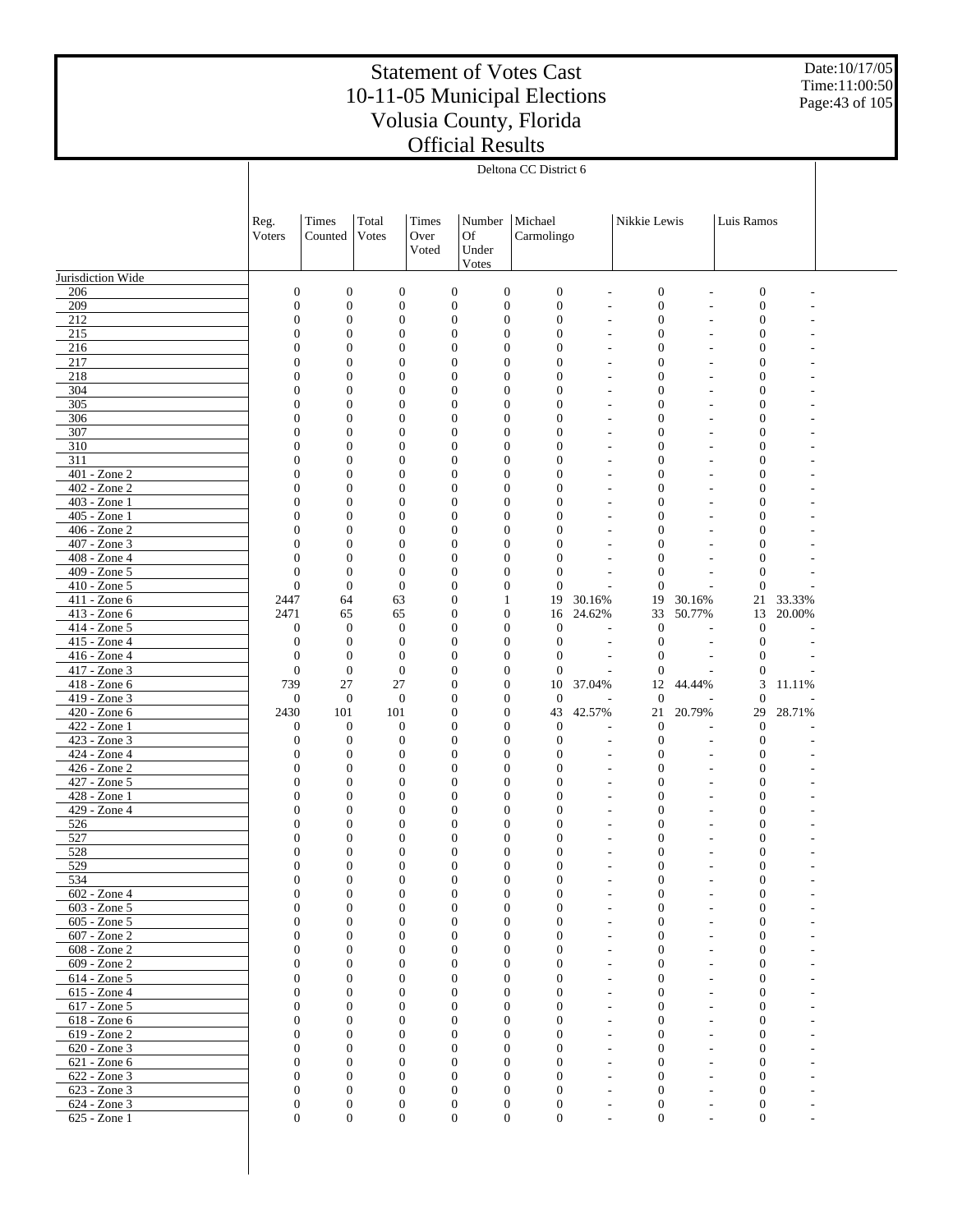Date:10/17/05 Time:11:00:50 Page:44 of 105

|                                                     | Deltona CC District 6            |                              |                                      |                                      |                                      |                                                    |                          |                                  |                          |                                      |           |  |
|-----------------------------------------------------|----------------------------------|------------------------------|--------------------------------------|--------------------------------------|--------------------------------------|----------------------------------------------------|--------------------------|----------------------------------|--------------------------|--------------------------------------|-----------|--|
|                                                     |                                  |                              |                                      |                                      |                                      |                                                    |                          |                                  |                          |                                      |           |  |
|                                                     |                                  |                              |                                      |                                      |                                      |                                                    |                          |                                  |                          |                                      |           |  |
|                                                     | Reg.                             | Times                        | Total                                | Times                                | Number                               | Michael                                            |                          | Nikkie Lewis                     |                          | Luis Ramos                           |           |  |
|                                                     | Voters                           | Counted                      | Votes                                | Over                                 | <b>Of</b>                            | Carmolingo                                         |                          |                                  |                          |                                      |           |  |
|                                                     |                                  |                              |                                      | Voted                                | Under                                |                                                    |                          |                                  |                          |                                      |           |  |
|                                                     |                                  |                              |                                      |                                      | Votes                                |                                                    |                          |                                  |                          |                                      |           |  |
| 626 - Zone 3                                        | $\mathbf{0}$                     | $\boldsymbol{0}$             | $\boldsymbol{0}$                     | $\boldsymbol{0}$                     | $\boldsymbol{0}$                     | $\boldsymbol{0}$                                   | $\overline{\phantom{a}}$ | $\boldsymbol{0}$                 | $\overline{\phantom{a}}$ | $\boldsymbol{0}$                     | L.        |  |
| 628 - Zone 6                                        | $\boldsymbol{0}$                 | $\boldsymbol{0}$             | $\mathbf{0}$                         | $\boldsymbol{0}$                     | $\boldsymbol{0}$                     | $\boldsymbol{0}$                                   | L,                       | $\boldsymbol{0}$                 | L,                       | $\boldsymbol{0}$                     |           |  |
| 629 - Zone 6                                        | $\mathbf{0}$                     | $\mathbf{0}$                 | $\mathbf{0}$                         | $\boldsymbol{0}$                     | $\boldsymbol{0}$                     | $\boldsymbol{0}$                                   | ÷,                       | $\mathbf{0}$                     |                          | $\boldsymbol{0}$                     |           |  |
| 633 - Zone 1                                        | $\mathbf{0}$                     | $\mathbf{0}$                 | $\mathbf{0}$                         | $\boldsymbol{0}$                     | $\boldsymbol{0}$                     | $\boldsymbol{0}$                                   | ÷,                       | $\mathbf{0}$                     |                          | $\boldsymbol{0}$                     |           |  |
| 636 - Zone 1                                        | $\mathbf{0}$                     | $\mathbf{0}$                 | $\mathbf{0}$                         | $\boldsymbol{0}$                     | $\boldsymbol{0}$                     | $\boldsymbol{0}$                                   | ٠                        | $\mathbf{0}$                     |                          | $\boldsymbol{0}$                     |           |  |
| 637 - Zone 1                                        | $\mathbf{0}$                     | $\mathbf{0}$                 | $\mathbf{0}$                         | $\boldsymbol{0}$                     | $\boldsymbol{0}$                     | $\mathbf{0}$                                       | $\overline{a}$           | $\overline{0}$                   |                          | $\boldsymbol{0}$                     |           |  |
| 638 - Zone 1                                        | $\mathbf{0}$                     | $\overline{0}$               | $\mathbf{0}$                         | $\boldsymbol{0}$                     | $\boldsymbol{0}$                     | $\mathbf{0}$                                       | ÷,                       | $\overline{0}$                   | ÷,                       | $\boldsymbol{0}$                     |           |  |
| 640 - Zone 4                                        | $\mathbf{0}$<br>$\mathbf{0}$     | $\mathbf{0}$                 | $\mathbf{0}$                         | $\boldsymbol{0}$                     | $\boldsymbol{0}$                     | $\boldsymbol{0}$                                   | L,                       | $\mathbf{0}$<br>$\overline{0}$   |                          | $\boldsymbol{0}$                     |           |  |
| 641 - Zone 4<br>701                                 | $\mathbf{0}$                     | $\mathbf{0}$<br>$\mathbf{0}$ | $\mathbf{0}$<br>$\mathbf{0}$         | $\boldsymbol{0}$<br>$\boldsymbol{0}$ | $\boldsymbol{0}$<br>$\boldsymbol{0}$ | $\boldsymbol{0}$<br>$\boldsymbol{0}$               | ÷,<br>÷,                 | $\overline{0}$                   | ÷,                       | $\boldsymbol{0}$<br>$\boldsymbol{0}$ |           |  |
| 702                                                 | $\mathbf{0}$                     | $\mathbf{0}$                 | $\mathbf{0}$                         | $\boldsymbol{0}$                     | $\boldsymbol{0}$                     | $\boldsymbol{0}$                                   | $\overline{a}$           | $\overline{0}$                   |                          | $\boldsymbol{0}$                     |           |  |
| 703                                                 | $\mathbf{0}$                     | $\mathbf{0}$                 | $\mathbf{0}$                         | $\boldsymbol{0}$                     | $\boldsymbol{0}$                     | $\boldsymbol{0}$                                   | $\overline{a}$           | $\mathbf{0}$                     |                          | $\boldsymbol{0}$                     |           |  |
| 704                                                 | $\mathbf{0}$                     | $\mathbf{0}$                 | $\mathbf{0}$                         | $\boldsymbol{0}$                     | $\boldsymbol{0}$                     | $\boldsymbol{0}$                                   | ÷,                       | $\overline{0}$                   | ÷,                       | $\boldsymbol{0}$                     |           |  |
| 709                                                 | $\mathbf{0}$                     | $\mathbf{0}$                 | $\mathbf{0}$                         | $\boldsymbol{0}$                     | $\boldsymbol{0}$                     | $\boldsymbol{0}$                                   | ÷,                       | $\overline{0}$                   |                          | $\boldsymbol{0}$                     |           |  |
| 711                                                 | $\mathbf{0}$                     | $\mathbf{0}$                 | $\mathbf{0}$                         | $\boldsymbol{0}$                     | $\boldsymbol{0}$                     | $\boldsymbol{0}$                                   | ÷,                       | $\overline{0}$                   | Ĭ.                       | $\boldsymbol{0}$                     |           |  |
| 712                                                 | $\mathbf{0}$                     | $\mathbf{0}$                 | $\mathbf{0}$                         | $\boldsymbol{0}$                     | $\boldsymbol{0}$                     | $\boldsymbol{0}$                                   | ÷,                       | $\mathbf{0}$                     |                          | $\boldsymbol{0}$                     |           |  |
| 714                                                 | $\mathbf{0}$                     | $\mathbf{0}$                 | $\mathbf{0}$                         | $\boldsymbol{0}$                     | $\boldsymbol{0}$                     | $\boldsymbol{0}$                                   | ٠                        | $\overline{0}$                   | ÷,                       | $\boldsymbol{0}$                     |           |  |
| 717                                                 | $\mathbf{0}$                     | $\mathbf{0}$                 | $\mathbf{0}$                         | $\boldsymbol{0}$                     | $\boldsymbol{0}$                     | $\boldsymbol{0}$                                   | $\overline{a}$           | $\overline{0}$                   |                          | $\boldsymbol{0}$                     |           |  |
| 718                                                 | $\mathbf{0}$                     | $\mathbf{0}$                 | $\mathbf{0}$                         | $\boldsymbol{0}$                     | $\boldsymbol{0}$                     | $\boldsymbol{0}$                                   | ÷,                       | $\overline{0}$                   | ÷,                       | $\boldsymbol{0}$                     |           |  |
| 719                                                 | $\mathbf{0}$                     | $\mathbf{0}$                 | $\mathbf{0}$                         | $\boldsymbol{0}$                     | $\boldsymbol{0}$                     | $\boldsymbol{0}$                                   | L,                       | $\mathbf{0}$                     |                          | $\boldsymbol{0}$                     |           |  |
| 720                                                 | $\mathbf{0}$                     | $\mathbf{0}$                 | $\mathbf{0}$                         | $\boldsymbol{0}$                     | $\boldsymbol{0}$                     | $\boldsymbol{0}$                                   | ÷,                       | $\overline{0}$                   | L,                       | $\boldsymbol{0}$                     |           |  |
| 722<br>723                                          | $\mathbf{0}$<br>$\mathbf{0}$     | $\mathbf{0}$<br>$\mathbf{0}$ | $\mathbf{0}$<br>$\mathbf{0}$         | $\boldsymbol{0}$<br>$\boldsymbol{0}$ | $\boldsymbol{0}$<br>$\boldsymbol{0}$ | $\boldsymbol{0}$<br>$\boldsymbol{0}$               | L,<br>÷,                 | $\overline{0}$<br>$\overline{0}$ |                          | $\boldsymbol{0}$<br>$\boldsymbol{0}$ |           |  |
| 724                                                 | $\mathbf{0}$                     | $\mathbf{0}$                 | $\mathbf{0}$                         | $\boldsymbol{0}$                     | $\boldsymbol{0}$                     | $\boldsymbol{0}$                                   | $\overline{a}$           | $\mathbf{0}$                     |                          | $\boldsymbol{0}$                     |           |  |
| 725                                                 | $\mathbf{0}$                     | $\mathbf{0}$                 | $\mathbf{0}$                         | $\boldsymbol{0}$                     | $\boldsymbol{0}$                     | $\boldsymbol{0}$                                   | $\overline{a}$           | $\overline{0}$                   | ÷,                       | $\boldsymbol{0}$                     |           |  |
| 726                                                 | $\mathbf{0}$                     | $\mathbf{0}$                 | $\mathbf{0}$                         | $\boldsymbol{0}$                     | $\boldsymbol{0}$                     | $\boldsymbol{0}$                                   | L,                       | $\overline{0}$                   |                          | $\boldsymbol{0}$                     |           |  |
| 727                                                 | $\mathbf{0}$                     | $\mathbf{0}$                 | $\mathbf{0}$                         | $\boldsymbol{0}$                     | $\boldsymbol{0}$                     | $\boldsymbol{0}$                                   | ÷,                       | $\overline{0}$                   | ÷,                       | $\boldsymbol{0}$                     |           |  |
| 728                                                 | $\mathbf{0}$                     | $\mathbf{0}$                 | $\mathbf{0}$                         | $\boldsymbol{0}$                     | $\boldsymbol{0}$                     | $\boldsymbol{0}$                                   | L,                       | $\mathbf{0}$                     |                          | $\boldsymbol{0}$                     |           |  |
| 729                                                 | $\mathbf{0}$                     | $\mathbf{0}$                 | $\mathbf{0}$                         | $\boldsymbol{0}$                     | $\boldsymbol{0}$                     | $\boldsymbol{0}$                                   | ÷,                       | $\overline{0}$                   | ÷,                       | $\boldsymbol{0}$                     |           |  |
| 731                                                 | $\mathbf{0}$                     | $\mathbf{0}$                 | $\mathbf{0}$                         | $\boldsymbol{0}$                     | $\boldsymbol{0}$                     | $\boldsymbol{0}$                                   | $\overline{a}$           | $\mathbf{0}$                     |                          | $\boldsymbol{0}$                     |           |  |
| 732                                                 | $\mathbf{0}$                     | $\mathbf{0}$                 | $\mathbf{0}$                         | $\boldsymbol{0}$                     | $\boldsymbol{0}$                     | $\boldsymbol{0}$                                   | ÷,                       | $\overline{0}$                   | ÷,                       | $\boldsymbol{0}$                     |           |  |
| 733                                                 | $\mathbf{0}$                     | $\mathbf{0}$                 | $\mathbf{0}$                         | $\boldsymbol{0}$                     | $\boldsymbol{0}$                     | $\boldsymbol{0}$                                   | L,                       | $\mathbf{0}$                     |                          | $\boldsymbol{0}$                     |           |  |
| 803                                                 | $\mathbf{0}$<br>$\mathbf{0}$     | $\mathbf{0}$                 | $\mathbf{0}$                         | $\boldsymbol{0}$                     | $\boldsymbol{0}$                     | $\boldsymbol{0}$                                   | ÷,                       | $\overline{0}$<br>$\overline{0}$ | L,                       | $\boldsymbol{0}$                     |           |  |
| 804<br>805                                          | $\mathbf{0}$                     | $\mathbf{0}$<br>$\mathbf{0}$ | $\mathbf{0}$<br>$\boldsymbol{0}$     | $\boldsymbol{0}$<br>$\boldsymbol{0}$ | $\boldsymbol{0}$<br>$\boldsymbol{0}$ | $\boldsymbol{0}$<br>$\boldsymbol{0}$               | L,<br>÷,                 | $\overline{0}$                   |                          | $\boldsymbol{0}$<br>$\boldsymbol{0}$ |           |  |
| 806                                                 | $\mathbf{0}$                     | $\mathbf{0}$                 | $\boldsymbol{0}$                     | $\boldsymbol{0}$                     | $\boldsymbol{0}$                     | $\boldsymbol{0}$                                   | ÷,                       | $\mathbf{0}$                     |                          | $\boldsymbol{0}$                     |           |  |
| 808                                                 | $\mathbf{0}$                     | $\mathbf{0}$                 | $\boldsymbol{0}$                     | $\boldsymbol{0}$                     | $\boldsymbol{0}$                     | $\boldsymbol{0}$                                   | ÷,                       | $\overline{0}$                   | ÷,                       | $\boldsymbol{0}$                     |           |  |
| 809                                                 | $\mathbf{0}$                     | $\mathbf{0}$                 | $\boldsymbol{0}$                     | $\boldsymbol{0}$                     | $\boldsymbol{0}$                     | $\mathbf{0}$                                       | L,                       | $\overline{0}$                   |                          | $\boldsymbol{0}$                     |           |  |
| 810                                                 | $\mathbf{0}$                     | $\overline{0}$               | $\boldsymbol{0}$                     | $\boldsymbol{0}$                     | $\boldsymbol{0}$                     | $\mathbf{0}$                                       |                          | $\overline{0}$                   |                          | $\boldsymbol{0}$                     |           |  |
| 811                                                 | $\boldsymbol{0}$                 | $\mathbf{0}$                 | $\mathbf{0}$                         | $\boldsymbol{0}$                     | $\boldsymbol{0}$                     | $\mathbf{0}$                                       |                          | $\mathbf{0}$                     |                          | $\boldsymbol{0}$                     |           |  |
| 812                                                 | $\overline{0}$                   | $\mathbf{0}$                 | $\boldsymbol{0}$                     | $\boldsymbol{0}$                     | $\boldsymbol{0}$                     | $\mathbf{0}$                                       |                          | $\overline{0}$                   |                          | $\boldsymbol{0}$                     |           |  |
| 815                                                 | $\theta$                         | $\mathbf{0}$                 | $\Omega$                             | $\Omega$                             | $\overline{0}$                       | $\mathbf{0}$                                       |                          | $\theta$                         |                          | $\mathbf{0}$                         |           |  |
| 901                                                 | $\mathbf{0}$                     | $\mathbf{0}$                 | $\mathbf{0}$                         | $\mathbf{0}$                         | $\mathbf{0}$                         | $\mathbf{0}$                                       | $\overline{a}$           | $\mathbf{0}$                     |                          | $\boldsymbol{0}$                     |           |  |
| 902                                                 | $\overline{0}$                   | $\boldsymbol{0}$             | $\boldsymbol{0}$                     | $\boldsymbol{0}$                     | $\boldsymbol{0}$                     | $\boldsymbol{0}$                                   | $\overline{a}$           | $\boldsymbol{0}$                 |                          | $\boldsymbol{0}$                     |           |  |
| 903<br>904                                          | $\overline{0}$<br>$\overline{0}$ | $\mathbf{0}$<br>$\mathbf{0}$ | $\boldsymbol{0}$<br>$\mathbf{0}$     | $\boldsymbol{0}$<br>$\boldsymbol{0}$ | $\mathbf{0}$                         | $\boldsymbol{0}$<br>$\mathbf{0}$<br>$\overline{0}$ | L,<br>L,                 | $\overline{0}$<br>$\mathbf{0}$   | L,                       | $\mathbf{0}$<br>$\boldsymbol{0}$     |           |  |
| 905                                                 | $\mathbf{0}$                     | $\mathbf{0}$                 | $\mathbf{0}$                         | $\overline{0}$                       |                                      | $\boldsymbol{0}$<br>$\mathbf{0}$                   | L,                       | $\overline{0}$                   |                          | $\mathbf{0}$                         |           |  |
| 910                                                 | $\overline{0}$                   | $\mathbf{0}$                 | $\mathbf{0}$                         | $\mathbf{0}$                         |                                      | $\boldsymbol{0}$<br>$\mathbf{0}$                   | $\overline{a}$           | $\mathbf{0}$                     |                          | $\mathbf{0}$                         |           |  |
| 912                                                 | $\mathbf{0}$                     | $\mathbf{0}$                 | $\mathbf{0}$                         | $\overline{0}$                       |                                      | $\boldsymbol{0}$<br>$\overline{0}$                 | $\overline{a}$           | $\theta$                         |                          | $\mathbf{0}$                         |           |  |
| 913                                                 | $\overline{0}$                   | $\mathbf{0}$                 | $\mathbf{0}$                         | $\boldsymbol{0}$                     |                                      | $\boldsymbol{0}$<br>$\Omega$                       | ÷,                       | $\mathbf{0}$                     |                          | $\mathbf{0}$                         |           |  |
| Absentee - DeLand                                   | $\mathbf{0}$                     | $\mathbf{0}$                 | $\mathbf{0}$                         | $\overline{0}$                       |                                      | $\boldsymbol{0}$<br>$\Omega$                       | L,                       | $\theta$                         |                          | $\mathbf{0}$                         |           |  |
| Absentee - DeBary                                   | $\overline{0}$                   | $\mathbf{0}$                 | $\mathbf{0}$                         | $\mathbf{0}$                         |                                      | $\boldsymbol{0}$<br>$\mathbf{0}$                   | ÷                        | $\mathbf{0}$                     |                          | $\mathbf{0}$                         |           |  |
| Absentee - Deltona                                  | 8087                             | $25\,$                       | 25                                   | $\overline{0}$                       |                                      | 5<br>$\boldsymbol{0}$                              | 20.00%                   | $\overline{7}$                   | 28.00%                   | 9                                    | 36.00%    |  |
| Absentee - Holly Hill                               | $\mathbf{0}$                     | $\boldsymbol{0}$             | $\mathbf{0}$                         | $\boldsymbol{0}$                     |                                      | $\boldsymbol{0}$<br>$\mathbf{0}$                   |                          | $\mathbf{0}$                     |                          | $\boldsymbol{0}$                     |           |  |
| Absentee - Daytona Beach                            | $\mathbf{0}$                     | $\theta$                     | $\mathbf{0}$                         | $\overline{0}$                       |                                      | $\boldsymbol{0}$<br>$\boldsymbol{0}$               | ÷,                       | $\mathbf{0}$                     | $\overline{\phantom{a}}$ | $\boldsymbol{0}$                     |           |  |
| Absentee - South Daytona                            | $\overline{0}$                   | $\mathbf{0}$                 | $\mathbf{0}$                         | $\mathbf{0}$                         |                                      | $\boldsymbol{0}$<br>$\mathbf{0}$                   | $\overline{a}$           | $\mathbf{0}$                     |                          | $\boldsymbol{0}$                     |           |  |
| Absentee - Port Orange                              | $\overline{0}$                   | $\mathbf{0}$                 | $\mathbf{0}$                         | $\overline{0}$                       |                                      | $\boldsymbol{0}$<br>$\mathbf{0}$                   | L,                       | $\overline{0}$                   | $\overline{a}$           | $\mathbf{0}$                         |           |  |
| Absentee - Ponce Inlet                              | $\overline{0}$                   | $\mathbf{0}$<br>$\mathbf{0}$ | $\mathbf{0}$                         | $\mathbf{0}$<br>$\overline{0}$       |                                      | $\boldsymbol{0}$<br>$\Omega$<br>$\Omega$           | L,                       | $\mathbf{0}$                     |                          | $\boldsymbol{0}$                     |           |  |
| Absentee - New Smyrna Beach<br>Absentee - Edgewater | $\mathbf{0}$<br>$\overline{0}$   | $\mathbf{0}$                 | $\boldsymbol{0}$<br>$\boldsymbol{0}$ | $\boldsymbol{0}$                     | $\boldsymbol{0}$                     | $\boldsymbol{0}$<br>$\mathbf{0}$                   | L,                       | $\mathbf{0}$<br>$\mathbf{0}$     | $\overline{a}$           | $\theta$<br>$\mathbf{0}$             |           |  |
| <b>Early Voting</b>                                 | 8087                             | 122                          | 117                                  | $\boldsymbol{0}$                     |                                      | 5                                                  | 46 39.32%                |                                  | 37 31.62%                |                                      | 26 22.22% |  |
|                                                     |                                  |                              |                                      |                                      |                                      |                                                    |                          |                                  |                          |                                      |           |  |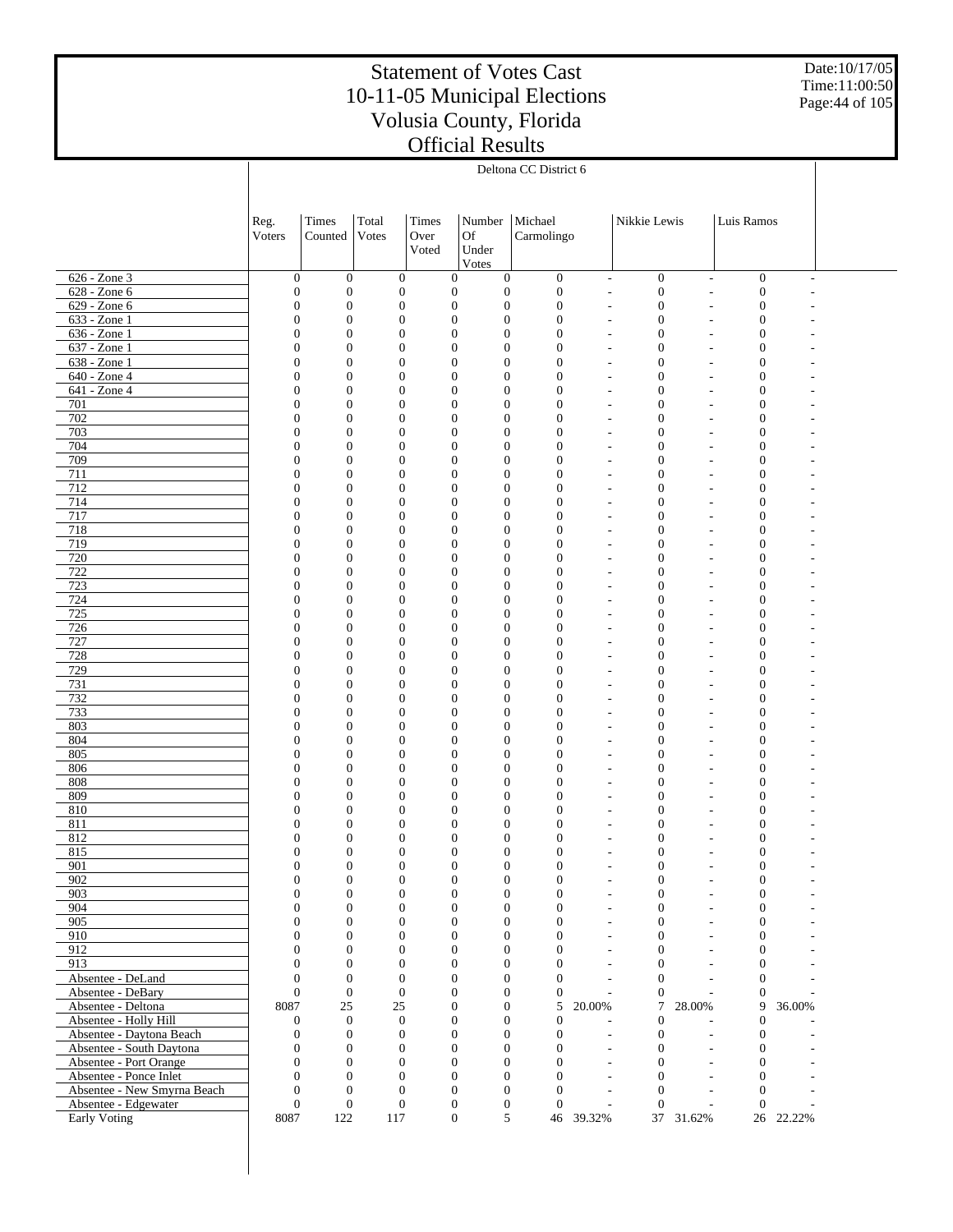Date:10/17/05 Time:11:00:50 Page:45 of 105

|                                |          |          |       |          |          |          | Deltona CC District 6 |        |                  |        |            |        |  |
|--------------------------------|----------|----------|-------|----------|----------|----------|-----------------------|--------|------------------|--------|------------|--------|--|
|                                |          |          |       |          |          |          |                       |        |                  |        |            |        |  |
|                                |          |          |       |          |          |          |                       |        |                  |        |            |        |  |
|                                | Reg.     | Times    | Total | Times    | Number   |          | Michael               |        | Nikkie Lewis     |        | Luis Ramos |        |  |
|                                | Voters   | Counted  | Votes | Over     | Of       |          | Carmolingo            |        |                  |        |            |        |  |
|                                |          |          |       | Voted    | Under    |          |                       |        |                  |        |            |        |  |
|                                |          |          |       |          | Votes    |          |                       |        |                  |        |            |        |  |
| Provisional - DeLand           | $\Omega$ | $\Omega$ |       | $\theta$ | $\theta$ | $\Omega$ | $\Omega$              | ٠      | $\theta$         | ٠      | $\theta$   |        |  |
| Provisional - DeBary           |          |          |       |          | 0        |          |                       |        | 0                |        |            |        |  |
| Provisional - Deltona          | 8087     |          |       |          | 0        |          |                       |        | 0                |        |            |        |  |
| Provisional - Holly Hill       |          |          |       |          | 0        |          |                       |        | 0                |        |            |        |  |
| Provisional - Daytona Beach    |          |          |       |          | 0        |          |                       |        | $\overline{0}$   |        |            |        |  |
| Provisional - South Daytona    |          |          |       |          | 0        |          |                       |        | $\theta$         |        |            |        |  |
| Provisional - Port Orange      |          |          |       |          | 0        |          |                       |        | 0                |        |            |        |  |
| Provisional - Ponce Inlet      |          |          |       |          | 0        |          |                       |        | 0                |        |            |        |  |
| Provisional - New Smyrna Beach |          |          |       |          | 0        | $\Omega$ | 0                     |        | $\boldsymbol{0}$ |        | 0          |        |  |
| Provisional - Edgewater        |          |          |       |          | 0        |          |                       |        | 0                |        |            |        |  |
| Unscanned - DeLand             |          |          |       |          | 0        | C        |                       |        | $\boldsymbol{0}$ |        | 0          |        |  |
| <b>Unscanned - DeBary</b>      |          |          |       |          | 0        |          |                       |        | $\overline{0}$   |        |            |        |  |
| Unscanned - Deltona            | 8087     |          |       |          | 0        | 0        |                       |        | $\overline{0}$   |        |            |        |  |
| Unscanned - Holly Hill         |          |          |       |          |          |          |                       |        | 0                |        |            |        |  |
| Unscanned - Daytona Beach      |          |          |       |          | 0        |          |                       |        | $\theta$         |        |            |        |  |
| Unscanned - South Daytona      |          |          |       |          | 0        |          |                       |        | $\overline{0}$   |        |            |        |  |
| <b>Unscanned - Port Orange</b> |          |          |       |          | 0        |          |                       |        | 0                |        |            |        |  |
| Unscanned - Ponce Inlet        |          |          |       |          | 0        |          |                       |        | 0                |        |            |        |  |
| Unscanned - New Smyrna Beach   |          |          |       |          | 0        |          |                       |        | 0                |        |            |        |  |
| Unscanned - Edgewater          |          |          |       |          | 0        | $\Omega$ |                       |        | 0                |        |            |        |  |
| Total                          | 8087     | 404      | 398   |          | 0        | 6        | 139                   | 34.92% | 129              | 32.41% | 101        | 25.38% |  |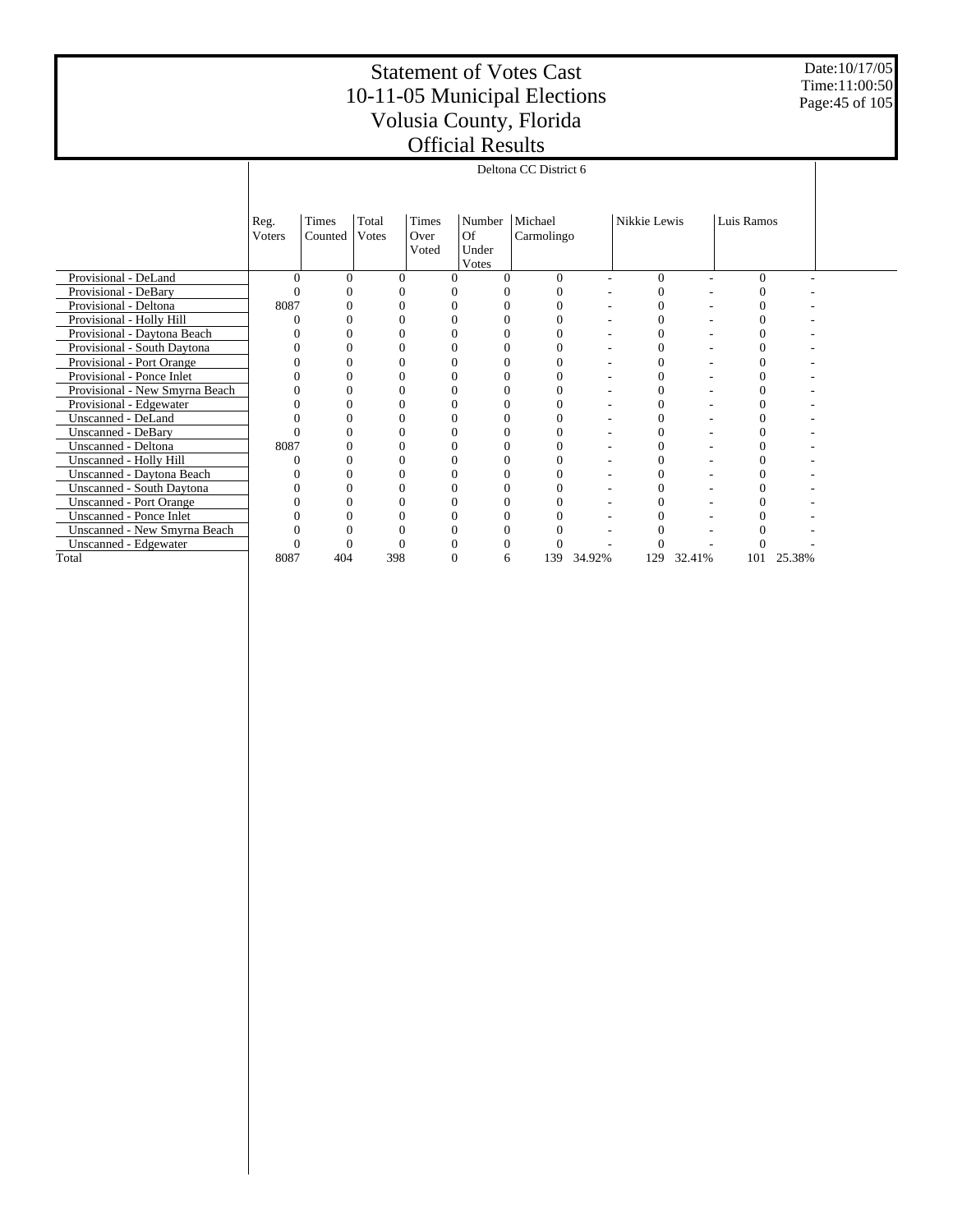|                                 |                                             | <b>Statement of Votes Cast</b><br>10-11-05 Municipal Elections<br>Volusia County, Florida<br><b>Official Results</b> | Date:10/17/05<br>Time:11:00:50<br>Page: 46 of 105 |
|---------------------------------|---------------------------------------------|----------------------------------------------------------------------------------------------------------------------|---------------------------------------------------|
|                                 | Deltona CC District                         |                                                                                                                      |                                                   |
|                                 | 6                                           |                                                                                                                      |                                                   |
|                                 | Providencia<br>Rodrigue                     |                                                                                                                      |                                                   |
| Jurisdiction Wide               |                                             |                                                                                                                      |                                                   |
| 206                             | $\boldsymbol{0}$                            |                                                                                                                      |                                                   |
| 209                             | $\boldsymbol{0}$                            |                                                                                                                      |                                                   |
| $212$<br>$\overline{215}$       | $\boldsymbol{0}$<br>$\boldsymbol{0}$        |                                                                                                                      |                                                   |
| 216                             | $\overline{0}$                              |                                                                                                                      |                                                   |
| 217                             | $\boldsymbol{0}$                            |                                                                                                                      |                                                   |
| 218                             | $\overline{0}$                              |                                                                                                                      |                                                   |
| 304<br>305                      | $\overline{0}$<br>$\overline{0}$            |                                                                                                                      |                                                   |
| 306                             | $\boldsymbol{0}$                            |                                                                                                                      |                                                   |
| 307                             | $\overline{0}$                              |                                                                                                                      |                                                   |
| 310                             | $\overline{0}$<br>$\overline{0}$            |                                                                                                                      |                                                   |
| 311<br>$401 - Z$ one 2          | $\boldsymbol{0}$                            |                                                                                                                      |                                                   |
| 402 - Zone 2                    | $\overline{0}$                              |                                                                                                                      |                                                   |
| 403 - Zone 1                    | $\overline{0}$                              |                                                                                                                      |                                                   |
| 405 - Zone 1<br>406 - Zone 2    | $\overline{0}$<br>$\boldsymbol{0}$          |                                                                                                                      |                                                   |
| 407 - Zone 3                    | $\overline{0}$                              |                                                                                                                      |                                                   |
| 408 - Zone 4                    | $\boldsymbol{0}$                            |                                                                                                                      |                                                   |
| 409 - Zone 5                    | $\boldsymbol{0}$                            |                                                                                                                      |                                                   |
| 410 - Zone 5<br>411 - Zone 6    | $\boldsymbol{0}$<br>6.35%<br>$\overline{4}$ |                                                                                                                      |                                                   |
| $413 - Z$ one 6                 | 3<br>4.62%                                  |                                                                                                                      |                                                   |
| 414 - Zone 5                    | $\boldsymbol{0}$                            |                                                                                                                      |                                                   |
| 415 - Zone 4                    | $\boldsymbol{0}$                            |                                                                                                                      |                                                   |
| 416 - Zone 4<br>417 - Zone 3    | $\boldsymbol{0}$<br>$\boldsymbol{0}$        |                                                                                                                      |                                                   |
| 418 - Zone 6                    | $\sqrt{2}$<br>7.41%                         |                                                                                                                      |                                                   |
| 419 - Zone 3                    | $\boldsymbol{0}$                            |                                                                                                                      |                                                   |
| 420 - Zone 6                    | $\,$ 8 $\,$<br>7.92%<br>$\boldsymbol{0}$    |                                                                                                                      |                                                   |
| 422 - Zone 1<br>423 - Zone 3    | $\mathbf{0}$                                |                                                                                                                      |                                                   |
| 424 - Zone 4                    | $\bf{0}$                                    |                                                                                                                      |                                                   |
| 426 - Zone 2                    | $\boldsymbol{0}$                            |                                                                                                                      |                                                   |
| 427 - Zone 5<br>428 - Zone 1    | $\boldsymbol{0}$<br>$\mathbf{0}$            |                                                                                                                      |                                                   |
| $429 - Z$ one 4                 | $\boldsymbol{0}$                            |                                                                                                                      |                                                   |
| 526                             | $\mathbf{0}$                                |                                                                                                                      |                                                   |
| 527                             | $\boldsymbol{0}$                            |                                                                                                                      |                                                   |
| 528<br>529                      | $\mathbf{0}$<br>$\boldsymbol{0}$            |                                                                                                                      |                                                   |
| 534                             | $\mathbf{0}$                                |                                                                                                                      |                                                   |
| 602 - Zone 4                    | $\boldsymbol{0}$                            |                                                                                                                      |                                                   |
| 603 - Zone 5<br>$605 - Z$ one 5 | $\mathbf{0}$                                |                                                                                                                      |                                                   |
| $607 - Z$ one 2                 | $\boldsymbol{0}$<br>$\mathbf{0}$            |                                                                                                                      |                                                   |
| 608 - Zone 2                    | $\boldsymbol{0}$                            |                                                                                                                      |                                                   |
| $609 - Z$ one 2                 | $\mathbf{0}$                                |                                                                                                                      |                                                   |
| $614 - Z$ one 5<br>615 - Zone 4 | $\boldsymbol{0}$<br>$\mathbf{0}$            |                                                                                                                      |                                                   |
| 617 - Zone 5                    | $\boldsymbol{0}$                            |                                                                                                                      |                                                   |
| 618 - Zone 6                    | $\mathbf{0}$                                |                                                                                                                      |                                                   |
| 619 - Zone 2                    | $\boldsymbol{0}$                            |                                                                                                                      |                                                   |
| 620 - Zone 3<br>621 - Zone 6    | $\mathbf{0}$<br>$\boldsymbol{0}$            |                                                                                                                      |                                                   |
| 622 - Zone 3                    | $\mathbf{0}$                                |                                                                                                                      |                                                   |
| 623 - Zone 3                    | $\boldsymbol{0}$                            |                                                                                                                      |                                                   |
| 624 - Zone 3                    | $\boldsymbol{0}$                            |                                                                                                                      |                                                   |
| 625 - Zone 1                    | $\mathbf{0}$                                |                                                                                                                      |                                                   |
|                                 |                                             |                                                                                                                      |                                                   |
|                                 |                                             |                                                                                                                      |                                                   |
|                                 |                                             |                                                                                                                      |                                                   |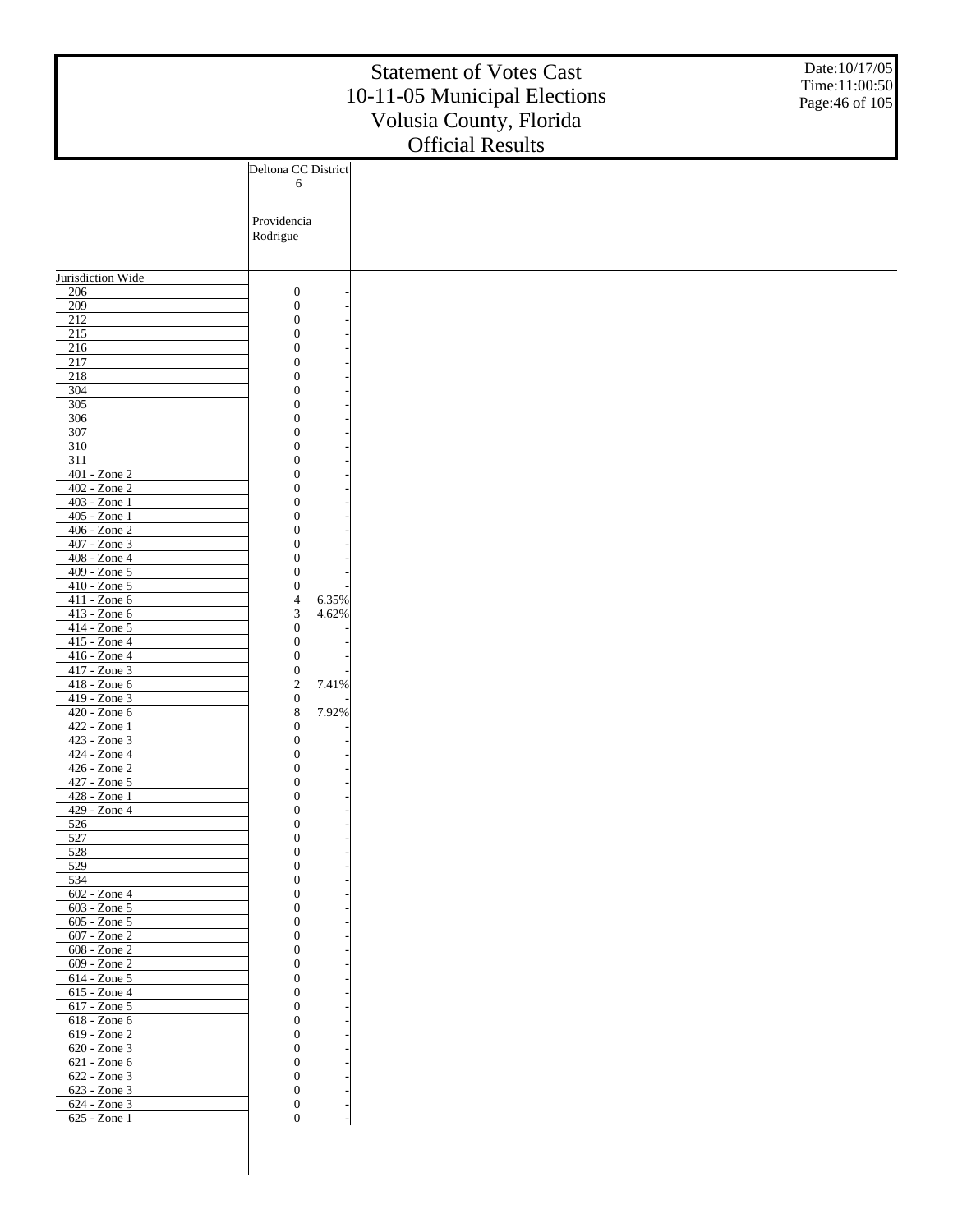|                                                  | Date:10/17/05<br>Time:11:00:50<br>Page: 47 of 105 |                         |  |
|--------------------------------------------------|---------------------------------------------------|-------------------------|--|
|                                                  | Deltona CC District                               | <b>Official Results</b> |  |
|                                                  | 6                                                 |                         |  |
|                                                  |                                                   |                         |  |
|                                                  | Providencia                                       |                         |  |
|                                                  | Rodrigue                                          |                         |  |
|                                                  |                                                   |                         |  |
| $626 - Zone$ 3                                   |                                                   |                         |  |
| 628 - Zone 6                                     | $\boldsymbol{0}$<br>$\boldsymbol{0}$              |                         |  |
| 629 - Zone 6                                     | $\boldsymbol{0}$                                  |                         |  |
| $633 - Zone1$                                    | $\boldsymbol{0}$                                  |                         |  |
| 636 - Zone 1                                     | $\boldsymbol{0}$                                  |                         |  |
| 637 - Zone 1<br>$638 - Z$ one 1                  | $\boldsymbol{0}$<br>$\boldsymbol{0}$              |                         |  |
| $640 - Z$ one 4                                  | $\boldsymbol{0}$                                  |                         |  |
| 641 - Zone 4                                     | $\boldsymbol{0}$                                  |                         |  |
| 701                                              | $\boldsymbol{0}$                                  |                         |  |
| 702                                              | $\boldsymbol{0}$                                  |                         |  |
| 703<br>704                                       | $\boldsymbol{0}$<br>$\boldsymbol{0}$              |                         |  |
| 709                                              | $\boldsymbol{0}$                                  |                         |  |
| 711                                              | $\boldsymbol{0}$                                  |                         |  |
| 712                                              | $\boldsymbol{0}$                                  |                         |  |
| 714<br>717                                       | $\boldsymbol{0}$<br>$\boldsymbol{0}$              |                         |  |
| 718                                              | $\boldsymbol{0}$                                  |                         |  |
| 719                                              | $\boldsymbol{0}$                                  |                         |  |
| 720                                              | $\boldsymbol{0}$                                  |                         |  |
| 722<br>723                                       | $\boldsymbol{0}$                                  |                         |  |
| 724                                              | $\boldsymbol{0}$<br>$\boldsymbol{0}$              |                         |  |
| 725                                              | $\boldsymbol{0}$                                  |                         |  |
| 726                                              | $\boldsymbol{0}$                                  |                         |  |
| 727                                              | $\boldsymbol{0}$                                  |                         |  |
| 728<br>729                                       | $\boldsymbol{0}$<br>$\boldsymbol{0}$              |                         |  |
| 731                                              | $\boldsymbol{0}$                                  |                         |  |
| 732                                              | $\boldsymbol{0}$                                  |                         |  |
| 733                                              | $\boldsymbol{0}$                                  |                         |  |
| 803<br>804                                       | $\boldsymbol{0}$<br>$\overline{0}$                |                         |  |
| 805                                              | $\theta$                                          |                         |  |
| 806                                              | $\boldsymbol{0}$                                  |                         |  |
| 808                                              | $\boldsymbol{0}$                                  |                         |  |
| 809<br>810                                       | $\boldsymbol{0}$<br>$\boldsymbol{0}$              |                         |  |
| 811                                              | $\boldsymbol{0}$                                  |                         |  |
| 812                                              | $\boldsymbol{0}$                                  |                         |  |
| 815<br>901                                       | $\boldsymbol{0}$<br>$\boldsymbol{0}$              |                         |  |
| 902                                              | $\boldsymbol{0}$                                  |                         |  |
| 903                                              | $\boldsymbol{0}$                                  |                         |  |
| 904                                              | $\boldsymbol{0}$                                  |                         |  |
| 905                                              | $\boldsymbol{0}$<br>$\boldsymbol{0}$              |                         |  |
| 910<br>912                                       | $\boldsymbol{0}$                                  |                         |  |
| 913                                              | $\boldsymbol{0}$                                  |                         |  |
| Absentee - DeLand                                | $\boldsymbol{0}$                                  |                         |  |
| Absentee - DeBary<br>Absentee - Deltona          | $\boldsymbol{0}$<br>16.00%<br>$\overline{4}$      |                         |  |
| Absentee - Holly Hill                            | $\boldsymbol{0}$                                  |                         |  |
| Absentee - Daytona Beach                         | $\boldsymbol{0}$                                  |                         |  |
| Absentee - South Daytona                         | $\boldsymbol{0}$                                  |                         |  |
| Absentee - Port Orange<br>Absentee - Ponce Inlet | $\boldsymbol{0}$<br>$\boldsymbol{0}$              |                         |  |
| Absentee - New Smyrna Beach                      | $\boldsymbol{0}$                                  |                         |  |
| Absentee - Edgewater                             | $\boldsymbol{0}$                                  |                         |  |
| Early Voting                                     | 8<br>6.84%                                        |                         |  |
|                                                  |                                                   |                         |  |
|                                                  |                                                   |                         |  |
|                                                  |                                                   |                         |  |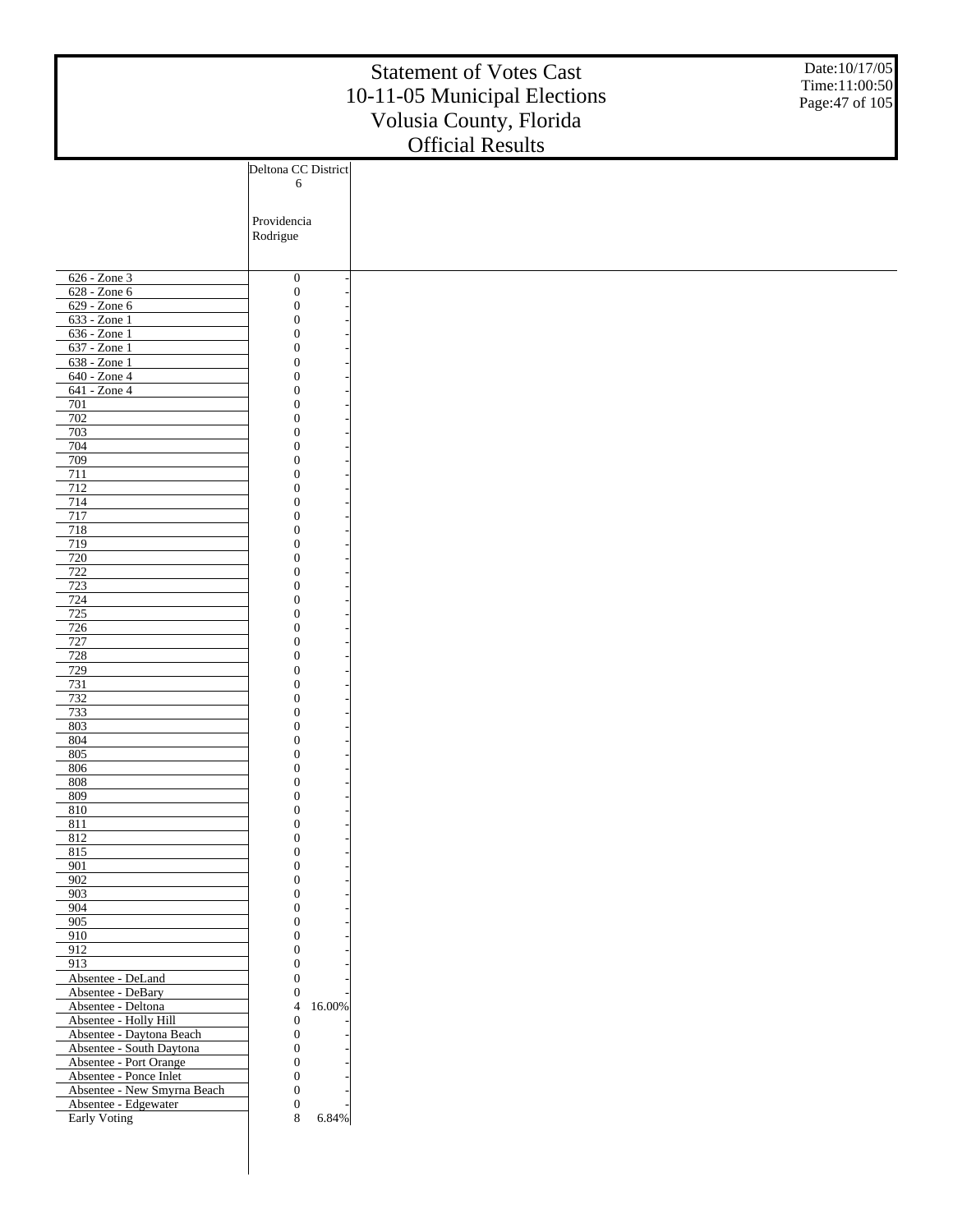|                                |                     | <b>Statement of Votes Cast</b><br>10-11-05 Municipal Elections<br>Volusia County, Florida<br><b>Official Results</b> | Date: 10/17/05<br>Time:11:00:50<br>Page: 48 of 105 |
|--------------------------------|---------------------|----------------------------------------------------------------------------------------------------------------------|----------------------------------------------------|
|                                | Deltona CC District |                                                                                                                      |                                                    |
|                                | 6                   |                                                                                                                      |                                                    |
|                                |                     |                                                                                                                      |                                                    |
|                                | Providencia         |                                                                                                                      |                                                    |
|                                | Rodrigue            |                                                                                                                      |                                                    |
|                                |                     |                                                                                                                      |                                                    |
| Provisional - DeLand           | $\mathbf{0}$        |                                                                                                                      |                                                    |
| Provisional - DeBary           |                     |                                                                                                                      |                                                    |
| Provisional - Deltona          |                     |                                                                                                                      |                                                    |
| Provisional - Holly Hill       |                     |                                                                                                                      |                                                    |
| Provisional - Daytona Beach    |                     |                                                                                                                      |                                                    |
| Provisional - South Daytona    |                     |                                                                                                                      |                                                    |
| Provisional - Port Orange      |                     |                                                                                                                      |                                                    |
| Provisional - Ponce Inlet      |                     |                                                                                                                      |                                                    |
| Provisional - New Smyrna Beach |                     |                                                                                                                      |                                                    |
| Provisional - Edgewater        |                     |                                                                                                                      |                                                    |
| Unscanned - DeLand             |                     |                                                                                                                      |                                                    |
| <b>Unscanned - DeBary</b>      |                     |                                                                                                                      |                                                    |
| Unscanned - Deltona            |                     |                                                                                                                      |                                                    |
| Unscanned - Holly Hill         |                     |                                                                                                                      |                                                    |
| Unscanned - Daytona Beach      |                     |                                                                                                                      |                                                    |
| Unscanned - South Daytona      |                     |                                                                                                                      |                                                    |
| <b>Unscanned - Port Orange</b> |                     |                                                                                                                      |                                                    |
| Unscanned - Ponce Inlet        |                     |                                                                                                                      |                                                    |
| Unscanned - New Smyrna Beach   |                     |                                                                                                                      |                                                    |
| Unscanned - Edgewater          | 0                   |                                                                                                                      |                                                    |
| Total                          | 29<br>7.29%         |                                                                                                                      |                                                    |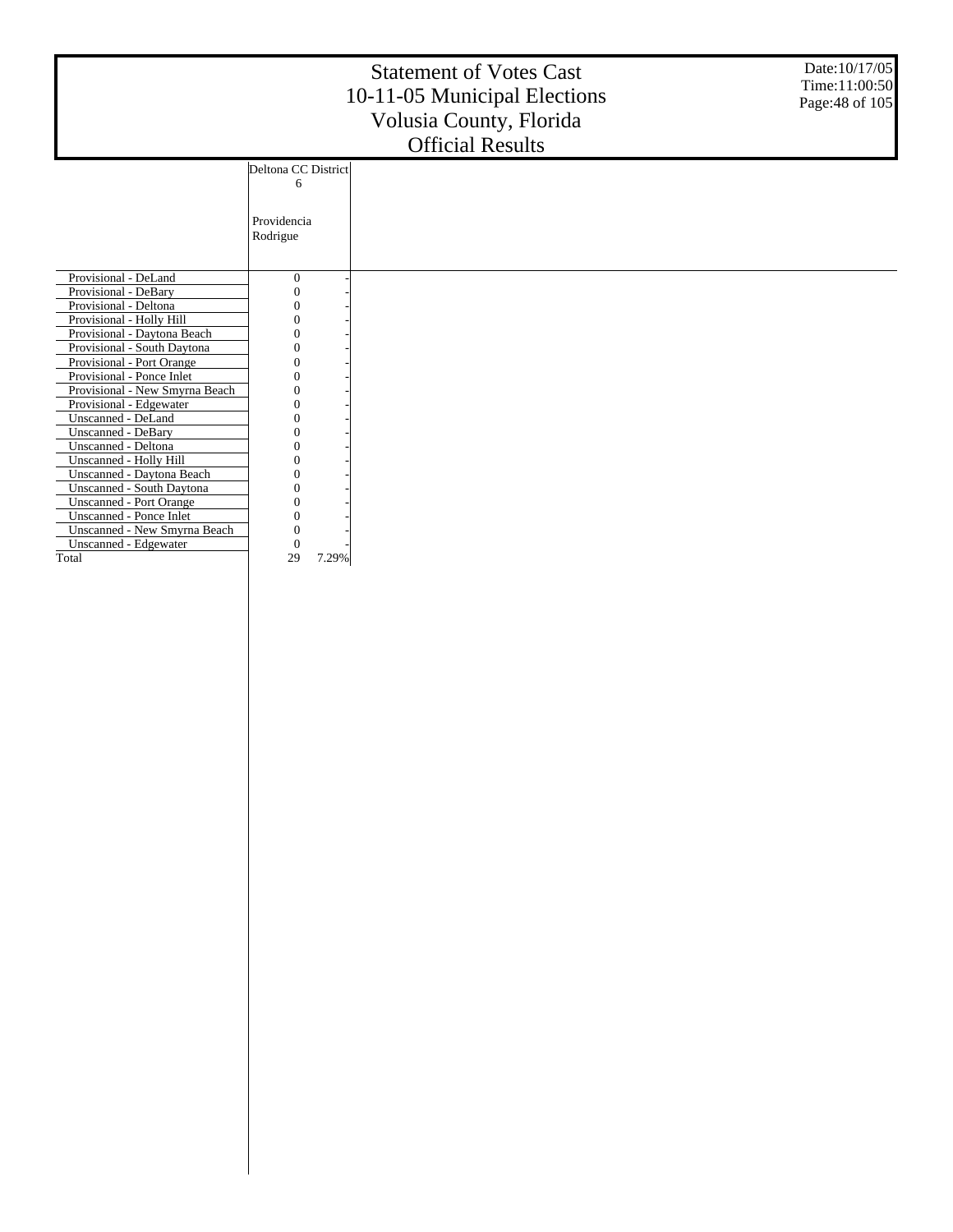Date:10/17/05 Time:11:00:50 Page:49 of 105

|                                   |                                  |                                      |                                  |                        |                                                                          | Holly Hill Mayor                                 |                                            |                                      |                     |                                      |                          |  |
|-----------------------------------|----------------------------------|--------------------------------------|----------------------------------|------------------------|--------------------------------------------------------------------------|--------------------------------------------------|--------------------------------------------|--------------------------------------|---------------------|--------------------------------------|--------------------------|--|
|                                   | Reg.<br>Voters                   | Times<br>Counted                     | Total<br>Votes                   | Times<br>Over<br>Voted | Number<br>Of<br>Under<br>Votes                                           | Roy Johnson                                      |                                            | Donald (Donnie)<br>Moor              |                     | Roland Via                           |                          |  |
| Jurisdiction Wide                 |                                  |                                      |                                  |                        |                                                                          |                                                  |                                            |                                      |                     |                                      |                          |  |
| 206                               | $\mathbf{0}$                     | $\boldsymbol{0}$                     | $\boldsymbol{0}$                 |                        | $\boldsymbol{0}$<br>$\mathbf{0}$                                         | $\boldsymbol{0}$                                 |                                            | $\boldsymbol{0}$                     |                     | $\mathbf{0}$                         |                          |  |
| 209                               | $\boldsymbol{0}$                 | $\boldsymbol{0}$                     | $\boldsymbol{0}$                 |                        | $\boldsymbol{0}$<br>$\mathbf{0}$                                         | $\boldsymbol{0}$                                 | $\overline{a}$                             | $\boldsymbol{0}$                     |                     | $\mathbf{0}$                         |                          |  |
| 212                               | $\boldsymbol{0}$                 | $\boldsymbol{0}$                     | $\boldsymbol{0}$                 |                        | $\boldsymbol{0}$<br>$\mathbf{0}$                                         | $\boldsymbol{0}$                                 |                                            | $\boldsymbol{0}$                     |                     | $\mathbf{0}$                         |                          |  |
| 215<br>216                        | $\mathbf{0}$<br>$\boldsymbol{0}$ | $\overline{0}$<br>$\boldsymbol{0}$   | $\mathbf{0}$<br>$\mathbf{0}$     |                        | $\mathbf{0}$<br>$\overline{0}$<br>$\boldsymbol{0}$<br>0                  | $\mathbf{0}$<br>$\overline{0}$                   | $\overline{\phantom{a}}$<br>$\overline{a}$ | $\boldsymbol{0}$<br>$\boldsymbol{0}$ |                     | $\mathbf{0}$<br>$\boldsymbol{0}$     |                          |  |
| 217                               | $\mathbf{0}$                     | $\overline{0}$                       | $\mathbf{0}$                     |                        | $\overline{0}$<br>$\overline{0}$                                         | $\overline{0}$                                   | $\overline{a}$                             | $\overline{0}$                       |                     | $\mathbf{0}$                         |                          |  |
| 218                               | $\boldsymbol{0}$                 | $\boldsymbol{0}$                     | $\mathbf{0}$                     |                        | $\boldsymbol{0}$<br>$\boldsymbol{0}$                                     | $\overline{0}$                                   | $\overline{a}$                             | $\boldsymbol{0}$                     |                     | $\boldsymbol{0}$                     |                          |  |
| 304                               | $\mathbf{0}$                     | $\boldsymbol{0}$                     | $\mathbf{0}$                     |                        | $\boldsymbol{0}$<br>$\overline{0}$                                       | $\overline{0}$                                   | $\overline{\phantom{a}}$                   | $\boldsymbol{0}$                     |                     | $\boldsymbol{0}$                     |                          |  |
| 305                               | $\boldsymbol{0}$                 | $\boldsymbol{0}$                     | $\boldsymbol{0}$                 |                        | $\boldsymbol{0}$<br>$\boldsymbol{0}$                                     | $\overline{0}$                                   |                                            | $\boldsymbol{0}$                     |                     | $\boldsymbol{0}$                     |                          |  |
| 306                               | $\mathbf{0}$                     | $\boldsymbol{0}$                     | $\mathbf{0}$<br>$\mathbf{0}$     |                        | $\overline{0}$<br>$\overline{0}$                                         | $\overline{0}$<br>$\overline{0}$                 | ٠                                          | $\mathbf{0}$                         |                     | $\boldsymbol{0}$                     |                          |  |
| 307<br>$\overline{310}$           | $\boldsymbol{0}$<br>0            | $\boldsymbol{0}$<br>$\overline{0}$   | $\mathbf{0}$                     |                        | $\boldsymbol{0}$<br>0<br>$\overline{0}$<br>$\overline{0}$                | $\overline{0}$                                   | $\overline{\phantom{a}}$                   | $\mathbf{0}$<br>$\mathbf{0}$         |                     | $\boldsymbol{0}$<br>$\mathbf{0}$     |                          |  |
| 311                               | $\boldsymbol{0}$                 | $\boldsymbol{0}$                     | $\mathbf{0}$                     |                        | $\boldsymbol{0}$<br>0                                                    | $\overline{0}$                                   | $\overline{a}$                             | $\mathbf{0}$                         |                     | $\boldsymbol{0}$                     |                          |  |
| $401 - Z$ one 2                   | $\mathbf{0}$                     | $\boldsymbol{0}$                     | $\mathbf{0}$                     |                        | $\overline{0}$<br>$\overline{0}$                                         | $\overline{0}$                                   | $\overline{a}$                             | $\overline{0}$                       |                     | $\mathbf{0}$                         |                          |  |
| $402 - Z$ one $2$                 | $\boldsymbol{0}$                 | $\boldsymbol{0}$                     | $\mathbf{0}$                     |                        | $\boldsymbol{0}$<br>$\boldsymbol{0}$                                     | $\overline{0}$                                   | $\overline{a}$                             | $\mathbf{0}$                         |                     | $\boldsymbol{0}$                     |                          |  |
| $403 - Z$ one 1                   | $\mathbf{0}$                     | $\boldsymbol{0}$                     | $\mathbf{0}$                     |                        | $\boldsymbol{0}$<br>$\overline{0}$                                       | $\overline{0}$                                   | $\overline{\phantom{a}}$                   | $\mathbf{0}$                         |                     | $\boldsymbol{0}$                     |                          |  |
| 405 - Zone 1                      | $\boldsymbol{0}$                 | $\boldsymbol{0}$                     | $\boldsymbol{0}$                 |                        | $\boldsymbol{0}$<br>$\mathbf{0}$                                         | $\overline{0}$                                   |                                            | $\boldsymbol{0}$                     |                     | $\boldsymbol{0}$                     |                          |  |
| $406 - Z$ one $2$<br>407 - Zone 3 | $\mathbf{0}$<br>$\boldsymbol{0}$ | $\boldsymbol{0}$<br>$\boldsymbol{0}$ | $\mathbf{0}$<br>$\mathbf{0}$     |                        | $\overline{0}$<br>$\overline{0}$<br>$\boldsymbol{0}$<br>0                | $\overline{0}$<br>$\overline{0}$                 | ٠                                          | $\mathbf{0}$<br>$\boldsymbol{0}$     |                     | $\boldsymbol{0}$<br>$\boldsymbol{0}$ |                          |  |
| $408 - Z$ one 4                   | $\mathbf{0}$                     | $\boldsymbol{0}$                     | $\mathbf{0}$                     |                        | $\overline{0}$<br>$\overline{0}$                                         | $\overline{0}$                                   | $\overline{\phantom{a}}$                   | $\mathbf{0}$                         |                     | $\mathbf{0}$                         |                          |  |
| 409 - Zone 5                      | $\boldsymbol{0}$                 | $\boldsymbol{0}$                     | $\mathbf{0}$                     |                        | $\boldsymbol{0}$<br>0                                                    | $\overline{0}$                                   | ٠                                          | $\mathbf{0}$                         |                     | $\boldsymbol{0}$                     |                          |  |
| $410 - Z$ one 5                   | $\mathbf{0}$                     | $\boldsymbol{0}$                     | $\mathbf{0}$                     |                        | $\overline{0}$<br>$\overline{0}$                                         | $\overline{0}$                                   | $\overline{\phantom{a}}$                   | $\overline{0}$                       |                     | $\mathbf{0}$                         |                          |  |
| 411 - Zone 6                      | $\boldsymbol{0}$                 | $\boldsymbol{0}$                     | $\mathbf{0}$                     |                        | $\boldsymbol{0}$<br>0                                                    | $\overline{0}$                                   | $\overline{a}$                             | $\mathbf{0}$                         |                     | $\boldsymbol{0}$                     |                          |  |
| 413 - Zone 6                      | $\mathbf{0}$                     | $\boldsymbol{0}$                     | $\mathbf{0}$                     |                        | $\boldsymbol{0}$<br>$\overline{0}$                                       | $\overline{0}$                                   | $\overline{\phantom{a}}$                   | $\mathbf{0}$                         |                     | $\boldsymbol{0}$                     |                          |  |
| 414 - Zone 5                      | $\boldsymbol{0}$                 | $\boldsymbol{0}$                     | $\boldsymbol{0}$                 |                        | $\boldsymbol{0}$<br>$\boldsymbol{0}$                                     | $\overline{0}$                                   |                                            | $\boldsymbol{0}$                     |                     | $\boldsymbol{0}$                     |                          |  |
| 415 - Zone 4<br>416 - Zone 4      | $\mathbf{0}$<br>$\boldsymbol{0}$ | $\boldsymbol{0}$<br>$\boldsymbol{0}$ | $\mathbf{0}$<br>$\mathbf{0}$     |                        | $\overline{0}$<br>$\overline{0}$<br>$\boldsymbol{0}$<br>$\boldsymbol{0}$ | $\overline{0}$<br>$\overline{0}$                 | ÷,                                         | $\mathbf{0}$<br>$\boldsymbol{0}$     |                     | $\boldsymbol{0}$<br>$\boldsymbol{0}$ |                          |  |
| $417 - Zone$ 3                    | $\mathbf{0}$                     | $\overline{0}$                       | $\mathbf{0}$                     |                        | $\boldsymbol{0}$<br>$\overline{0}$                                       | $\overline{0}$                                   | $\overline{\phantom{a}}$                   | $\mathbf{0}$                         |                     | $\mathbf{0}$                         |                          |  |
| 418 - Zone 6                      | $\boldsymbol{0}$                 | $\boldsymbol{0}$                     | $\mathbf{0}$                     |                        | $\boldsymbol{0}$<br>0                                                    | $\overline{0}$                                   |                                            | $\mathbf{0}$                         |                     | $\boldsymbol{0}$                     |                          |  |
| $419 - Zone$ 3                    | $\mathbf{0}$                     | $\overline{0}$                       | $\mathbf{0}$                     |                        | $\overline{0}$<br>$\overline{0}$                                         | $\overline{0}$                                   | $\overline{\phantom{a}}$                   | $\overline{0}$                       |                     | $\mathbf{0}$                         |                          |  |
| 420 - Zone 6                      | $\boldsymbol{0}$                 | $\boldsymbol{0}$                     | $\mathbf{0}$                     |                        | $\boldsymbol{0}$<br>$\boldsymbol{0}$                                     | $\overline{0}$                                   | $\overline{a}$                             | $\mathbf{0}$                         |                     | $\boldsymbol{0}$                     |                          |  |
| $422 - Zone1$                     | $\mathbf{0}$                     | $\overline{0}$                       | $\mathbf{0}$                     |                        | $\boldsymbol{0}$<br>$\overline{0}$                                       | $\overline{0}$                                   | $\overline{a}$                             | $\mathbf{0}$                         |                     | $\boldsymbol{0}$                     |                          |  |
| 423 - Zone 3<br>424 - Zone 4      | $\boldsymbol{0}$<br>$\mathbf{0}$ | $\boldsymbol{0}$<br>$\overline{0}$   | $\boldsymbol{0}$<br>$\mathbf{0}$ |                        | $\boldsymbol{0}$<br>0<br>$\overline{0}$<br>$\overline{0}$                | $\overline{0}$<br>$\overline{0}$                 |                                            | $\boldsymbol{0}$<br>$\overline{0}$   |                     | $\boldsymbol{0}$<br>$\boldsymbol{0}$ |                          |  |
| 426 - Zone 2                      | $\mathbf{0}$                     | $\boldsymbol{0}$                     | $\mathbf{0}$                     |                        | $\boldsymbol{0}$<br>0                                                    | $\mathbf{0}$                                     |                                            | $\boldsymbol{0}$                     |                     | $\boldsymbol{0}$                     |                          |  |
| $427 - Z$ one 5                   | $\mathbf{0}$                     | $\overline{0}$                       | $\mathbf{0}$                     |                        | $\boldsymbol{0}$<br>$\overline{0}$                                       | $\mathbf{0}$                                     |                                            | $\overline{0}$                       |                     | $\boldsymbol{0}$                     |                          |  |
| 428 - Zone 1                      | $\boldsymbol{0}$                 | $\mathbf{0}$                         | $\mathbf{0}$                     |                        | $\boldsymbol{0}$<br>0                                                    | $\mathbf{0}$                                     |                                            | $\mathbf{0}$                         |                     | $\theta$                             |                          |  |
| 429 - Zone 4                      | $\boldsymbol{0}$                 | $\mathbf{0}$                         | $\overline{0}$                   |                        | $\boldsymbol{0}$<br>$\overline{0}$                                       | $\mathbf{0}$                                     | ÷,                                         | $\mathbf{0}$                         |                     | $\theta$                             |                          |  |
| 526                               | 1195                             | 142                                  | 141                              |                        | $\boldsymbol{0}$<br>1                                                    | 46                                               | 32.62%                                     | 30                                   | 21.28%              | 65                                   | 46.10%                   |  |
| 527<br>528                        | 1942<br>1829                     | 383<br>302                           | 379<br>300                       |                        | $\boldsymbol{0}$<br>$\boldsymbol{0}$                                     | 4<br>109<br>2                                    | 28.76%<br>69 23.00%                        | 63                                   | 16.62%<br>87 29.00% |                                      | 207 54.62%<br>144 48.00% |  |
| 529                               | 1641                             | 273                                  | 271                              |                        | $\boldsymbol{0}$                                                         | 2                                                | 100 36.90%                                 |                                      | 56 20.66%           |                                      | 115 42.44%               |  |
| 534                               | 563                              | 122                                  | 122                              |                        | 0<br>$\boldsymbol{0}$                                                    |                                                  | 26 21.31%                                  | 33                                   | 27.05%              | 63                                   | 51.64%                   |  |
| 602 - Zone 4                      | $\boldsymbol{0}$                 | $\boldsymbol{0}$                     | $\boldsymbol{0}$                 |                        | $\boldsymbol{0}$<br>$\theta$                                             | $\boldsymbol{0}$                                 |                                            | $\boldsymbol{0}$                     |                     | $\mathbf{0}$                         |                          |  |
| $603 - Zone$ 5                    | $\boldsymbol{0}$                 | $\boldsymbol{0}$                     | $\mathbf{0}$                     |                        | $\boldsymbol{0}$<br>$\boldsymbol{0}$                                     | $\boldsymbol{0}$                                 |                                            | $\mathbf{0}$                         |                     | $\mathbf{0}$                         |                          |  |
| 605 - Zone 5                      | $\mathbf{0}$                     | $\mathbf{0}$                         | $\mathbf{0}$                     |                        | $\mathbf{0}$                                                             | 0<br>$\mathbf{0}$                                | $\overline{\phantom{a}}$                   | $\mathbf{0}$                         |                     | $\mathbf{0}$                         |                          |  |
| 607 - Zone 2<br>608 - Zone 2      | $\boldsymbol{0}$<br>$\mathbf{0}$ | $\boldsymbol{0}$<br>$\boldsymbol{0}$ | $\mathbf{0}$<br>$\boldsymbol{0}$ |                        | $\boldsymbol{0}$<br>$\boldsymbol{0}$<br>$\mathbf{0}$                     | $\mathbf{0}$<br>0<br>0                           | $\overline{a}$                             | $\mathbf{0}$<br>$\mathbf{0}$         |                     | $\boldsymbol{0}$<br>$\mathbf{0}$     |                          |  |
| 609 - Zone 2                      | $\mathbf{0}$                     | $\boldsymbol{0}$                     | $\boldsymbol{0}$                 |                        | $\boldsymbol{0}$<br>$\boldsymbol{0}$                                     | $\mathbf{0}$                                     |                                            | $\mathbf{0}$                         |                     | $\mathbf{0}$                         |                          |  |
| 614 - Zone 5                      | $\mathbf{0}$                     | $\boldsymbol{0}$                     | $\boldsymbol{0}$                 |                        | $\mathbf{0}$                                                             | 0<br>$\mathbf{0}$                                |                                            | $\mathbf{0}$                         |                     | $\boldsymbol{0}$                     |                          |  |
| 615 - Zone 4                      | $\mathbf{0}$                     | $\boldsymbol{0}$                     | $\boldsymbol{0}$                 |                        | $\boldsymbol{0}$<br>$\boldsymbol{0}$                                     | $\mathbf{0}$                                     |                                            | $\mathbf{0}$                         |                     | $\boldsymbol{0}$                     |                          |  |
| 617 - Zone 5                      | $\mathbf{0}$                     | $\boldsymbol{0}$                     | $\boldsymbol{0}$                 |                        | $\mathbf{0}$                                                             | $\boldsymbol{0}$<br>$\mathbf{0}$                 |                                            | $\mathbf{0}$                         |                     | $\boldsymbol{0}$                     |                          |  |
| 618 - Zone 6                      | $\mathbf{0}$                     | $\boldsymbol{0}$                     | $\boldsymbol{0}$                 |                        | $\boldsymbol{0}$<br>$\boldsymbol{0}$                                     | $\mathbf{0}$                                     |                                            | $\mathbf{0}$                         |                     | $\boldsymbol{0}$                     |                          |  |
| 619 - Zone 2                      | $\Omega$                         | $\mathbf{0}$                         | $\mathbf{0}$                     |                        | $\mathbf{0}$                                                             | $\boldsymbol{0}$<br>$\mathbf{0}$                 |                                            | $\mathbf{0}$                         |                     | $\boldsymbol{0}$                     |                          |  |
| 620 - Zone 3<br>621 - Zone 6      | $\mathbf{0}$<br>$\mathbf{0}$     | $\boldsymbol{0}$<br>$\boldsymbol{0}$ | $\boldsymbol{0}$<br>$\mathbf{0}$ |                        | $\boldsymbol{0}$<br>$\boldsymbol{0}$<br>$\mathbf{0}$                     | $\mathbf{0}$<br>$\boldsymbol{0}$<br>$\mathbf{0}$ |                                            | $\mathbf{0}$<br>$\mathbf{0}$         |                     | $\boldsymbol{0}$<br>$\boldsymbol{0}$ |                          |  |
| 622 - Zone 3                      | $\mathbf{0}$                     | $\boldsymbol{0}$                     | $\boldsymbol{0}$                 |                        | $\boldsymbol{0}$<br>$\boldsymbol{0}$                                     | $\mathbf{0}$                                     |                                            | $\mathbf{0}$                         |                     | $\mathbf{0}$                         |                          |  |
| 623 - Zone 3                      | $\mathbf{0}$                     | $\boldsymbol{0}$                     | $\boldsymbol{0}$                 |                        | $\boldsymbol{0}$                                                         | 0<br>$\mathbf{0}$                                |                                            | $\boldsymbol{0}$                     |                     | $\mathbf{0}$                         |                          |  |
| 624 - Zone 3                      | $\boldsymbol{0}$                 | $\boldsymbol{0}$                     | $\boldsymbol{0}$                 |                        | $\boldsymbol{0}$                                                         | $\boldsymbol{0}$<br>0                            |                                            | $\boldsymbol{0}$                     |                     | $\boldsymbol{0}$                     |                          |  |
| 625 - Zone 1                      | $\mathbf{0}$                     | $\boldsymbol{0}$                     | $\mathbf{0}$                     |                        | $\boldsymbol{0}$<br>$\boldsymbol{0}$                                     | $\mathbf{0}$                                     |                                            | $\boldsymbol{0}$                     |                     | $\mathbf{0}$                         |                          |  |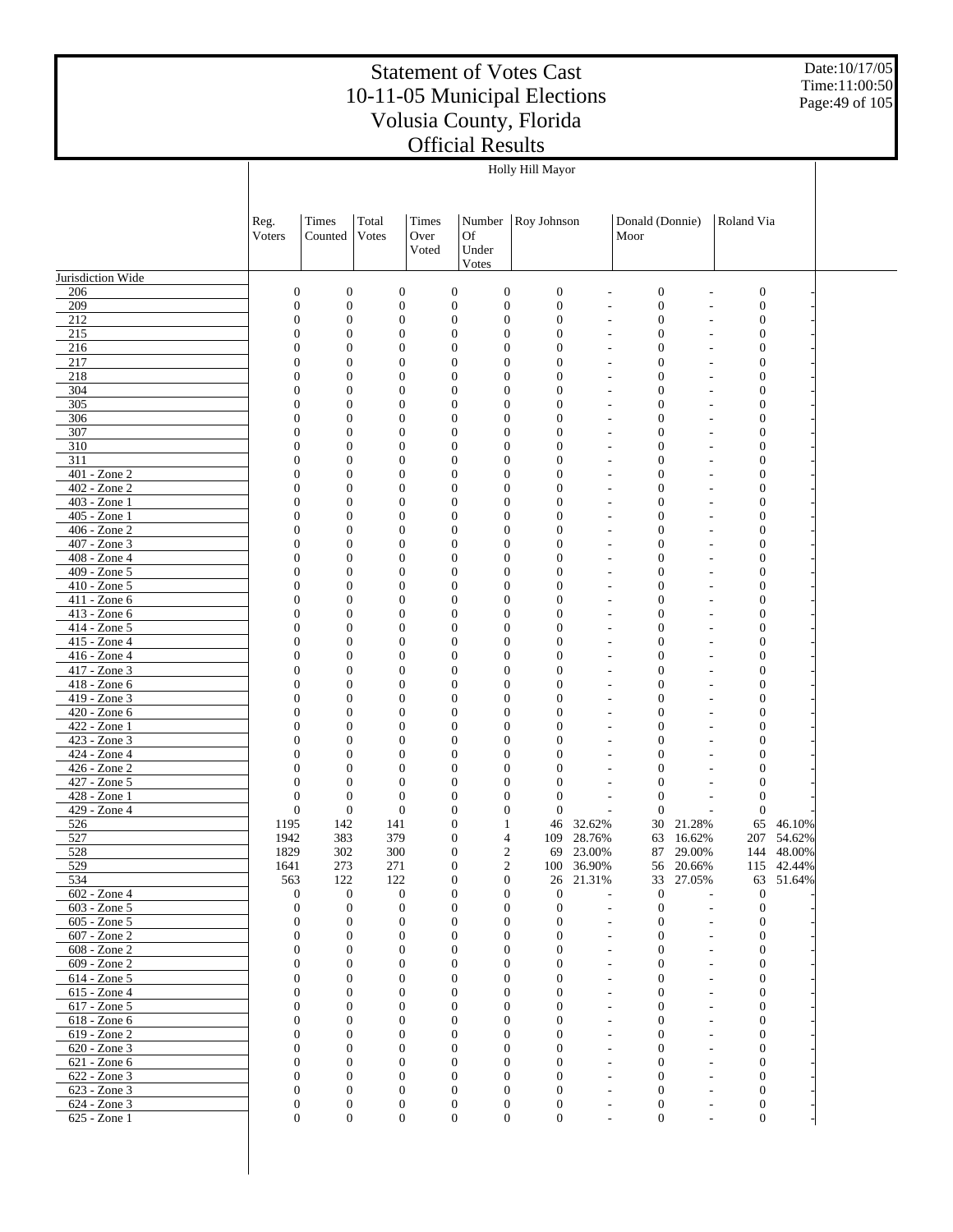Date:10/17/05 Time:11:00:50 Page:50 of 105

|                                                    |                                      |                                      |                                      |                  |                                                                              | Holly Hill Mayor                     |                                            |                                            |                          |                                      |                              |  |
|----------------------------------------------------|--------------------------------------|--------------------------------------|--------------------------------------|------------------|------------------------------------------------------------------------------|--------------------------------------|--------------------------------------------|--------------------------------------------|--------------------------|--------------------------------------|------------------------------|--|
|                                                    |                                      |                                      |                                      |                  |                                                                              |                                      |                                            |                                            |                          |                                      |                              |  |
|                                                    |                                      |                                      |                                      |                  |                                                                              |                                      |                                            |                                            |                          |                                      |                              |  |
|                                                    | Reg.                                 | Times                                | Total                                | Times            | Number                                                                       | Roy Johnson                          |                                            | Donald (Donnie)                            |                          | Roland Via                           |                              |  |
|                                                    | Voters                               | Counted                              | Votes                                | Over             | Of                                                                           |                                      |                                            | Moor                                       |                          |                                      |                              |  |
|                                                    |                                      |                                      |                                      | Voted            | Under                                                                        |                                      |                                            |                                            |                          |                                      |                              |  |
|                                                    |                                      |                                      |                                      |                  | Votes                                                                        |                                      |                                            |                                            |                          |                                      |                              |  |
| 626 - Zone 3                                       | $\boldsymbol{0}$                     | $\mathbf{0}$                         | $\boldsymbol{0}$                     | $\boldsymbol{0}$ | $\mathbf{0}$                                                                 | $\mathbf{0}$                         | $\overline{\phantom{a}}$                   | $\boldsymbol{0}$                           | $\overline{\phantom{m}}$ |                                      | $\boldsymbol{0}$             |  |
| 628 - Zone 6                                       | $\boldsymbol{0}$                     | $\boldsymbol{0}$                     | $\boldsymbol{0}$                     |                  | $\boldsymbol{0}$<br>$\mathbf{0}$                                             | $\boldsymbol{0}$                     | $\overline{a}$                             | $\boldsymbol{0}$                           | $\overline{a}$           |                                      | $\boldsymbol{0}$             |  |
| 629 - Zone 6                                       | $\boldsymbol{0}$                     | $\mathbf{0}$                         | $\boldsymbol{0}$                     |                  | $\boldsymbol{0}$<br>$\boldsymbol{0}$                                         | $\boldsymbol{0}$                     | L,                                         | $\mathbf{0}$                               | ÷                        | $\boldsymbol{0}$                     |                              |  |
| 633 - Zone 1                                       | $\boldsymbol{0}$                     | $\boldsymbol{0}$                     | $\boldsymbol{0}$                     |                  | $\boldsymbol{0}$<br>$\boldsymbol{0}$                                         | $\boldsymbol{0}$                     | L,                                         | $\mathbf{0}$                               | ÷,                       | $\boldsymbol{0}$                     |                              |  |
| $636 - Zone1$                                      | $\boldsymbol{0}$                     | $\boldsymbol{0}$                     | $\boldsymbol{0}$                     |                  | $\boldsymbol{0}$<br>$\boldsymbol{0}$                                         | $\boldsymbol{0}$                     | L,                                         | $\mathbf{0}$                               | ÷                        | $\boldsymbol{0}$                     |                              |  |
| 637 - Zone 1<br>638 - Zone 1                       | $\boldsymbol{0}$<br>$\boldsymbol{0}$ | $\boldsymbol{0}$<br>$\mathbf{0}$     | $\boldsymbol{0}$<br>$\boldsymbol{0}$ |                  | $\boldsymbol{0}$<br>$\boldsymbol{0}$<br>$\boldsymbol{0}$<br>$\boldsymbol{0}$ | $\boldsymbol{0}$<br>$\boldsymbol{0}$ | $\overline{a}$<br>$\overline{a}$           | $\mathbf{0}$<br>$\mathbf{0}$               | ÷,                       | $\boldsymbol{0}$<br>$\boldsymbol{0}$ |                              |  |
| 640 - Zone 4                                       | $\boldsymbol{0}$                     | $\boldsymbol{0}$                     | $\boldsymbol{0}$                     |                  | $\boldsymbol{0}$<br>$\mathbf{0}$                                             | $\boldsymbol{0}$                     | $\overline{a}$                             | $\mathbf{0}$                               | $\overline{a}$           | $\boldsymbol{0}$                     |                              |  |
| 641 - Zone 4                                       | $\boldsymbol{0}$                     | $\mathbf{0}$                         | $\boldsymbol{0}$                     |                  | $\boldsymbol{0}$<br>$\boldsymbol{0}$                                         | $\boldsymbol{0}$                     | $\overline{a}$                             | $\mathbf{0}$                               |                          | $\boldsymbol{0}$                     |                              |  |
| 701                                                | $\boldsymbol{0}$                     | $\boldsymbol{0}$                     | $\boldsymbol{0}$                     |                  | $\boldsymbol{0}$<br>$\boldsymbol{0}$                                         | $\boldsymbol{0}$                     | $\overline{a}$                             | $\mathbf{0}$                               | $\overline{a}$           | $\boldsymbol{0}$                     |                              |  |
| 702                                                | $\boldsymbol{0}$                     | $\mathbf{0}$                         | $\boldsymbol{0}$                     |                  | $\boldsymbol{0}$<br>$\boldsymbol{0}$                                         | $\boldsymbol{0}$                     | $\overline{a}$                             | $\mathbf{0}$                               | ÷,                       | $\boldsymbol{0}$                     |                              |  |
| 703                                                | $\boldsymbol{0}$                     | $\boldsymbol{0}$                     | $\boldsymbol{0}$                     |                  | $\boldsymbol{0}$<br>$\mathbf{0}$                                             | $\boldsymbol{0}$                     | $\overline{a}$                             | $\mathbf{0}$                               | $\overline{\phantom{a}}$ | $\boldsymbol{0}$                     |                              |  |
| 704                                                | $\boldsymbol{0}$                     | $\mathbf{0}$                         | $\boldsymbol{0}$                     |                  | $\boldsymbol{0}$<br>$\boldsymbol{0}$                                         | $\boldsymbol{0}$                     | L,                                         | $\mathbf{0}$                               | $\overline{\phantom{a}}$ | $\boldsymbol{0}$                     |                              |  |
| 709                                                | $\boldsymbol{0}$                     | $\boldsymbol{0}$                     | $\boldsymbol{0}$                     |                  | $\boldsymbol{0}$<br>$\mathbf{0}$                                             | $\boldsymbol{0}$                     | $\overline{a}$                             | $\mathbf{0}$                               | $\overline{\phantom{a}}$ | $\boldsymbol{0}$                     |                              |  |
| 711                                                | $\boldsymbol{0}$                     | $\mathbf{0}$                         | $\boldsymbol{0}$                     |                  | $\boldsymbol{0}$<br>$\boldsymbol{0}$                                         | $\boldsymbol{0}$                     | L,                                         | $\mathbf{0}$                               | ÷                        | $\boldsymbol{0}$                     |                              |  |
| 712                                                | $\boldsymbol{0}$                     | $\boldsymbol{0}$                     | $\boldsymbol{0}$                     |                  | $\boldsymbol{0}$<br>$\mathbf{0}$                                             | $\boldsymbol{0}$                     | $\overline{a}$                             | $\mathbf{0}$                               | $\overline{\phantom{a}}$ | $\boldsymbol{0}$                     |                              |  |
| 714                                                | $\boldsymbol{0}$                     | $\mathbf{0}$                         | $\boldsymbol{0}$                     |                  | $\boldsymbol{0}$<br>$\boldsymbol{0}$                                         | $\boldsymbol{0}$                     | L,                                         | $\mathbf{0}$                               | ÷,                       | $\boldsymbol{0}$                     |                              |  |
| 717<br>718                                         | $\boldsymbol{0}$                     | $\boldsymbol{0}$<br>$\mathbf{0}$     | $\boldsymbol{0}$                     |                  | $\boldsymbol{0}$<br>$\mathbf{0}$<br>$\boldsymbol{0}$<br>$\boldsymbol{0}$     | $\boldsymbol{0}$<br>$\boldsymbol{0}$ | $\overline{a}$                             | $\mathbf{0}$<br>$\mathbf{0}$               | ÷,                       | $\boldsymbol{0}$                     |                              |  |
| 719                                                | $\boldsymbol{0}$<br>$\boldsymbol{0}$ | $\boldsymbol{0}$                     | $\boldsymbol{0}$<br>$\boldsymbol{0}$ |                  | $\boldsymbol{0}$<br>$\mathbf{0}$                                             | $\boldsymbol{0}$                     | $\overline{a}$<br>$\overline{a}$           | $\mathbf{0}$                               | ÷,<br>$\overline{a}$     | $\boldsymbol{0}$<br>$\boldsymbol{0}$ |                              |  |
| 720                                                | $\boldsymbol{0}$                     | $\mathbf{0}$                         | $\boldsymbol{0}$                     |                  | $\boldsymbol{0}$<br>$\boldsymbol{0}$                                         | $\boldsymbol{0}$                     | $\overline{a}$                             | $\mathbf{0}$                               |                          | $\boldsymbol{0}$                     |                              |  |
| 722                                                | $\boldsymbol{0}$                     | $\boldsymbol{0}$                     | $\boldsymbol{0}$                     |                  | $\boldsymbol{0}$<br>$\boldsymbol{0}$                                         | $\boldsymbol{0}$                     | $\overline{a}$                             | $\mathbf{0}$                               | $\overline{a}$           | $\boldsymbol{0}$                     |                              |  |
| 723                                                | $\boldsymbol{0}$                     | $\mathbf{0}$                         | $\boldsymbol{0}$                     |                  | $\boldsymbol{0}$<br>$\boldsymbol{0}$                                         | $\boldsymbol{0}$                     | $\overline{a}$                             | $\mathbf{0}$                               |                          | $\boldsymbol{0}$                     |                              |  |
| 724                                                | $\boldsymbol{0}$                     | $\boldsymbol{0}$                     | $\boldsymbol{0}$                     |                  | $\boldsymbol{0}$<br>$\mathbf{0}$                                             | $\boldsymbol{0}$                     | $\overline{a}$                             | $\mathbf{0}$                               | $\overline{\phantom{a}}$ | $\boldsymbol{0}$                     |                              |  |
| 725                                                | $\boldsymbol{0}$                     | $\mathbf{0}$                         | $\boldsymbol{0}$                     |                  | $\boldsymbol{0}$<br>$\boldsymbol{0}$                                         | $\boldsymbol{0}$                     | L,                                         | $\mathbf{0}$                               | ÷,                       | $\boldsymbol{0}$                     |                              |  |
| 726                                                | $\boldsymbol{0}$                     | $\boldsymbol{0}$                     | $\boldsymbol{0}$                     |                  | $\boldsymbol{0}$<br>$\boldsymbol{0}$                                         | $\boldsymbol{0}$                     | $\overline{a}$                             | $\mathbf{0}$                               | $\overline{\phantom{a}}$ | $\boldsymbol{0}$                     |                              |  |
| 727                                                | $\boldsymbol{0}$                     | $\mathbf{0}$                         | $\boldsymbol{0}$                     |                  | $\boldsymbol{0}$<br>$\boldsymbol{0}$                                         | $\boldsymbol{0}$                     | L,                                         | $\mathbf{0}$                               | ÷                        | $\boldsymbol{0}$                     |                              |  |
| 728                                                | $\boldsymbol{0}$                     | $\boldsymbol{0}$                     | $\boldsymbol{0}$                     |                  | $\boldsymbol{0}$<br>$\mathbf{0}$                                             | $\boldsymbol{0}$                     | $\overline{a}$                             | $\mathbf{0}$                               | $\overline{\phantom{a}}$ | $\boldsymbol{0}$                     |                              |  |
| 729                                                | $\boldsymbol{0}$                     | $\mathbf{0}$                         | $\boldsymbol{0}$                     |                  | $\boldsymbol{0}$<br>$\boldsymbol{0}$                                         | $\boldsymbol{0}$                     | L,                                         | $\mathbf{0}$                               | ÷                        | $\boldsymbol{0}$                     |                              |  |
| 731<br>732                                         | $\boldsymbol{0}$                     | $\boldsymbol{0}$<br>$\mathbf{0}$     | $\boldsymbol{0}$<br>$\boldsymbol{0}$ |                  | $\boldsymbol{0}$<br>$\mathbf{0}$<br>$\boldsymbol{0}$<br>$\boldsymbol{0}$     | $\boldsymbol{0}$<br>$\boldsymbol{0}$ | $\overline{a}$<br>L,                       | $\mathbf{0}$<br>$\mathbf{0}$               | ÷,<br>÷,                 | $\boldsymbol{0}$<br>$\boldsymbol{0}$ |                              |  |
| 733                                                | $\boldsymbol{0}$<br>$\boldsymbol{0}$ | $\boldsymbol{0}$                     | $\boldsymbol{0}$                     |                  | $\boldsymbol{0}$<br>$\mathbf{0}$                                             | $\boldsymbol{0}$                     | $\overline{a}$                             | $\mathbf{0}$                               | $\overline{a}$           | $\boldsymbol{0}$                     |                              |  |
| 803                                                | $\boldsymbol{0}$                     | $\mathbf{0}$                         | $\boldsymbol{0}$                     |                  | $\boldsymbol{0}$<br>$\boldsymbol{0}$                                         | $\boldsymbol{0}$                     | $\overline{a}$                             | $\mathbf{0}$                               |                          | $\boldsymbol{0}$                     |                              |  |
| 804                                                | $\boldsymbol{0}$                     | $\boldsymbol{0}$                     | $\boldsymbol{0}$                     |                  | $\boldsymbol{0}$<br>$\boldsymbol{0}$                                         | $\boldsymbol{0}$                     | $\overline{a}$                             | $\mathbf{0}$                               | $\overline{a}$           | $\boldsymbol{0}$                     |                              |  |
| 805                                                | $\boldsymbol{0}$                     | $\mathbf{0}$                         | $\boldsymbol{0}$                     |                  | $\boldsymbol{0}$<br>$\boldsymbol{0}$                                         | $\boldsymbol{0}$                     | $\overline{a}$                             | $\mathbf{0}$                               |                          | $\boldsymbol{0}$                     |                              |  |
| 806                                                | $\boldsymbol{0}$                     | $\boldsymbol{0}$                     | $\boldsymbol{0}$                     |                  | $\boldsymbol{0}$<br>$\mathbf{0}$                                             | $\boldsymbol{0}$                     | $\overline{a}$                             | $\mathbf{0}$                               | $\overline{\phantom{a}}$ | $\boldsymbol{0}$                     |                              |  |
| 808                                                | $\boldsymbol{0}$                     | $\mathbf{0}$                         | $\boldsymbol{0}$                     |                  | $\boldsymbol{0}$<br>$\boldsymbol{0}$                                         | $\boldsymbol{0}$                     | $\overline{a}$                             | $\mathbf{0}$                               | ÷,                       | $\boldsymbol{0}$                     |                              |  |
| 809                                                | $\boldsymbol{0}$                     | $\boldsymbol{0}$                     | $\boldsymbol{0}$                     |                  | $\boldsymbol{0}$<br>$\boldsymbol{0}$                                         | $\boldsymbol{0}$                     | $\overline{a}$                             | $\mathbf{0}$                               | ÷,                       | $\boldsymbol{0}$                     |                              |  |
| 810                                                | 0                                    | $\mathbf{0}$                         | $\boldsymbol{0}$                     |                  | $\boldsymbol{0}$<br>$\mathbf{0}$                                             | $\boldsymbol{0}$                     | L,                                         | $\mathbf{0}$                               |                          | $\boldsymbol{0}$                     |                              |  |
| 811                                                | $\boldsymbol{0}$                     | $\mathbf{0}$                         | $\mathbf{0}$                         |                  | $\boldsymbol{0}$<br>$\mathbf{0}$                                             | $\boldsymbol{0}$                     | L,                                         | $\mathbf{0}$                               |                          | $\boldsymbol{0}$                     |                              |  |
| 812                                                | $\boldsymbol{0}$                     | $\mathbf{0}$<br>$\Omega$             | $\boldsymbol{0}$                     |                  | $\boldsymbol{0}$<br>$\mathbf{0}$                                             | $\boldsymbol{0}$                     | L,                                         | $\mathbf{0}$                               |                          | $\mathbf{0}$                         | $\Omega$                     |  |
| 815<br>901                                         | $\Omega$<br>$\mathbf{0}$             | $\boldsymbol{0}$                     | $\Omega$<br>$\boldsymbol{0}$         | $\mathbf{0}$     | $\mathbf{0}$<br>$\Omega$<br>$\boldsymbol{0}$                                 | $\mathbf{0}$<br>$\mathbf{0}$         | L,                                         | $\overline{0}$<br>$\boldsymbol{0}$         |                          |                                      | $\mathbf{0}$                 |  |
| 902                                                | $\boldsymbol{0}$                     | $\boldsymbol{0}$                     | $\boldsymbol{0}$                     |                  | $\boldsymbol{0}$<br>$\boldsymbol{0}$                                         | $\boldsymbol{0}$                     | $\overline{\phantom{a}}$<br>$\overline{a}$ | $\mathbf{0}$                               | $\overline{\phantom{a}}$ |                                      | $\boldsymbol{0}$             |  |
| 903                                                | $\boldsymbol{0}$                     | $\boldsymbol{0}$                     | $\boldsymbol{0}$                     |                  | $\boldsymbol{0}$<br>$\mathbf{0}$                                             | $\boldsymbol{0}$                     | L,                                         | $\overline{0}$                             |                          |                                      | $\boldsymbol{0}$             |  |
| 904                                                | $\overline{0}$                       | $\boldsymbol{0}$                     | $\boldsymbol{0}$                     |                  | $\boldsymbol{0}$<br>$\boldsymbol{0}$                                         | $\mathbf{0}$                         | $\overline{a}$                             | $\boldsymbol{0}$                           | $\overline{\phantom{a}}$ |                                      | $\boldsymbol{0}$             |  |
| 905                                                | $\boldsymbol{0}$                     | $\boldsymbol{0}$                     | $\boldsymbol{0}$                     |                  | $\overline{0}$<br>$\boldsymbol{0}$                                           | $\boldsymbol{0}$                     | L,                                         | $\overline{0}$                             |                          |                                      | $\boldsymbol{0}$             |  |
| 910                                                | $\overline{0}$                       | $\overline{0}$                       | $\overline{0}$                       |                  | $\overline{0}$<br>$\mathbf{0}$                                               | $\mathbf{0}$                         | $\overline{\phantom{0}}$                   | $\overline{0}$                             | $\overline{\phantom{a}}$ |                                      | $\boldsymbol{0}$             |  |
| 912                                                | $\boldsymbol{0}$                     | $\boldsymbol{0}$                     | $\boldsymbol{0}$                     |                  | $\overline{0}$<br>$\overline{0}$                                             | $\overline{0}$                       | L,                                         | $\overline{0}$                             |                          |                                      | $\boldsymbol{0}$             |  |
| 913                                                | $\overline{0}$                       | $\overline{0}$                       | $\overline{0}$                       |                  | $\overline{0}$<br>$\mathbf{0}$                                               | $\mathbf{0}$                         | L,                                         | $\overline{0}$                             | $\overline{\phantom{a}}$ |                                      | $\overline{0}$               |  |
| Absentee - DeLand                                  | $\boldsymbol{0}$                     | $\boldsymbol{0}$                     | $\boldsymbol{0}$                     |                  | $\overline{0}$<br>$\boldsymbol{0}$                                           | $\mathbf{0}$                         | ÷,                                         | $\overline{0}$                             |                          |                                      | $\mathbf{0}$                 |  |
| Absentee - DeBary                                  | $\overline{0}$                       | $\mathbf{0}$                         | $\overline{0}$                       |                  | $\overline{0}$<br>$\mathbf{0}$                                               | $\mathbf{0}$                         |                                            | $\overline{0}$<br>$\overline{\phantom{a}}$ | $\overline{\phantom{a}}$ |                                      | $\overline{0}$               |  |
| Absentee - Deltona                                 | $\boldsymbol{0}$                     | $\boldsymbol{0}$                     | $\overline{0}$                       |                  | $\overline{0}$<br>$\boldsymbol{0}$                                           | $\boldsymbol{0}$                     | $\mathbf{r}$                               | $\boldsymbol{0}$                           | ÷                        |                                      | $\mathbf{0}$                 |  |
| Absentee - Holly Hill                              | 7170                                 | 91                                   | 90                                   |                  | $\mathbf{0}$<br>1                                                            |                                      | 17 18.89%                                  | 21                                         | 23.33%                   |                                      | 52<br>57.78%                 |  |
| Absentee - Daytona Beach                           | $\mathbf{0}$                         | $\boldsymbol{0}$                     | $\mathbf{0}$                         |                  | $\boldsymbol{0}$<br>$\mathbf{0}$                                             | $\mathbf{0}$                         |                                            | $\boldsymbol{0}$                           |                          |                                      | $\mathbf{0}$                 |  |
| Absentee - South Daytona<br>Absentee - Port Orange | $\boldsymbol{0}$<br>$\boldsymbol{0}$ | $\boldsymbol{0}$<br>$\boldsymbol{0}$ | $\boldsymbol{0}$<br>$\boldsymbol{0}$ |                  | $\boldsymbol{0}$<br>$\mathbf{0}$<br>$\overline{0}$<br>$\boldsymbol{0}$       | $\boldsymbol{0}$<br>$\boldsymbol{0}$ | $\overline{\phantom{a}}$<br>L,             | $\boldsymbol{0}$<br>$\mathbf{0}$           | $\overline{a}$           |                                      | $\mathbf{0}$<br>$\mathbf{0}$ |  |
| Absentee - Ponce Inlet                             | $\boldsymbol{0}$                     | $\boldsymbol{0}$                     | $\overline{0}$                       |                  | $\overline{0}$<br>$\boldsymbol{0}$                                           | $\mathbf{0}$                         | $\overline{\phantom{a}}$                   | $\boldsymbol{0}$                           | $\overline{\phantom{a}}$ |                                      | $\overline{0}$               |  |
| Absentee - New Smyrna Beach                        | $\boldsymbol{0}$                     | $\boldsymbol{0}$                     | $\boldsymbol{0}$                     |                  | $\overline{0}$<br>$\boldsymbol{0}$                                           | $\mathbf{0}$                         | $\overline{\phantom{a}}$                   | $\overline{0}$                             | $\overline{\phantom{a}}$ |                                      | $\overline{0}$               |  |
| Absentee - Edgewater                               | $\boldsymbol{0}$                     | $\boldsymbol{0}$                     | $\mathbf{0}$                         |                  | $\mathbf{0}$<br>$\boldsymbol{0}$                                             | $\mathbf{0}$                         | $\overline{\phantom{a}}$                   | $\mathbf{0}$                               | $\overline{\phantom{a}}$ |                                      | $\overline{0}$               |  |
| Early Voting                                       | 7170                                 | 45                                   | 45                                   |                  | $\boldsymbol{0}$                                                             | $\overline{0}$                       | 15 33.33%                                  | 9                                          | 20.00%                   |                                      | 21 46.67%                    |  |
|                                                    |                                      |                                      |                                      |                  |                                                                              |                                      |                                            |                                            |                          |                                      |                              |  |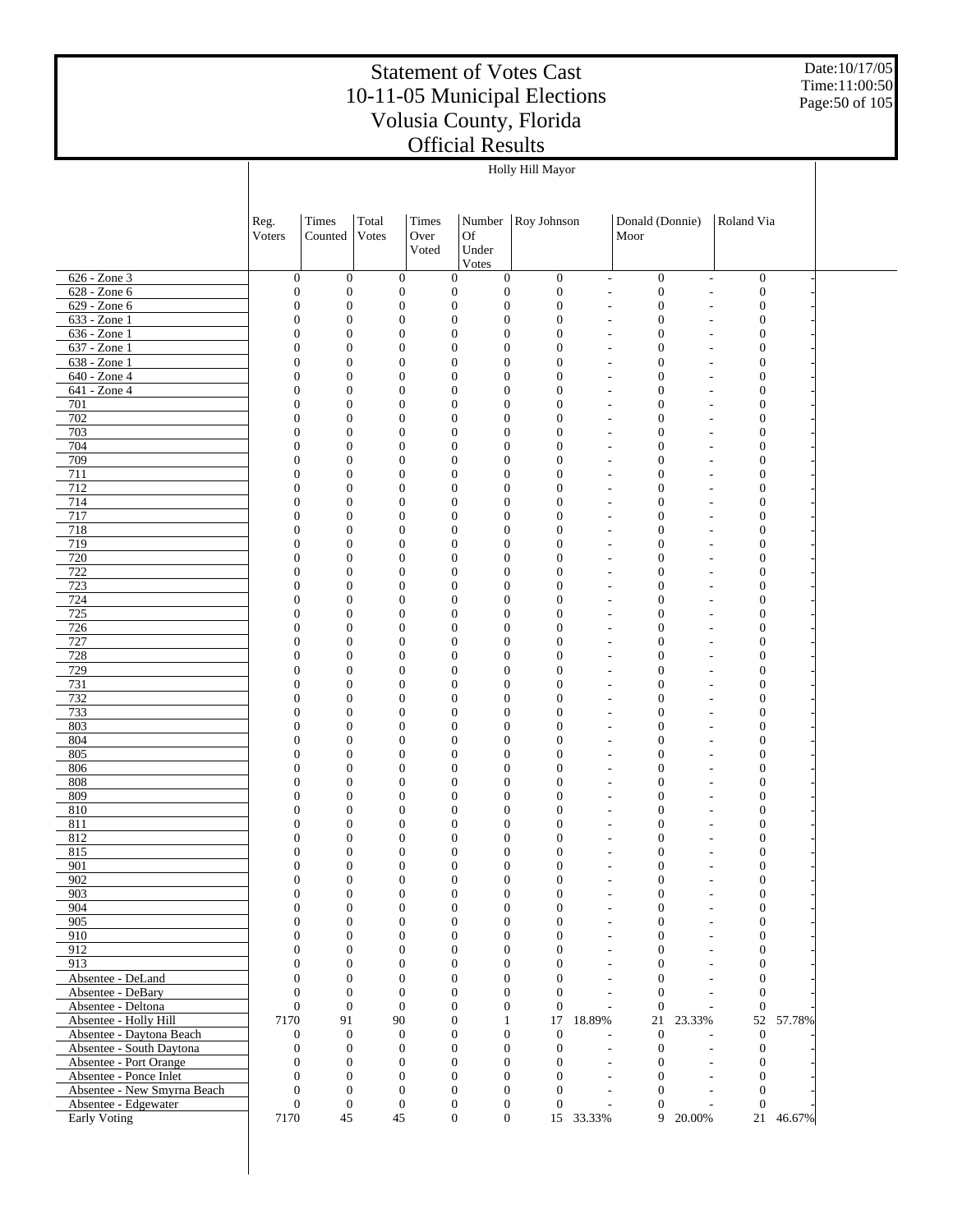Date:10/17/05 Time:11:00:50 Page:51 of 105

|                                |                |                  |                |                        |                                | Holly Hill Mayor |        |                         |                          |            |        |  |
|--------------------------------|----------------|------------------|----------------|------------------------|--------------------------------|------------------|--------|-------------------------|--------------------------|------------|--------|--|
|                                |                |                  |                |                        |                                |                  |        |                         |                          |            |        |  |
|                                | Reg.<br>Voters | Times<br>Counted | Total<br>Votes | Times<br>Over<br>Voted | Number<br>Of<br>Under<br>Votes | Roy Johnson      |        | Donald (Donnie)<br>Moor |                          | Roland Via |        |  |
| Provisional - DeLand           | $\Omega$       | $\Omega$         | $\Omega$       | $\theta$               | $\Omega$                       | $\Omega$         | ٠      | 0                       | $\overline{\phantom{a}}$ | $\Omega$   |        |  |
| Provisional - DeBary           |                | $\Omega$         |                |                        |                                | 0                |        | 0                       |                          |            |        |  |
| Provisional - Deltona          |                |                  |                |                        |                                |                  |        |                         |                          |            |        |  |
| Provisional - Holly Hill       | 7170           |                  |                |                        | 0                              |                  |        |                         |                          |            |        |  |
| Provisional - Daytona Beach    |                |                  |                |                        |                                |                  |        |                         |                          |            |        |  |
| Provisional - South Daytona    |                | $\Omega$         |                |                        | 0                              | 0                |        |                         |                          |            |        |  |
| Provisional - Port Orange      |                |                  |                | 0                      |                                |                  |        |                         |                          |            |        |  |
| Provisional - Ponce Inlet      |                |                  |                |                        |                                |                  |        |                         |                          |            |        |  |
| Provisional - New Smyrna Beach |                |                  |                | 0                      | $\Omega$                       | 0                |        |                         |                          |            |        |  |
| Provisional - Edgewater        |                |                  |                | 0                      | $\Omega$                       |                  |        |                         |                          |            |        |  |
| Unscanned - DeLand             |                |                  |                | 0                      | $\Omega$                       | 0                | ۰      |                         |                          | $\left($   |        |  |
| Unscanned - DeBary             |                |                  |                | 0                      | $\Omega$                       |                  |        | 0                       |                          |            |        |  |
| Unscanned - Deltona            | 0              | $\Omega$         |                | 0                      | $\Omega$                       | 0                | ٠      | 0                       |                          | 0          |        |  |
| Unscanned - Holly Hill         | 7170           |                  |                |                        |                                |                  |        |                         |                          |            |        |  |
| Unscanned - Daytona Beach      |                |                  |                |                        |                                |                  |        |                         |                          |            |        |  |
| Unscanned - South Daytona      |                |                  |                | 0                      |                                |                  |        |                         |                          |            |        |  |
| <b>Unscanned - Port Orange</b> |                |                  |                |                        |                                |                  |        |                         |                          |            |        |  |
| Unscanned - Ponce Inlet        |                |                  |                |                        |                                |                  |        |                         |                          |            |        |  |
| Unscanned - New Smyrna Beach   |                |                  |                |                        |                                |                  |        |                         |                          |            |        |  |
| Unscanned - Edgewater          |                |                  |                | 0                      | $\Omega$                       |                  |        |                         |                          |            |        |  |
| Total                          | 7170           | 1358             | 1348           | $\theta$               | 10                             | 382              | 28.34% | 299                     | 22.18%                   | 667        | 49.48% |  |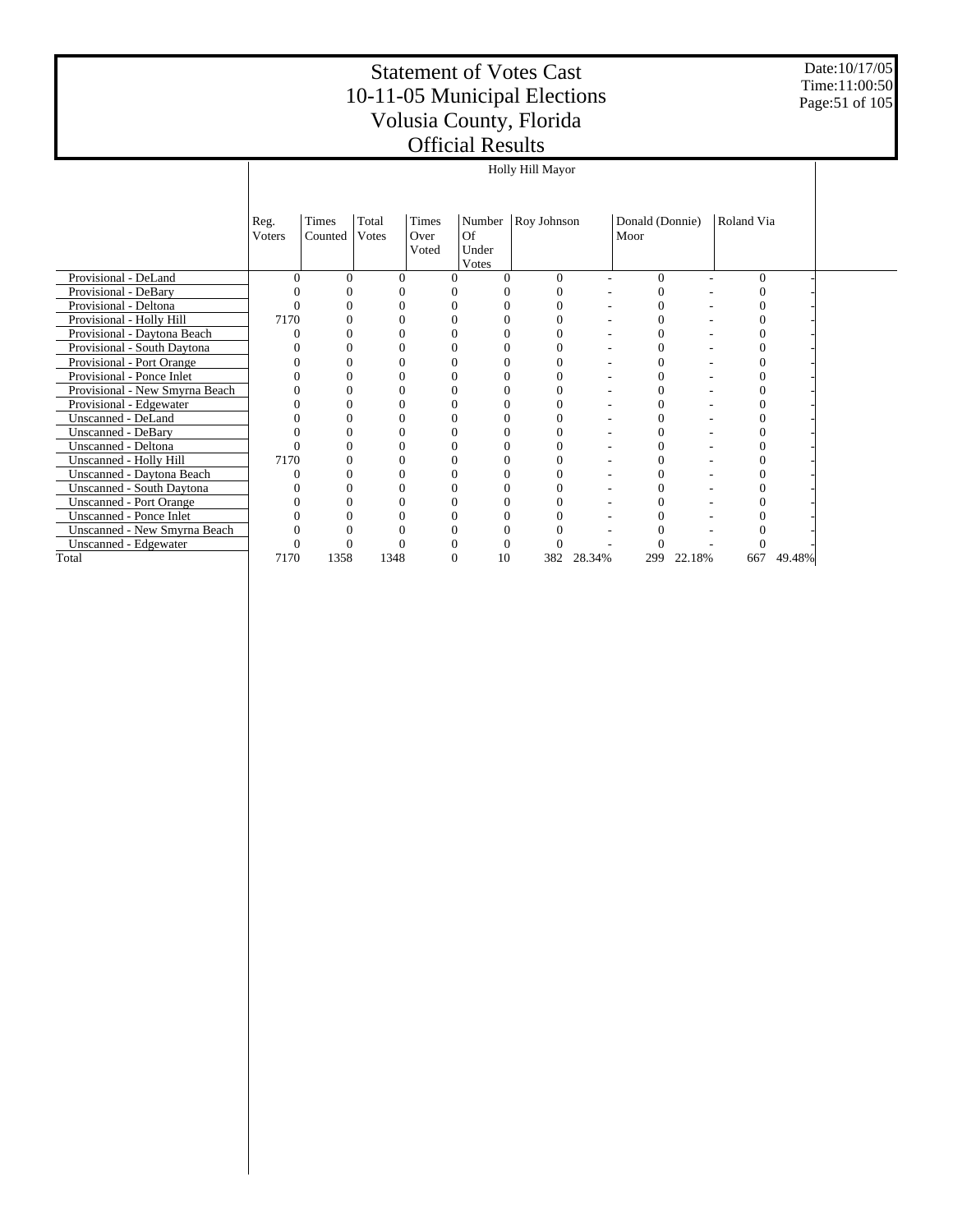Date:10/17/05 Time:11:00:50 Page:52 of 105

|                              |                                    |                                      |                                      |                                      |                                      | Holly Hill CC District 1         |                          |                                      |                          |                                      |                      |  |
|------------------------------|------------------------------------|--------------------------------------|--------------------------------------|--------------------------------------|--------------------------------------|----------------------------------|--------------------------|--------------------------------------|--------------------------|--------------------------------------|----------------------|--|
|                              |                                    |                                      |                                      |                                      |                                      |                                  |                          |                                      |                          |                                      |                      |  |
|                              |                                    |                                      |                                      |                                      |                                      |                                  |                          |                                      |                          |                                      |                      |  |
|                              | Reg.<br>Voters                     | Times<br>Counted                     | Total<br>Votes                       | <b>Times</b><br>Over                 | Number<br><b>Of</b>                  | Arthur J. Byrnes                 |                          | Maureen F.<br>Monahan                |                          | John Penny                           |                      |  |
|                              |                                    |                                      |                                      | Voted                                | Under                                |                                  |                          |                                      |                          |                                      |                      |  |
|                              |                                    |                                      |                                      |                                      | Votes                                |                                  |                          |                                      |                          |                                      |                      |  |
| Jurisdiction Wide            |                                    |                                      |                                      |                                      |                                      |                                  |                          |                                      |                          |                                      |                      |  |
| 206<br>209                   | $\mathbf{0}$<br>$\boldsymbol{0}$   | $\boldsymbol{0}$<br>$\boldsymbol{0}$ | $\boldsymbol{0}$<br>$\boldsymbol{0}$ | $\boldsymbol{0}$<br>$\boldsymbol{0}$ | $\boldsymbol{0}$<br>$\boldsymbol{0}$ | $\boldsymbol{0}$<br>$\mathbf{0}$ | $\overline{a}$           | $\boldsymbol{0}$<br>$\boldsymbol{0}$ |                          | $\boldsymbol{0}$<br>$\boldsymbol{0}$ |                      |  |
| 212                          | $\overline{0}$                     | $\boldsymbol{0}$                     | $\mathbf{0}$                         | $\boldsymbol{0}$                     | $\boldsymbol{0}$                     | $\mathbf{0}$                     | $\overline{\phantom{a}}$ | $\mathbf{0}$                         |                          | $\boldsymbol{0}$                     |                      |  |
| 215                          | 0                                  | $\boldsymbol{0}$                     | $\boldsymbol{0}$                     | $\boldsymbol{0}$                     | $\boldsymbol{0}$                     | $\mathbf{0}$                     |                          | $\boldsymbol{0}$                     |                          | $\boldsymbol{0}$                     |                      |  |
| 216                          | $\overline{0}$                     | $\boldsymbol{0}$                     | $\mathbf{0}$                         | $\overline{0}$                       | $\mathbf{0}$                         | $\mathbf{0}$                     | $\overline{a}$           | $\mathbf{0}$                         |                          | $\boldsymbol{0}$                     |                      |  |
| 217                          | 0                                  | $\boldsymbol{0}$                     | $\mathbf{0}$                         | $\overline{0}$                       | $\theta$                             | $\mathbf{0}$                     |                          | $\mathbf{0}$                         |                          | $\boldsymbol{0}$                     |                      |  |
| 218<br>304                   | $\overline{0}$<br>$\boldsymbol{0}$ | $\boldsymbol{0}$<br>$\boldsymbol{0}$ | $\mathbf{0}$<br>$\mathbf{0}$         | $\boldsymbol{0}$<br>$\boldsymbol{0}$ | $\boldsymbol{0}$<br>$\boldsymbol{0}$ | $\mathbf{0}$<br>$\mathbf{0}$     | $\overline{a}$           | $\mathbf{0}$<br>$\mathbf{0}$         |                          | $\boldsymbol{0}$<br>$\boldsymbol{0}$ |                      |  |
| 305                          | $\overline{0}$                     | $\boldsymbol{0}$                     | $\mathbf{0}$                         | $\boldsymbol{0}$                     | $\boldsymbol{0}$                     | $\mathbf{0}$                     | $\overline{a}$           | $\mathbf{0}$                         |                          | $\boldsymbol{0}$                     |                      |  |
| 306                          | 0                                  | $\boldsymbol{0}$                     | $\mathbf{0}$                         | $\boldsymbol{0}$                     | $\theta$                             | $\mathbf{0}$                     |                          | $\mathbf{0}$                         |                          | $\boldsymbol{0}$                     |                      |  |
| 307                          | 0                                  | $\boldsymbol{0}$                     | $\mathbf{0}$                         | $\boldsymbol{0}$                     | $\boldsymbol{0}$                     | $\mathbf{0}$                     | $\overline{a}$           | $\mathbf{0}$                         |                          | $\boldsymbol{0}$                     |                      |  |
| 310<br>311                   | 0<br>$\overline{0}$                | $\boldsymbol{0}$<br>$\boldsymbol{0}$ | $\mathbf{0}$<br>$\mathbf{0}$         | $\boldsymbol{0}$<br>$\boldsymbol{0}$ | $\boldsymbol{0}$<br>$\boldsymbol{0}$ | $\mathbf{0}$<br>$\mathbf{0}$     | $\overline{a}$           | $\mathbf{0}$<br>$\mathbf{0}$         |                          | $\boldsymbol{0}$<br>$\boldsymbol{0}$ |                      |  |
| 401 - Zone 2                 | 0                                  | $\boldsymbol{0}$                     | $\mathbf{0}$                         | $\boldsymbol{0}$                     | $\mathbf{0}$                         | $\mathbf{0}$                     | L,                       | $\mathbf{0}$                         |                          | $\boldsymbol{0}$                     |                      |  |
| 402 - Zone 2                 | $\overline{0}$                     | $\boldsymbol{0}$                     | $\mathbf{0}$                         | $\boldsymbol{0}$                     | $\boldsymbol{0}$                     | $\mathbf{0}$                     | L,                       | $\mathbf{0}$                         |                          | $\boldsymbol{0}$                     |                      |  |
| 403 - Zone 1                 | $\overline{0}$                     | $\boldsymbol{0}$                     | $\mathbf{0}$                         | $\boldsymbol{0}$                     | $\boldsymbol{0}$                     | $\mathbf{0}$                     | L,                       | $\mathbf{0}$                         |                          | $\boldsymbol{0}$                     |                      |  |
| 405 - Zone 1<br>406 - Zone 2 | $\overline{0}$<br>0                | $\boldsymbol{0}$<br>$\boldsymbol{0}$ | $\mathbf{0}$<br>$\mathbf{0}$         | $\overline{0}$<br>$\boldsymbol{0}$   | $\boldsymbol{0}$<br>$\mathbf{0}$     | $\mathbf{0}$<br>$\mathbf{0}$     | $\overline{a}$<br>L,     | $\mathbf{0}$<br>$\mathbf{0}$         |                          | $\boldsymbol{0}$<br>$\boldsymbol{0}$ |                      |  |
| 407 - Zone 3                 | $\overline{0}$                     | $\boldsymbol{0}$                     | $\mathbf{0}$                         | $\boldsymbol{0}$                     | $\boldsymbol{0}$                     | $\mathbf{0}$                     | $\overline{a}$           | $\mathbf{0}$                         |                          | $\boldsymbol{0}$                     |                      |  |
| 408 - Zone 4                 | $\overline{0}$                     | $\boldsymbol{0}$                     | $\mathbf{0}$                         | $\boldsymbol{0}$                     | $\boldsymbol{0}$                     | $\mathbf{0}$                     |                          | $\mathbf{0}$                         |                          | $\boldsymbol{0}$                     |                      |  |
| 409 - Zone 5                 | $\overline{0}$                     | $\boldsymbol{0}$                     | $\mathbf{0}$                         | $\overline{0}$                       | $\boldsymbol{0}$                     | $\mathbf{0}$                     | $\overline{a}$           | $\mathbf{0}$                         |                          | $\boldsymbol{0}$                     |                      |  |
| 410 - Zone 5                 | 0                                  | $\boldsymbol{0}$                     | $\mathbf{0}$                         | $\overline{0}$                       | $\mathbf{0}$                         | $\mathbf{0}$                     |                          | $\mathbf{0}$                         |                          | $\boldsymbol{0}$                     |                      |  |
| 411 - Zone 6<br>413 - Zone 6 | $\overline{0}$<br>$\overline{0}$   | $\boldsymbol{0}$<br>$\boldsymbol{0}$ | $\mathbf{0}$<br>$\mathbf{0}$         | $\boldsymbol{0}$<br>$\boldsymbol{0}$ | $\boldsymbol{0}$<br>$\boldsymbol{0}$ | $\mathbf{0}$<br>$\mathbf{0}$     | $\overline{a}$           | $\mathbf{0}$<br>$\mathbf{0}$         |                          | $\boldsymbol{0}$<br>$\boldsymbol{0}$ |                      |  |
| 414 - Zone 5                 | $\overline{0}$                     | $\boldsymbol{0}$                     | $\mathbf{0}$                         | $\overline{0}$                       | $\boldsymbol{0}$                     | $\mathbf{0}$                     | $\overline{a}$           | $\mathbf{0}$                         |                          | $\boldsymbol{0}$                     |                      |  |
| 415 - Zone 4                 | $\boldsymbol{0}$                   | $\boldsymbol{0}$                     | $\mathbf{0}$                         | $\overline{0}$                       | $\mathbf{0}$                         | $\mathbf{0}$                     |                          | $\mathbf{0}$                         |                          | $\boldsymbol{0}$                     |                      |  |
| 416 - Zone 4                 | $\overline{0}$                     | $\boldsymbol{0}$                     | $\mathbf{0}$                         | $\boldsymbol{0}$                     | $\boldsymbol{0}$                     | $\mathbf{0}$                     | $\overline{a}$           | $\mathbf{0}$                         |                          | $\boldsymbol{0}$                     |                      |  |
| 417 - Zone 3<br>418 - Zone 6 | $\overline{0}$<br>$\overline{0}$   | $\boldsymbol{0}$<br>$\boldsymbol{0}$ | $\mathbf{0}$<br>$\mathbf{0}$         | $\boldsymbol{0}$<br>$\overline{0}$   | $\boldsymbol{0}$<br>$\boldsymbol{0}$ | $\mathbf{0}$<br>$\mathbf{0}$     |                          | $\mathbf{0}$<br>$\mathbf{0}$         |                          | $\boldsymbol{0}$<br>$\boldsymbol{0}$ |                      |  |
| 419 - Zone 3                 | $\boldsymbol{0}$                   | $\boldsymbol{0}$                     | $\mathbf{0}$                         | $\boldsymbol{0}$                     | $\mathbf{0}$                         | $\mathbf{0}$                     | $\overline{a}$           | $\mathbf{0}$                         |                          | $\boldsymbol{0}$                     |                      |  |
| 420 - Zone 6                 | $\overline{0}$                     | $\boldsymbol{0}$                     | $\mathbf{0}$                         | $\boldsymbol{0}$                     | $\boldsymbol{0}$                     | $\mathbf{0}$                     | $\overline{a}$           | $\mathbf{0}$                         |                          | $\boldsymbol{0}$                     |                      |  |
| 422 - Zone 1                 | $\overline{0}$                     | $\boldsymbol{0}$                     | $\mathbf{0}$                         | $\boldsymbol{0}$                     | $\boldsymbol{0}$                     | $\mathbf{0}$                     |                          | $\mathbf{0}$                         |                          | $\boldsymbol{0}$                     |                      |  |
| 423 - Zone 3                 | $\overline{0}$                     | $\boldsymbol{0}$                     | $\mathbf{0}$                         | $\overline{0}$                       | $\boldsymbol{0}$                     | $\mathbf{0}$                     |                          | $\mathbf{0}$                         |                          | $\boldsymbol{0}$                     |                      |  |
| 424 - Zone 4<br>426 - Zone 2 | $\boldsymbol{0}$<br>$\overline{0}$ | $\boldsymbol{0}$<br>$\boldsymbol{0}$ | $\mathbf{0}$<br>$\mathbf{0}$         | $\boldsymbol{0}$<br>$\boldsymbol{0}$ | $\mathbf{0}$<br>$\boldsymbol{0}$     | $\mathbf{0}$<br>$\mathbf{0}$     | $\overline{a}$           | $\boldsymbol{0}$<br>$\mathbf{0}$     |                          | $\boldsymbol{0}$<br>$\boldsymbol{0}$ |                      |  |
| 427 - Zone 5                 | $\overline{0}$                     | $\boldsymbol{0}$                     | $\mathbf{0}$                         | $\boldsymbol{0}$                     | $\boldsymbol{0}$                     | $\mathbf{0}$                     |                          | $\mathbf{0}$                         |                          | $\boldsymbol{0}$                     |                      |  |
| 428 - Zone 1                 | $\mathbf{0}$                       | $\boldsymbol{0}$                     | $\mathbf{0}$                         | $\boldsymbol{0}$                     | $\mathbf{0}$                         | $\mathbf{0}$                     | L,                       | $\theta$                             |                          | $\mathbf{0}$                         |                      |  |
| 429 - Zone 4                 | $\boldsymbol{0}$                   | $\boldsymbol{0}$                     | $\boldsymbol{0}$                     | $\boldsymbol{0}$                     | $\mathbf{0}$                         | $\mathbf{0}$                     | ÷,                       | $\theta$                             |                          | $\mathbf{0}$                         |                      |  |
| 526<br>527                   | 1195<br>1942                       | 142<br>383                           | 137<br>365                           | $\boldsymbol{0}$<br>$\boldsymbol{0}$ | 5<br>18                              | 22<br>90                         | 16.06%<br>24.66%         | 32<br>121                            | 23.36%<br>33.15%         | 83                                   | 60.58%<br>154 42.19% |  |
| 528                          | 1829                               | 302                                  | 296                                  | $\overline{0}$                       | 6                                    | 71                               | 23.99%                   | 71                                   | 23.99%                   |                                      | 154 52.03%           |  |
| 529                          | 1641                               | 273                                  | 269                                  | $\boldsymbol{0}$                     | $\overline{4}$                       | 49                               | 18.22%                   |                                      | 119 44.24%               |                                      | 101 37.55%           |  |
| 534                          | 563                                | 122                                  | 122                                  | $\boldsymbol{0}$                     | $\mathbf{0}$                         | 17                               | 13.93%                   | 15                                   | 12.30%                   |                                      | 90 73.77%            |  |
| 602 - Zone 4<br>603 - Zone 5 | $\mathbf{0}$<br>$\mathbf{0}$       | $\mathbf{0}$<br>$\mathbf{0}$         | 0<br>$\mathbf{0}$                    | $\boldsymbol{0}$<br>$\mathbf{0}$     | $\boldsymbol{0}$<br>$\mathbf{0}$     | $\mathbf{0}$<br>$\mathbf{0}$     | $\overline{a}$           | $\mathbf{0}$<br>$\mathbf{0}$         | $\overline{a}$           | $\mathbf{0}$<br>$\boldsymbol{0}$     |                      |  |
| 605 - Zone 5                 | $\theta$                           | $\mathbf{0}$                         | $\boldsymbol{0}$                     | $\boldsymbol{0}$                     | $\boldsymbol{0}$                     | $\mathbf{0}$                     | L,                       | $\mathbf{0}$                         |                          | $\boldsymbol{0}$                     |                      |  |
| 607 - Zone 2                 | $\mathbf{0}$                       | $\mathbf{0}$                         | $\mathbf{0}$                         | $\mathbf{0}$                         | $\mathbf{0}$                         | $\mathbf{0}$                     | L,                       | $\theta$                             |                          | $\mathbf{0}$                         |                      |  |
| 608 - Zone 2                 | $\overline{0}$                     | $\mathbf{0}$                         | $\mathbf{0}$                         | $\overline{0}$                       | $\mathbf{0}$                         | $\mathbf{0}$                     |                          | $\mathbf{0}$                         |                          | $\boldsymbol{0}$                     |                      |  |
| 609 - Zone 2                 | $\mathbf{0}$                       | $\mathbf{0}$                         | $\mathbf{0}$                         | $\mathbf{0}$                         | $\mathbf{0}$                         | $\mathbf{0}$                     | $\overline{a}$           | $\mathbf{0}$                         |                          | $\mathbf{0}$                         |                      |  |
| 614 - Zone 5<br>615 - Zone 4 | $\boldsymbol{0}$<br>$\overline{0}$ | $\boldsymbol{0}$<br>$\mathbf{0}$     | $\boldsymbol{0}$<br>$\mathbf{0}$     | 0<br>$\mathbf{0}$                    | $\boldsymbol{0}$<br>$\mathbf{0}$     | $\mathbf{0}$<br>$\mathbf{0}$     | $\overline{a}$           | $\mathbf{0}$<br>$\mathbf{0}$         |                          | $\boldsymbol{0}$<br>$\boldsymbol{0}$ |                      |  |
| 617 - Zone 5                 | $\boldsymbol{0}$                   | $\mathbf{0}$                         | $\boldsymbol{0}$                     | 0                                    | $\mathbf{0}$                         | $\mathbf{0}$                     |                          | $\mathbf{0}$                         |                          | $\boldsymbol{0}$                     |                      |  |
| 618 - Zone 6                 | $\overline{0}$                     | $\mathbf{0}$                         | $\mathbf{0}$                         | $\mathbf{0}$                         | $\mathbf{0}$                         | $\mathbf{0}$                     | $\overline{a}$           | $\mathbf{0}$                         |                          | $\boldsymbol{0}$                     |                      |  |
| 619 - Zone 2                 | $\boldsymbol{0}$                   | $\boldsymbol{0}$                     | $\boldsymbol{0}$                     | 0                                    | $\boldsymbol{0}$                     | $\mathbf{0}$                     |                          | $\mathbf{0}$                         |                          | $\boldsymbol{0}$                     |                      |  |
| 620 - Zone 3                 | $\overline{0}$                     | $\mathbf{0}$<br>$\mathbf{0}$         | $\mathbf{0}$                         | $\mathbf{0}$                         | $\mathbf{0}$<br>$\mathbf{0}$         | $\mathbf{0}$                     | $\overline{a}$           | $\mathbf{0}$                         |                          | $\boldsymbol{0}$                     |                      |  |
| 621 - Zone 6<br>622 - Zone 3 | 0<br>$\overline{0}$                | $\mathbf{0}$                         | $\mathbf{0}$<br>$\mathbf{0}$         | 0<br>$\mathbf{0}$                    | $\mathbf{0}$                         | $\mathbf{0}$<br>$\mathbf{0}$     | $\overline{\phantom{a}}$ | $\mathbf{0}$<br>$\mathbf{0}$         |                          | $\boldsymbol{0}$<br>$\boldsymbol{0}$ |                      |  |
| 623 - Zone 3                 | 0                                  | $\mathbf{0}$                         | $\boldsymbol{0}$                     | $\mathbf{0}$                         | $\boldsymbol{0}$                     | $\mathbf{0}$                     | $\overline{a}$           | $\boldsymbol{0}$                     |                          | $\boldsymbol{0}$                     |                      |  |
| 624 - Zone 3                 | $\boldsymbol{0}$                   | $\mathbf{0}$                         | $\boldsymbol{0}$                     | $\boldsymbol{0}$                     | $\boldsymbol{0}$                     | $\boldsymbol{0}$                 | $\overline{\phantom{a}}$ | $\boldsymbol{0}$                     | $\overline{\phantom{a}}$ | $\boldsymbol{0}$                     |                      |  |
| 625 - Zone 1                 | $\overline{0}$                     | $\mathbf{0}$                         | $\boldsymbol{0}$                     | $\boldsymbol{0}$                     | $\boldsymbol{0}$                     | $\boldsymbol{0}$                 | $\overline{a}$           | $\boldsymbol{0}$                     | $\overline{a}$           | $\mathbf{0}$                         |                      |  |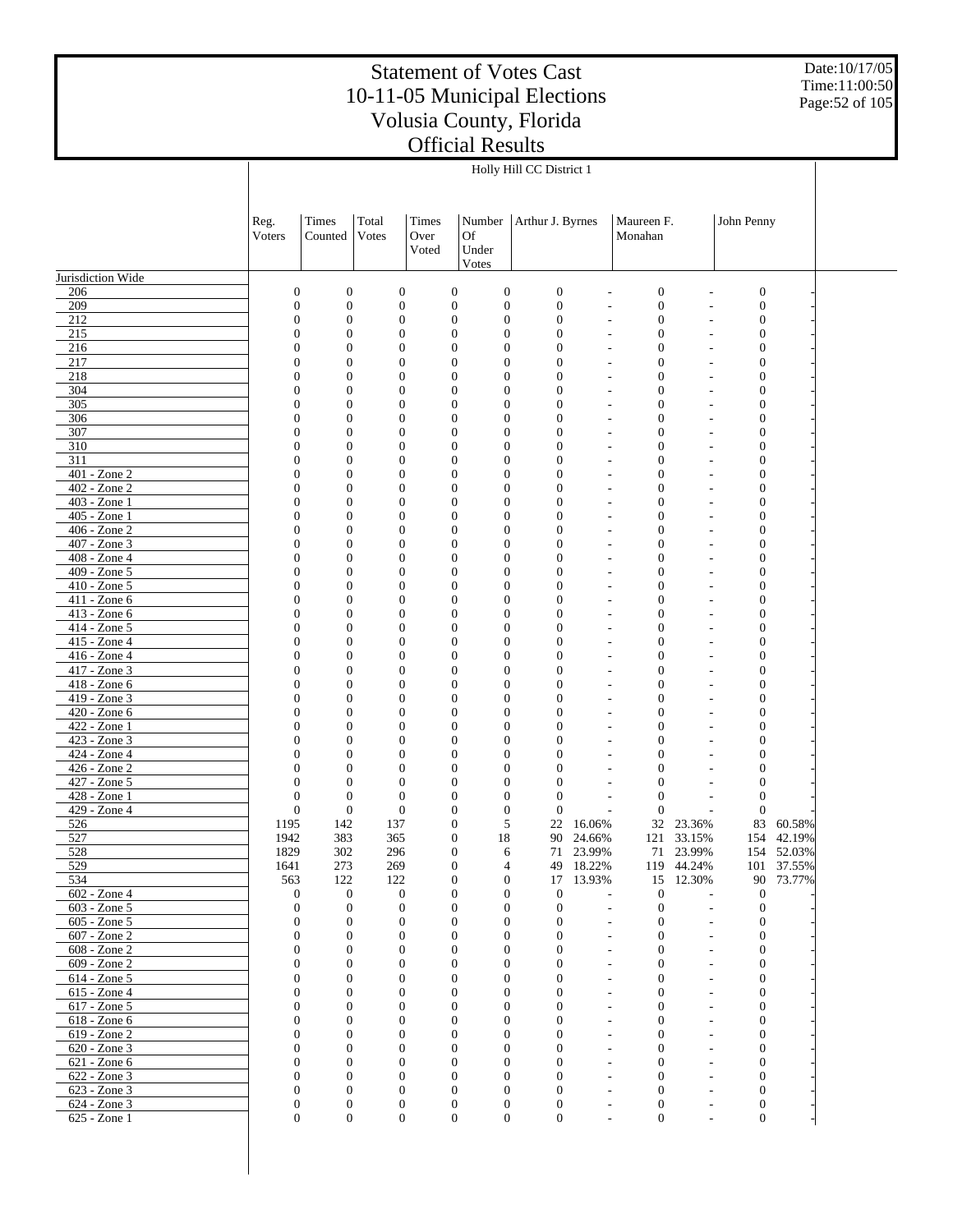Date:10/17/05 Time:11:00:50 Page:53 of 105

|                                                       |                                  |                                      |                                      |                        |                                                                              | Holly Hill CC District 1           |                                                      |                                      |                                            |                                      |           |  |
|-------------------------------------------------------|----------------------------------|--------------------------------------|--------------------------------------|------------------------|------------------------------------------------------------------------------|------------------------------------|------------------------------------------------------|--------------------------------------|--------------------------------------------|--------------------------------------|-----------|--|
|                                                       |                                  |                                      |                                      |                        |                                                                              |                                    |                                                      |                                      |                                            |                                      |           |  |
|                                                       | Reg.<br>Voters                   | Times<br>Counted                     | Total<br>Votes                       | Times<br>Over<br>Voted | Number<br><b>Of</b><br>Under                                                 | Arthur J. Byrnes                   |                                                      | Maureen F.<br>Monahan                |                                            | John Penny                           |           |  |
| 626 - Zone 3                                          | $\boldsymbol{0}$                 | $\boldsymbol{0}$                     | $\boldsymbol{0}$                     |                        | Votes<br>$\boldsymbol{0}$<br>$\boldsymbol{0}$                                | $\mathbf{0}$                       | $\overline{\phantom{a}}$                             | $\boldsymbol{0}$                     |                                            | $\boldsymbol{0}$                     |           |  |
| 628 - Zone 6                                          | $\boldsymbol{0}$                 | $\mathbf{0}$                         | $\boldsymbol{0}$                     |                        | $\boldsymbol{0}$<br>$\mathbf{0}$                                             | $\boldsymbol{0}$                   | $\overline{\phantom{a}}$                             | $\boldsymbol{0}$                     | $\overline{\phantom{a}}$<br>٠              | $\mathbf{0}$                         |           |  |
| 629 - Zone 6                                          | $\boldsymbol{0}$                 | $\mathbf{0}$                         | $\boldsymbol{0}$                     |                        | $\boldsymbol{0}$<br>$\boldsymbol{0}$                                         | $\boldsymbol{0}$                   | $\overline{\phantom{a}}$                             | $\boldsymbol{0}$                     | ٠                                          | $\boldsymbol{0}$                     |           |  |
| 633 - Zone 1                                          | $\boldsymbol{0}$                 | $\mathbf{0}$                         | $\boldsymbol{0}$                     |                        | $\boldsymbol{0}$<br>$\boldsymbol{0}$                                         | $\boldsymbol{0}$                   | $\overline{\phantom{a}}$                             | $\boldsymbol{0}$                     |                                            | $\mathbf{0}$                         |           |  |
| $636 - Zone1$                                         | $\mathbf{0}$                     | $\overline{0}$                       | $\mathbf{0}$                         |                        | $\boldsymbol{0}$<br>$\mathbf{0}$                                             | $\mathbf{0}$                       | $\overline{\phantom{a}}$                             | $\boldsymbol{0}$                     | ٠                                          | $\boldsymbol{0}$                     |           |  |
| 637 - Zone 1<br>638 - Zone 1                          | $\boldsymbol{0}$<br>$\mathbf{0}$ | $\mathbf{0}$<br>$\overline{0}$       | $\boldsymbol{0}$<br>$\boldsymbol{0}$ |                        | $\boldsymbol{0}$<br>$\boldsymbol{0}$<br>$\boldsymbol{0}$<br>$\mathbf{0}$     | $\overline{0}$<br>$\mathbf{0}$     | $\overline{\phantom{a}}$<br>$\overline{\phantom{a}}$ | $\boldsymbol{0}$<br>$\boldsymbol{0}$ | ٠                                          | $\mathbf{0}$<br>$\boldsymbol{0}$     |           |  |
| 640 - Zone 4                                          | $\boldsymbol{0}$                 | $\mathbf{0}$                         | $\boldsymbol{0}$                     |                        | $\boldsymbol{0}$<br>$\boldsymbol{0}$                                         | $\overline{0}$                     | ٠                                                    | $\boldsymbol{0}$                     |                                            | $\mathbf{0}$                         |           |  |
| 641 - Zone 4                                          | $\mathbf{0}$                     | $\overline{0}$                       | $\boldsymbol{0}$                     |                        | $\boldsymbol{0}$<br>$\boldsymbol{0}$                                         | $\mathbf{0}$                       | $\overline{\phantom{a}}$                             | $\boldsymbol{0}$                     | ٠                                          | $\boldsymbol{0}$                     |           |  |
| 701                                                   | $\boldsymbol{0}$                 | $\mathbf{0}$                         | $\boldsymbol{0}$                     |                        | $\boldsymbol{0}$<br>$\boldsymbol{0}$                                         | $\overline{0}$                     | ٠                                                    | $\boldsymbol{0}$                     |                                            | $\mathbf{0}$                         |           |  |
| 702<br>703                                            | $\mathbf{0}$<br>$\boldsymbol{0}$ | $\mathbf{0}$<br>$\mathbf{0}$         | $\boldsymbol{0}$<br>$\boldsymbol{0}$ |                        | $\boldsymbol{0}$<br>$\boldsymbol{0}$<br>$\boldsymbol{0}$<br>$\boldsymbol{0}$ | $\mathbf{0}$<br>$\overline{0}$     | $\overline{\phantom{a}}$                             | $\boldsymbol{0}$<br>$\boldsymbol{0}$ | ٠                                          | $\boldsymbol{0}$<br>$\mathbf{0}$     |           |  |
| 704                                                   | $\mathbf{0}$                     | $\mathbf{0}$                         | $\boldsymbol{0}$                     |                        | $\boldsymbol{0}$<br>$\boldsymbol{0}$                                         | $\mathbf{0}$                       | ٠<br>$\overline{\phantom{a}}$                        | $\boldsymbol{0}$                     | ٠                                          | $\boldsymbol{0}$                     |           |  |
| 709                                                   | $\boldsymbol{0}$                 | $\mathbf{0}$                         | $\boldsymbol{0}$                     |                        | $\boldsymbol{0}$<br>$\boldsymbol{0}$                                         | $\overline{0}$                     | $\overline{\phantom{a}}$                             | $\boldsymbol{0}$                     |                                            | $\mathbf{0}$                         |           |  |
| 711                                                   | $\mathbf{0}$                     | $\mathbf{0}$                         | $\mathbf{0}$                         |                        | $\boldsymbol{0}$<br>$\boldsymbol{0}$                                         | $\mathbf{0}$                       | $\overline{\phantom{a}}$                             | $\boldsymbol{0}$                     | ٠                                          | $\boldsymbol{0}$                     |           |  |
| 712                                                   | $\boldsymbol{0}$                 | $\mathbf{0}$                         | $\boldsymbol{0}$                     |                        | $\boldsymbol{0}$<br>$\boldsymbol{0}$                                         | $\overline{0}$                     | $\overline{\phantom{a}}$                             | $\boldsymbol{0}$                     |                                            | $\mathbf{0}$                         |           |  |
| 714                                                   | $\mathbf{0}$                     | $\mathbf{0}$                         | $\boldsymbol{0}$                     |                        | $\boldsymbol{0}$<br>$\boldsymbol{0}$                                         | $\mathbf{0}$                       | $\overline{\phantom{a}}$                             | $\boldsymbol{0}$                     | ٠                                          | $\boldsymbol{0}$                     |           |  |
| 717<br>718                                            | $\boldsymbol{0}$<br>$\mathbf{0}$ | $\boldsymbol{0}$<br>$\boldsymbol{0}$ | $\boldsymbol{0}$<br>$\boldsymbol{0}$ |                        | $\boldsymbol{0}$<br>$\boldsymbol{0}$<br>$\boldsymbol{0}$<br>$\boldsymbol{0}$ | $\overline{0}$<br>$\mathbf{0}$     | $\overline{\phantom{a}}$                             | $\boldsymbol{0}$<br>$\boldsymbol{0}$ | ٠                                          | $\boldsymbol{0}$<br>$\boldsymbol{0}$ |           |  |
| 719                                                   | $\boldsymbol{0}$                 | $\boldsymbol{0}$                     | $\boldsymbol{0}$                     |                        | $\boldsymbol{0}$<br>$\boldsymbol{0}$                                         | $\overline{0}$                     | $\overline{\phantom{a}}$                             | $\boldsymbol{0}$                     |                                            | $\boldsymbol{0}$                     |           |  |
| 720                                                   | $\mathbf{0}$                     | $\overline{0}$                       | $\boldsymbol{0}$                     |                        | $\boldsymbol{0}$<br>$\boldsymbol{0}$                                         | $\mathbf{0}$                       | $\overline{a}$                                       | $\boldsymbol{0}$                     | ٠                                          | $\boldsymbol{0}$                     |           |  |
| 722                                                   | $\boldsymbol{0}$                 | $\boldsymbol{0}$                     | $\boldsymbol{0}$                     |                        | $\boldsymbol{0}$<br>$\boldsymbol{0}$                                         | $\overline{0}$                     | $\overline{a}$                                       | $\boldsymbol{0}$                     |                                            | $\boldsymbol{0}$                     |           |  |
| 723                                                   | $\mathbf{0}$                     | $\boldsymbol{0}$                     | $\boldsymbol{0}$                     |                        | $\boldsymbol{0}$<br>$\boldsymbol{0}$                                         | $\mathbf{0}$                       | $\overline{\phantom{a}}$                             | $\boldsymbol{0}$                     | ٠                                          | $\boldsymbol{0}$                     |           |  |
| 724                                                   | $\boldsymbol{0}$                 | $\boldsymbol{0}$                     | $\boldsymbol{0}$                     |                        | $\boldsymbol{0}$<br>$\boldsymbol{0}$                                         | $\overline{0}$                     | ٠                                                    | $\boldsymbol{0}$                     |                                            | $\boldsymbol{0}$                     |           |  |
| 725<br>726                                            | $\mathbf{0}$<br>$\boldsymbol{0}$ | $\overline{0}$<br>$\boldsymbol{0}$   | $\boldsymbol{0}$<br>$\boldsymbol{0}$ |                        | $\boldsymbol{0}$<br>$\boldsymbol{0}$<br>$\boldsymbol{0}$<br>$\boldsymbol{0}$ | $\mathbf{0}$<br>$\overline{0}$     | $\overline{\phantom{a}}$<br>٠                        | $\boldsymbol{0}$<br>$\boldsymbol{0}$ | ٠                                          | $\boldsymbol{0}$<br>$\boldsymbol{0}$ |           |  |
| 727                                                   | $\mathbf{0}$                     | $\boldsymbol{0}$                     | $\boldsymbol{0}$                     |                        | $\boldsymbol{0}$<br>$\boldsymbol{0}$                                         | $\mathbf{0}$                       | $\overline{\phantom{a}}$                             | $\boldsymbol{0}$                     | $\overline{\phantom{a}}$                   | $\boldsymbol{0}$                     |           |  |
| 728                                                   | $\boldsymbol{0}$                 | $\boldsymbol{0}$                     | $\boldsymbol{0}$                     |                        | $\boldsymbol{0}$<br>$\boldsymbol{0}$                                         | $\overline{0}$                     | ٠                                                    | $\boldsymbol{0}$                     |                                            | $\boldsymbol{0}$                     |           |  |
| 729                                                   | $\mathbf{0}$                     | $\boldsymbol{0}$                     | $\boldsymbol{0}$                     |                        | $\boldsymbol{0}$<br>$\boldsymbol{0}$                                         | $\mathbf{0}$                       | $\overline{\phantom{a}}$                             | $\boldsymbol{0}$                     | ٠                                          | $\boldsymbol{0}$                     |           |  |
| 731                                                   | $\boldsymbol{0}$                 | $\mathbf{0}$                         | $\boldsymbol{0}$                     |                        | $\boldsymbol{0}$<br>$\boldsymbol{0}$                                         | $\overline{0}$                     | ٠                                                    | $\boldsymbol{0}$                     |                                            | $\mathbf{0}$                         |           |  |
| 732                                                   | $\mathbf{0}$                     | $\mathbf{0}$                         | $\mathbf{0}$                         |                        | $\boldsymbol{0}$<br>$\boldsymbol{0}$                                         | $\mathbf{0}$<br>$\overline{0}$     | ٠                                                    | $\boldsymbol{0}$                     | ٠                                          | $\boldsymbol{0}$                     |           |  |
| 733<br>803                                            | $\boldsymbol{0}$<br>$\mathbf{0}$ | $\mathbf{0}$<br>$\overline{0}$       | $\boldsymbol{0}$<br>$\boldsymbol{0}$ |                        | $\boldsymbol{0}$<br>$\boldsymbol{0}$<br>$\boldsymbol{0}$<br>$\boldsymbol{0}$ | $\mathbf{0}$                       | $\overline{a}$<br>$\overline{a}$                     | $\boldsymbol{0}$<br>$\boldsymbol{0}$ | ٠                                          | $\mathbf{0}$<br>$\boldsymbol{0}$     |           |  |
| 804                                                   | $\boldsymbol{0}$                 | $\mathbf{0}$                         | $\boldsymbol{0}$                     |                        | $\boldsymbol{0}$<br>$\boldsymbol{0}$                                         | $\overline{0}$                     | $\overline{a}$                                       | $\boldsymbol{0}$                     |                                            | $\mathbf{0}$                         |           |  |
| 805                                                   | $\mathbf{0}$                     | $\mathbf{0}$                         | $\boldsymbol{0}$                     |                        | $\boldsymbol{0}$<br>$\boldsymbol{0}$                                         | $\mathbf{0}$                       | $\overline{a}$                                       | $\boldsymbol{0}$                     | ٠                                          | $\boldsymbol{0}$                     |           |  |
| 806                                                   | $\boldsymbol{0}$                 | $\mathbf{0}$                         | $\boldsymbol{0}$                     |                        | $\boldsymbol{0}$<br>$\boldsymbol{0}$                                         | $\overline{0}$                     |                                                      | $\boldsymbol{0}$                     |                                            | $\mathbf{0}$                         |           |  |
| 808                                                   | $\mathbf{0}$                     | $\overline{0}$                       | $\boldsymbol{0}$                     |                        | $\boldsymbol{0}$<br>$\boldsymbol{0}$                                         | $\mathbf{0}$                       | $\overline{a}$                                       | $\boldsymbol{0}$                     | ٠                                          | $\boldsymbol{0}$                     |           |  |
| 809<br>810                                            | $\boldsymbol{0}$<br>$\mathbf{0}$ | $\mathbf{0}$<br>$\mathbf{0}$         | $\boldsymbol{0}$<br>$\boldsymbol{0}$ |                        | $\boldsymbol{0}$<br>$\boldsymbol{0}$<br>$\boldsymbol{0}$<br>$\boldsymbol{0}$ | $\overline{0}$<br>$\mathbf{0}$     | $\overline{a}$<br>$\overline{\phantom{a}}$           | $\boldsymbol{0}$<br>$\boldsymbol{0}$ | ٠                                          | $\mathbf{0}$<br>$\boldsymbol{0}$     |           |  |
| 811                                                   | $\boldsymbol{0}$                 | $\boldsymbol{0}$                     | $\boldsymbol{0}$                     |                        | $\boldsymbol{0}$<br>$\boldsymbol{0}$                                         | $\mathbf{0}$                       |                                                      | $\boldsymbol{0}$                     |                                            | $\mathbf{0}$                         |           |  |
| 812                                                   | $\mathbf{0}$                     | $\mathbf{0}$                         | $\mathbf{0}$                         |                        | $\boldsymbol{0}$<br>$\boldsymbol{0}$                                         | $\mathbf{0}$                       | $\overline{\phantom{a}}$                             | $\boldsymbol{0}$                     | ٠                                          | $\boldsymbol{0}$                     |           |  |
| 815                                                   | $\mathbf{0}$                     | $\mathbf{0}$                         | $\boldsymbol{0}$                     |                        | $\overline{0}$<br>$\boldsymbol{0}$                                           | $\overline{0}$                     | ÷.                                                   | $\overline{0}$                       | ä,                                         | $\mathbf{0}$                         |           |  |
| 901                                                   | 0                                | $\boldsymbol{0}$                     | $\boldsymbol{0}$                     |                        | $\boldsymbol{0}$<br>$\boldsymbol{0}$                                         | $\mathbf{0}$                       | $\overline{\phantom{a}}$                             | $\mathbf{0}$                         |                                            | $\mathbf{0}$                         |           |  |
| 902<br>903                                            | $\boldsymbol{0}$<br>$\Omega$     | $\boldsymbol{0}$<br>$\overline{0}$   | $\boldsymbol{0}$<br>$\boldsymbol{0}$ |                        | $\boldsymbol{0}$<br>$\boldsymbol{0}$<br>$\overline{0}$<br>$\boldsymbol{0}$   | $\boldsymbol{0}$<br>$\overline{0}$ | ٠<br>$\overline{a}$                                  | $\boldsymbol{0}$<br>$\overline{0}$   | $\overline{\phantom{a}}$                   | $\boldsymbol{0}$<br>$\mathbf{0}$     |           |  |
| 904                                                   | $\mathbf{0}$                     | $\overline{0}$                       | $\boldsymbol{0}$                     |                        | $\mathbf{0}$<br>$\boldsymbol{0}$                                             | $\overline{0}$                     | $\overline{a}$                                       | $\overline{0}$                       |                                            | $\boldsymbol{0}$                     |           |  |
| 905                                                   | $\Omega$                         | $\Omega$                             | $\overline{0}$                       |                        | $\mathbf{0}$<br>$\Omega$                                                     | $\Omega$                           | $\overline{a}$                                       | $\overline{0}$                       | $\overline{\phantom{a}}$                   | $\overline{0}$                       |           |  |
| 910                                                   | $\mathbf{0}$                     | $\overline{0}$                       | $\overline{0}$                       |                        | $\mathbf{0}$<br>$\mathbf{0}$                                                 | $\Omega$                           | $\overline{\phantom{a}}$                             | $\overline{0}$                       |                                            | $\overline{0}$                       |           |  |
| 912                                                   | $\Omega$                         | $\Omega$                             | $\overline{0}$                       |                        | $\mathbf{0}$<br>$\Omega$                                                     | $\Omega$                           | $\overline{\phantom{a}}$                             | $\overline{0}$                       | ٠                                          | $\mathbf{0}$                         |           |  |
| 913                                                   | $\mathbf{0}$                     | $\overline{0}$                       | $\overline{0}$                       |                        | $\boldsymbol{0}$<br>$\mathbf{0}$                                             | $\overline{0}$<br>$\Omega$         | $\overline{\phantom{a}}$                             | $\overline{0}$                       |                                            | $\overline{0}$                       |           |  |
| Absentee - DeLand<br>Absentee - DeBary                | $\Omega$<br>$\Omega$             | $\overline{0}$<br>$\mathbf{0}$       | $\overline{0}$<br>$\overline{0}$     |                        | $\mathbf{0}$<br>$\Omega$<br>$\boldsymbol{0}$<br>$\mathbf{0}$                 | $\Omega$                           | $\overline{\phantom{a}}$<br>$\overline{\phantom{a}}$ | $\overline{0}$<br>$\overline{0}$     | ۰                                          | $\overline{0}$<br>$\overline{0}$     |           |  |
| Absentee - Deltona                                    | $\overline{0}$                   | $\mathbf{0}$                         | $\overline{0}$                       |                        | $\mathbf{0}$<br>$\Omega$                                                     | $\mathbf{0}$                       | $\overline{\phantom{a}}$                             | $\overline{0}$                       |                                            | $\mathbf{0}$                         |           |  |
| Absentee - Holly Hill                                 | 7170                             | 91                                   | 88                                   |                        | 3<br>$\mathbf{0}$                                                            | 17                                 | 19.32%                                               | 24                                   | 27.27%                                     | 47                                   | 53.41%    |  |
| Absentee - Daytona Beach                              | $\mathbf{0}$                     | $\mathbf{0}$                         | $\mathbf{0}$                         |                        | $\mathbf{0}$<br>$\Omega$                                                     | $\boldsymbol{0}$                   |                                                      | $\boldsymbol{0}$                     | ٠                                          | $\mathbf{0}$                         |           |  |
| Absentee - South Daytona                              | $\mathbf{0}$                     | $\overline{0}$                       | $\boldsymbol{0}$                     |                        | $\mathbf{0}$<br>$\mathbf{0}$                                                 | $\mathbf{0}$                       | $\overline{a}$                                       | $\overline{0}$                       | $\overline{\phantom{a}}$                   | $\overline{0}$                       |           |  |
| Absentee - Port Orange                                | $\Omega$                         | $\overline{0}$                       | $\theta$                             |                        | $\mathbf{0}$<br>$\Omega$                                                     | $\overline{0}$<br>$\Omega$         | $\overline{a}$                                       | $\overline{0}$                       | $\overline{a}$                             | $\mathbf{0}$                         |           |  |
| Absentee - Ponce Inlet<br>Absentee - New Smyrna Beach | $\mathbf{0}$<br>$\Omega$         | $\overline{0}$<br>$\overline{0}$     | $\overline{0}$<br>$\overline{0}$     |                        | $\mathbf{0}$<br>$\mathbf{0}$<br>$\Omega$<br>$\mathbf{0}$                     | $\Omega$                           | $\overline{\phantom{a}}$<br>$\sim$                   | $\overline{0}$<br>$\overline{0}$     | $\overline{\phantom{a}}$<br>$\overline{a}$ | $\overline{0}$<br>$\overline{0}$     |           |  |
| Absentee - Edgewater                                  | $\boldsymbol{0}$                 | $\boldsymbol{0}$                     | $\mathbf{0}$                         |                        | $\boldsymbol{0}$<br>$\boldsymbol{0}$                                         | $\mathbf{0}$                       |                                                      | $\overline{0}$                       |                                            | $\overline{0}$                       |           |  |
| <b>Early Voting</b>                                   | 7170                             | 45                                   | 45                                   |                        | $\mathbf{0}$<br>$\boldsymbol{0}$                                             |                                    | 10 22.22%                                            |                                      | 19 42.22%                                  |                                      | 16 35.56% |  |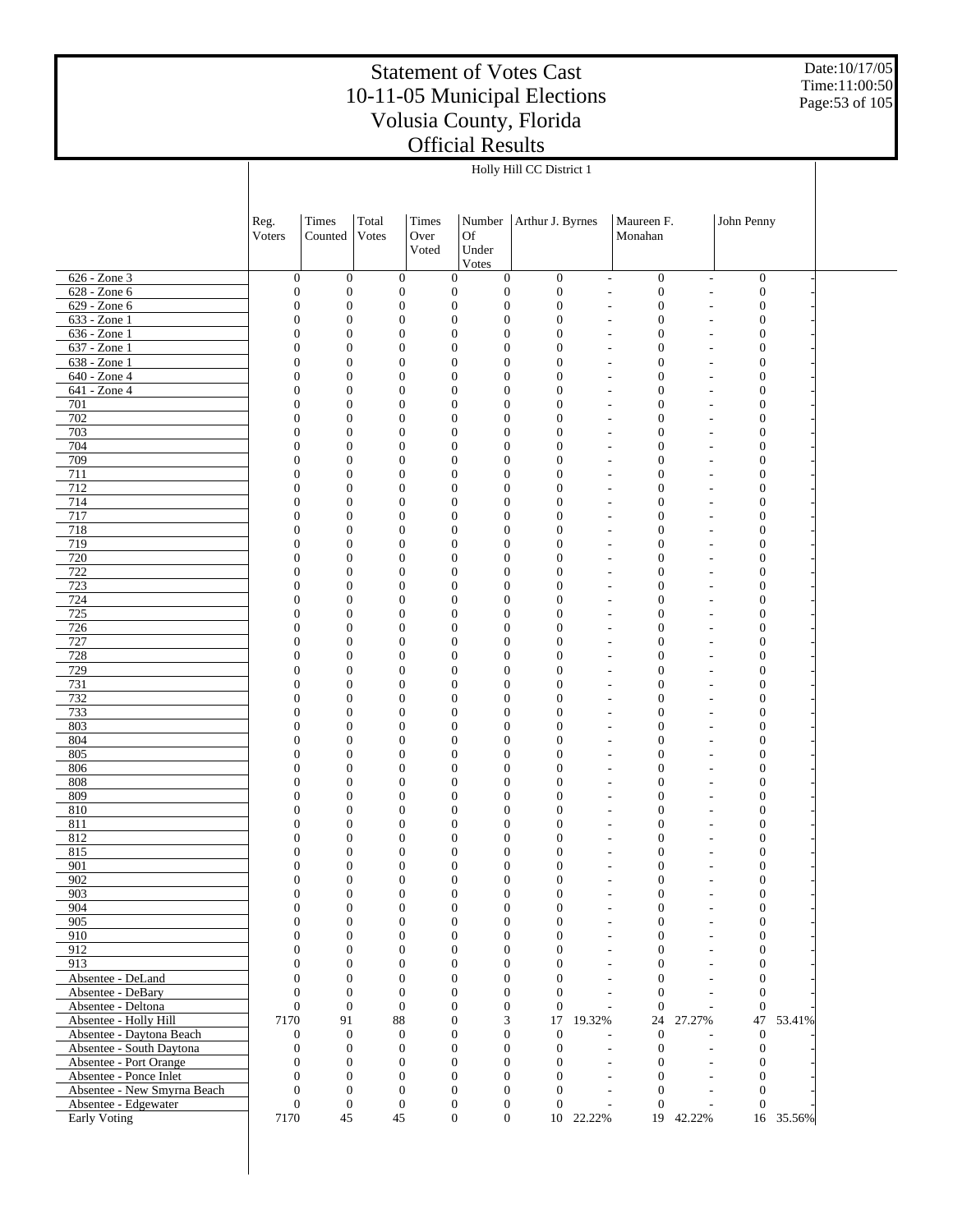Date:10/17/05 Time:11:00:50 Page:54 of 105

|                                |                |                  |                |                        |                                | Holly Hill CC District 1 |        |                       |        |            |        |  |
|--------------------------------|----------------|------------------|----------------|------------------------|--------------------------------|--------------------------|--------|-----------------------|--------|------------|--------|--|
|                                |                |                  |                |                        |                                |                          |        |                       |        |            |        |  |
|                                | Reg.<br>Voters | Times<br>Counted | Total<br>Votes | Times<br>Over<br>Voted | Number<br>Of<br>Under<br>Votes | Arthur J. Byrnes         |        | Maureen F.<br>Monahan |        | John Penny |        |  |
| Provisional - DeLand           | $\Omega$       | $\Omega$         | 0              | 0                      | 0                              | $\Omega$                 | ۰      | $\mathbf{0}$          | ۰      | $\Omega$   |        |  |
| Provisional - DeBary           |                | 0                |                |                        |                                | $\theta$                 |        | $\Omega$              |        | 0          |        |  |
| Provisional - Deltona          |                | $\Omega$         |                |                        |                                | 0                        |        | 0                     |        |            |        |  |
| Provisional - Holly Hill       | 7170           | 0                | 0              |                        |                                | 0                        |        | $\Omega$              |        | 0          |        |  |
| Provisional - Daytona Beach    | 0              |                  |                |                        |                                |                          |        | 0                     |        |            |        |  |
| Provisional - South Daytona    |                | 0                |                |                        |                                | 0                        |        | 0                     |        |            |        |  |
| Provisional - Port Orange      |                |                  |                |                        |                                | 0                        |        |                       |        |            |        |  |
| Provisional - Ponce Inlet      |                |                  |                |                        |                                |                          |        |                       |        |            |        |  |
| Provisional - New Smyrna Beach |                |                  |                |                        |                                | 0                        |        | 0                     |        |            |        |  |
| Provisional - Edgewater        |                |                  |                |                        |                                | 0                        |        |                       |        |            |        |  |
| Unscanned - DeLand             |                |                  | 0              |                        |                                | $\theta$                 |        | 0                     |        |            |        |  |
| <b>Unscanned - DeBary</b>      |                |                  |                |                        |                                | 0                        |        | $\overline{0}$        |        |            |        |  |
| Unscanned - Deltona            | 0              | 0                | 0              | 0                      | 0                              | $\theta$                 |        | $\overline{0}$        |        | 0          |        |  |
| Unscanned - Holly Hill         | 7170           |                  |                |                        |                                | 0                        |        |                       |        |            |        |  |
| Unscanned - Daytona Beach      |                |                  |                |                        |                                |                          |        | 0                     |        |            |        |  |
| Unscanned - South Daytona      |                |                  |                |                        |                                |                          |        |                       |        |            |        |  |
| <b>Unscanned - Port Orange</b> |                |                  |                |                        |                                |                          |        |                       |        |            |        |  |
| Unscanned - Ponce Inlet        |                |                  |                |                        |                                |                          |        |                       |        |            |        |  |
| Unscanned - New Smyrna Beach   |                |                  |                |                        |                                |                          |        |                       |        |            |        |  |
| Unscanned - Edgewater          |                | 0                |                |                        |                                | 0                        |        |                       |        |            |        |  |
| Total                          | 7170           | 1358             | 1322           | 0                      | 36                             | 276                      | 20.88% | 401                   | 30.33% | 645        | 48.79% |  |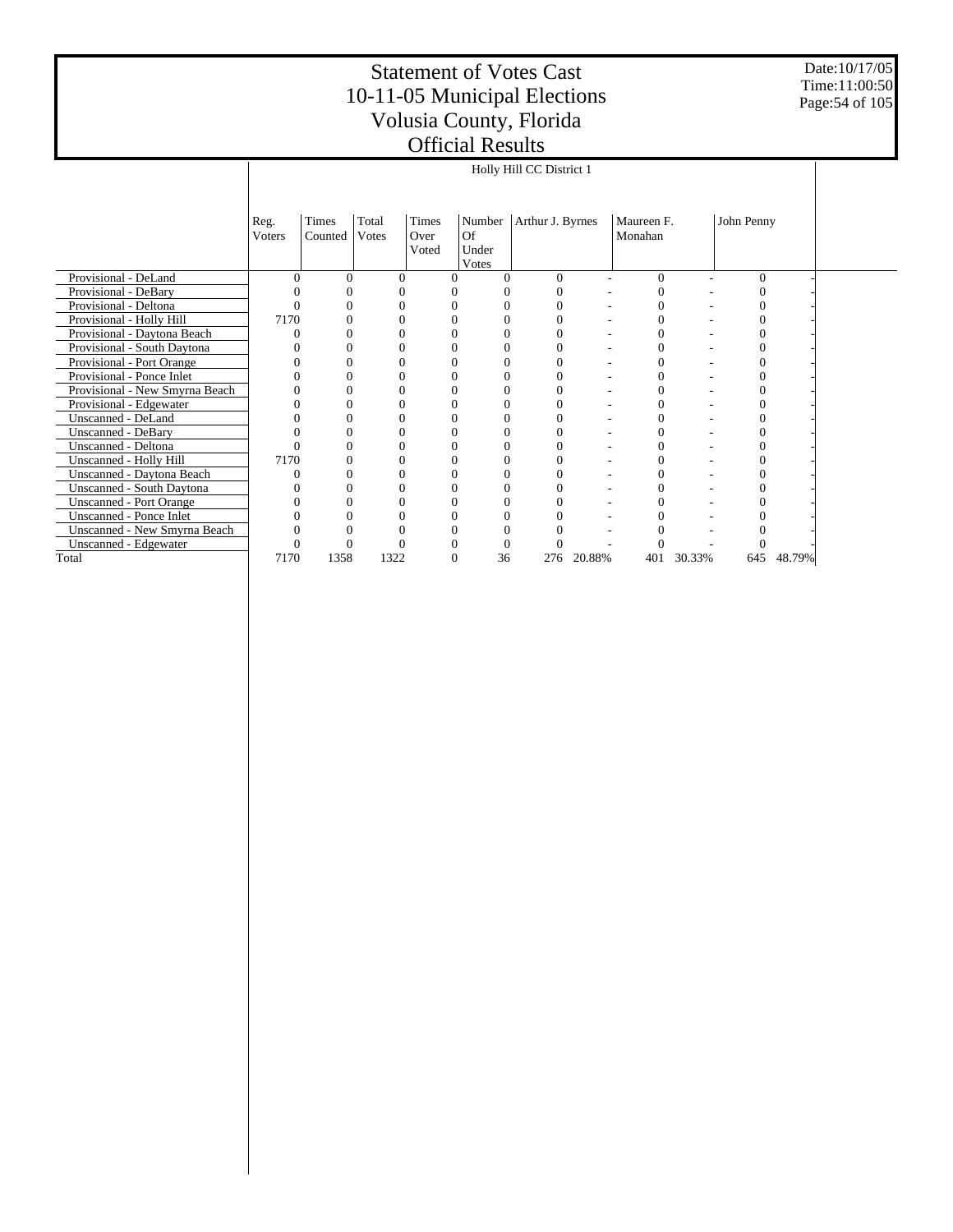Date:10/17/05 Time:11:00:50 Page:55 of 105

|                              |                                    |                                      |                                  |                                      |                                      | Holly Hill CC District 3         |                  |                                              |                          |                                      |                         |  |
|------------------------------|------------------------------------|--------------------------------------|----------------------------------|--------------------------------------|--------------------------------------|----------------------------------|------------------|----------------------------------------------|--------------------------|--------------------------------------|-------------------------|--|
|                              |                                    |                                      |                                  |                                      |                                      |                                  |                  |                                              |                          |                                      |                         |  |
|                              |                                    |                                      |                                  |                                      |                                      |                                  |                  |                                              |                          |                                      |                         |  |
|                              | Reg.                               | Times                                | Total                            | Times                                | Number                               | Jeff DeLanoy                     |                  | Mark Reed                                    |                          | Lou Schmitt                          |                         |  |
|                              | Voters                             | Counted                              | Votes                            | Over<br>Voted                        | <b>Of</b><br>Under                   |                                  |                  |                                              |                          |                                      |                         |  |
|                              |                                    |                                      |                                  |                                      | Votes                                |                                  |                  |                                              |                          |                                      |                         |  |
| Jurisdiction Wide            |                                    |                                      |                                  |                                      |                                      |                                  |                  |                                              |                          |                                      |                         |  |
| 206                          | $\boldsymbol{0}$                   | $\boldsymbol{0}$                     | $\boldsymbol{0}$                 | $\boldsymbol{0}$                     | $\boldsymbol{0}$                     | $\boldsymbol{0}$                 |                  | $\boldsymbol{0}$                             |                          | $\boldsymbol{0}$                     |                         |  |
| 209<br>212                   | $\boldsymbol{0}$<br>$\mathbf{0}$   | $\boldsymbol{0}$<br>$\boldsymbol{0}$ | $\boldsymbol{0}$                 | $\boldsymbol{0}$<br>$\boldsymbol{0}$ | $\boldsymbol{0}$<br>$\boldsymbol{0}$ | $\boldsymbol{0}$<br>$\mathbf{0}$ |                  | $\boldsymbol{0}$                             |                          | $\boldsymbol{0}$                     |                         |  |
| 215                          | 0                                  | $\boldsymbol{0}$                     | $\boldsymbol{0}$<br>$\mathbf{0}$ | $\boldsymbol{0}$                     | $\mathbf{0}$                         | $\mathbf{0}$                     | $\overline{a}$   | $\boldsymbol{0}$<br>$\boldsymbol{0}$         |                          | $\boldsymbol{0}$<br>$\boldsymbol{0}$ |                         |  |
| 216                          | $\mathbf{0}$                       | $\mathbf{0}$                         | $\mathbf{0}$                     | $\mathbf{0}$                         | $\mathbf{0}$                         | $\mathbf{0}$                     |                  | $\boldsymbol{0}$                             |                          | $\boldsymbol{0}$                     |                         |  |
| 217                          | $\boldsymbol{0}$                   | $\mathbf{0}$                         | $\mathbf{0}$                     | $\boldsymbol{0}$                     | $\mathbf{0}$                         | $\mathbf{0}$                     |                  | $\boldsymbol{0}$                             |                          | $\boldsymbol{0}$                     |                         |  |
| 218                          | $\mathbf{0}$                       | $\boldsymbol{0}$                     | $\mathbf{0}$                     | $\mathbf{0}$                         | $\boldsymbol{0}$                     | $\mathbf{0}$                     | $\overline{a}$   | $\boldsymbol{0}$                             |                          | $\boldsymbol{0}$                     |                         |  |
| 304<br>305                   | $\boldsymbol{0}$<br>$\mathbf{0}$   | $\boldsymbol{0}$<br>$\boldsymbol{0}$ | $\mathbf{0}$<br>$\mathbf{0}$     | $\boldsymbol{0}$<br>$\mathbf{0}$     | $\mathbf{0}$<br>$\boldsymbol{0}$     | $\mathbf{0}$<br>$\mathbf{0}$     | $\overline{a}$   | $\boldsymbol{0}$<br>$\boldsymbol{0}$         |                          | $\boldsymbol{0}$<br>$\boldsymbol{0}$ |                         |  |
| 306                          | $\boldsymbol{0}$                   | $\boldsymbol{0}$                     | $\mathbf{0}$                     | $\boldsymbol{0}$                     | $\mathbf{0}$                         | $\mathbf{0}$                     |                  | $\boldsymbol{0}$                             |                          | $\boldsymbol{0}$                     |                         |  |
| 307                          | $\mathbf{0}$                       | $\boldsymbol{0}$                     | $\mathbf{0}$                     | $\mathbf{0}$                         | $\boldsymbol{0}$                     | $\mathbf{0}$                     | $\overline{a}$   | $\boldsymbol{0}$                             |                          | $\boldsymbol{0}$                     |                         |  |
| 310                          | $\boldsymbol{0}$                   | $\boldsymbol{0}$                     | $\mathbf{0}$                     | $\boldsymbol{0}$                     | $\mathbf{0}$                         | $\mathbf{0}$                     |                  | $\boldsymbol{0}$                             |                          | $\boldsymbol{0}$                     |                         |  |
| 311<br>401 - Zone 2          | $\mathbf{0}$<br>$\boldsymbol{0}$   | $\boldsymbol{0}$<br>$\boldsymbol{0}$ | $\mathbf{0}$<br>$\mathbf{0}$     | $\mathbf{0}$<br>$\boldsymbol{0}$     | $\boldsymbol{0}$<br>$\mathbf{0}$     | $\mathbf{0}$<br>$\mathbf{0}$     | $\overline{a}$   | $\boldsymbol{0}$<br>$\boldsymbol{0}$         |                          | $\boldsymbol{0}$<br>$\boldsymbol{0}$ |                         |  |
| 402 - Zone 2                 | $\mathbf{0}$                       | $\boldsymbol{0}$                     | $\mathbf{0}$                     | $\boldsymbol{0}$                     | $\boldsymbol{0}$                     | $\mathbf{0}$                     | $\overline{a}$   | $\boldsymbol{0}$                             |                          | $\boldsymbol{0}$                     |                         |  |
| 403 - Zone 1                 | $\boldsymbol{0}$                   | $\boldsymbol{0}$                     | $\mathbf{0}$                     | $\boldsymbol{0}$                     | $\mathbf{0}$                         | $\mathbf{0}$                     |                  | $\boldsymbol{0}$                             |                          | $\boldsymbol{0}$                     |                         |  |
| 405 - Zone 1                 | $\mathbf{0}$                       | $\boldsymbol{0}$                     | $\mathbf{0}$                     | $\mathbf{0}$                         | $\boldsymbol{0}$                     | $\overline{0}$                   | $\overline{a}$   | $\boldsymbol{0}$                             |                          | $\boldsymbol{0}$                     |                         |  |
| 406 - Zone 2<br>407 - Zone 3 | 0<br>$\mathbf{0}$                  | $\boldsymbol{0}$<br>$\boldsymbol{0}$ | $\mathbf{0}$<br>$\mathbf{0}$     | $\boldsymbol{0}$<br>$\boldsymbol{0}$ | $\mathbf{0}$<br>$\boldsymbol{0}$     | $\overline{0}$<br>$\mathbf{0}$   |                  | $\boldsymbol{0}$<br>$\boldsymbol{0}$         |                          | $\boldsymbol{0}$<br>$\boldsymbol{0}$ |                         |  |
| 408 - Zone 4                 | $\boldsymbol{0}$                   | $\boldsymbol{0}$                     | $\mathbf{0}$                     | $\boldsymbol{0}$                     | $\mathbf{0}$                         | $\mathbf{0}$                     |                  | $\boldsymbol{0}$                             |                          | $\boldsymbol{0}$                     |                         |  |
| 409 - Zone 5                 | $\mathbf{0}$                       | $\boldsymbol{0}$                     | $\mathbf{0}$                     | $\mathbf{0}$                         | $\boldsymbol{0}$                     | $\mathbf{0}$                     |                  | $\boldsymbol{0}$                             |                          | $\boldsymbol{0}$                     |                         |  |
| 410 - Zone 5                 | $\boldsymbol{0}$                   | $\boldsymbol{0}$                     | $\mathbf{0}$                     | $\boldsymbol{0}$                     | $\mathbf{0}$                         | $\mathbf{0}$                     |                  | $\boldsymbol{0}$                             |                          | $\boldsymbol{0}$                     |                         |  |
| 411 - Zone 6                 | $\mathbf{0}$                       | $\boldsymbol{0}$                     | $\mathbf{0}$                     | $\boldsymbol{0}$                     | $\boldsymbol{0}$                     | $\mathbf{0}$                     |                  | $\boldsymbol{0}$                             |                          | $\boldsymbol{0}$                     |                         |  |
| 413 - Zone 6<br>414 - Zone 5 | $\overline{0}$<br>$\mathbf{0}$     | $\boldsymbol{0}$<br>$\boldsymbol{0}$ | $\mathbf{0}$<br>$\mathbf{0}$     | $\boldsymbol{0}$<br>$\mathbf{0}$     | $\mathbf{0}$<br>$\boldsymbol{0}$     | $\mathbf{0}$<br>$\mathbf{0}$     | $\overline{a}$   | $\boldsymbol{0}$<br>$\boldsymbol{0}$         |                          | $\boldsymbol{0}$<br>$\boldsymbol{0}$ |                         |  |
| 415 - Zone 4                 | $\boldsymbol{0}$                   | $\boldsymbol{0}$                     | $\mathbf{0}$                     | $\boldsymbol{0}$                     | $\mathbf{0}$                         | $\mathbf{0}$                     |                  | $\boldsymbol{0}$                             |                          | $\boldsymbol{0}$                     |                         |  |
| 416 - Zone 4                 | $\mathbf{0}$                       | $\boldsymbol{0}$                     | $\mathbf{0}$                     | $\boldsymbol{0}$                     | $\boldsymbol{0}$                     | $\mathbf{0}$                     |                  | $\boldsymbol{0}$                             |                          | $\boldsymbol{0}$                     |                         |  |
| 417 - Zone 3                 | $\overline{0}$                     | $\boldsymbol{0}$                     | $\mathbf{0}$                     | $\boldsymbol{0}$                     | $\mathbf{0}$                         | $\mathbf{0}$                     |                  | $\boldsymbol{0}$                             |                          | $\boldsymbol{0}$                     |                         |  |
| 418 - Zone 6<br>419 - Zone 3 | $\overline{0}$<br>$\boldsymbol{0}$ | $\mathbf{0}$<br>$\mathbf{0}$         | $\mathbf{0}$<br>$\mathbf{0}$     | $\mathbf{0}$<br>$\boldsymbol{0}$     | $\boldsymbol{0}$<br>$\mathbf{0}$     | $\mathbf{0}$<br>$\mathbf{0}$     |                  | $\boldsymbol{0}$<br>$\boldsymbol{0}$         |                          | $\boldsymbol{0}$<br>$\boldsymbol{0}$ |                         |  |
| 420 - Zone 6                 | $\mathbf{0}$                       | $\boldsymbol{0}$                     | $\mathbf{0}$                     | $\boldsymbol{0}$                     | $\boldsymbol{0}$                     | $\mathbf{0}$                     |                  | $\boldsymbol{0}$                             |                          | $\boldsymbol{0}$                     |                         |  |
| 422 - Zone 1                 | $\overline{0}$                     | $\boldsymbol{0}$                     | $\mathbf{0}$                     | $\boldsymbol{0}$                     | $\mathbf{0}$                         | $\mathbf{0}$                     |                  | $\boldsymbol{0}$                             |                          | $\boldsymbol{0}$                     |                         |  |
| 423 - Zone 3                 | $\mathbf{0}$                       | $\mathbf{0}$                         | $\mathbf{0}$                     | $\mathbf{0}$                         | $\boldsymbol{0}$                     | $\overline{0}$                   |                  | $\boldsymbol{0}$                             |                          | $\boldsymbol{0}$                     |                         |  |
| 424 - Zone 4<br>426 - Zone 2 | $\boldsymbol{0}$<br>$\mathbf{0}$   | $\boldsymbol{0}$<br>$\boldsymbol{0}$ | $\mathbf{0}$<br>$\mathbf{0}$     | $\boldsymbol{0}$<br>$\boldsymbol{0}$ | $\mathbf{0}$<br>$\boldsymbol{0}$     | $\mathbf{0}$<br>$\mathbf{0}$     |                  | $\boldsymbol{0}$<br>$\boldsymbol{0}$         |                          | $\boldsymbol{0}$<br>$\boldsymbol{0}$ |                         |  |
| 427 - Zone 5                 | $\mathbf{0}$                       | $\boldsymbol{0}$                     | $\mathbf{0}$                     | $\boldsymbol{0}$                     | $\mathbf{0}$                         | $\mathbf{0}$                     |                  | $\boldsymbol{0}$                             |                          | $\boldsymbol{0}$                     |                         |  |
| 428 - Zone 1                 | $\boldsymbol{0}$                   | $\boldsymbol{0}$                     | $\mathbf{0}$                     | $\boldsymbol{0}$                     | $\boldsymbol{0}$                     | $\mathbf{0}$                     |                  | $\mathbf{0}$                                 |                          | $\boldsymbol{0}$                     |                         |  |
| 429 - Zone 4                 | $\mathbf{0}$                       | $\boldsymbol{0}$                     | $\boldsymbol{0}$                 | $\boldsymbol{0}$                     | $\boldsymbol{0}$                     | $\mathbf{0}$                     |                  | $\mathbf{0}$                                 |                          | $\mathbf{0}$                         |                         |  |
| 526<br>527                   | 1195<br>1942                       | 142<br>383                           | 132<br>373                       | $\boldsymbol{0}$<br>$\boldsymbol{0}$ | 10<br>10                             | 47<br>88                         | 35.61%<br>23.59% | 44<br>131                                    | 33.33%<br>35.12%         |                                      | 41 31.06%<br>154 41.29% |  |
| 528                          | 1829                               | 302                                  | 291                              | $\mathbf{0}$                         | 11                                   |                                  | 110 37.80%       |                                              | 83 28.52%                |                                      | 98 33.68%               |  |
| 529                          | 1641                               | 273                                  | 264                              | $\mathbf{0}$                         | 9                                    | 83                               | 31.44%           |                                              | 126 47.73%               | 55                                   | 20.83%                  |  |
| 534                          | 563                                | 122                                  | 121                              | $\boldsymbol{0}$                     | $\mathbf{1}$                         | 49                               | 40.50%           |                                              | 23 19.01%                | 49                                   | 40.50%                  |  |
| 602 - Zone 4<br>603 - Zone 5 | $\mathbf{0}$<br>$\theta$           | $\mathbf{0}$<br>$\mathbf{0}$         | $\boldsymbol{0}$<br>$\theta$     | $\boldsymbol{0}$<br>$\mathbf{0}$     | $\boldsymbol{0}$<br>$\boldsymbol{0}$ | $\mathbf{0}$                     |                  | $\boldsymbol{0}$                             |                          | $\mathbf{0}$                         |                         |  |
| 605 - Zone 5                 | $\boldsymbol{0}$                   | $\mathbf{0}$                         | $\boldsymbol{0}$                 | $\boldsymbol{0}$                     | $\boldsymbol{0}$                     | $\mathbf{0}$<br>$\mathbf{0}$     | $\overline{a}$   | $\mathbf{0}$<br>$\boldsymbol{0}$             | $\overline{\phantom{a}}$ | $\mathbf{0}$<br>$\boldsymbol{0}$     |                         |  |
| 607 - Zone 2                 | $\mathbf{0}$                       | $\mathbf{0}$                         | $\mathbf{0}$                     | $\mathbf{0}$                         | $\mathbf{0}$                         | $\mathbf{0}$                     | $\overline{a}$   | $\mathbf{0}$                                 |                          | $\boldsymbol{0}$                     |                         |  |
| 608 - Zone 2                 | $\mathbf{0}$                       | $\mathbf{0}$                         | $\mathbf{0}$                     | $\mathbf{0}$                         | $\mathbf{0}$                         | $\mathbf{0}$                     |                  | $\mathbf{0}$                                 |                          | $\boldsymbol{0}$                     |                         |  |
| 609 - Zone 2                 | $\mathbf{0}$                       | $\mathbf{0}$                         | $\mathbf{0}$                     | $\mathbf{0}$                         | $\mathbf{0}$                         | $\mathbf{0}$                     | $\overline{a}$   | $\mathbf{0}$                                 |                          | $\boldsymbol{0}$                     |                         |  |
| 614 - Zone 5<br>615 - Zone 4 | $\mathbf{0}$<br>$\mathbf{0}$       | $\boldsymbol{0}$<br>$\mathbf{0}$     | $\boldsymbol{0}$<br>$\mathbf{0}$ | $\mathbf{0}$<br>$\mathbf{0}$         | $\boldsymbol{0}$<br>$\mathbf{0}$     | $\mathbf{0}$<br>$\mathbf{0}$     | $\overline{a}$   | $\boldsymbol{0}$<br>$\mathbf{0}$             |                          | $\boldsymbol{0}$<br>$\boldsymbol{0}$ |                         |  |
| 617 - Zone 5                 | $\mathbf{0}$                       | $\mathbf{0}$                         | $\boldsymbol{0}$                 | $\mathbf{0}$                         | $\mathbf{0}$                         | $\mathbf{0}$                     |                  | $\boldsymbol{0}$                             |                          | $\boldsymbol{0}$                     |                         |  |
| 618 - Zone 6                 | $\mathbf{0}$                       | $\mathbf{0}$                         | $\mathbf{0}$                     | $\mathbf{0}$                         | $\mathbf{0}$                         | $\mathbf{0}$                     | $\overline{a}$   | $\mathbf{0}$                                 |                          | $\boldsymbol{0}$                     |                         |  |
| 619 - Zone 2                 | $\mathbf{0}$                       | $\boldsymbol{0}$                     | $\boldsymbol{0}$                 | $\mathbf{0}$                         | $\boldsymbol{0}$                     | $\mathbf{0}$                     |                  | $\boldsymbol{0}$                             |                          | $\boldsymbol{0}$                     |                         |  |
| 620 - Zone 3<br>621 - Zone 6 | $\mathbf{0}$<br>$\mathbf{0}$       | $\mathbf{0}$<br>$\mathbf{0}$         | $\mathbf{0}$<br>$\mathbf{0}$     | $\mathbf{0}$<br>$\mathbf{0}$         | $\mathbf{0}$<br>$\mathbf{0}$         | $\mathbf{0}$<br>$\mathbf{0}$     | $\overline{a}$   | $\mathbf{0}$<br>$\boldsymbol{0}$             |                          | $\boldsymbol{0}$<br>$\boldsymbol{0}$ |                         |  |
| 622 - Zone 3                 | $\mathbf{0}$                       | $\mathbf{0}$                         | $\mathbf{0}$                     | $\mathbf{0}$                         | $\mathbf{0}$                         | $\mathbf{0}$                     | $\overline{a}$   | $\boldsymbol{0}$                             |                          | $\boldsymbol{0}$                     |                         |  |
| 623 - Zone 3                 | $\mathbf{0}$                       | $\mathbf{0}$                         | $\boldsymbol{0}$                 | $\mathbf{0}$                         | $\boldsymbol{0}$                     | $\mathbf{0}$                     | L,               | $\boldsymbol{0}$                             |                          | $\boldsymbol{0}$                     |                         |  |
| 624 - Zone 3                 | $\boldsymbol{0}$                   | $\mathbf{0}$                         | $\boldsymbol{0}$                 | $\boldsymbol{0}$                     | $\boldsymbol{0}$                     | $\boldsymbol{0}$                 | $\overline{a}$   | $\boldsymbol{0}$                             | $\overline{\phantom{a}}$ | $\boldsymbol{0}$                     |                         |  |
| 625 - Zone 1                 | $\mathbf{0}$                       | $\boldsymbol{0}$                     | $\boldsymbol{0}$                 | $\boldsymbol{0}$                     | $\boldsymbol{0}$                     | $\boldsymbol{0}$                 |                  | $\boldsymbol{0}$<br>$\overline{\phantom{a}}$ | $\overline{\phantom{a}}$ | $\mathbf{0}$                         |                         |  |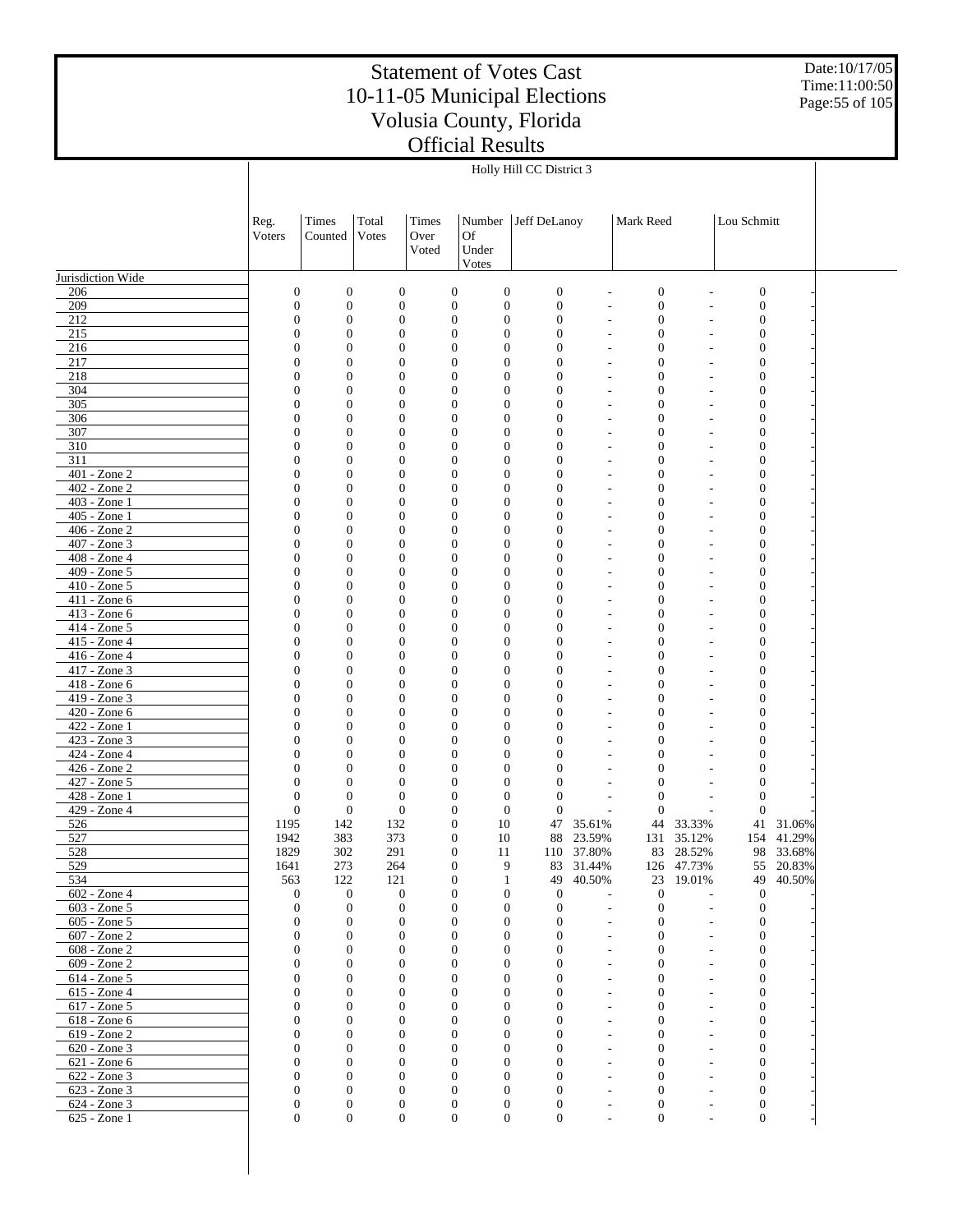Date:10/17/05 Time:11:00:50 Page:56 of 105

|                                         |                                      |                                  |                                      |       |                                                                              | Holly Hill CC District 3           |                               |                                      |                                                      |                                      |           |  |
|-----------------------------------------|--------------------------------------|----------------------------------|--------------------------------------|-------|------------------------------------------------------------------------------|------------------------------------|-------------------------------|--------------------------------------|------------------------------------------------------|--------------------------------------|-----------|--|
|                                         |                                      |                                  |                                      |       |                                                                              |                                    |                               |                                      |                                                      |                                      |           |  |
|                                         |                                      |                                  |                                      |       |                                                                              |                                    |                               |                                      |                                                      |                                      |           |  |
|                                         | Reg.                                 | Times                            | Total                                | Times | Number                                                                       | Jeff DeLanoy                       |                               | Mark Reed                            |                                                      | Lou Schmitt                          |           |  |
|                                         | Voters                               | Counted                          | Votes                                | Over  | <b>Of</b>                                                                    |                                    |                               |                                      |                                                      |                                      |           |  |
|                                         |                                      |                                  |                                      | Voted | Under                                                                        |                                    |                               |                                      |                                                      |                                      |           |  |
|                                         |                                      |                                  |                                      |       | Votes                                                                        |                                    |                               |                                      |                                                      |                                      |           |  |
| 626 - Zone 3                            | $\boldsymbol{0}$                     | $\boldsymbol{0}$                 | $\boldsymbol{0}$                     |       | $\boldsymbol{0}$<br>$\boldsymbol{0}$                                         | $\boldsymbol{0}$                   | $\overline{\phantom{a}}$      | $\boldsymbol{0}$                     | $\overline{\phantom{a}}$                             | $\boldsymbol{0}$                     |           |  |
| 628 - Zone 6                            | $\boldsymbol{0}$                     | $\boldsymbol{0}$                 | $\boldsymbol{0}$                     |       | $\boldsymbol{0}$<br>$\boldsymbol{0}$                                         | $\boldsymbol{0}$                   | $\overline{a}$                | $\boldsymbol{0}$                     | $\overline{\phantom{a}}$                             | $\boldsymbol{0}$                     |           |  |
| 629 - Zone 6                            | $\boldsymbol{0}$                     | $\mathbf{0}$                     | $\boldsymbol{0}$                     |       | $\boldsymbol{0}$<br>$\boldsymbol{0}$                                         | $\boldsymbol{0}$                   | L,                            | $\boldsymbol{0}$                     | L,                                                   | $\boldsymbol{0}$                     |           |  |
| 633 - Zone 1                            | $\boldsymbol{0}$                     | $\boldsymbol{0}$                 | $\boldsymbol{0}$                     |       | $\boldsymbol{0}$<br>$\mathbf{0}$                                             | $\boldsymbol{0}$                   | $\overline{\phantom{a}}$      | $\boldsymbol{0}$                     | ä,                                                   | $\boldsymbol{0}$                     |           |  |
| 636 - Zone 1<br>637 - Zone 1            | $\boldsymbol{0}$<br>$\boldsymbol{0}$ | $\mathbf{0}$<br>$\boldsymbol{0}$ | $\boldsymbol{0}$<br>$\boldsymbol{0}$ |       | $\boldsymbol{0}$<br>$\boldsymbol{0}$<br>$\boldsymbol{0}$<br>$\boldsymbol{0}$ | $\mathbf{0}$<br>$\mathbf{0}$       | ٠                             | $\boldsymbol{0}$<br>$\boldsymbol{0}$ | ä,                                                   | $\boldsymbol{0}$<br>$\boldsymbol{0}$ |           |  |
| $638 - Z$ one 1                         | $\boldsymbol{0}$                     | $\mathbf{0}$                     | $\mathbf{0}$                         |       | $\boldsymbol{0}$<br>$\boldsymbol{0}$                                         | $\mathbf{0}$                       | ٠<br>٠                        | $\boldsymbol{0}$                     | ä,<br>L,                                             | $\boldsymbol{0}$                     |           |  |
| 640 - Zone 4                            | $\boldsymbol{0}$                     | $\mathbf{0}$                     | $\boldsymbol{0}$                     |       | $\boldsymbol{0}$<br>$\boldsymbol{0}$                                         | $\boldsymbol{0}$                   | ٠                             | $\boldsymbol{0}$                     | ۰                                                    | $\boldsymbol{0}$                     |           |  |
| 641 - Zone 4                            | $\boldsymbol{0}$                     | $\mathbf{0}$                     | $\boldsymbol{0}$                     |       | $\boldsymbol{0}$<br>$\boldsymbol{0}$                                         | $\mathbf{0}$                       | ٠                             | $\boldsymbol{0}$                     | L,                                                   | $\boldsymbol{0}$                     |           |  |
| 701                                     | $\boldsymbol{0}$                     | $\mathbf{0}$                     | $\boldsymbol{0}$                     |       | $\boldsymbol{0}$<br>$\boldsymbol{0}$                                         | $\mathbf{0}$                       | $\overline{a}$                | $\boldsymbol{0}$                     | ۰                                                    | $\boldsymbol{0}$                     |           |  |
| 702                                     | $\boldsymbol{0}$                     | $\mathbf{0}$                     | $\mathbf{0}$                         |       | $\boldsymbol{0}$<br>$\boldsymbol{0}$                                         | $\mathbf{0}$                       | ٠                             | $\boldsymbol{0}$                     | ٠                                                    | $\boldsymbol{0}$                     |           |  |
| 703                                     | $\boldsymbol{0}$                     | $\mathbf{0}$                     | $\boldsymbol{0}$                     |       | $\boldsymbol{0}$<br>$\boldsymbol{0}$                                         | $\boldsymbol{0}$                   | $\overline{\phantom{a}}$      | $\boldsymbol{0}$                     | $\overline{a}$                                       | $\boldsymbol{0}$                     |           |  |
| 704                                     | $\boldsymbol{0}$                     | $\mathbf{0}$                     | $\boldsymbol{0}$                     |       | $\boldsymbol{0}$<br>$\boldsymbol{0}$                                         | $\mathbf{0}$                       | ٠                             | $\boldsymbol{0}$                     | ٠                                                    | $\boldsymbol{0}$                     |           |  |
| 709                                     | $\boldsymbol{0}$                     | $\mathbf{0}$<br>$\mathbf{0}$     | $\boldsymbol{0}$                     |       | $\boldsymbol{0}$<br>$\boldsymbol{0}$<br>$\boldsymbol{0}$                     | $\mathbf{0}$                       | $\overline{\phantom{a}}$      | $\boldsymbol{0}$                     | $\overline{a}$                                       | $\boldsymbol{0}$                     |           |  |
| 711<br>712                              | $\boldsymbol{0}$<br>$\boldsymbol{0}$ | $\mathbf{0}$                     | $\boldsymbol{0}$<br>$\boldsymbol{0}$ |       | $\boldsymbol{0}$<br>$\boldsymbol{0}$<br>$\boldsymbol{0}$                     | $\mathbf{0}$<br>$\mathbf{0}$       | ٠<br>$\overline{\phantom{a}}$ | $\boldsymbol{0}$<br>$\boldsymbol{0}$ | L,<br>٠                                              | $\boldsymbol{0}$<br>$\mathbf{0}$     |           |  |
| 714                                     | $\boldsymbol{0}$                     | $\mathbf{0}$                     | $\boldsymbol{0}$                     |       | $\boldsymbol{0}$<br>$\boldsymbol{0}$                                         | $\mathbf{0}$                       | ٠                             | $\boldsymbol{0}$                     | $\overline{\phantom{a}}$                             | $\mathbf{0}$                         |           |  |
| 717                                     | $\boldsymbol{0}$                     | $\mathbf{0}$                     | $\boldsymbol{0}$                     |       | $\boldsymbol{0}$<br>$\boldsymbol{0}$                                         | $\mathbf{0}$                       | $\overline{\phantom{a}}$      | $\boldsymbol{0}$                     | $\overline{\phantom{a}}$                             | $\mathbf{0}$                         |           |  |
| 718                                     | $\boldsymbol{0}$                     | $\mathbf{0}$                     | $\boldsymbol{0}$                     |       | $\boldsymbol{0}$<br>$\boldsymbol{0}$                                         | $\mathbf{0}$                       | ٠                             | $\boldsymbol{0}$                     | $\overline{\phantom{a}}$                             | $\boldsymbol{0}$                     |           |  |
| 719                                     | $\boldsymbol{0}$                     | $\mathbf{0}$                     | $\boldsymbol{0}$                     |       | $\boldsymbol{0}$<br>$\boldsymbol{0}$                                         | $\mathbf{0}$                       | $\overline{\phantom{a}}$      | $\boldsymbol{0}$                     | $\overline{\phantom{a}}$                             | $\mathbf{0}$                         |           |  |
| 720                                     | $\boldsymbol{0}$                     | $\mathbf{0}$                     | $\boldsymbol{0}$                     |       | $\boldsymbol{0}$<br>$\boldsymbol{0}$                                         | $\mathbf{0}$                       | ٠                             | $\boldsymbol{0}$                     | $\overline{\phantom{a}}$                             | $\boldsymbol{0}$                     |           |  |
| 722                                     | $\boldsymbol{0}$                     | $\mathbf{0}$                     | $\boldsymbol{0}$                     |       | $\boldsymbol{0}$<br>$\boldsymbol{0}$                                         | $\mathbf{0}$                       | ٠                             | $\boldsymbol{0}$                     | $\overline{\phantom{a}}$                             | $\boldsymbol{0}$                     |           |  |
| 723                                     | $\boldsymbol{0}$                     | $\mathbf{0}$                     | $\boldsymbol{0}$                     |       | $\boldsymbol{0}$<br>$\boldsymbol{0}$                                         | $\mathbf{0}$                       | ٠                             | $\boldsymbol{0}$                     | L,                                                   | $\boldsymbol{0}$                     |           |  |
| 724<br>725                              | $\boldsymbol{0}$                     | $\mathbf{0}$<br>$\mathbf{0}$     | $\boldsymbol{0}$<br>$\boldsymbol{0}$ |       | $\boldsymbol{0}$<br>$\boldsymbol{0}$<br>$\boldsymbol{0}$<br>$\boldsymbol{0}$ | $\mathbf{0}$<br>$\mathbf{0}$       | ٠                             | $\boldsymbol{0}$<br>$\boldsymbol{0}$ | ۰                                                    | $\boldsymbol{0}$                     |           |  |
| 726                                     | $\boldsymbol{0}$<br>$\boldsymbol{0}$ | $\mathbf{0}$                     | $\boldsymbol{0}$                     |       | $\boldsymbol{0}$<br>$\boldsymbol{0}$                                         | $\mathbf{0}$                       | ٠<br>$\overline{\phantom{a}}$ | $\boldsymbol{0}$                     | L,<br>۰                                              | $\boldsymbol{0}$<br>$\boldsymbol{0}$ |           |  |
| 727                                     | $\boldsymbol{0}$                     | $\mathbf{0}$                     | $\mathbf{0}$                         |       | $\boldsymbol{0}$<br>$\boldsymbol{0}$                                         | $\mathbf{0}$                       | ٠                             | $\boldsymbol{0}$                     | ٠                                                    | $\boldsymbol{0}$                     |           |  |
| 728                                     | $\boldsymbol{0}$                     | $\mathbf{0}$                     | $\boldsymbol{0}$                     |       | $\boldsymbol{0}$<br>$\boldsymbol{0}$                                         | $\boldsymbol{0}$                   | $\overline{\phantom{a}}$      | $\boldsymbol{0}$                     | $\overline{a}$                                       | $\boldsymbol{0}$                     |           |  |
| 729                                     | $\boldsymbol{0}$                     | $\mathbf{0}$                     | $\boldsymbol{0}$                     |       | $\boldsymbol{0}$<br>$\boldsymbol{0}$                                         | $\mathbf{0}$                       | ٠                             | $\boldsymbol{0}$                     | ٠                                                    | $\boldsymbol{0}$                     |           |  |
| 731                                     | $\boldsymbol{0}$                     | $\mathbf{0}$                     | $\boldsymbol{0}$                     |       | $\boldsymbol{0}$<br>$\boldsymbol{0}$                                         | $\mathbf{0}$                       | $\overline{\phantom{a}}$      | $\boldsymbol{0}$                     | $\overline{a}$                                       | $\boldsymbol{0}$                     |           |  |
| 732                                     | $\boldsymbol{0}$                     | $\mathbf{0}$                     | $\mathbf{0}$                         |       | $\boldsymbol{0}$<br>$\boldsymbol{0}$                                         | $\mathbf{0}$                       | ٠                             | $\boldsymbol{0}$                     | ٠                                                    | $\boldsymbol{0}$                     |           |  |
| 733                                     | $\boldsymbol{0}$                     | $\mathbf{0}$                     | $\boldsymbol{0}$                     |       | $\boldsymbol{0}$<br>$\boldsymbol{0}$                                         | $\mathbf{0}$                       | $\overline{\phantom{a}}$      | $\boldsymbol{0}$                     | $\overline{\phantom{m}}$                             | $\mathbf{0}$                         |           |  |
| 803                                     | $\boldsymbol{0}$                     | $\mathbf{0}$<br>$\mathbf{0}$     | $\boldsymbol{0}$                     |       | $\boldsymbol{0}$<br>$\boldsymbol{0}$<br>$\boldsymbol{0}$                     | $\mathbf{0}$                       | ٠                             | $\boldsymbol{0}$                     | $\overline{\phantom{a}}$                             | $\mathbf{0}$<br>$\mathbf{0}$         |           |  |
| 804<br>805                              | $\boldsymbol{0}$<br>$\boldsymbol{0}$ | $\mathbf{0}$                     | $\boldsymbol{0}$<br>$\mathbf{0}$     |       | $\boldsymbol{0}$<br>$\boldsymbol{0}$<br>$\boldsymbol{0}$                     | $\mathbf{0}$<br>$\mathbf{0}$       | $\overline{\phantom{a}}$<br>٠ | $\boldsymbol{0}$<br>$\boldsymbol{0}$ | $\overline{\phantom{a}}$<br>$\overline{\phantom{a}}$ | $\boldsymbol{0}$                     |           |  |
| 806                                     | $\boldsymbol{0}$                     | $\mathbf{0}$                     | $\boldsymbol{0}$                     |       | $\boldsymbol{0}$<br>$\boldsymbol{0}$                                         | $\mathbf{0}$                       | $\overline{\phantom{a}}$      | $\boldsymbol{0}$                     | $\overline{\phantom{a}}$                             | $\boldsymbol{0}$                     |           |  |
| 808                                     | $\boldsymbol{0}$                     | $\mathbf{0}$                     | $\boldsymbol{0}$                     |       | $\boldsymbol{0}$<br>$\boldsymbol{0}$                                         | $\mathbf{0}$                       | ٠                             | $\boldsymbol{0}$                     | ä,                                                   | $\boldsymbol{0}$                     |           |  |
| 809                                     | $\boldsymbol{0}$                     | $\mathbf{0}$                     | $\boldsymbol{0}$                     |       | $\boldsymbol{0}$<br>$\boldsymbol{0}$                                         | $\overline{0}$                     | $\overline{\phantom{a}}$      | $\boldsymbol{0}$                     | ۰                                                    | $\boldsymbol{0}$                     |           |  |
| 810                                     | $\boldsymbol{0}$                     | $\mathbf{0}$                     | $\mathbf{0}$                         |       | $\boldsymbol{0}$<br>$\boldsymbol{0}$                                         | $\mathbf{0}$                       | ٠                             | $\boldsymbol{0}$                     |                                                      | $\boldsymbol{0}$                     |           |  |
| 811                                     | $\boldsymbol{0}$                     | $\mathbf{0}$                     | $\mathbf{0}$                         |       | $\boldsymbol{0}$<br>$\boldsymbol{0}$                                         | $\overline{0}$                     | ٠                             | $\boldsymbol{0}$                     |                                                      | $\boldsymbol{0}$                     |           |  |
| 812                                     | $\boldsymbol{0}$                     | $\mathbf{0}$                     | $\mathbf{0}$                         |       | $\boldsymbol{0}$<br>$\boldsymbol{0}$                                         | $\boldsymbol{0}$                   |                               | $\boldsymbol{0}$                     |                                                      | $\boldsymbol{0}$                     |           |  |
| 815<br>901                              | $\Omega$                             | $\theta$<br>$\boldsymbol{0}$     | $\Omega$<br>$\mathbf{0}$             |       | $\overline{0}$<br>$\mathbf{0}$<br>$\boldsymbol{0}$                           | $\Omega$<br>$\mathbf{0}$           |                               | $\mathbf{0}$<br>$\boldsymbol{0}$     |                                                      | $\theta$                             |           |  |
| 902                                     | $\boldsymbol{0}$<br>$\boldsymbol{0}$ | $\boldsymbol{0}$                 | $\boldsymbol{0}$                     |       | $\boldsymbol{0}$<br>$\boldsymbol{0}$<br>$\boldsymbol{0}$                     | $\boldsymbol{0}$                   | $\overline{\phantom{a}}$      | $\boldsymbol{0}$                     |                                                      | $\boldsymbol{0}$<br>$\boldsymbol{0}$ |           |  |
| 903                                     | $\boldsymbol{0}$                     | $\boldsymbol{0}$                 | $\boldsymbol{0}$                     |       | $\boldsymbol{0}$<br>$\boldsymbol{0}$                                         | $\boldsymbol{0}$                   | $\overline{a}$                | $\boldsymbol{0}$                     | ٠                                                    | $\mathbf{0}$                         |           |  |
| 904                                     | $\mathbf{0}$                         | $\boldsymbol{0}$                 | $\boldsymbol{0}$                     |       | $\boldsymbol{0}$<br>$\mathbf{0}$                                             | $\boldsymbol{0}$                   | $\overline{\phantom{a}}$      | $\boldsymbol{0}$                     | ٠                                                    | $\mathbf{0}$                         |           |  |
| 905                                     | $\boldsymbol{0}$                     | $\boldsymbol{0}$                 | $\boldsymbol{0}$                     |       | $\boldsymbol{0}$<br>$\mathbf{0}$                                             | $\boldsymbol{0}$                   | $\overline{\phantom{a}}$      | $\boldsymbol{0}$                     | ä,                                                   | $\mathbf{0}$                         |           |  |
| 910                                     | $\mathbf{0}$                         | $\boldsymbol{0}$                 | $\boldsymbol{0}$                     |       | $\boldsymbol{0}$<br>$\mathbf{0}$                                             | $\overline{0}$                     | $\overline{\phantom{a}}$      | $\boldsymbol{0}$                     | $\overline{\phantom{a}}$                             | $\mathbf{0}$                         |           |  |
| 912                                     | $\mathbf{0}$                         | $\boldsymbol{0}$                 | $\boldsymbol{0}$                     |       | $\boldsymbol{0}$<br>$\mathbf{0}$                                             | $\overline{0}$                     | $\overline{a}$                | $\boldsymbol{0}$                     | $\overline{\phantom{a}}$                             | $\mathbf{0}$                         |           |  |
| 913                                     | $\mathbf{0}$                         | $\boldsymbol{0}$                 | $\boldsymbol{0}$                     |       | $\boldsymbol{0}$<br>$\mathbf{0}$                                             | $\overline{0}$                     | $\overline{\phantom{a}}$      | $\boldsymbol{0}$                     | $\overline{\phantom{a}}$                             | $\boldsymbol{0}$                     |           |  |
| Absentee - DeLand                       | $\mathbf{0}$                         | $\boldsymbol{0}$                 | $\boldsymbol{0}$                     |       | $\boldsymbol{0}$<br>$\mathbf{0}$                                             | $\boldsymbol{0}$<br>$\overline{0}$ | $\overline{a}$                | $\boldsymbol{0}$                     | $\overline{\phantom{a}}$                             | $\mathbf{0}$                         |           |  |
| Absentee - DeBary<br>Absentee - Deltona | $\mathbf{0}$<br>$\boldsymbol{0}$     | $\mathbf{0}$<br>$\mathbf{0}$     | $\boldsymbol{0}$<br>$\boldsymbol{0}$ |       | $\boldsymbol{0}$<br>$\mathbf{0}$<br>$\boldsymbol{0}$<br>$\mathbf{0}$         | $\boldsymbol{0}$                   | $\overline{a}$<br>÷           | $\boldsymbol{0}$<br>$\boldsymbol{0}$ | $\overline{\phantom{a}}$<br>L.                       | $\boldsymbol{0}$<br>$\mathbf{0}$     |           |  |
| Absentee - Holly Hill                   | 7170                                 | 91                               | 83                                   |       | $\,$ 8 $\,$<br>$\boldsymbol{0}$                                              | 10                                 | 12.05%                        | 31                                   | 37.35%                                               |                                      | 42 50.60% |  |
| Absentee - Daytona Beach                | $\boldsymbol{0}$                     | $\mathbf{0}$                     | $\mathbf{0}$                         |       | $\boldsymbol{0}$<br>$\boldsymbol{0}$                                         | $\boldsymbol{0}$                   |                               | $\mathbf{0}$                         | $\overline{\phantom{a}}$                             | $\mathbf{0}$                         |           |  |
| Absentee - South Daytona                | $\boldsymbol{0}$                     | $\boldsymbol{0}$                 | $\boldsymbol{0}$                     |       | $\boldsymbol{0}$<br>$\boldsymbol{0}$                                         | $\boldsymbol{0}$                   | L,                            | $\mathbf{0}$                         | L.                                                   | $\boldsymbol{0}$                     |           |  |
| Absentee - Port Orange                  | $\boldsymbol{0}$                     | $\boldsymbol{0}$                 | $\boldsymbol{0}$                     |       | $\boldsymbol{0}$<br>$\mathbf{0}$                                             | $\boldsymbol{0}$                   | $\overline{a}$                | $\boldsymbol{0}$                     | $\overline{\phantom{a}}$                             | $\mathbf{0}$                         |           |  |
| Absentee - Ponce Inlet                  | $\mathbf{0}$                         | $\boldsymbol{0}$                 | $\boldsymbol{0}$                     |       | $\boldsymbol{0}$<br>$\mathbf{0}$                                             | $\boldsymbol{0}$                   | $\overline{a}$                | $\boldsymbol{0}$                     | $\overline{\phantom{a}}$                             | $\boldsymbol{0}$                     |           |  |
| Absentee - New Smyrna Beach             | $\boldsymbol{0}$                     | $\mathbf{0}$                     | $\boldsymbol{0}$                     |       | $\boldsymbol{0}$<br>$\boldsymbol{0}$                                         | $\mathbf{0}$                       | $\overline{a}$                | $\boldsymbol{0}$                     | $\overline{\phantom{a}}$                             | $\boldsymbol{0}$                     |           |  |
| Absentee - Edgewater                    | $\boldsymbol{0}$                     | $\boldsymbol{0}$                 | $\boldsymbol{0}$                     |       | $\boldsymbol{0}$<br>$\mathbf{0}$                                             | $\mathbf{0}$                       | $\overline{a}$                | $\overline{0}$                       | $\overline{\phantom{a}}$                             | $\mathbf{0}$                         |           |  |
| <b>Early Voting</b>                     | 7170                                 | 45                               | 42                                   |       | $\boldsymbol{0}$<br>3                                                        |                                    | 17 40.48%                     |                                      | 13 30.95%                                            |                                      | 12 28.57% |  |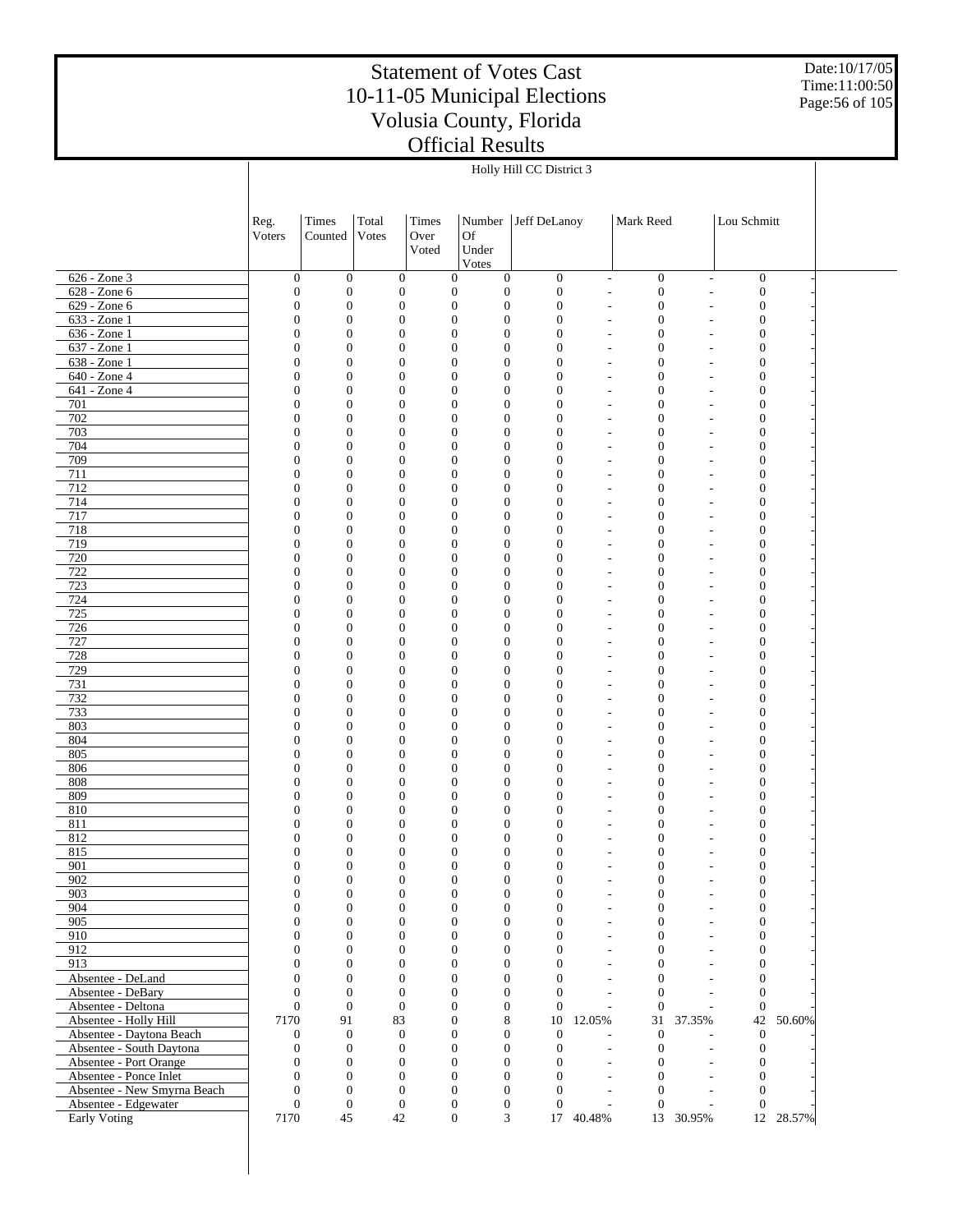Date:10/17/05 Time:11:00:50 Page:57 of 105

|                                |          |          |       |          |          |          | Holly Hill CC District 3 |        |                  |        |             |        |
|--------------------------------|----------|----------|-------|----------|----------|----------|--------------------------|--------|------------------|--------|-------------|--------|
|                                |          |          |       |          |          |          |                          |        |                  |        |             |        |
|                                |          |          |       |          |          |          |                          |        |                  |        |             |        |
|                                | Reg.     | Times    | Total | Times    |          | Number   | Jeff DeLanoy             |        | Mark Reed        |        | Lou Schmitt |        |
|                                | Voters   | Counted  | Votes | Over     |          | Of       |                          |        |                  |        |             |        |
|                                |          |          |       | Voted    |          | Under    |                          |        |                  |        |             |        |
|                                |          |          |       |          |          | Votes    |                          |        |                  |        |             |        |
| Provisional - DeLand           | $\Omega$ | $\Omega$ |       | $\theta$ | $\Omega$ | $\Omega$ | $\Omega$                 | ٠      | $\mathbf{0}$     | ٠      | $\Omega$    |        |
| Provisional - DeBary           |          |          |       |          | 0        |          |                          |        | 0                |        |             |        |
| Provisional - Deltona          |          |          |       |          | 0        |          |                          |        | 0                |        |             |        |
| Provisional - Holly Hill       | 7170     |          |       |          | 0        |          |                          |        | $\overline{0}$   |        |             |        |
| Provisional - Daytona Beach    |          |          |       |          | 0        |          |                          |        | $\boldsymbol{0}$ |        |             |        |
| Provisional - South Daytona    |          |          |       |          | 0        | $\Omega$ |                          |        | $\overline{0}$   |        |             |        |
| Provisional - Port Orange      |          |          |       |          | 0        | $\Omega$ |                          |        | $\overline{0}$   |        |             |        |
| Provisional - Ponce Inlet      |          |          |       |          | 0        | $\Omega$ |                          |        | $\overline{0}$   |        |             |        |
| Provisional - New Smyrna Beach |          |          |       | 0        | 0        | $\Omega$ | 0                        |        | $\boldsymbol{0}$ |        | 0           |        |
| Provisional - Edgewater        |          |          |       |          | 0        | $\Omega$ |                          |        | 0                |        |             |        |
| Unscanned - DeLand             |          |          |       |          | 0        | $\Omega$ |                          |        | $\boldsymbol{0}$ |        | 0           |        |
| <b>Unscanned - DeBary</b>      |          |          |       |          | 0        | 0        |                          |        | $\overline{0}$   |        |             |        |
| Unscanned - Deltona            |          |          |       |          | 0        | $\Omega$ |                          |        | $\boldsymbol{0}$ |        |             |        |
| Unscanned - Holly Hill         | 7170     |          |       |          | 0        |          |                          |        | 0                |        |             |        |
| Unscanned - Daytona Beach      |          |          |       |          | 0        |          |                          |        | $\overline{0}$   |        |             |        |
| Unscanned - South Daytona      |          |          |       |          | 0        |          |                          |        | $\overline{0}$   |        |             |        |
| <b>Unscanned - Port Orange</b> |          |          |       |          | 0        | $\Omega$ |                          |        | 0                |        |             |        |
| Unscanned - Ponce Inlet        |          |          |       |          | 0        |          |                          |        | 0                |        |             |        |
| Unscanned - New Smyrna Beach   |          |          |       |          | 0        |          |                          |        | 0                |        |             |        |
| Unscanned - Edgewater          |          |          |       |          | 0        | $\Omega$ |                          |        |                  |        |             |        |
| Total                          | 7170     | 1358     | 1306  |          | $\theta$ | 52       | 404                      | 30.93% | 451              | 34.53% | 451         | 34.53% |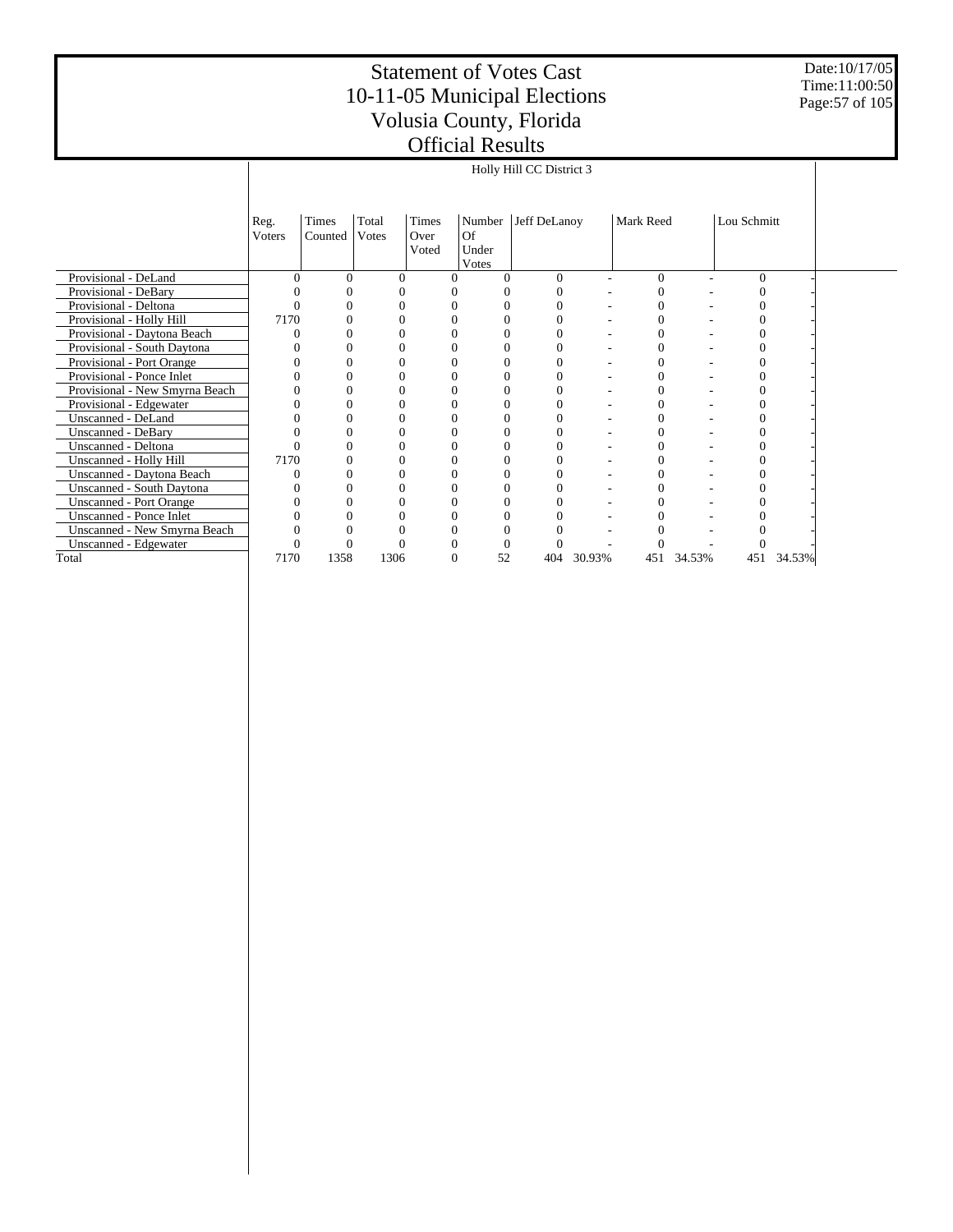Date:10/17/05 Time:11:00:50 Page:58 of 105

|                              |                                |                                  |                                      |                                      | Holly Hill District 4                |                                      |                                                                  |  |
|------------------------------|--------------------------------|----------------------------------|--------------------------------------|--------------------------------------|--------------------------------------|--------------------------------------|------------------------------------------------------------------|--|
|                              |                                |                                  |                                      |                                      |                                      |                                      |                                                                  |  |
|                              |                                |                                  |                                      |                                      |                                      |                                      |                                                                  |  |
|                              | Reg.                           | Times                            | Total                                | Times                                | Number                               | Traci Anderson                       | J.D. Mellette                                                    |  |
|                              | Voters                         | Counted                          | Votes                                | Over                                 | <b>Of</b>                            |                                      |                                                                  |  |
|                              |                                |                                  |                                      | Voted                                | Under                                |                                      |                                                                  |  |
|                              |                                |                                  |                                      |                                      | Votes                                |                                      |                                                                  |  |
| Jurisdiction Wide            |                                |                                  |                                      |                                      |                                      |                                      |                                                                  |  |
| 206                          | $\boldsymbol{0}$               | $\mathbf{0}$                     | $\boldsymbol{0}$                     | $\boldsymbol{0}$                     | $\boldsymbol{0}$                     | $\boldsymbol{0}$                     | $\boldsymbol{0}$<br>$\overline{a}$                               |  |
| 209                          | $\mathbf{0}$                   | $\boldsymbol{0}$                 | $\boldsymbol{0}$                     | $\boldsymbol{0}$                     | $\boldsymbol{0}$                     | $\boldsymbol{0}$                     | $\boldsymbol{0}$<br>$\overline{\phantom{a}}$                     |  |
| 212                          | $\mathbf{0}$                   | $\mathbf{0}$                     | $\boldsymbol{0}$                     | $\boldsymbol{0}$                     | $\boldsymbol{0}$                     | $\boldsymbol{0}$                     | $\boldsymbol{0}$<br>٠                                            |  |
| 215                          | $\mathbf{0}$                   | $\boldsymbol{0}$                 | $\boldsymbol{0}$                     | $\boldsymbol{0}$                     | $\boldsymbol{0}$                     | $\mathbf{0}$                         | $\boldsymbol{0}$<br>٠                                            |  |
| 216<br>217                   | $\mathbf{0}$<br>$\mathbf{0}$   | $\mathbf{0}$<br>$\boldsymbol{0}$ | $\boldsymbol{0}$<br>$\boldsymbol{0}$ | $\boldsymbol{0}$<br>$\boldsymbol{0}$ | $\boldsymbol{0}$<br>$\boldsymbol{0}$ | $\boldsymbol{0}$<br>$\mathbf{0}$     | $\boldsymbol{0}$<br>٠<br>$\boldsymbol{0}$<br>٠                   |  |
| 218                          | $\mathbf{0}$                   | $\mathbf{0}$                     | $\boldsymbol{0}$                     | $\boldsymbol{0}$                     | $\boldsymbol{0}$                     | $\boldsymbol{0}$                     | $\boldsymbol{0}$<br>$\overline{a}$                               |  |
| 304                          | $\mathbf{0}$                   | $\boldsymbol{0}$                 | $\boldsymbol{0}$                     | $\boldsymbol{0}$                     | $\boldsymbol{0}$                     | $\mathbf{0}$                         | $\boldsymbol{0}$<br>$\overline{\phantom{a}}$                     |  |
| 305                          | $\mathbf{0}$                   | $\mathbf{0}$                     | $\boldsymbol{0}$                     | $\boldsymbol{0}$                     | $\boldsymbol{0}$                     | $\boldsymbol{0}$                     | $\boldsymbol{0}$<br>٠                                            |  |
| 306                          | $\mathbf{0}$                   | $\boldsymbol{0}$                 | $\boldsymbol{0}$                     | $\boldsymbol{0}$                     | $\boldsymbol{0}$                     | $\mathbf{0}$                         | $\boldsymbol{0}$<br>٠                                            |  |
| 307                          | $\mathbf{0}$                   | $\mathbf{0}$                     | $\boldsymbol{0}$                     | $\boldsymbol{0}$                     | $\boldsymbol{0}$                     | $\boldsymbol{0}$                     | $\boldsymbol{0}$<br>٠                                            |  |
| 310                          | $\mathbf{0}$                   | $\boldsymbol{0}$                 | $\boldsymbol{0}$                     | $\boldsymbol{0}$                     | $\boldsymbol{0}$                     | $\mathbf{0}$                         | $\boldsymbol{0}$<br>٠                                            |  |
| 311                          | $\mathbf{0}$                   | $\mathbf{0}$                     | $\boldsymbol{0}$                     | $\boldsymbol{0}$                     | $\boldsymbol{0}$                     | $\boldsymbol{0}$                     | $\boldsymbol{0}$<br>٠                                            |  |
| 401 - Zone 2<br>402 - Zone 2 | $\mathbf{0}$<br>$\mathbf{0}$   | $\boldsymbol{0}$<br>$\mathbf{0}$ | $\boldsymbol{0}$<br>$\boldsymbol{0}$ | $\boldsymbol{0}$<br>$\boldsymbol{0}$ | $\boldsymbol{0}$                     | $\mathbf{0}$<br>$\boldsymbol{0}$     | $\boldsymbol{0}$<br>$\overline{\phantom{a}}$<br>$\boldsymbol{0}$ |  |
| 403 - Zone 1                 | $\mathbf{0}$                   | $\boldsymbol{0}$                 | $\boldsymbol{0}$                     | $\boldsymbol{0}$                     | $\boldsymbol{0}$<br>$\boldsymbol{0}$ | $\mathbf{0}$                         | $\overline{a}$<br>$\boldsymbol{0}$<br>٠                          |  |
| 405 - Zone 1                 | $\mathbf{0}$                   | $\mathbf{0}$                     | $\boldsymbol{0}$                     | $\boldsymbol{0}$                     | $\boldsymbol{0}$                     | $\boldsymbol{0}$                     | $\boldsymbol{0}$<br>٠                                            |  |
| 406 - Zone 2                 | $\mathbf{0}$                   | $\boldsymbol{0}$                 | $\boldsymbol{0}$                     | $\boldsymbol{0}$                     | $\boldsymbol{0}$                     | $\mathbf{0}$                         | $\boldsymbol{0}$<br>٠                                            |  |
| 407 - Zone 3                 | $\mathbf{0}$                   | $\mathbf{0}$                     | $\boldsymbol{0}$                     | $\boldsymbol{0}$                     | $\boldsymbol{0}$                     | $\boldsymbol{0}$                     | $\boldsymbol{0}$<br>٠                                            |  |
| 408 - Zone 4                 | $\mathbf{0}$                   | $\boldsymbol{0}$                 | $\boldsymbol{0}$                     | $\boldsymbol{0}$                     | $\boldsymbol{0}$                     | $\mathbf{0}$                         | $\boldsymbol{0}$<br>٠                                            |  |
| 409 - Zone 5                 | $\mathbf{0}$                   | $\mathbf{0}$                     | $\boldsymbol{0}$                     | $\boldsymbol{0}$                     | $\boldsymbol{0}$                     | $\boldsymbol{0}$                     | $\boldsymbol{0}$<br>$\overline{a}$                               |  |
| $410 - Z$ one 5              | $\mathbf{0}$                   | $\boldsymbol{0}$                 | $\boldsymbol{0}$                     | $\boldsymbol{0}$                     | $\boldsymbol{0}$                     | $\mathbf{0}$                         | $\boldsymbol{0}$<br>$\overline{a}$                               |  |
| 411 - Zone 6                 | $\mathbf{0}$                   | $\mathbf{0}$                     | $\boldsymbol{0}$                     | $\boldsymbol{0}$                     | $\boldsymbol{0}$                     | $\boldsymbol{0}$                     | $\boldsymbol{0}$<br>$\overline{\phantom{a}}$                     |  |
| 413 - Zone 6                 | $\mathbf{0}$                   | $\boldsymbol{0}$                 | $\boldsymbol{0}$                     | $\boldsymbol{0}$                     | $\boldsymbol{0}$                     | $\mathbf{0}$                         | $\boldsymbol{0}$<br>٠                                            |  |
| 414 - Zone 5<br>415 - Zone 4 | $\mathbf{0}$<br>$\mathbf{0}$   | $\mathbf{0}$<br>$\boldsymbol{0}$ | $\boldsymbol{0}$<br>$\boldsymbol{0}$ | $\boldsymbol{0}$<br>$\boldsymbol{0}$ | $\boldsymbol{0}$<br>$\boldsymbol{0}$ | $\boldsymbol{0}$<br>$\mathbf{0}$     | $\boldsymbol{0}$<br>٠<br>$\boldsymbol{0}$<br>٠                   |  |
| 416 - Zone 4                 | $\mathbf{0}$                   | $\mathbf{0}$                     | $\boldsymbol{0}$                     | $\boldsymbol{0}$                     | $\boldsymbol{0}$                     | $\boldsymbol{0}$                     | $\boldsymbol{0}$<br>$\overline{\phantom{a}}$                     |  |
| 417 - Zone 3                 | $\mathbf{0}$                   | $\boldsymbol{0}$                 | $\boldsymbol{0}$                     | $\boldsymbol{0}$                     | $\boldsymbol{0}$                     | $\mathbf{0}$                         | $\boldsymbol{0}$<br>$\overline{\phantom{a}}$                     |  |
| 418 - Zone 6                 | $\mathbf{0}$                   | $\mathbf{0}$                     | $\boldsymbol{0}$                     | $\boldsymbol{0}$                     | $\boldsymbol{0}$                     | $\boldsymbol{0}$                     | $\boldsymbol{0}$<br>$\overline{a}$                               |  |
| 419 - Zone 3                 | $\mathbf{0}$                   | $\boldsymbol{0}$                 | $\boldsymbol{0}$                     | $\boldsymbol{0}$                     | $\boldsymbol{0}$                     | $\mathbf{0}$                         | $\boldsymbol{0}$<br>٠                                            |  |
| 420 - Zone 6                 | $\mathbf{0}$                   | $\mathbf{0}$                     | $\boldsymbol{0}$                     | $\boldsymbol{0}$                     | $\boldsymbol{0}$                     | $\boldsymbol{0}$                     | $\boldsymbol{0}$<br>٠                                            |  |
| 422 - Zone 1                 | $\mathbf{0}$                   | $\boldsymbol{0}$                 | $\boldsymbol{0}$                     | $\boldsymbol{0}$                     | $\boldsymbol{0}$                     | $\mathbf{0}$                         | $\boldsymbol{0}$<br>٠                                            |  |
| 423 - Zone 3                 | $\mathbf{0}$                   | $\boldsymbol{0}$                 | $\boldsymbol{0}$                     | $\boldsymbol{0}$                     | $\boldsymbol{0}$                     | $\boldsymbol{0}$                     | $\boldsymbol{0}$<br>٠                                            |  |
| 424 - Zone 4<br>426 - Zone 2 | $\mathbf{0}$<br>$\mathbf{0}$   | $\boldsymbol{0}$<br>$\mathbf{0}$ | $\boldsymbol{0}$<br>$\boldsymbol{0}$ | $\boldsymbol{0}$<br>$\boldsymbol{0}$ | $\boldsymbol{0}$<br>$\boldsymbol{0}$ | $\mathbf{0}$<br>$\boldsymbol{0}$     | $\boldsymbol{0}$<br>$\boldsymbol{0}$                             |  |
| 427 - Zone 5                 | $\mathbf{0}$                   | $\mathbf{0}$                     | $\boldsymbol{0}$                     | $\boldsymbol{0}$                     | $\boldsymbol{0}$                     | $\mathbf{0}$                         | $\boldsymbol{0}$                                                 |  |
| 428 - Zone 1                 | $\mathbf{0}$                   | $\mathbf{0}$                     | $\boldsymbol{0}$                     | $\boldsymbol{0}$                     | $\boldsymbol{0}$                     | $\boldsymbol{0}$                     | $\boldsymbol{0}$<br>٠                                            |  |
| 429 - Zone 4                 | $\boldsymbol{0}$               | $\boldsymbol{0}$                 | $\boldsymbol{0}$                     | $\boldsymbol{0}$                     | $\boldsymbol{0}$                     | $\boldsymbol{0}$                     | $\boldsymbol{0}$                                                 |  |
| 526                          | 1195                           | 142                              | 137                                  | $\boldsymbol{0}$                     | 5                                    | 83<br>60.58%                         | 54<br>39.42%                                                     |  |
| 527                          | 1942                           | 383                              | 352                                  | $\boldsymbol{0}$                     | 31                                   | 207 58.81%                           | 145 41.19%                                                       |  |
| 528                          | 1829                           | 302                              | 291                                  | $\Omega$                             | 11                                   | 145 49.83%                           | 146 50.17%                                                       |  |
| 529                          | 1641                           | 273                              | 260                                  | $\boldsymbol{0}$                     | 13                                   | 166 63.85%                           | 36.15%<br>94                                                     |  |
| 534                          | 563                            | 122                              | 118                                  | $\boldsymbol{0}$                     | $\overline{4}$                       | 47<br>39.83%                         | 71<br>60.17%                                                     |  |
| 602 - Zone 4<br>603 - Zone 5 | $\mathbf{0}$<br>$\mathbf{0}$   | $\mathbf{0}$<br>$\mathbf{0}$     | $\boldsymbol{0}$<br>$\boldsymbol{0}$ | $\boldsymbol{0}$<br>$\boldsymbol{0}$ | $\mathbf{0}$<br>$\boldsymbol{0}$     | $\boldsymbol{0}$<br>$\boldsymbol{0}$ | $\mathbf{0}$<br>$\mathbf{0}$<br>$\overline{\phantom{a}}$         |  |
| 605 - Zone 5                 | $\boldsymbol{0}$               | $\theta$                         | $\boldsymbol{0}$                     | $\boldsymbol{0}$                     | $\boldsymbol{0}$                     | $\mathbf{0}$                         | $\boldsymbol{0}$<br>$\sim$                                       |  |
| 607 - Zone 2                 | $\boldsymbol{0}$               | $\mathbf{0}$                     | $\boldsymbol{0}$                     | $\boldsymbol{0}$                     | $\boldsymbol{0}$                     | $\mathbf{0}$                         | $\mathbf{0}$<br>$\sim$                                           |  |
| 608 - Zone 2                 | $\boldsymbol{0}$               | $\theta$                         | $\boldsymbol{0}$                     | $\boldsymbol{0}$                     | $\boldsymbol{0}$                     | $\mathbf{0}$                         | $\boldsymbol{0}$<br>L.                                           |  |
| 609 - Zone 2                 | $\mathbf{0}$                   | $\mathbf{0}$                     | $\boldsymbol{0}$                     | $\boldsymbol{0}$                     | $\boldsymbol{0}$                     | $\mathbf{0}$                         | $\mathbf{0}$<br>÷,                                               |  |
| 614 - Zone 5                 | $\mathbf{0}$                   | $\theta$                         | $\boldsymbol{0}$                     | $\boldsymbol{0}$                     | $\boldsymbol{0}$                     | $\mathbf{0}$                         | $\mathbf{0}$<br>$\overline{\phantom{a}}$                         |  |
| 615 - Zone 4                 | $\overline{0}$                 | $\mathbf{0}$                     | $\boldsymbol{0}$                     | $\boldsymbol{0}$                     | $\boldsymbol{0}$                     | $\mathbf{0}$                         | $\mathbf{0}$<br>$\overline{a}$                                   |  |
| 617 - Zone 5                 | $\mathbf{0}$                   | $\theta$                         | $\boldsymbol{0}$                     | $\boldsymbol{0}$                     | $\boldsymbol{0}$                     | $\mathbf{0}$                         | $\mathbf{0}$<br>$\overline{\phantom{a}}$                         |  |
| 618 - Zone 6                 | $\overline{0}$                 | $\mathbf{0}$                     | $\boldsymbol{0}$                     | $\boldsymbol{0}$                     | $\boldsymbol{0}$                     | $\mathbf{0}$                         | $\mathbf{0}$<br>$\overline{a}$                                   |  |
| 619 - Zone 2<br>620 - Zone 3 | $\mathbf{0}$<br>$\overline{0}$ | $\theta$<br>$\mathbf{0}$         | $\boldsymbol{0}$<br>$\boldsymbol{0}$ | $\boldsymbol{0}$<br>$\boldsymbol{0}$ | $\boldsymbol{0}$<br>$\boldsymbol{0}$ | $\mathbf{0}$<br>$\mathbf{0}$         | $\mathbf{0}$<br>$\overline{a}$<br>$\mathbf{0}$<br>$\overline{a}$ |  |
| 621 - Zone 6                 | $\mathbf{0}$                   | $\theta$                         | $\boldsymbol{0}$                     | $\boldsymbol{0}$                     | $\boldsymbol{0}$                     | $\mathbf{0}$                         | $\mathbf{0}$<br>$\overline{\phantom{a}}$                         |  |
| 622 - Zone 3                 | $\overline{0}$                 | $\mathbf{0}$                     | $\boldsymbol{0}$                     | $\boldsymbol{0}$                     | $\boldsymbol{0}$                     | $\mathbf{0}$                         | $\mathbf{0}$<br>٠                                                |  |
| 623 - Zone 3                 | $\mathbf{0}$                   | $\theta$                         | $\boldsymbol{0}$                     | $\boldsymbol{0}$                     | $\boldsymbol{0}$                     | $\mathbf{0}$                         | $\mathbf{0}$<br>$\overline{a}$                                   |  |
| 624 - Zone 3                 | $\boldsymbol{0}$               | $\mathbf{0}$                     | $\boldsymbol{0}$                     | $\mathbf{0}$                         | $\boldsymbol{0}$                     | $\mathbf{0}$                         | $\mathbf{0}$<br>$\overline{\phantom{a}}$                         |  |
| 625 - Zone 1                 | $\mathbf{0}$                   | $\boldsymbol{0}$                 | $\overline{0}$                       | $\boldsymbol{0}$                     | $\boldsymbol{0}$                     | $\boldsymbol{0}$                     | $\boldsymbol{0}$<br>L,                                           |  |
|                              |                                |                                  |                                      |                                      |                                      |                                      |                                                                  |  |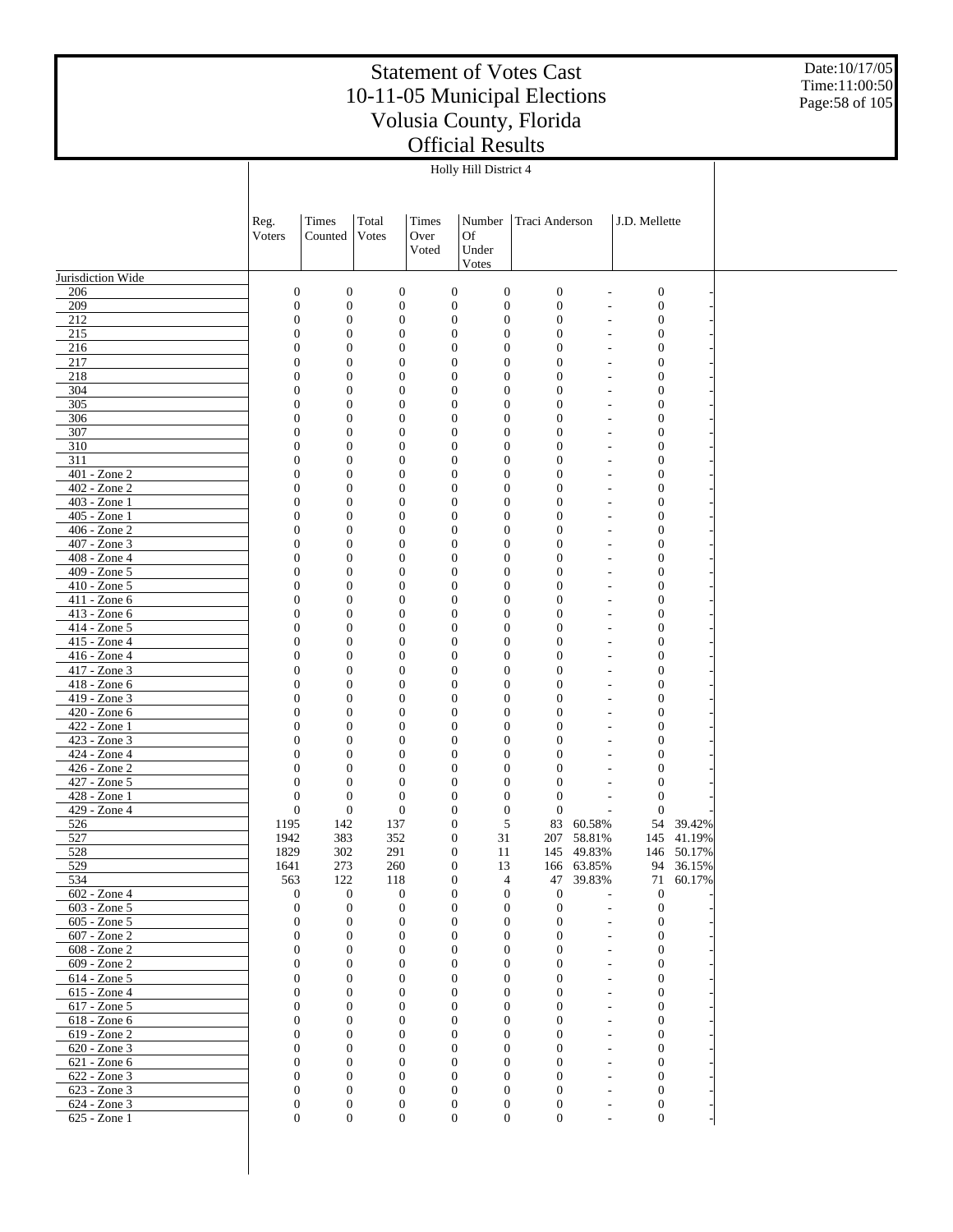Date:10/17/05 Time:11:00:50 Page:59 of 105

|                                                     | Reg.                                 | Times                                | Total                                | Times                                | Number                               | Traci Anderson                       |                                                      | J.D. Mellette                        |           |  |
|-----------------------------------------------------|--------------------------------------|--------------------------------------|--------------------------------------|--------------------------------------|--------------------------------------|--------------------------------------|------------------------------------------------------|--------------------------------------|-----------|--|
|                                                     | Voters                               | Counted                              | Votes                                | Over                                 | Of                                   |                                      |                                                      |                                      |           |  |
|                                                     |                                      |                                      |                                      | Voted                                | Under                                |                                      |                                                      |                                      |           |  |
|                                                     |                                      |                                      |                                      |                                      | Votes                                |                                      |                                                      |                                      |           |  |
| $626 - Zone$ 3<br>$628 - Zone 6$                    | $\boldsymbol{0}$<br>$\boldsymbol{0}$ | $\boldsymbol{0}$<br>$\boldsymbol{0}$ | $\boldsymbol{0}$<br>$\boldsymbol{0}$ | $\boldsymbol{0}$<br>$\boldsymbol{0}$ | $\boldsymbol{0}$<br>$\boldsymbol{0}$ | $\boldsymbol{0}$<br>$\boldsymbol{0}$ | $\overline{\phantom{a}}$<br>$\overline{\phantom{a}}$ | $\boldsymbol{0}$<br>$\boldsymbol{0}$ |           |  |
| $629 - Zone 6$                                      | $\boldsymbol{0}$                     | $\boldsymbol{0}$                     | $\boldsymbol{0}$                     | $\boldsymbol{0}$                     | $\boldsymbol{0}$                     | $\boldsymbol{0}$                     | $\overline{\phantom{a}}$                             | $\boldsymbol{0}$                     |           |  |
| 633 - Zone 1                                        | $\boldsymbol{0}$                     | $\boldsymbol{0}$                     | $\boldsymbol{0}$                     | $\boldsymbol{0}$                     | $\boldsymbol{0}$                     | $\boldsymbol{0}$                     | $\overline{\phantom{a}}$                             | $\boldsymbol{0}$                     |           |  |
| $636 - Zone1$                                       | $\boldsymbol{0}$                     | $\boldsymbol{0}$                     | $\boldsymbol{0}$                     | $\boldsymbol{0}$                     | $\mathbf{0}$                         | $\boldsymbol{0}$                     | $\overline{\phantom{a}}$                             | $\boldsymbol{0}$                     |           |  |
| 637 - Zone 1                                        | $\boldsymbol{0}$                     | $\boldsymbol{0}$                     | $\boldsymbol{0}$                     | $\boldsymbol{0}$                     | $\boldsymbol{0}$                     | $\boldsymbol{0}$                     | $\overline{\phantom{m}}$                             | $\boldsymbol{0}$                     |           |  |
| $638 - Zone1$                                       | $\boldsymbol{0}$                     | $\boldsymbol{0}$                     | $\boldsymbol{0}$                     | $\boldsymbol{0}$                     | $\mathbf{0}$                         | $\mathbf{0}$                         | $\overline{a}$                                       | $\boldsymbol{0}$                     |           |  |
| 640 - Zone 4                                        | $\boldsymbol{0}$                     | $\boldsymbol{0}$                     | $\boldsymbol{0}$                     | $\boldsymbol{0}$                     | $\boldsymbol{0}$                     | $\boldsymbol{0}$                     | $\overline{a}$                                       | $\boldsymbol{0}$                     |           |  |
| $641 - Zone4$                                       | $\boldsymbol{0}$                     | $\boldsymbol{0}$                     | $\boldsymbol{0}$                     | $\boldsymbol{0}$                     | $\mathbf{0}$                         | $\mathbf{0}$                         | $\overline{a}$                                       | $\boldsymbol{0}$                     |           |  |
| 701                                                 | $\boldsymbol{0}$                     | $\boldsymbol{0}$                     | $\boldsymbol{0}$                     | $\boldsymbol{0}$                     | $\boldsymbol{0}$                     | $\boldsymbol{0}$                     | $\overline{\phantom{a}}$                             | $\boldsymbol{0}$                     |           |  |
| 702<br>703                                          | $\boldsymbol{0}$<br>$\boldsymbol{0}$ | $\boldsymbol{0}$<br>$\boldsymbol{0}$ | $\boldsymbol{0}$<br>$\boldsymbol{0}$ | $\boldsymbol{0}$<br>$\boldsymbol{0}$ | $\mathbf{0}$<br>$\boldsymbol{0}$     | $\mathbf{0}$<br>$\boldsymbol{0}$     | $\overline{\phantom{a}}$<br>$\overline{\phantom{a}}$ | $\boldsymbol{0}$<br>$\boldsymbol{0}$ |           |  |
| 704                                                 | $\boldsymbol{0}$                     | $\boldsymbol{0}$                     | $\boldsymbol{0}$                     | $\boldsymbol{0}$                     | $\boldsymbol{0}$                     | $\boldsymbol{0}$                     | $\overline{a}$                                       | $\boldsymbol{0}$                     |           |  |
| 709                                                 | $\boldsymbol{0}$                     | $\boldsymbol{0}$                     | $\boldsymbol{0}$                     | $\boldsymbol{0}$                     | $\boldsymbol{0}$                     | $\boldsymbol{0}$                     | $\overline{\phantom{a}}$                             | $\boldsymbol{0}$                     |           |  |
| 711                                                 | $\boldsymbol{0}$                     | $\boldsymbol{0}$                     | $\boldsymbol{0}$                     | $\boldsymbol{0}$                     | $\mathbf{0}$                         | $\boldsymbol{0}$                     | $\overline{a}$                                       | $\boldsymbol{0}$                     |           |  |
| 712                                                 | $\boldsymbol{0}$                     | $\boldsymbol{0}$                     | $\boldsymbol{0}$                     | $\boldsymbol{0}$                     | $\boldsymbol{0}$                     | $\boldsymbol{0}$                     | $\overline{a}$                                       | $\boldsymbol{0}$                     |           |  |
| 714                                                 | $\boldsymbol{0}$                     | $\boldsymbol{0}$                     | $\boldsymbol{0}$                     | $\boldsymbol{0}$                     | $\mathbf{0}$                         | $\mathbf{0}$                         | $\overline{a}$                                       | $\boldsymbol{0}$                     |           |  |
| 717                                                 | $\boldsymbol{0}$                     | $\boldsymbol{0}$                     | $\boldsymbol{0}$                     | $\boldsymbol{0}$                     | $\boldsymbol{0}$                     | $\boldsymbol{0}$                     | $\overline{\phantom{a}}$                             | $\boldsymbol{0}$                     |           |  |
| 718                                                 | $\boldsymbol{0}$                     | $\boldsymbol{0}$                     | $\boldsymbol{0}$                     | $\boldsymbol{0}$                     | $\mathbf{0}$                         | $\mathbf{0}$                         | $\overline{\phantom{a}}$                             | $\boldsymbol{0}$                     |           |  |
| 719                                                 | $\boldsymbol{0}$                     | $\boldsymbol{0}$                     | $\boldsymbol{0}$                     | $\boldsymbol{0}$                     | $\boldsymbol{0}$                     | $\boldsymbol{0}$                     | $\overline{\phantom{a}}$                             | $\boldsymbol{0}$                     |           |  |
| 720<br>722                                          | $\boldsymbol{0}$<br>$\boldsymbol{0}$ | $\boldsymbol{0}$<br>$\boldsymbol{0}$ | $\boldsymbol{0}$<br>$\boldsymbol{0}$ | $\boldsymbol{0}$<br>$\boldsymbol{0}$ | 0<br>$\boldsymbol{0}$                | $\boldsymbol{0}$<br>$\boldsymbol{0}$ | $\overline{\phantom{a}}$<br>$\overline{\phantom{a}}$ | $\boldsymbol{0}$<br>$\boldsymbol{0}$ |           |  |
| 723                                                 | $\boldsymbol{0}$                     | $\boldsymbol{0}$                     | $\boldsymbol{0}$                     | $\boldsymbol{0}$                     | $\mathbf{0}$                         | $\boldsymbol{0}$                     | $\overline{a}$                                       | $\boldsymbol{0}$                     |           |  |
| 724                                                 | $\boldsymbol{0}$                     | $\boldsymbol{0}$                     | $\boldsymbol{0}$                     | $\boldsymbol{0}$                     | $\boldsymbol{0}$                     | $\boldsymbol{0}$                     | $\overline{\phantom{m}}$                             | $\boldsymbol{0}$                     |           |  |
| 725                                                 | $\boldsymbol{0}$                     | $\boldsymbol{0}$                     | $\boldsymbol{0}$                     | $\boldsymbol{0}$                     | $\mathbf{0}$                         | $\mathbf{0}$                         | $\overline{a}$                                       | $\boldsymbol{0}$                     |           |  |
| 726                                                 | $\boldsymbol{0}$                     | $\boldsymbol{0}$                     | $\boldsymbol{0}$                     | $\boldsymbol{0}$                     | $\boldsymbol{0}$                     | $\boldsymbol{0}$                     | $\overline{\phantom{a}}$                             | $\boldsymbol{0}$                     |           |  |
| 727                                                 | $\boldsymbol{0}$                     | $\boldsymbol{0}$                     | $\boldsymbol{0}$                     | $\boldsymbol{0}$                     | $\mathbf{0}$                         | $\mathbf{0}$                         | $\overline{\phantom{a}}$                             | $\boldsymbol{0}$                     |           |  |
| 728                                                 | $\boldsymbol{0}$                     | $\boldsymbol{0}$                     | $\boldsymbol{0}$                     | $\boldsymbol{0}$                     | $\boldsymbol{0}$                     | $\boldsymbol{0}$                     | $\overline{\phantom{a}}$                             | $\boldsymbol{0}$                     |           |  |
| 729                                                 | $\boldsymbol{0}$                     | $\boldsymbol{0}$                     | $\boldsymbol{0}$                     | $\boldsymbol{0}$                     | 0                                    | $\boldsymbol{0}$                     | $\overline{\phantom{a}}$                             | $\boldsymbol{0}$                     |           |  |
| 731<br>732                                          | $\boldsymbol{0}$<br>$\boldsymbol{0}$ | $\boldsymbol{0}$<br>$\boldsymbol{0}$ | $\boldsymbol{0}$<br>$\boldsymbol{0}$ | $\boldsymbol{0}$<br>$\boldsymbol{0}$ | $\boldsymbol{0}$<br>$\mathbf{0}$     | $\boldsymbol{0}$<br>$\boldsymbol{0}$ | $\overline{\phantom{a}}$<br>$\overline{a}$           | $\boldsymbol{0}$<br>$\boldsymbol{0}$ |           |  |
| 733                                                 | $\boldsymbol{0}$                     | $\boldsymbol{0}$                     | $\boldsymbol{0}$                     | $\boldsymbol{0}$                     | $\boldsymbol{0}$                     | $\boldsymbol{0}$                     | $\overline{\phantom{m}}$                             | $\boldsymbol{0}$                     |           |  |
| 803                                                 | $\boldsymbol{0}$                     | $\boldsymbol{0}$                     | $\boldsymbol{0}$                     | $\boldsymbol{0}$                     | $\mathbf{0}$                         | $\mathbf{0}$                         | $\overline{a}$                                       | $\boldsymbol{0}$                     |           |  |
| 804                                                 | $\boldsymbol{0}$                     | $\boldsymbol{0}$                     | $\boldsymbol{0}$                     | $\boldsymbol{0}$                     | $\boldsymbol{0}$                     | $\boldsymbol{0}$                     | $\overline{\phantom{a}}$                             | $\boldsymbol{0}$                     |           |  |
| 805                                                 | $\boldsymbol{0}$                     | $\boldsymbol{0}$                     | $\boldsymbol{0}$                     | $\boldsymbol{0}$                     | $\mathbf{0}$                         | $\mathbf{0}$                         | $\overline{\phantom{a}}$                             | $\boldsymbol{0}$                     |           |  |
| 806                                                 | $\boldsymbol{0}$                     | $\boldsymbol{0}$                     | $\boldsymbol{0}$                     | $\boldsymbol{0}$                     | $\boldsymbol{0}$                     | $\boldsymbol{0}$                     | $\overline{a}$                                       | $\boldsymbol{0}$                     |           |  |
| 808                                                 | $\boldsymbol{0}$                     | $\boldsymbol{0}$                     | $\boldsymbol{0}$                     | $\boldsymbol{0}$                     | 0                                    | $\boldsymbol{0}$                     | $\overline{\phantom{a}}$                             | $\boldsymbol{0}$                     |           |  |
| 809                                                 | $\boldsymbol{0}$                     | $\boldsymbol{0}$                     | $\boldsymbol{0}$                     | $\boldsymbol{0}$                     | $\mathbf{0}$                         | $\boldsymbol{0}$                     | $\overline{\phantom{a}}$                             | $\boldsymbol{0}$                     |           |  |
| 810                                                 | $\boldsymbol{0}$                     | $\boldsymbol{0}$                     | $\boldsymbol{0}$                     | $\boldsymbol{0}$                     | 0                                    | $\boldsymbol{0}$                     | $\overline{a}$                                       | $\boldsymbol{0}$                     |           |  |
| 811<br>812                                          | $\boldsymbol{0}$<br>$\mathbf{0}$     | $\boldsymbol{0}$<br>$\boldsymbol{0}$ | $\boldsymbol{0}$<br>$\boldsymbol{0}$ | $\boldsymbol{0}$<br>$\boldsymbol{0}$ | $\mathbf{0}$<br>0                    | $\boldsymbol{0}$<br>$\mathbf{0}$     |                                                      | $\boldsymbol{0}$<br>$\boldsymbol{0}$ |           |  |
| 815                                                 | $\mathbf{0}$                         | $\boldsymbol{0}$                     | $\mathbf{0}$                         | $\mathbf{0}$                         | $\boldsymbol{0}$                     | $\mathbf{0}$                         | $\overline{\phantom{a}}$                             | $\mathbf{0}$                         |           |  |
| 901                                                 | $\mathbf{0}$                         | $\boldsymbol{0}$                     | $\mathbf{0}$                         | $\overline{0}$                       | $\overline{0}$                       | 0                                    |                                                      | $\mathbf{0}$                         |           |  |
| 902                                                 | $\boldsymbol{0}$                     | $\boldsymbol{0}$                     | $\boldsymbol{0}$                     | $\boldsymbol{0}$                     | $\mathbf{0}$                         | $\boldsymbol{0}$                     | ÷                                                    | $\boldsymbol{0}$                     |           |  |
| 903                                                 | $\overline{0}$                       | $\boldsymbol{0}$                     | $\boldsymbol{0}$                     | $\overline{0}$                       | $\boldsymbol{0}$                     | $\overline{0}$                       | $\overline{\phantom{a}}$                             | $\boldsymbol{0}$                     |           |  |
| 904                                                 | $\boldsymbol{0}$                     | $\boldsymbol{0}$                     | $\boldsymbol{0}$                     | $\boldsymbol{0}$                     | $\mathbf{0}$                         | $\overline{0}$                       | $\overline{\phantom{a}}$                             | $\boldsymbol{0}$                     |           |  |
| 905                                                 | $\overline{0}$                       | $\overline{0}$                       | $\boldsymbol{0}$                     | $\overline{0}$                       | $\mathbf{0}$                         | $\overline{0}$                       | $\overline{\phantom{a}}$                             | $\mathbf{0}$                         |           |  |
| 910                                                 | $\boldsymbol{0}$                     | $\boldsymbol{0}$                     | $\boldsymbol{0}$                     | $\overline{0}$                       | $\mathbf{0}$                         | $\overline{0}$                       | $\overline{\phantom{a}}$                             | $\boldsymbol{0}$                     |           |  |
| 912<br>913                                          | $\overline{0}$<br>$\boldsymbol{0}$   | $\overline{0}$<br>$\boldsymbol{0}$   | $\mathbf{0}$<br>$\boldsymbol{0}$     | $\Omega$<br>$\boldsymbol{0}$         | $\mathbf{0}$<br>$\mathbf{0}$         | $\overline{0}$<br>$\overline{0}$     | $\overline{\phantom{a}}$<br>$\overline{\phantom{a}}$ | $\mathbf{0}$<br>$\boldsymbol{0}$     |           |  |
| Absentee - DeLand                                   | $\overline{0}$                       | $\overline{0}$                       | $\mathbf{0}$                         | $\overline{0}$                       | $\mathbf{0}$                         | $\overline{0}$                       | $\sim$                                               | $\mathbf{0}$                         |           |  |
| Absentee - DeBary                                   | $\mathbf{0}$                         | $\boldsymbol{0}$                     | $\mathbf{0}$                         | $\overline{0}$                       | $\mathbf{0}$                         | $\overline{0}$                       | ÷                                                    | $\boldsymbol{0}$                     |           |  |
| Absentee - Deltona                                  | $\theta$                             | $\boldsymbol{0}$                     | $\mathbf{0}$                         | $\Omega$                             | $\mathbf{0}$                         | $\mathbf{0}$                         | $\sim$                                               | $\mathbf{0}$                         |           |  |
| Absentee - Holly Hill                               | 7170                                 | 91                                   | 84                                   | $\boldsymbol{0}$                     | 7                                    |                                      | 45 53.57%                                            | 39                                   | 46.43%    |  |
| Absentee - Daytona Beach                            | $\mathbf{0}$                         | $\mathbf{0}$                         | $\boldsymbol{0}$                     | $\overline{0}$                       | $\boldsymbol{0}$                     | $\boldsymbol{0}$                     |                                                      | $\boldsymbol{0}$                     |           |  |
| Absentee - South Daytona                            | $\mathbf{0}$                         | $\boldsymbol{0}$                     | $\boldsymbol{0}$                     | $\overline{0}$                       | $\mathbf{0}$                         | $\boldsymbol{0}$                     | $\overline{\phantom{a}}$                             | $\boldsymbol{0}$                     |           |  |
| Absentee - Port Orange                              | $\theta$                             | $\overline{0}$                       | $\mathbf{0}$                         | $\overline{0}$                       | $\mathbf{0}$                         | $\overline{0}$                       | $\overline{\phantom{a}}$                             | $\boldsymbol{0}$                     |           |  |
| Absentee - Ponce Inlet                              | $\boldsymbol{0}$                     | $\boldsymbol{0}$                     | $\boldsymbol{0}$                     | $\overline{0}$                       | $\mathbf{0}$                         | $\overline{0}$                       | $\overline{\phantom{a}}$                             | $\boldsymbol{0}$                     |           |  |
| Absentee - New Smyrna Beach<br>Absentee - Edgewater | $\mathbf{0}$<br>$\mathbf{0}$         | $\boldsymbol{0}$<br>$\boldsymbol{0}$ | $\mathbf{0}$<br>$\boldsymbol{0}$     | $\overline{0}$<br>$\boldsymbol{0}$   | $\mathbf{0}$<br>$\boldsymbol{0}$     | $\overline{0}$<br>$\mathbf{0}$       | $\sim$<br>÷                                          | $\boldsymbol{0}$<br>$\boldsymbol{0}$ |           |  |
| Early Voting                                        | 7170                                 | 45                                   | 44                                   | $\overline{0}$                       |                                      | $\mathbf{1}$                         | 28 63.64%                                            |                                      | 16 36.36% |  |
|                                                     |                                      |                                      |                                      |                                      |                                      |                                      |                                                      |                                      |           |  |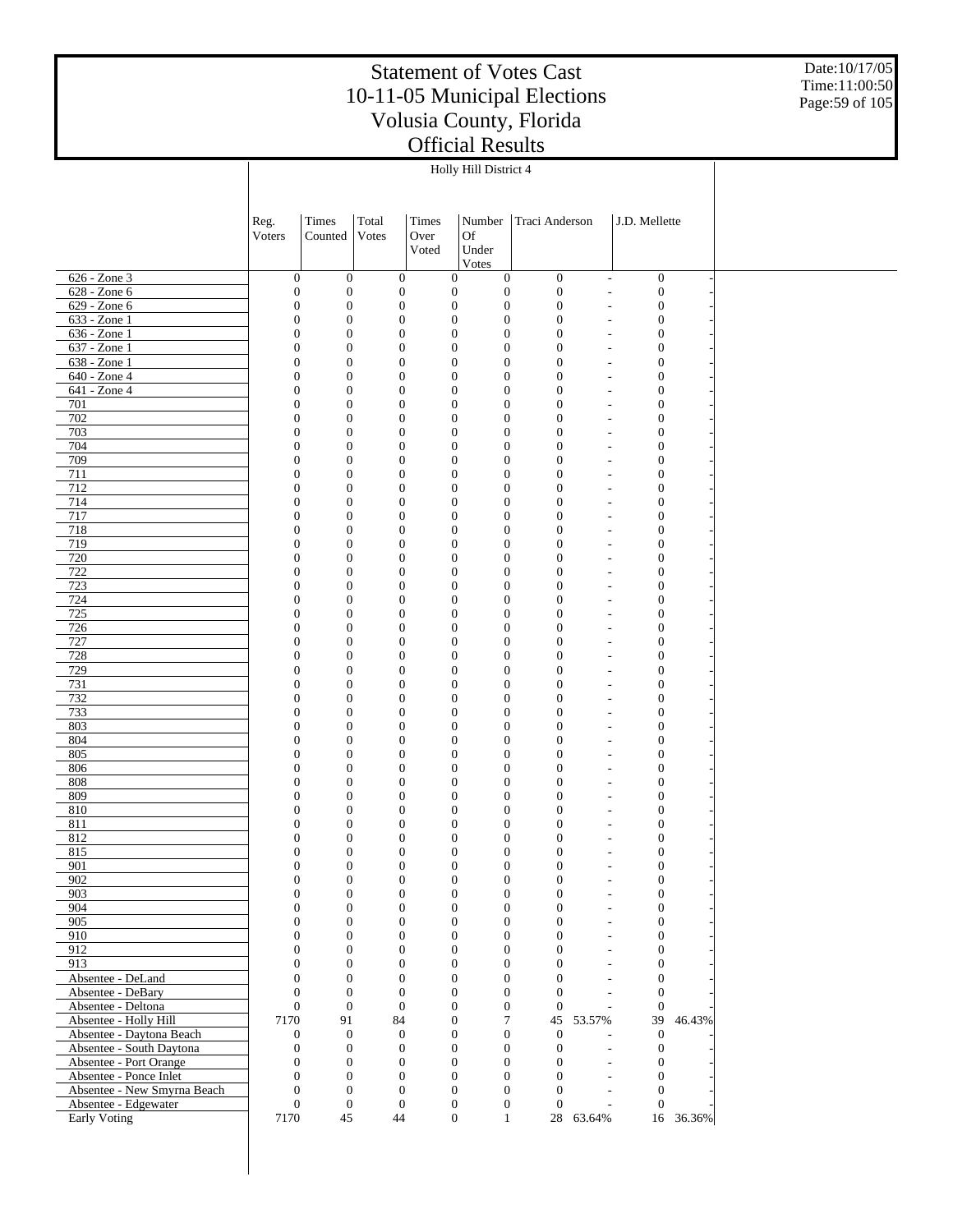Date:10/17/05 Time:11:00:50 Page:60 of 105

|                                |          | Holly Hill District 4 |              |          |                |                |        |               |        |  |  |  |  |
|--------------------------------|----------|-----------------------|--------------|----------|----------------|----------------|--------|---------------|--------|--|--|--|--|
|                                |          |                       |              |          |                |                |        |               |        |  |  |  |  |
|                                | Reg.     | Times                 | Total        | Times    | Number         | Traci Anderson |        | J.D. Mellette |        |  |  |  |  |
|                                | Voters   | Counted               | Votes        | Over     | Of             |                |        |               |        |  |  |  |  |
|                                |          |                       |              | Voted    | Under<br>Votes |                |        |               |        |  |  |  |  |
| Provisional - DeLand           | $\Omega$ | $\theta$              | $\Omega$     | $\Omega$ |                | $\Omega$       |        | $\theta$      |        |  |  |  |  |
| Provisional - DeBary           |          |                       | 0            |          |                | $\Omega$       |        |               |        |  |  |  |  |
| Provisional - Deltona          |          | 0                     | $\Omega$     | 0        | 0              | $\Omega$       |        |               |        |  |  |  |  |
| Provisional - Holly Hill       | 7170     | 0                     | $\theta$     |          |                | $\Omega$       |        |               |        |  |  |  |  |
| Provisional - Daytona Beach    |          |                       | $\Omega$     |          |                | $\Omega$       |        |               |        |  |  |  |  |
| Provisional - South Daytona    |          | 0                     | $\Omega$     |          |                | $\Omega$       |        |               |        |  |  |  |  |
| Provisional - Port Orange      |          | $\theta$              | $\Omega$     | 0        |                | $\Omega$       |        |               |        |  |  |  |  |
| Provisional - Ponce Inlet      |          | 0                     | $\Omega$     | 0        |                | $\Omega$       |        |               |        |  |  |  |  |
| Provisional - New Smyrna Beach |          | 0                     | $\Omega$     | 0        |                | $\theta$       |        |               |        |  |  |  |  |
| Provisional - Edgewater        |          | 0                     | $\Omega$     | 0        |                | $\Omega$       |        |               |        |  |  |  |  |
| Unscanned - DeLand             |          |                       | $\Omega$     |          |                |                |        |               |        |  |  |  |  |
| Unscanned - DeBary             |          |                       | $\Omega$     |          |                |                |        |               |        |  |  |  |  |
| Unscanned - Deltona            |          | 0                     | $\Omega$     |          |                | $\Omega$       |        |               |        |  |  |  |  |
| Unscanned - Holly Hill         | 7170     | 0                     | $\mathbf{0}$ |          |                | $\Omega$       |        |               |        |  |  |  |  |
| Unscanned - Daytona Beach      |          | 0                     | $\Omega$     | 0        |                | $\Omega$       |        |               |        |  |  |  |  |
| Unscanned - South Daytona      |          |                       | $\Omega$     |          |                | $\theta$       |        |               |        |  |  |  |  |
| <b>Unscanned - Port Orange</b> |          | 0                     | $\Omega$     |          |                | $\Omega$       |        |               |        |  |  |  |  |
| Unscanned - Ponce Inlet        |          |                       | $\Omega$     |          |                |                |        |               |        |  |  |  |  |
| Unscanned - New Smyrna Beach   |          |                       | 0            |          |                |                |        |               |        |  |  |  |  |
| Unscanned - Edgewater          |          |                       | $\Omega$     |          |                |                |        |               |        |  |  |  |  |
| Total                          | 7170     | 1358                  | 1286         | $\Omega$ | 72             | 721            | 56.07% | 565           | 43.93% |  |  |  |  |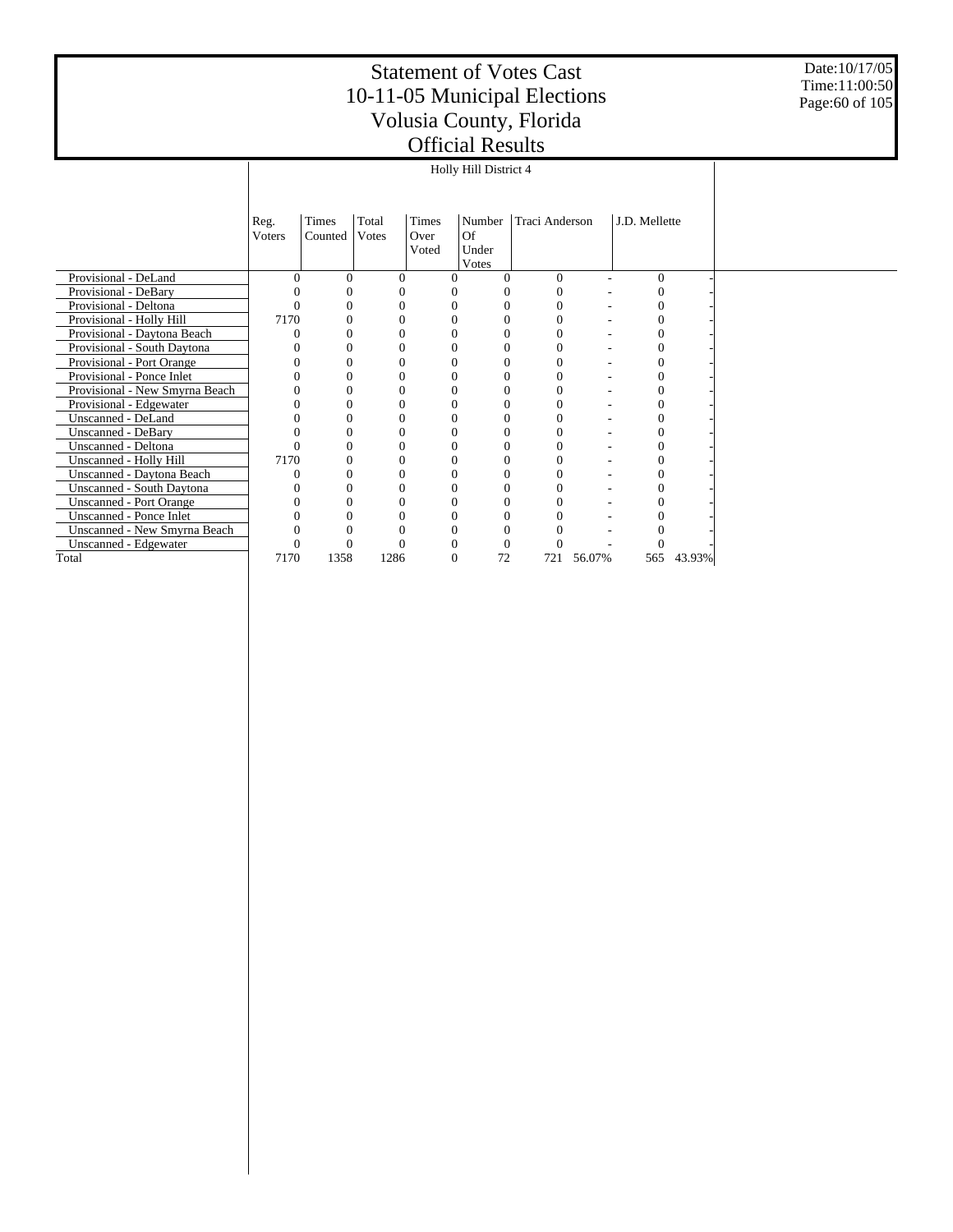Date:10/17/05 Time:11:00:50 Page:61 of 105

|                                 |                                    |                                      |                                      |                                      | Holly Hill Referendum              |                                  |                                |                                      |            |  |
|---------------------------------|------------------------------------|--------------------------------------|--------------------------------------|--------------------------------------|------------------------------------|----------------------------------|--------------------------------|--------------------------------------|------------|--|
|                                 |                                    |                                      |                                      |                                      |                                    |                                  |                                |                                      |            |  |
|                                 |                                    |                                      |                                      |                                      |                                    |                                  |                                |                                      |            |  |
|                                 | Reg.                               | Times                                | Total                                | Times                                | Number                             | <b>YES</b>                       |                                | NO <sub>1</sub>                      |            |  |
|                                 | Voters                             | Counted                              | Votes                                | Over                                 | <b>Of</b>                          |                                  |                                |                                      |            |  |
|                                 |                                    |                                      |                                      | Voted                                | Under                              |                                  |                                |                                      |            |  |
| Jurisdiction Wide               |                                    |                                      |                                      |                                      | Votes                              |                                  |                                |                                      |            |  |
| 206                             | $\boldsymbol{0}$                   | $\boldsymbol{0}$                     | $\boldsymbol{0}$                     | $\boldsymbol{0}$                     | $\boldsymbol{0}$                   | $\boldsymbol{0}$                 |                                | $\boldsymbol{0}$                     |            |  |
| 209                             | $\boldsymbol{0}$                   | $\boldsymbol{0}$                     | $\boldsymbol{0}$                     | $\boldsymbol{0}$                     | $\boldsymbol{0}$                   | $\boldsymbol{0}$                 | $\overline{\phantom{m}}$       | $\boldsymbol{0}$                     |            |  |
| 212                             | $\boldsymbol{0}$                   | $\boldsymbol{0}$                     | $\boldsymbol{0}$                     | $\boldsymbol{0}$                     | $\boldsymbol{0}$                   | $\boldsymbol{0}$                 |                                | $\boldsymbol{0}$                     |            |  |
| 215                             | $\overline{0}$                     | $\boldsymbol{0}$                     | $\boldsymbol{0}$                     | $\boldsymbol{0}$                     | $\mathbf{0}$                       | $\overline{0}$                   | ٠                              | $\boldsymbol{0}$                     |            |  |
| 216                             | $\boldsymbol{0}$                   | $\boldsymbol{0}$                     | $\boldsymbol{0}$                     | $\boldsymbol{0}$                     | $\mathbf{0}$                       | $\overline{0}$                   |                                | $\boldsymbol{0}$                     |            |  |
| 217                             | $\overline{0}$                     | $\boldsymbol{0}$                     | $\boldsymbol{0}$                     | $\boldsymbol{0}$                     | $\mathbf{0}$                       | $\overline{0}$                   | ٠                              | $\boldsymbol{0}$                     |            |  |
| 218                             | $\boldsymbol{0}$                   | $\boldsymbol{0}$                     | $\boldsymbol{0}$                     | $\boldsymbol{0}$                     | $\boldsymbol{0}$                   | $\overline{0}$                   | ٠                              | $\boldsymbol{0}$                     |            |  |
| 304                             | $\overline{0}$                     | $\boldsymbol{0}$                     | $\boldsymbol{0}$                     | $\boldsymbol{0}$                     | $\mathbf{0}$                       | $\overline{0}$                   | ٠                              | $\boldsymbol{0}$                     |            |  |
| 305                             | $\boldsymbol{0}$                   | $\boldsymbol{0}$                     | $\boldsymbol{0}$                     | $\boldsymbol{0}$                     | $\mathbf{0}$                       | $\overline{0}$                   |                                | $\boldsymbol{0}$                     |            |  |
| 306                             | $\overline{0}$                     | $\boldsymbol{0}$                     | $\boldsymbol{0}$                     | $\boldsymbol{0}$                     | $\mathbf{0}$                       | $\overline{0}$                   | ٠                              | $\boldsymbol{0}$                     |            |  |
| 307                             | $\boldsymbol{0}$                   | $\boldsymbol{0}$                     | $\mathbf{0}$                         | $\boldsymbol{0}$                     | $\mathbf{0}$                       | $\overline{0}$                   |                                | $\boldsymbol{0}$                     |            |  |
| 310                             | $\overline{0}$                     | $\boldsymbol{0}$                     | $\boldsymbol{0}$                     | $\boldsymbol{0}$                     | $\mathbf{0}$                       | $\overline{0}$                   | ٠                              | $\boldsymbol{0}$                     |            |  |
| 311                             | $\boldsymbol{0}$                   | $\boldsymbol{0}$                     | $\mathbf{0}$                         | $\boldsymbol{0}$                     | $\mathbf{0}$                       | $\overline{0}$                   |                                | $\boldsymbol{0}$                     |            |  |
| 401 - Zone 2                    | $\overline{0}$                     | $\boldsymbol{0}$                     | $\boldsymbol{0}$                     | $\boldsymbol{0}$                     | $\mathbf{0}$                       | $\overline{0}$                   | ٠                              | $\boldsymbol{0}$                     |            |  |
| 402 - Zone 2                    | $\boldsymbol{0}$                   | $\boldsymbol{0}$                     | $\mathbf{0}$                         | $\boldsymbol{0}$                     | $\mathbf{0}$                       | $\overline{0}$                   |                                | $\boldsymbol{0}$                     |            |  |
| 403 - Zone 1                    | $\overline{0}$                     | $\boldsymbol{0}$                     | $\boldsymbol{0}$                     | $\boldsymbol{0}$                     | $\mathbf{0}$                       | $\overline{0}$                   |                                | $\boldsymbol{0}$                     |            |  |
| 405 - Zone 1                    | $\boldsymbol{0}$                   | $\boldsymbol{0}$                     | $\boldsymbol{0}$                     | $\boldsymbol{0}$                     | $\mathbf{0}$                       | $\overline{0}$                   |                                | $\boldsymbol{0}$                     |            |  |
| 406 - Zone 2                    | $\overline{0}$                     | $\boldsymbol{0}$                     | $\boldsymbol{0}$                     | $\boldsymbol{0}$                     | $\mathbf{0}$                       | $\overline{0}$                   | ٠                              | $\boldsymbol{0}$                     |            |  |
| 407 - Zone 3                    | $\boldsymbol{0}$                   | $\boldsymbol{0}$                     | $\boldsymbol{0}$                     | $\boldsymbol{0}$                     | $\mathbf{0}$                       | $\overline{0}$                   |                                | $\boldsymbol{0}$                     |            |  |
| 408 - Zone 4                    | $\overline{0}$                     | $\boldsymbol{0}$                     | $\boldsymbol{0}$                     | $\boldsymbol{0}$                     | $\mathbf{0}$                       | $\overline{0}$                   | ٠                              | $\boldsymbol{0}$                     |            |  |
| 409 - Zone 5<br>$410 - Z$ one 5 | $\boldsymbol{0}$<br>$\overline{0}$ | $\boldsymbol{0}$<br>$\boldsymbol{0}$ | $\boldsymbol{0}$                     | $\boldsymbol{0}$<br>$\boldsymbol{0}$ | $\mathbf{0}$<br>$\mathbf{0}$       | $\overline{0}$<br>$\overline{0}$ |                                | $\boldsymbol{0}$                     |            |  |
| 411 - Zone 6                    | $\boldsymbol{0}$                   | $\boldsymbol{0}$                     | $\boldsymbol{0}$<br>$\boldsymbol{0}$ | $\boldsymbol{0}$                     | $\boldsymbol{0}$                   | $\overline{0}$                   | ٠<br>٠                         | $\boldsymbol{0}$<br>$\boldsymbol{0}$ |            |  |
| 413 - Zone 6                    | $\overline{0}$                     | $\boldsymbol{0}$                     | $\boldsymbol{0}$                     | $\boldsymbol{0}$                     | $\mathbf{0}$                       | $\overline{0}$                   | ٠                              | $\boldsymbol{0}$                     |            |  |
| 414 - Zone 5                    | $\boldsymbol{0}$                   | $\boldsymbol{0}$                     | $\boldsymbol{0}$                     | $\boldsymbol{0}$                     | $\mathbf{0}$                       | $\overline{0}$                   | ٠                              | $\boldsymbol{0}$                     |            |  |
| 415 - Zone 4                    | $\overline{0}$                     | $\boldsymbol{0}$                     | $\boldsymbol{0}$                     | $\boldsymbol{0}$                     | $\mathbf{0}$                       | $\overline{0}$                   | ٠                              | $\boldsymbol{0}$                     |            |  |
| 416 - Zone 4                    | $\boldsymbol{0}$                   | $\boldsymbol{0}$                     | $\mathbf{0}$                         | $\boldsymbol{0}$                     | $\mathbf{0}$                       | $\overline{0}$                   |                                | $\boldsymbol{0}$                     |            |  |
| 417 - Zone 3                    | $\overline{0}$                     | $\boldsymbol{0}$                     | $\boldsymbol{0}$                     | $\boldsymbol{0}$                     | $\mathbf{0}$                       | $\overline{0}$                   | ٠                              | $\boldsymbol{0}$                     |            |  |
| 418 - Zone 6                    | $\boldsymbol{0}$                   | $\boldsymbol{0}$                     | $\mathbf{0}$                         | $\boldsymbol{0}$                     | $\mathbf{0}$                       | $\overline{0}$                   |                                | $\boldsymbol{0}$                     |            |  |
| 419 - Zone 3                    | $\overline{0}$                     | $\boldsymbol{0}$                     | $\boldsymbol{0}$                     | $\boldsymbol{0}$                     | $\mathbf{0}$                       | $\overline{0}$                   | ٠                              | $\boldsymbol{0}$                     |            |  |
| 420 - Zone 6                    | $\boldsymbol{0}$                   | $\boldsymbol{0}$                     | $\boldsymbol{0}$                     | $\boldsymbol{0}$                     | $\mathbf{0}$                       | $\overline{0}$                   |                                | $\boldsymbol{0}$                     |            |  |
| 422 - Zone 1                    | $\overline{0}$                     | $\boldsymbol{0}$                     | $\boldsymbol{0}$                     | $\boldsymbol{0}$                     | $\mathbf{0}$                       | $\overline{0}$                   |                                | $\boldsymbol{0}$                     |            |  |
| 423 - Zone 3                    | $\boldsymbol{0}$                   | $\boldsymbol{0}$                     | $\boldsymbol{0}$                     | $\boldsymbol{0}$                     | $\mathbf{0}$                       | $\overline{0}$                   |                                | $\boldsymbol{0}$                     |            |  |
| 424 - Zone 4                    | $\overline{0}$                     | $\boldsymbol{0}$                     | $\boldsymbol{0}$                     | $\boldsymbol{0}$                     | $\mathbf{0}$                       | $\overline{0}$                   | ٠                              | $\boldsymbol{0}$                     |            |  |
| 426 - Zone 2                    | $\boldsymbol{0}$                   | $\boldsymbol{0}$                     | $\mathbf{0}$                         | $\boldsymbol{0}$                     | $\mathbf{0}$                       | $\overline{0}$                   |                                | $\boldsymbol{0}$                     |            |  |
| 427 - Zone 5                    | $\overline{0}$                     | $\boldsymbol{0}$                     | $\boldsymbol{0}$                     | $\boldsymbol{0}$                     | $\mathbf{0}$                       | $\overline{0}$                   |                                | $\boldsymbol{0}$                     |            |  |
| 428 - Zone 1                    | $\boldsymbol{0}$                   | $\boldsymbol{0}$                     | $\boldsymbol{0}$                     | $\boldsymbol{0}$                     | $\boldsymbol{0}$                   | $\overline{0}$                   | ٠                              | $\boldsymbol{0}$                     |            |  |
| 429 - Zone 4                    | $\boldsymbol{0}$                   | $\boldsymbol{0}$                     | $\mathbf{0}$                         | $\boldsymbol{0}$                     | $\boldsymbol{0}$                   | $\mathbf{0}$                     | $\overline{a}$                 | $\overline{0}$                       |            |  |
| 526                             | 1195                               | 142                                  | 137                                  | $\boldsymbol{0}$                     | 5                                  | 98                               | 71.53%                         | 39                                   | 28.47%     |  |
| 527                             | 1942                               | 383                                  | 367                                  | $\boldsymbol{0}$                     | 16                                 | 208                              | 56.68%                         | 159                                  | 43.32%     |  |
| 528                             | 1829                               | 302                                  | 291                                  | $\overline{0}$                       | 11                                 |                                  | 187 64.26%                     |                                      | 104 35.74% |  |
| 529                             | 1641                               | 273                                  | 258                                  | $\boldsymbol{0}$                     | 15                                 | 128                              | 49.61%                         |                                      | 130 50.39% |  |
| 534<br>602 - Zone 4             | 563                                | 122<br>$\mathbf{0}$                  | 120<br>$\mathbf{0}$                  | $\boldsymbol{0}$<br>$\mathbf{0}$     | $\overline{2}$<br>$\boldsymbol{0}$ | $77\,$<br>$\boldsymbol{0}$       | 64.17%                         | 43<br>$\boldsymbol{0}$               | 35.83%     |  |
| $603 - Z$ one 5                 | $\boldsymbol{0}$<br>$\mathbf{0}$   | $\mathbf{0}$                         | $\boldsymbol{0}$                     | $\boldsymbol{0}$                     | $\boldsymbol{0}$                   | $\mathbf{0}$                     | $\overline{\phantom{a}}$<br>÷, | $\boldsymbol{0}$                     |            |  |
| 605 - Zone 5                    | $\mathbf{0}$                       | $\mathbf{0}$                         | $\mathbf{0}$                         | $\mathbf{0}$                         | $\mathbf{0}$                       | $\overline{0}$                   | $\overline{a}$                 | $\boldsymbol{0}$                     |            |  |
| 607 - Zone 2                    | $\mathbf{0}$                       | $\boldsymbol{0}$                     | $\mathbf{0}$                         | $\mathbf{0}$                         | $\boldsymbol{0}$                   | $\overline{0}$                   |                                | $\boldsymbol{0}$                     |            |  |
| 608 - Zone 2                    | $\Omega$                           | $\mathbf{0}$                         | $\mathbf{0}$                         | $\Omega$                             | $\mathbf{0}$                       | $\Omega$                         | $\overline{\phantom{m}}$       | $\boldsymbol{0}$                     |            |  |
| $609 - Zone2$                   | $\mathbf{0}$                       | $\mathbf{0}$                         | $\mathbf{0}$                         | $\boldsymbol{0}$                     | $\boldsymbol{0}$                   | $\mathbf{0}$                     | ٠                              | $\boldsymbol{0}$                     |            |  |
| 614 - Zone 5                    | $\Omega$                           | $\boldsymbol{0}$                     | $\theta$                             | $\mathbf{0}$                         | $\overline{0}$                     | $\Omega$                         | ٠                              | $\boldsymbol{0}$                     |            |  |
| 615 - Zone 4                    | $\mathbf{0}$                       | $\boldsymbol{0}$                     | $\mathbf{0}$                         | $\boldsymbol{0}$                     | $\boldsymbol{0}$                   | $\overline{0}$                   |                                | $\boldsymbol{0}$                     |            |  |
| 617 - Zone 5                    | $\Omega$                           | $\boldsymbol{0}$                     | $\mathbf{0}$                         | $\mathbf{0}$                         | $\overline{0}$                     | $\Omega$                         | ٠                              | $\boldsymbol{0}$                     |            |  |
| 618 - Zone 6                    | $\mathbf{0}$                       | $\boldsymbol{0}$                     | $\boldsymbol{0}$                     | $\boldsymbol{0}$                     | $\boldsymbol{0}$                   | $\overline{0}$                   | ٠                              | $\boldsymbol{0}$                     |            |  |
| 619 - Zone 2                    | $\Omega$                           | $\boldsymbol{0}$                     | $\mathbf{0}$                         | $\mathbf{0}$                         | $\overline{0}$                     | $\Omega$                         | ٠                              | $\boldsymbol{0}$                     |            |  |
| $620 - Z$ one 3                 | $\mathbf{0}$                       | $\boldsymbol{0}$                     | $\mathbf{0}$                         | $\boldsymbol{0}$                     | $\boldsymbol{0}$                   | $\overline{0}$                   | $\overline{\phantom{a}}$       | $\boldsymbol{0}$                     |            |  |
| 621 - Zone 6                    | $\Omega$                           | $\mathbf{0}$                         | $\mathbf{0}$                         | $\mathbf{0}$                         | $\overline{0}$                     | $\Omega$                         | ٠                              | $\boldsymbol{0}$                     |            |  |
| 622 - Zone 3                    | $\mathbf{0}$                       | $\boldsymbol{0}$                     | $\mathbf{0}$                         | $\boldsymbol{0}$                     | $\boldsymbol{0}$                   | $\overline{0}$                   | $\overline{\phantom{a}}$       | $\boldsymbol{0}$                     |            |  |
| 623 - Zone 3                    | $\Omega$                           | $\mathbf{0}$                         | $\mathbf{0}$                         | $\mathbf{0}$                         | $\overline{0}$                     | $\theta$                         | ٠                              | $\boldsymbol{0}$                     |            |  |
| 624 - Zone 3                    | $\boldsymbol{0}$                   | $\boldsymbol{0}$                     | $\boldsymbol{0}$                     | $\boldsymbol{0}$                     | $\boldsymbol{0}$                   | $\boldsymbol{0}$                 | ٠                              | $\boldsymbol{0}$                     |            |  |
| 625 - Zone 1                    | $\mathbf{0}$                       | $\boldsymbol{0}$                     | $\mathbf{0}$                         | $\mathbf{0}$                         | $\boldsymbol{0}$                   | $\overline{0}$                   | $\overline{\phantom{a}}$       | $\boldsymbol{0}$                     |            |  |
|                                 |                                    |                                      |                                      |                                      |                                    |                                  |                                |                                      |            |  |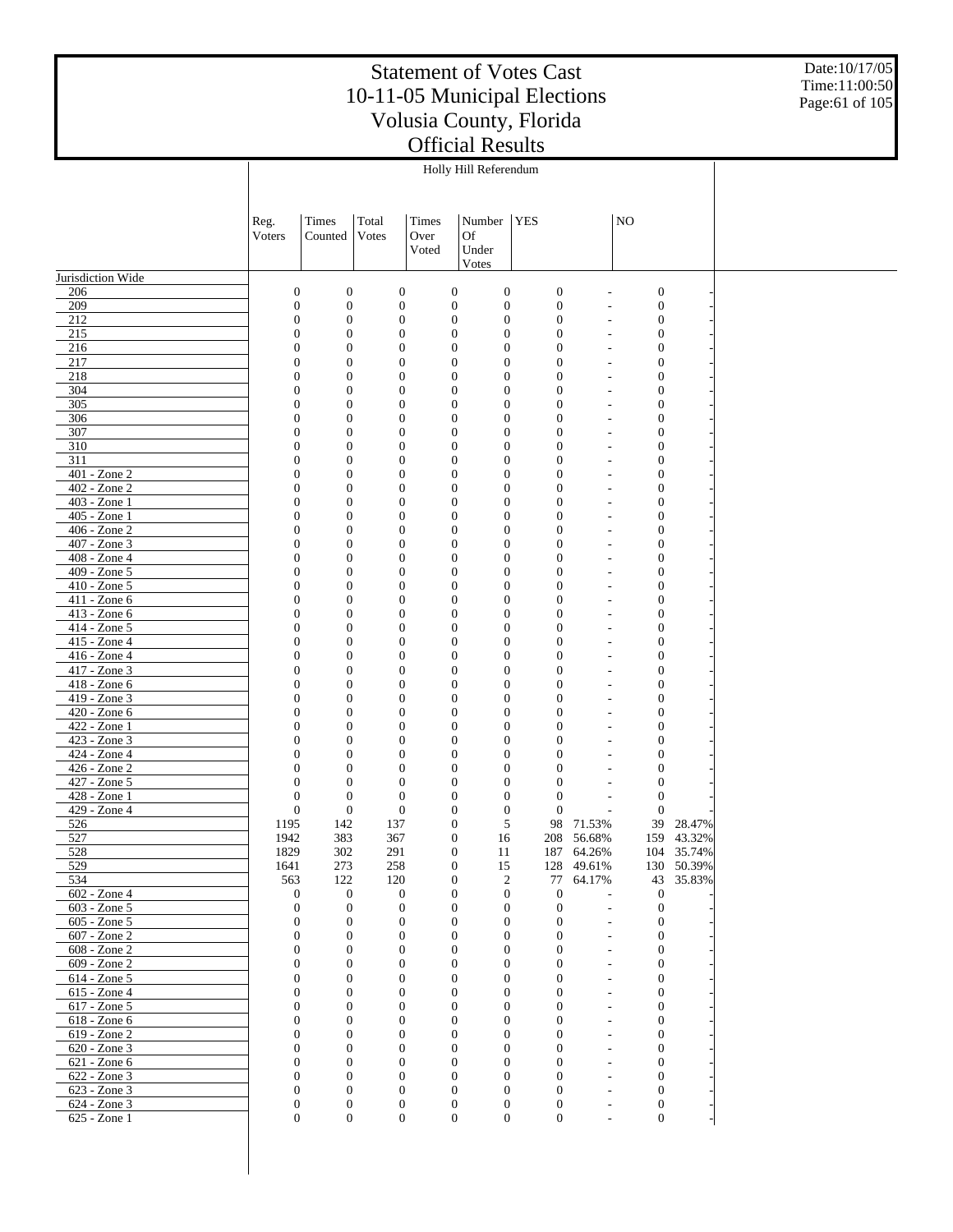Date:10/17/05 Time:11:00:50 Page:62 of 105

|                                         |                                  |                                      |                              |       | Holly Hill Referendum                                                        |                                  |                                                          |                                  |           |  |
|-----------------------------------------|----------------------------------|--------------------------------------|------------------------------|-------|------------------------------------------------------------------------------|----------------------------------|----------------------------------------------------------|----------------------------------|-----------|--|
|                                         |                                  |                                      |                              |       |                                                                              |                                  |                                                          |                                  |           |  |
|                                         | Reg.                             | Times                                | Total                        | Times | Number   YES                                                                 |                                  |                                                          | NO                               |           |  |
|                                         | Voters                           | Counted                              | Votes                        | Over  | <b>Of</b>                                                                    |                                  |                                                          |                                  |           |  |
|                                         |                                  |                                      |                              | Voted | Under                                                                        |                                  |                                                          |                                  |           |  |
|                                         |                                  |                                      |                              |       | Votes                                                                        |                                  |                                                          |                                  |           |  |
| 626 - Zone 3                            | $\boldsymbol{0}$                 | $\mathbf{0}$                         | $\mathbf{0}$                 |       | $\boldsymbol{0}$<br>$\boldsymbol{0}$                                         | $\mathbf{0}$                     | $\overline{\phantom{a}}$                                 | $\boldsymbol{0}$                 |           |  |
| 628 - Zone 6                            | $\boldsymbol{0}$                 | $\boldsymbol{0}$                     | $\boldsymbol{0}$             |       | $\boldsymbol{0}$<br>$\boldsymbol{0}$                                         | $\boldsymbol{0}$                 | ÷,                                                       | $\boldsymbol{0}$                 |           |  |
| 629 - Zone 6                            | $\boldsymbol{0}$                 | $\boldsymbol{0}$                     | $\mathbf{0}$                 |       | $\boldsymbol{0}$<br>$\boldsymbol{0}$                                         | $\mathbf{0}$                     | $\overline{a}$                                           | $\mathbf{0}$                     |           |  |
| 633 - Zone 1                            | $\boldsymbol{0}$                 | $\boldsymbol{0}$                     | $\mathbf{0}$                 |       | $\boldsymbol{0}$<br>$\boldsymbol{0}$                                         | $\boldsymbol{0}$                 | $\qquad \qquad \blacksquare$                             | $\mathbf{0}$                     |           |  |
| $636 - Zone1$<br>637 - Zone 1           | $\boldsymbol{0}$<br>$\mathbf{0}$ | $\boldsymbol{0}$<br>$\boldsymbol{0}$ | $\mathbf{0}$<br>$\mathbf{0}$ |       | $\boldsymbol{0}$<br>$\boldsymbol{0}$<br>$\boldsymbol{0}$<br>$\boldsymbol{0}$ | $\overline{0}$<br>$\overline{0}$ | $\overline{a}$                                           | $\mathbf{0}$                     |           |  |
| 638 - Zone 1                            | $\boldsymbol{0}$                 | $\boldsymbol{0}$                     | $\mathbf{0}$                 |       | $\boldsymbol{0}$<br>$\boldsymbol{0}$                                         | $\overline{0}$                   | $\overline{\phantom{a}}$<br>$\overline{a}$               | $\mathbf{0}$<br>$\mathbf{0}$     |           |  |
| 640 - Zone 4                            | $\mathbf{0}$                     | $\boldsymbol{0}$                     | $\mathbf{0}$                 |       | $\boldsymbol{0}$<br>$\boldsymbol{0}$                                         | $\overline{0}$                   | $\qquad \qquad \blacksquare$                             | $\mathbf{0}$                     |           |  |
| 641 - Zone 4                            | $\boldsymbol{0}$                 | $\boldsymbol{0}$                     | $\mathbf{0}$                 |       | $\boldsymbol{0}$<br>$\boldsymbol{0}$                                         | $\overline{0}$                   | $\overline{a}$                                           | $\mathbf{0}$                     |           |  |
| 701                                     | $\mathbf{0}$                     | $\boldsymbol{0}$                     | $\mathbf{0}$                 |       | $\boldsymbol{0}$<br>$\boldsymbol{0}$                                         | $\mathbf{0}$                     | $\qquad \qquad \blacksquare$                             | $\mathbf{0}$                     |           |  |
| 702                                     | $\boldsymbol{0}$                 | $\boldsymbol{0}$                     | $\mathbf{0}$                 |       | $\boldsymbol{0}$<br>$\mathbf{0}$                                             | $\mathbf{0}$                     | $\overline{a}$                                           | $\mathbf{0}$                     |           |  |
| 703                                     | $\mathbf{0}$                     | $\boldsymbol{0}$                     | $\mathbf{0}$                 |       | $\boldsymbol{0}$<br>$\boldsymbol{0}$                                         | $\mathbf{0}$                     | $\qquad \qquad \blacksquare$                             | $\mathbf{0}$                     |           |  |
| 704                                     | $\boldsymbol{0}$                 | $\boldsymbol{0}$                     | $\mathbf{0}$                 |       | $\boldsymbol{0}$<br>$\boldsymbol{0}$                                         | $\mathbf{0}$                     | $\overline{a}$                                           | $\mathbf{0}$                     |           |  |
| 709<br>711                              | $\mathbf{0}$<br>$\boldsymbol{0}$ | $\boldsymbol{0}$<br>$\boldsymbol{0}$ | $\mathbf{0}$<br>$\mathbf{0}$ |       | $\boldsymbol{0}$<br>$\boldsymbol{0}$<br>$\boldsymbol{0}$<br>$\mathbf{0}$     | $\mathbf{0}$<br>$\mathbf{0}$     | $\overline{\phantom{a}}$                                 | $\mathbf{0}$<br>$\mathbf{0}$     |           |  |
| 712                                     | $\boldsymbol{0}$                 | $\boldsymbol{0}$                     | $\mathbf{0}$                 |       | $\boldsymbol{0}$<br>$\boldsymbol{0}$                                         | $\mathbf{0}$                     | $\overline{\phantom{m}}$<br>$\qquad \qquad \blacksquare$ | $\mathbf{0}$                     |           |  |
| 714                                     | $\boldsymbol{0}$                 | $\boldsymbol{0}$                     | $\mathbf{0}$                 |       | $\boldsymbol{0}$<br>$\boldsymbol{0}$                                         | $\mathbf{0}$                     | $\overline{\phantom{m}}$                                 | $\mathbf{0}$                     |           |  |
| 717                                     | $\mathbf{0}$                     | $\boldsymbol{0}$                     | $\mathbf{0}$                 |       | $\boldsymbol{0}$<br>$\boldsymbol{0}$                                         | $\mathbf{0}$                     | $\overline{\phantom{a}}$                                 | $\mathbf{0}$                     |           |  |
| 718                                     | $\boldsymbol{0}$                 | $\boldsymbol{0}$                     | $\mathbf{0}$                 |       | $\boldsymbol{0}$<br>$\boldsymbol{0}$                                         | $\mathbf{0}$                     | $\overline{\phantom{m}}$                                 | $\mathbf{0}$                     |           |  |
| 719                                     | $\boldsymbol{0}$                 | $\boldsymbol{0}$                     | $\mathbf{0}$                 |       | $\boldsymbol{0}$<br>$\boldsymbol{0}$                                         | $\mathbf{0}$                     | $\overline{\phantom{a}}$                                 | $\mathbf{0}$                     |           |  |
| 720                                     | $\boldsymbol{0}$                 | $\boldsymbol{0}$                     | $\mathbf{0}$                 |       | $\boldsymbol{0}$<br>$\boldsymbol{0}$                                         | $\mathbf{0}$                     | $\overline{\phantom{m}}$                                 | $\mathbf{0}$                     |           |  |
| 722                                     | $\mathbf{0}$                     | $\boldsymbol{0}$                     | $\mathbf{0}$                 |       | $\boldsymbol{0}$<br>$\boldsymbol{0}$                                         | $\mathbf{0}$                     | $\overline{\phantom{a}}$                                 | $\mathbf{0}$                     |           |  |
| 723                                     | $\boldsymbol{0}$                 | $\boldsymbol{0}$                     | $\mathbf{0}$                 |       | $\boldsymbol{0}$<br>$\mathbf{0}$                                             | $\mathbf{0}$                     | $\overline{\phantom{m}}$                                 | $\mathbf{0}$                     |           |  |
| 724<br>725                              | $\mathbf{0}$<br>$\boldsymbol{0}$ | $\boldsymbol{0}$<br>$\boldsymbol{0}$ | $\mathbf{0}$<br>$\mathbf{0}$ |       | $\boldsymbol{0}$<br>$\boldsymbol{0}$<br>$\boldsymbol{0}$<br>$\boldsymbol{0}$ | $\mathbf{0}$<br>$\mathbf{0}$     | $\overline{\phantom{a}}$<br>$\overline{\phantom{m}}$     | $\mathbf{0}$<br>$\mathbf{0}$     |           |  |
| 726                                     | $\mathbf{0}$                     | $\boldsymbol{0}$                     | $\mathbf{0}$                 |       | $\boldsymbol{0}$<br>$\boldsymbol{0}$                                         | $\overline{0}$                   | $\overline{\phantom{a}}$                                 | $\mathbf{0}$                     |           |  |
| 727                                     | $\boldsymbol{0}$                 | $\boldsymbol{0}$                     | $\mathbf{0}$                 |       | $\boldsymbol{0}$<br>$\mathbf{0}$                                             | $\overline{0}$                   | $\overline{a}$                                           | $\mathbf{0}$                     |           |  |
| 728                                     | $\mathbf{0}$                     | $\boldsymbol{0}$                     | $\mathbf{0}$                 |       | $\boldsymbol{0}$<br>$\boldsymbol{0}$                                         | $\overline{0}$                   | $\qquad \qquad \blacksquare$                             | $\mathbf{0}$                     |           |  |
| 729                                     | $\boldsymbol{0}$                 | $\boldsymbol{0}$                     | $\mathbf{0}$                 |       | $\boldsymbol{0}$<br>$\boldsymbol{0}$                                         | $\overline{0}$                   | $\overline{a}$                                           | $\mathbf{0}$                     |           |  |
| 731                                     | $\mathbf{0}$                     | $\boldsymbol{0}$                     | $\mathbf{0}$                 |       | $\boldsymbol{0}$<br>$\boldsymbol{0}$                                         | $\overline{0}$                   | $\qquad \qquad \blacksquare$                             | $\mathbf{0}$                     |           |  |
| 732                                     | $\boldsymbol{0}$                 | $\boldsymbol{0}$                     | $\mathbf{0}$                 |       | $\boldsymbol{0}$<br>$\mathbf{0}$                                             | $\overline{0}$                   | $\overline{a}$                                           | $\mathbf{0}$                     |           |  |
| 733                                     | $\mathbf{0}$                     | $\boldsymbol{0}$                     | $\mathbf{0}$                 |       | $\boldsymbol{0}$<br>$\boldsymbol{0}$                                         | $\overline{0}$                   | $\qquad \qquad \blacksquare$                             | $\mathbf{0}$                     |           |  |
| 803<br>804                              | $\boldsymbol{0}$<br>$\mathbf{0}$ | $\boldsymbol{0}$<br>$\boldsymbol{0}$ | $\mathbf{0}$<br>$\mathbf{0}$ |       | $\boldsymbol{0}$<br>$\boldsymbol{0}$<br>$\boldsymbol{0}$<br>$\boldsymbol{0}$ | $\overline{0}$<br>$\overline{0}$ | $\overline{a}$<br>$\overline{\phantom{a}}$               | $\mathbf{0}$<br>$\mathbf{0}$     |           |  |
| 805                                     | $\boldsymbol{0}$                 | $\boldsymbol{0}$                     | $\mathbf{0}$                 |       | $\boldsymbol{0}$<br>$\mathbf{0}$                                             | $\overline{0}$                   | $\overline{a}$                                           | $\mathbf{0}$                     |           |  |
| 806                                     | $\mathbf{0}$                     | $\boldsymbol{0}$                     | $\mathbf{0}$                 |       | $\boldsymbol{0}$<br>$\boldsymbol{0}$                                         | $\overline{0}$                   | $\overline{\phantom{a}}$                                 | $\mathbf{0}$                     |           |  |
| 808                                     | $\boldsymbol{0}$                 | $\boldsymbol{0}$                     | $\mathbf{0}$                 |       | $\boldsymbol{0}$<br>$\boldsymbol{0}$                                         | $\overline{0}$                   | $\overline{a}$                                           | $\mathbf{0}$                     |           |  |
| 809                                     | $\mathbf{0}$                     | $\boldsymbol{0}$                     | $\mathbf{0}$                 |       | $\boldsymbol{0}$<br>$\boldsymbol{0}$                                         | $\overline{0}$                   | $\overline{\phantom{a}}$                                 | $\theta$                         |           |  |
| 810                                     | $\mathbf{0}$                     | $\boldsymbol{0}$                     | $\mathbf{0}$                 |       | $\boldsymbol{0}$<br>$\mathbf{0}$                                             | $\mathbf{0}$                     | $\overline{a}$                                           | $\overline{0}$                   |           |  |
| 811                                     | $\mathbf{0}$                     | $\boldsymbol{0}$                     | $\mathbf{0}$                 |       | $\boldsymbol{0}$<br>$\mathbf{0}$                                             | $\mathbf{0}$                     | $\overline{a}$                                           | $\mathbf{0}$                     |           |  |
| 812                                     | $\mathbf{0}$                     | $\boldsymbol{0}$                     | $\theta$                     |       | $\boldsymbol{0}$<br>$\overline{0}$                                           | $\mathbf{0}$                     |                                                          | $\theta$<br>$\Omega$             |           |  |
| 815<br>901                              | $\Omega$<br>$\boldsymbol{0}$     | $\mathbf{0}$<br>$\mathbf{0}$         | $\Omega$<br>$\mathbf{0}$     |       | $\mathbf{0}$<br>$\Omega$<br>$\boldsymbol{0}$<br>$\boldsymbol{0}$             | $\Omega$<br>$\mathbf{0}$         | $\overline{a}$                                           | $\boldsymbol{0}$                 |           |  |
| 902                                     | $\boldsymbol{0}$                 | $\boldsymbol{0}$                     | $\boldsymbol{0}$             |       | $\boldsymbol{0}$<br>$\boldsymbol{0}$                                         | $\mathbf{0}$                     | $\qquad \qquad \blacksquare$                             | $\boldsymbol{0}$                 |           |  |
| 903                                     | $\boldsymbol{0}$                 | $\boldsymbol{0}$                     | $\boldsymbol{0}$             |       | $\boldsymbol{0}$<br>$\boldsymbol{0}$                                         | $\boldsymbol{0}$                 | $\overline{a}$                                           | $\boldsymbol{0}$                 |           |  |
| 904                                     | $\overline{0}$                   | $\mathbf{0}$                         | $\mathbf{0}$                 |       | $\overline{0}$<br>$\mathbf{0}$                                               | $\theta$                         | $\overline{\phantom{a}}$                                 | $\boldsymbol{0}$                 |           |  |
| 905                                     | 0                                | $\boldsymbol{0}$                     | $\mathbf{0}$                 |       | $\boldsymbol{0}$<br>$\boldsymbol{0}$                                         | $\mathbf{0}$                     | $\overline{a}$                                           | $\boldsymbol{0}$                 |           |  |
| 910                                     | $\overline{0}$                   | $\mathbf{0}$                         | $\mathbf{0}$                 |       | $\overline{0}$<br>$\mathbf{0}$                                               | $\mathbf{0}$                     | $\overline{a}$                                           | $\boldsymbol{0}$                 |           |  |
| 912                                     | $\overline{0}$                   | $\mathbf{0}$                         | $\mathbf{0}$                 |       | $\boldsymbol{0}$<br>$\mathbf{0}$                                             | $\mathbf{0}$                     | $\overline{a}$                                           | $\boldsymbol{0}$                 |           |  |
| 913                                     | $\overline{0}$                   | $\mathbf{0}$                         | $\mathbf{0}$                 |       | $\overline{0}$<br>$\mathbf{0}$                                               | $\theta$                         | $\overline{a}$                                           | $\boldsymbol{0}$                 |           |  |
| Absentee - DeLand                       | $\overline{0}$<br>$\overline{0}$ | $\boldsymbol{0}$                     | $\mathbf{0}$                 |       | $\boldsymbol{0}$<br>$\boldsymbol{0}$<br>$\boldsymbol{0}$<br>$\mathbf{0}$     | $\mathbf{0}$<br>$\theta$         | $\overline{a}$                                           | $\boldsymbol{0}$<br>$\mathbf{0}$ |           |  |
| Absentee - DeBary<br>Absentee - Deltona | $\boldsymbol{0}$                 | $\mathbf{0}$<br>$\mathbf{0}$         | $\mathbf{0}$<br>$\mathbf{0}$ |       | $\boldsymbol{0}$<br>$\mathbf{0}$                                             | $\mathbf{0}$                     | $\overline{\phantom{a}}$<br>÷,                           | $\mathbf{0}$                     |           |  |
| Absentee - Holly Hill                   | 7170                             | 91                                   | 84                           |       | $\tau$<br>$\mathbf{0}$                                                       | 48                               | 57.14%                                                   | 36                               | 42.86%    |  |
| Absentee - Daytona Beach                | 0                                | $\mathbf{0}$                         | $\mathbf{0}$                 |       | $\boldsymbol{0}$<br>$\boldsymbol{0}$                                         | $\mathbf{0}$                     | ÷,                                                       | $\boldsymbol{0}$                 |           |  |
| Absentee - South Daytona                | $\boldsymbol{0}$                 | $\boldsymbol{0}$                     | $\mathbf{0}$                 |       | $\boldsymbol{0}$<br>$\mathbf{0}$                                             | $\mathbf{0}$                     | $\overline{a}$                                           | $\boldsymbol{0}$                 |           |  |
| Absentee - Port Orange                  | 0                                | $\boldsymbol{0}$                     | $\mathbf{0}$                 |       | $\boldsymbol{0}$<br>$\mathbf{0}$                                             | $\mathbf{0}$                     | $\overline{a}$                                           | $\boldsymbol{0}$                 |           |  |
| Absentee - Ponce Inlet                  | $\overline{0}$                   | $\mathbf{0}$                         | $\mathbf{0}$                 |       | $\overline{0}$<br>$\mathbf{0}$                                               | $\theta$                         | $\overline{\phantom{a}}$                                 | $\boldsymbol{0}$                 |           |  |
| Absentee - New Smyrna Beach             | $\overline{0}$                   | $\mathbf{0}$                         | $\mathbf{0}$                 |       | $\boldsymbol{0}$<br>$\boldsymbol{0}$                                         | $\theta$                         | $\overline{a}$                                           | $\boldsymbol{0}$                 |           |  |
| Absentee - Edgewater                    | $\overline{0}$                   | $\mathbf{0}$                         | $\mathbf{0}$                 |       | $\boldsymbol{0}$<br>$\boldsymbol{0}$                                         | $\theta$                         | $\overline{\phantom{a}}$                                 | $\mathbf{0}$                     |           |  |
| Early Voting                            | 7170                             | 45                                   | 42                           |       | 3<br>$\boldsymbol{0}$                                                        |                                  | 20 47.62%                                                |                                  | 22 52.38% |  |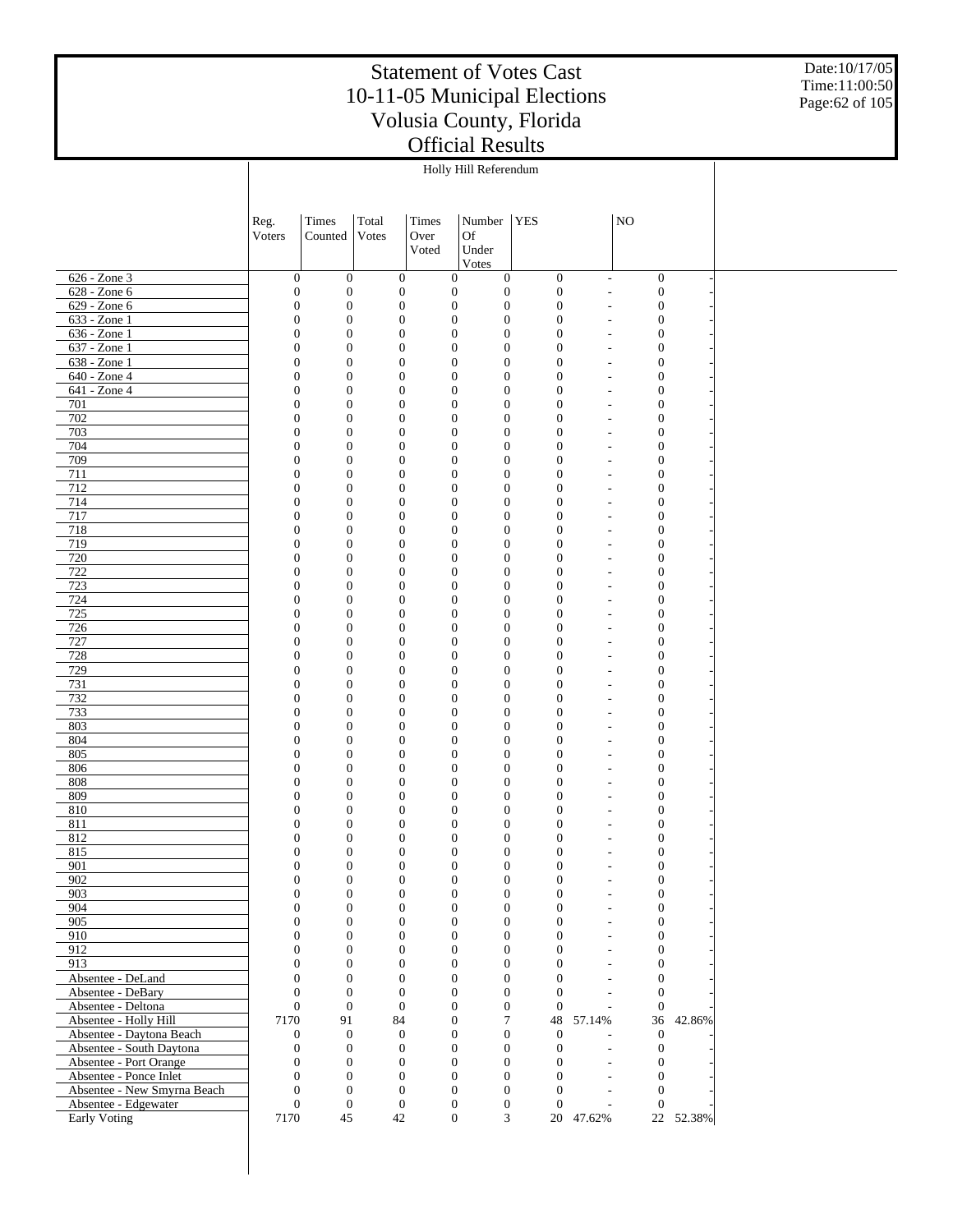Date:10/17/05 Time:11:00:50 Page:63 of 105

|                                | Reg.   | Times   | Total    | Times         | Number           | <b>YES</b> |            | NO       |        |  |
|--------------------------------|--------|---------|----------|---------------|------------------|------------|------------|----------|--------|--|
|                                | Voters | Counted | Votes    | Over<br>Voted | Of<br>Under      |            |            |          |        |  |
|                                |        |         |          |               | Votes            |            |            |          |        |  |
| Provisional - DeLand           |        | 0       | $\Omega$ | 0             |                  | $\Omega$   |            | $\Omega$ |        |  |
| Provisional - DeBary           |        |         | $\Omega$ | 0             |                  |            |            |          |        |  |
| Provisional - Deltona          |        |         |          | 0             | 0                |            |            |          |        |  |
| Provisional - Holly Hill       | 7170   | 0       | $\Omega$ | 0             | 0                |            |            |          |        |  |
| Provisional - Daytona Beach    |        |         | $\theta$ |               |                  |            |            |          |        |  |
| Provisional - South Daytona    |        |         |          | 0             | 0                |            |            |          |        |  |
| Provisional - Port Orange      |        | 0       | 0        | 0             | 0                |            |            |          |        |  |
| Provisional - Ponce Inlet      |        | 0       | 0        | 0             | 0                |            |            |          |        |  |
| Provisional - New Smyrna Beach |        | 0       | 0        | 0             | 0                |            |            |          |        |  |
| Provisional - Edgewater        |        | 0       |          |               | $\boldsymbol{0}$ |            |            |          |        |  |
| Unscanned - DeLand             |        | 0       | 0        | 0             | 0                |            |            |          |        |  |
| Unscanned - DeBary             |        |         | $\Omega$ | 0             | 0                |            |            |          |        |  |
| Unscanned - Deltona            |        |         | 0        | 0             | $\theta$         |            |            |          |        |  |
| Unscanned - Holly Hill         | 7170   | 0       | $\Omega$ | 0             | 0                |            |            |          |        |  |
| Unscanned - Daytona Beach      |        |         | 0        | 0             | 0                |            |            |          |        |  |
| Unscanned - South Daytona      |        | 0       | 0        | 0             | 0                |            |            |          |        |  |
| <b>Unscanned - Port Orange</b> |        |         | 0        |               |                  |            |            |          |        |  |
| Unscanned - Ponce Inlet        |        | U       | 0        | 0             | 0                |            |            |          |        |  |
| Unscanned - New Smyrna Beach   |        |         | 0        | 0             |                  |            |            |          |        |  |
| Unscanned - Edgewater          |        |         | 0        |               |                  |            |            |          |        |  |
| Total                          | 7170   | 1358    | 1299     | $\Omega$      | 59               |            | 766 58.97% | 533      | 41.03% |  |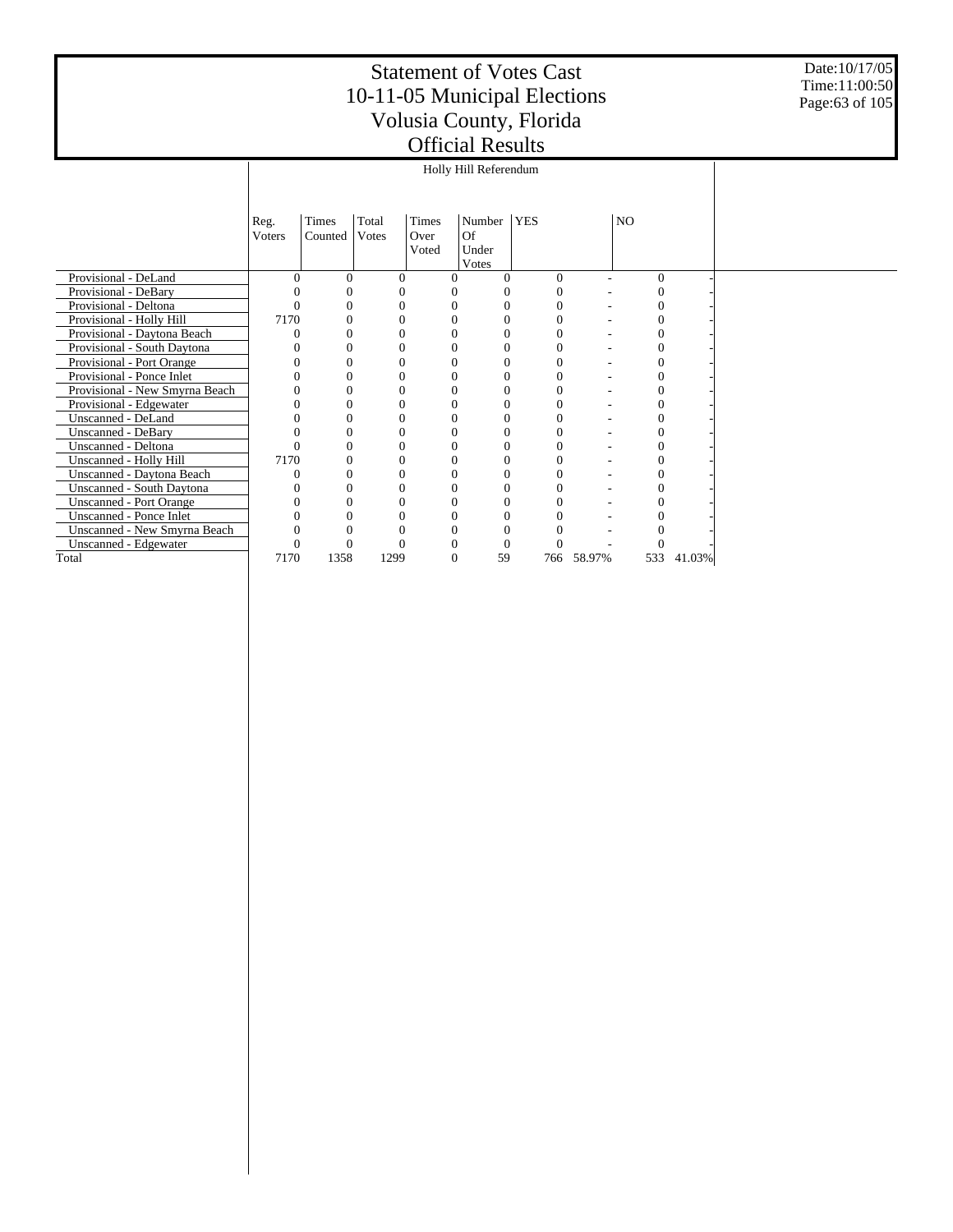Date:10/17/05 Time:11:00:50 Page:64 of 105

|                                 | Daytona Beach Mayor              |                              |                                  |                        |                                                                      |                                  |                                                      |                                      |                              |                                  |                     |  |
|---------------------------------|----------------------------------|------------------------------|----------------------------------|------------------------|----------------------------------------------------------------------|----------------------------------|------------------------------------------------------|--------------------------------------|------------------------------|----------------------------------|---------------------|--|
|                                 |                                  |                              |                                  |                        |                                                                      |                                  |                                                      |                                      |                              |                                  |                     |  |
|                                 | Reg.<br>Voters                   | Times<br>Counted             | Total<br>Votes                   | Times<br>Over<br>Voted | Number<br>Of<br>Under<br>Votes                                       | Gwen<br>Azama-Edwards            |                                                      | Yvonne<br>Scarlett-Gold              |                              | Mike Shallow                     |                     |  |
| Jurisdiction Wide               |                                  |                              |                                  |                        |                                                                      |                                  |                                                      |                                      |                              |                                  |                     |  |
| 206                             | $\mathbf{0}$                     | $\boldsymbol{0}$             | $\boldsymbol{0}$                 |                        | $\boldsymbol{0}$<br>$\mathbf{0}$                                     | $\mathbf{0}$                     | $\overline{a}$                                       | $\boldsymbol{0}$                     |                              | $\mathbf{0}$                     |                     |  |
| 209                             | $\mathbf{0}$                     | $\boldsymbol{0}$             | $\boldsymbol{0}$                 |                        | $\mathbf{0}$<br>$\boldsymbol{0}$                                     | $\boldsymbol{0}$                 | ÷,                                                   | $\boldsymbol{0}$                     | $\overline{a}$               | $\mathbf{0}$                     |                     |  |
| 212                             | $\overline{0}$                   | $\boldsymbol{0}$             | $\boldsymbol{0}$                 |                        | $\mathbf{0}$<br>$\boldsymbol{0}$                                     | $\mathbf{0}$                     | $\overline{\phantom{a}}$                             | $\boldsymbol{0}$                     |                              | $\boldsymbol{0}$                 |                     |  |
| 215<br>216                      | $\Omega$<br>$\boldsymbol{0}$     | $\mathbf{0}$<br>$\mathbf{0}$ | $\theta$<br>$\mathbf{0}$         |                        | $\overline{0}$<br>$\overline{0}$<br>$\overline{0}$<br>0              | $\mathbf{0}$<br>$\mathbf{0}$     | $\overline{\phantom{a}}$<br>٠                        | $\mathbf{0}$<br>$\boldsymbol{0}$     | L,                           | $\overline{0}$<br>$\overline{0}$ |                     |  |
| 217                             | $\Omega$                         | $\mathbf{0}$                 | $\theta$                         |                        | $\overline{0}$<br>0                                                  | $\mathbf{0}$                     | $\overline{\phantom{a}}$                             | $\boldsymbol{0}$                     | L,                           | $\overline{0}$                   |                     |  |
| 218                             | $\overline{0}$                   | $\mathbf{0}$                 | $\mathbf{0}$                     |                        | $\mathbf{0}$<br>0                                                    | $\mathbf{0}$                     | $\overline{\phantom{a}}$                             | $\boldsymbol{0}$                     |                              | $\overline{0}$                   |                     |  |
| 304                             | $\Omega$                         | $\mathbf{0}$                 | $\theta$                         |                        | $\overline{0}$<br>0                                                  | $\mathbf{0}$                     | $\overline{\phantom{a}}$                             | $\boldsymbol{0}$                     | ÷,                           | $\overline{0}$                   |                     |  |
| 305                             | $\overline{0}$                   | $\mathbf{0}$                 | $\mathbf{0}$                     |                        | $\overline{0}$<br>$\overline{0}$                                     | $\mathbf{0}$                     | $\overline{\phantom{a}}$                             | $\overline{0}$                       | ÷.                           | $\overline{0}$                   |                     |  |
| 306<br>307                      | $\Omega$<br>$\overline{0}$       | $\mathbf{0}$<br>$\mathbf{0}$ | $\theta$<br>$\mathbf{0}$         |                        | $\overline{0}$<br>0<br>$\overline{0}$<br>$\overline{0}$              | $\mathbf{0}$<br>$\mathbf{0}$     | $\overline{\phantom{a}}$<br>$\overline{\phantom{a}}$ | $\boldsymbol{0}$<br>$\boldsymbol{0}$ | ÷,<br>÷.                     | $\overline{0}$<br>$\overline{0}$ |                     |  |
| 310                             | $\Omega$                         | $\mathbf{0}$                 | $\theta$                         |                        | $\overline{0}$<br>$\overline{0}$                                     | $\mathbf{0}$                     | $\overline{\phantom{a}}$                             | $\boldsymbol{0}$                     | ÷,                           | $\overline{0}$                   |                     |  |
| 311                             | $\boldsymbol{0}$                 | $\mathbf{0}$                 | $\mathbf{0}$                     |                        | $\overline{0}$<br>$\overline{0}$                                     | $\mathbf{0}$                     | ٠                                                    | $\overline{0}$                       | ÷.                           | $\overline{0}$                   |                     |  |
| 401 - Zone 2                    | $\Omega$                         | $\mathbf{0}$                 | $\theta$                         |                        | $\overline{0}$<br>$\overline{0}$                                     | $\mathbf{0}$                     | $\overline{\phantom{a}}$                             | $\boldsymbol{0}$                     | ÷,                           | $\overline{0}$                   |                     |  |
| 402 - Zone 2                    | $\overline{0}$                   | $\mathbf{0}$                 | $\mathbf{0}$                     |                        | $\overline{0}$<br>$\overline{0}$                                     | $\mathbf{0}$                     | ٠                                                    | $\overline{0}$                       | ÷.                           | $\overline{0}$                   |                     |  |
| $403 - Z$ one 1<br>405 - Zone 1 | $\Omega$<br>$\boldsymbol{0}$     | $\mathbf{0}$<br>$\mathbf{0}$ | $\theta$<br>$\boldsymbol{0}$     |                        | $\overline{0}$<br>$\overline{0}$<br>$\overline{0}$<br>$\overline{0}$ | $\mathbf{0}$<br>$\overline{0}$   | $\overline{\phantom{a}}$                             | $\boldsymbol{0}$<br>$\overline{0}$   | ÷,                           | $\overline{0}$<br>$\overline{0}$ |                     |  |
| 406 - Zone 2                    | $\Omega$                         | $\mathbf{0}$                 | $\theta$                         |                        | $\theta$<br>$\overline{0}$                                           | $\overline{0}$                   | ٠<br>$\overline{a}$                                  | $\boldsymbol{0}$                     | L,                           | $\overline{0}$                   |                     |  |
| 407 - Zone 3                    | $\overline{0}$                   | $\mathbf{0}$                 | $\mathbf{0}$                     |                        | $\overline{0}$<br>$\overline{0}$                                     | $\overline{0}$                   | $\overline{a}$                                       | $\overline{0}$                       |                              | $\overline{0}$                   |                     |  |
| 408 - Zone 4                    | $\Omega$                         | $\mathbf{0}$                 | $\theta$                         |                        | $\overline{0}$<br>$\overline{0}$                                     | $\overline{0}$                   | $\overline{a}$                                       | $\boldsymbol{0}$                     | $\overline{a}$               | $\overline{0}$                   |                     |  |
| 409 - Zone 5                    | $\boldsymbol{0}$                 | $\mathbf{0}$                 | $\boldsymbol{0}$                 |                        | $\overline{0}$<br>$\overline{0}$                                     | $\overline{0}$                   | $\overline{a}$                                       | $\overline{0}$                       |                              | $\overline{0}$                   |                     |  |
| 410 - Zone 5                    | $\Omega$                         | $\mathbf{0}$                 | $\theta$                         |                        | $\overline{0}$<br>$\overline{0}$                                     | $\overline{0}$                   | $\overline{a}$                                       | $\boldsymbol{0}$                     | Ē,                           | $\overline{0}$                   |                     |  |
| 411 - Zone 6<br>$413 - Zone 6$  | $\overline{0}$<br>$\Omega$       | $\mathbf{0}$<br>$\mathbf{0}$ | $\mathbf{0}$<br>$\theta$         |                        | $\overline{0}$<br>$\overline{0}$<br>$\overline{0}$<br>$\overline{0}$ | $\overline{0}$<br>$\overline{0}$ | $\overline{a}$<br>$\overline{a}$                     | $\overline{0}$<br>$\boldsymbol{0}$   | $\overline{a}$               | $\overline{0}$<br>$\overline{0}$ |                     |  |
| 414 - Zone 5                    | $\boldsymbol{0}$                 | $\mathbf{0}$                 | $\boldsymbol{0}$                 |                        | $\overline{0}$<br>$\overline{0}$                                     | $\overline{0}$                   | $\overline{a}$                                       | $\overline{0}$                       |                              | $\overline{0}$                   |                     |  |
| 415 - Zone 4                    | $\Omega$                         | $\mathbf{0}$                 | $\theta$                         |                        | $\overline{0}$<br>$\overline{0}$                                     | $\overline{0}$                   | $\overline{a}$                                       | $\boldsymbol{0}$                     |                              | $\overline{0}$                   |                     |  |
| 416 - Zone 4                    | $\overline{0}$                   | $\mathbf{0}$                 | $\mathbf{0}$                     |                        | $\overline{0}$<br>$\overline{0}$                                     | $\mathbf{0}$                     | $\overline{a}$                                       | $\bf{0}$                             |                              | $\theta$                         |                     |  |
| $417 - Zone$ 3                  | $\Omega$                         | $\mathbf{0}$                 | $\theta$                         |                        | $\overline{0}$<br>$\overline{0}$                                     | $\mathbf{0}$                     | $\overline{\phantom{a}}$                             | $\boldsymbol{0}$                     | $\overline{a}$               | $\theta$                         |                     |  |
| 418 - Zone 6                    | $\boldsymbol{0}$<br>$\Omega$     | $\mathbf{0}$                 | $\mathbf{0}$                     |                        | $\overline{0}$<br>$\overline{0}$<br>$\overline{0}$                   | $\mathbf{0}$                     | $\overline{a}$                                       | $\overline{0}$                       |                              | $\theta$                         |                     |  |
| 419 - Zone 3<br>420 - Zone 6    | $\overline{0}$                   | $\mathbf{0}$<br>$\mathbf{0}$ | $\theta$<br>$\mathbf{0}$         |                        | 0<br>$\mathbf{0}$<br>$\overline{0}$                                  | $\mathbf{0}$<br>$\mathbf{0}$     | $\overline{\phantom{a}}$<br>$\overline{a}$           | $\boldsymbol{0}$<br>0                | L,                           | $\theta$<br>$\theta$             |                     |  |
| $422 - Zone1$                   | $\Omega$                         | $\mathbf{0}$                 | $\theta$                         |                        | $\overline{0}$<br>$\overline{0}$                                     | $\overline{0}$                   | $\overline{\phantom{a}}$                             | $\boldsymbol{0}$                     | ÷,                           | $\theta$                         |                     |  |
| 423 - Zone 3                    | $\overline{0}$                   | $\mathbf{0}$                 | $\mathbf{0}$                     |                        | $\overline{0}$<br>$\overline{0}$                                     | $\overline{0}$                   | ٠                                                    | $\overline{0}$                       |                              | $\theta$                         |                     |  |
| 424 - Zone 4                    | $\Omega$                         | $\mathbf{0}$                 | $\theta$                         |                        | $\overline{0}$<br>0                                                  | $\mathbf{0}$                     | $\overline{\phantom{a}}$                             | $\boldsymbol{0}$                     | ÷,                           | $\theta$                         |                     |  |
| 426 - Zone 2                    | $\overline{0}$                   | $\mathbf{0}$                 | $\mathbf{0}$                     |                        | $\overline{0}$<br>$\overline{0}$                                     | $\overline{0}$                   | $\overline{\phantom{a}}$                             | $\boldsymbol{0}$                     | ÷.                           | $\theta$                         |                     |  |
| $427 - Z$ one 5<br>428 - Zone 1 | $\Omega$<br>$\boldsymbol{0}$     | $\mathbf{0}$<br>$\mathbf{0}$ | $\theta$<br>$\mathbf{0}$         |                        | $\overline{0}$<br>0<br>$\overline{0}$<br>0                           | $\overline{0}$<br>$\overline{0}$ | $\overline{\phantom{a}}$<br>$\overline{\phantom{a}}$ | $\boldsymbol{0}$<br>$\boldsymbol{0}$ | ÷,                           | $\theta$<br>$\theta$             |                     |  |
| 429 - Zone 4                    | $\Omega$                         | 0                            | $\theta$                         |                        | $\overline{0}$<br>0                                                  | $\mathbf{0}$                     | $\overline{\phantom{a}}$                             | $\mathbf{0}$                         | ÷                            | $\theta$                         |                     |  |
| 526                             | $\boldsymbol{0}$                 | $\overline{0}$               | $\mathbf{0}$                     |                        | $\mathbf{0}$<br>0                                                    | $\mathbf{0}$                     | ٠                                                    | $\boldsymbol{0}$                     |                              | $\theta$                         |                     |  |
| 527                             | $\Omega$                         | 0                            | $\theta$                         |                        | 0<br>$\overline{0}$                                                  | $\mathbf{0}$                     | ٠                                                    | $\mathbf{0}$                         | ÷,                           | $\overline{0}$                   |                     |  |
| 528                             | $\Omega$                         | $\overline{0}$               | $\mathbf{0}$                     |                        | $\overline{0}$<br>$\overline{0}$                                     | $\overline{0}$                   | ÷.                                                   | $\overline{0}$                       | ÷,                           | $\overline{0}$                   |                     |  |
| 529<br>534                      | $\mathbf{0}$<br>$\boldsymbol{0}$ | $\boldsymbol{0}$             | $\boldsymbol{0}$<br>$\mathbf{0}$ |                        | 0<br>$\mathbf{0}$<br>$\mathbf{0}$                                    | $\boldsymbol{0}$<br>$\mathbf{0}$ |                                                      | $\boldsymbol{0}$                     | $\qquad \qquad \blacksquare$ | $\boldsymbol{0}$                 |                     |  |
| 602 - Zone 4                    | 1030                             | $\boldsymbol{0}$<br>76       | 76                               |                        | $\mathbf{0}$<br>0<br>0                                               | 22                               | 28.95%                                               | $\mathbf{0}$                         | 18 23.68%                    | $\mathbf{0}$<br>25               | 32.89%              |  |
| 603 - Zone 5                    | 2200                             | 243                          | 243                              |                        | 0<br>0                                                               | 71                               | 29.22%                                               | 149                                  | 61.32%                       | 11                               | 4.53%               |  |
| 605 - Zone 5                    | 1158                             | 213                          | 212                              |                        | 0<br>1                                                               | 46                               | 21.70%                                               |                                      | 122 57.55%                   |                                  | 29 13.68%           |  |
| 607 - Zone 2                    | 1877                             | 435                          | 435                              |                        | 0<br>0                                                               | 46                               | 10.57%                                               | 57                                   | 13.10%                       | 176                              | 40.46%              |  |
| 608 - Zone 2                    | 1411                             | 364                          | 363                              |                        | 0<br>1                                                               | 29                               | 7.99%                                                | 56                                   | 15.43%                       | 126                              | 34.71%              |  |
| 609 - Zone 2<br>614 - Zone 5    | 1345<br>2484                     | 216<br>327                   | 216<br>327                       |                        | 0<br>0<br>0<br>0                                                     | 81                               | 22 10.19%<br>24.77%                                  | 28                                   | 12.96%<br>158 48.32%         | 84                               | 38.89%<br>58 17.74% |  |
| 615 - Zone 4                    | 2085                             | 198                          | 198                              |                        | 0<br>0                                                               | 51                               | 25.76%                                               | 32                                   | 16.16%                       | 67                               | 33.84%              |  |
| 617 - Zone 5                    | 659                              | 72                           | 72                               |                        | 0<br>0                                                               | 26                               | 36.11%                                               | 34                                   | 47.22%                       | 9                                | 12.50%              |  |
| 618 - Zone 6                    | 1535                             | 250                          | 250                              |                        | 0<br>0                                                               | 78                               | 31.20%                                               |                                      | 135 54.00%                   | 34                               | 13.60%              |  |
| 619 - Zone 2                    | 1570                             | 247                          | 246                              |                        | 0<br>1                                                               |                                  | 74 30.08%                                            | 155                                  | 63.01%                       | 9                                | 3.66%               |  |
| 620 - Zone 3<br>621 - Zone 6    | 1485<br>1061                     | 248<br>205                   | 248<br>205                       |                        | 0<br>0<br>0<br>0                                                     | 63                               | 25.40%<br>25 12.20%                                  | 175<br>176                           | 70.56%<br>85.85%             | $\overline{4}$<br>3              | 1.61%<br>1.46%      |  |
| 622 - Zone 3                    | 911                              | 97                           | 97                               |                        | 0<br>0                                                               |                                  | 12 12.37%                                            | 23                                   | 23.71%                       | 42                               | 43.30%              |  |
| 623 - Zone 3                    | 1126                             | 117                          | 117                              |                        | 0<br>$\mathbf{0}$                                                    |                                  | 19 16.24%                                            |                                      | 21 17.95%                    | 47                               | 40.17%              |  |
| 624 - Zone 3                    | 1414                             | 200                          | 200                              |                        | $\boldsymbol{0}$<br>0                                                |                                  | 28 14.00%                                            |                                      | 31 15.50%                    |                                  | 103 51.50%          |  |
| 625 - Zone 1                    | 1782                             | 387                          | 387                              |                        | $\boldsymbol{0}$<br>0                                                |                                  | 56 14.47%                                            |                                      | 71 18.35%                    |                                  | 171 44.19%          |  |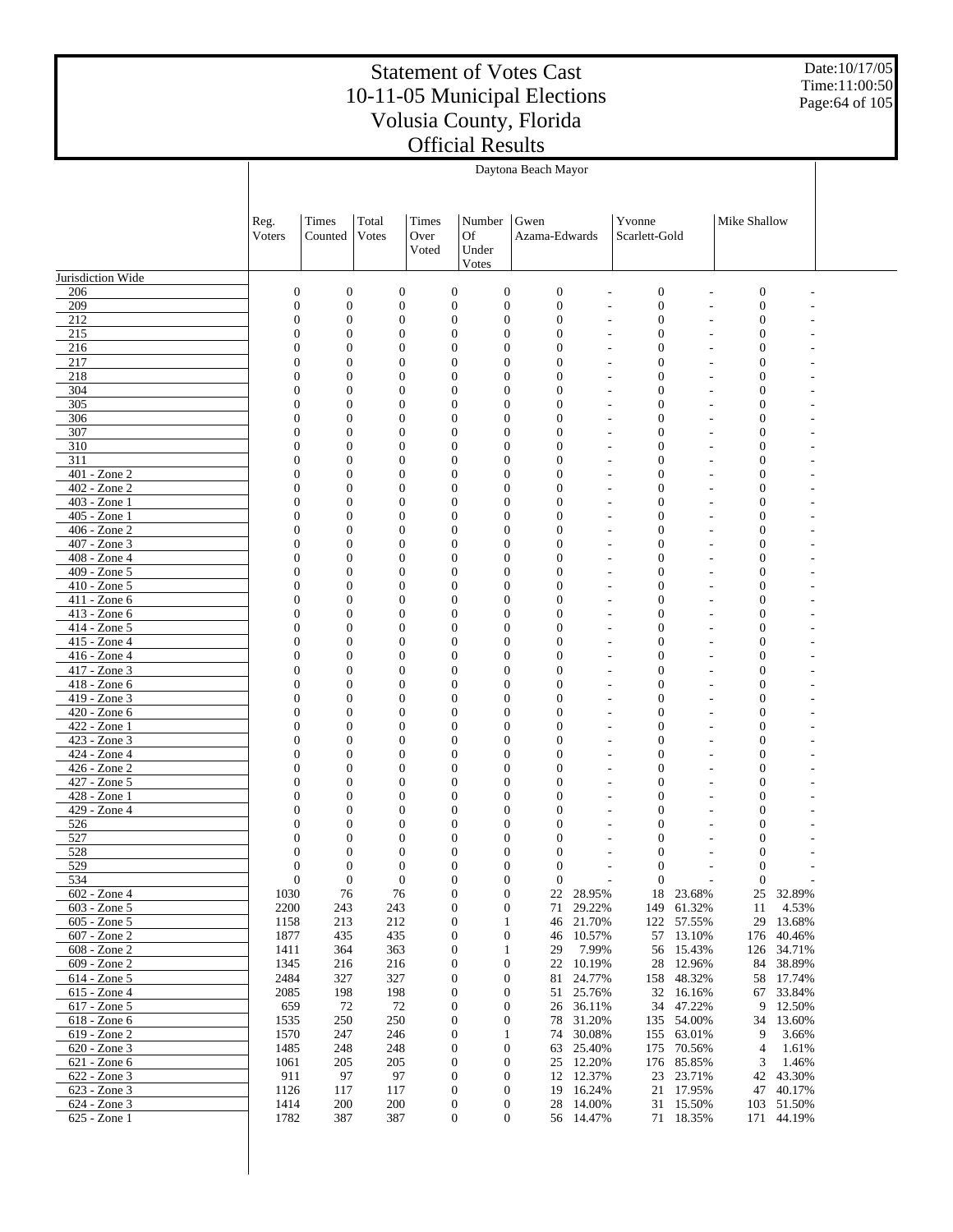Date:10/17/05 Time:11:00:51 Page:65 of 105

|                                                   | Daytona Beach Mayor                  |                                      |                                      |                                      |                                      |                                  |                                                      |                                      |                               |                                    |                  |  |
|---------------------------------------------------|--------------------------------------|--------------------------------------|--------------------------------------|--------------------------------------|--------------------------------------|----------------------------------|------------------------------------------------------|--------------------------------------|-------------------------------|------------------------------------|------------------|--|
|                                                   |                                      |                                      |                                      |                                      |                                      |                                  |                                                      |                                      |                               |                                    |                  |  |
|                                                   |                                      |                                      |                                      |                                      |                                      |                                  |                                                      |                                      |                               |                                    |                  |  |
|                                                   | Reg.<br>Voters                       | Times<br>Counted                     | Total<br>Votes                       | Times<br>Over                        | Number<br>Of                         | Gwen<br>Azama-Edwards            |                                                      | Yvonne<br>Scarlett-Gold              |                               | Mike Shallow                       |                  |  |
|                                                   |                                      |                                      |                                      | Voted                                | Under                                |                                  |                                                      |                                      |                               |                                    |                  |  |
|                                                   |                                      |                                      |                                      |                                      | Votes                                |                                  |                                                      |                                      |                               |                                    |                  |  |
| 626 - Zone 3                                      | 1677                                 | 235                                  | 235                                  | $\mathbf{0}$                         | $\boldsymbol{0}$                     | 53                               | 22.55%                                               |                                      | 33 14.04%                     |                                    | 124 52.77%       |  |
| 628 - Zone 6                                      | 2251                                 | 302                                  | 302                                  | $\boldsymbol{0}$                     | $\boldsymbol{0}$                     | 75                               | 24.83%                                               | 218                                  | 72.19%                        | 6                                  | 1.99%            |  |
| 629 - Zone 6<br>633 - Zone 1                      | 1732<br>1226                         | 251<br>73                            | 251<br>73                            | $\boldsymbol{0}$<br>$\boldsymbol{0}$ | $\boldsymbol{0}$<br>$\boldsymbol{0}$ | 19                               | 68 27.09%<br>26.03%                                  | 17                                   | 104 41.43%<br>23.29%          | 45<br>29                           | 17.93%<br>39.73% |  |
| 636 - Zone 1                                      | 1239                                 | 73                                   | 73                                   | $\boldsymbol{0}$                     | $\mathbf{0}$                         | 15                               | 20.55%                                               | 17                                   | 23.29%                        | 28                                 | 38.36%           |  |
| 637 - Zone 1                                      | 1319                                 | 330                                  | 330                                  | $\boldsymbol{0}$                     | $\boldsymbol{0}$                     | 58                               | 17.58%                                               | 89                                   | 26.97%                        |                                    | 104 31.52%       |  |
| 638 - Zone 1                                      | 1121                                 | 193                                  | 193                                  | $\boldsymbol{0}$                     | $\boldsymbol{0}$                     | 19                               | 9.84%                                                | 26                                   | 13.47%                        |                                    | 110 56.99%       |  |
| 640 - Zone 4                                      | 1987                                 | 236                                  | 236                                  | $\boldsymbol{0}$                     | $\boldsymbol{0}$                     | 32                               | 13.56%                                               | 25                                   | 10.59%                        | 110                                | 46.61%           |  |
| 641 - Zone 4                                      | 2426                                 | 471                                  | 470                                  | 1                                    | $\mathbf{0}$                         | 141                              | 30.00%                                               | 57                                   | 12.13%                        | 172                                | 36.60%           |  |
| 701<br>$\overline{702}$                           | $\boldsymbol{0}$<br>$\boldsymbol{0}$ | $\boldsymbol{0}$<br>$\boldsymbol{0}$ | $\boldsymbol{0}$<br>$\boldsymbol{0}$ | $\boldsymbol{0}$<br>$\boldsymbol{0}$ | $\boldsymbol{0}$<br>$\overline{0}$   | $\mathbf{0}$<br>$\mathbf{0}$     | $\overline{\phantom{a}}$                             | $\mathbf{0}$<br>$\boldsymbol{0}$     | $\overline{\phantom{a}}$      | $\boldsymbol{0}$<br>$\mathbf{0}$   |                  |  |
| 703                                               | $\boldsymbol{0}$                     | $\boldsymbol{0}$                     | $\boldsymbol{0}$                     | $\mathbf{0}$                         | $\boldsymbol{0}$                     | $\mathbf{0}$                     | $\overline{\phantom{a}}$                             | $\boldsymbol{0}$                     | ٠                             | $\overline{0}$                     |                  |  |
| 704                                               | $\overline{0}$                       | $\overline{0}$                       | $\boldsymbol{0}$                     | $\mathbf{0}$                         | $\overline{0}$                       | $\overline{0}$                   | $\overline{a}$                                       | $\mathbf{0}$                         | $\overline{\phantom{a}}$      | $\overline{0}$                     |                  |  |
| 709                                               | $\mathbf{0}$                         | $\boldsymbol{0}$                     | $\boldsymbol{0}$                     | $\boldsymbol{0}$                     | $\overline{0}$                       | $\overline{0}$                   | $\overline{\phantom{a}}$                             | $\boldsymbol{0}$                     | ÷,                            | $\overline{0}$                     |                  |  |
| 711                                               | $\overline{0}$                       | $\overline{0}$                       | $\boldsymbol{0}$                     | $\boldsymbol{0}$                     | $\overline{0}$                       | $\overline{0}$                   | $\overline{\phantom{a}}$                             | $\boldsymbol{0}$                     | $\overline{\phantom{a}}$      | $\overline{0}$                     |                  |  |
| 712                                               | $\boldsymbol{0}$                     | $\boldsymbol{0}$                     | $\boldsymbol{0}$                     | $\mathbf{0}$                         | $\boldsymbol{0}$                     | $\overline{0}$                   | $\overline{\phantom{a}}$                             | $\boldsymbol{0}$                     | ٠                             | $\boldsymbol{0}$                   |                  |  |
| 714<br>717                                        | $\overline{0}$<br>$\overline{0}$     | $\boldsymbol{0}$<br>$\boldsymbol{0}$ | $\boldsymbol{0}$<br>$\boldsymbol{0}$ | $\mathbf{0}$<br>$\boldsymbol{0}$     | $\overline{0}$<br>$\overline{0}$     | $\overline{0}$<br>$\overline{0}$ | $\overline{\phantom{a}}$                             | $\boldsymbol{0}$<br>$\boldsymbol{0}$ | $\overline{a}$<br>٠           | $\overline{0}$<br>$\boldsymbol{0}$ |                  |  |
| 718                                               | $\overline{0}$                       | $\overline{0}$                       | $\boldsymbol{0}$                     | $\boldsymbol{0}$                     | $\overline{0}$                       | $\overline{0}$                   | $\overline{\phantom{a}}$                             | $\boldsymbol{0}$                     | $\overline{a}$                | $\overline{0}$                     |                  |  |
| 719                                               | $\boldsymbol{0}$                     | $\boldsymbol{0}$                     | $\boldsymbol{0}$                     | $\mathbf{0}$                         | $\overline{0}$                       | $\overline{0}$                   | $\overline{\phantom{a}}$                             | $\boldsymbol{0}$                     | ٠                             | $\mathbf{0}$                       |                  |  |
| 720                                               | $\overline{0}$                       | $\boldsymbol{0}$                     | $\boldsymbol{0}$                     | $\mathbf{0}$                         | $\overline{0}$                       | $\overline{0}$                   | $\overline{\phantom{a}}$                             | $\boldsymbol{0}$                     | $\overline{\phantom{a}}$      | $\overline{0}$                     |                  |  |
| 722                                               | $\boldsymbol{0}$                     | $\boldsymbol{0}$                     | $\boldsymbol{0}$                     | $\boldsymbol{0}$                     | $\overline{0}$                       | $\overline{0}$                   | $\overline{\phantom{a}}$                             | $\boldsymbol{0}$                     | ٠                             | $\boldsymbol{0}$                   |                  |  |
| 723                                               | $\overline{0}$                       | $\boldsymbol{0}$                     | $\boldsymbol{0}$                     | $\boldsymbol{0}$                     | $\overline{0}$                       | $\overline{0}$                   | $\overline{\phantom{a}}$                             | $\boldsymbol{0}$                     | $\overline{a}$                | $\overline{0}$                     |                  |  |
| 724                                               | $\boldsymbol{0}$                     | $\boldsymbol{0}$                     | $\boldsymbol{0}$                     | $\mathbf{0}$                         | $\boldsymbol{0}$                     | $\overline{0}$                   |                                                      | $\boldsymbol{0}$                     | ٠                             | $\boldsymbol{0}$                   |                  |  |
| 725<br>726                                        | $\overline{0}$<br>$\overline{0}$     | $\boldsymbol{0}$<br>$\boldsymbol{0}$ | $\boldsymbol{0}$<br>$\boldsymbol{0}$ | $\mathbf{0}$<br>$\boldsymbol{0}$     | $\overline{0}$<br>$\overline{0}$     | $\overline{0}$<br>$\overline{0}$ | $\overline{\phantom{a}}$                             | $\boldsymbol{0}$<br>$\boldsymbol{0}$ | $\overline{a}$<br>٠           | $\overline{0}$<br>$\boldsymbol{0}$ |                  |  |
| 727                                               | $\overline{0}$                       | $\boldsymbol{0}$                     | $\boldsymbol{0}$                     | $\boldsymbol{0}$                     | $\overline{0}$                       | $\overline{0}$                   | $\overline{\phantom{a}}$                             | $\boldsymbol{0}$                     | $\overline{\phantom{a}}$      | $\overline{0}$                     |                  |  |
| 728                                               | $\boldsymbol{0}$                     | $\boldsymbol{0}$                     | $\boldsymbol{0}$                     | $\mathbf{0}$                         | $\overline{0}$                       | $\overline{0}$                   | $\overline{\phantom{a}}$                             | $\boldsymbol{0}$                     | ٠                             | $\mathbf{0}$                       |                  |  |
| 729                                               | $\overline{0}$                       | $\boldsymbol{0}$                     | $\boldsymbol{0}$                     | $\mathbf{0}$                         | $\overline{0}$                       | $\overline{0}$                   | $\overline{\phantom{a}}$                             | $\boldsymbol{0}$                     | ٠                             | $\overline{0}$                     |                  |  |
| 731                                               | $\boldsymbol{0}$                     | $\boldsymbol{0}$                     | $\boldsymbol{0}$                     | $\boldsymbol{0}$                     | $\boldsymbol{0}$                     | $\overline{0}$                   | $\overline{\phantom{a}}$                             | $\boldsymbol{0}$                     | ٠                             | $\boldsymbol{0}$                   |                  |  |
| 732                                               | $\overline{0}$                       | $\boldsymbol{0}$                     | $\boldsymbol{0}$                     | $\boldsymbol{0}$                     | $\overline{0}$                       | $\overline{0}$                   | $\overline{\phantom{a}}$                             | $\boldsymbol{0}$                     | $\overline{a}$                | $\overline{0}$                     |                  |  |
| 733<br>803                                        | $\boldsymbol{0}$<br>$\overline{0}$   | $\boldsymbol{0}$<br>$\overline{0}$   | $\boldsymbol{0}$<br>$\boldsymbol{0}$ | $\mathbf{0}$<br>$\mathbf{0}$         | $\boldsymbol{0}$<br>$\overline{0}$   | $\overline{0}$<br>$\overline{0}$ | $\overline{\phantom{a}}$                             | $\boldsymbol{0}$<br>$\boldsymbol{0}$ | ٠<br>$\overline{a}$           | $\boldsymbol{0}$<br>$\overline{0}$ |                  |  |
| 804                                               | $\overline{0}$                       | $\boldsymbol{0}$                     | $\boldsymbol{0}$                     | $\boldsymbol{0}$                     | $\overline{0}$                       | $\overline{0}$                   | $\overline{\phantom{a}}$                             | $\boldsymbol{0}$                     | ٠                             | $\boldsymbol{0}$                   |                  |  |
| 805                                               | $\overline{0}$                       | $\overline{0}$                       | $\boldsymbol{0}$                     | $\boldsymbol{0}$                     | $\overline{0}$                       | $\overline{0}$                   | $\overline{\phantom{a}}$                             | $\boldsymbol{0}$                     | $\overline{\phantom{a}}$      | $\overline{0}$                     |                  |  |
| 806                                               | $\boldsymbol{0}$                     | $\boldsymbol{0}$                     | $\boldsymbol{0}$                     | $\boldsymbol{0}$                     | $\boldsymbol{0}$                     | $\overline{0}$                   | $\overline{\phantom{a}}$                             | $\boldsymbol{0}$                     | ٠                             | $\boldsymbol{0}$                   |                  |  |
| 808                                               | $\overline{0}$                       | $\boldsymbol{0}$                     | $\boldsymbol{0}$                     | $\boldsymbol{0}$                     | $\overline{0}$                       | $\overline{0}$                   | $\overline{\phantom{a}}$                             | $\boldsymbol{0}$                     | ٠                             | $\overline{0}$                     |                  |  |
| 809                                               | $\boldsymbol{0}$                     | $\boldsymbol{0}$                     | $\boldsymbol{0}$                     | $\boldsymbol{0}$                     | $\boldsymbol{0}$                     | $\overline{0}$                   |                                                      | $\boldsymbol{0}$                     | ٠                             | $\boldsymbol{0}$                   |                  |  |
| 810<br>811                                        | $\overline{0}$<br>$\boldsymbol{0}$   | $\mathbf{0}$<br>$\boldsymbol{0}$     | $\boldsymbol{0}$<br>$\boldsymbol{0}$ | $\mathbf{0}$<br>$\mathbf{0}$         | $\overline{0}$<br>$\boldsymbol{0}$   | $\overline{0}$<br>$\overline{0}$ | $\overline{\phantom{a}}$                             | $\boldsymbol{0}$<br>$\boldsymbol{0}$ | $\overline{a}$                | $\mathbf{0}$<br>$\boldsymbol{0}$   |                  |  |
| 812                                               | $\overline{0}$                       | $\boldsymbol{0}$                     | $\boldsymbol{0}$                     | $\mathbf{0}$                         | $\overline{0}$                       | $\overline{0}$                   | $\overline{\phantom{a}}$                             | $\boldsymbol{0}$                     | ٠                             | $\overline{0}$                     |                  |  |
| 815                                               | $\overline{0}$                       | $\boldsymbol{0}$                     | $\overline{0}$                       | $\overline{0}$                       | $\overline{0}$                       | $\overline{0}$                   |                                                      | $\mathbf{0}$                         | $\overline{\phantom{a}}$      | $\mathbf{0}$                       |                  |  |
| 901                                               | 0                                    | $\mathbf{0}$                         | $\boldsymbol{0}$                     | 0                                    | 0                                    | 0                                |                                                      | $\boldsymbol{0}$                     |                               | 0                                  |                  |  |
| 902                                               | $\overline{0}$                       | $\boldsymbol{0}$                     | $\boldsymbol{0}$                     | $\mathbf{0}$                         | $\boldsymbol{0}$                     | $\overline{0}$                   | $\overline{\phantom{a}}$                             | $\mathbf{0}$                         |                               | $\overline{0}$                     |                  |  |
| 903                                               | $\Omega$                             | $\mathbf{0}$                         | $\overline{0}$                       | $\Omega$                             | $\overline{0}$                       | $\theta$                         | $\overline{a}$                                       | $\Omega$                             | $\overline{\phantom{a}}$      | $\Omega$                           |                  |  |
| 904<br>905                                        | $\Omega$<br>$\Omega$                 | $\mathbf{0}$<br>$\Omega$             | $\overline{0}$<br>$\mathbf{0}$       | $\Omega$<br>$\Omega$                 | $\overline{0}$<br>$\Omega$           | $\theta$<br>$\theta$             | $\overline{\phantom{a}}$<br>$\overline{\phantom{a}}$ | $\mathbf{0}$<br>$\Omega$             | ٠<br>$\overline{\phantom{a}}$ | $\overline{0}$<br>$\Omega$         |                  |  |
| 910                                               | $\Omega$                             | $\overline{0}$                       | $\overline{0}$                       | $\Omega$                             | $\overline{0}$                       | $\theta$                         | $\overline{\phantom{a}}$                             | $\Omega$                             | $\overline{\phantom{a}}$      | $\Omega$                           |                  |  |
| 912                                               | $\Omega$                             | $\Omega$                             | $\mathbf{0}$                         | $\Omega$                             | $\Omega$                             | $\Omega$                         | $\overline{a}$                                       | $\Omega$                             | $\overline{\phantom{a}}$      | $\Omega$                           |                  |  |
| 913                                               | $\Omega$                             | $\overline{0}$                       | $\mathbf{0}$                         | $\Omega$                             | $\mathbf{0}$                         | $\theta$                         |                                                      | $\Omega$                             | $\overline{\phantom{a}}$      | $\Omega$                           |                  |  |
| Absentee - DeLand                                 | $\Omega$                             | $\Omega$                             | $\mathbf{0}$                         | $\Omega$                             | $\Omega$                             | $\Omega$                         | $\overline{\phantom{a}}$                             | $\Omega$                             | $\overline{\phantom{a}}$      | $\Omega$                           |                  |  |
| Absentee - DeBary                                 | $\Omega$                             | $\Omega$                             | $\mathbf{0}$                         | $\Omega$                             | $\mathbf{0}$                         | $\Omega$                         |                                                      | $\Omega$                             |                               | $\Omega$                           |                  |  |
| Absentee - Deltona                                | $\Omega$<br>$\theta$                 | $\Omega$<br>$\Omega$                 | $\mathbf{0}$<br>$\overline{0}$       | $\Omega$<br>$\overline{0}$           | $\Omega$<br>$\overline{0}$           | $\Omega$<br>$\theta$             |                                                      | $\Omega$<br>$\Omega$                 |                               | $\Omega$                           |                  |  |
| Absentee - Holly Hill<br>Absentee - Daytona Beach | 40111                                | 562                                  | 561                                  | 1                                    | $\Omega$                             |                                  | 140 24.96%                                           | 246                                  | 43.85%                        | $\overline{0}$<br>113              | 20.14%           |  |
| Absentee - South Daytona                          | $\overline{0}$                       | $\mathbf{0}$                         | $\boldsymbol{0}$                     | $\Omega$                             | $\mathbf{0}$                         | $\mathbf{0}$                     |                                                      | $\mathbf{0}$                         | $\overline{a}$                | $\mathbf{0}$                       |                  |  |
| Absentee - Port Orange                            | $\Omega$                             | $\Omega$                             | $\mathbf{0}$                         | $\Omega$                             | $\Omega$                             | $\Omega$                         | $\sim$                                               | $\mathbf{0}$                         | $\sim$                        | $\mathbf{0}$                       |                  |  |
| Absentee - Ponce Inlet                            | $\overline{0}$                       | $\mathbf{0}$                         | $\overline{0}$                       | $\Omega$                             | $\overline{0}$                       | $\theta$                         | $\overline{\phantom{a}}$                             | $\Omega$                             |                               | $\Omega$                           |                  |  |
| Absentee - New Smyrna Beach                       | $\Omega$                             | $\mathbf{0}$                         | $\mathbf{0}$                         | $\Omega$                             | $\overline{0}$                       | $\theta$                         | $\sim$                                               | $\Omega$                             | $\overline{\phantom{a}}$      | $\Omega$                           |                  |  |
| Absentee - Edgewater                              | $\overline{0}$                       | $\mathbf{0}$                         | $\mathbf{0}$                         | $\boldsymbol{0}$                     | $\boldsymbol{0}$                     | $\theta$                         |                                                      | $\Omega$                             |                               | $\Omega$                           |                  |  |
| Early Voting                                      | 40111                                | 681                                  | 680                                  | $\mathbf{0}$                         | $\mathbf{1}$                         |                                  | 144 21.18%                                           |                                      | 158 23.24%                    |                                    | 234 34.41%       |  |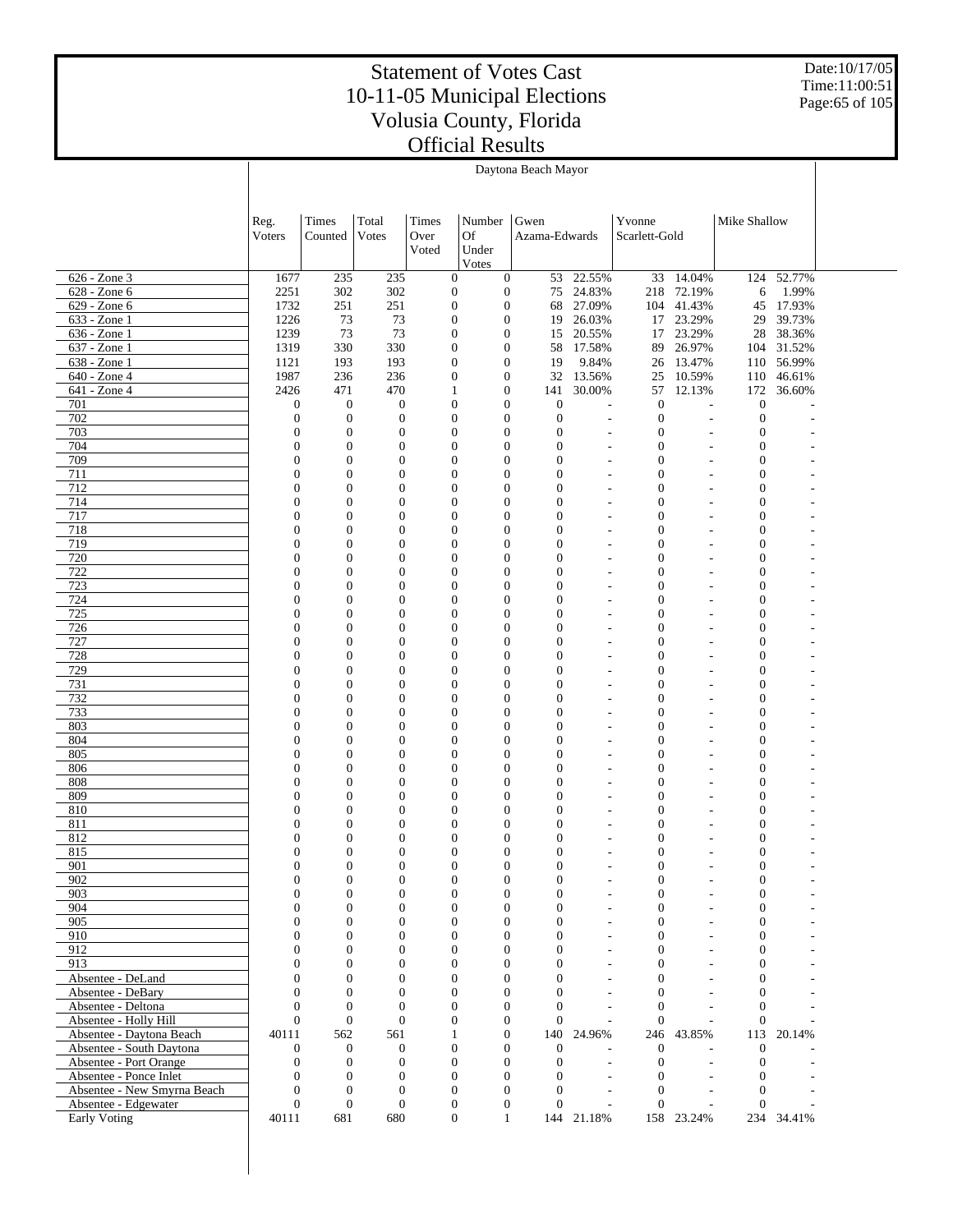Date:10/17/05 Time:11:00:51 Page:66 of 105

|                                  | Daytona Beach Mayor |                                                                |          |               |                      |               |        |               |        |              |        |  |  |  |  |
|----------------------------------|---------------------|----------------------------------------------------------------|----------|---------------|----------------------|---------------|--------|---------------|--------|--------------|--------|--|--|--|--|
|                                  |                     |                                                                |          |               |                      |               |        |               |        |              |        |  |  |  |  |
|                                  | Reg.                | Times                                                          | Total    | <b>Times</b>  | Number               | Gwen          |        | Yvonne        |        | Mike Shallow |        |  |  |  |  |
|                                  | Voters              | Counted                                                        | Votes    | Over<br>Voted | Of<br>Under<br>Votes | Azama-Edwards |        | Scarlett-Gold |        |              |        |  |  |  |  |
| Provisional - DeLand             | $\Omega$            | $\Omega$                                                       | $\Omega$ | $\Omega$      | 0                    | $\Omega$      |        | 0             |        | 0            |        |  |  |  |  |
| Provisional - DeBary             |                     |                                                                |          |               |                      |               |        |               |        |              |        |  |  |  |  |
| Provisional - Deltona            |                     | 0                                                              | 0        |               | 0                    |               |        | 0             |        |              |        |  |  |  |  |
| Provisional - Holly Hill         |                     |                                                                | 0        |               |                      |               |        |               |        |              |        |  |  |  |  |
| Provisional - Daytona Beach      |                     | 40111<br>28.57%<br>28.57%<br>2<br>14.29%<br>14<br>14<br>4<br>4 |          |               |                      |               |        |               |        |              |        |  |  |  |  |
| Provisional - South Daytona      |                     | $\Omega$<br>0                                                  |          |               |                      |               |        |               |        |              |        |  |  |  |  |
| Provisional - Port Orange        |                     | 0                                                              |          |               |                      |               |        |               |        |              |        |  |  |  |  |
| Provisional - Ponce Inlet        |                     |                                                                | 0        |               |                      |               |        |               |        |              |        |  |  |  |  |
| Provisional - New Smyrna Beach   |                     |                                                                |          |               |                      |               |        | 0             |        |              |        |  |  |  |  |
| Provisional - Edgewater          |                     | $\Omega$                                                       | 0        |               | 0                    |               |        | 0             |        |              |        |  |  |  |  |
| Unscanned - DeLand               |                     |                                                                |          |               |                      |               |        |               |        |              |        |  |  |  |  |
| <b>Unscanned - DeBary</b>        |                     |                                                                |          |               |                      |               |        |               |        |              |        |  |  |  |  |
| Unscanned - Deltona              |                     |                                                                |          |               |                      |               |        | 0             |        |              |        |  |  |  |  |
| Unscanned - Holly Hill           |                     |                                                                |          |               |                      |               |        |               |        |              |        |  |  |  |  |
| Unscanned - Daytona Beach        | 40111               |                                                                | ∩        |               |                      |               |        |               |        |              |        |  |  |  |  |
| <b>Unscanned - South Daytona</b> |                     |                                                                |          |               |                      |               |        | 0             |        |              |        |  |  |  |  |
| <b>Unscanned - Port Orange</b>   |                     |                                                                |          |               |                      |               |        |               |        |              |        |  |  |  |  |
| <b>Unscanned - Ponce Inlet</b>   |                     |                                                                |          |               |                      |               |        |               |        |              |        |  |  |  |  |
| Unscanned - New Smyrna Beach     |                     |                                                                |          |               |                      |               |        |               |        |              |        |  |  |  |  |
| Unscanned - Edgewater            |                     |                                                                |          |               |                      |               |        |               |        |              |        |  |  |  |  |
| Total                            | 40111               | 7316                                                           | 7310     | 2             | 4                    | 1517          | 20.75% | 2435          | 33.31% | 2075         | 28.39% |  |  |  |  |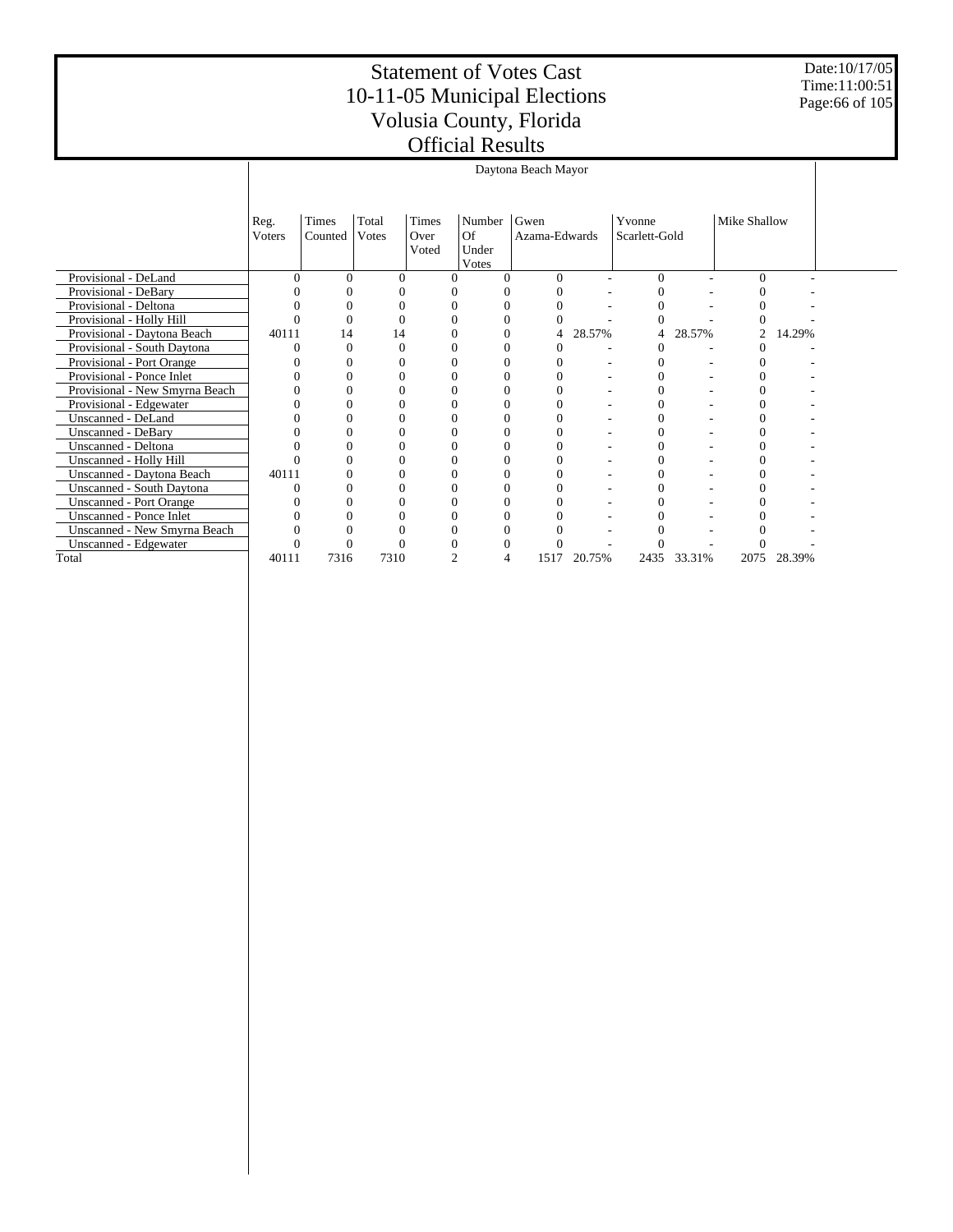|                                        |                                      | <b>Statement of Votes Cast</b><br>10-11-05 Municipal Elections<br>Volusia County, Florida<br><b>Official Results</b> | Date:10/17/05<br>Time:11:00:51<br>Page:67 of 105 |
|----------------------------------------|--------------------------------------|----------------------------------------------------------------------------------------------------------------------|--------------------------------------------------|
|                                        | Daytona Beach                        |                                                                                                                      |                                                  |
|                                        | Mayor                                |                                                                                                                      |                                                  |
|                                        | Darlene Yordon                       |                                                                                                                      |                                                  |
|                                        |                                      |                                                                                                                      |                                                  |
|                                        |                                      |                                                                                                                      |                                                  |
| Jurisdiction Wide                      |                                      |                                                                                                                      |                                                  |
| 206<br>209                             | $\boldsymbol{0}$<br>$\boldsymbol{0}$ |                                                                                                                      |                                                  |
| $\overline{212}$                       | $\boldsymbol{0}$                     |                                                                                                                      |                                                  |
| 215                                    | $\mathbf{0}$                         |                                                                                                                      |                                                  |
| 216<br>217                             | $\overline{0}$<br>$\mathbf{0}$       |                                                                                                                      |                                                  |
| 218                                    | $\overline{0}$                       |                                                                                                                      |                                                  |
| 304                                    | $\overline{0}$                       |                                                                                                                      |                                                  |
| 305                                    | $\overline{0}$                       |                                                                                                                      |                                                  |
| 306<br>307                             | $\mathbf{0}$<br>$\overline{0}$       |                                                                                                                      |                                                  |
| 310                                    | $\overline{0}$                       |                                                                                                                      |                                                  |
| 311                                    | $\overline{0}$                       |                                                                                                                      |                                                  |
| $401 - Z$ one $2$                      | $\mathbf{0}$<br>$\overline{0}$       |                                                                                                                      |                                                  |
| 402 - Zone 2<br>403 - Zone 1           | $\overline{0}$                       |                                                                                                                      |                                                  |
| 405 - Zone 1                           | $\overline{0}$                       |                                                                                                                      |                                                  |
| 406 - Zone 2                           | $\mathbf{0}$                         |                                                                                                                      |                                                  |
| 407 - Zone 3<br>408 - Zone 4           | $\overline{0}$<br>$\overline{0}$     |                                                                                                                      |                                                  |
| 409 - Zone 5                           | $\overline{0}$                       |                                                                                                                      |                                                  |
| 410 - Zone 5                           | $\mathbf{0}$                         |                                                                                                                      |                                                  |
| 411 - Zone 6                           | $\overline{0}$                       |                                                                                                                      |                                                  |
| 413 - Zone 6<br>414 - Zone 5           | $\overline{0}$<br>$\overline{0}$     |                                                                                                                      |                                                  |
| 415 - Zone 4                           | $\mathbf{0}$                         |                                                                                                                      |                                                  |
| 416 - Zone 4                           | $\overline{0}$                       |                                                                                                                      |                                                  |
| 417 - Zone 3<br>$418 - Zone 6$         | $\overline{0}$<br>$\overline{0}$     |                                                                                                                      |                                                  |
| 419 - Zone 3                           | $\overline{0}$                       |                                                                                                                      |                                                  |
| 420 - Zone 6                           | $\overline{0}$                       |                                                                                                                      |                                                  |
| 422 - Zone 1                           | $\mathbf{0}$<br>$\mathbf{0}$         |                                                                                                                      |                                                  |
| 423 - Zone 3<br>$424 -$ <i>L</i> one 4 | $\mathbf{0}$                         |                                                                                                                      |                                                  |
| 426 - Zone 2                           | $\boldsymbol{0}$                     |                                                                                                                      |                                                  |
| 427 - Zone 5                           | $\boldsymbol{0}$                     |                                                                                                                      |                                                  |
| 428 - Zone 1<br>429 - Zone 4           | $\boldsymbol{0}$<br>$\boldsymbol{0}$ |                                                                                                                      |                                                  |
| 526                                    | $\boldsymbol{0}$                     |                                                                                                                      |                                                  |
| 527                                    | $\boldsymbol{0}$                     |                                                                                                                      |                                                  |
| 528                                    | $\boldsymbol{0}$                     |                                                                                                                      |                                                  |
| 529<br>534                             | $\boldsymbol{0}$<br>$\boldsymbol{0}$ |                                                                                                                      |                                                  |
| $602 - Z$ one 4                        | 11<br>14.47%                         |                                                                                                                      |                                                  |
| 603 - Zone 5                           | 4.94%<br>12                          |                                                                                                                      |                                                  |
| 605 - Zone 5<br>607 - Zone 2           | 15<br>7.08%<br>156 35.86%            |                                                                                                                      |                                                  |
| 608 - Zone 2                           | 152 41.87%                           |                                                                                                                      |                                                  |
| 609 - Zone 2                           | 82 37.96%                            |                                                                                                                      |                                                  |
| 614 - Zone 5                           | 9.17%<br>30                          |                                                                                                                      |                                                  |
| 615 - Zone 4<br>617 - Zone 5           | 48 24.24%<br>3<br>4.17%              |                                                                                                                      |                                                  |
| 618 - Zone 6                           | 3<br>1.20%                           |                                                                                                                      |                                                  |
| 619 - Zone 2                           | 8<br>3.25%                           |                                                                                                                      |                                                  |
| 620 - Zone 3                           | 2.42%<br>6                           |                                                                                                                      |                                                  |
| 621 - Zone 6<br>622 - Zone 3           | 0.49%<br>1<br>20<br>20.62%           |                                                                                                                      |                                                  |
| 623 - Zone 3                           | 30 25.64%                            |                                                                                                                      |                                                  |
| 624 - Zone 3                           | 38 19.00%                            |                                                                                                                      |                                                  |
| 625 - Zone 1                           | 89 23.00%                            |                                                                                                                      |                                                  |
|                                        |                                      |                                                                                                                      |                                                  |
|                                        |                                      |                                                                                                                      |                                                  |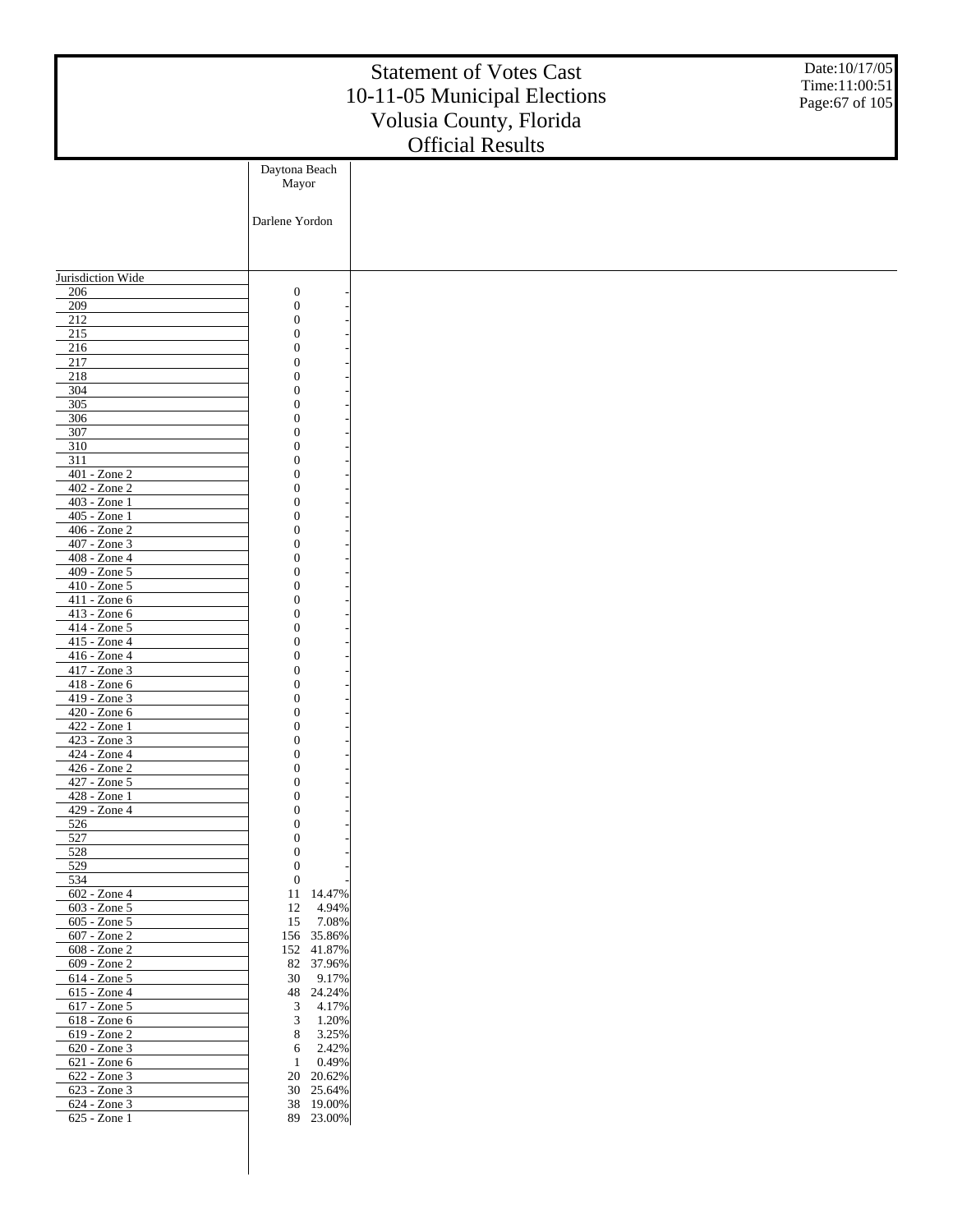| Date:10/17/05<br><b>Statement of Votes Cast</b><br>Time:11:00:51<br>10-11-05 Municipal Elections<br>Page:68 of 105<br>Volusia County, Florida<br><b>Official Results</b> |                                    |  |  |  |  |  |  |  |  |  |
|--------------------------------------------------------------------------------------------------------------------------------------------------------------------------|------------------------------------|--|--|--|--|--|--|--|--|--|
|                                                                                                                                                                          | Daytona Beach                      |  |  |  |  |  |  |  |  |  |
|                                                                                                                                                                          | Mayor                              |  |  |  |  |  |  |  |  |  |
|                                                                                                                                                                          | Darlene Yordon                     |  |  |  |  |  |  |  |  |  |
|                                                                                                                                                                          |                                    |  |  |  |  |  |  |  |  |  |
| 626 - Zone 3                                                                                                                                                             | 10.64%<br>25                       |  |  |  |  |  |  |  |  |  |
| 628 - Zone 6                                                                                                                                                             | 0.99%<br>$\mathfrak{Z}$            |  |  |  |  |  |  |  |  |  |
| 629 - Zone 6<br>633 - Zone 1                                                                                                                                             | 34 13.55%<br>$8\,$<br>10.96%       |  |  |  |  |  |  |  |  |  |
| 636 - Zone 1                                                                                                                                                             | 13 17.81%                          |  |  |  |  |  |  |  |  |  |
| 637 - Zone 1                                                                                                                                                             | 23.94%<br>79                       |  |  |  |  |  |  |  |  |  |
| 638 - Zone 1<br>640 - Zone 4                                                                                                                                             | 38 19.69%<br>29.24%<br>69          |  |  |  |  |  |  |  |  |  |
| 641 - Zone 4                                                                                                                                                             | 100 21.28%                         |  |  |  |  |  |  |  |  |  |
| 701                                                                                                                                                                      | $\boldsymbol{0}$                   |  |  |  |  |  |  |  |  |  |
| 702<br>703                                                                                                                                                               | $\boldsymbol{0}$<br>$\mathbf{0}$   |  |  |  |  |  |  |  |  |  |
| 704                                                                                                                                                                      | $\overline{0}$                     |  |  |  |  |  |  |  |  |  |
| 709                                                                                                                                                                      | $\mathbf{0}$                       |  |  |  |  |  |  |  |  |  |
| 711<br>712                                                                                                                                                               | $\overline{0}$<br>$\mathbf{0}$     |  |  |  |  |  |  |  |  |  |
| 714                                                                                                                                                                      | $\overline{0}$                     |  |  |  |  |  |  |  |  |  |
| 717                                                                                                                                                                      | $\mathbf{0}$                       |  |  |  |  |  |  |  |  |  |
| 718<br>719                                                                                                                                                               | $\overline{0}$<br>$\mathbf{0}$     |  |  |  |  |  |  |  |  |  |
| 720                                                                                                                                                                      | $\overline{0}$                     |  |  |  |  |  |  |  |  |  |
| 722                                                                                                                                                                      | $\mathbf{0}$                       |  |  |  |  |  |  |  |  |  |
| 723<br>724                                                                                                                                                               | $\overline{0}$<br>$\mathbf{0}$     |  |  |  |  |  |  |  |  |  |
| 725                                                                                                                                                                      | $\overline{0}$                     |  |  |  |  |  |  |  |  |  |
| 726                                                                                                                                                                      | $\mathbf{0}$                       |  |  |  |  |  |  |  |  |  |
| 727<br>728                                                                                                                                                               | $\overline{0}$<br>$\mathbf{0}$     |  |  |  |  |  |  |  |  |  |
| 729                                                                                                                                                                      | $\overline{0}$                     |  |  |  |  |  |  |  |  |  |
| 731<br>732                                                                                                                                                               | $\mathbf{0}$<br>$\boldsymbol{0}$   |  |  |  |  |  |  |  |  |  |
| 733                                                                                                                                                                      | $\mathbf{0}$                       |  |  |  |  |  |  |  |  |  |
| 803                                                                                                                                                                      | $\mathbf{0}$                       |  |  |  |  |  |  |  |  |  |
| 804<br>805                                                                                                                                                               | $\mathbf{0}$<br>$\boldsymbol{0}$   |  |  |  |  |  |  |  |  |  |
| 806                                                                                                                                                                      | $\boldsymbol{0}$                   |  |  |  |  |  |  |  |  |  |
| 808                                                                                                                                                                      | $\mathbf{0}$                       |  |  |  |  |  |  |  |  |  |
| 809<br>810                                                                                                                                                               | $\boldsymbol{0}$<br>$\overline{0}$ |  |  |  |  |  |  |  |  |  |
| 811                                                                                                                                                                      | $\boldsymbol{0}$                   |  |  |  |  |  |  |  |  |  |
| 812                                                                                                                                                                      | $\overline{0}$<br>$\boldsymbol{0}$ |  |  |  |  |  |  |  |  |  |
| 815<br>901                                                                                                                                                               | $\overline{0}$                     |  |  |  |  |  |  |  |  |  |
| 902                                                                                                                                                                      | $\boldsymbol{0}$                   |  |  |  |  |  |  |  |  |  |
| 903<br>904                                                                                                                                                               | $\overline{0}$<br>$\boldsymbol{0}$ |  |  |  |  |  |  |  |  |  |
| 905                                                                                                                                                                      | $\overline{0}$                     |  |  |  |  |  |  |  |  |  |
| 910                                                                                                                                                                      | $\boldsymbol{0}$                   |  |  |  |  |  |  |  |  |  |
| 912<br>913                                                                                                                                                               | $\mathbf{0}$<br>$\boldsymbol{0}$   |  |  |  |  |  |  |  |  |  |
| Absentee - DeLand                                                                                                                                                        | $\overline{0}$                     |  |  |  |  |  |  |  |  |  |
| Absentee - DeBary                                                                                                                                                        | $\boldsymbol{0}$                   |  |  |  |  |  |  |  |  |  |
| Absentee - Deltona<br>Absentee - Holly Hill                                                                                                                              | $\boldsymbol{0}$<br>$\mathbf{0}$   |  |  |  |  |  |  |  |  |  |
| Absentee - Daytona Beach                                                                                                                                                 | 62<br>11.05%                       |  |  |  |  |  |  |  |  |  |
| Absentee - South Daytona                                                                                                                                                 | $\mathbf{0}$<br>$\boldsymbol{0}$   |  |  |  |  |  |  |  |  |  |
| Absentee - Port Orange<br>Absentee - Ponce Inlet                                                                                                                         | $\boldsymbol{0}$                   |  |  |  |  |  |  |  |  |  |
| Absentee - New Smyrna Beach                                                                                                                                              | $\mathbf{0}$                       |  |  |  |  |  |  |  |  |  |
| Absentee - Edgewater<br>Early Voting                                                                                                                                     | $\mathbf{0}$<br>144 21.18%         |  |  |  |  |  |  |  |  |  |
|                                                                                                                                                                          |                                    |  |  |  |  |  |  |  |  |  |
|                                                                                                                                                                          |                                    |  |  |  |  |  |  |  |  |  |
|                                                                                                                                                                          |                                    |  |  |  |  |  |  |  |  |  |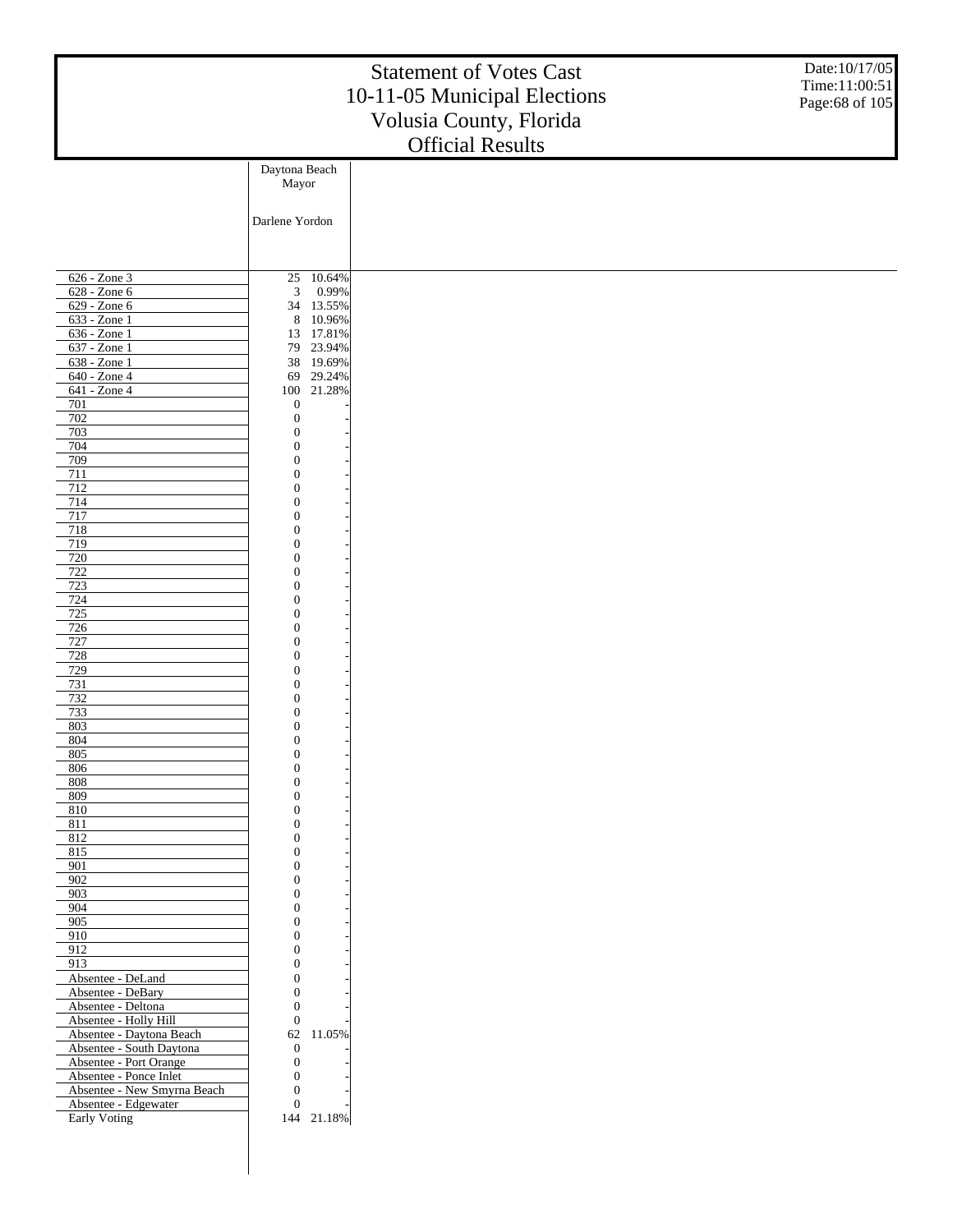| Date:10/17/05<br><b>Statement of Votes Cast</b><br>Time:11:00:51<br>10-11-05 Municipal Elections<br>Page:69 of 105<br>Volusia County, Florida<br><b>Official Results</b>                                                                                                                                                                                                                                                                      |                                       |  |  |  |  |  |  |  |  |  |
|-----------------------------------------------------------------------------------------------------------------------------------------------------------------------------------------------------------------------------------------------------------------------------------------------------------------------------------------------------------------------------------------------------------------------------------------------|---------------------------------------|--|--|--|--|--|--|--|--|--|
|                                                                                                                                                                                                                                                                                                                                                                                                                                               | Daytona Beach<br>Mayor                |  |  |  |  |  |  |  |  |  |
|                                                                                                                                                                                                                                                                                                                                                                                                                                               | Darlene Yordon                        |  |  |  |  |  |  |  |  |  |
| Provisional - DeLand<br>Provisional - DeBary<br>Provisional - Deltona<br>Provisional - Holly Hill<br>Provisional - Daytona Beach<br>Provisional - South Daytona<br>Provisional - Port Orange<br>Provisional - Ponce Inlet<br>Provisional - New Smyrna Beach<br>Provisional - Edgewater<br>Unscanned - DeLand<br>Unscanned - DeBary<br>Unscanned - Deltona<br>Unscanned - Holly Hill<br>Unscanned - Daytona Beach<br>Unscanned - South Daytona | $\mathbf{0}$<br>0<br>28.57%<br>4<br>0 |  |  |  |  |  |  |  |  |  |
| Unscanned - Port Orange<br>Unscanned - Ponce Inlet<br>Unscanned - New Smyrna Beach<br>Unscanned - Edgewater<br>Total                                                                                                                                                                                                                                                                                                                          | 0<br>$\Omega$<br>1283<br>17.55%       |  |  |  |  |  |  |  |  |  |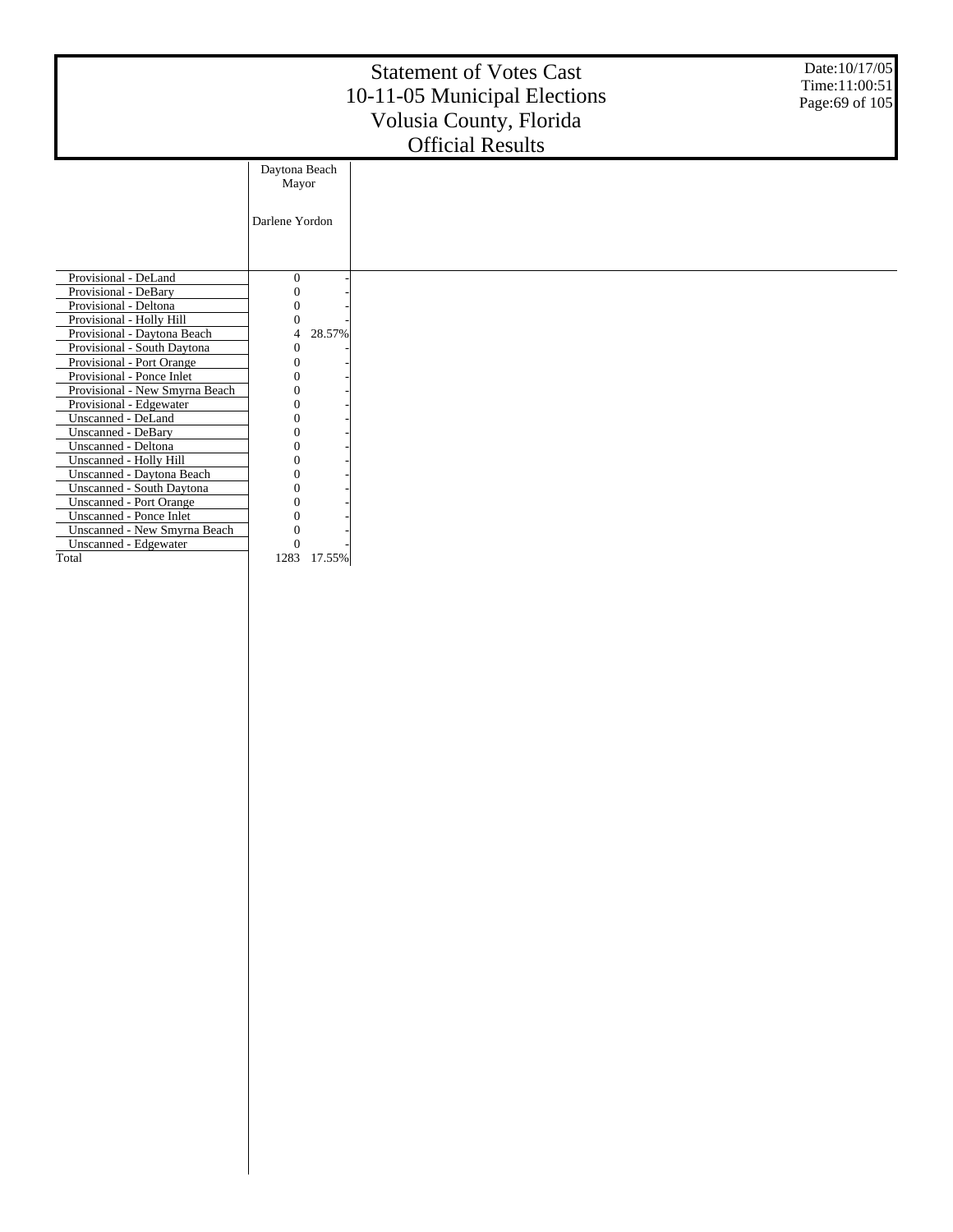Date:10/17/05 Time:11:00:51 Page:70 of 105

|                              | Daytona Beach CC Zone 2          |                                      |                                      |               |                                                                              |                                      |                                |                                      |                  |                                      |                  |  |
|------------------------------|----------------------------------|--------------------------------------|--------------------------------------|---------------|------------------------------------------------------------------------------|--------------------------------------|--------------------------------|--------------------------------------|------------------|--------------------------------------|------------------|--|
|                              |                                  |                                      |                                      |               |                                                                              |                                      |                                |                                      |                  |                                      |                  |  |
|                              |                                  |                                      |                                      |               |                                                                              |                                      |                                |                                      |                  |                                      |                  |  |
|                              | Reg.<br>Voters                   | Times<br>Counted                     | Total<br>Votes                       | Times<br>Over | Number<br><b>Of</b>                                                          | Paul E. Burke                        |                                | Paul A.<br>Carpenella                |                  | Yvonne<br>Newcomb-Doty               |                  |  |
|                              |                                  |                                      |                                      | Voted         | Under                                                                        |                                      |                                |                                      |                  |                                      |                  |  |
|                              |                                  |                                      |                                      |               | Votes                                                                        |                                      |                                |                                      |                  |                                      |                  |  |
| Jurisdiction Wide            |                                  |                                      |                                      |               |                                                                              |                                      |                                |                                      |                  |                                      |                  |  |
| 206<br>209                   | $\mathbf{0}$<br>$\boldsymbol{0}$ | $\boldsymbol{0}$<br>$\boldsymbol{0}$ | $\boldsymbol{0}$<br>$\boldsymbol{0}$ |               | $\boldsymbol{0}$<br>$\boldsymbol{0}$<br>$\boldsymbol{0}$<br>$\mathbf{0}$     | $\boldsymbol{0}$<br>$\boldsymbol{0}$ | L,<br>L,                       | $\boldsymbol{0}$<br>$\boldsymbol{0}$ | ÷,               | $\boldsymbol{0}$<br>$\boldsymbol{0}$ |                  |  |
| 212                          | $\boldsymbol{0}$                 | $\boldsymbol{0}$                     | $\mathbf{0}$                         |               | $\mathbf{0}$<br>$\boldsymbol{0}$                                             | $\mathbf{0}$                         | L,                             | $\mathbf{0}$                         |                  | $\overline{0}$                       |                  |  |
| 215                          | $\overline{0}$                   | $\boldsymbol{0}$                     | $\mathbf{0}$                         |               | $\boldsymbol{0}$<br>$\boldsymbol{0}$                                         | $\mathbf{0}$                         | L,                             | $\mathbf{0}$                         |                  | $\overline{0}$                       |                  |  |
| 216                          | $\mathbf{0}$                     | $\boldsymbol{0}$                     | $\mathbf{0}$                         |               | $\boldsymbol{0}$<br>$\boldsymbol{0}$                                         | $\mathbf{0}$                         | L,                             | $\overline{0}$                       |                  | $\theta$                             |                  |  |
| 217<br>218                   | $\overline{0}$<br>$\mathbf{0}$   | $\boldsymbol{0}$<br>$\boldsymbol{0}$ | $\overline{0}$<br>$\mathbf{0}$       |               | $\overline{0}$<br>$\boldsymbol{0}$<br>$\boldsymbol{0}$<br>$\boldsymbol{0}$   | $\mathbf{0}$<br>$\mathbf{0}$         | L,<br>L,                       | $\overline{0}$<br>$\overline{0}$     |                  | $\overline{0}$<br>$\overline{0}$     |                  |  |
| 304                          | $\overline{0}$                   | $\boldsymbol{0}$                     | $\overline{0}$                       |               | $\boldsymbol{0}$<br>$\boldsymbol{0}$                                         | $\mathbf{0}$                         | ÷,                             | $\overline{0}$                       |                  | $\overline{0}$                       |                  |  |
| 305                          | $\mathbf{0}$                     | $\boldsymbol{0}$                     | $\mathbf{0}$                         |               | $\boldsymbol{0}$<br>$\boldsymbol{0}$                                         | $\mathbf{0}$                         | $\overline{\phantom{a}}$       | $\overline{0}$                       |                  | $\theta$                             |                  |  |
| 306                          | $\overline{0}$                   | $\boldsymbol{0}$                     | $\mathbf{0}$                         |               | $\boldsymbol{0}$<br>$\boldsymbol{0}$                                         | $\mathbf{0}$                         | ÷,                             | $\overline{0}$                       |                  | $\overline{0}$                       |                  |  |
| 307<br>$\overline{310}$      | $\mathbf{0}$<br>$\overline{0}$   | $\boldsymbol{0}$<br>$\boldsymbol{0}$ | $\mathbf{0}$<br>$\mathbf{0}$         |               | $\boldsymbol{0}$<br>$\mathbf{0}$<br>$\boldsymbol{0}$<br>$\boldsymbol{0}$     | $\mathbf{0}$<br>$\mathbf{0}$         | $\overline{\phantom{a}}$<br>÷, | $\mathbf{0}$<br>$\overline{0}$       |                  | $\overline{0}$<br>$\overline{0}$     |                  |  |
| 311                          | $\mathbf{0}$                     | $\boldsymbol{0}$                     | $\mathbf{0}$                         |               | $\boldsymbol{0}$<br>$\boldsymbol{0}$                                         | $\mathbf{0}$                         | ÷,                             | $\overline{0}$                       |                  | $\theta$                             |                  |  |
| 401 - Zone 2                 | $\overline{0}$                   | $\boldsymbol{0}$                     | $\mathbf{0}$                         |               | $\boldsymbol{0}$<br>$\boldsymbol{0}$                                         | $\mathbf{0}$                         | L,                             | $\overline{0}$                       |                  | $\overline{0}$                       |                  |  |
| 402 - Zone 2                 | $\mathbf{0}$                     | $\boldsymbol{0}$                     | $\mathbf{0}$                         |               | $\boldsymbol{0}$<br>$\boldsymbol{0}$                                         | $\mathbf{0}$                         | L,                             | $\overline{0}$                       |                  | $\theta$                             |                  |  |
| 403 - Zone 1<br>405 - Zone 1 | $\overline{0}$<br>$\mathbf{0}$   | $\boldsymbol{0}$<br>$\boldsymbol{0}$ | $\mathbf{0}$<br>$\mathbf{0}$         |               | $\boldsymbol{0}$<br>$\boldsymbol{0}$<br>$\boldsymbol{0}$<br>$\boldsymbol{0}$ | $\mathbf{0}$<br>$\mathbf{0}$         | L,<br>L,                       | $\overline{0}$<br>$\overline{0}$     |                  | $\overline{0}$<br>$\theta$           |                  |  |
| 406 - Zone 2                 | $\overline{0}$                   | $\boldsymbol{0}$                     | $\mathbf{0}$                         |               | $\boldsymbol{0}$<br>$\boldsymbol{0}$                                         | $\mathbf{0}$                         | L,                             | $\overline{0}$                       |                  | $\overline{0}$                       |                  |  |
| 407 - Zone 3                 | $\mathbf{0}$                     | $\boldsymbol{0}$                     | $\mathbf{0}$                         |               | $\boldsymbol{0}$<br>$\mathbf{0}$                                             | $\mathbf{0}$                         | $\overline{\phantom{a}}$       | $\overline{0}$                       |                  | $\overline{0}$                       |                  |  |
| 408 - Zone 4                 | $\overline{0}$                   | $\boldsymbol{0}$                     | $\mathbf{0}$                         |               | $\boldsymbol{0}$<br>$\boldsymbol{0}$                                         | $\mathbf{0}$                         | ÷,                             | $\overline{0}$                       |                  | $\overline{0}$                       |                  |  |
| 409 - Zone 5                 | $\mathbf{0}$<br>$\overline{0}$   | $\boldsymbol{0}$                     | $\mathbf{0}$                         |               | $\boldsymbol{0}$<br>$\boldsymbol{0}$<br>$\boldsymbol{0}$                     | $\mathbf{0}$                         | ÷,                             | $\overline{0}$<br>$\overline{0}$     |                  | $\theta$<br>$\overline{0}$           |                  |  |
| 410 - Zone 5<br>411 - Zone 6 | $\mathbf{0}$                     | $\boldsymbol{0}$<br>$\boldsymbol{0}$ | $\mathbf{0}$<br>$\mathbf{0}$         |               | $\boldsymbol{0}$<br>$\boldsymbol{0}$<br>$\boldsymbol{0}$                     | $\mathbf{0}$<br>$\mathbf{0}$         | ÷,<br>÷,                       | $\mathbf{0}$                         |                  | $\theta$                             |                  |  |
| 413 - Zone 6                 | $\overline{0}$                   | $\boldsymbol{0}$                     | $\mathbf{0}$                         |               | $\boldsymbol{0}$<br>$\boldsymbol{0}$                                         | $\mathbf{0}$                         | ÷,                             | $\overline{0}$                       |                  | $\overline{0}$                       |                  |  |
| 414 - Zone 5                 | $\mathbf{0}$                     | $\boldsymbol{0}$                     | $\mathbf{0}$                         |               | $\boldsymbol{0}$<br>$\boldsymbol{0}$                                         | $\mathbf{0}$                         | L,                             | $\overline{0}$                       |                  | $\theta$                             |                  |  |
| 415 - Zone 4                 | $\overline{0}$                   | $\boldsymbol{0}$                     | $\mathbf{0}$                         |               | $\boldsymbol{0}$<br>$\boldsymbol{0}$                                         | $\mathbf{0}$                         | L,                             | $\overline{0}$                       |                  | $\overline{0}$                       |                  |  |
| 416 - Zone 4<br>417 - Zone 3 | $\mathbf{0}$<br>$\overline{0}$   | $\boldsymbol{0}$<br>$\boldsymbol{0}$ | $\mathbf{0}$<br>$\overline{0}$       |               | $\boldsymbol{0}$<br>$\boldsymbol{0}$<br>$\boldsymbol{0}$<br>$\boldsymbol{0}$ | $\mathbf{0}$<br>$\mathbf{0}$         | L,<br>÷,                       | $\overline{0}$<br>$\overline{0}$     |                  | $\overline{0}$<br>$\overline{0}$     |                  |  |
| 418 - Zone 6                 | $\mathbf{0}$                     | $\boldsymbol{0}$                     | $\mathbf{0}$                         |               | $\boldsymbol{0}$<br>$\boldsymbol{0}$                                         | $\mathbf{0}$                         | $\overline{\phantom{a}}$       | $\overline{0}$                       |                  | $\theta$                             |                  |  |
| 419 - Zone 3                 | $\overline{0}$                   | $\boldsymbol{0}$                     | $\mathbf{0}$                         |               | $\mathbf{0}$<br>$\boldsymbol{0}$                                             | $\mathbf{0}$                         | ÷,                             | $\overline{0}$                       |                  | $\overline{0}$                       |                  |  |
| 420 - Zone 6                 | $\mathbf{0}$                     | $\boldsymbol{0}$                     | $\mathbf{0}$                         |               | $\boldsymbol{0}$<br>$\mathbf{0}$                                             | $\mathbf{0}$                         | $\overline{\phantom{a}}$       | $\mathbf{0}$                         |                  | $\overline{0}$                       |                  |  |
| 422 - Zone 1<br>423 - Zone 3 | $\overline{0}$<br>$\mathbf{0}$   | $\boldsymbol{0}$<br>$\boldsymbol{0}$ | $\mathbf{0}$<br>$\mathbf{0}$         |               | $\boldsymbol{0}$<br>$\boldsymbol{0}$<br>$\boldsymbol{0}$<br>$\boldsymbol{0}$ | $\mathbf{0}$<br>$\mathbf{0}$         | ÷,<br>÷,                       | $\overline{0}$<br>$\overline{0}$     |                  | $\overline{0}$<br>$\overline{0}$     |                  |  |
| 424 - Zone 4                 | $\overline{0}$                   | $\boldsymbol{0}$                     | $\mathbf{0}$                         |               | $\boldsymbol{0}$<br>$\boldsymbol{0}$                                         | $\mathbf{0}$                         | ÷,                             | $\overline{0}$                       |                  | $\overline{0}$                       |                  |  |
| 426 - Zone 2                 | $\mathbf{0}$                     | $\boldsymbol{0}$                     | $\mathbf{0}$                         |               | $\boldsymbol{0}$<br>$\boldsymbol{0}$                                         | $\mathbf{0}$                         | L,                             | $\mathbf{0}$                         |                  | $\overline{0}$                       |                  |  |
| 427 - Zone 5                 | $\overline{0}$                   | $\boldsymbol{0}$                     | $\overline{0}$                       |               | $\boldsymbol{0}$<br>$\boldsymbol{0}$                                         | $\mathbf{0}$                         | L,                             | $\overline{0}$                       |                  | $\overline{0}$                       |                  |  |
| 428 - Zone 1<br>429 - Zone 4 | $\mathbf{0}$<br>$\overline{0}$   | $\boldsymbol{0}$<br>$\mathbf{0}$     | $\mathbf{0}$<br>$\overline{0}$       |               | $\boldsymbol{0}$<br>$\boldsymbol{0}$<br>$\mathbf{0}$<br>$\mathbf{0}$         | $\mathbf{0}$<br>$\mathbf{0}$         | L,<br>÷,                       | $\overline{0}$<br>$\overline{0}$     |                  | $\overline{0}$<br>$\overline{0}$     |                  |  |
| 526                          | $\boldsymbol{0}$                 | $\boldsymbol{0}$                     | $\overline{0}$                       |               | $\boldsymbol{0}$<br>$\boldsymbol{0}$                                         | $\mathbf{0}$                         | ÷,                             | $\mathbf{0}$                         |                  | $\overline{0}$                       |                  |  |
| 527                          | $\overline{0}$                   | $\mathbf{0}$                         | $\overline{0}$                       |               | $\mathbf{0}$<br>$\mathbf{0}$                                                 | $\mathbf{0}$                         | ÷,                             | $\overline{0}$                       |                  | $\overline{0}$                       |                  |  |
| 528                          | $\Omega$                         | $\mathbf{0}$                         | $\Omega$                             |               | $\mathbf{0}$<br>$\Omega$                                                     | $\Omega$                             |                                | $\Omega$                             |                  | $\Omega$                             |                  |  |
| 529<br>534                   | $\boldsymbol{0}$<br>$\mathbf{0}$ | $\boldsymbol{0}$<br>$\boldsymbol{0}$ | $\mathbf{0}$<br>$\mathbf{0}$         |               | $\boldsymbol{0}$<br>$\boldsymbol{0}$<br>$\boldsymbol{0}$<br>$\boldsymbol{0}$ | $\mathbf{0}$<br>$\mathbf{0}$         |                                | $\mathbf{0}$<br>$\mathbf{0}$         |                  | $\mathbf{0}$<br>$\mathbf{0}$         |                  |  |
| 602 - Zone 4                 | $\boldsymbol{0}$                 | $\boldsymbol{0}$                     | $\mathbf{0}$                         |               | $\boldsymbol{0}$<br>$\boldsymbol{0}$                                         | $\mathbf{0}$                         |                                | $\mathbf{0}$                         |                  | $\mathbf{0}$                         |                  |  |
| 603 - Zone 5                 | $\mathbf{0}$                     | $\mathbf{0}$                         | $\mathbf{0}$                         |               | $\mathbf{0}$<br>$\boldsymbol{0}$                                             | $\mathbf{0}$                         |                                | $\theta$                             |                  | $\mathbf{0}$                         |                  |  |
| 605 - Zone 5                 | $\mathbf{0}$                     | $\boldsymbol{0}$                     | $\mathbf{0}$                         |               | $\boldsymbol{0}$<br>$\boldsymbol{0}$                                         | $\mathbf{0}$                         | $\overline{a}$                 | $\theta$                             |                  | $\mathbf{0}$                         |                  |  |
| 607 - Zone 2<br>608 - Zone 2 | 1877<br>1411                     | 435<br>364                           | 432<br>361                           |               | $\mathbf{0}$<br>3<br>$\boldsymbol{0}$<br>3                                   | 61<br>60                             | 14.12%<br>16.62%               | 54<br>44                             | 12.50%<br>12.19% | 153<br>149                           | 35.42%<br>41.27% |  |
| 609 - Zone 2                 | 1345                             | 216                                  | 215                                  |               | $\mathbf{0}$<br>$\mathbf{1}$                                                 | 59                                   | 27.44%                         | 21                                   | 9.77%            | 55                                   | 25.58%           |  |
| 614 - Zone 5                 | $\mathbf{0}$                     | $\boldsymbol{0}$                     | $\boldsymbol{0}$                     |               | $\boldsymbol{0}$<br>$\boldsymbol{0}$                                         | $\boldsymbol{0}$                     | ÷,                             | $\mathbf{0}$                         |                  | $\mathbf{0}$                         |                  |  |
| 615 - Zone 4                 | $\mathbf{0}$                     | $\boldsymbol{0}$                     | $\mathbf{0}$                         |               | $\mathbf{0}$<br>$\boldsymbol{0}$                                             | $\mathbf{0}$                         |                                | $\overline{0}$                       |                  | $\overline{0}$                       |                  |  |
| 617 - Zone 5<br>618 - Zone 6 | $\mathbf{0}$<br>$\mathbf{0}$     | $\boldsymbol{0}$<br>$\boldsymbol{0}$ | $\mathbf{0}$<br>$\mathbf{0}$         |               | $\mathbf{0}$<br>$\boldsymbol{0}$<br>$\mathbf{0}$<br>$\boldsymbol{0}$         | $\mathbf{0}$<br>$\mathbf{0}$         |                                | $\mathbf{0}$<br>$\theta$             |                  | $\mathbf{0}$<br>$\theta$             |                  |  |
| 619 - Zone 2                 | 1570                             | 247                                  | 237                                  |               | $\mathbf{0}$<br>10                                                           | 49                                   | 20.68%                         | 80                                   | 33.76%           | 62                                   | 26.16%           |  |
| 620 - Zone 3                 | $\boldsymbol{0}$                 | $\boldsymbol{0}$                     | $\mathbf{0}$                         |               | $\boldsymbol{0}$<br>$\mathbf{0}$                                             | $\boldsymbol{0}$                     |                                | $\mathbf{0}$                         |                  | $\mathbf{0}$                         |                  |  |
| 621 - Zone 6                 | $\theta$                         | $\mathbf{0}$                         | $\mathbf{0}$                         |               | $\mathbf{0}$<br>$\boldsymbol{0}$                                             | $\mathbf{0}$                         | $\overline{a}$                 | $\mathbf{0}$                         |                  | $\mathbf{0}$                         |                  |  |
| 622 - Zone 3<br>623 - Zone 3 | $\theta$<br>$\mathbf{0}$         | $\boldsymbol{0}$<br>$\boldsymbol{0}$ | $\mathbf{0}$<br>$\boldsymbol{0}$     |               | $\theta$<br>$\mathbf{0}$<br>$\mathbf{0}$<br>$\boldsymbol{0}$                 | $\overline{0}$<br>$\mathbf{0}$       | $\overline{\phantom{a}}$       | $\mathbf{0}$<br>$\boldsymbol{0}$     |                  | $\overline{0}$<br>$\mathbf{0}$       |                  |  |
| 624 - Zone 3                 | $\mathbf{0}$                     | $\mathbf{0}$                         | $\mathbf{0}$                         |               | $\mathbf{0}$<br>$\boldsymbol{0}$                                             | $\mathbf{0}$                         |                                | $\boldsymbol{0}$                     |                  | $\mathbf{0}$                         |                  |  |
| 625 - Zone 1                 | $\boldsymbol{0}$                 | $\boldsymbol{0}$                     | $\mathbf{0}$                         |               | $\boldsymbol{0}$<br>$\boldsymbol{0}$                                         | $\boldsymbol{0}$                     |                                | $\boldsymbol{0}$                     |                  | $\boldsymbol{0}$                     |                  |  |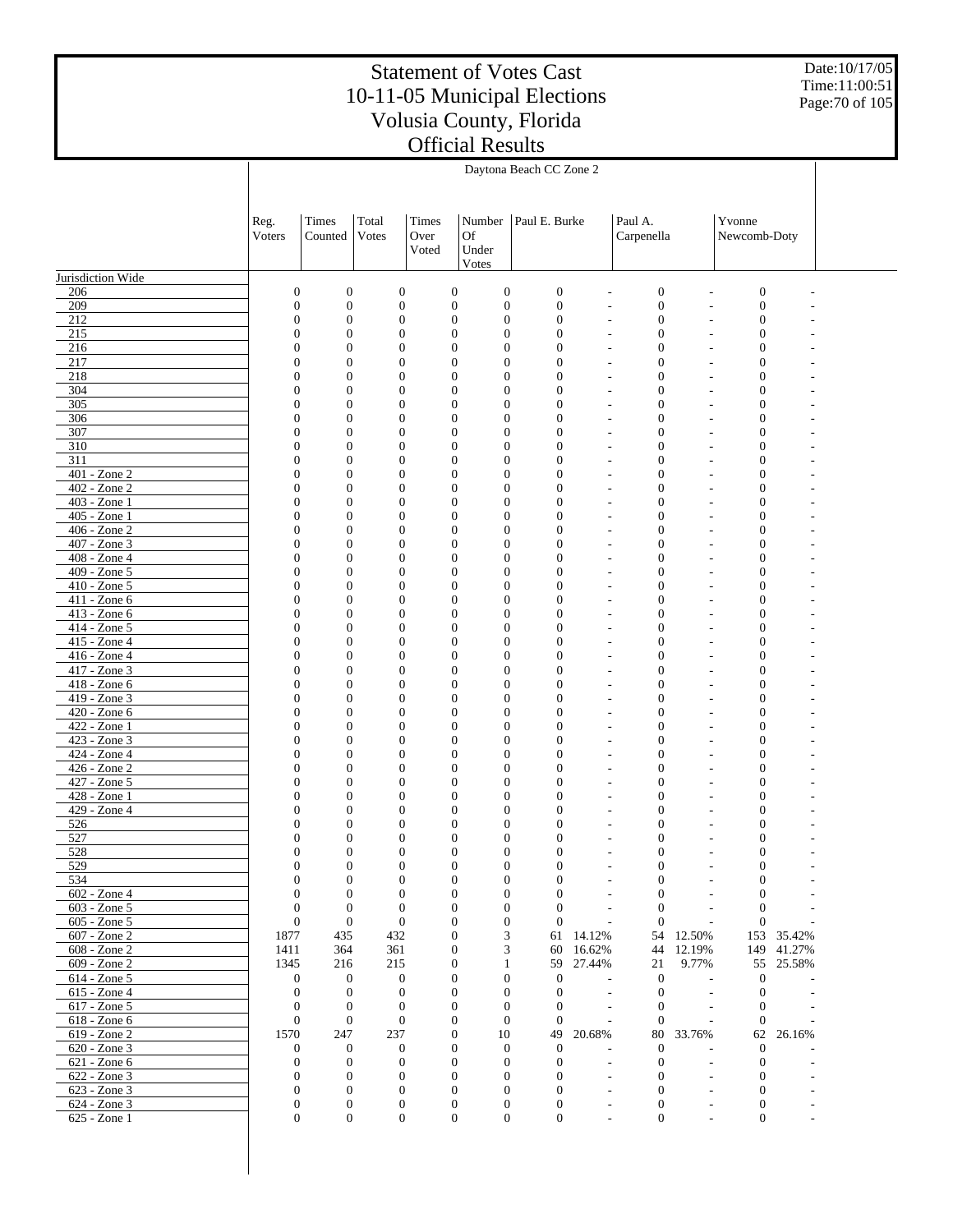Date:10/17/05 Time:11:00:51 Page:71 of 105

|                                                      | Daytona Beach CC Zone 2            |                                      |                                    |               |                                                                              |                                      |                |                                                                                              |                                                      |                                      |                |  |
|------------------------------------------------------|------------------------------------|--------------------------------------|------------------------------------|---------------|------------------------------------------------------------------------------|--------------------------------------|----------------|----------------------------------------------------------------------------------------------|------------------------------------------------------|--------------------------------------|----------------|--|
|                                                      |                                    |                                      |                                    |               |                                                                              |                                      |                |                                                                                              |                                                      |                                      |                |  |
|                                                      | Reg.<br>Voters                     | Times<br>Counted                     | Total<br>Votes                     | Times<br>Over | Number<br>Of                                                                 | Paul E. Burke                        |                | Paul A.<br>Carpenella                                                                        |                                                      | Yvonne<br>Newcomb-Doty               |                |  |
|                                                      |                                    |                                      |                                    | Voted         | Under<br>Votes                                                               |                                      |                |                                                                                              |                                                      |                                      |                |  |
| 626 - Zone 3                                         | $\boldsymbol{0}$                   | $\boldsymbol{0}$                     | $\mathbf{0}$                       |               | $\boldsymbol{0}$<br>$\boldsymbol{0}$                                         | $\mathbf{0}$                         |                | $\boldsymbol{0}$<br>$\qquad \qquad \blacksquare$                                             | $\overline{\phantom{a}}$                             | $\boldsymbol{0}$                     | $\overline{a}$ |  |
| 628 - Zone 6                                         | $\boldsymbol{0}$                   | $\boldsymbol{0}$                     | $\boldsymbol{0}$                   |               | $\boldsymbol{0}$<br>$\boldsymbol{0}$                                         | $\boldsymbol{0}$                     |                | $\boldsymbol{0}$<br>$\overline{a}$                                                           | $\overline{\phantom{a}}$                             | $\boldsymbol{0}$                     |                |  |
| 629 - Zone 6                                         | $\boldsymbol{0}$                   | $\boldsymbol{0}$                     | $\boldsymbol{0}$                   |               | $\boldsymbol{0}$<br>$\boldsymbol{0}$                                         | $\boldsymbol{0}$                     | $\overline{a}$ | 0                                                                                            | ٠                                                    | $\boldsymbol{0}$                     |                |  |
| $633 - Z$ one 1<br>$636 - Zone1$                     | $\boldsymbol{0}$<br>$\overline{0}$ | $\boldsymbol{0}$<br>$\boldsymbol{0}$ | $\mathbf{0}$<br>$\boldsymbol{0}$   |               | $\boldsymbol{0}$<br>$\boldsymbol{0}$<br>$\boldsymbol{0}$<br>$\boldsymbol{0}$ | $\boldsymbol{0}$<br>$\boldsymbol{0}$ |                | $\boldsymbol{0}$<br>$\overline{\phantom{a}}$<br>$\boldsymbol{0}$                             | $\overline{\phantom{a}}$<br>$\overline{\phantom{a}}$ | $\boldsymbol{0}$<br>$\boldsymbol{0}$ |                |  |
| $637 - Zone1$                                        | $\overline{0}$                     | $\boldsymbol{0}$                     | $\mathbf{0}$                       |               | $\boldsymbol{0}$<br>$\boldsymbol{0}$                                         | $\boldsymbol{0}$                     |                | $\overline{\phantom{a}}$<br>$\mathbf{0}$<br>$\overline{\phantom{a}}$                         | $\overline{a}$                                       | $\boldsymbol{0}$                     |                |  |
| 638 - Zone 1                                         | $\mathbf{0}$                       | $\boldsymbol{0}$                     | $\boldsymbol{0}$                   |               | $\boldsymbol{0}$<br>$\boldsymbol{0}$                                         | $\boldsymbol{0}$                     |                | 0<br>$\overline{\phantom{a}}$                                                                | $\overline{\phantom{a}}$                             | $\boldsymbol{0}$                     |                |  |
| $640 - Z$ one 4                                      | $\overline{0}$                     | $\boldsymbol{0}$                     | $\mathbf{0}$                       |               | $\boldsymbol{0}$<br>$\boldsymbol{0}$                                         | $\boldsymbol{0}$                     |                | $\mathbf{0}$<br>$\overline{\phantom{a}}$                                                     | $\overline{a}$                                       | $\boldsymbol{0}$                     |                |  |
| $641 - Zone4$<br>701                                 | $\overline{0}$                     | $\boldsymbol{0}$                     | $\boldsymbol{0}$                   |               | $\boldsymbol{0}$<br>$\boldsymbol{0}$                                         | $\boldsymbol{0}$                     |                | $\boldsymbol{0}$<br>$\overline{\phantom{a}}$                                                 | $\overline{\phantom{a}}$                             | $\boldsymbol{0}$                     |                |  |
| 702                                                  | $\overline{0}$<br>$\mathbf{0}$     | $\boldsymbol{0}$<br>$\boldsymbol{0}$ | $\mathbf{0}$<br>$\boldsymbol{0}$   |               | $\boldsymbol{0}$<br>$\boldsymbol{0}$<br>$\boldsymbol{0}$<br>$\boldsymbol{0}$ | $\boldsymbol{0}$<br>$\boldsymbol{0}$ |                | $\mathbf{0}$<br>$\overline{\phantom{a}}$<br>0<br>$\overline{\phantom{a}}$                    | $\overline{a}$<br>$\overline{\phantom{a}}$           | $\boldsymbol{0}$<br>$\boldsymbol{0}$ |                |  |
| 703                                                  | 0                                  | $\boldsymbol{0}$                     | $\mathbf{0}$                       |               | $\boldsymbol{0}$<br>$\boldsymbol{0}$                                         | $\boldsymbol{0}$                     |                | $\mathbf{0}$<br>$\overline{a}$                                                               | $\overline{a}$                                       | $\boldsymbol{0}$                     |                |  |
| 704                                                  | $\overline{0}$                     | $\boldsymbol{0}$                     | $\boldsymbol{0}$                   |               | $\boldsymbol{0}$<br>$\boldsymbol{0}$                                         | $\boldsymbol{0}$                     |                | 0<br>$\overline{\phantom{a}}$                                                                | $\overline{\phantom{a}}$                             | $\boldsymbol{0}$                     |                |  |
| 709                                                  | $\overline{0}$                     | $\boldsymbol{0}$                     | $\mathbf{0}$                       |               | $\boldsymbol{0}$<br>$\boldsymbol{0}$                                         | $\boldsymbol{0}$                     |                | $\mathbf{0}$<br>$\overline{a}$                                                               | $\overline{a}$                                       | $\boldsymbol{0}$                     |                |  |
| 711<br>712                                           | $\mathbf{0}$<br>0                  | $\boldsymbol{0}$<br>$\boldsymbol{0}$ | $\boldsymbol{0}$<br>$\mathbf{0}$   |               | $\boldsymbol{0}$<br>$\boldsymbol{0}$<br>$\boldsymbol{0}$<br>$\boldsymbol{0}$ | $\boldsymbol{0}$<br>$\boldsymbol{0}$ |                | 0<br>$\overline{\phantom{a}}$<br>$\mathbf{0}$<br>$\overline{a}$                              | $\overline{\phantom{a}}$<br>$\overline{a}$           | $\boldsymbol{0}$<br>$\boldsymbol{0}$ |                |  |
| 714                                                  | $\overline{0}$                     | $\boldsymbol{0}$                     | $\boldsymbol{0}$                   |               | $\boldsymbol{0}$<br>$\boldsymbol{0}$                                         | $\boldsymbol{0}$                     |                | 0<br>$\overline{\phantom{a}}$                                                                | $\overline{\phantom{a}}$                             | $\boldsymbol{0}$                     |                |  |
| 717                                                  | 0                                  | $\boldsymbol{0}$                     | $\mathbf{0}$                       |               | $\boldsymbol{0}$<br>$\boldsymbol{0}$                                         | $\boldsymbol{0}$                     |                | $\mathbf{0}$<br>$\overline{\phantom{a}}$                                                     | $\overline{a}$                                       | $\boldsymbol{0}$                     |                |  |
| 718                                                  | $\mathbf{0}$                       | $\boldsymbol{0}$                     | $\boldsymbol{0}$                   |               | $\boldsymbol{0}$<br>$\boldsymbol{0}$                                         | $\boldsymbol{0}$                     |                | 0<br>$\overline{\phantom{a}}$                                                                | $\overline{\phantom{a}}$                             | $\boldsymbol{0}$                     |                |  |
| 719                                                  | 0                                  | $\boldsymbol{0}$                     | $\mathbf{0}$                       |               | $\boldsymbol{0}$<br>$\boldsymbol{0}$                                         | $\boldsymbol{0}$                     |                | $\mathbf{0}$<br>$\overline{\phantom{a}}$                                                     | $\overline{a}$                                       | $\boldsymbol{0}$                     |                |  |
| 720<br>722                                           | $\overline{0}$<br>0                | $\boldsymbol{0}$<br>$\boldsymbol{0}$ | $\boldsymbol{0}$<br>$\mathbf{0}$   |               | $\boldsymbol{0}$<br>$\boldsymbol{0}$<br>$\boldsymbol{0}$<br>$\boldsymbol{0}$ | $\boldsymbol{0}$<br>$\boldsymbol{0}$ |                | 0<br>$\overline{\phantom{a}}$<br>$\mathbf{0}$<br>$\overline{\phantom{a}}$                    | $\overline{\phantom{a}}$<br>$\overline{a}$           | $\boldsymbol{0}$<br>$\boldsymbol{0}$ |                |  |
| 723                                                  | $\mathbf{0}$                       | $\boldsymbol{0}$                     | $\boldsymbol{0}$                   |               | $\boldsymbol{0}$<br>$\boldsymbol{0}$                                         | $\boldsymbol{0}$                     |                | 0<br>$\overline{\phantom{a}}$                                                                | $\overline{\phantom{a}}$                             | $\boldsymbol{0}$                     |                |  |
| 724                                                  | 0                                  | $\boldsymbol{0}$                     | $\mathbf{0}$                       |               | $\boldsymbol{0}$<br>$\boldsymbol{0}$                                         | $\boldsymbol{0}$                     |                | $\mathbf{0}$<br>$\overline{\phantom{a}}$                                                     | $\overline{a}$                                       | $\boldsymbol{0}$                     |                |  |
| 725                                                  | $\overline{0}$                     | $\boldsymbol{0}$                     | $\boldsymbol{0}$                   |               | $\boldsymbol{0}$<br>$\boldsymbol{0}$                                         | $\boldsymbol{0}$                     |                | 0<br>$\overline{\phantom{a}}$                                                                | $\overline{\phantom{a}}$                             | $\boldsymbol{0}$                     |                |  |
| 726<br>727                                           | 0<br>$\mathbf{0}$                  | $\boldsymbol{0}$<br>$\boldsymbol{0}$ | $\mathbf{0}$<br>$\boldsymbol{0}$   |               | $\boldsymbol{0}$<br>$\boldsymbol{0}$<br>$\boldsymbol{0}$<br>$\boldsymbol{0}$ | $\boldsymbol{0}$<br>$\boldsymbol{0}$ |                | $\mathbf{0}$<br>$\overline{\phantom{a}}$<br>0                                                | $\overline{a}$<br>$\overline{\phantom{a}}$           | $\boldsymbol{0}$<br>$\boldsymbol{0}$ |                |  |
| 728                                                  | 0                                  | $\boldsymbol{0}$                     | $\mathbf{0}$                       |               | $\boldsymbol{0}$<br>$\boldsymbol{0}$                                         | $\boldsymbol{0}$                     |                | $\overline{\phantom{a}}$<br>$\mathbf{0}$<br>$\overline{\phantom{a}}$                         | $\overline{a}$                                       | $\boldsymbol{0}$                     |                |  |
| 729                                                  | $\overline{0}$                     | $\boldsymbol{0}$                     | $\boldsymbol{0}$                   |               | $\boldsymbol{0}$<br>$\boldsymbol{0}$                                         | $\boldsymbol{0}$                     |                | $\mathbf{0}$<br>$\overline{\phantom{a}}$                                                     | $\overline{\phantom{a}}$                             | $\boldsymbol{0}$                     |                |  |
| 731                                                  | 0                                  | $\boldsymbol{0}$                     | $\mathbf{0}$                       |               | $\boldsymbol{0}$<br>$\boldsymbol{0}$                                         | $\boldsymbol{0}$                     |                | $\mathbf{0}$<br>$\overline{\phantom{a}}$                                                     | $\overline{a}$                                       | $\boldsymbol{0}$                     |                |  |
| 732                                                  | $\mathbf{0}$                       | $\boldsymbol{0}$                     | $\boldsymbol{0}$                   |               | $\boldsymbol{0}$<br>$\boldsymbol{0}$                                         | $\boldsymbol{0}$                     |                | $\mathbf{0}$<br>$\overline{\phantom{a}}$                                                     | $\overline{\phantom{a}}$                             | $\boldsymbol{0}$                     |                |  |
| 733<br>803                                           | 0<br>$\overline{0}$                | $\boldsymbol{0}$<br>$\boldsymbol{0}$ | $\mathbf{0}$<br>$\boldsymbol{0}$   |               | $\boldsymbol{0}$<br>$\boldsymbol{0}$<br>$\boldsymbol{0}$<br>$\boldsymbol{0}$ | $\boldsymbol{0}$<br>$\boldsymbol{0}$ |                | $\boldsymbol{0}$<br>$\overline{a}$<br>$\mathbf{0}$<br>$\qquad \qquad \blacksquare$           | $\overline{a}$<br>$\overline{\phantom{a}}$           | $\boldsymbol{0}$<br>$\boldsymbol{0}$ |                |  |
| 804                                                  | 0                                  | $\boldsymbol{0}$                     | $\mathbf{0}$                       |               | $\boldsymbol{0}$<br>$\boldsymbol{0}$                                         | $\boldsymbol{0}$                     | $\overline{a}$ | $\mathbf{0}$                                                                                 | $\overline{a}$                                       | $\boldsymbol{0}$                     |                |  |
| 805                                                  | $\mathbf{0}$                       | $\boldsymbol{0}$                     | $\boldsymbol{0}$                   |               | $\boldsymbol{0}$<br>$\boldsymbol{0}$                                         | $\boldsymbol{0}$                     |                | $\mathbf{0}$<br>$\qquad \qquad \blacksquare$                                                 | $\overline{a}$                                       | $\boldsymbol{0}$                     |                |  |
| 806                                                  | 0                                  | $\mathbf{0}$                         | $\mathbf{0}$                       |               | $\boldsymbol{0}$<br>$\boldsymbol{0}$                                         | $\boldsymbol{0}$                     |                | $\boldsymbol{0}$<br>$\overline{\phantom{a}}$                                                 | $\overline{\phantom{a}}$                             | $\boldsymbol{0}$                     |                |  |
| 808<br>809                                           | $\overline{0}$                     | $\boldsymbol{0}$                     | $\boldsymbol{0}$                   |               | $\boldsymbol{0}$<br>$\boldsymbol{0}$                                         | $\boldsymbol{0}$                     |                | $\mathbf{0}$<br>$\qquad \qquad \blacksquare$                                                 | $\overline{a}$                                       | $\boldsymbol{0}$                     |                |  |
| 810                                                  | $\overline{0}$<br>$\mathbf{0}$     | $\boldsymbol{0}$<br>$\boldsymbol{0}$ | $\mathbf{0}$<br>$\boldsymbol{0}$   |               | $\boldsymbol{0}$<br>$\boldsymbol{0}$<br>$\boldsymbol{0}$<br>$\boldsymbol{0}$ | $\boldsymbol{0}$<br>$\boldsymbol{0}$ | $\overline{a}$ | $\boldsymbol{0}$<br>$\boldsymbol{0}$<br>$\qquad \qquad \blacksquare$                         | ٠                                                    | $\boldsymbol{0}$<br>$\boldsymbol{0}$ |                |  |
| 811                                                  | 0                                  | $\boldsymbol{0}$                     | $\boldsymbol{0}$                   |               | $\boldsymbol{0}$<br>$\boldsymbol{0}$                                         | $\boldsymbol{0}$                     | $\overline{a}$ | $\boldsymbol{0}$                                                                             |                                                      | $\boldsymbol{0}$                     |                |  |
| 812                                                  | $\overline{0}$                     | $\boldsymbol{0}$                     | $\mathbf{0}$                       |               | $\boldsymbol{0}$<br>$\boldsymbol{0}$                                         | $\boldsymbol{0}$                     |                | $\mathbf{0}$<br>$\qquad \qquad \blacksquare$                                                 | $\overline{\phantom{m}}$                             | $\boldsymbol{0}$                     |                |  |
| 815                                                  | $\overline{0}$                     | $\boldsymbol{0}$                     | $\boldsymbol{0}$                   |               | $\boldsymbol{0}$<br>$\boldsymbol{0}$                                         | $\overline{0}$                       | $\overline{a}$ | $\boldsymbol{0}$                                                                             | $\overline{a}$                                       | $\boldsymbol{0}$                     | ۰              |  |
| 901<br>902                                           | 0<br>$\boldsymbol{0}$              | 0<br>$\mathbf{0}$                    | $\mathbf{0}$<br>$\boldsymbol{0}$   |               | 0<br>0<br>$\boldsymbol{0}$<br>$\boldsymbol{0}$                               | 0<br>$\boldsymbol{0}$                |                | $\boldsymbol{0}$<br>$\overline{\phantom{a}}$<br>$\boldsymbol{0}$<br>$\overline{\phantom{a}}$ | $\overline{\phantom{a}}$<br>$\overline{\phantom{a}}$ | $\boldsymbol{0}$<br>$\mathbf{0}$     |                |  |
| 903                                                  | $\overline{0}$                     | $\boldsymbol{0}$                     | $\boldsymbol{0}$                   |               | $\boldsymbol{0}$<br>$\boldsymbol{0}$                                         | $\boldsymbol{0}$                     |                | $\boldsymbol{0}$<br>$\overline{\phantom{a}}$                                                 | $\overline{\phantom{a}}$                             | $\boldsymbol{0}$                     |                |  |
| 904                                                  | $\overline{0}$                     | $\boldsymbol{0}$                     | $\boldsymbol{0}$                   |               | $\boldsymbol{0}$<br>$\overline{0}$                                           | $\overline{0}$                       |                | $\boldsymbol{0}$<br>$\overline{\phantom{a}}$                                                 |                                                      | $\boldsymbol{0}$                     |                |  |
| 905                                                  | $\overline{0}$                     | $\overline{0}$                       | $\boldsymbol{0}$                   |               | $\overline{0}$<br>$\overline{0}$                                             | $\overline{0}$                       |                | $\mathbf{0}$<br>$\overline{\phantom{a}}$                                                     | $\overline{\phantom{a}}$                             | $\mathbf{0}$                         |                |  |
| 910                                                  | $\overline{0}$                     | $\mathbf{0}$                         | $\boldsymbol{0}$                   |               | $\boldsymbol{0}$<br>$\mathbf{0}$<br>$\overline{0}$                           | $\overline{0}$                       |                | $\mathbf{0}$<br>$\overline{\phantom{a}}$                                                     |                                                      | $\boldsymbol{0}$                     |                |  |
| 912<br>913                                           | $\overline{0}$<br>$\overline{0}$   | $\overline{0}$<br>$\mathbf{0}$       | $\overline{0}$<br>$\boldsymbol{0}$ |               | $\overline{0}$<br>$\boldsymbol{0}$<br>$\mathbf{0}$                           | $\overline{0}$<br>$\overline{0}$     |                | $\mathbf{0}$<br>$\overline{\phantom{a}}$<br>$\mathbf{0}$<br>$\overline{\phantom{a}}$         | $\overline{\phantom{a}}$                             | $\mathbf{0}$<br>$\boldsymbol{0}$     |                |  |
| Absentee - DeLand                                    | $\overline{0}$                     | $\overline{0}$                       | $\overline{0}$                     |               | $\overline{0}$<br>$\mathbf{0}$                                               | $\overline{0}$                       |                | $\mathbf{0}$<br>$\overline{\phantom{a}}$                                                     | $\overline{\phantom{a}}$                             | $\boldsymbol{0}$                     |                |  |
| Absentee - DeBary                                    | $\overline{0}$                     | $\overline{0}$                       | $\overline{0}$                     |               | $\boldsymbol{0}$<br>$\mathbf{0}$                                             | $\overline{0}$                       |                | $\mathbf{0}$<br>$\overline{\phantom{a}}$                                                     |                                                      | $\boldsymbol{0}$                     |                |  |
| Absentee - Deltona                                   | $\overline{0}$                     | $\overline{0}$                       | $\overline{0}$                     |               | $\overline{0}$<br>$\overline{0}$                                             | $\mathbf{0}$                         |                | $\mathbf{0}$<br>$\sim$                                                                       | $\overline{\phantom{a}}$                             | $\mathbf{0}$                         |                |  |
| Absentee - Holly Hill                                | $\overline{0}$<br>6203             | $\boldsymbol{0}$<br>105              | $\overline{0}$                     |               | $\boldsymbol{0}$<br>$\overline{0}$<br>$\overline{0}$<br>$\mathbf{1}$         | $\mathbf{0}$<br>17                   |                | $\mathbf{0}$<br>÷<br>13                                                                      |                                                      | $\mathbf{0}$                         | 43 41.35%      |  |
| Absentee - Daytona Beach<br>Absentee - South Daytona | 0                                  | $\mathbf{0}$                         | 104<br>$\mathbf{0}$                |               | $\boldsymbol{0}$<br>$\overline{0}$                                           | $\overline{0}$                       | 16.35%         | $\boldsymbol{0}$                                                                             | 12.50%                                               | $\mathbf{0}$                         |                |  |
| Absentee - Port Orange                               | $\overline{0}$                     | $\mathbf{0}$                         | $\mathbf{0}$                       |               | $\boldsymbol{0}$<br>$\overline{0}$                                           | $\boldsymbol{0}$                     |                | $\boldsymbol{0}$<br>$\overline{\phantom{a}}$                                                 | $\overline{\phantom{a}}$                             | $\mathbf{0}$                         |                |  |
| Absentee - Ponce Inlet                               | $\overline{0}$                     | $\mathbf{0}$                         | $\theta$                           |               | $\boldsymbol{0}$<br>$\mathbf{0}$                                             | $\mathbf{0}$                         |                | $\boldsymbol{0}$<br>$\overline{a}$                                                           | $\sim$                                               | $\boldsymbol{0}$                     |                |  |
| Absentee - New Smyrna Beach                          | $\overline{0}$                     | $\mathbf{0}$                         | $\theta$                           |               | $\boldsymbol{0}$<br>$\mathbf{0}$                                             | $\mathbf{0}$                         |                | $\mathbf{0}$<br>$\sim$                                                                       | $\sim$                                               | $\boldsymbol{0}$                     |                |  |
| Absentee - Edgewater<br><b>Early Voting</b>          | $\boldsymbol{0}$<br>6203           | $\mathbf{0}$<br>134                  | $\mathbf{0}$<br>127                |               | $\boldsymbol{0}$<br>$\boldsymbol{0}$<br>6<br>$\mathbf{1}$                    | $\boldsymbol{0}$                     | 22 17.32%      | $\mathbf{0}$<br>$\overline{\phantom{a}}$                                                     | ÷<br>22 17.32%                                       | $\boldsymbol{0}$                     | 37 29.13%      |  |
|                                                      |                                    |                                      |                                    |               |                                                                              |                                      |                |                                                                                              |                                                      |                                      |                |  |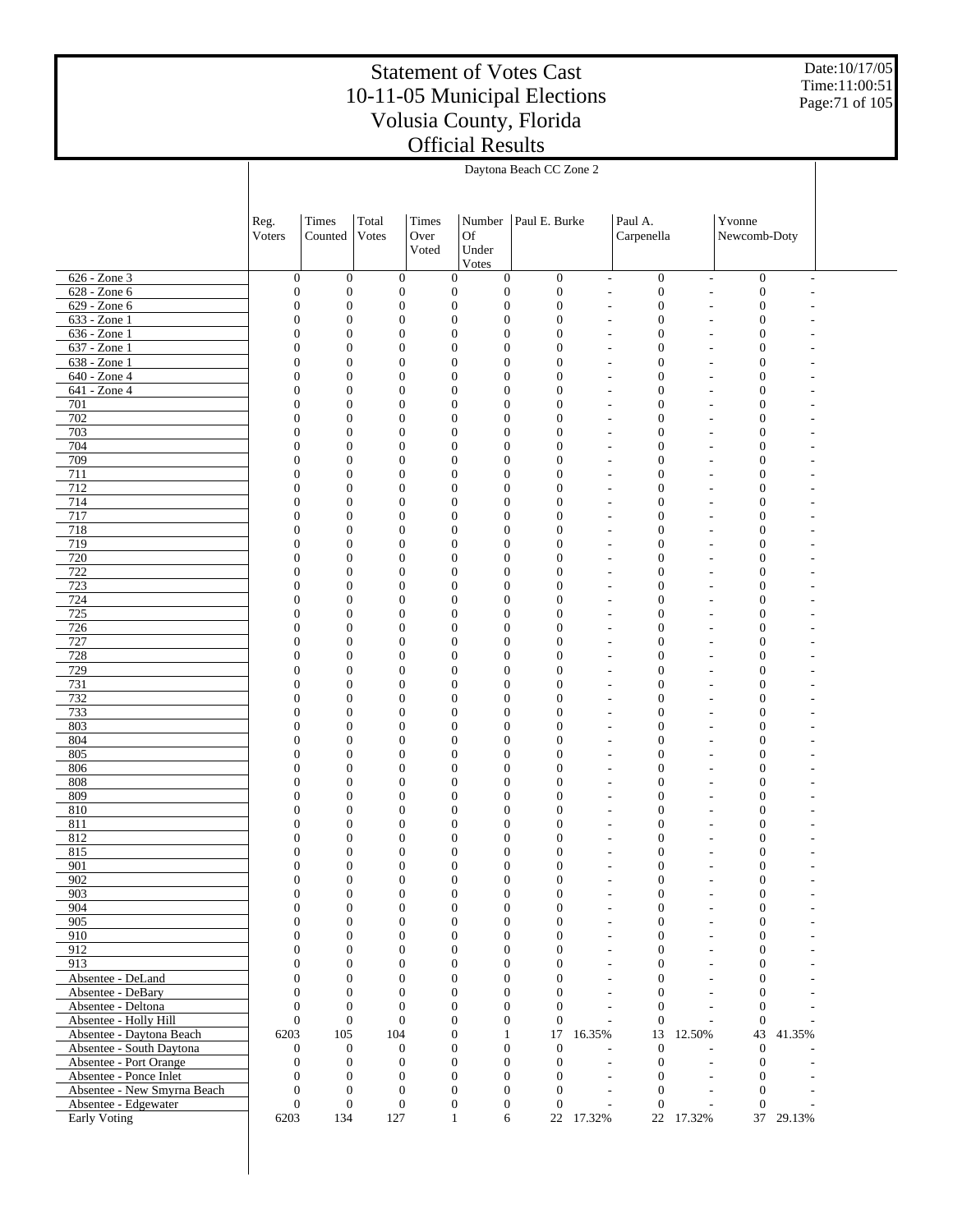Date:10/17/05 Time:11:00:51 Page:72 of 105

|                                  | Daytona Beach CC Zone 2 |                                                                                                                                                                                |      |  |          |          |        |          |        |     |        |  |  |  |
|----------------------------------|-------------------------|--------------------------------------------------------------------------------------------------------------------------------------------------------------------------------|------|--|----------|----------|--------|----------|--------|-----|--------|--|--|--|
|                                  | Reg.<br>Voters          | Total<br>Times<br>Paul E. Burke<br>Times<br>Number<br>Paul A.<br>Yvonne<br>Of<br>Counted<br>Votes<br>Carpenella<br>Over<br>Newcomb-Doty<br>Under<br>Voted<br>Votes<br>$\Omega$ |      |  |          |          |        |          |        |     |        |  |  |  |
| Provisional - DeLand             |                         | $\Omega$                                                                                                                                                                       | O    |  |          | $\Omega$ |        | $\Omega$ |        |     |        |  |  |  |
| Provisional - DeBary             |                         |                                                                                                                                                                                |      |  |          |          |        |          |        |     |        |  |  |  |
| Provisional - Deltona            |                         |                                                                                                                                                                                |      |  |          |          |        |          |        |     |        |  |  |  |
| Provisional - Holly Hill         |                         |                                                                                                                                                                                |      |  |          | $\Omega$ |        |          |        |     |        |  |  |  |
| Provisional - Daytona Beach      |                         | 6203<br>0.00%<br>0.00%<br>50.00%<br>2<br>$\Omega$<br>0<br>0                                                                                                                    |      |  |          |          |        |          |        |     |        |  |  |  |
| Provisional - South Daytona      |                         |                                                                                                                                                                                |      |  |          |          |        |          |        |     |        |  |  |  |
| Provisional - Port Orange        |                         |                                                                                                                                                                                |      |  | 0        |          |        |          |        |     |        |  |  |  |
| Provisional - Ponce Inlet        |                         |                                                                                                                                                                                |      |  |          |          |        |          |        |     |        |  |  |  |
| Provisional - New Smyrna Beach   |                         |                                                                                                                                                                                |      |  |          |          |        |          |        |     |        |  |  |  |
| Provisional - Edgewater          |                         | 0                                                                                                                                                                              |      |  | $\Omega$ |          |        | 0        |        |     |        |  |  |  |
| Unscanned - DeLand               |                         |                                                                                                                                                                                |      |  |          |          |        |          |        |     |        |  |  |  |
| Unscanned - DeBary               |                         |                                                                                                                                                                                |      |  |          |          |        |          |        |     |        |  |  |  |
| Unscanned - Deltona              |                         |                                                                                                                                                                                |      |  |          |          |        |          |        |     |        |  |  |  |
| Unscanned - Holly Hill           |                         |                                                                                                                                                                                |      |  | $\Omega$ |          |        |          |        |     |        |  |  |  |
| Unscanned - Daytona Beach        | 6203                    |                                                                                                                                                                                |      |  | 0        |          |        |          |        |     |        |  |  |  |
| <b>Unscanned - South Daytona</b> |                         | 0                                                                                                                                                                              |      |  | 0        |          |        |          |        |     |        |  |  |  |
| <b>Unscanned - Port Orange</b>   |                         | 0                                                                                                                                                                              |      |  | 0        |          |        |          |        |     |        |  |  |  |
| <b>Unscanned - Ponce Inlet</b>   |                         |                                                                                                                                                                                |      |  |          |          |        |          |        |     |        |  |  |  |
| Unscanned - New Smyrna Beach     |                         |                                                                                                                                                                                |      |  |          |          |        |          |        |     |        |  |  |  |
| Unscanned - Edgewater            | $\theta$                |                                                                                                                                                                                |      |  |          |          |        |          |        |     |        |  |  |  |
| Total                            | 6203                    | 1505                                                                                                                                                                           | 1480 |  | 24       | 268      | 18.11% | 234      | 15.81% | 501 | 33.85% |  |  |  |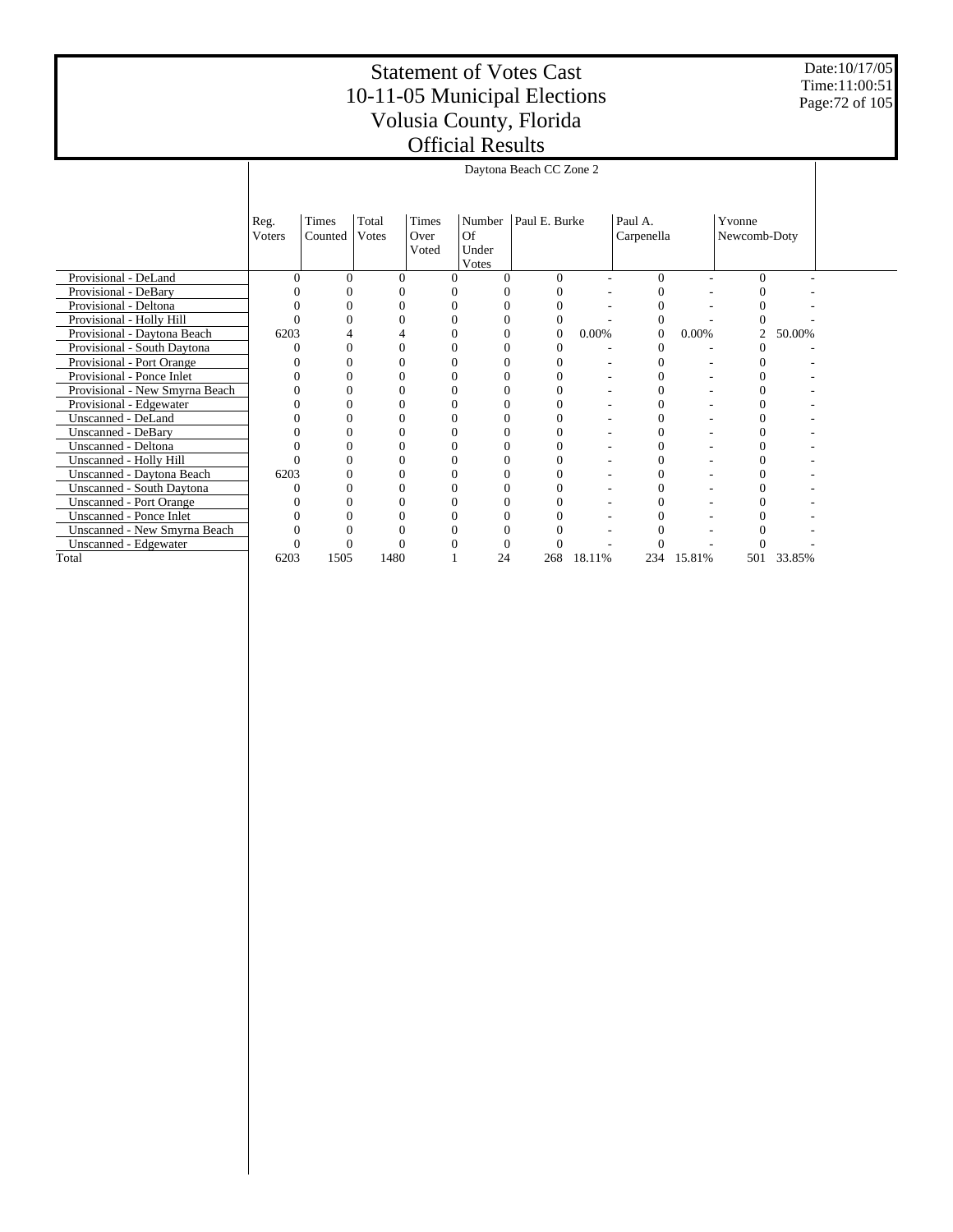|                                 |                                      | <b>Statement of Votes Cast</b><br>10-11-05 Municipal Elections<br>Volusia County, Florida<br><b>Official Results</b> | Date:10/17/05<br>Time:11:00:51<br>Page: 73 of 105 |
|---------------------------------|--------------------------------------|----------------------------------------------------------------------------------------------------------------------|---------------------------------------------------|
|                                 | Daytona Beach CC                     |                                                                                                                      |                                                   |
|                                 | Zone 2                               |                                                                                                                      |                                                   |
|                                 | Paul Zimmerman                       |                                                                                                                      |                                                   |
|                                 |                                      |                                                                                                                      |                                                   |
| Jurisdiction Wide               |                                      |                                                                                                                      |                                                   |
| 206                             | $\boldsymbol{0}$                     |                                                                                                                      |                                                   |
| 209                             | $\boldsymbol{0}$                     |                                                                                                                      |                                                   |
| 212<br>215                      | $\boldsymbol{0}$<br>$\overline{0}$   |                                                                                                                      |                                                   |
| 216                             | $\mathbf{0}$                         |                                                                                                                      |                                                   |
| 217                             | $\mathbf{0}$                         |                                                                                                                      |                                                   |
| 218                             | $\overline{0}$                       |                                                                                                                      |                                                   |
| 304<br>305                      | $\overline{0}$<br>$\overline{0}$     |                                                                                                                      |                                                   |
| 306                             | $\overline{0}$                       |                                                                                                                      |                                                   |
| 307                             | $\overline{0}$                       |                                                                                                                      |                                                   |
| 310<br>311                      | $\overline{0}$<br>$\overline{0}$     |                                                                                                                      |                                                   |
| 401 - Zone 2                    | $\overline{0}$                       |                                                                                                                      |                                                   |
| 402 - Zone 2                    | $\overline{0}$                       |                                                                                                                      |                                                   |
| 403 - Zone 1                    | $\overline{0}$                       |                                                                                                                      |                                                   |
| 405 - Zone 1<br>406 - Zone 2    | $\overline{0}$<br>$\mathbf{0}$       |                                                                                                                      |                                                   |
| 407 - Zone 3                    | $\overline{0}$                       |                                                                                                                      |                                                   |
| 408 - Zone 4                    | $\overline{0}$                       |                                                                                                                      |                                                   |
| 409 - Zone 5                    | $\overline{0}$                       |                                                                                                                      |                                                   |
| 410 - Zone 5<br>411 - Zone 6    | $\mathbf{0}$<br>$\overline{0}$       |                                                                                                                      |                                                   |
| 413 - Zone 6                    | $\overline{0}$                       |                                                                                                                      |                                                   |
| 414 - Zone 5                    | $\overline{0}$                       |                                                                                                                      |                                                   |
| 415 - Zone 4<br>416 - Zone 4    | $\mathbf{0}$<br>$\overline{0}$       |                                                                                                                      |                                                   |
| 417 - Zone 3                    | $\overline{0}$                       |                                                                                                                      |                                                   |
| 418 - Zone 6                    | $\overline{0}$                       |                                                                                                                      |                                                   |
| 419 - Zone 3                    | $\overline{0}$<br>$\overline{0}$     |                                                                                                                      |                                                   |
| 420 - Zone 6<br>422 - Zone 1    | $\overline{0}$                       |                                                                                                                      |                                                   |
| $423 - Zone$ 3                  | $\mathbf{0}$                         |                                                                                                                      |                                                   |
| $424 - Z$ one 4                 | 0                                    |                                                                                                                      |                                                   |
| 426 - Zone 2<br>427 - Zone 5    | $\boldsymbol{0}$<br>$\mathbf{0}$     |                                                                                                                      |                                                   |
| 428 - Zone 1                    | $\boldsymbol{0}$                     |                                                                                                                      |                                                   |
| 429 - Zone 4                    | $\boldsymbol{0}$                     |                                                                                                                      |                                                   |
| 526                             | $\boldsymbol{0}$<br>$\boldsymbol{0}$ |                                                                                                                      |                                                   |
| 527<br>528                      | $\boldsymbol{0}$                     |                                                                                                                      |                                                   |
| 529                             | $\mathbf{0}$                         |                                                                                                                      |                                                   |
| 534                             | $\boldsymbol{0}$                     |                                                                                                                      |                                                   |
| $602 - Z$ one 4<br>603 - Zone 5 | $\boldsymbol{0}$<br>$\boldsymbol{0}$ |                                                                                                                      |                                                   |
| $605 - Z$ one $5$               | $\boldsymbol{0}$                     |                                                                                                                      |                                                   |
| 607 - Zone 2                    | 164 37.96%                           |                                                                                                                      |                                                   |
| 608 - Zone 2<br>609 - Zone 2    | 108 29.92%<br>80 37.21%              |                                                                                                                      |                                                   |
| 614 - Zone 5                    | $\mathbf{0}$                         |                                                                                                                      |                                                   |
| 615 - Zone 4                    | $\boldsymbol{0}$                     |                                                                                                                      |                                                   |
| 617 - Zone 5                    | $\boldsymbol{0}$                     |                                                                                                                      |                                                   |
| 618 - Zone 6<br>619 - Zone 2    | $\boldsymbol{0}$<br>46<br>19.41%     |                                                                                                                      |                                                   |
| 620 - Zone 3                    | $\boldsymbol{0}$                     |                                                                                                                      |                                                   |
| 621 - Zone 6                    | $\boldsymbol{0}$                     |                                                                                                                      |                                                   |
| 622 - Zone 3<br>623 - Zone 3    | $\boldsymbol{0}$<br>$\boldsymbol{0}$ |                                                                                                                      |                                                   |
| 624 - Zone 3                    | $\boldsymbol{0}$                     |                                                                                                                      |                                                   |
| 625 - Zone 1                    | $\overline{0}$                       |                                                                                                                      |                                                   |
|                                 |                                      |                                                                                                                      |                                                   |
|                                 |                                      |                                                                                                                      |                                                   |
|                                 |                                      |                                                                                                                      |                                                   |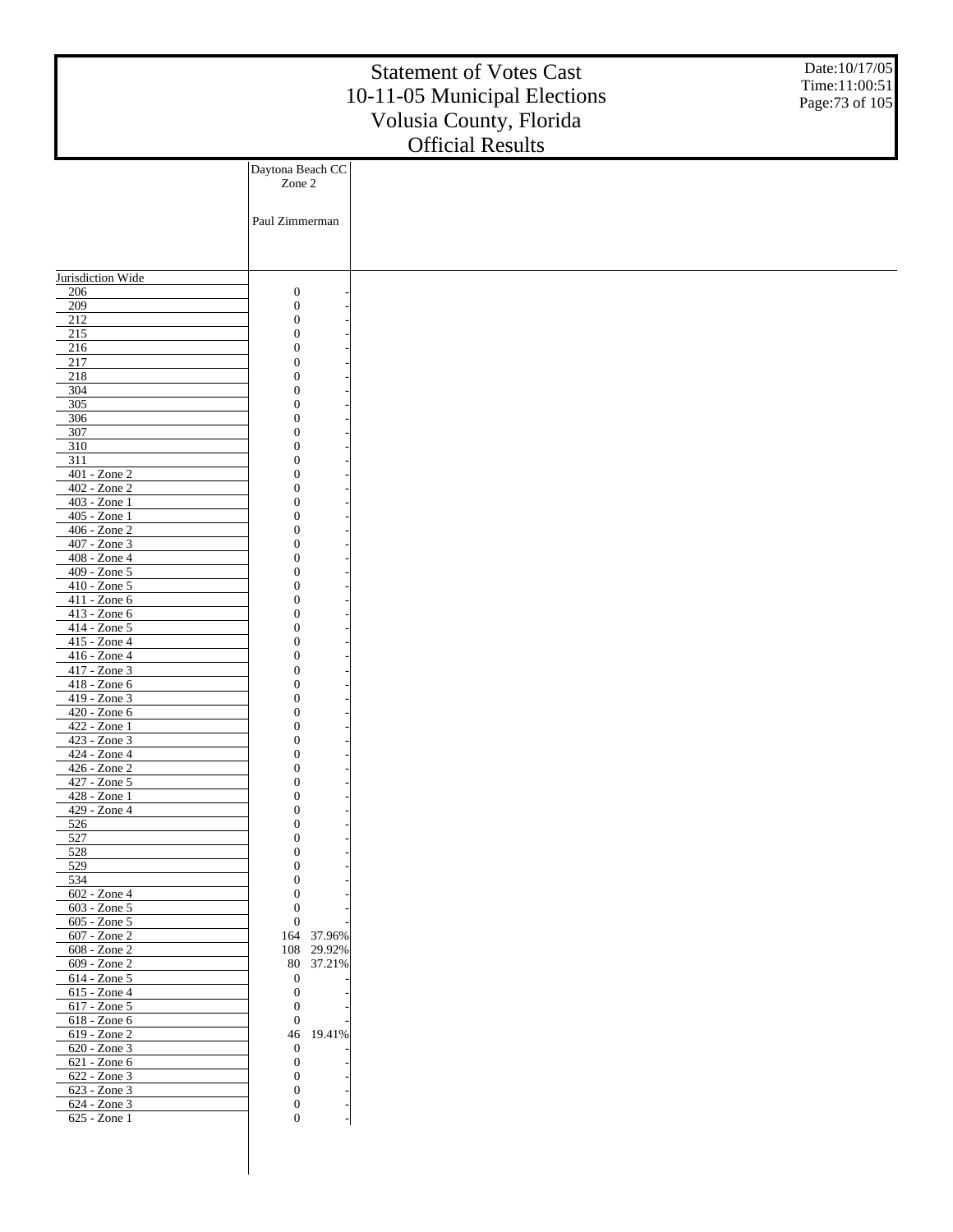|                                                    |                                      | <b>Statement of Votes Cast</b><br>10-11-05 Municipal Elections<br>Volusia County, Florida<br><b>Official Results</b> | Date:10/17/05<br>Time:11:00:51<br>Page: 74 of 105 |
|----------------------------------------------------|--------------------------------------|----------------------------------------------------------------------------------------------------------------------|---------------------------------------------------|
|                                                    | Daytona Beach CC                     |                                                                                                                      |                                                   |
|                                                    | Zone 2                               |                                                                                                                      |                                                   |
|                                                    |                                      |                                                                                                                      |                                                   |
|                                                    | Paul Zimmerman                       |                                                                                                                      |                                                   |
|                                                    |                                      |                                                                                                                      |                                                   |
|                                                    |                                      |                                                                                                                      |                                                   |
|                                                    |                                      |                                                                                                                      |                                                   |
| 626 - Zone 3<br>628 - Zone 6                       | $\boldsymbol{0}$<br>$\boldsymbol{0}$ |                                                                                                                      |                                                   |
| 629 - Zone 6                                       | $\overline{0}$                       |                                                                                                                      |                                                   |
| 633 - Zone 1                                       | $\mathbf{0}$                         |                                                                                                                      |                                                   |
| 636 - Zone 1                                       | $\theta$                             |                                                                                                                      |                                                   |
| 637 - Zone 1<br>638 - Zone 1                       | $\mathbf{0}$<br>$\overline{0}$       |                                                                                                                      |                                                   |
| 640 - Zone 4                                       | $\mathbf{0}$                         |                                                                                                                      |                                                   |
| 641 - Zone 4                                       | $\theta$                             |                                                                                                                      |                                                   |
| 701                                                | $\mathbf{0}$                         |                                                                                                                      |                                                   |
| 702                                                | $\overline{0}$                       |                                                                                                                      |                                                   |
| 703<br>704                                         | $\mathbf{0}$<br>$\theta$             |                                                                                                                      |                                                   |
| 709                                                | $\mathbf{0}$                         |                                                                                                                      |                                                   |
| 711                                                | $\overline{0}$                       |                                                                                                                      |                                                   |
| 712                                                | $\mathbf{0}$                         |                                                                                                                      |                                                   |
| 714<br>717                                         | $\theta$<br>$\mathbf{0}$             |                                                                                                                      |                                                   |
| 718                                                | $\overline{0}$                       |                                                                                                                      |                                                   |
| 719                                                | $\mathbf{0}$                         |                                                                                                                      |                                                   |
| 720                                                | $\theta$                             |                                                                                                                      |                                                   |
| 722<br>723                                         | $\mathbf{0}$<br>$\overline{0}$       |                                                                                                                      |                                                   |
| 724                                                | $\mathbf{0}$                         |                                                                                                                      |                                                   |
| 725                                                | $\theta$                             |                                                                                                                      |                                                   |
| 726                                                | $\mathbf{0}$                         |                                                                                                                      |                                                   |
| 727<br>728                                         | $\overline{0}$<br>$\mathbf{0}$       |                                                                                                                      |                                                   |
| 729                                                | $\theta$                             |                                                                                                                      |                                                   |
| 731                                                | $\mathbf{0}$                         |                                                                                                                      |                                                   |
| 732                                                | $\overline{0}$                       |                                                                                                                      |                                                   |
| 733<br>803                                         | $\mathbf{0}$<br>$\overline{0}$       |                                                                                                                      |                                                   |
| 804                                                | $\theta$                             |                                                                                                                      |                                                   |
| 805                                                | $\boldsymbol{0}$                     |                                                                                                                      |                                                   |
| 806                                                | $\boldsymbol{0}$                     |                                                                                                                      |                                                   |
| 808<br>809                                         | $\overline{0}$<br>$\boldsymbol{0}$   |                                                                                                                      |                                                   |
| 810                                                | $\overline{0}$                       |                                                                                                                      |                                                   |
| 811                                                | $\mathbf{0}$                         |                                                                                                                      |                                                   |
| 812                                                | $\overline{0}$                       |                                                                                                                      |                                                   |
| 815<br>901                                         | $\boldsymbol{0}$<br>$\overline{0}$   |                                                                                                                      |                                                   |
| 902                                                | $\mathbf{0}$                         |                                                                                                                      |                                                   |
| 903                                                | $\overline{0}$                       |                                                                                                                      |                                                   |
| 904                                                | $\boldsymbol{0}$<br>$\overline{0}$   |                                                                                                                      |                                                   |
| 905<br>910                                         | $\mathbf{0}$                         |                                                                                                                      |                                                   |
| 912                                                | $\overline{0}$                       |                                                                                                                      |                                                   |
| 913                                                | $\boldsymbol{0}$                     |                                                                                                                      |                                                   |
| Absentee - DeLand                                  | $\overline{0}$                       |                                                                                                                      |                                                   |
| Absentee - DeBary<br>Absentee - Deltona            | $\boldsymbol{0}$<br>$\overline{0}$   |                                                                                                                      |                                                   |
| Absentee - Holly Hill                              | $\boldsymbol{0}$                     |                                                                                                                      |                                                   |
| Absentee - Daytona Beach                           | 29.81%<br>31                         |                                                                                                                      |                                                   |
| Absentee - South Daytona<br>Absentee - Port Orange | $\mathbf{0}$<br>$\boldsymbol{0}$     |                                                                                                                      |                                                   |
| Absentee - Ponce Inlet                             | $\boldsymbol{0}$                     |                                                                                                                      |                                                   |
| Absentee - New Smyrna Beach                        | $\overline{0}$                       |                                                                                                                      |                                                   |
| Absentee - Edgewater                               | $\boldsymbol{0}$                     |                                                                                                                      |                                                   |
| Early Voting                                       | 46 36.22%                            |                                                                                                                      |                                                   |
|                                                    |                                      |                                                                                                                      |                                                   |
|                                                    |                                      |                                                                                                                      |                                                   |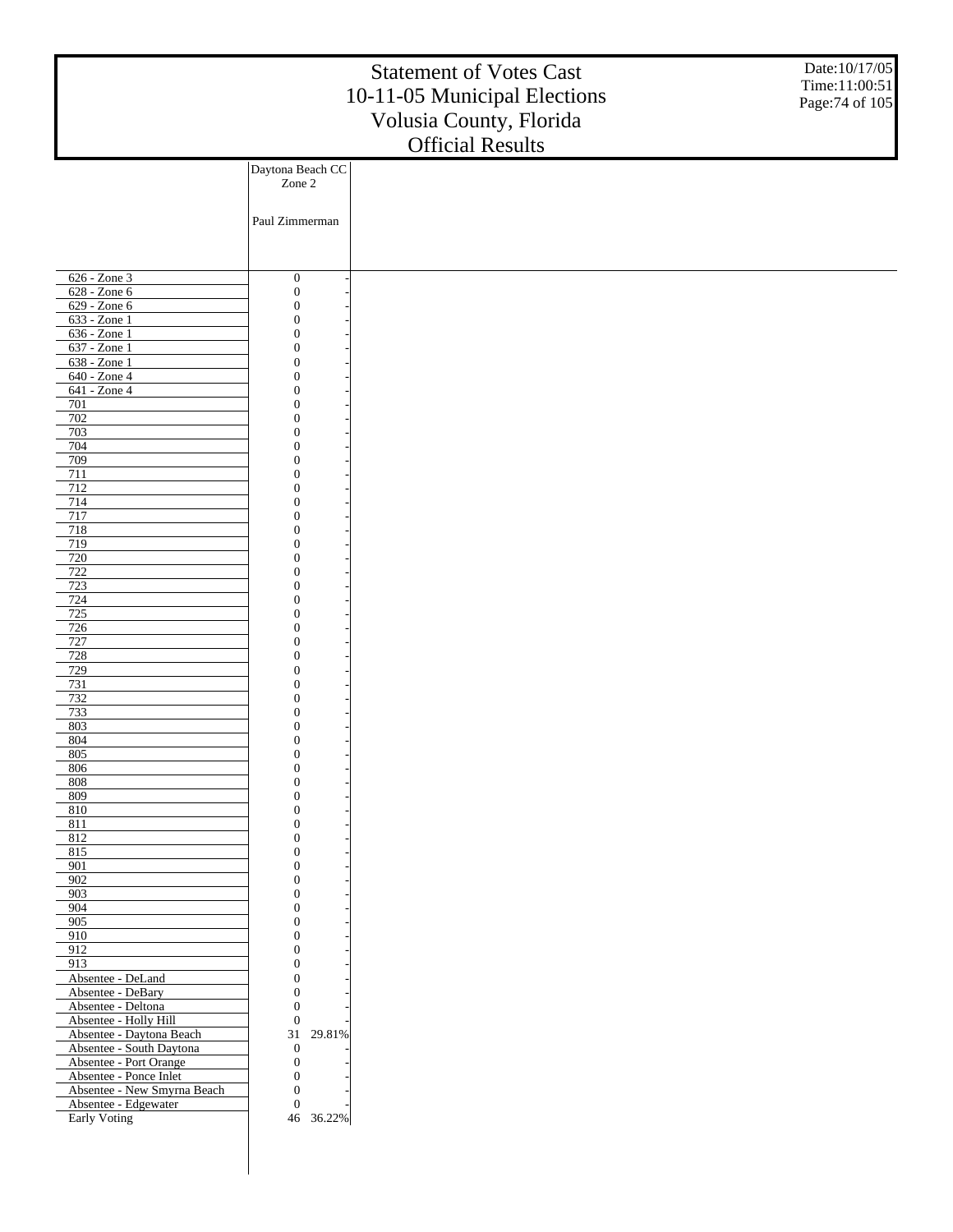|                                |                            | <b>Statement of Votes Cast</b><br>10-11-05 Municipal Elections<br>Volusia County, Florida<br><b>Official Results</b> | Date:10/17/05<br>Time:11:00:51<br>Page: 75 of 105 |
|--------------------------------|----------------------------|----------------------------------------------------------------------------------------------------------------------|---------------------------------------------------|
|                                | Daytona Beach CC<br>Zone 2 |                                                                                                                      |                                                   |
|                                | Paul Zimmerman             |                                                                                                                      |                                                   |
| Provisional - DeLand           | 0                          |                                                                                                                      |                                                   |
| Provisional - DeBary           | 0                          |                                                                                                                      |                                                   |
| Provisional - Deltona          |                            |                                                                                                                      |                                                   |
| Provisional - Holly Hill       | 0                          |                                                                                                                      |                                                   |
| Provisional - Daytona Beach    | $\mathfrak{2}$<br>50.00%   |                                                                                                                      |                                                   |
| Provisional - South Daytona    | $\Omega$                   |                                                                                                                      |                                                   |
| Provisional - Port Orange      |                            |                                                                                                                      |                                                   |
| Provisional - Ponce Inlet      |                            |                                                                                                                      |                                                   |
| Provisional - New Smyrna Beach |                            |                                                                                                                      |                                                   |
| Provisional - Edgewater        |                            |                                                                                                                      |                                                   |
| Unscanned - DeLand             |                            |                                                                                                                      |                                                   |
| Unscanned - DeBary             |                            |                                                                                                                      |                                                   |
| Unscanned - Deltona            |                            |                                                                                                                      |                                                   |
| Unscanned - Holly Hill         |                            |                                                                                                                      |                                                   |
| Unscanned - Daytona Beach      |                            |                                                                                                                      |                                                   |
| Unscanned - South Daytona      |                            |                                                                                                                      |                                                   |
| <b>Unscanned - Port Orange</b> |                            |                                                                                                                      |                                                   |
| Unscanned - Ponce Inlet        | Ω                          |                                                                                                                      |                                                   |
| Unscanned - New Smyrna Beach   | 0                          |                                                                                                                      |                                                   |
| Unscanned - Edgewater          | 0                          |                                                                                                                      |                                                   |
| Total                          | 477<br>32.23%              |                                                                                                                      |                                                   |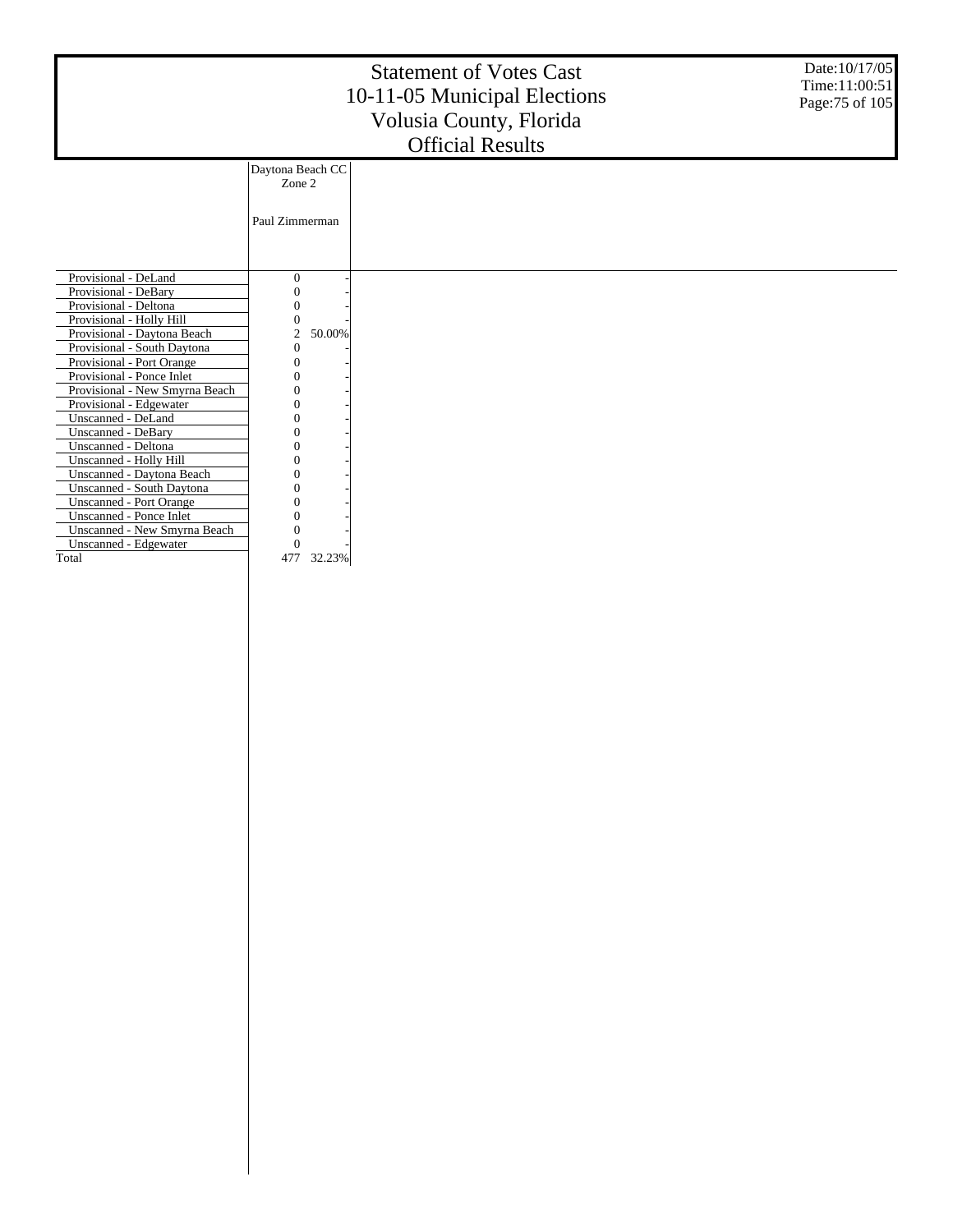Date:10/17/05 Time:11:00:51 Page:76 of 105

|                              |                                  | Daytona Beach CC Zone 5      |                                      |                                      |                                                                          |                                      |                                  |                                      |                          |                                      |       |  |
|------------------------------|----------------------------------|------------------------------|--------------------------------------|--------------------------------------|--------------------------------------------------------------------------|--------------------------------------|----------------------------------|--------------------------------------|--------------------------|--------------------------------------|-------|--|
|                              |                                  |                              |                                      |                                      |                                                                          |                                      |                                  |                                      |                          |                                      |       |  |
|                              | Reg.<br>Voters                   | Times<br>Counted             | Total<br>Votes                       | Times<br>Over<br>Voted               | Number<br>Of<br>Under                                                    | Glenn G. Barnes                      |                                  | Henry L. Butts                       |                          | A. Shawn Collins                     |       |  |
|                              |                                  |                              |                                      |                                      | Votes                                                                    |                                      |                                  |                                      |                          |                                      |       |  |
| Jurisdiction Wide            |                                  |                              |                                      |                                      |                                                                          |                                      |                                  |                                      |                          |                                      |       |  |
| 206<br>209                   | $\mathbf{0}$<br>$\mathbf{0}$     | $\mathbf{0}$<br>$\mathbf{0}$ | $\boldsymbol{0}$<br>$\boldsymbol{0}$ | $\boldsymbol{0}$<br>$\boldsymbol{0}$ | $\boldsymbol{0}$<br>$\mathbf{0}$                                         | $\boldsymbol{0}$<br>$\boldsymbol{0}$ | $\overline{a}$<br>$\overline{a}$ | $\boldsymbol{0}$<br>$\boldsymbol{0}$ | $\overline{\phantom{a}}$ | $\boldsymbol{0}$<br>$\boldsymbol{0}$ |       |  |
| 212                          | $\mathbf{0}$                     | $\mathbf{0}$                 | $\boldsymbol{0}$                     |                                      | $\boldsymbol{0}$<br>$\mathbf{0}$                                         | $\mathbf{0}$                         | ÷,                               | $\boldsymbol{0}$                     |                          | $\boldsymbol{0}$                     |       |  |
| 215                          | $\overline{0}$                   | $\mathbf{0}$                 | $\mathbf{0}$                         |                                      | $\boldsymbol{0}$<br>$\overline{0}$                                       | $\overline{0}$                       | $\overline{a}$                   | $\boldsymbol{0}$                     |                          | $\mathbf{0}$                         |       |  |
| 216                          | $\mathbf{0}$                     | $\mathbf{0}$                 | $\boldsymbol{0}$                     |                                      | $\boldsymbol{0}$<br>$\overline{0}$                                       | $\overline{0}$                       |                                  | $\boldsymbol{0}$                     |                          | $\boldsymbol{0}$                     |       |  |
| 217                          | $\overline{0}$                   | $\mathbf{0}$                 | $\mathbf{0}$                         |                                      | $\boldsymbol{0}$<br>$\overline{0}$                                       | $\overline{0}$                       | $\overline{a}$                   | $\boldsymbol{0}$                     |                          | $\mathbf{0}$                         |       |  |
| 218                          | $\mathbf{0}$                     | $\mathbf{0}$                 | $\boldsymbol{0}$                     |                                      | $\boldsymbol{0}$<br>$\overline{0}$                                       | $\overline{0}$                       | ÷,                               | $\boldsymbol{0}$                     |                          | $\mathbf{0}$                         |       |  |
| 304<br>305                   | $\overline{0}$<br>$\overline{0}$ | $\mathbf{0}$<br>$\mathbf{0}$ | $\mathbf{0}$<br>$\boldsymbol{0}$     |                                      | $\boldsymbol{0}$<br>$\overline{0}$<br>$\boldsymbol{0}$<br>$\overline{0}$ | $\overline{0}$<br>$\overline{0}$     | $\overline{a}$                   | $\boldsymbol{0}$<br>$\mathbf{0}$     |                          | $\boldsymbol{0}$<br>$\boldsymbol{0}$ |       |  |
| 306                          | $\overline{0}$                   | $\mathbf{0}$                 | $\mathbf{0}$                         |                                      | $\boldsymbol{0}$<br>$\overline{0}$                                       | $\overline{0}$                       | $\overline{\phantom{a}}$         | $\boldsymbol{0}$                     |                          | $\mathbf{0}$                         |       |  |
| 307                          | $\mathbf{0}$                     | $\mathbf{0}$                 | $\boldsymbol{0}$                     |                                      | $\boldsymbol{0}$<br>$\overline{0}$                                       | $\overline{0}$                       |                                  | $\mathbf{0}$                         |                          | $\boldsymbol{0}$                     |       |  |
| 310                          | $\overline{0}$                   | $\mathbf{0}$                 | $\mathbf{0}$                         |                                      | $\boldsymbol{0}$<br>$\overline{0}$                                       | $\overline{0}$                       | $\overline{\phantom{a}}$         | $\boldsymbol{0}$                     |                          | $\boldsymbol{0}$                     |       |  |
| 311                          | $\mathbf{0}$                     | $\mathbf{0}$                 | $\boldsymbol{0}$                     |                                      | $\boldsymbol{0}$<br>$\overline{0}$                                       | $\overline{0}$                       |                                  | $\mathbf{0}$                         |                          | $\boldsymbol{0}$                     |       |  |
| 401 - Zone 2                 | $\overline{0}$                   | $\mathbf{0}$                 | $\mathbf{0}$                         |                                      | $\boldsymbol{0}$<br>$\overline{0}$                                       | $\overline{0}$                       | $\overline{\phantom{a}}$         | $\boldsymbol{0}$                     |                          | $\mathbf{0}$                         |       |  |
| 402 - Zone 2<br>403 - Zone 1 | $\mathbf{0}$<br>$\overline{0}$   | $\mathbf{0}$<br>$\mathbf{0}$ | $\boldsymbol{0}$<br>$\mathbf{0}$     |                                      | $\boldsymbol{0}$<br>$\overline{0}$<br>$\boldsymbol{0}$<br>$\overline{0}$ | $\overline{0}$<br>$\overline{0}$     | $\overline{a}$                   | $\mathbf{0}$<br>$\boldsymbol{0}$     |                          | $\boldsymbol{0}$<br>$\boldsymbol{0}$ |       |  |
| 405 - Zone 1                 | $\mathbf{0}$                     | $\mathbf{0}$                 | $\boldsymbol{0}$                     |                                      | $\boldsymbol{0}$<br>$\overline{0}$                                       | $\overline{0}$                       |                                  | $\mathbf{0}$                         |                          | $\boldsymbol{0}$                     |       |  |
| 406 - Zone 2                 | $\overline{0}$                   | $\mathbf{0}$                 | $\mathbf{0}$                         |                                      | $\boldsymbol{0}$<br>$\overline{0}$                                       | $\overline{0}$                       | $\overline{a}$                   | $\boldsymbol{0}$                     | ÷,                       | $\mathbf{0}$                         |       |  |
| 407 - Zone 3                 | $\mathbf{0}$                     | $\mathbf{0}$                 | $\boldsymbol{0}$                     |                                      | $\boldsymbol{0}$<br>$\overline{0}$                                       | $\overline{0}$                       | ÷,                               | $\mathbf{0}$                         |                          | $\boldsymbol{0}$                     |       |  |
| 408 - Zone 4                 | $\overline{0}$                   | $\mathbf{0}$                 | $\mathbf{0}$                         |                                      | $\boldsymbol{0}$<br>$\overline{0}$                                       | $\overline{0}$                       | $\overline{a}$                   | $\boldsymbol{0}$                     |                          | $\boldsymbol{0}$                     |       |  |
| 409 - Zone 5                 | $\overline{0}$                   | $\mathbf{0}$                 | $\boldsymbol{0}$                     |                                      | $\boldsymbol{0}$<br>$\overline{0}$                                       | $\mathbf{0}$                         |                                  | $\mathbf{0}$                         |                          | $\boldsymbol{0}$                     |       |  |
| 410 - Zone 5                 | $\overline{0}$<br>$\overline{0}$ | $\mathbf{0}$<br>$\mathbf{0}$ | $\mathbf{0}$                         |                                      | $\boldsymbol{0}$<br>$\overline{0}$<br>$\overline{0}$                     | $\mathbf{0}$<br>$\mathbf{0}$         | $\overline{\phantom{a}}$         | $\boldsymbol{0}$                     |                          | $\mathbf{0}$                         |       |  |
| 411 - Zone 6<br>413 - Zone 6 | $\overline{0}$                   | $\mathbf{0}$                 | $\boldsymbol{0}$<br>$\mathbf{0}$     |                                      | $\boldsymbol{0}$<br>$\boldsymbol{0}$<br>$\overline{0}$                   | $\mathbf{0}$                         | $\overline{\phantom{a}}$         | $\mathbf{0}$<br>$\boldsymbol{0}$     |                          | $\boldsymbol{0}$<br>$\boldsymbol{0}$ |       |  |
| 414 - Zone 5                 | $\mathbf{0}$                     | $\mathbf{0}$                 | $\boldsymbol{0}$                     |                                      | $\boldsymbol{0}$<br>$\overline{0}$                                       | $\mathbf{0}$                         |                                  | $\mathbf{0}$                         |                          | $\boldsymbol{0}$                     |       |  |
| 415 - Zone 4                 | $\overline{0}$                   | $\mathbf{0}$                 | $\mathbf{0}$                         |                                      | $\boldsymbol{0}$<br>$\overline{0}$                                       | $\mathbf{0}$                         | $\overline{\phantom{a}}$         | $\boldsymbol{0}$                     |                          | $\mathbf{0}$                         |       |  |
| 416 - Zone 4                 | $\mathbf{0}$                     | $\mathbf{0}$                 | $\boldsymbol{0}$                     |                                      | $\boldsymbol{0}$<br>$\overline{0}$                                       | $\mathbf{0}$                         |                                  | $\mathbf{0}$                         |                          | $\boldsymbol{0}$                     |       |  |
| 417 - Zone 3                 | $\overline{0}$                   | $\mathbf{0}$                 | $\mathbf{0}$                         |                                      | $\boldsymbol{0}$<br>$\overline{0}$                                       | $\mathbf{0}$                         | $\overline{a}$                   | $\boldsymbol{0}$                     |                          | $\boldsymbol{0}$                     |       |  |
| 418 - Zone 6                 | $\mathbf{0}$                     | $\mathbf{0}$                 | $\boldsymbol{0}$                     |                                      | $\boldsymbol{0}$<br>$\overline{0}$                                       | $\overline{0}$                       |                                  | $\mathbf{0}$                         |                          | $\boldsymbol{0}$                     |       |  |
| 419 - Zone 3<br>420 - Zone 6 | $\overline{0}$<br>$\mathbf{0}$   | $\mathbf{0}$<br>$\mathbf{0}$ | $\mathbf{0}$<br>$\boldsymbol{0}$     |                                      | $\boldsymbol{0}$<br>$\overline{0}$<br>$\boldsymbol{0}$<br>$\overline{0}$ | $\overline{0}$<br>$\overline{0}$     | $\overline{a}$<br>÷,             | $\boldsymbol{0}$<br>$\mathbf{0}$     | ÷,                       | $\mathbf{0}$<br>$\boldsymbol{0}$     |       |  |
| 422 - Zone 1                 | $\overline{0}$                   | $\mathbf{0}$                 | $\mathbf{0}$                         |                                      | $\boldsymbol{0}$<br>$\overline{0}$                                       | $\overline{0}$                       | $\overline{a}$                   | $\boldsymbol{0}$                     |                          | $\boldsymbol{0}$                     |       |  |
| 423 - Zone 3                 | $\overline{0}$                   | $\mathbf{0}$                 | $\boldsymbol{0}$                     |                                      | $\boldsymbol{0}$<br>$\overline{0}$                                       | $\overline{0}$                       |                                  | $\mathbf{0}$                         |                          | $\boldsymbol{0}$                     |       |  |
| 424 - Zone 4                 | $\overline{0}$                   | $\mathbf{0}$                 | $\mathbf{0}$                         |                                      | $\boldsymbol{0}$<br>$\overline{0}$                                       | $\overline{0}$                       | $\overline{a}$                   | $\boldsymbol{0}$                     |                          | $\mathbf{0}$                         |       |  |
| 426 - Zone 2                 | $\overline{0}$                   | $\mathbf{0}$                 | $\boldsymbol{0}$                     |                                      | $\boldsymbol{0}$<br>$\overline{0}$                                       | $\overline{0}$                       |                                  | $\mathbf{0}$                         |                          | $\boldsymbol{0}$                     |       |  |
| 427 - Zone 5                 | $\overline{0}$                   | $\mathbf{0}$                 | $\mathbf{0}$                         |                                      | $\boldsymbol{0}$<br>$\overline{0}$                                       | $\overline{0}$                       | $\overline{\phantom{a}}$         | $\boldsymbol{0}$                     |                          | $\mathbf{0}$                         |       |  |
| 428 - Zone 1<br>429 - Zone 4 | $\mathbf{0}$<br>$\overline{0}$   | $\mathbf{0}$<br>$\mathbf{0}$ | $\mathbf{0}$<br>$\mathbf{0}$         |                                      | $\boldsymbol{0}$<br>$\overline{0}$<br>$\boldsymbol{0}$<br>$\overline{0}$ | $\overline{0}$<br>$\overline{0}$     | $\overline{\phantom{a}}$         | $\mathbf{0}$<br>$\boldsymbol{0}$     |                          | $\boldsymbol{0}$<br>$\mathbf{0}$     |       |  |
| 526                          | $\mathbf{0}$                     | $\mathbf{0}$                 | $\boldsymbol{0}$                     |                                      | $\boldsymbol{0}$<br>$\overline{0}$                                       | $\overline{0}$                       |                                  | $\mathbf{0}$                         |                          | $\mathbf{0}$                         |       |  |
| 527                          | $\overline{0}$                   | $\mathbf{0}$                 | $\mathbf{0}$                         |                                      | $\boldsymbol{0}$<br>$\overline{0}$                                       | $\mathbf{0}$                         | $\overline{\phantom{a}}$         | $\boldsymbol{0}$                     |                          | $\mathbf{0}$                         |       |  |
| 528                          | $\overline{0}$                   | $\mathbf{0}$                 | $\mathbf{0}$                         |                                      | $\overline{0}$<br>$\theta$                                               | $\mathbf{0}$                         |                                  | $\mathbf{0}$                         | L,                       | $\mathbf{0}$                         |       |  |
| 529                          | $\boldsymbol{0}$                 | $\mathbf{0}$                 | $\boldsymbol{0}$                     |                                      | $\mathbf{0}$<br>0                                                        | $\boldsymbol{0}$                     |                                  | 0                                    |                          | $\boldsymbol{0}$                     |       |  |
| 534                          | $\mathbf{0}$                     | $\mathbf{0}$                 | $\boldsymbol{0}$                     |                                      | $\boldsymbol{0}$<br>$\theta$                                             | $\mathbf{0}$                         |                                  | $\mathbf{0}$                         |                          | $\boldsymbol{0}$                     |       |  |
| 602 - Zone 4<br>603 - Zone 5 | $\boldsymbol{0}$<br>2200         | $\mathbf{0}$<br>243          | $\mathbf{0}$<br>241                  | $\mathbf{0}$<br>$\mathbf{0}$         | $\theta$<br>2                                                            | $\mathbf{0}$                         | 45 18.67%                        | $\theta$<br>36                       | 14.94%                   | $\boldsymbol{0}$<br>7                | 2.90% |  |
| 605 - Zone 5                 | 1158                             | 213                          | 213                                  | $\mathbf{0}$                         | $\theta$                                                                 |                                      | 53 24.88%                        | 12                                   | 5.63%                    | 5                                    | 2.35% |  |
| 607 - Zone 2                 | $\mathbf{0}$                     | $\theta$                     | $\mathbf{0}$                         |                                      | $\boldsymbol{0}$<br>$\overline{0}$                                       | $\mathbf{0}$                         |                                  | $\mathbf{0}$                         |                          | $\boldsymbol{0}$                     |       |  |
| 608 - Zone 2                 | $\theta$                         | $\mathbf{0}$                 | $\theta$                             |                                      | $\overline{0}$<br>$\overline{0}$                                         | $\mathbf{0}$                         | $\overline{\phantom{a}}$         | $\mathbf{0}$                         | $\overline{\phantom{a}}$ | $\boldsymbol{0}$                     |       |  |
| 609 - Zone 2                 | $\boldsymbol{0}$                 | $\mathbf{0}$                 | $\mathbf{0}$                         |                                      | $\boldsymbol{0}$<br>$\mathbf{0}$                                         | $\mathbf{0}$                         |                                  | $\mathbf{0}$                         |                          | $\mathbf{0}$                         |       |  |
| 614 - Zone 5                 | 2484                             | 327                          | 326                                  |                                      | $\overline{0}$<br>$\mathbf{1}$                                           |                                      | 111 34.05%                       | 13                                   | 3.99%                    | 8                                    | 2.45% |  |
| 615 - Zone 4<br>617 - Zone 5 | $\mathbf{0}$<br>659              | $\mathbf{0}$<br>72           | $\mathbf{0}$<br>71                   |                                      | $\boldsymbol{0}$<br>$\overline{0}$<br>$\overline{0}$<br>1                | $\mathbf{0}$<br>20                   | 28.17%                           | $\mathbf{0}$<br>7                    | 9.86%                    | $\mathbf{0}$<br>1                    | 1.41% |  |
| 618 - Zone 6                 | $\mathbf{0}$                     | $\mathbf{0}$                 | $\boldsymbol{0}$                     |                                      | $\boldsymbol{0}$<br>$\overline{0}$                                       | $\mathbf{0}$                         |                                  | $\boldsymbol{0}$                     |                          | $\mathbf{0}$                         |       |  |
| 619 - Zone 2                 | $\overline{0}$                   | $\mathbf{0}$                 | $\mathbf{0}$                         |                                      | $\overline{0}$<br>$\theta$                                               | $\mathbf{0}$                         |                                  | $\mathbf{0}$                         |                          | $\mathbf{0}$                         |       |  |
| 620 - Zone 3                 | $\theta$                         | $\mathbf{0}$                 | $\mathbf{0}$                         |                                      | $\overline{0}$<br>$\theta$                                               | $\Omega$                             |                                  | $\overline{0}$                       |                          | $\mathbf{0}$                         |       |  |
| 621 - Zone 6                 | $\Omega$                         | $\Omega$                     | $\mathbf{0}$                         |                                      | $\overline{0}$<br>$\theta$                                               | $\Omega$                             | $\overline{a}$                   | $\mathbf{0}$                         |                          | $\mathbf{0}$                         |       |  |
| 622 - Zone 3                 | $\overline{0}$                   | $\mathbf{0}$                 | $\mathbf{0}$                         |                                      | $\overline{0}$<br>$\overline{0}$                                         | $\Omega$                             |                                  | $\overline{0}$                       |                          | $\mathbf{0}$                         |       |  |
| 623 - Zone 3<br>624 - Zone 3 | $\theta$<br>$\mathbf{0}$         | $\mathbf{0}$<br>$\mathbf{0}$ | $\mathbf{0}$<br>$\boldsymbol{0}$     |                                      | $\overline{0}$<br>$\theta$<br>$\boldsymbol{0}$<br>$\mathbf{0}$           | $\Omega$<br>$\boldsymbol{0}$         |                                  | $\boldsymbol{0}$<br>$\boldsymbol{0}$ |                          | $\mathbf{0}$<br>$\boldsymbol{0}$     |       |  |
| 625 - Zone 1                 | $\overline{0}$                   | $\mathbf{0}$                 | $\mathbf{0}$                         |                                      | $\overline{0}$<br>$\mathbf{0}$                                           | $\mathbf{0}$                         |                                  | $\boldsymbol{0}$                     |                          | $\mathbf{0}$                         |       |  |
|                              |                                  |                              |                                      |                                      |                                                                          |                                      |                                  |                                      |                          |                                      |       |  |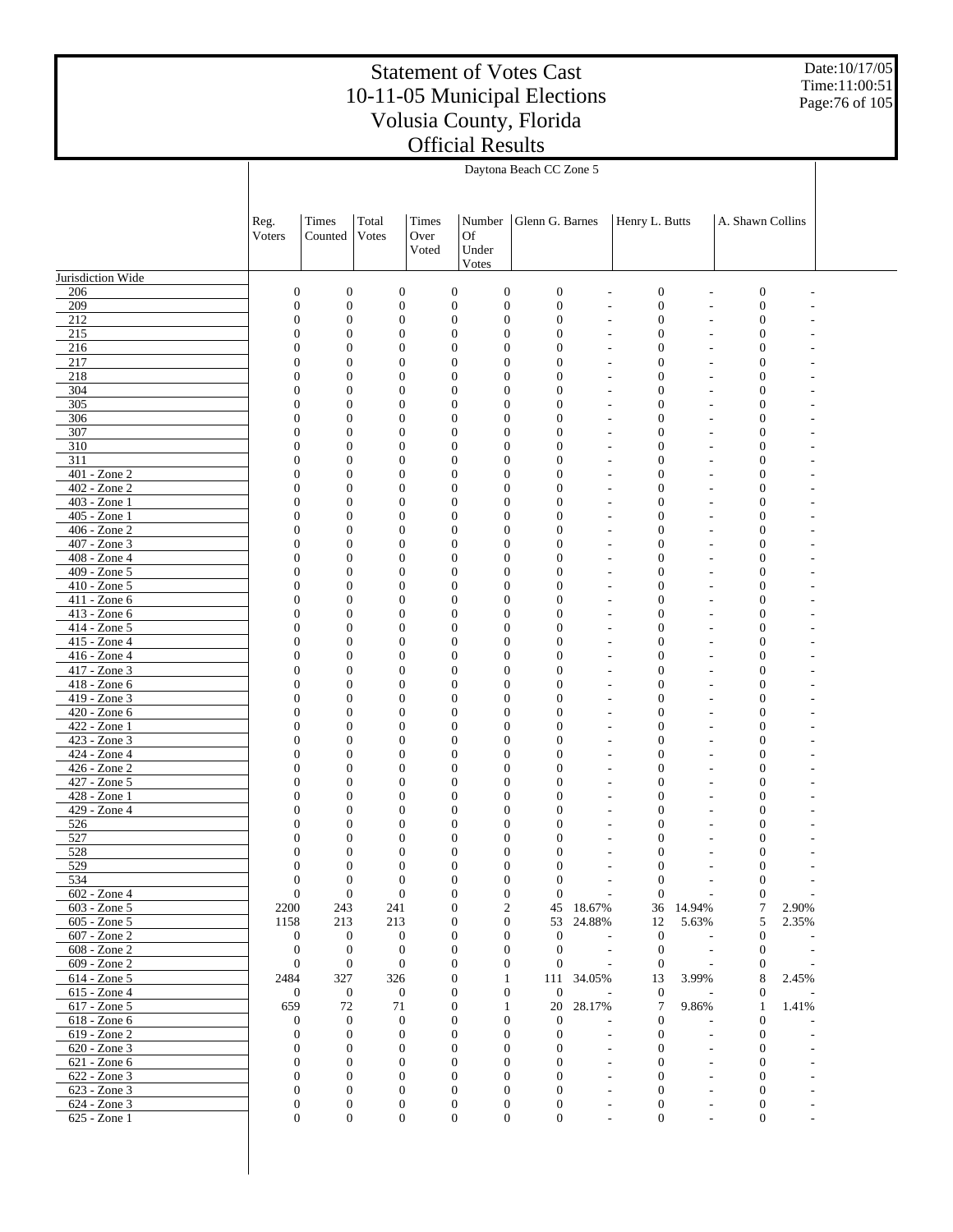Date:10/17/05 Time:11:00:51 Page:77 of 105

|                                                   |                                      | Daytona Beach CC Zone 5              |                                      |               |                                                                          |                                      |                                  |                                                                                              |                                |                                      |                          |  |  |
|---------------------------------------------------|--------------------------------------|--------------------------------------|--------------------------------------|---------------|--------------------------------------------------------------------------|--------------------------------------|----------------------------------|----------------------------------------------------------------------------------------------|--------------------------------|--------------------------------------|--------------------------|--|--|
|                                                   |                                      |                                      |                                      |               |                                                                          |                                      |                                  |                                                                                              |                                |                                      |                          |  |  |
|                                                   | Reg.<br>Voters                       | <b>Times</b><br>Counted              | Total<br>Votes                       | Times<br>Over | Number<br>Of                                                             | Glenn G. Barnes                      |                                  | Henry L. Butts                                                                               |                                | A. Shawn Collins                     |                          |  |  |
|                                                   |                                      |                                      |                                      | Voted         | Under                                                                    |                                      |                                  |                                                                                              |                                |                                      |                          |  |  |
|                                                   |                                      |                                      | $\boldsymbol{0}$                     |               | Votes                                                                    |                                      |                                  |                                                                                              |                                |                                      |                          |  |  |
| 626 - Zone 3<br>628 - Zone 6                      | $\boldsymbol{0}$<br>$\boldsymbol{0}$ | $\boldsymbol{0}$<br>$\boldsymbol{0}$ | $\mathbf{0}$                         |               | $\boldsymbol{0}$<br>$\mathbf{0}$<br>$\boldsymbol{0}$<br>$\boldsymbol{0}$ | $\boldsymbol{0}$<br>$\boldsymbol{0}$ |                                  | $\boldsymbol{0}$<br>$\overline{\phantom{a}}$<br>$\boldsymbol{0}$<br>$\overline{\phantom{a}}$ | $\overline{\phantom{a}}$<br>L. | $\boldsymbol{0}$<br>$\boldsymbol{0}$ | $\overline{\phantom{a}}$ |  |  |
| 629 - Zone 6                                      | $\boldsymbol{0}$                     | $\mathbf{0}$                         | $\mathbf{0}$                         |               | $\boldsymbol{0}$<br>$\boldsymbol{0}$                                     | $\boldsymbol{0}$                     | $\overline{a}$                   | $\boldsymbol{0}$                                                                             | L,                             | $\boldsymbol{0}$                     |                          |  |  |
| 633 - Zone 1                                      | $\boldsymbol{0}$                     | $\mathbf{0}$                         | $\boldsymbol{0}$                     |               | $\boldsymbol{0}$<br>$\mathbf{0}$                                         | $\boldsymbol{0}$                     | $\overline{a}$                   | $\boldsymbol{0}$                                                                             | L,                             | $\boldsymbol{0}$                     |                          |  |  |
| $636 - Zone1$                                     | $\boldsymbol{0}$                     | $\mathbf{0}$                         | $\boldsymbol{0}$                     |               | $\boldsymbol{0}$<br>$\mathbf{0}$                                         | $\mathbf{0}$                         | $\overline{a}$                   | $\boldsymbol{0}$                                                                             | L,                             | $\boldsymbol{0}$                     |                          |  |  |
| 637 - Zone 1                                      | $\boldsymbol{0}$                     | $\mathbf{0}$                         | $\boldsymbol{0}$                     |               | $\mathbf{0}$<br>$\mathbf{0}$                                             | $\overline{0}$                       | $\overline{a}$                   | $\boldsymbol{0}$                                                                             | L,                             | $\boldsymbol{0}$                     |                          |  |  |
| 638 - Zone 1                                      | $\boldsymbol{0}$                     | $\mathbf{0}$                         | $\boldsymbol{0}$                     |               | $\boldsymbol{0}$<br>$\mathbf{0}$                                         | $\mathbf{0}$                         | $\overline{a}$                   | $\boldsymbol{0}$                                                                             | L,                             | $\boldsymbol{0}$                     |                          |  |  |
| 640 - Zone 4<br>641 - Zone 4                      | $\boldsymbol{0}$<br>$\boldsymbol{0}$ | $\mathbf{0}$<br>$\mathbf{0}$         | $\boldsymbol{0}$<br>$\boldsymbol{0}$ |               | $\boldsymbol{0}$<br>$\mathbf{0}$<br>$\boldsymbol{0}$<br>$\mathbf{0}$     | $\overline{0}$<br>$\mathbf{0}$       | $\overline{a}$<br>$\overline{a}$ | $\boldsymbol{0}$<br>$\boldsymbol{0}$                                                         | L,<br>٠                        | $\boldsymbol{0}$<br>$\boldsymbol{0}$ |                          |  |  |
| 701                                               | $\boldsymbol{0}$                     | $\mathbf{0}$                         | $\boldsymbol{0}$                     |               | $\mathbf{0}$<br>$\mathbf{0}$                                             | $\mathbf{0}$                         | $\overline{a}$                   | $\boldsymbol{0}$                                                                             | L,                             | $\boldsymbol{0}$                     |                          |  |  |
| 702                                               | $\boldsymbol{0}$                     | $\mathbf{0}$                         | $\boldsymbol{0}$                     |               | $\boldsymbol{0}$<br>$\mathbf{0}$                                         | $\mathbf{0}$                         | $\overline{a}$                   | $\boldsymbol{0}$                                                                             | ٠                              | $\boldsymbol{0}$                     |                          |  |  |
| 703                                               | $\boldsymbol{0}$                     | $\mathbf{0}$                         | $\boldsymbol{0}$                     |               | $\boldsymbol{0}$<br>$\mathbf{0}$                                         | $\mathbf{0}$                         | $\overline{a}$                   | $\boldsymbol{0}$                                                                             | ٠                              | $\boldsymbol{0}$                     |                          |  |  |
| 704                                               | $\boldsymbol{0}$                     | $\mathbf{0}$                         | $\boldsymbol{0}$                     |               | $\boldsymbol{0}$<br>$\mathbf{0}$                                         | $\mathbf{0}$                         | $\overline{\phantom{a}}$         | $\boldsymbol{0}$                                                                             | ٠                              | $\boldsymbol{0}$                     |                          |  |  |
| 709                                               | $\boldsymbol{0}$                     | $\mathbf{0}$                         | $\boldsymbol{0}$                     |               | $\mathbf{0}$<br>$\mathbf{0}$                                             | $\mathbf{0}$                         |                                  | $\boldsymbol{0}$<br>٠                                                                        | ٠                              | $\boldsymbol{0}$                     |                          |  |  |
| 711                                               | $\boldsymbol{0}$                     | $\mathbf{0}$                         | $\boldsymbol{0}$                     |               | $\boldsymbol{0}$<br>$\mathbf{0}$                                         | $\mathbf{0}$                         | $\overline{\phantom{a}}$         | $\boldsymbol{0}$                                                                             | $\overline{a}$                 | $\boldsymbol{0}$                     |                          |  |  |
| 712                                               | $\boldsymbol{0}$                     | $\mathbf{0}$                         | $\boldsymbol{0}$                     |               | $\boldsymbol{0}$<br>$\mathbf{0}$                                         | $\mathbf{0}$                         |                                  | $\boldsymbol{0}$<br>٠                                                                        | ٠                              | $\boldsymbol{0}$                     |                          |  |  |
| 714<br>717                                        | $\boldsymbol{0}$<br>$\boldsymbol{0}$ | $\mathbf{0}$<br>$\mathbf{0}$         | $\boldsymbol{0}$<br>$\boldsymbol{0}$ |               | $\boldsymbol{0}$<br>$\mathbf{0}$<br>$\mathbf{0}$<br>$\mathbf{0}$         | $\mathbf{0}$<br>$\overline{0}$       | $\overline{\phantom{a}}$         | $\boldsymbol{0}$                                                                             | ٠                              | $\boldsymbol{0}$<br>$\boldsymbol{0}$ |                          |  |  |
| 718                                               | $\boldsymbol{0}$                     | $\mathbf{0}$                         | $\boldsymbol{0}$                     |               | $\boldsymbol{0}$<br>$\mathbf{0}$                                         | $\mathbf{0}$                         | $\overline{\phantom{a}}$         | $\boldsymbol{0}$<br>$\overline{\phantom{a}}$<br>$\boldsymbol{0}$                             | ٠<br>٠                         | $\boldsymbol{0}$                     |                          |  |  |
| 719                                               | $\boldsymbol{0}$                     | $\mathbf{0}$                         | $\boldsymbol{0}$                     |               | $\boldsymbol{0}$<br>$\mathbf{0}$                                         | $\overline{0}$                       | $\overline{a}$                   | $\boldsymbol{0}$                                                                             | L,                             | $\boldsymbol{0}$                     |                          |  |  |
| 720                                               | $\boldsymbol{0}$                     | $\mathbf{0}$                         | $\boldsymbol{0}$                     |               | $\boldsymbol{0}$<br>$\mathbf{0}$                                         | $\mathbf{0}$                         | $\overline{a}$                   | $\boldsymbol{0}$                                                                             | ٠                              | $\boldsymbol{0}$                     |                          |  |  |
| 722                                               | $\boldsymbol{0}$                     | $\mathbf{0}$                         | $\boldsymbol{0}$                     |               | $\mathbf{0}$<br>$\mathbf{0}$                                             | $\overline{0}$                       | $\overline{a}$                   | $\boldsymbol{0}$                                                                             | L,                             | $\boldsymbol{0}$                     |                          |  |  |
| 723                                               | $\boldsymbol{0}$                     | $\mathbf{0}$                         | $\boldsymbol{0}$                     |               | $\boldsymbol{0}$<br>$\mathbf{0}$                                         | $\mathbf{0}$                         |                                  | $\boldsymbol{0}$<br>$\overline{\phantom{a}}$                                                 | L,                             | $\boldsymbol{0}$                     |                          |  |  |
| 724                                               | $\boldsymbol{0}$                     | $\mathbf{0}$                         | $\boldsymbol{0}$                     |               | $\boldsymbol{0}$<br>$\mathbf{0}$                                         | $\overline{0}$                       | $\overline{a}$                   | $\boldsymbol{0}$                                                                             | L,                             | $\boldsymbol{0}$                     |                          |  |  |
| 725                                               | $\boldsymbol{0}$                     | $\mathbf{0}$                         | $\boldsymbol{0}$                     |               | $\boldsymbol{0}$<br>$\mathbf{0}$                                         | $\mathbf{0}$                         | $\overline{a}$                   | $\boldsymbol{0}$                                                                             | L,                             | $\boldsymbol{0}$                     |                          |  |  |
| 726                                               | $\boldsymbol{0}$                     | $\mathbf{0}$                         | $\boldsymbol{0}$                     |               | $\mathbf{0}$<br>$\mathbf{0}$                                             | $\overline{0}$                       | $\overline{a}$                   | $\boldsymbol{0}$                                                                             | L,                             | $\boldsymbol{0}$                     |                          |  |  |
| 727<br>728                                        | $\boldsymbol{0}$<br>$\boldsymbol{0}$ | $\mathbf{0}$<br>$\mathbf{0}$         | $\boldsymbol{0}$<br>$\boldsymbol{0}$ |               | $\boldsymbol{0}$<br>$\mathbf{0}$<br>$\boldsymbol{0}$<br>$\mathbf{0}$     | $\mathbf{0}$<br>$\overline{0}$       | $\overline{a}$                   | $\boldsymbol{0}$<br>$\overline{\phantom{a}}$<br>$\boldsymbol{0}$                             | L,<br>L,                       | $\boldsymbol{0}$<br>$\boldsymbol{0}$ |                          |  |  |
| 729                                               | $\boldsymbol{0}$                     | $\mathbf{0}$                         | $\boldsymbol{0}$                     |               | $\boldsymbol{0}$<br>$\mathbf{0}$                                         | $\mathbf{0}$                         | $\overline{a}$                   | $\boldsymbol{0}$                                                                             | L,                             | $\boldsymbol{0}$                     |                          |  |  |
| 731                                               | $\boldsymbol{0}$                     | $\mathbf{0}$                         | $\boldsymbol{0}$                     |               | $\mathbf{0}$<br>$\mathbf{0}$                                             | $\overline{0}$                       | $\overline{a}$                   | $\boldsymbol{0}$                                                                             | L,                             | $\boldsymbol{0}$                     |                          |  |  |
| 732                                               | $\boldsymbol{0}$                     | $\mathbf{0}$                         | $\boldsymbol{0}$                     |               | $\boldsymbol{0}$<br>$\mathbf{0}$                                         | $\mathbf{0}$                         | $\overline{a}$                   | $\boldsymbol{0}$                                                                             | L,                             | $\boldsymbol{0}$                     |                          |  |  |
| 733                                               | $\boldsymbol{0}$                     | $\mathbf{0}$                         | $\boldsymbol{0}$                     |               | $\boldsymbol{0}$<br>$\mathbf{0}$                                         | $\overline{0}$                       | $\overline{a}$                   | $\boldsymbol{0}$                                                                             | L,                             | $\boldsymbol{0}$                     |                          |  |  |
| 803                                               | $\boldsymbol{0}$                     | $\mathbf{0}$                         | $\boldsymbol{0}$                     |               | $\boldsymbol{0}$<br>$\mathbf{0}$                                         | $\mathbf{0}$                         | $\overline{a}$                   | $\boldsymbol{0}$                                                                             | L,                             | $\boldsymbol{0}$                     |                          |  |  |
| 804                                               | $\boldsymbol{0}$                     | $\mathbf{0}$                         | $\boldsymbol{0}$                     |               | $\mathbf{0}$<br>$\mathbf{0}$                                             | $\overline{0}$                       | $\overline{a}$                   | $\boldsymbol{0}$                                                                             | L,                             | $\boldsymbol{0}$                     |                          |  |  |
| 805                                               | $\boldsymbol{0}$                     | $\mathbf{0}$                         | $\boldsymbol{0}$                     |               | $\boldsymbol{0}$<br>$\mathbf{0}$                                         | $\mathbf{0}$                         | $\overline{a}$                   | $\boldsymbol{0}$                                                                             | ٠                              | $\boldsymbol{0}$                     |                          |  |  |
| 806<br>808                                        | $\boldsymbol{0}$<br>$\boldsymbol{0}$ | $\mathbf{0}$<br>$\mathbf{0}$         | $\boldsymbol{0}$<br>$\boldsymbol{0}$ |               | $\boldsymbol{0}$<br>$\mathbf{0}$<br>$\boldsymbol{0}$<br>$\mathbf{0}$     | $\overline{0}$<br>$\mathbf{0}$       | $\overline{a}$<br>$\overline{a}$ | $\boldsymbol{0}$<br>$\boldsymbol{0}$                                                         | L,<br>٠                        | $\boldsymbol{0}$<br>$\boldsymbol{0}$ |                          |  |  |
| 809                                               | $\boldsymbol{0}$                     | $\boldsymbol{0}$                     | $\boldsymbol{0}$                     |               | $\mathbf{0}$<br>$\mathbf{0}$                                             | $\overline{0}$                       | $\overline{\phantom{a}}$         | $\boldsymbol{0}$                                                                             |                                | $\boldsymbol{0}$                     |                          |  |  |
| 810                                               | $\boldsymbol{0}$                     | $\boldsymbol{0}$                     | $\mathbf{0}$                         |               | $\boldsymbol{0}$<br>$\mathbf{0}$                                         | $\mathbf{0}$                         | $\overline{\phantom{a}}$         | $\boldsymbol{0}$                                                                             | ٠                              | $\boldsymbol{0}$                     |                          |  |  |
| 811                                               | $\boldsymbol{0}$                     | $\mathbf{0}$                         | $\boldsymbol{0}$                     |               | $\mathbf{0}$<br>$\mathbf{0}$                                             | $\mathbf{0}$                         | $\overline{\phantom{a}}$         | $\boldsymbol{0}$                                                                             |                                | $\boldsymbol{0}$                     |                          |  |  |
| 812                                               | $\mathbf{0}$                         | $\boldsymbol{0}$                     | $\mathbf{0}$                         |               | $\boldsymbol{0}$<br>$\mathbf{0}$                                         | $\mathbf{0}$                         | $\overline{\phantom{a}}$         | $\boldsymbol{0}$                                                                             | ٠                              | $\boldsymbol{0}$                     |                          |  |  |
| 815                                               | $\mathbf{0}$                         | $\boldsymbol{0}$                     | $\boldsymbol{0}$                     |               | $\boldsymbol{0}$<br>$\boldsymbol{0}$                                     | $\overline{0}$                       |                                  | $\boldsymbol{0}$                                                                             | L,                             | $\boldsymbol{0}$                     |                          |  |  |
| 901                                               | 0                                    | $\boldsymbol{0}$                     | $\boldsymbol{0}$                     |               | $\bf{0}$<br>$\bf{0}$                                                     | 0                                    |                                  | $\bf{0}$                                                                                     |                                | 0                                    |                          |  |  |
| 902<br>903                                        | $\boldsymbol{0}$<br>$\mathbf{0}$     | $\mathbf{0}$<br>$\boldsymbol{0}$     | $\boldsymbol{0}$<br>$\boldsymbol{0}$ |               | $\boldsymbol{0}$<br>$\mathbf{0}$<br>$\boldsymbol{0}$<br>$\mathbf{0}$     | $\boldsymbol{0}$<br>$\boldsymbol{0}$ |                                  | $\boldsymbol{0}$<br>$\overline{\phantom{a}}$<br>$\boldsymbol{0}$<br>$\overline{\phantom{a}}$ | L,<br>L,                       | $\boldsymbol{0}$<br>$\boldsymbol{0}$ |                          |  |  |
| 904                                               | $\mathbf{0}$                         | $\mathbf{0}$                         | $\boldsymbol{0}$                     |               | $\boldsymbol{0}$<br>$\mathbf{0}$                                         | $\mathbf{0}$                         |                                  | $\boldsymbol{0}$<br>$\overline{\phantom{a}}$                                                 | L,                             | $\boldsymbol{0}$                     |                          |  |  |
| 905                                               | $\mathbf{0}$                         | $\boldsymbol{0}$                     | $\boldsymbol{0}$                     |               | $\boldsymbol{0}$<br>$\mathbf{0}$                                         | $\mathbf{0}$                         |                                  | $\boldsymbol{0}$<br>$\overline{\phantom{a}}$                                                 | ٠                              | $\boldsymbol{0}$                     |                          |  |  |
| 910                                               | $\mathbf{0}$                         | $\mathbf{0}$                         | $\boldsymbol{0}$                     |               | $\boldsymbol{0}$<br>$\boldsymbol{0}$                                     | $\mathbf{0}$                         |                                  | $\boldsymbol{0}$<br>$\sim$                                                                   | L,                             | $\boldsymbol{0}$                     |                          |  |  |
| 912                                               | $\mathbf{0}$                         | $\boldsymbol{0}$                     | $\boldsymbol{0}$                     |               | $\boldsymbol{0}$<br>$\mathbf{0}$                                         | $\mathbf{0}$                         |                                  | $\boldsymbol{0}$<br>$\overline{\phantom{a}}$                                                 | ٠                              | $\boldsymbol{0}$                     |                          |  |  |
| 913                                               | $\mathbf{0}$                         | $\mathbf{0}$                         | $\boldsymbol{0}$                     |               | $\boldsymbol{0}$<br>$\boldsymbol{0}$                                     | $\mathbf{0}$                         |                                  | $\boldsymbol{0}$<br>$\sim$                                                                   | L,                             | $\boldsymbol{0}$                     |                          |  |  |
| Absentee - DeLand                                 | $\mathbf{0}$                         | $\mathbf{0}$                         | $\boldsymbol{0}$                     |               | $\boldsymbol{0}$<br>$\mathbf{0}$                                         | $\mathbf{0}$                         |                                  | $\boldsymbol{0}$<br>$\sim$                                                                   | ÷.                             | $\boldsymbol{0}$                     |                          |  |  |
| Absentee - DeBary                                 | $\mathbf{0}$                         | $\mathbf{0}$                         | $\boldsymbol{0}$                     |               | $\boldsymbol{0}$<br>$\boldsymbol{0}$                                     | $\mathbf{0}$                         |                                  | $\boldsymbol{0}$<br>$\sim$                                                                   | L,                             | $\boldsymbol{0}$                     |                          |  |  |
| Absentee - Deltona                                | $\mathbf{0}$                         | $\mathbf{0}$<br>$\boldsymbol{0}$     | $\mathbf{0}$                         |               | $\boldsymbol{0}$<br>$\mathbf{0}$<br>$\boldsymbol{0}$                     | $\mathbf{0}$<br>$\theta$             |                                  | $\boldsymbol{0}$<br>$\overline{\phantom{a}}$<br>$\boldsymbol{0}$<br>÷                        | $\overline{a}$<br>L,           | $\boldsymbol{0}$                     |                          |  |  |
| Absentee - Holly Hill<br>Absentee - Daytona Beach | $\boldsymbol{0}$<br>6501             | 115                                  | $\boldsymbol{0}$<br>114              |               | $\boldsymbol{0}$<br>$\mathbf{0}$<br>$\mathbf{1}$                         | 24                                   | 21.05%                           | $23\,$                                                                                       | 20.18%                         | $\boldsymbol{0}$<br>3                | 2.63%                    |  |  |
| Absentee - South Daytona                          | $\boldsymbol{0}$                     | $\mathbf{0}$                         | $\mathbf{0}$                         |               | $\boldsymbol{0}$<br>$\boldsymbol{0}$                                     | $\boldsymbol{0}$                     |                                  | $\boldsymbol{0}$                                                                             | ÷.                             | $\boldsymbol{0}$                     |                          |  |  |
| Absentee - Port Orange                            | $\boldsymbol{0}$                     | $\mathbf{0}$                         | $\mathbf{0}$                         |               | $\boldsymbol{0}$<br>$\mathbf{0}$                                         | $\mathbf{0}$                         |                                  | $\boldsymbol{0}$<br>$\sim$                                                                   | $\overline{a}$                 | $\mathbf{0}$                         |                          |  |  |
| Absentee - Ponce Inlet                            | $\boldsymbol{0}$                     | $\mathbf{0}$                         | $\boldsymbol{0}$                     |               | $\boldsymbol{0}$<br>$\boldsymbol{0}$                                     | $\boldsymbol{0}$                     |                                  | $\boldsymbol{0}$<br>$\overline{\phantom{a}}$                                                 | $\overline{a}$                 | $\boldsymbol{0}$                     |                          |  |  |
| Absentee - New Smyrna Beach                       | $\mathbf{0}$                         | $\boldsymbol{0}$                     | $\mathbf{0}$                         |               | $\boldsymbol{0}$<br>$\mathbf{0}$                                         | $\mathbf{0}$                         |                                  | $\boldsymbol{0}$<br>$\sim$                                                                   | $\overline{a}$                 | $\mathbf{0}$                         |                          |  |  |
| Absentee - Edgewater                              | $\boldsymbol{0}$                     | $\boldsymbol{0}$                     | $\boldsymbol{0}$                     |               | $\boldsymbol{0}$<br>$\mathbf{0}$                                         | $\boldsymbol{0}$                     |                                  | $\boldsymbol{0}$<br>$\overline{\phantom{a}}$                                                 | L,                             | $\boldsymbol{0}$                     |                          |  |  |
| <b>Early Voting</b>                               | 6501                                 | 62                                   | 61                                   |               | $\mathbf{0}$<br>$\mathbf{1}$                                             |                                      | 12 19.67%                        |                                                                                              | 13 21.31%                      |                                      | 7 11.48%                 |  |  |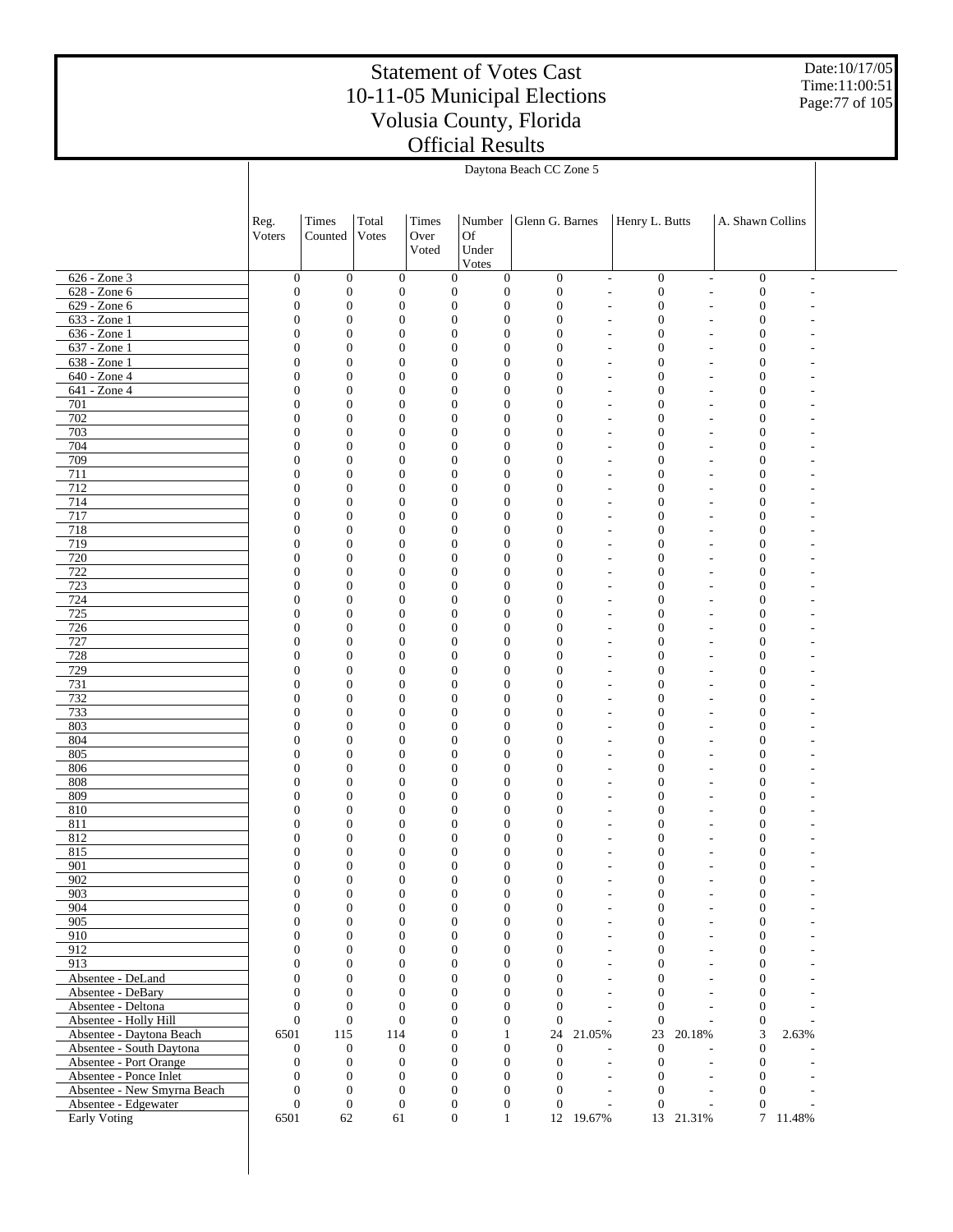Date:10/17/05 Time:11:00:51 Page:78 of 105

|                                  |                | Daytona Beach CC Zone 5 |                |                        |                                |                 |        |                |        |                  |       |  |  |
|----------------------------------|----------------|-------------------------|----------------|------------------------|--------------------------------|-----------------|--------|----------------|--------|------------------|-------|--|--|
|                                  | Reg.<br>Voters | Times<br>Counted        | Total<br>Votes | Times<br>Over<br>Voted | Number<br>Of<br>Under<br>Votes | Glenn G. Barnes |        | Henry L. Butts |        | A. Shawn Collins |       |  |  |
| Provisional - DeLand             | ∩              |                         | 0              |                        |                                | 0               |        | 0              |        |                  |       |  |  |
| Provisional - DeBary             |                |                         |                |                        |                                |                 |        |                |        |                  |       |  |  |
| Provisional - Deltona            |                |                         |                |                        |                                |                 |        |                |        |                  |       |  |  |
| Provisional - Holly Hill         |                |                         | 0              |                        |                                | 0               |        |                |        |                  |       |  |  |
| Provisional - Daytona Beach      | 6501           |                         | 6              |                        |                                | 3               | 50.00% |                | 16.67% | 0                | 0.00% |  |  |
| Provisional - South Daytona      |                |                         |                |                        |                                |                 |        |                |        |                  |       |  |  |
| Provisional - Port Orange        |                |                         | 0              |                        |                                | $^{(1)}$        |        |                |        |                  |       |  |  |
| Provisional - Ponce Inlet        |                |                         |                |                        |                                |                 |        |                |        |                  |       |  |  |
| Provisional - New Smyrna Beach   |                |                         |                |                        |                                |                 |        |                |        |                  |       |  |  |
| Provisional - Edgewater          |                |                         |                |                        |                                |                 |        |                |        |                  |       |  |  |
| Unscanned - DeLand               |                |                         |                |                        |                                |                 |        |                |        |                  |       |  |  |
| <b>Unscanned - DeBary</b>        |                |                         |                |                        |                                | 0               |        |                |        |                  |       |  |  |
| Unscanned - Deltona              |                |                         |                |                        |                                |                 |        |                |        |                  |       |  |  |
| Unscanned - Holly Hill           |                |                         |                |                        |                                | 0               |        |                |        |                  |       |  |  |
| Unscanned - Daytona Beach        | 6501           |                         |                |                        |                                | 0               |        |                |        |                  |       |  |  |
| <b>Unscanned - South Daytona</b> |                |                         |                |                        |                                |                 |        |                |        |                  |       |  |  |
| <b>Unscanned - Port Orange</b>   |                |                         | 0              |                        |                                | 0               |        |                |        |                  |       |  |  |
| <b>Unscanned - Ponce Inlet</b>   |                |                         |                |                        |                                |                 |        |                |        |                  |       |  |  |
| Unscanned - New Smyrna Beach     |                |                         |                |                        |                                |                 |        |                |        |                  |       |  |  |
| Unscanned - Edgewater            |                |                         |                |                        |                                |                 |        |                |        |                  |       |  |  |
| Total                            | 6501           | 1038                    | 1032           |                        | 6                              | 268             | 25.97% | 105            | 10.17% | 31               | 3.00% |  |  |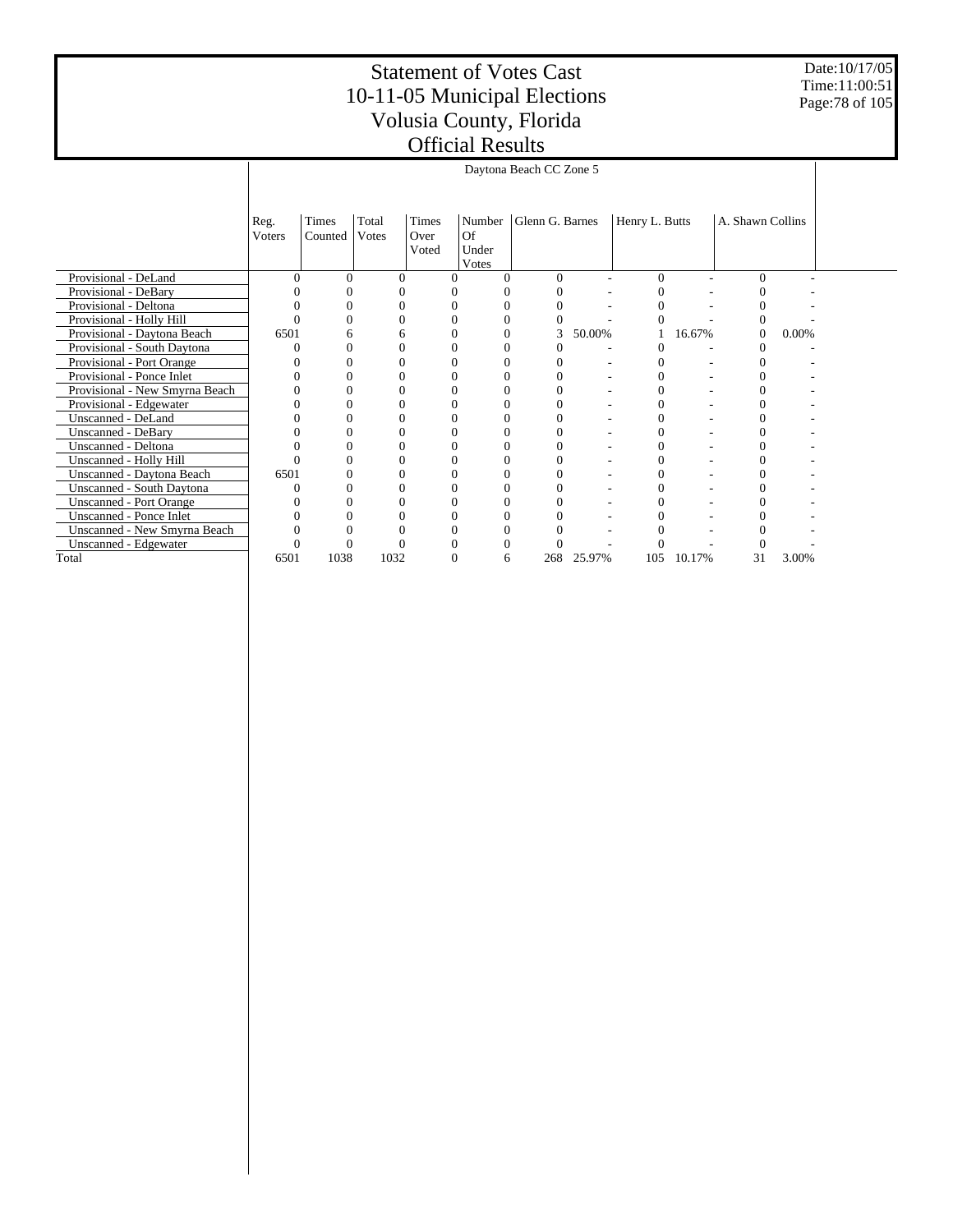|                                 |                                      | <b>Statement of Votes Cast</b><br>10-11-05 Municipal Elections<br>Volusia County, Florida<br><b>Official Results</b> | Date:10/17/05<br>Time:11:00:51<br>Page: 79 of 105 |
|---------------------------------|--------------------------------------|----------------------------------------------------------------------------------------------------------------------|---------------------------------------------------|
|                                 | Daytona Beach CC                     |                                                                                                                      |                                                   |
|                                 | Zone 5                               |                                                                                                                      |                                                   |
|                                 | Dwayne L. Taylor                     |                                                                                                                      |                                                   |
|                                 |                                      |                                                                                                                      |                                                   |
| Jurisdiction Wide               |                                      |                                                                                                                      |                                                   |
| 206                             | $\boldsymbol{0}$                     |                                                                                                                      |                                                   |
| 209                             | $\boldsymbol{0}$                     |                                                                                                                      |                                                   |
| 212                             | $\boldsymbol{0}$<br>$\boldsymbol{0}$ |                                                                                                                      |                                                   |
| $\overline{215}$<br>216         | $\boldsymbol{0}$                     |                                                                                                                      |                                                   |
| 217                             | $\boldsymbol{0}$                     |                                                                                                                      |                                                   |
| 218                             | $\boldsymbol{0}$                     |                                                                                                                      |                                                   |
| 304                             | $\overline{0}$                       |                                                                                                                      |                                                   |
| 305<br>306                      | $\boldsymbol{0}$<br>$\boldsymbol{0}$ |                                                                                                                      |                                                   |
| 307                             | $\boldsymbol{0}$                     |                                                                                                                      |                                                   |
| 310                             | $\overline{0}$                       |                                                                                                                      |                                                   |
| 311                             | $\boldsymbol{0}$                     |                                                                                                                      |                                                   |
| 401 - Zone 2                    | $\boldsymbol{0}$                     |                                                                                                                      |                                                   |
| 402 - Zone 2<br>403 - Zone 1    | $\boldsymbol{0}$<br>$\overline{0}$   |                                                                                                                      |                                                   |
| 405 - Zone 1                    | $\boldsymbol{0}$                     |                                                                                                                      |                                                   |
| 406 - Zone 2                    | $\boldsymbol{0}$                     |                                                                                                                      |                                                   |
| 407 - Zone 3                    | $\boldsymbol{0}$                     |                                                                                                                      |                                                   |
| 408 - Zone 4<br>$409 - Z$ one 5 | $\overline{0}$<br>$\boldsymbol{0}$   |                                                                                                                      |                                                   |
| 410 - Zone 5                    | $\boldsymbol{0}$                     |                                                                                                                      |                                                   |
| 411 - Zone 6                    | $\boldsymbol{0}$                     |                                                                                                                      |                                                   |
| 413 - Zone 6                    | $\overline{0}$                       |                                                                                                                      |                                                   |
| 414 - Zone 5<br>415 - Zone 4    | $\boldsymbol{0}$<br>$\boldsymbol{0}$ |                                                                                                                      |                                                   |
| 416 - Zone 4                    | $\boldsymbol{0}$                     |                                                                                                                      |                                                   |
| 417 - Zone 3                    | $\overline{0}$                       |                                                                                                                      |                                                   |
| 418 - Zone 6                    | $\boldsymbol{0}$                     |                                                                                                                      |                                                   |
| 419 - Zone 3<br>420 - Zone 6    | $\boldsymbol{0}$<br>$\boldsymbol{0}$ |                                                                                                                      |                                                   |
| 422 - Zone 1                    | $\boldsymbol{0}$                     |                                                                                                                      |                                                   |
| 423 - Zone 3                    | $\mathbf{0}$                         |                                                                                                                      |                                                   |
| $424 - Z$ one 4                 | $\boldsymbol{0}$                     |                                                                                                                      |                                                   |
| 426 - Zone 2<br>427 - Zone 5    | $\boldsymbol{0}$<br>$\boldsymbol{0}$ |                                                                                                                      |                                                   |
| 428 - Zone 1                    | $\boldsymbol{0}$                     |                                                                                                                      |                                                   |
| 429 - Zone 4                    | $\boldsymbol{0}$                     |                                                                                                                      |                                                   |
| 526                             | $\boldsymbol{0}$<br>$\boldsymbol{0}$ |                                                                                                                      |                                                   |
| 527<br>528                      | $\boldsymbol{0}$                     |                                                                                                                      |                                                   |
| 529                             | $\mathbf{0}$                         |                                                                                                                      |                                                   |
| 534                             | $\boldsymbol{0}$                     |                                                                                                                      |                                                   |
| 602 - Zone 4<br>603 - Zone 5    | $\boldsymbol{0}$<br>153 63.49%       |                                                                                                                      |                                                   |
| $605 - Z$ one 5                 | 143<br>67.14%                        |                                                                                                                      |                                                   |
| 607 - Zone 2                    | $\mathbf{0}$                         |                                                                                                                      |                                                   |
| 608 - Zone 2                    | $\boldsymbol{0}$                     |                                                                                                                      |                                                   |
| 609 - Zone 2<br>614 - Zone 5    | $\mathbf{0}$<br>194 59.51%           |                                                                                                                      |                                                   |
| 615 - Zone 4                    | $\mathbf{0}$                         |                                                                                                                      |                                                   |
| 617 - Zone 5                    | 43<br>60.56%                         |                                                                                                                      |                                                   |
| 618 - Zone 6                    | $\boldsymbol{0}$                     |                                                                                                                      |                                                   |
| 619 - Zone 2<br>620 - Zone 3    | $\boldsymbol{0}$<br>$\boldsymbol{0}$ |                                                                                                                      |                                                   |
| 621 - Zone 6                    | $\boldsymbol{0}$                     |                                                                                                                      |                                                   |
| 622 - Zone 3                    | $\boldsymbol{0}$                     |                                                                                                                      |                                                   |
| 623 - Zone 3                    | $\boldsymbol{0}$                     |                                                                                                                      |                                                   |
| 624 - Zone 3<br>625 - Zone 1    | $\boldsymbol{0}$<br>$\boldsymbol{0}$ |                                                                                                                      |                                                   |
|                                 |                                      |                                                                                                                      |                                                   |
|                                 |                                      |                                                                                                                      |                                                   |
|                                 |                                      |                                                                                                                      |                                                   |
|                                 |                                      |                                                                                                                      |                                                   |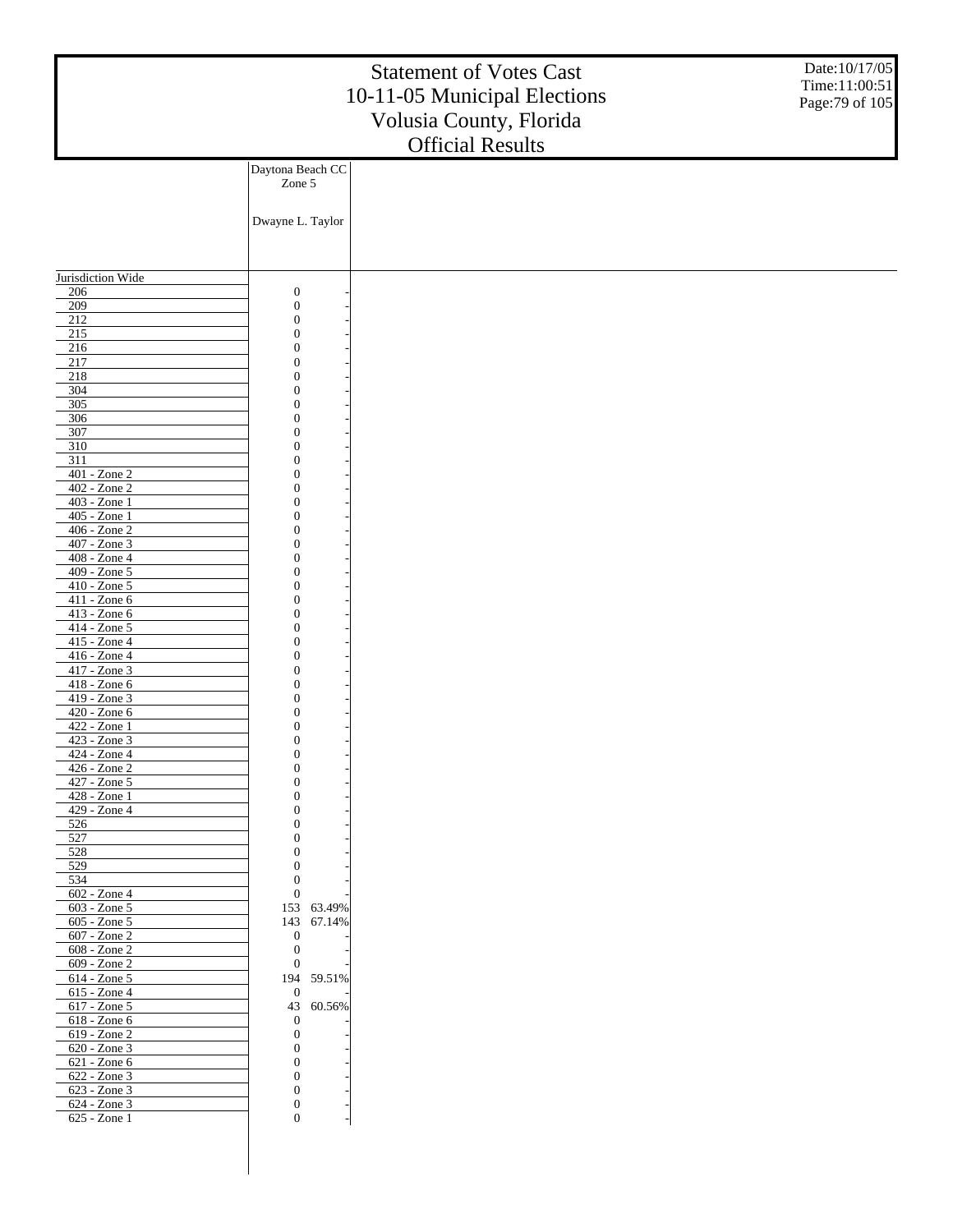|                                                    |                                    | <b>Statement of Votes Cast</b><br>10-11-05 Municipal Elections<br>Volusia County, Florida<br><b>Official Results</b> | Date:10/17/05<br>Time:11:00:51<br>Page: 80 of 105 |
|----------------------------------------------------|------------------------------------|----------------------------------------------------------------------------------------------------------------------|---------------------------------------------------|
|                                                    | Daytona Beach CC                   |                                                                                                                      |                                                   |
|                                                    | Zone 5                             |                                                                                                                      |                                                   |
|                                                    | Dwayne L. Taylor                   |                                                                                                                      |                                                   |
|                                                    |                                    |                                                                                                                      |                                                   |
| 626 - Zone 3                                       | $\boldsymbol{0}$                   |                                                                                                                      |                                                   |
| 628 - Zone 6                                       | $\boldsymbol{0}$                   |                                                                                                                      |                                                   |
| 629 - Zone 6<br>633 - Zone 1                       | $\overline{0}$<br>$\mathbf{0}$     |                                                                                                                      |                                                   |
| 636 - Zone 1                                       | $\theta$                           |                                                                                                                      |                                                   |
| 637 - Zone 1                                       | $\overline{0}$                     |                                                                                                                      |                                                   |
| 638 - Zone 1<br>640 - Zone 4                       | $\overline{0}$<br>$\mathbf{0}$     |                                                                                                                      |                                                   |
| 641 - Zone 4                                       | $\theta$                           |                                                                                                                      |                                                   |
| 701                                                | $\overline{0}$                     |                                                                                                                      |                                                   |
| 702                                                | $\overline{0}$                     |                                                                                                                      |                                                   |
| 703<br>704                                         | $\mathbf{0}$<br>$\theta$           |                                                                                                                      |                                                   |
| 709                                                | $\mathbf{0}$                       |                                                                                                                      |                                                   |
| 711                                                | $\overline{0}$                     |                                                                                                                      |                                                   |
| 712                                                | $\mathbf{0}$                       |                                                                                                                      |                                                   |
| 714<br>717                                         | $\theta$<br>$\mathbf{0}$           |                                                                                                                      |                                                   |
| 718                                                | $\overline{0}$                     |                                                                                                                      |                                                   |
| 719                                                | $\mathbf{0}$                       |                                                                                                                      |                                                   |
| 720<br>722                                         | $\theta$<br>$\mathbf{0}$           |                                                                                                                      |                                                   |
| 723                                                | $\overline{0}$                     |                                                                                                                      |                                                   |
| 724                                                | $\mathbf{0}$                       |                                                                                                                      |                                                   |
| 725                                                | $\theta$                           |                                                                                                                      |                                                   |
| 726<br>727                                         | $\mathbf{0}$<br>$\overline{0}$     |                                                                                                                      |                                                   |
| 728                                                | $\mathbf{0}$                       |                                                                                                                      |                                                   |
| 729                                                | $\theta$                           |                                                                                                                      |                                                   |
| 731<br>732                                         | $\mathbf{0}$<br>$\overline{0}$     |                                                                                                                      |                                                   |
| 733                                                | $\mathbf{0}$                       |                                                                                                                      |                                                   |
| 803                                                | $\overline{0}$                     |                                                                                                                      |                                                   |
| 804<br>805                                         | $\theta$<br>$\boldsymbol{0}$       |                                                                                                                      |                                                   |
| 806                                                | $\boldsymbol{0}$                   |                                                                                                                      |                                                   |
| 808                                                | $\overline{0}$                     |                                                                                                                      |                                                   |
| 809                                                | $\boldsymbol{0}$<br>$\overline{0}$ |                                                                                                                      |                                                   |
| 810<br>811                                         | $\mathbf{0}$                       |                                                                                                                      |                                                   |
| 812                                                | $\overline{0}$                     |                                                                                                                      |                                                   |
| 815                                                | $\mathbf{0}$                       |                                                                                                                      |                                                   |
| 901<br>902                                         | $\overline{0}$<br>$\mathbf{0}$     |                                                                                                                      |                                                   |
| 903                                                | $\overline{0}$                     |                                                                                                                      |                                                   |
| 904                                                | $\mathbf{0}$                       |                                                                                                                      |                                                   |
| 905<br>910                                         | $\overline{0}$<br>$\mathbf{0}$     |                                                                                                                      |                                                   |
| 912                                                | $\overline{0}$                     |                                                                                                                      |                                                   |
| 913                                                | $\mathbf{0}$                       |                                                                                                                      |                                                   |
| Absentee - DeLand<br>Absentee - DeBary             | $\overline{0}$<br>$\mathbf{0}$     |                                                                                                                      |                                                   |
| Absentee - Deltona                                 | $\overline{0}$                     |                                                                                                                      |                                                   |
| Absentee - Holly Hill                              | $\boldsymbol{0}$                   |                                                                                                                      |                                                   |
| Absentee - Daytona Beach                           | 56.14%<br>64<br>$\mathbf{0}$       |                                                                                                                      |                                                   |
| Absentee - South Daytona<br>Absentee - Port Orange | $\boldsymbol{0}$                   |                                                                                                                      |                                                   |
| Absentee - Ponce Inlet                             | $\boldsymbol{0}$                   |                                                                                                                      |                                                   |
| Absentee - New Smyrna Beach                        | $\overline{0}$                     |                                                                                                                      |                                                   |
| Absentee - Edgewater<br>Early Voting               | $\boldsymbol{0}$<br>29 47.54%      |                                                                                                                      |                                                   |
|                                                    |                                    |                                                                                                                      |                                                   |
|                                                    |                                    |                                                                                                                      |                                                   |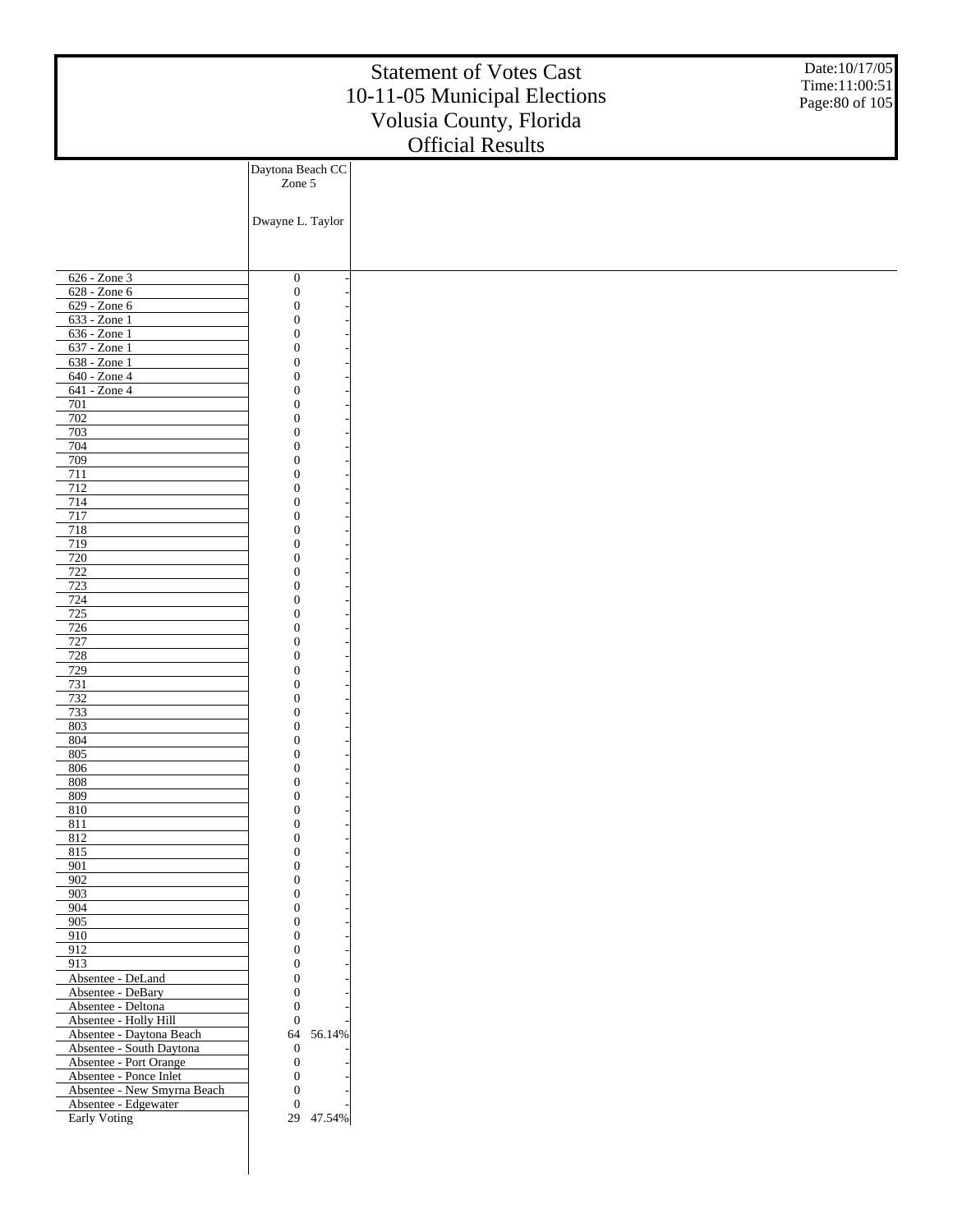|                                |                            | <b>Statement of Votes Cast</b><br>10-11-05 Municipal Elections<br>Volusia County, Florida<br><b>Official Results</b> | Date: 10/17/05<br>Time:11:00:51<br>Page:81 of 105 |
|--------------------------------|----------------------------|----------------------------------------------------------------------------------------------------------------------|---------------------------------------------------|
|                                | Daytona Beach CC<br>Zone 5 |                                                                                                                      |                                                   |
|                                | Dwayne L. Taylor           |                                                                                                                      |                                                   |
| Provisional - DeLand           | $\theta$                   |                                                                                                                      |                                                   |
| Provisional - DeBary           | 0                          |                                                                                                                      |                                                   |
| Provisional - Deltona          |                            |                                                                                                                      |                                                   |
| Provisional - Holly Hill       |                            |                                                                                                                      |                                                   |
| Provisional - Daytona Beach    | 2<br>33.33%                |                                                                                                                      |                                                   |
| Provisional - South Daytona    | 0                          |                                                                                                                      |                                                   |
| Provisional - Port Orange      |                            |                                                                                                                      |                                                   |
| Provisional - Ponce Inlet      |                            |                                                                                                                      |                                                   |
| Provisional - New Smyrna Beach |                            |                                                                                                                      |                                                   |
| Provisional - Edgewater        |                            |                                                                                                                      |                                                   |
| Unscanned - DeLand             |                            |                                                                                                                      |                                                   |
| <b>Unscanned - DeBary</b>      |                            |                                                                                                                      |                                                   |
| Unscanned - Deltona            |                            |                                                                                                                      |                                                   |
| Unscanned - Holly Hill         |                            |                                                                                                                      |                                                   |
| Unscanned - Daytona Beach      |                            |                                                                                                                      |                                                   |
| Unscanned - South Daytona      |                            |                                                                                                                      |                                                   |
| <b>Unscanned - Port Orange</b> | ∩                          |                                                                                                                      |                                                   |
| <b>Unscanned - Ponce Inlet</b> | ∩                          |                                                                                                                      |                                                   |
| Unscanned - New Smyrna Beach   | 0                          |                                                                                                                      |                                                   |
| Unscanned - Edgewater          | $\Omega$                   |                                                                                                                      |                                                   |
| Total                          | 628<br>60.85%              |                                                                                                                      |                                                   |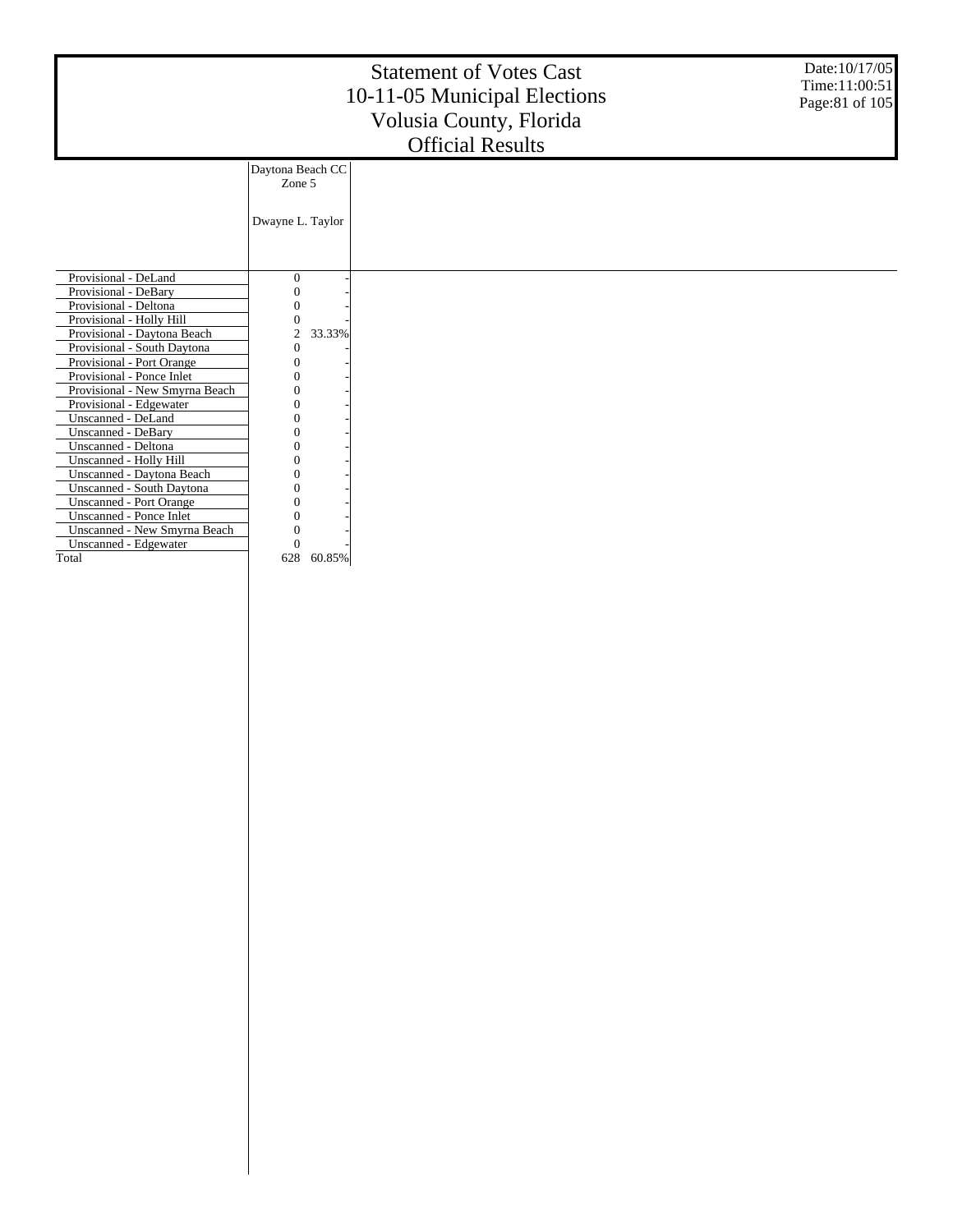Date:10/17/05 Time:11:00:51 Page:82 of 105

|                                   | South Daytona CC Seat 2            |                                  |                                  |                        |                                                                        |                                  |                                                                                   |                                            |  |  |  |
|-----------------------------------|------------------------------------|----------------------------------|----------------------------------|------------------------|------------------------------------------------------------------------|----------------------------------|-----------------------------------------------------------------------------------|--------------------------------------------|--|--|--|
|                                   |                                    |                                  |                                  |                        |                                                                        |                                  |                                                                                   |                                            |  |  |  |
|                                   | Reg.<br>Voters                     | Times<br>Counted                 | Total<br>Votes                   | Times<br>Over<br>Voted | Number<br><b>Of</b><br>Under                                           | Dan Baltulonis                   | Nancy Ann Long                                                                    | Ralph G.<br>Schoenherr                     |  |  |  |
| Jurisdiction Wide                 |                                    |                                  |                                  |                        | Votes                                                                  |                                  |                                                                                   |                                            |  |  |  |
| 206                               | $\boldsymbol{0}$                   | $\boldsymbol{0}$                 | $\boldsymbol{0}$                 |                        | $\boldsymbol{0}$<br>$\boldsymbol{0}$                                   | $\boldsymbol{0}$                 | $\boldsymbol{0}$                                                                  | $\boldsymbol{0}$                           |  |  |  |
| 209                               | $\boldsymbol{0}$                   | $\boldsymbol{0}$                 | $\boldsymbol{0}$                 |                        | $\boldsymbol{0}$<br>$\boldsymbol{0}$                                   | $\boldsymbol{0}$                 | $\boldsymbol{0}$<br>$\overline{\phantom{a}}$                                      | $\boldsymbol{0}$                           |  |  |  |
| 212                               | $\boldsymbol{0}$                   | $\boldsymbol{0}$                 | $\boldsymbol{0}$                 |                        | $\boldsymbol{0}$<br>$\boldsymbol{0}$                                   | $\boldsymbol{0}$                 | $\boldsymbol{0}$<br>$\overline{a}$                                                | $\boldsymbol{0}$                           |  |  |  |
| 215                               | $\overline{0}$                     | $\boldsymbol{0}$                 | $\mathbf{0}$                     |                        | $\boldsymbol{0}$<br>$\boldsymbol{0}$                                   | $\boldsymbol{0}$                 | $\boldsymbol{0}$<br>$\overline{a}$                                                | $\boldsymbol{0}$                           |  |  |  |
| 216                               | $\boldsymbol{0}$                   | $\boldsymbol{0}$                 | $\mathbf{0}$                     |                        | $\boldsymbol{0}$<br>$\boldsymbol{0}$                                   | $\overline{0}$                   | $\mathbf{0}$<br>$\overline{a}$                                                    | $\boldsymbol{0}$                           |  |  |  |
| 217<br>218                        | $\overline{0}$<br>$\boldsymbol{0}$ | $\mathbf{0}$<br>$\boldsymbol{0}$ | $\mathbf{0}$<br>$\mathbf{0}$     |                        | $\mathbf{0}$<br>$\mathbf{0}$<br>$\boldsymbol{0}$<br>$\boldsymbol{0}$   | $\overline{0}$<br>$\overline{0}$ | $\mathbf{0}$<br>$\tilde{\phantom{a}}$<br>$\mathbf{0}$<br>$\sim$                   | $\mathbf{0}$<br>$\boldsymbol{0}$           |  |  |  |
| 304                               | $\overline{0}$                     | $\mathbf{0}$                     | $\mathbf{0}$                     |                        | $\mathbf{0}$<br>$\mathbf{0}$                                           | $\overline{0}$                   | $\mathbf{0}$<br>$\overline{\phantom{a}}$                                          | $\mathbf{0}$                               |  |  |  |
| 305                               | $\boldsymbol{0}$                   | $\boldsymbol{0}$                 | $\overline{0}$                   |                        | $\boldsymbol{0}$<br>$\boldsymbol{0}$                                   | $\overline{0}$                   | $\mathbf{0}$<br>$\overline{\phantom{a}}$                                          | $\boldsymbol{0}$                           |  |  |  |
| 306                               | $\overline{0}$                     | $\mathbf{0}$                     | $\mathbf{0}$                     |                        | $\mathbf{0}$<br>$\mathbf{0}$                                           | $\overline{0}$                   | $\mathbf{0}$<br>$\overline{a}$                                                    | $\mathbf{0}$                               |  |  |  |
| 307                               | $\boldsymbol{0}$                   | $\boldsymbol{0}$                 | $\mathbf{0}$                     |                        | $\boldsymbol{0}$<br>$\boldsymbol{0}$                                   | $\overline{0}$                   | $\boldsymbol{0}$<br>٠                                                             | $\boldsymbol{0}$                           |  |  |  |
| 310                               | $\overline{0}$                     | $\mathbf{0}$                     | $\mathbf{0}$                     |                        | $\mathbf{0}$<br>$\mathbf{0}$                                           | $\overline{0}$                   | $\mathbf{0}$<br>$\overline{a}$                                                    | $\mathbf{0}$                               |  |  |  |
| 311<br>$401 - Z$ one $2$          | $\boldsymbol{0}$<br>$\overline{0}$ | $\boldsymbol{0}$<br>$\mathbf{0}$ | $\mathbf{0}$<br>$\mathbf{0}$     |                        | $\boldsymbol{0}$<br>$\boldsymbol{0}$<br>$\mathbf{0}$<br>$\mathbf{0}$   | $\overline{0}$<br>$\mathbf{0}$   | $\mathbf{0}$<br>$\overline{\phantom{a}}$<br>$\mathbf{0}$<br>$\tilde{\phantom{a}}$ | $\boldsymbol{0}$<br>$\mathbf{0}$           |  |  |  |
| $\overline{402 - \text{Zone } 2}$ | $\boldsymbol{0}$                   | $\boldsymbol{0}$                 | $\mathbf{0}$                     |                        | $\boldsymbol{0}$<br>$\boldsymbol{0}$                                   | $\mathbf{0}$                     | $\boldsymbol{0}$<br>$\sim$                                                        | $\boldsymbol{0}$                           |  |  |  |
| $403 - Z$ one 1                   | $\overline{0}$                     | $\mathbf{0}$                     | $\mathbf{0}$                     |                        | $\mathbf{0}$<br>$\mathbf{0}$                                           | $\mathbf{0}$                     | $\mathbf{0}$<br>$\overline{\phantom{a}}$                                          | $\mathbf{0}$                               |  |  |  |
| 405 - Zone 1                      | $\boldsymbol{0}$                   | $\boldsymbol{0}$                 | $\overline{0}$                   |                        | $\boldsymbol{0}$<br>$\boldsymbol{0}$                                   | $\mathbf{0}$                     | $\mathbf{0}$<br>$\overline{\phantom{a}}$                                          | $\boldsymbol{0}$                           |  |  |  |
| $406 - Z$ one $2$                 | $\overline{0}$                     | $\mathbf{0}$                     | $\mathbf{0}$                     |                        | $\mathbf{0}$<br>$\mathbf{0}$                                           | $\overline{0}$                   | $\mathbf{0}$<br>$\overline{\phantom{a}}$                                          | $\mathbf{0}$                               |  |  |  |
| 407 - Zone 3<br>$408 - Z$ one 4   | $\boldsymbol{0}$                   | $\boldsymbol{0}$                 | $\mathbf{0}$                     |                        | $\boldsymbol{0}$<br>$\boldsymbol{0}$                                   | $\overline{0}$                   | $\boldsymbol{0}$<br>٠                                                             | $\boldsymbol{0}$                           |  |  |  |
| 409 - Zone 5                      | $\overline{0}$<br>$\boldsymbol{0}$ | $\mathbf{0}$<br>$\boldsymbol{0}$ | $\mathbf{0}$<br>$\mathbf{0}$     |                        | $\mathbf{0}$<br>$\mathbf{0}$<br>$\boldsymbol{0}$<br>$\boldsymbol{0}$   | $\overline{0}$<br>$\overline{0}$ | $\mathbf{0}$<br>$\overline{a}$<br>$\mathbf{0}$<br>$\overline{\phantom{a}}$        | $\mathbf{0}$<br>$\boldsymbol{0}$           |  |  |  |
| $410 - Z$ one 5                   | $\overline{0}$                     | $\mathbf{0}$                     | $\mathbf{0}$                     |                        | $\mathbf{0}$<br>$\mathbf{0}$                                           | $\overline{0}$                   | $\mathbf{0}$<br>$\tilde{\phantom{a}}$                                             | $\mathbf{0}$                               |  |  |  |
| 411 - Zone 6                      | $\boldsymbol{0}$                   | $\boldsymbol{0}$                 | $\mathbf{0}$                     |                        | $\boldsymbol{0}$<br>$\boldsymbol{0}$                                   | $\overline{0}$                   | $\boldsymbol{0}$<br>$\sim$                                                        | $\boldsymbol{0}$                           |  |  |  |
| $413 - Zone 6$                    | $\overline{0}$                     | $\mathbf{0}$                     | $\mathbf{0}$                     |                        | $\mathbf{0}$<br>$\mathbf{0}$                                           | $\overline{0}$                   | $\mathbf{0}$<br>$\tilde{\phantom{a}}$                                             | $\mathbf{0}$                               |  |  |  |
| 414 - Zone 5                      | $\boldsymbol{0}$                   | $\boldsymbol{0}$                 | $\overline{0}$                   |                        | $\boldsymbol{0}$<br>$\boldsymbol{0}$                                   | $\overline{0}$                   | $\mathbf{0}$<br>$\overline{\phantom{a}}$                                          | $\boldsymbol{0}$                           |  |  |  |
| $415 - Zone4$                     | $\overline{0}$                     | $\mathbf{0}$<br>$\boldsymbol{0}$ | $\mathbf{0}$                     |                        | $\mathbf{0}$<br>$\mathbf{0}$<br>$\boldsymbol{0}$                       | $\overline{0}$<br>$\overline{0}$ | $\mathbf{0}$<br>$\overline{\phantom{a}}$                                          | $\mathbf{0}$                               |  |  |  |
| 416 - Zone 4<br>$417 - Zone$ 3    | $\boldsymbol{0}$<br>$\overline{0}$ | $\mathbf{0}$                     | $\mathbf{0}$<br>$\mathbf{0}$     |                        | $\boldsymbol{0}$<br>$\mathbf{0}$<br>$\mathbf{0}$                       | $\mathbf{0}$                     | $\boldsymbol{0}$<br>٠<br>$\mathbf{0}$<br>$\overline{a}$                           | $\boldsymbol{0}$<br>$\mathbf{0}$           |  |  |  |
| 418 - Zone 6                      | $\boldsymbol{0}$                   | $\boldsymbol{0}$                 | $\mathbf{0}$                     |                        | $\boldsymbol{0}$<br>$\boldsymbol{0}$                                   | $\mathbf{0}$                     | $\mathbf{0}$<br>$\overline{\phantom{a}}$                                          | $\boldsymbol{0}$                           |  |  |  |
| $419 - Zone$ 3                    | $\overline{0}$                     | $\mathbf{0}$                     | $\mathbf{0}$                     |                        | $\mathbf{0}$<br>$\boldsymbol{0}$                                       | $\mathbf{0}$                     | $\mathbf{0}$<br>$\tilde{\phantom{a}}$                                             | $\mathbf{0}$                               |  |  |  |
| 420 - Zone 6                      | $\boldsymbol{0}$                   | $\boldsymbol{0}$                 | $\mathbf{0}$                     |                        | $\boldsymbol{0}$<br>$\boldsymbol{0}$                                   | $\mathbf{0}$                     | $\boldsymbol{0}$<br>$\overline{a}$                                                | $\boldsymbol{0}$                           |  |  |  |
| $422 - Zone1$                     | $\overline{0}$                     | $\mathbf{0}$                     | $\mathbf{0}$                     |                        | $\mathbf{0}$<br>$\mathbf{0}$                                           | $\overline{0}$                   | $\mathbf{0}$<br>$\tilde{\phantom{a}}$                                             | $\mathbf{0}$<br>٠                          |  |  |  |
| 423 - Zone 3<br>$424 - Z$ one 4   | $\boldsymbol{0}$                   | $\boldsymbol{0}$                 | $\overline{0}$                   |                        | $\boldsymbol{0}$<br>$\boldsymbol{0}$                                   | $\overline{0}$                   | $\mathbf{0}$<br>$\overline{\phantom{a}}$                                          | $\boldsymbol{0}$                           |  |  |  |
| 426 - Zone 2                      | $\overline{0}$<br>$\boldsymbol{0}$ | $\mathbf{0}$<br>$\boldsymbol{0}$ | $\mathbf{0}$<br>$\overline{0}$   |                        | $\mathbf{0}$<br>$\mathbf{0}$<br>$\boldsymbol{0}$<br>$\boldsymbol{0}$   | $\overline{0}$<br>$\overline{0}$ | $\mathbf{0}$<br>$\overline{\phantom{a}}$<br>$\boldsymbol{0}$<br>٠                 | $\mathbf{0}$<br>$\boldsymbol{0}$           |  |  |  |
| $427 - Z$ one 5                   | $\overline{0}$                     | $\mathbf{0}$                     | $\mathbf{0}$                     |                        | $\mathbf{0}$<br>$\mathbf{0}$                                           | $\overline{0}$                   | $\boldsymbol{0}$<br>$\overline{a}$                                                | $\mathbf{0}$                               |  |  |  |
| 428 - Zone 1                      | $\boldsymbol{0}$                   | $\boldsymbol{0}$                 | $\overline{0}$                   |                        | $\boldsymbol{0}$<br>$\boldsymbol{0}$                                   | $\overline{0}$                   | $\boldsymbol{0}$<br>$\overline{\phantom{a}}$                                      | $\boldsymbol{0}$                           |  |  |  |
| 429 - Zone 4                      | $\overline{0}$                     | $\mathbf{0}$                     | $\mathbf{0}$                     |                        | $\mathbf{0}$<br>$\mathbf{0}$                                           | $\mathbf{0}$                     | $\boldsymbol{0}$<br>$\tilde{\phantom{a}}$                                         | $\boldsymbol{0}$                           |  |  |  |
| 526                               | $\boldsymbol{0}$                   | $\boldsymbol{0}$                 | $\boldsymbol{0}$                 |                        | $\boldsymbol{0}$<br>$\mathbf{0}$                                       | $\mathbf{0}$                     | $\boldsymbol{0}$<br>$\overline{a}$                                                | $\boldsymbol{0}$                           |  |  |  |
| 527<br>528                        | $\overline{0}$<br>$\overline{0}$   | $\mathbf{0}$<br>$\overline{0}$   | $\mathbf{0}$<br>$\mathbf{0}$     |                        | $\boldsymbol{0}$<br>$\mathbf{0}$<br>$\overline{0}$<br>$\boldsymbol{0}$ | $\mathbf{0}$<br>$\mathbf{0}$     | $\boldsymbol{0}$<br>$\overline{\phantom{a}}$<br>$\mathbf{0}$<br>$\sim$            | $\boldsymbol{0}$<br>$\mathbf{0}$<br>$\sim$ |  |  |  |
| 529                               | $\boldsymbol{0}$                   | $\mathbf{0}$                     | 0                                |                        | $\boldsymbol{0}$<br>0                                                  | $\boldsymbol{0}$                 | $\Omega$                                                                          | $\Omega$                                   |  |  |  |
| 534                               | $\boldsymbol{0}$                   | $\boldsymbol{0}$                 | $\boldsymbol{0}$                 |                        | $\boldsymbol{0}$<br>$\boldsymbol{0}$                                   | $\boldsymbol{0}$                 | $\mathbf{0}$                                                                      | $\boldsymbol{0}$                           |  |  |  |
| 602 - Zone 4                      | $\mathbf{0}$                       | $\overline{0}$                   | $\boldsymbol{0}$                 |                        | $\overline{0}$<br>$\mathbf{0}$                                         | $\mathbf{0}$                     | $\mathbf{0}$                                                                      | $\mathbf{0}$                               |  |  |  |
| $603 - Z$ one 5                   | $\mathbf{0}$                       | $\overline{0}$                   | $\boldsymbol{0}$                 |                        | $\overline{0}$<br>$\boldsymbol{0}$                                     | $\mathbf{0}$                     | $\mathbf{0}$                                                                      | $\boldsymbol{0}$                           |  |  |  |
| $605 - Zone$ 5                    | $\theta$                           | $\overline{0}$                   | $\mathbf{0}$                     |                        | $\overline{0}$<br>$\Omega$                                             | $\mathbf{0}$                     | $\mathbf{0}$                                                                      | $\mathbf{0}$                               |  |  |  |
| 607 - Zone 2<br>$608 - Z$ one $2$ | $\mathbf{0}$<br>$\theta$           | $\overline{0}$<br>$\mathbf{0}$   | $\mathbf{0}$<br>$\mathbf{0}$     |                        | $\overline{0}$<br>$\mathbf{0}$<br>$\Omega$<br>$\mathbf{0}$             | $\mathbf{0}$<br>$\mathbf{0}$     | $\mathbf{0}$<br>$\Omega$<br>$\overline{a}$                                        | $\mathbf{0}$<br>$\mathbf{0}$               |  |  |  |
| 609 - Zone 2                      | $\mathbf{0}$                       | $\overline{0}$                   | $\boldsymbol{0}$                 |                        | $\overline{0}$<br>$\mathbf{0}$                                         | $\mathbf{0}$                     | $\boldsymbol{0}$                                                                  | $\boldsymbol{0}$                           |  |  |  |
| $614 - Zone$ 5                    | $\theta$                           | $\overline{0}$                   | $\mathbf{0}$                     |                        | $\overline{0}$<br>$\Omega$                                             | $\mathbf{0}$                     | $\Omega$                                                                          | $\mathbf{0}$                               |  |  |  |
| 615 - Zone 4                      | $\mathbf{0}$                       | $\overline{0}$                   | $\mathbf{0}$                     |                        | $\overline{0}$<br>$\mathbf{0}$                                         | $\mathbf{0}$                     | $\boldsymbol{0}$                                                                  | $\mathbf{0}$                               |  |  |  |
| $617 - Zone$ 5                    | $\theta$                           | $\overline{0}$                   | $\mathbf{0}$                     |                        | $\overline{0}$<br>$\Omega$                                             | $\mathbf{0}$                     | $\Omega$                                                                          | $\mathbf{0}$                               |  |  |  |
| 618 - Zone 6                      | $\mathbf{0}$                       | $\overline{0}$                   | $\boldsymbol{0}$                 |                        | $\boldsymbol{0}$<br>$\mathbf{0}$                                       | $\mathbf{0}$                     | $\boldsymbol{0}$                                                                  | $\boldsymbol{0}$                           |  |  |  |
| $619 - Zone2$<br>620 - Zone 3     | $\theta$<br>$\mathbf{0}$           | $\overline{0}$<br>$\overline{0}$ | $\mathbf{0}$<br>$\boldsymbol{0}$ |                        | $\overline{0}$<br>$\Omega$<br>$\boldsymbol{0}$<br>$\mathbf{0}$         | $\mathbf{0}$<br>$\mathbf{0}$     | $\Omega$<br>$\mathbf{0}$                                                          | $\mathbf{0}$<br>$\mathbf{0}$               |  |  |  |
| $621 - Zone 6$                    | $\Omega$                           | $\mathbf{0}$                     | $\mathbf{0}$                     |                        | $\Omega$<br>$\mathbf{0}$                                               | $\mathbf{0}$                     | $\mathbf{0}$<br>$\sim$                                                            | $\mathbf{0}$                               |  |  |  |
| 622 - Zone 3                      | $\mathbf{0}$                       | $\overline{0}$                   | $\mathbf{0}$                     |                        | $\overline{0}$<br>$\mathbf{0}$                                         | $\mathbf{0}$                     | $\mathbf{0}$                                                                      | $\boldsymbol{0}$                           |  |  |  |
| $623 - Zone$ 3                    | $\theta$                           | $\overline{0}$                   | $\mathbf{0}$                     |                        | $\overline{0}$<br>$\mathbf{0}$                                         | $\Omega$                         | $\mathbf{0}$                                                                      | $\mathbf{0}$                               |  |  |  |
| 624 - Zone 3                      | $\boldsymbol{0}$                   | $\boldsymbol{0}$                 | $\boldsymbol{0}$                 |                        | $\boldsymbol{0}$<br>$\boldsymbol{0}$                                   | $\boldsymbol{0}$                 | $\boldsymbol{0}$                                                                  | $\boldsymbol{0}$                           |  |  |  |
| $625 - Zone1$                     | $\overline{0}$                     | $\overline{0}$                   | $\overline{0}$                   |                        | $\boldsymbol{0}$<br>$\overline{0}$                                     | $\boldsymbol{0}$                 | $\boldsymbol{0}$                                                                  | $\overline{0}$                             |  |  |  |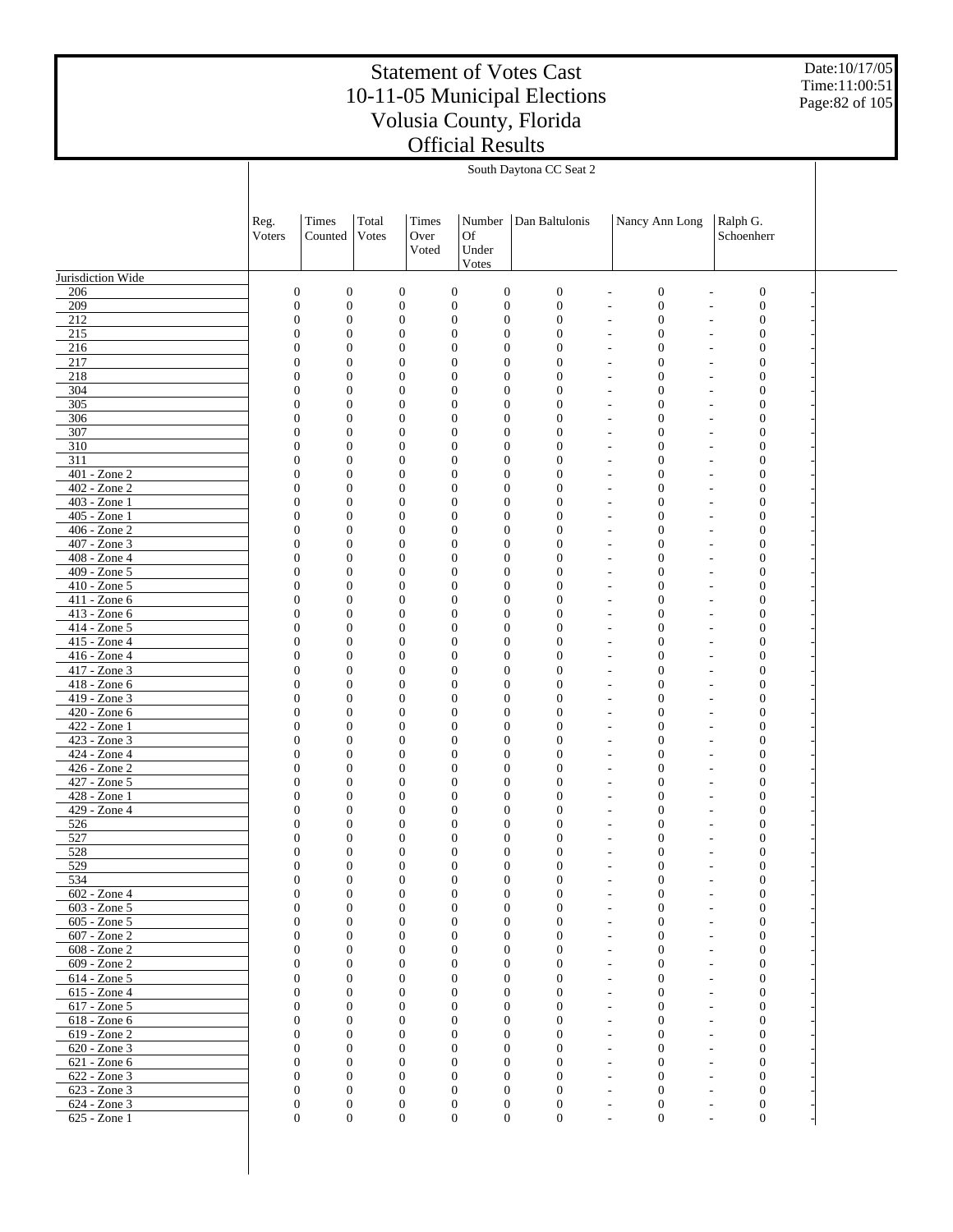Date:10/17/05 Time:11:00:51 Page:83 of 105

|                                                      |                                      | South Daytona CC Seat 2          |                                      |               |                                                                          |                                      |                                            |                                      |                                                      |                                      |                  |  |
|------------------------------------------------------|--------------------------------------|----------------------------------|--------------------------------------|---------------|--------------------------------------------------------------------------|--------------------------------------|--------------------------------------------|--------------------------------------|------------------------------------------------------|--------------------------------------|------------------|--|
|                                                      |                                      |                                  |                                      |               |                                                                          |                                      |                                            |                                      |                                                      |                                      |                  |  |
|                                                      | Reg.                                 | Times                            | Total                                | Times         | Number                                                                   | Dan Baltulonis                       |                                            | Nancy Ann Long                       |                                                      | Ralph G.                             |                  |  |
|                                                      | Voters                               | Counted                          | Votes                                | Over<br>Voted | <b>Of</b><br>Under                                                       |                                      |                                            |                                      |                                                      | Schoenherr                           |                  |  |
|                                                      |                                      |                                  |                                      |               | Votes                                                                    |                                      |                                            |                                      |                                                      |                                      |                  |  |
| $626 - Zone$ 3<br>628 - Zone 6                       | $\boldsymbol{0}$<br>$\boldsymbol{0}$ | $\mathbf{0}$<br>$\mathbf{0}$     | $\mathbf{0}$<br>$\boldsymbol{0}$     |               | $\boldsymbol{0}$<br>$\mathbf{0}$<br>$\boldsymbol{0}$<br>$\mathbf{0}$     | $\boldsymbol{0}$<br>$\boldsymbol{0}$ | $\overline{\phantom{a}}$<br>$\sim$         | $\mathbf{0}$<br>$\boldsymbol{0}$     | $\overline{a}$<br>L.                                 | $\boldsymbol{0}$<br>$\boldsymbol{0}$ |                  |  |
| 629 - Zone 6                                         | $\boldsymbol{0}$                     | $\mathbf{0}$                     | $\boldsymbol{0}$                     |               | $\boldsymbol{0}$<br>$\mathbf{0}$                                         | $\boldsymbol{0}$                     | ٠                                          | $\boldsymbol{0}$                     | ٠                                                    | $\boldsymbol{0}$                     |                  |  |
| 633 - Zone 1                                         | $\boldsymbol{0}$                     | $\mathbf{0}$                     | $\boldsymbol{0}$                     |               | $\boldsymbol{0}$<br>$\boldsymbol{0}$                                     | $\boldsymbol{0}$                     | ÷,                                         | $\boldsymbol{0}$                     | L,                                                   | $\boldsymbol{0}$                     |                  |  |
| 636 - Zone 1                                         | $\boldsymbol{0}$                     | $\mathbf{0}$                     | $\boldsymbol{0}$                     |               | $\boldsymbol{0}$<br>$\mathbf{0}$                                         | $\boldsymbol{0}$                     | ٠                                          | $\boldsymbol{0}$                     | ٠                                                    | $\mathbf{0}$                         |                  |  |
| 637 - Zone 1                                         | $\boldsymbol{0}$<br>$\mathbf{0}$     | $\mathbf{0}$<br>$\mathbf{0}$     | $\boldsymbol{0}$                     |               | $\boldsymbol{0}$<br>$\boldsymbol{0}$<br>$\boldsymbol{0}$                 | $\boldsymbol{0}$                     | ٠                                          | $\boldsymbol{0}$                     |                                                      | $\boldsymbol{0}$<br>$\mathbf{0}$     |                  |  |
| 638 - Zone 1<br>640 - Zone 4                         | $\boldsymbol{0}$                     | $\mathbf{0}$                     | $\mathbf{0}$<br>$\mathbf{0}$         |               | $\mathbf{0}$<br>$\boldsymbol{0}$<br>$\boldsymbol{0}$                     | $\boldsymbol{0}$<br>$\boldsymbol{0}$ | $\overline{\phantom{a}}$<br>$\overline{a}$ | $\mathbf{0}$<br>$\mathbf{0}$         | ٠<br>$\overline{\phantom{a}}$                        | $\mathbf{0}$                         |                  |  |
| 641 - Zone 4                                         | $\boldsymbol{0}$                     | $\boldsymbol{0}$                 | $\boldsymbol{0}$                     |               | $\boldsymbol{0}$<br>$\mathbf{0}$                                         | $\boldsymbol{0}$                     | $\overline{a}$                             | $\boldsymbol{0}$                     | L,                                                   | $\mathbf{0}$                         |                  |  |
| 701                                                  | 1884                                 | 165                              | 165                                  |               | $\boldsymbol{0}$<br>$\boldsymbol{0}$                                     | 5                                    | 3.03%                                      | 113                                  | 68.48%                                               | 47                                   | 28.48%           |  |
| 702                                                  | 3013                                 | 347                              | 347                                  |               | $\boldsymbol{0}$<br>$\mathbf{0}$                                         | 18                                   | 5.19%                                      | 207                                  | 59.65%                                               | 122                                  | 35.16%           |  |
| 703<br>704                                           | 2522<br>997                          | 159<br>63                        | 159<br>63                            |               | $\boldsymbol{0}$<br>$\mathbf{0}$<br>$\boldsymbol{0}$<br>$\mathbf{0}$     | 14<br>9                              | 8.81%<br>14.29%                            | 89<br>24                             | 55.97%<br>38.10%                                     | 56<br>$30\,$                         | 35.22%<br>47.62% |  |
| 709                                                  | $\boldsymbol{0}$                     | $\mathbf{0}$                     | $\mathbf{0}$                         |               | $\boldsymbol{0}$<br>$\boldsymbol{0}$                                     | $\boldsymbol{0}$                     | $\overline{a}$                             | $\mathbf{0}$                         | L,                                                   | $\mathbf{0}$                         |                  |  |
| 711                                                  | $\boldsymbol{0}$                     | $\mathbf{0}$                     | $\mathbf{0}$                         |               | $\boldsymbol{0}$<br>$\mathbf{0}$                                         | $\boldsymbol{0}$                     | L,                                         | $\boldsymbol{0}$                     | $\overline{a}$                                       | $\boldsymbol{0}$                     |                  |  |
| 712                                                  | $\boldsymbol{0}$                     | $\mathbf{0}$                     | $\boldsymbol{0}$                     |               | $\boldsymbol{0}$<br>$\boldsymbol{0}$                                     | $\boldsymbol{0}$                     | L.                                         | $\mathbf{0}$                         | ÷,                                                   | $\boldsymbol{0}$                     |                  |  |
| 714<br>717                                           | $\boldsymbol{0}$<br>$\boldsymbol{0}$ | $\mathbf{0}$<br>$\mathbf{0}$     | $\boldsymbol{0}$<br>$\boldsymbol{0}$ |               | $\boldsymbol{0}$<br>$\mathbf{0}$<br>$\boldsymbol{0}$<br>$\boldsymbol{0}$ | $\boldsymbol{0}$<br>$\boldsymbol{0}$ | $\overline{a}$<br>$\overline{a}$           | $\boldsymbol{0}$<br>$\boldsymbol{0}$ | $\overline{\phantom{a}}$<br>$\overline{\phantom{a}}$ | $\mathbf{0}$<br>$\boldsymbol{0}$     |                  |  |
| 718                                                  | $\boldsymbol{0}$                     | $\mathbf{0}$                     | $\boldsymbol{0}$                     |               | $\boldsymbol{0}$<br>$\mathbf{0}$                                         | $\boldsymbol{0}$                     | $\overline{a}$                             | $\boldsymbol{0}$                     | $\overline{\phantom{a}}$                             | $\boldsymbol{0}$                     |                  |  |
| 719                                                  | $\boldsymbol{0}$                     | $\mathbf{0}$                     | $\boldsymbol{0}$                     |               | $\boldsymbol{0}$<br>$\boldsymbol{0}$                                     | $\boldsymbol{0}$                     | ÷,                                         | $\boldsymbol{0}$                     | $\overline{\phantom{a}}$                             | $\boldsymbol{0}$                     |                  |  |
| 720                                                  | $\boldsymbol{0}$                     | $\mathbf{0}$                     | $\boldsymbol{0}$                     |               | $\boldsymbol{0}$<br>$\mathbf{0}$                                         | $\boldsymbol{0}$                     | $\overline{a}$                             | $\boldsymbol{0}$                     | $\overline{\phantom{a}}$                             | $\mathbf{0}$                         |                  |  |
| 722                                                  | $\boldsymbol{0}$                     | $\mathbf{0}$                     | $\boldsymbol{0}$                     |               | $\boldsymbol{0}$<br>$\boldsymbol{0}$                                     | $\mathbf{0}$                         | ٠                                          | $\boldsymbol{0}$                     | ÷,                                                   | $\boldsymbol{0}$                     |                  |  |
| 723<br>724                                           | $\boldsymbol{0}$<br>$\boldsymbol{0}$ | $\mathbf{0}$<br>$\mathbf{0}$     | $\boldsymbol{0}$<br>$\boldsymbol{0}$ |               | $\boldsymbol{0}$<br>$\mathbf{0}$<br>$\boldsymbol{0}$<br>$\boldsymbol{0}$ | $\boldsymbol{0}$<br>$\mathbf{0}$     | $\overline{\phantom{a}}$<br>٠              | $\boldsymbol{0}$<br>$\boldsymbol{0}$ | $\overline{\phantom{m}}$<br>÷,                       | $\mathbf{0}$<br>$\boldsymbol{0}$     |                  |  |
| 725                                                  | $\boldsymbol{0}$                     | $\mathbf{0}$                     | $\boldsymbol{0}$                     |               | $\boldsymbol{0}$<br>$\mathbf{0}$                                         | $\boldsymbol{0}$                     | $\overline{\phantom{a}}$                   | $\boldsymbol{0}$                     | $\overline{\phantom{m}}$                             | $\mathbf{0}$                         |                  |  |
| 726                                                  | $\boldsymbol{0}$                     | $\mathbf{0}$                     | $\boldsymbol{0}$                     |               | $\boldsymbol{0}$<br>$\boldsymbol{0}$                                     | $\mathbf{0}$                         | ٠                                          | $\boldsymbol{0}$                     | ÷,                                                   | $\mathbf{0}$                         |                  |  |
| 727                                                  | $\boldsymbol{0}$                     | $\mathbf{0}$                     | $\boldsymbol{0}$                     |               | $\boldsymbol{0}$<br>$\mathbf{0}$                                         | $\boldsymbol{0}$                     | $\overline{a}$                             | $\boldsymbol{0}$                     | $\overline{\phantom{m}}$                             | $\mathbf{0}$                         |                  |  |
| 728<br>729                                           | $\boldsymbol{0}$<br>$\boldsymbol{0}$ | $\mathbf{0}$<br>$\mathbf{0}$     | $\boldsymbol{0}$<br>$\boldsymbol{0}$ |               | $\boldsymbol{0}$<br>$\boldsymbol{0}$<br>$\boldsymbol{0}$<br>$\mathbf{0}$ | $\mathbf{0}$<br>$\mathbf{0}$         | ٠<br>$\overline{a}$                        | $\boldsymbol{0}$<br>$\boldsymbol{0}$ | $\overline{\phantom{a}}$<br>$\overline{\phantom{a}}$ | $\mathbf{0}$<br>$\mathbf{0}$         |                  |  |
| 731                                                  | $\boldsymbol{0}$                     | $\mathbf{0}$                     | $\boldsymbol{0}$                     |               | $\boldsymbol{0}$<br>$\boldsymbol{0}$                                     | $\mathbf{0}$                         | $\overline{a}$                             | $\boldsymbol{0}$                     | $\overline{\phantom{a}}$                             | $\mathbf{0}$                         |                  |  |
| 732                                                  | $\boldsymbol{0}$                     | $\mathbf{0}$                     | $\boldsymbol{0}$                     |               | $\boldsymbol{0}$<br>$\mathbf{0}$                                         | $\boldsymbol{0}$                     | $\overline{a}$                             | $\boldsymbol{0}$                     | $\overline{\phantom{a}}$                             | $\mathbf{0}$                         |                  |  |
| 733                                                  | $\boldsymbol{0}$                     | $\mathbf{0}$                     | $\boldsymbol{0}$                     |               | $\boldsymbol{0}$<br>$\boldsymbol{0}$                                     | $\mathbf{0}$                         | $\overline{a}$                             | $\boldsymbol{0}$                     | ÷,                                                   | $\boldsymbol{0}$                     |                  |  |
| 803<br>804                                           | $\boldsymbol{0}$<br>$\boldsymbol{0}$ | $\mathbf{0}$<br>$\mathbf{0}$     | $\boldsymbol{0}$<br>$\boldsymbol{0}$ |               | $\boldsymbol{0}$<br>$\mathbf{0}$<br>$\boldsymbol{0}$<br>$\boldsymbol{0}$ | $\mathbf{0}$<br>$\mathbf{0}$         | $\overline{a}$<br>÷,                       | $\boldsymbol{0}$<br>$\boldsymbol{0}$ | $\overline{\phantom{a}}$<br>$\overline{\phantom{a}}$ | $\mathbf{0}$<br>$\boldsymbol{0}$     |                  |  |
| 805                                                  | $\boldsymbol{0}$                     | $\mathbf{0}$                     | $\boldsymbol{0}$                     |               | $\boldsymbol{0}$<br>$\mathbf{0}$                                         | $\boldsymbol{0}$                     | $\overline{a}$                             | $\boldsymbol{0}$                     | $\overline{\phantom{a}}$                             | $\boldsymbol{0}$                     |                  |  |
| 806                                                  | $\boldsymbol{0}$                     | $\mathbf{0}$                     | $\boldsymbol{0}$                     |               | $\boldsymbol{0}$<br>$\boldsymbol{0}$                                     | $\mathbf{0}$                         | ٠                                          | $\boldsymbol{0}$                     | $\overline{\phantom{a}}$                             | $\boldsymbol{0}$                     |                  |  |
| 808                                                  | $\boldsymbol{0}$                     | $\mathbf{0}$                     | $\boldsymbol{0}$                     |               | $\boldsymbol{0}$<br>$\mathbf{0}$                                         | $\boldsymbol{0}$                     | $\overline{a}$                             | $\boldsymbol{0}$                     | $\overline{\phantom{a}}$                             | $\boldsymbol{0}$                     |                  |  |
| 809                                                  | $\boldsymbol{0}$                     | $\mathbf{0}$<br>$\mathbf{0}$     | $\boldsymbol{0}$                     |               | $\boldsymbol{0}$<br>$\boldsymbol{0}$<br>$\boldsymbol{0}$                 | $\mathbf{0}$                         | ٠                                          | $\boldsymbol{0}$                     | ٠                                                    | $\boldsymbol{0}$                     |                  |  |
| 810<br>811                                           | $\boldsymbol{0}$<br>$\boldsymbol{0}$ | $\mathbf{0}$                     | $\boldsymbol{0}$<br>$\boldsymbol{0}$ |               | $\mathbf{0}$<br>$\boldsymbol{0}$<br>$\boldsymbol{0}$                     | $\boldsymbol{0}$<br>$\mathbf{0}$     | $\overline{\phantom{a}}$<br>٠              | $\boldsymbol{0}$<br>$\boldsymbol{0}$ | ٠                                                    | $\boldsymbol{0}$<br>$\boldsymbol{0}$ |                  |  |
| 812                                                  | $\boldsymbol{0}$                     | $\mathbf{0}$                     | $\boldsymbol{0}$                     |               | $\boldsymbol{0}$<br>$\mathbf{0}$                                         | $\boldsymbol{0}$                     | $\overline{a}$                             | $\mathbf{0}$                         | $\overline{a}$                                       | $\boldsymbol{0}$                     |                  |  |
| 815                                                  | $\mathbf{0}$                         | $\mathbf{0}$                     | $\mathbf{0}$                         |               | $\boldsymbol{0}$<br>$\boldsymbol{0}$                                     | $\boldsymbol{0}$                     | ٠                                          | $\boldsymbol{0}$                     | $\overline{\phantom{a}}$                             | $\mathbf{0}$                         |                  |  |
| 901                                                  | 0                                    | 0                                | $\bf{0}$                             |               | $\theta$<br>$\bf{0}$                                                     | 0                                    |                                            | 0                                    |                                                      | 0                                    |                  |  |
| 902<br>903                                           | $\boldsymbol{0}$<br>$\mathbf{0}$     | $\mathbf{0}$<br>$\boldsymbol{0}$ | $\mathbf{0}$<br>$\boldsymbol{0}$     |               | $\boldsymbol{0}$<br>$\mathbf{0}$<br>$\boldsymbol{0}$<br>$\mathbf{0}$     | $\boldsymbol{0}$<br>$\boldsymbol{0}$ | $\overline{a}$                             | $\boldsymbol{0}$<br>$\boldsymbol{0}$ | ä,<br>٠                                              | $\mathbf{0}$<br>$\boldsymbol{0}$     |                  |  |
| 904                                                  | $\mathbf{0}$                         | $\overline{0}$                   | $\boldsymbol{0}$                     |               | $\boldsymbol{0}$<br>$\mathbf{0}$                                         | $\boldsymbol{0}$                     | $\overline{a}$                             | $\boldsymbol{0}$                     | ٠                                                    | $\boldsymbol{0}$                     |                  |  |
| 905                                                  | $\Omega$                             | $\overline{0}$                   | $\boldsymbol{0}$                     |               | $\mathbf{0}$<br>$\mathbf{0}$                                             | $\mathbf{0}$                         | $\overline{a}$                             | $\overline{0}$                       | ä,                                                   | $\boldsymbol{0}$                     |                  |  |
| 910                                                  | $\mathbf{0}$                         | $\overline{0}$                   | $\boldsymbol{0}$                     |               | $\overline{0}$<br>$\mathbf{0}$                                           | $\mathbf{0}$                         | $\overline{a}$                             | $\boldsymbol{0}$                     | ٠                                                    | $\mathbf{0}$                         |                  |  |
| 912<br>913                                           | $\mathbf{0}$<br>$\mathbf{0}$         | $\overline{0}$<br>$\overline{0}$ | $\mathbf{0}$<br>$\boldsymbol{0}$     |               | $\mathbf{0}$<br>$\mathbf{0}$<br>$\boldsymbol{0}$<br>$\mathbf{0}$         | $\mathbf{0}$<br>$\mathbf{0}$         | $\overline{a}$<br>$\overline{a}$           | $\mathbf{0}$<br>$\boldsymbol{0}$     | ä,<br>٠                                              | $\boldsymbol{0}$<br>$\mathbf{0}$     |                  |  |
| Absentee - DeLand                                    | $\Omega$                             | $\overline{0}$                   | $\boldsymbol{0}$                     |               | $\mathbf{0}$<br>$\mathbf{0}$                                             | $\mathbf{0}$                         | $\overline{a}$                             | $\mathbf{0}$                         | ä,                                                   | $\boldsymbol{0}$                     |                  |  |
| Absentee - DeBary                                    | $\mathbf{0}$                         | $\overline{0}$                   | $\mathbf{0}$                         |               | $\boldsymbol{0}$<br>$\mathbf{0}$                                         | $\overline{0}$                       | $\overline{a}$                             | $\boldsymbol{0}$                     | ٠                                                    | $\mathbf{0}$                         |                  |  |
| Absentee - Deltona                                   | $\Omega$                             | $\overline{0}$                   | $\mathbf{0}$                         |               | $\mathbf{0}$<br>$\mathbf{0}$                                             | $\mathbf{0}$                         | $\overline{a}$                             | $\boldsymbol{0}$                     | ä,                                                   | $\mathbf{0}$                         |                  |  |
| Absentee - Holly Hill                                | $\mathbf{0}$<br>$\Omega$             | $\mathbf{0}$<br>$\mathbf{0}$     | $\mathbf{0}$<br>$\overline{0}$       |               | $\boldsymbol{0}$<br>$\mathbf{0}$                                         | $\boldsymbol{0}$                     | ÷.                                         | $\boldsymbol{0}$                     |                                                      | $\mathbf{0}$                         |                  |  |
| Absentee - Daytona Beach<br>Absentee - South Daytona | 8416                                 | 30                               | 30                                   |               | $\boldsymbol{0}$<br>$\mathbf{0}$<br>$\boldsymbol{0}$<br>$\mathbf{0}$     | $\boldsymbol{0}$<br>$\overline{c}$   | 6.67%                                      | $\theta$<br>10                       | 33.33%                                               | $\theta$<br>18                       | 60.00%           |  |
| Absentee - Port Orange                               | 0                                    | $\mathbf{0}$                     | $\mathbf{0}$                         |               | $\boldsymbol{0}$<br>$\mathbf{0}$                                         | $\boldsymbol{0}$                     |                                            | $\mathbf{0}$                         | $\overline{\phantom{a}}$                             | $\theta$                             |                  |  |
| Absentee - Ponce Inlet                               | $\mathbf{0}$                         | $\mathbf{0}$                     | $\mathbf{0}$                         |               | $\boldsymbol{0}$<br>$\mathbf{0}$                                         | $\boldsymbol{0}$                     | $\overline{a}$                             | $\boldsymbol{0}$                     | $\overline{a}$                                       | $\mathbf{0}$                         |                  |  |
| Absentee - New Smyrna Beach                          | $\mathbf{0}$                         | $\boldsymbol{0}$                 | $\mathbf{0}$                         |               | $\boldsymbol{0}$<br>$\mathbf{0}$                                         | $\mathbf{0}$                         | $\overline{\phantom{a}}$                   | $\mathbf{0}$                         | $\overline{a}$                                       | $\mathbf{0}$                         |                  |  |
| Absentee - Edgewater<br>Early Voting                 | $\boldsymbol{0}$<br>8416             | $\boldsymbol{0}$<br>47           | $\mathbf{0}$<br>47                   |               | $\boldsymbol{0}$<br>$\mathbf{0}$<br>$\overline{0}$<br>$\boldsymbol{0}$   | $\boldsymbol{0}$<br>$\overline{2}$   | 4.26%                                      | $\overline{0}$                       | L.<br>17 36.17%                                      | $\overline{0}$                       | 28 59.57%        |  |
|                                                      |                                      |                                  |                                      |               |                                                                          |                                      |                                            |                                      |                                                      |                                      |                  |  |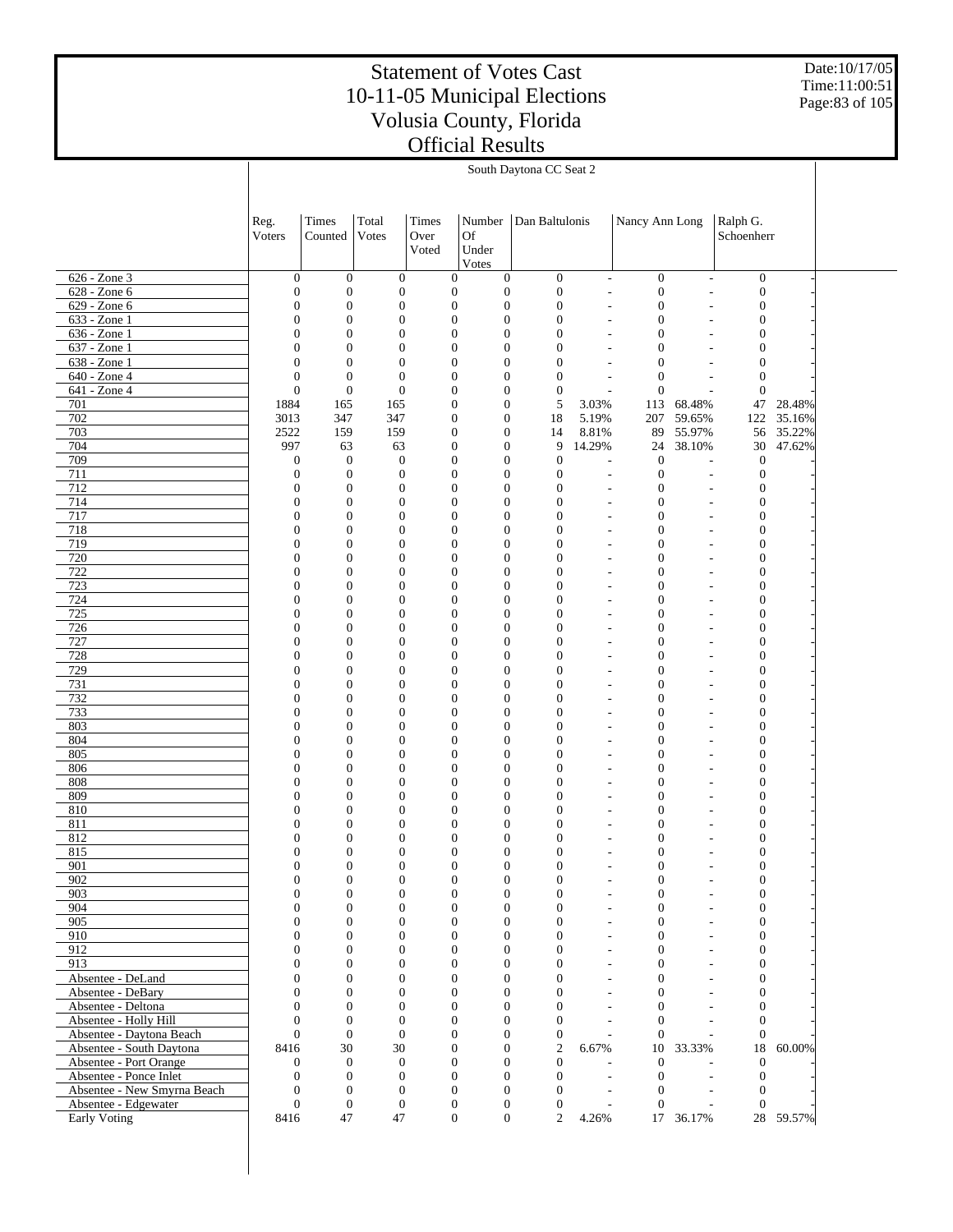Date:10/17/05 Time:11:00:51 Page:84 of 105

|                                  |                |                  |                |                        |                                | South Daytona CC Seat 2 |       |                |        |                        |        |  |
|----------------------------------|----------------|------------------|----------------|------------------------|--------------------------------|-------------------------|-------|----------------|--------|------------------------|--------|--|
|                                  | Reg.<br>Voters | Times<br>Counted | Total<br>Votes | Times<br>Over<br>Voted | Number<br>Of<br>Under<br>Votes | Dan Baltulonis          |       | Nancy Ann Long |        | Ralph G.<br>Schoenherr |        |  |
| Provisional - DeLand             |                | $\Omega$         | 0              |                        |                                | $\Omega$                |       | $\Omega$       |        | $\Omega$               |        |  |
| Provisional - DeBary             |                |                  |                |                        |                                |                         |       | 0              |        |                        |        |  |
| Provisional - Deltona            |                |                  |                |                        |                                | 0                       |       | $\overline{0}$ |        | 0                      |        |  |
| Provisional - Holly Hill         |                |                  |                |                        |                                |                         |       | 0              |        |                        |        |  |
| Provisional - Daytona Beach      |                |                  |                |                        |                                | 0                       |       | $\Omega$       |        | 0                      |        |  |
| Provisional - South Daytona      | 8416           |                  |                |                        |                                |                         |       | $\overline{0}$ |        |                        |        |  |
| Provisional - Port Orange        |                |                  |                |                        |                                | 0                       |       | $\theta$       |        | 0                      |        |  |
| Provisional - Ponce Inlet        |                |                  |                |                        |                                | 0                       |       | 0              |        | 0                      |        |  |
| Provisional - New Smyrna Beach   |                |                  |                |                        |                                |                         |       | 0              |        |                        |        |  |
| Provisional - Edgewater          |                | $\theta$         |                |                        | $\theta$                       | 0                       |       | $\overline{0}$ |        | 0                      |        |  |
| Unscanned - DeLand               |                |                  |                |                        |                                |                         |       | 0              |        |                        |        |  |
| Unscanned - DeBary               |                |                  |                |                        |                                |                         |       | 0              |        | 0                      |        |  |
| Unscanned - Deltona              |                |                  |                |                        |                                |                         |       | $\overline{0}$ |        | 0                      |        |  |
| Unscanned - Holly Hill           |                |                  |                |                        |                                |                         |       | 0              |        |                        |        |  |
| Unscanned - Daytona Beach        |                |                  |                |                        |                                | 0                       |       | 0              |        | 0                      |        |  |
| <b>Unscanned - South Daytona</b> | 8416           |                  |                |                        |                                |                         |       | $\overline{0}$ |        |                        |        |  |
| <b>Unscanned - Port Orange</b>   |                | 0                |                |                        |                                | റ                       |       | $\theta$       |        | 0                      |        |  |
| <b>Unscanned - Ponce Inlet</b>   |                |                  |                |                        |                                |                         |       |                |        |                        |        |  |
| Unscanned - New Smyrna Beach     |                |                  |                |                        |                                |                         |       |                |        |                        |        |  |
| Unscanned - Edgewater            |                |                  |                |                        |                                |                         |       |                |        |                        |        |  |
| Total                            | 8416           | 811              | 811            |                        |                                | 50                      | 6.17% | 460            | 56.72% | 301                    | 37.11% |  |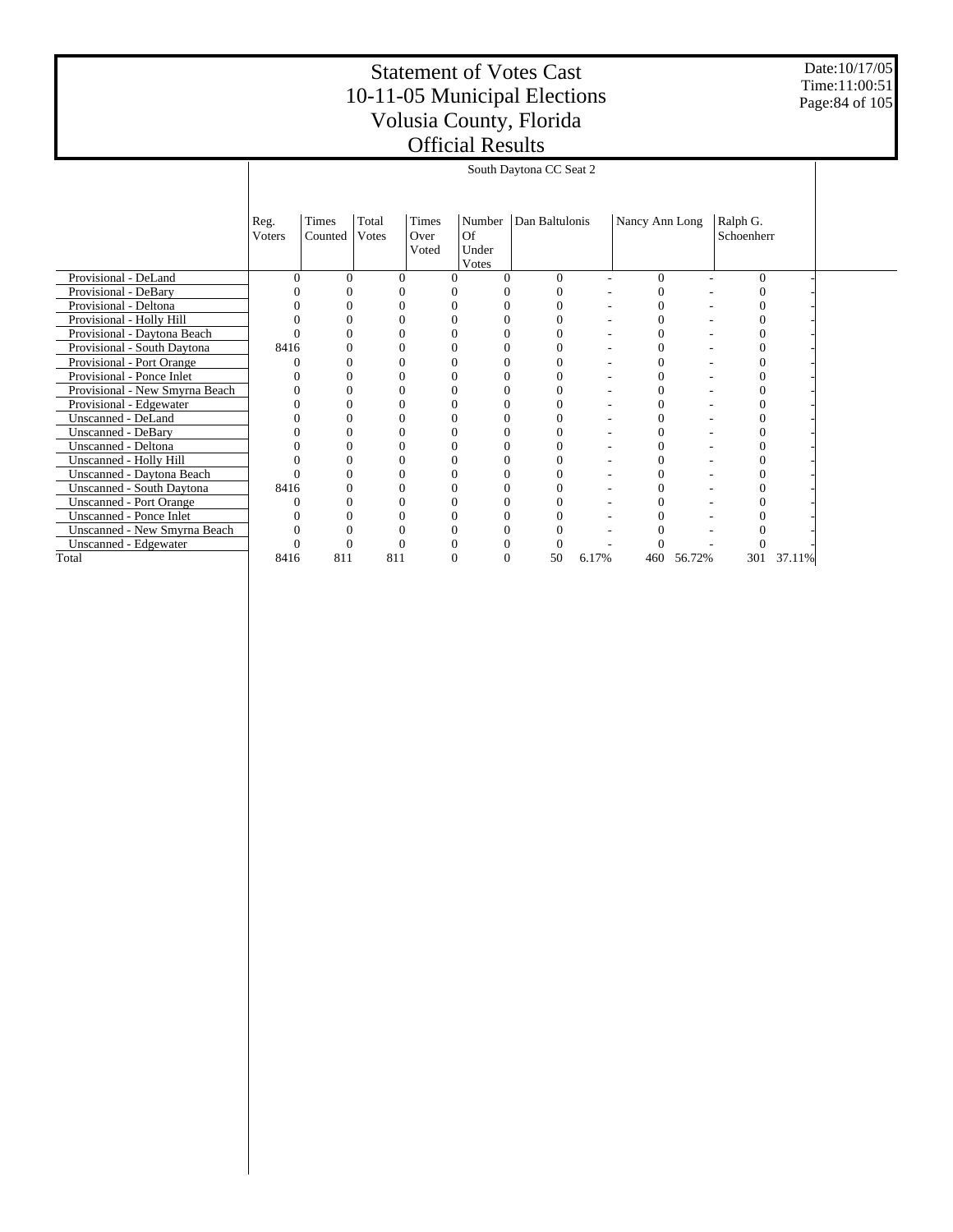Date:10/17/05 Time:11:00:51 Page:85 of 105

|                              | Reg.<br>Voters | Times<br>Counted                                                             | Total<br>Votes | Times<br>Over<br>Voted               | Number<br>Of<br>Under<br>Votes                                       | Scott Gutauckis                      | Dennis A.<br>Kennedy                                   |  |
|------------------------------|----------------|------------------------------------------------------------------------------|----------------|--------------------------------------|----------------------------------------------------------------------|--------------------------------------|--------------------------------------------------------|--|
| Jurisdiction Wide            |                |                                                                              |                |                                      |                                                                      |                                      |                                                        |  |
| 206<br>209                   |                | $\boldsymbol{0}$<br>$\boldsymbol{0}$<br>$\boldsymbol{0}$<br>$\boldsymbol{0}$ |                | $\boldsymbol{0}$<br>$\boldsymbol{0}$ | $\mathbf{0}$<br>$\boldsymbol{0}$<br>$\mathbf{0}$<br>$\boldsymbol{0}$ | $\boldsymbol{0}$<br>$\boldsymbol{0}$ | $\boldsymbol{0}$<br>$\boldsymbol{0}$                   |  |
| 212                          |                | $\boldsymbol{0}$<br>$\mathbf{0}$                                             |                | $\boldsymbol{0}$                     | $\mathbf{0}$<br>$\mathbf{0}$                                         | $\boldsymbol{0}$                     | $\boldsymbol{0}$                                       |  |
| 215                          |                | $\boldsymbol{0}$<br>$\mathbf{0}$                                             |                | $\boldsymbol{0}$                     | $\mathbf{0}$<br>$\mathbf{0}$                                         | $\boldsymbol{0}$                     | $\boldsymbol{0}$                                       |  |
| 216                          |                | $\boldsymbol{0}$<br>$\boldsymbol{0}$                                         |                | $\boldsymbol{0}$                     | $\mathbf{0}$<br>$\mathbf{0}$                                         | $\boldsymbol{0}$                     | $\mathbf{0}$                                           |  |
| 217<br>218                   |                | $\boldsymbol{0}$<br>$\mathbf{0}$<br>$\boldsymbol{0}$<br>$\boldsymbol{0}$     |                | $\boldsymbol{0}$<br>$\boldsymbol{0}$ | $\mathbf{0}$<br>$\mathbf{0}$<br>$\mathbf{0}$<br>$\mathbf{0}$         | $\mathbf{0}$<br>$\mathbf{0}$         | $\boldsymbol{0}$<br>$\mathbf{0}$                       |  |
| 304                          |                | $\boldsymbol{0}$<br>$\mathbf{0}$                                             |                | $\boldsymbol{0}$                     | $\mathbf{0}$<br>$\mathbf{0}$                                         | $\mathbf{0}$                         | $\boldsymbol{0}$                                       |  |
| 305                          |                | $\boldsymbol{0}$<br>$\boldsymbol{0}$                                         |                | $\boldsymbol{0}$                     | $\mathbf{0}$<br>$\mathbf{0}$                                         | $\boldsymbol{0}$                     | $\mathbf{0}$                                           |  |
| 306<br>307                   |                | $\boldsymbol{0}$<br>$\mathbf{0}$<br>$\boldsymbol{0}$<br>$\boldsymbol{0}$     |                | $\boldsymbol{0}$<br>$\boldsymbol{0}$ | $\mathbf{0}$<br>$\mathbf{0}$<br>$\mathbf{0}$<br>$\mathbf{0}$         | $\mathbf{0}$<br>$\mathbf{0}$         | $\boldsymbol{0}$<br>$\mathbf{0}$                       |  |
| 310                          |                | $\boldsymbol{0}$<br>$\mathbf{0}$                                             |                | $\boldsymbol{0}$                     | $\mathbf{0}$<br>$\mathbf{0}$                                         | $\boldsymbol{0}$                     | $\boldsymbol{0}$                                       |  |
| 311                          |                | $\boldsymbol{0}$<br>$\boldsymbol{0}$                                         |                | $\boldsymbol{0}$                     | $\mathbf{0}$<br>$\mathbf{0}$                                         | $\boldsymbol{0}$                     | $\mathbf{0}$                                           |  |
| $401 - Z$ one 2              |                | $\boldsymbol{0}$<br>$\mathbf{0}$                                             |                | $\boldsymbol{0}$                     | $\mathbf{0}$<br>$\mathbf{0}$                                         | $\mathbf{0}$                         | $\boldsymbol{0}$                                       |  |
| 402 - Zone 2<br>403 - Zone 1 |                | $\boldsymbol{0}$<br>$\boldsymbol{0}$<br>$\boldsymbol{0}$<br>$\mathbf{0}$     |                | $\boldsymbol{0}$<br>$\boldsymbol{0}$ | $\mathbf{0}$<br>$\mathbf{0}$<br>$\mathbf{0}$<br>$\mathbf{0}$         | $\mathbf{0}$<br>$\boldsymbol{0}$     | $\mathbf{0}$<br>$\boldsymbol{0}$                       |  |
| 405 - Zone 1                 |                | $\boldsymbol{0}$<br>$\boldsymbol{0}$                                         |                | $\boldsymbol{0}$                     | $\mathbf{0}$<br>$\mathbf{0}$                                         | $\boldsymbol{0}$                     | $\boldsymbol{0}$                                       |  |
| 406 - Zone 2                 |                | $\boldsymbol{0}$<br>$\mathbf{0}$                                             |                | $\boldsymbol{0}$                     | $\mathbf{0}$<br>$\mathbf{0}$                                         | $\mathbf{0}$                         | $\boldsymbol{0}$                                       |  |
| 407 - Zone 3<br>408 - Zone 4 |                | $\boldsymbol{0}$<br>$\boldsymbol{0}$<br>$\boldsymbol{0}$<br>$\mathbf{0}$     |                | $\boldsymbol{0}$<br>$\boldsymbol{0}$ | $\mathbf{0}$<br>$\mathbf{0}$<br>$\mathbf{0}$<br>$\mathbf{0}$         | $\mathbf{0}$<br>$\mathbf{0}$         | $\mathbf{0}$<br>$\boldsymbol{0}$                       |  |
| 409 - Zone 5                 |                | $\boldsymbol{0}$<br>$\boldsymbol{0}$                                         |                | $\boldsymbol{0}$                     | $\mathbf{0}$<br>$\mathbf{0}$                                         | $\boldsymbol{0}$                     | $\mathbf{0}$                                           |  |
| 410 - Zone 5                 |                | $\boldsymbol{0}$<br>$\mathbf{0}$                                             |                | $\boldsymbol{0}$                     | $\mathbf{0}$<br>$\mathbf{0}$                                         | $\mathbf{0}$                         | $\boldsymbol{0}$                                       |  |
| 411 - Zone 6                 |                | $\boldsymbol{0}$<br>$\boldsymbol{0}$                                         |                | $\boldsymbol{0}$                     | $\mathbf{0}$<br>$\mathbf{0}$                                         | $\mathbf{0}$                         | $\mathbf{0}$                                           |  |
| 413 - Zone 6<br>414 - Zone 5 |                | $\boldsymbol{0}$<br>$\mathbf{0}$<br>$\boldsymbol{0}$<br>$\boldsymbol{0}$     |                | $\boldsymbol{0}$<br>$\boldsymbol{0}$ | $\mathbf{0}$<br>$\mathbf{0}$<br>$\mathbf{0}$<br>$\mathbf{0}$         | $\boldsymbol{0}$<br>$\mathbf{0}$     | $\boldsymbol{0}$<br>$\mathbf{0}$                       |  |
| 415 - Zone 4                 |                | $\boldsymbol{0}$<br>$\mathbf{0}$                                             |                | $\boldsymbol{0}$                     | $\mathbf{0}$<br>$\mathbf{0}$                                         | $\mathbf{0}$                         | $\boldsymbol{0}$                                       |  |
| 416 - Zone 4                 |                | $\boldsymbol{0}$<br>$\boldsymbol{0}$                                         |                | $\boldsymbol{0}$                     | $\mathbf{0}$<br>$\mathbf{0}$                                         | $\mathbf{0}$                         | $\mathbf{0}$                                           |  |
| 417 - Zone 3                 |                | $\boldsymbol{0}$<br>$\mathbf{0}$                                             |                | $\boldsymbol{0}$                     | $\mathbf{0}$<br>$\mathbf{0}$                                         | $\boldsymbol{0}$                     | $\boldsymbol{0}$                                       |  |
| 418 - Zone 6<br>419 - Zone 3 |                | $\boldsymbol{0}$<br>$\boldsymbol{0}$<br>$\boldsymbol{0}$<br>$\mathbf{0}$     |                | $\boldsymbol{0}$<br>$\boldsymbol{0}$ | $\mathbf{0}$<br>$\mathbf{0}$<br>$\mathbf{0}$<br>$\mathbf{0}$         | $\boldsymbol{0}$<br>$\mathbf{0}$     | $\boldsymbol{0}$<br>$\boldsymbol{0}$                   |  |
| 420 - Zone 6                 |                | $\boldsymbol{0}$<br>$\boldsymbol{0}$                                         |                | $\boldsymbol{0}$                     | $\mathbf{0}$<br>$\mathbf{0}$                                         | $\mathbf{0}$                         | $\mathbf{0}$                                           |  |
| 422 - Zone 1                 |                | $\boldsymbol{0}$<br>$\mathbf{0}$                                             |                | $\boldsymbol{0}$                     | $\mathbf{0}$<br>$\mathbf{0}$                                         | $\mathbf{0}$                         | $\boldsymbol{0}$                                       |  |
| 423 - Zone 3<br>424 - Zone 4 |                | $\boldsymbol{0}$<br>$\boldsymbol{0}$<br>$\boldsymbol{0}$<br>$\mathbf{0}$     |                | $\boldsymbol{0}$<br>$\boldsymbol{0}$ | $\mathbf{0}$<br>$\mathbf{0}$<br>$\mathbf{0}$<br>$\mathbf{0}$         | $\boldsymbol{0}$<br>$\mathbf{0}$     | $\mathbf{0}$<br>$\boldsymbol{0}$                       |  |
| $426 - Zone$ 2               |                | $\boldsymbol{0}$<br>$\boldsymbol{0}$                                         |                | $\boldsymbol{0}$                     | $\mathbf{0}$<br>$\mathbf{0}$                                         | $\mathbf{0}$                         | $\mathbf{0}$                                           |  |
| 427 - Zone 5                 |                | $\boldsymbol{0}$<br>$\mathbf{0}$                                             |                | $\boldsymbol{0}$                     | $\mathbf{0}$<br>$\mathbf{0}$                                         | $\boldsymbol{0}$                     | $\boldsymbol{0}$                                       |  |
| 428 - Zone 1                 |                | $\boldsymbol{0}$<br>$\boldsymbol{0}$                                         |                | $\boldsymbol{0}$                     | $\mathbf{0}$<br>$\mathbf{0}$                                         | $\overline{0}$                       | $\mathbf{0}$                                           |  |
| 429 - Zone 4<br>526          |                | $\boldsymbol{0}$<br>$\boldsymbol{0}$<br>$\boldsymbol{0}$<br>$\boldsymbol{0}$ |                | $\boldsymbol{0}$<br>$\boldsymbol{0}$ | $\theta$<br>$\mathbf{0}$<br>$\mathbf{0}$<br>$\mathbf{0}$             | $\mathbf{0}$<br>$\boldsymbol{0}$     | $\boldsymbol{0}$<br>$\mathbf{0}$                       |  |
| 527                          |                | $\mathbf{0}$<br>$\mathbf{0}$                                                 |                | $\boldsymbol{0}$                     | $\mathbf{0}$<br>$\overline{0}$                                       | $\mathbf{0}$                         | $\boldsymbol{0}$                                       |  |
| 528                          |                | $\Omega$<br>$\Omega$                                                         |                | $\boldsymbol{0}$                     | $\Omega$<br>$\theta$                                                 | $\Omega$                             | $\Omega$                                               |  |
| 529                          |                | $\boldsymbol{0}$<br>$\mathbf{0}$                                             |                | $\boldsymbol{0}$                     | $\mathbf{0}$<br>$\mathbf{0}$                                         | $\overline{0}$                       | $\boldsymbol{0}$                                       |  |
| 534<br>602 - Zone 4          |                | $\boldsymbol{0}$<br>$\mathbf{0}$<br>$\mathbf{0}$<br>$\mathbf{0}$             |                | $\boldsymbol{0}$<br>$\boldsymbol{0}$ | $\mathbf{0}$<br>$\mathbf{0}$<br>$\theta$<br>$\mathbf{0}$             | $\boldsymbol{0}$<br>$\mathbf{0}$     | $\boldsymbol{0}$<br>$\boldsymbol{0}$                   |  |
| 603 - Zone 5                 |                | $\boldsymbol{0}$<br>$\mathbf{0}$                                             |                | $\boldsymbol{0}$                     | $\theta$<br>$\mathbf{0}$                                             | $\mathbf{0}$                         | $\boldsymbol{0}$                                       |  |
| 605 - Zone 5                 |                | $\mathbf{0}$<br>$\mathbf{0}$                                                 |                | $\mathbf{0}$                         | $\theta$<br>$\overline{0}$                                           | $\mathbf{0}$                         | $\boldsymbol{0}$                                       |  |
| 607 - Zone 2<br>608 - Zone 2 |                | $\boldsymbol{0}$<br>$\boldsymbol{0}$<br>$\mathbf{0}$<br>$\theta$             |                | $\boldsymbol{0}$<br>$\mathbf{0}$     | $\theta$<br>$\mathbf{0}$<br>$\theta$<br>$\overline{0}$               | $\mathbf{0}$<br>$\mathbf{0}$         | $\boldsymbol{0}$<br>$\boldsymbol{0}$                   |  |
| 609 - Zone 2                 |                | $\boldsymbol{0}$<br>$\mathbf{0}$                                             |                | $\boldsymbol{0}$                     | $\theta$<br>$\overline{0}$                                           | $\mathbf{0}$                         | $\boldsymbol{0}$                                       |  |
| 614 - Zone 5                 |                | $\mathbf{0}$<br>$\theta$                                                     |                | $\mathbf{0}$                         | $\theta$<br>$\overline{0}$                                           | $\mathbf{0}$                         | $\boldsymbol{0}$                                       |  |
| 615 - Zone 4                 |                | $\boldsymbol{0}$<br>$\boldsymbol{0}$                                         |                | $\boldsymbol{0}$                     | $\theta$<br>$\mathbf{0}$                                             | $\mathbf{0}$                         | $\boldsymbol{0}$                                       |  |
| 617 - Zone 5<br>618 - Zone 6 |                | $\mathbf{0}$<br>$\theta$<br>$\boldsymbol{0}$<br>$\mathbf{0}$                 |                | $\mathbf{0}$<br>$\boldsymbol{0}$     | $\theta$<br>$\overline{0}$<br>$\theta$<br>$\overline{0}$             | $\mathbf{0}$<br>$\mathbf{0}$         | $\boldsymbol{0}$<br>$\boldsymbol{0}$                   |  |
| 619 - Zone 2                 |                | $\mathbf{0}$<br>$\mathbf{0}$                                                 |                | $\mathbf{0}$                         | $\theta$<br>$\overline{0}$                                           | $\mathbf{0}$                         | $\boldsymbol{0}$                                       |  |
| 620 - Zone 3                 |                | $\boldsymbol{0}$<br>$\boldsymbol{0}$                                         |                | $\boldsymbol{0}$                     | $\theta$<br>$\mathbf{0}$                                             | $\mathbf{0}$                         | $\boldsymbol{0}$                                       |  |
| 621 - Zone 6                 |                | $\mathbf{0}$<br>$\theta$                                                     |                | $\mathbf{0}$                         | $\theta$<br>$\overline{0}$                                           | $\mathbf{0}$                         | $\boldsymbol{0}$                                       |  |
| 622 - Zone 3<br>623 - Zone 3 |                | $\boldsymbol{0}$<br>$\mathbf{0}$<br>$\mathbf{0}$<br>$\theta$                 |                | $\boldsymbol{0}$<br>$\boldsymbol{0}$ | $\theta$<br>$\overline{0}$<br>$\theta$<br>$\overline{0}$             | $\mathbf{0}$<br>$\mathbf{0}$         | $\boldsymbol{0}$<br>$\boldsymbol{0}$<br>$\overline{a}$ |  |
| $624 - Zone$ 3               |                | $\boldsymbol{0}$<br>$\boldsymbol{0}$                                         |                | $\boldsymbol{0}$                     | $\mathbf{0}$<br>$\mathbf{0}$                                         | $\boldsymbol{0}$                     | $\boldsymbol{0}$<br>$\overline{\phantom{a}}$           |  |
| 625 - Zone 1                 |                | $\boldsymbol{0}$<br>$\mathbf{0}$                                             |                | $\boldsymbol{0}$                     | $\mathbf{0}$<br>$\boldsymbol{0}$                                     | $\mathbf{0}$                         | $\boldsymbol{0}$<br>$\overline{a}$                     |  |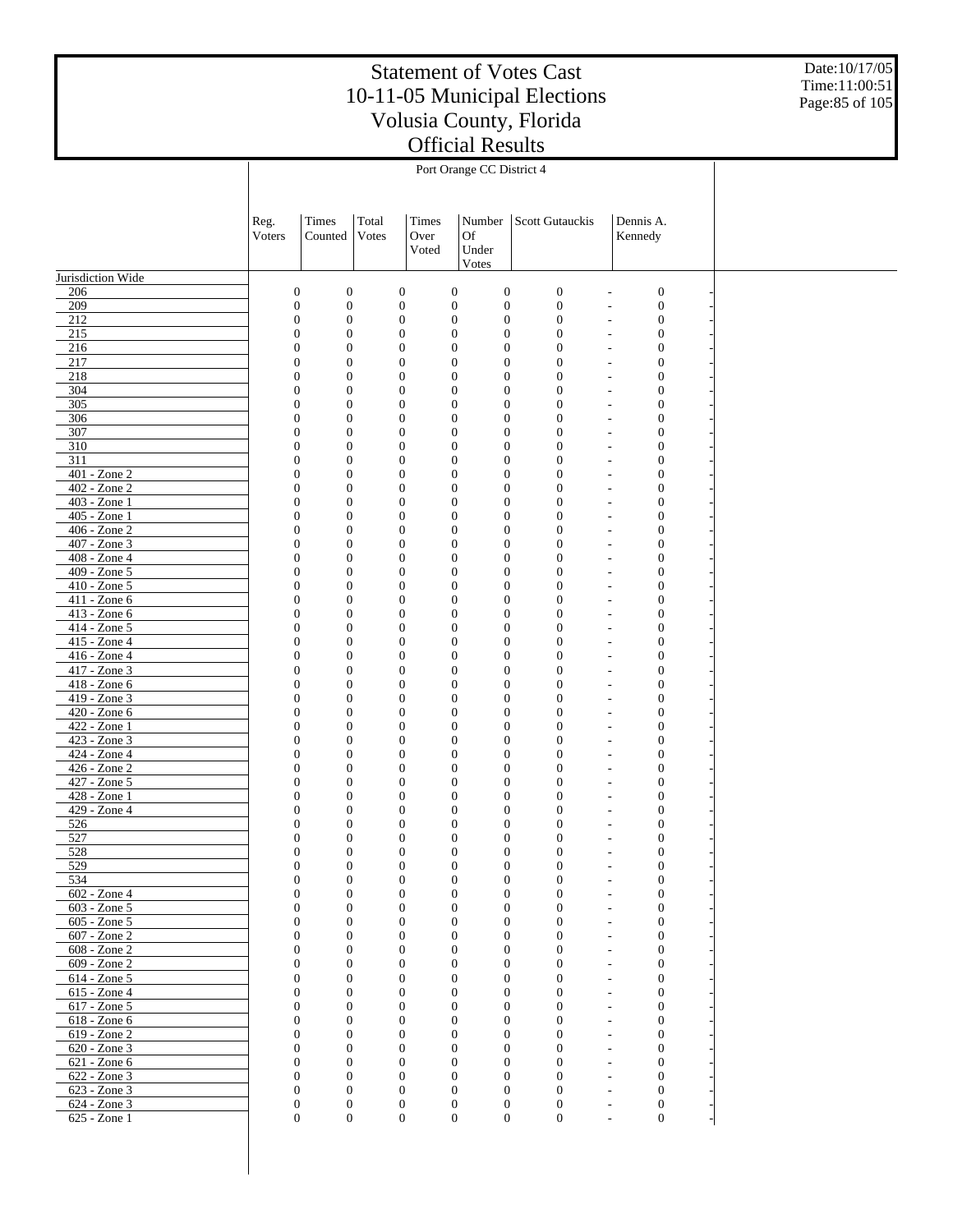Date:10/17/05 Time:11:00:51 Page:86 of 105

|                                                      |                                  |                                      |                                      |                                      | Port Orange CC District 4                                          |                                      |                                    |                                      |                      |  |  |  |  |
|------------------------------------------------------|----------------------------------|--------------------------------------|--------------------------------------|--------------------------------------|--------------------------------------------------------------------|--------------------------------------|------------------------------------|--------------------------------------|----------------------|--|--|--|--|
|                                                      |                                  |                                      |                                      |                                      |                                                                    |                                      |                                    |                                      |                      |  |  |  |  |
|                                                      |                                  |                                      |                                      |                                      |                                                                    |                                      |                                    |                                      |                      |  |  |  |  |
|                                                      | Reg.                             | Times                                | Total                                | Times                                | Number                                                             | Scott Gutauckis                      |                                    | Dennis A.                            |                      |  |  |  |  |
|                                                      | Voters                           | Counted                              | Votes                                | Over                                 | Of                                                                 |                                      |                                    | Kennedy                              |                      |  |  |  |  |
|                                                      |                                  |                                      |                                      | Voted                                | Under                                                              |                                      |                                    |                                      |                      |  |  |  |  |
|                                                      |                                  |                                      |                                      |                                      | Votes                                                              |                                      |                                    |                                      |                      |  |  |  |  |
| 626 - Zone 3                                         | $\mathbf{0}$                     | $\mathbf{0}$                         | $\mathbf{0}$                         |                                      | $\boldsymbol{0}$<br>$\overline{0}$                                 | $\boldsymbol{0}$                     | $\overline{\phantom{a}}$           | $\boldsymbol{0}$                     |                      |  |  |  |  |
| 628 - Zone 6                                         | $\boldsymbol{0}$                 | $\mathbf{0}$                         | $\boldsymbol{0}$                     | $\boldsymbol{0}$                     | $\boldsymbol{0}$                                                   | $\boldsymbol{0}$                     |                                    | $\boldsymbol{0}$                     |                      |  |  |  |  |
| 629 - Zone 6<br>633 - Zone 1                         | $\boldsymbol{0}$<br>$\mathbf{0}$ | $\mathbf{0}$<br>$\boldsymbol{0}$     | $\boldsymbol{0}$<br>$\mathbf{0}$     | $\boldsymbol{0}$                     | $\boldsymbol{0}$<br>$\boldsymbol{0}$<br>0                          | $\boldsymbol{0}$<br>$\boldsymbol{0}$ |                                    | $\boldsymbol{0}$<br>$\boldsymbol{0}$ |                      |  |  |  |  |
| 636 - Zone 1                                         | $\boldsymbol{0}$                 | $\boldsymbol{0}$                     | $\boldsymbol{0}$                     | $\boldsymbol{0}$                     | $\boldsymbol{0}$                                                   | $\boldsymbol{0}$                     |                                    | $\boldsymbol{0}$                     |                      |  |  |  |  |
| 637 - Zone 1                                         | $\mathbf{0}$                     | $\boldsymbol{0}$                     | $\mathbf{0}$                         | $\boldsymbol{0}$                     | $\boldsymbol{0}$                                                   | $\mathbf{0}$                         |                                    | $\boldsymbol{0}$                     |                      |  |  |  |  |
| 638 - Zone 1                                         | $\boldsymbol{0}$                 | $\boldsymbol{0}$                     | $\boldsymbol{0}$                     |                                      | $\boldsymbol{0}$<br>$\boldsymbol{0}$                               | $\boldsymbol{0}$                     |                                    | $\boldsymbol{0}$                     |                      |  |  |  |  |
| 640 - Zone 4                                         | $\mathbf{0}$                     | $\boldsymbol{0}$                     | $\mathbf{0}$                         | $\boldsymbol{0}$                     | $\boldsymbol{0}$                                                   | $\overline{0}$                       |                                    | $\boldsymbol{0}$                     |                      |  |  |  |  |
| 641 - Zone 4                                         | $\boldsymbol{0}$                 | $\boldsymbol{0}$                     | $\boldsymbol{0}$                     | $\boldsymbol{0}$                     | $\boldsymbol{0}$                                                   | $\boldsymbol{0}$                     |                                    | $\boldsymbol{0}$                     |                      |  |  |  |  |
| 701<br>702                                           | $\mathbf{0}$<br>$\mathbf{0}$     | $\boldsymbol{0}$<br>$\boldsymbol{0}$ | $\boldsymbol{0}$<br>$\boldsymbol{0}$ | $\boldsymbol{0}$<br>$\boldsymbol{0}$ | $\boldsymbol{0}$<br>$\boldsymbol{0}$                               | $\overline{0}$<br>$\boldsymbol{0}$   |                                    | $\boldsymbol{0}$<br>$\boldsymbol{0}$ |                      |  |  |  |  |
| 703                                                  | $\boldsymbol{0}$                 | $\boldsymbol{0}$                     | $\mathbf{0}$                         | $\boldsymbol{0}$                     | $\boldsymbol{0}$                                                   | $\boldsymbol{0}$                     |                                    | $\boldsymbol{0}$                     |                      |  |  |  |  |
| 704                                                  | $\mathbf{0}$                     | $\mathbf{0}$                         | $\mathbf{0}$                         | $\boldsymbol{0}$                     | $\boldsymbol{0}$                                                   | $\boldsymbol{0}$                     |                                    | $\boldsymbol{0}$                     |                      |  |  |  |  |
| 709                                                  | 2384                             | 135                                  | 124                                  | $\boldsymbol{0}$                     | 11                                                                 | 53                                   | 42.74%                             | 71                                   | 57.26%               |  |  |  |  |
| 711                                                  | 2517                             | 194                                  | 187                                  | $\boldsymbol{0}$                     | $\tau$                                                             | 47                                   | 25.13%                             | 140                                  | 74.87%               |  |  |  |  |
| 712                                                  | 2173                             | 98                                   | 88                                   | $\boldsymbol{0}$                     | 10                                                                 | 25                                   | 28.41%                             |                                      | 63 71.59%            |  |  |  |  |
| 714                                                  | 2142                             | 136                                  | 127                                  | $\boldsymbol{0}$                     | 9                                                                  | 33                                   | 25.98%                             |                                      | 94 74.02%            |  |  |  |  |
| 717<br>718                                           | 2318<br>1934                     | 186<br>174                           | 178<br>164                           | $\boldsymbol{0}$                     | 8<br>$\boldsymbol{0}$<br>10                                        | 57<br>44                             | 32.02%<br>26.83%                   | 121                                  | 67.98%<br>120 73.17% |  |  |  |  |
| 719                                                  | 882                              | 73                                   | 69                                   | $\boldsymbol{0}$                     | 4                                                                  | 19                                   | 27.54%                             |                                      | 50 72.46%            |  |  |  |  |
| 720                                                  | 2161                             | 158                                  | 150                                  | $\boldsymbol{0}$                     | 8                                                                  | 53                                   | 35.33%                             | 97                                   | 64.67%               |  |  |  |  |
| 722                                                  | 2026                             | 115                                  | 113                                  | $\boldsymbol{0}$                     | 2                                                                  | 38                                   | 33.63%                             |                                      | 75 66.37%            |  |  |  |  |
| 723                                                  | 1481                             | 102                                  | 98                                   |                                      | $\boldsymbol{0}$<br>4                                              | 26                                   | 26.53%                             |                                      | 72 73.47%            |  |  |  |  |
| 724                                                  | 2043                             | 159                                  | 154                                  | $\boldsymbol{0}$                     | 5                                                                  | 42                                   | 27.27%                             |                                      | 112 72.73%           |  |  |  |  |
| 725<br>726                                           | 1929<br>$\mathbf{0}$             | 234<br>$\mathbf{0}$                  | 227<br>$\boldsymbol{0}$              | $\boldsymbol{0}$                     | $\boldsymbol{0}$<br>7<br>$\boldsymbol{0}$                          | 75<br>$\boldsymbol{0}$               | 33.04%<br>$\overline{\phantom{a}}$ | $\boldsymbol{0}$                     | 152 66.96%           |  |  |  |  |
| 727                                                  | 2087                             | 247                                  | 236                                  | $\boldsymbol{0}$                     | 11                                                                 | 59                                   | 25.00%                             | 177                                  | 75.00%               |  |  |  |  |
| 728                                                  | 1818                             | 188                                  | 179                                  | $\boldsymbol{0}$                     | 9                                                                  | 55                                   | 30.73%                             | 124                                  | 69.27%               |  |  |  |  |
| 729                                                  | 3499                             | 324                                  | 315                                  | $\boldsymbol{0}$                     | 9                                                                  | 108                                  | 34.29%                             | 207                                  | 65.71%               |  |  |  |  |
| 731                                                  | 1604                             | 138                                  | 123                                  | $\boldsymbol{0}$                     | 15                                                                 | 27                                   | 21.95%                             |                                      | 96 78.05%            |  |  |  |  |
| 732                                                  | 2072                             | 277                                  | 256                                  | $\boldsymbol{0}$                     | 21                                                                 | 57                                   | 22.27%                             | 199                                  | 77.73%               |  |  |  |  |
| 733<br>803                                           | 1440<br>$\mathbf{0}$             | 131<br>$\boldsymbol{0}$              | 126<br>$\boldsymbol{0}$              | $\boldsymbol{0}$                     | 5<br>$\boldsymbol{0}$<br>$\boldsymbol{0}$                          | 43<br>$\boldsymbol{0}$               | 34.13%                             | 83<br>$\boldsymbol{0}$               | 65.87%               |  |  |  |  |
| 804                                                  | $\mathbf{0}$                     | $\mathbf{0}$                         | $\boldsymbol{0}$                     | $\boldsymbol{0}$                     | $\boldsymbol{0}$                                                   | $\boldsymbol{0}$                     | $\overline{a}$                     | $\boldsymbol{0}$                     |                      |  |  |  |  |
| 805                                                  | $\boldsymbol{0}$                 | $\boldsymbol{0}$                     | $\boldsymbol{0}$                     |                                      | $\boldsymbol{0}$<br>$\boldsymbol{0}$                               | $\boldsymbol{0}$                     |                                    | $\boldsymbol{0}$                     |                      |  |  |  |  |
| 806                                                  | $\boldsymbol{0}$                 | $\boldsymbol{0}$                     | $\boldsymbol{0}$                     | $\boldsymbol{0}$                     | $\boldsymbol{0}$                                                   | $\mathbf{0}$                         |                                    | $\boldsymbol{0}$                     |                      |  |  |  |  |
| 808                                                  | $\boldsymbol{0}$                 | $\boldsymbol{0}$                     | $\boldsymbol{0}$                     |                                      | $\boldsymbol{0}$<br>$\boldsymbol{0}$                               | $\boldsymbol{0}$                     |                                    | $\boldsymbol{0}$                     |                      |  |  |  |  |
| 809                                                  | $\mathbf{0}$                     | $\overline{0}$                       | $\mathbf{0}$                         | $\boldsymbol{0}$                     | 0                                                                  | $\mathbf{0}$                         |                                    | $\boldsymbol{0}$                     |                      |  |  |  |  |
| 810                                                  | $\boldsymbol{0}$                 | $\boldsymbol{0}$                     | $\boldsymbol{0}$                     | $\boldsymbol{0}$                     | $\boldsymbol{0}$                                                   | $\boldsymbol{0}$                     |                                    | $\boldsymbol{0}$                     |                      |  |  |  |  |
| 811<br>812                                           | $\boldsymbol{0}$<br>$\mathbf{0}$ | $\boldsymbol{0}$<br>$\boldsymbol{0}$ | $\boldsymbol{0}$<br>$\boldsymbol{0}$ | $\mathbf{0}$                         | $\boldsymbol{0}$<br>$\boldsymbol{0}$<br>$\mathbf{0}$               | $\boldsymbol{0}$<br>$\boldsymbol{0}$ |                                    | $\boldsymbol{0}$<br>$\boldsymbol{0}$ |                      |  |  |  |  |
| 815                                                  | $\Omega$                         | $\Omega$                             | $\Omega$                             |                                      | $\Omega$<br>$\Omega$                                               | $\Omega$                             |                                    | $\Omega$                             |                      |  |  |  |  |
| 901                                                  | $\boldsymbol{0}$                 | $\mathbf{0}$                         | 0                                    |                                      | $\boldsymbol{0}$<br>$\boldsymbol{0}$                               | $\boldsymbol{0}$                     |                                    | $\boldsymbol{0}$                     |                      |  |  |  |  |
| 902                                                  | $\mathbf{0}$                     | $\boldsymbol{0}$                     | $\mathbf{0}$                         |                                      | $\boldsymbol{0}$<br>$\boldsymbol{0}$                               | $\mathbf{0}$                         |                                    | $\boldsymbol{0}$                     |                      |  |  |  |  |
| 903                                                  | $\mathbf{0}$                     | $\mathbf{0}$                         | $\mathbf{0}$                         |                                      | $\boldsymbol{0}$<br>$\boldsymbol{0}$                               | $\mathbf{0}$                         |                                    | $\boldsymbol{0}$                     |                      |  |  |  |  |
| 904                                                  | $\mathbf{0}$                     | $\mathbf{0}$                         | $\mathbf{0}$                         |                                      | $\mathbf{0}$<br>$\mathbf{0}$                                       | $\mathbf{0}$                         |                                    | $\boldsymbol{0}$                     |                      |  |  |  |  |
| 905<br>910                                           | $\mathbf{0}$<br>$\mathbf{0}$     | $\mathbf{0}$<br>$\mathbf{0}$         | $\mathbf{0}$<br>$\mathbf{0}$         |                                      | $\mathbf{0}$<br>$\boldsymbol{0}$<br>$\mathbf{0}$<br>$\mathbf{0}$   | $\mathbf{0}$<br>$\mathbf{0}$         |                                    | $\boldsymbol{0}$<br>$\boldsymbol{0}$ |                      |  |  |  |  |
| 912                                                  | $\mathbf{0}$                     | $\mathbf{0}$                         | $\mathbf{0}$                         |                                      | $\mathbf{0}$<br>$\boldsymbol{0}$                                   | $\mathbf{0}$                         |                                    | $\boldsymbol{0}$                     |                      |  |  |  |  |
| 913                                                  | $\mathbf{0}$                     | $\mathbf{0}$                         | $\mathbf{0}$                         |                                      | $\mathbf{0}$<br>$\mathbf{0}$                                       | $\mathbf{0}$                         |                                    | $\boldsymbol{0}$                     |                      |  |  |  |  |
| Absentee - DeLand                                    | $\mathbf{0}$                     | $\mathbf{0}$                         | $\mathbf{0}$                         |                                      | $\mathbf{0}$<br>$\boldsymbol{0}$                                   | $\mathbf{0}$                         |                                    | $\boldsymbol{0}$                     |                      |  |  |  |  |
| Absentee - DeBary                                    | $\mathbf{0}$                     | $\mathbf{0}$                         | $\mathbf{0}$                         |                                      | $\mathbf{0}$<br>$\boldsymbol{0}$                                   | $\mathbf{0}$                         |                                    | $\boldsymbol{0}$                     |                      |  |  |  |  |
| Absentee - Deltona                                   | $\mathbf{0}$                     | $\mathbf{0}$                         | $\mathbf{0}$                         |                                      | $\mathbf{0}$<br>$\boldsymbol{0}$                                   | $\mathbf{0}$                         |                                    | $\boldsymbol{0}$                     |                      |  |  |  |  |
| Absentee - Holly Hill                                | $\mathbf{0}$                     | $\mathbf{0}$                         | $\mathbf{0}$                         |                                      | $\mathbf{0}$<br>$\overline{0}$                                     | $\mathbf{0}$                         | $\overline{\phantom{a}}$           | $\boldsymbol{0}$                     |                      |  |  |  |  |
| Absentee - Daytona Beach<br>Absentee - South Daytona | $\mathbf{0}$<br>$\mathbf{0}$     | $\mathbf{0}$<br>$\boldsymbol{0}$     | $\theta$<br>$\mathbf{0}$             |                                      | $\mathbf{0}$<br>$\overline{0}$<br>$\mathbf{0}$<br>$\boldsymbol{0}$ | $\mathbf{0}$<br>$\mathbf{0}$         | $\overline{\phantom{a}}$           | $\mathbf{0}$<br>$\mathbf{0}$         |                      |  |  |  |  |
| Absentee - Port Orange                               | 36510                            | 129                                  | 123                                  |                                      | $\boldsymbol{0}$<br>6                                              | 44                                   | 35.77%                             | 79                                   | 64.23%               |  |  |  |  |
| Absentee - Ponce Inlet                               | $\overline{0}$                   | $\mathbf{0}$                         | $\mathbf{0}$                         |                                      | $\mathbf{0}$<br>$\overline{0}$                                     | $\mathbf{0}$                         |                                    | $\mathbf{0}$                         |                      |  |  |  |  |
| Absentee - New Smyrna Beach                          | $\mathbf{0}$                     | $\mathbf{0}$                         | $\boldsymbol{0}$                     |                                      | $\boldsymbol{0}$<br>$\boldsymbol{0}$                               | $\overline{0}$                       | ÷,                                 | $\mathbf{0}$                         |                      |  |  |  |  |
| Absentee - Edgewater                                 | $\mathbf{0}$                     | $\mathbf{0}$                         | $\mathbf{0}$                         |                                      | $\boldsymbol{0}$<br>$\boldsymbol{0}$                               | $\mathbf{0}$                         |                                    | $\mathbf{0}$                         |                      |  |  |  |  |
| Early Voting                                         | 36510                            | 54                                   | 51                                   |                                      | $\boldsymbol{0}$<br>3                                              |                                      | 26 50.98%                          |                                      | 25 49.02%            |  |  |  |  |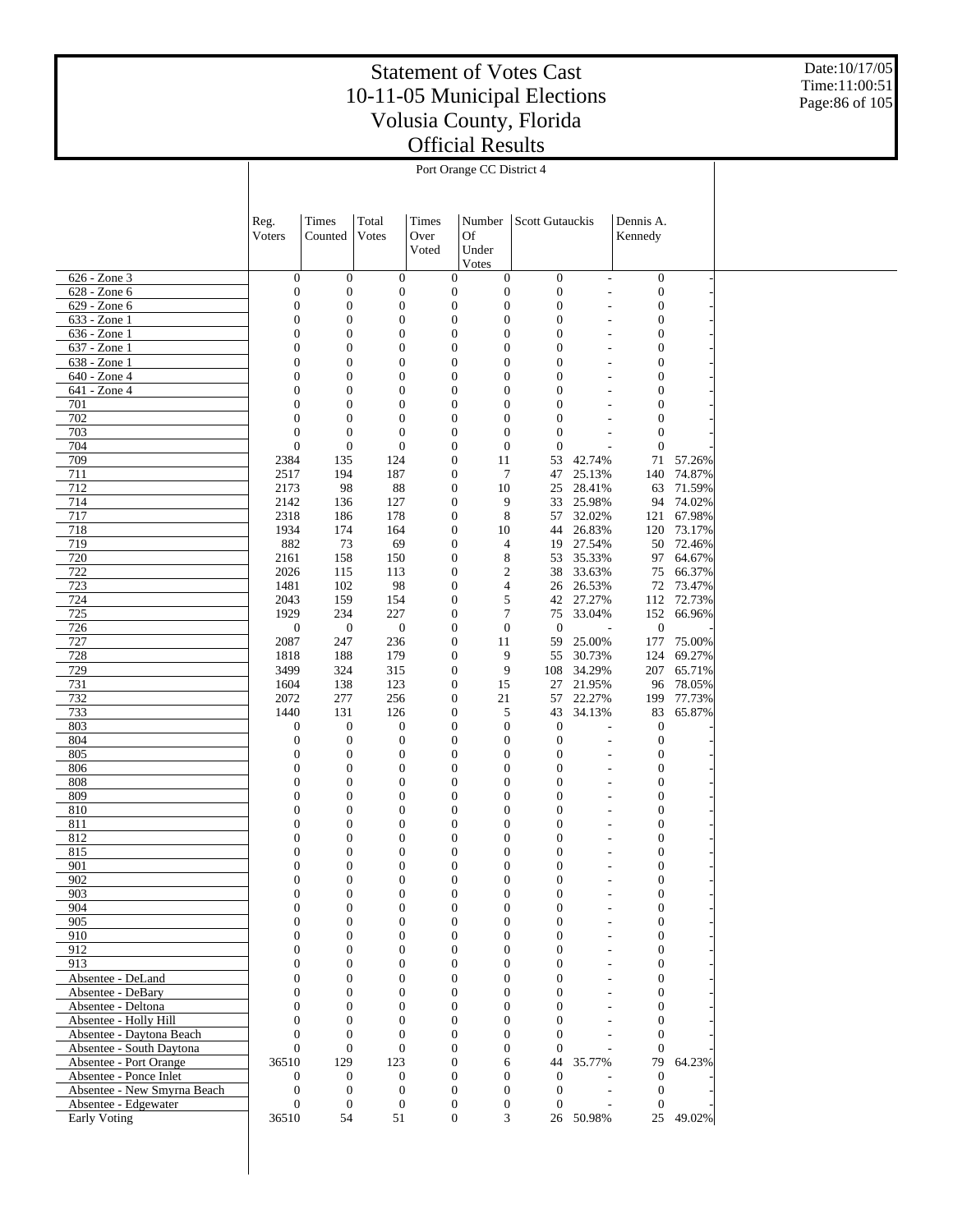Date:10/17/05 Time:11:00:51 Page:87 of 105

|                                  |        |         |          |       | Port Orange CC District 4 |                        |                  |        |           |           |
|----------------------------------|--------|---------|----------|-------|---------------------------|------------------------|------------------|--------|-----------|-----------|
|                                  |        |         |          |       |                           |                        |                  |        |           |           |
|                                  |        |         |          |       |                           |                        |                  |        |           |           |
|                                  | Reg.   | Times   | Total    | Times | Number                    | <b>Scott Gutauckis</b> |                  |        | Dennis A. |           |
|                                  | Voters | Counted | Votes    | Over  | Of                        |                        |                  |        | Kennedy   |           |
|                                  |        |         |          | Voted | Under                     |                        |                  |        |           |           |
|                                  |        |         |          |       | Votes                     |                        |                  |        |           |           |
| Provisional - DeLand             | O      | 0       | $\Omega$ |       | $\Omega$                  |                        | $\mathbf{0}$     |        | $\Omega$  |           |
| Provisional - DeBary             |        |         |          |       |                           |                        | 0                |        | 0         |           |
| Provisional - Deltona            |        | 0       |          |       | $\Omega$                  |                        | 0                |        | 0         |           |
| Provisional - Holly Hill         |        |         |          |       | $\Omega$                  |                        | 0                |        | 0         |           |
| Provisional - Daytona Beach      |        |         |          |       | $\Omega$                  |                        | 0                |        | 0         |           |
| Provisional - South Daytona      |        | 0       |          |       | $\Omega$                  | $\Omega$               | $\boldsymbol{0}$ |        | $\Omega$  |           |
| Provisional - Port Orange        | 36510  |         |          |       | $\Omega$                  | $\Omega$               | $\mathbf{0}$     | 0.00%  |           | 4 100.00% |
| Provisional - Ponce Inlet        |        | 0       | $\Omega$ |       | $\Omega$                  |                        | $\mathbf{0}$     |        | $\Omega$  |           |
| Provisional - New Smyrna Beach   |        | 0       |          |       | $\Omega$                  |                        | 0                |        | 0         |           |
| Provisional - Edgewater          |        | 0       |          |       | $\Omega$                  |                        | 0                |        | 0         |           |
| Unscanned - DeLand               |        |         |          |       | $\Omega$                  |                        | 0                |        |           |           |
| <b>Unscanned - DeBary</b>        |        | 0       |          |       | 0                         |                        | 0                |        | 0         |           |
| Unscanned - Deltona              |        | 0       |          |       | $\Omega$                  | $\Omega$               | 0                |        | $\Omega$  |           |
| Unscanned - Holly Hill           |        |         |          |       | $\Omega$                  |                        | 0                |        | 0         |           |
| Unscanned - Daytona Beach        |        |         |          |       | $\Omega$                  | $\Omega$               | 0                |        | 0         |           |
| <b>Unscanned - South Daytona</b> |        | 0       |          |       | $\theta$                  |                        | 0                |        | 0         |           |
| <b>Unscanned - Port Orange</b>   | 36510  | 0       | 0        |       | $\Omega$                  |                        | 0                |        | 0         |           |
| <b>Unscanned - Ponce Inlet</b>   |        |         |          |       | $\theta$                  |                        | 0                |        |           |           |
| Unscanned - New Smyrna Beach     |        |         |          |       | $\Omega$                  |                        | 0                |        |           |           |
| Unscanned - Edgewater            |        |         |          |       |                           |                        |                  |        | 0         |           |
| Total                            | 36510  | 3256    | 3092     |       | $\Omega$<br>164           | 931                    |                  | 30.11% | 2161      | 69.89%    |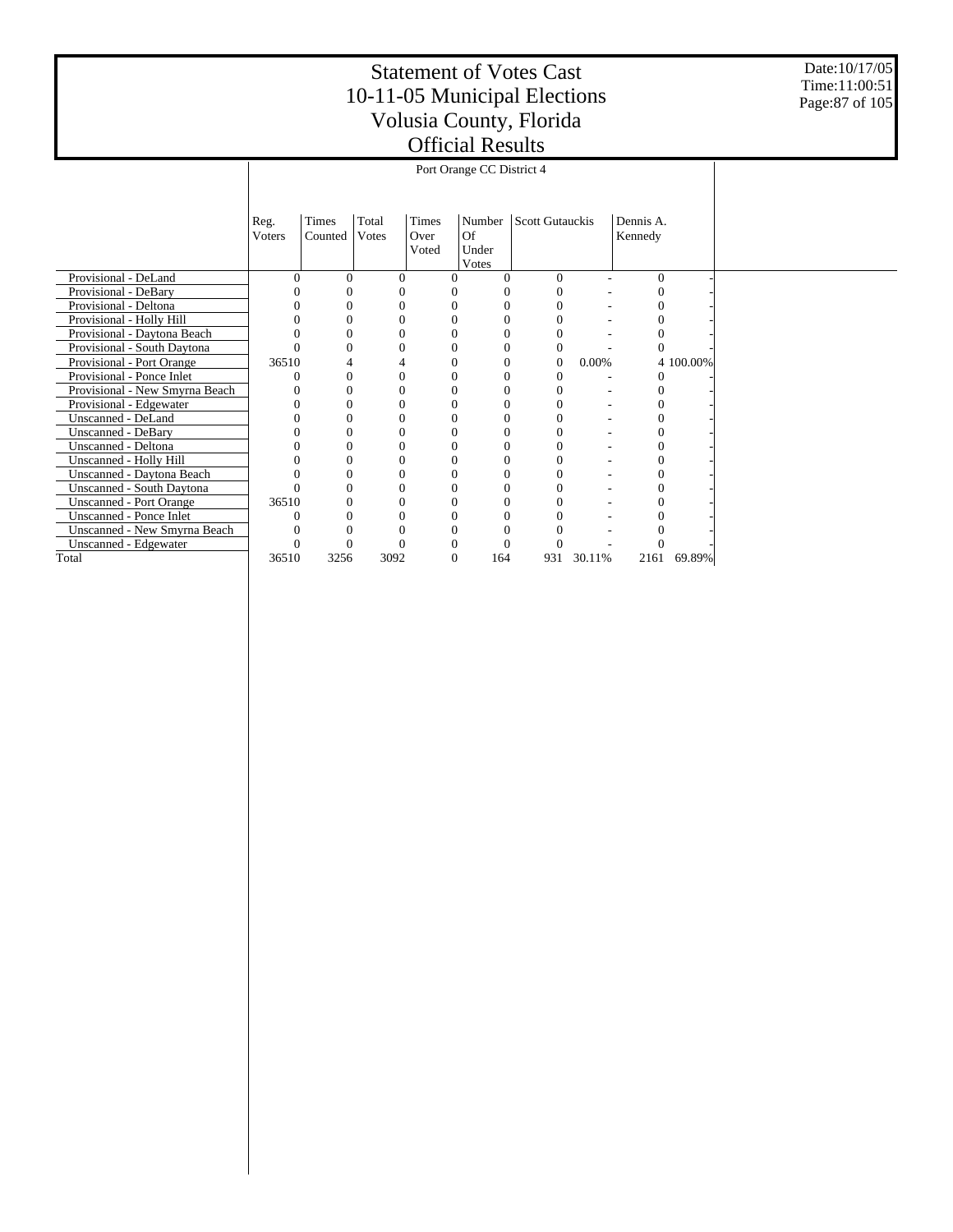Date:10/17/05 Time:11:00:51 Page:88 of 105

|                                   | Reg.                                 | Times                                | Total | Times                                | Number   FOR                     |                                      |                                      | <b>AGAINST</b>                                       |                                      |  |
|-----------------------------------|--------------------------------------|--------------------------------------|-------|--------------------------------------|----------------------------------|--------------------------------------|--------------------------------------|------------------------------------------------------|--------------------------------------|--|
|                                   | Voters                               | Counted                              | Votes | Over<br>Voted                        | Of<br>Under                      |                                      |                                      |                                                      |                                      |  |
|                                   |                                      |                                      |       |                                      | Votes                            |                                      |                                      |                                                      |                                      |  |
| Jurisdiction Wide                 |                                      |                                      |       |                                      |                                  |                                      |                                      |                                                      |                                      |  |
| 206                               | $\boldsymbol{0}$                     | $\boldsymbol{0}$                     |       | $\boldsymbol{0}$                     | $\boldsymbol{0}$                 | $\boldsymbol{0}$                     | $\boldsymbol{0}$                     |                                                      | $\boldsymbol{0}$                     |  |
| 209                               | $\boldsymbol{0}$                     | $\boldsymbol{0}$                     |       | $\boldsymbol{0}$                     | $\boldsymbol{0}$                 | $\boldsymbol{0}$                     | $\boldsymbol{0}$                     | $\overline{a}$                                       | $\boldsymbol{0}$                     |  |
| 212                               | $\boldsymbol{0}$                     | $\boldsymbol{0}$                     |       | $\mathbf{0}$                         | $\mathbf{0}$                     | $\boldsymbol{0}$                     | $\boldsymbol{0}$                     | $\overline{\phantom{a}}$                             | $\boldsymbol{0}$                     |  |
| 215<br>216                        | $\boldsymbol{0}$<br>$\boldsymbol{0}$ | $\boldsymbol{0}$<br>$\mathbf{0}$     |       | $\mathbf{0}$<br>$\mathbf{0}$         | $\mathbf{0}$<br>$\boldsymbol{0}$ | $\boldsymbol{0}$<br>$\boldsymbol{0}$ | $\boldsymbol{0}$<br>$\mathbf{0}$     | $\overline{a}$<br>$\overline{\phantom{a}}$           | $\boldsymbol{0}$<br>$\boldsymbol{0}$ |  |
| 217                               | $\boldsymbol{0}$                     | $\mathbf{0}$                         |       | $\mathbf{0}$                         | $\mathbf{0}$                     | $\boldsymbol{0}$                     | $\boldsymbol{0}$                     | $\overline{a}$                                       | $\boldsymbol{0}$                     |  |
| 218                               | $\boldsymbol{0}$                     | $\mathbf{0}$                         |       | $\mathbf{0}$                         | $\boldsymbol{0}$                 | $\boldsymbol{0}$                     | $\mathbf{0}$                         | $\overline{\phantom{a}}$                             | $\boldsymbol{0}$                     |  |
| 304                               | $\boldsymbol{0}$                     | $\mathbf{0}$                         |       | $\mathbf{0}$                         | $\mathbf{0}$                     | $\boldsymbol{0}$                     | $\boldsymbol{0}$                     | $\overline{a}$                                       | $\boldsymbol{0}$                     |  |
| 305                               | $\boldsymbol{0}$                     | $\mathbf{0}$                         |       | $\mathbf{0}$                         | $\boldsymbol{0}$                 | $\boldsymbol{0}$                     | $\mathbf{0}$                         | $\overline{\phantom{a}}$                             | $\boldsymbol{0}$                     |  |
| 306                               | $\boldsymbol{0}$                     | $\mathbf{0}$<br>$\mathbf{0}$         |       | $\mathbf{0}$                         | $\mathbf{0}$                     | $\boldsymbol{0}$<br>$\boldsymbol{0}$ | $\boldsymbol{0}$                     | $\overline{a}$                                       | $\boldsymbol{0}$                     |  |
| 307<br>310                        | $\boldsymbol{0}$<br>$\boldsymbol{0}$ | $\mathbf{0}$                         |       | $\mathbf{0}$<br>$\mathbf{0}$         | $\boldsymbol{0}$<br>$\mathbf{0}$ | $\boldsymbol{0}$                     | $\mathbf{0}$<br>$\boldsymbol{0}$     | $\overline{\phantom{a}}$<br>$\overline{a}$           | $\boldsymbol{0}$<br>$\boldsymbol{0}$ |  |
| 311                               | $\boldsymbol{0}$                     | $\mathbf{0}$                         |       | $\mathbf{0}$                         | $\boldsymbol{0}$                 | $\boldsymbol{0}$                     | $\mathbf{0}$                         | $\overline{\phantom{a}}$                             | $\boldsymbol{0}$                     |  |
| 401 - Zone 2                      | $\boldsymbol{0}$                     | $\mathbf{0}$                         |       | $\mathbf{0}$                         | $\mathbf{0}$                     | $\boldsymbol{0}$                     | $\boldsymbol{0}$                     | $\overline{\phantom{a}}$                             | $\boldsymbol{0}$                     |  |
| 402 - Zone 2                      | $\boldsymbol{0}$                     | $\mathbf{0}$                         |       | $\mathbf{0}$                         | $\boldsymbol{0}$                 | $\boldsymbol{0}$                     | $\mathbf{0}$                         | $\overline{\phantom{a}}$                             | $\boldsymbol{0}$                     |  |
| 403 - Zone 1                      | $\boldsymbol{0}$                     | $\mathbf{0}$                         |       | $\mathbf{0}$                         | $\mathbf{0}$                     | $\boldsymbol{0}$                     | $\boldsymbol{0}$                     | $\overline{\phantom{a}}$                             | $\boldsymbol{0}$                     |  |
| 405 - Zone 1<br>$406 - Z$ one $2$ | $\boldsymbol{0}$                     | $\mathbf{0}$                         |       | $\mathbf{0}$                         | $\boldsymbol{0}$                 | $\boldsymbol{0}$                     | $\mathbf{0}$                         | $\overline{\phantom{a}}$                             | $\boldsymbol{0}$                     |  |
| 407 - Zone 3                      | $\boldsymbol{0}$<br>$\boldsymbol{0}$ | $\mathbf{0}$<br>$\mathbf{0}$         |       | $\mathbf{0}$<br>$\mathbf{0}$         | $\mathbf{0}$<br>$\boldsymbol{0}$ | $\boldsymbol{0}$<br>$\boldsymbol{0}$ | $\boldsymbol{0}$<br>$\mathbf{0}$     | $\overline{\phantom{a}}$<br>$\overline{\phantom{a}}$ | $\boldsymbol{0}$<br>$\boldsymbol{0}$ |  |
| 408 - Zone 4                      | $\boldsymbol{0}$                     | $\mathbf{0}$                         |       | $\mathbf{0}$                         | $\mathbf{0}$                     | $\boldsymbol{0}$                     | $\boldsymbol{0}$                     | $\overline{a}$                                       | $\boldsymbol{0}$                     |  |
| 409 - Zone 5                      | $\boldsymbol{0}$                     | $\mathbf{0}$                         |       | $\mathbf{0}$                         | $\boldsymbol{0}$                 | $\boldsymbol{0}$                     | $\mathbf{0}$                         | $\overline{\phantom{a}}$                             | $\boldsymbol{0}$                     |  |
| 410 - Zone 5                      | $\boldsymbol{0}$                     | $\mathbf{0}$                         |       | $\mathbf{0}$                         | $\mathbf{0}$                     | $\boldsymbol{0}$                     | $\boldsymbol{0}$                     | $\overline{a}$                                       | $\boldsymbol{0}$                     |  |
| 411 - Zone 6                      | $\boldsymbol{0}$                     | $\mathbf{0}$                         |       | $\mathbf{0}$                         | $\boldsymbol{0}$                 | $\boldsymbol{0}$                     | $\mathbf{0}$                         | $\overline{\phantom{a}}$                             | $\boldsymbol{0}$                     |  |
| 413 - Zone 6                      | $\boldsymbol{0}$                     | $\mathbf{0}$<br>$\mathbf{0}$         |       | $\mathbf{0}$                         | $\mathbf{0}$                     | $\boldsymbol{0}$<br>$\boldsymbol{0}$ | $\boldsymbol{0}$                     | $\overline{a}$                                       | $\boldsymbol{0}$                     |  |
| 414 - Zone 5<br>415 - Zone 4      | $\boldsymbol{0}$<br>$\boldsymbol{0}$ | $\mathbf{0}$                         |       | $\mathbf{0}$<br>$\mathbf{0}$         | $\boldsymbol{0}$<br>$\mathbf{0}$ | $\boldsymbol{0}$                     | $\mathbf{0}$<br>$\boldsymbol{0}$     | $\overline{\phantom{a}}$<br>$\overline{a}$           | $\boldsymbol{0}$<br>$\boldsymbol{0}$ |  |
| 416 - Zone 4                      | $\boldsymbol{0}$                     | $\mathbf{0}$                         |       | $\mathbf{0}$                         | $\boldsymbol{0}$                 | $\boldsymbol{0}$                     | $\mathbf{0}$                         | $\overline{\phantom{a}}$                             | $\boldsymbol{0}$                     |  |
| 417 - Zone 3                      | $\boldsymbol{0}$                     | $\mathbf{0}$                         |       | $\mathbf{0}$                         | $\mathbf{0}$                     | $\boldsymbol{0}$                     | $\boldsymbol{0}$                     | $\overline{a}$                                       | $\boldsymbol{0}$                     |  |
| 418 - Zone 6                      | $\boldsymbol{0}$                     | $\mathbf{0}$                         |       | $\mathbf{0}$                         | $\boldsymbol{0}$                 | $\boldsymbol{0}$                     | $\mathbf{0}$                         |                                                      | $\boldsymbol{0}$                     |  |
| 419 - Zone 3                      | $\boldsymbol{0}$                     | $\mathbf{0}$                         |       | $\mathbf{0}$                         | $\mathbf{0}$                     | $\boldsymbol{0}$                     | $\boldsymbol{0}$                     | $\overline{a}$                                       | $\boldsymbol{0}$                     |  |
| 420 - Zone 6<br>422 - Zone 1      | $\boldsymbol{0}$<br>$\boldsymbol{0}$ | $\mathbf{0}$<br>$\mathbf{0}$         |       | $\mathbf{0}$<br>$\mathbf{0}$         | $\boldsymbol{0}$<br>$\mathbf{0}$ | $\boldsymbol{0}$<br>$\boldsymbol{0}$ | $\mathbf{0}$<br>$\boldsymbol{0}$     |                                                      | $\boldsymbol{0}$<br>$\boldsymbol{0}$ |  |
| 423 - Zone 3                      | $\boldsymbol{0}$                     | $\mathbf{0}$                         |       | $\mathbf{0}$                         | $\boldsymbol{0}$                 | $\boldsymbol{0}$                     | $\mathbf{0}$                         | $\overline{a}$                                       | $\boldsymbol{0}$                     |  |
| 424 - Zone 4                      | $\boldsymbol{0}$                     | $\mathbf{0}$                         |       | $\mathbf{0}$                         | $\mathbf{0}$                     | $\boldsymbol{0}$                     | $\boldsymbol{0}$                     | $\overline{a}$                                       | $\boldsymbol{0}$                     |  |
| 426 - Zone 2                      | $\boldsymbol{0}$                     | $\mathbf{0}$                         |       | $\mathbf{0}$                         | $\boldsymbol{0}$                 | $\boldsymbol{0}$                     | $\mathbf{0}$                         |                                                      | $\boldsymbol{0}$                     |  |
| 427 - Zone 5                      | $\boldsymbol{0}$                     | $\mathbf{0}$                         |       | $\mathbf{0}$                         | $\mathbf{0}$                     | $\boldsymbol{0}$                     | $\boldsymbol{0}$                     | $\overline{a}$                                       | $\boldsymbol{0}$                     |  |
| 428 - Zone 1                      | $\boldsymbol{0}$                     | $\mathbf{0}$                         |       | $\mathbf{0}$                         | $\mathbf{0}$                     | $\boldsymbol{0}$                     | $\boldsymbol{0}$                     |                                                      | $\boldsymbol{0}$                     |  |
| 429 - Zone 4<br>526               | $\boldsymbol{0}$<br>$\boldsymbol{0}$ | $\mathbf{0}$<br>$\boldsymbol{0}$     |       | $\boldsymbol{0}$<br>$\mathbf{0}$     | $\mathbf{0}$<br>$\mathbf{0}$     | $\boldsymbol{0}$<br>$\boldsymbol{0}$ | $\boldsymbol{0}$<br>$\boldsymbol{0}$ | $\overline{a}$                                       | $\boldsymbol{0}$<br>$\boldsymbol{0}$ |  |
| 527                               | $\boldsymbol{0}$                     | $\boldsymbol{0}$                     |       | $\boldsymbol{0}$                     | $\mathbf{0}$                     | $\boldsymbol{0}$                     | $\boldsymbol{0}$                     | $\overline{a}$                                       | $\boldsymbol{0}$                     |  |
| 528                               | $\boldsymbol{0}$                     | $\boldsymbol{0}$                     |       | $\mathbf{0}$                         | $\mathbf{0}$                     | $\boldsymbol{0}$                     | $\boldsymbol{0}$                     | $\overline{a}$                                       | $\boldsymbol{0}$                     |  |
| 529                               | 0                                    | 0                                    |       | $\mathbf{0}$                         | 0                                | 0                                    | 0                                    |                                                      |                                      |  |
| 534                               | $\boldsymbol{0}$                     | $\boldsymbol{0}$                     |       | $\boldsymbol{0}$                     | $\mathbf{0}$                     | $\boldsymbol{0}$                     | $\mathbf{0}$                         |                                                      | $\boldsymbol{0}$                     |  |
| 602 - Zone 4<br>603 - Zone 5      | $\boldsymbol{0}$<br>$\boldsymbol{0}$ | $\boldsymbol{0}$<br>$\boldsymbol{0}$ |       | $\boldsymbol{0}$<br>$\boldsymbol{0}$ | $\mathbf{0}$                     | $\boldsymbol{0}$<br>$\boldsymbol{0}$ | $\mathbf{0}$<br>$\mathbf{0}$         |                                                      | $\boldsymbol{0}$<br>$\boldsymbol{0}$ |  |
| 605 - Zone 5                      | $\overline{0}$                       | $\boldsymbol{0}$                     |       | $\boldsymbol{0}$                     | $\boldsymbol{0}$<br>$\mathbf{0}$ | $\boldsymbol{0}$                     | $\mathbf{0}$                         |                                                      | $\boldsymbol{0}$                     |  |
| 607 - Zone 2                      | $\boldsymbol{0}$                     | $\boldsymbol{0}$                     |       | $\boldsymbol{0}$                     | $\boldsymbol{0}$                 | $\boldsymbol{0}$                     | $\mathbf{0}$                         |                                                      | $\boldsymbol{0}$                     |  |
| 608 - Zone 2                      | $\overline{0}$                       | $\boldsymbol{0}$                     |       | $\boldsymbol{0}$                     | $\mathbf{0}$                     | $\boldsymbol{0}$                     | $\mathbf{0}$                         |                                                      | $\boldsymbol{0}$                     |  |
| $609 - Zone$ 2                    | $\boldsymbol{0}$                     | $\boldsymbol{0}$                     |       | $\boldsymbol{0}$                     | $\boldsymbol{0}$                 | $\boldsymbol{0}$                     | $\boldsymbol{0}$                     |                                                      | $\boldsymbol{0}$                     |  |
| 614 - Zone 5                      | $\overline{0}$                       | $\boldsymbol{0}$                     |       | $\boldsymbol{0}$                     | $\mathbf{0}$                     | $\boldsymbol{0}$                     | $\mathbf{0}$                         |                                                      | $\boldsymbol{0}$                     |  |
| 615 - Zone 4<br>617 - Zone 5      | 0<br>$\overline{0}$                  | $\boldsymbol{0}$<br>$\boldsymbol{0}$ |       | $\boldsymbol{0}$<br>$\boldsymbol{0}$ | $\boldsymbol{0}$<br>$\mathbf{0}$ | $\boldsymbol{0}$<br>$\boldsymbol{0}$ | $\mathbf{0}$<br>$\mathbf{0}$         |                                                      | $\boldsymbol{0}$<br>$\boldsymbol{0}$ |  |
| 618 - Zone 6                      | 0                                    | $\boldsymbol{0}$                     |       | $\boldsymbol{0}$                     | $\boldsymbol{0}$                 | $\boldsymbol{0}$                     | $\boldsymbol{0}$                     |                                                      | $\boldsymbol{0}$                     |  |
| 619 - Zone 2                      | $\overline{0}$                       | $\boldsymbol{0}$                     |       | $\boldsymbol{0}$                     | $\mathbf{0}$                     | $\boldsymbol{0}$                     | $\mathbf{0}$                         |                                                      | $\boldsymbol{0}$                     |  |
| 620 - Zone 3                      | 0                                    | $\boldsymbol{0}$                     |       | $\boldsymbol{0}$                     | $\mathbf{0}$                     | $\boldsymbol{0}$                     | $\mathbf{0}$                         |                                                      | $\boldsymbol{0}$                     |  |
| 621 - Zone 6                      | $\overline{0}$                       | $\boldsymbol{0}$                     |       | $\boldsymbol{0}$                     | $\mathbf{0}$                     | $\boldsymbol{0}$                     | $\mathbf{0}$                         | $\overline{\phantom{a}}$                             | $\boldsymbol{0}$                     |  |
| 622 - Zone 3                      | $\boldsymbol{0}$                     | $\boldsymbol{0}$                     |       | $\boldsymbol{0}$                     | $\boldsymbol{0}$                 | $\boldsymbol{0}$                     | $\mathbf{0}$                         |                                                      | $\boldsymbol{0}$                     |  |
| 623 - Zone 3<br>624 - Zone 3      | $\overline{0}$<br>$\boldsymbol{0}$   | $\boldsymbol{0}$<br>$\boldsymbol{0}$ |       | $\boldsymbol{0}$<br>$\boldsymbol{0}$ | $\mathbf{0}$<br>$\boldsymbol{0}$ | $\mathbf{0}$<br>$\boldsymbol{0}$     | $\mathbf{0}$<br>$\boldsymbol{0}$     | $\overline{\phantom{a}}$                             | $\boldsymbol{0}$<br>$\boldsymbol{0}$ |  |
| 625 - Zone 1                      | $\overline{0}$                       | $\boldsymbol{0}$                     |       | $\overline{0}$                       | $\mathbf{0}$                     | $\boldsymbol{0}$                     | $\overline{0}$                       |                                                      | $\boldsymbol{0}$                     |  |
|                                   |                                      |                                      |       |                                      |                                  |                                      |                                      |                                                      |                                      |  |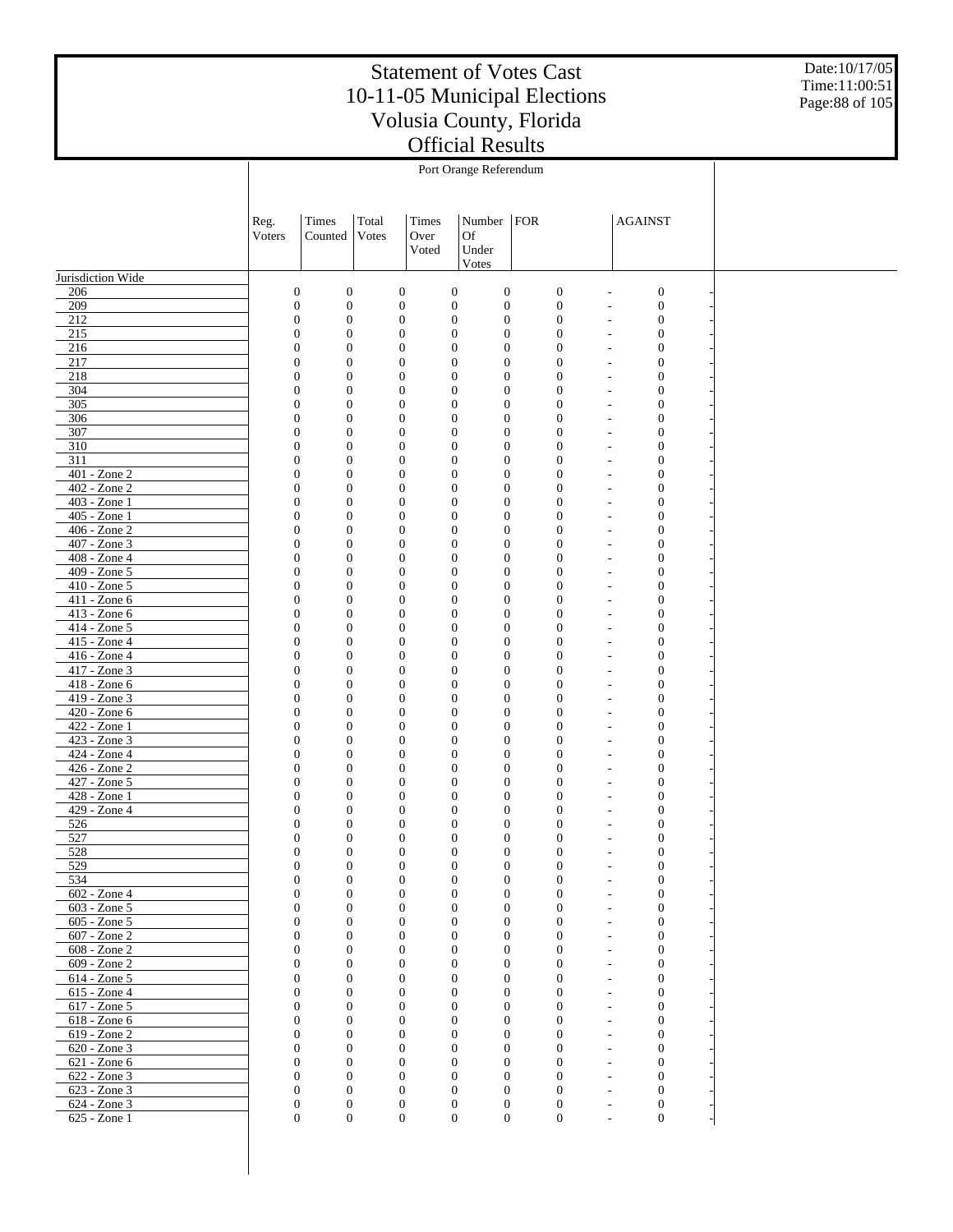Date:10/17/05 Time:11:00:51 Page:89 of 105

|                                                  |                                      |                                      |                                  |               | Port Orange Referendum                                                   |                                      |                                                      |                                      |                     |
|--------------------------------------------------|--------------------------------------|--------------------------------------|----------------------------------|---------------|--------------------------------------------------------------------------|--------------------------------------|------------------------------------------------------|--------------------------------------|---------------------|
|                                                  |                                      |                                      |                                  |               |                                                                          |                                      |                                                      |                                      |                     |
|                                                  |                                      |                                      |                                  |               |                                                                          |                                      |                                                      |                                      |                     |
|                                                  | Reg.<br>Voters                       | Times<br>Counted                     | Total<br>Votes                   | Times<br>Over | Number   FOR<br><b>Of</b>                                                |                                      |                                                      | <b>AGAINST</b>                       |                     |
|                                                  |                                      |                                      |                                  | Voted         | Under                                                                    |                                      |                                                      |                                      |                     |
|                                                  |                                      |                                      |                                  |               | Votes                                                                    |                                      |                                                      |                                      |                     |
| 626 - Zone 3<br>628 - Zone 6                     | $\boldsymbol{0}$<br>$\boldsymbol{0}$ | $\mathbf{0}$<br>$\mathbf{0}$         | $\mathbf{0}$<br>$\boldsymbol{0}$ |               | $\mathbf{0}$<br>$\mathbf{0}$<br>$\boldsymbol{0}$<br>$\boldsymbol{0}$     | $\boldsymbol{0}$<br>$\boldsymbol{0}$ | $\sim$<br>$\sim$                                     | $\boldsymbol{0}$<br>$\boldsymbol{0}$ |                     |
| 629 - Zone 6                                     | $\boldsymbol{0}$                     | $\boldsymbol{0}$                     | $\mathbf{0}$                     |               | $\boldsymbol{0}$<br>$\mathbf{0}$                                         | $\boldsymbol{0}$                     | $\overline{\phantom{a}}$                             | $\mathbf{0}$                         |                     |
| 633 - Zone 1                                     | $\boldsymbol{0}$                     | $\boldsymbol{0}$                     | $\boldsymbol{0}$                 |               | $\mathbf{0}$<br>$\mathbf{0}$                                             | $\overline{0}$                       | $\overline{\phantom{a}}$                             | $\boldsymbol{0}$                     |                     |
| 636 - Zone 1                                     | $\boldsymbol{0}$                     | $\boldsymbol{0}$                     | $\mathbf{0}$                     |               | $\mathbf{0}$<br>$\boldsymbol{0}$                                         | $\mathbf{0}$                         | ٠                                                    | $\mathbf{0}$                         |                     |
| 637 - Zone 1                                     | $\boldsymbol{0}$                     | $\boldsymbol{0}$                     | $\mathbf{0}$                     |               | $\boldsymbol{0}$<br>$\mathbf{0}$                                         | $\overline{0}$                       |                                                      | $\mathbf{0}$                         |                     |
| 638 - Zone 1<br>640 - Zone 4                     | $\boldsymbol{0}$<br>$\boldsymbol{0}$ | $\boldsymbol{0}$<br>$\boldsymbol{0}$ | $\mathbf{0}$<br>$\boldsymbol{0}$ |               | $\boldsymbol{0}$<br>$\boldsymbol{0}$<br>$\boldsymbol{0}$<br>$\mathbf{0}$ | $\mathbf{0}$<br>$\mathbf{0}$         | ٠                                                    | $\mathbf{0}$<br>$\mathbf{0}$         |                     |
| 641 - Zone 4                                     | $\boldsymbol{0}$                     | $\boldsymbol{0}$                     | $\mathbf{0}$                     |               | $\boldsymbol{0}$<br>$\boldsymbol{0}$                                     | $\mathbf{0}$                         | ٠                                                    | $\mathbf{0}$                         |                     |
| 701                                              | $\boldsymbol{0}$                     | $\boldsymbol{0}$                     | $\boldsymbol{0}$                 |               | $\boldsymbol{0}$<br>$\mathbf{0}$                                         | $\mathbf{0}$                         |                                                      | $\boldsymbol{0}$                     |                     |
| 702                                              | $\boldsymbol{0}$                     | $\mathbf{0}$                         | $\mathbf{0}$                     |               | $\boldsymbol{0}$<br>$\boldsymbol{0}$                                     | $\boldsymbol{0}$                     |                                                      | $\boldsymbol{0}$                     |                     |
| 703                                              | $\boldsymbol{0}$                     | $\mathbf{0}$                         | $\mathbf{0}$                     |               | $\mathbf{0}$<br>$\mathbf{0}$                                             | $\boldsymbol{0}$                     |                                                      | $\boldsymbol{0}$                     |                     |
| 704                                              | $\mathbf{0}$                         | $\mathbf{0}$                         | $\boldsymbol{0}$                 |               | $\boldsymbol{0}$<br>$\boldsymbol{0}$                                     | $\boldsymbol{0}$                     | $\overline{a}$                                       | $\boldsymbol{0}$                     |                     |
| 709<br>711                                       | 2384<br>2517                         | 135<br>194                           | 131<br>190                       |               | $\mathbf{0}$<br>$\overline{4}$<br>$\mathbf{0}$<br>4                      | 88<br>133                            | 67.18%<br>70.00%                                     | 43<br>57                             | 32.82%<br>30.00%    |
| 712                                              | 2173                                 | 98                                   | 98                               |               | $\mathbf{0}$<br>$\boldsymbol{0}$                                         | 65                                   | 66.33%                                               | 33                                   | 33.67%              |
| 714                                              | 2142                                 | 136                                  | 136                              |               | $\boldsymbol{0}$<br>$\mathbf{0}$                                         | 103                                  | 75.74%                                               | 33                                   | 24.26%              |
| 717                                              | 2318                                 | 186                                  | 184                              |               | $\overline{c}$<br>$\mathbf{0}$                                           | 138                                  | 75.00%                                               | 46                                   | 25.00%              |
| 718                                              | 1934                                 | 174                                  | 171                              |               | 3<br>$\mathbf{0}$                                                        |                                      | 129 75.44%                                           |                                      | 42 24.56%           |
| 719                                              | 882                                  | 73                                   | 72                               |               | $\mathbf{0}$<br>$\mathbf{1}$                                             | 45                                   | 62.50%                                               | 27                                   | 37.50%              |
| 720<br>722                                       | 2161<br>2026                         | 158<br>115                           | 156<br>115                       |               | $\overline{c}$<br>$\boldsymbol{0}$<br>$\boldsymbol{0}$<br>$\mathbf{0}$   | 85                                   | 102 65.38%<br>73.91%                                 | 30                                   | 54 34.62%<br>26.09% |
| 723                                              | 1481                                 | 102                                  | 101                              |               | $\mathbf{0}$<br>$\mathbf{1}$                                             |                                      | 63 62.38%                                            |                                      | 38 37.62%           |
| 724                                              | 2043                                 | 159                                  | 159                              |               | $\mathbf{0}$<br>$\boldsymbol{0}$                                         | 114                                  | 71.70%                                               | 45                                   | 28.30%              |
| 725                                              | 1929                                 | 234                                  | 231                              |               | 3<br>$\boldsymbol{0}$                                                    |                                      | 171 74.03%                                           |                                      | 60 25.97%           |
| 726                                              | $\mathbf{0}$                         | $\boldsymbol{0}$                     | $\boldsymbol{0}$                 |               | $\boldsymbol{0}$<br>$\mathbf{0}$                                         | $\mathbf{0}$                         |                                                      | $\mathbf{0}$                         |                     |
| 727                                              | 2087                                 | 247                                  | 245                              |               | $\sqrt{2}$<br>$\mathbf{0}$                                               | 194                                  | 79.18%                                               | 51                                   | 20.82%              |
| 728<br>729                                       | 1818<br>3499                         | 188<br>324                           | 188<br>321                       |               | $\boldsymbol{0}$<br>$\mathbf{0}$<br>3<br>$\mathbf{0}$                    | 128<br>228                           | 68.09%<br>71.03%                                     | 60                                   | 31.91%<br>93 28.97% |
| 731                                              | 1604                                 | 138                                  | 138                              |               | $\boldsymbol{0}$<br>$\mathbf{0}$                                         | 108                                  | 78.26%                                               | 30                                   | 21.74%              |
| 732                                              | 2072                                 | 277                                  | 273                              |               | $\mathbf{0}$<br>4                                                        | 215                                  | 78.75%                                               | 58                                   | 21.25%              |
| 733                                              | 1440                                 | 131                                  | 130                              |               | $\mathbf{0}$<br>$\mathbf{1}$                                             | 75                                   | 57.69%                                               | 55                                   | 42.31%              |
| 803                                              | $\boldsymbol{0}$                     | $\boldsymbol{0}$                     | $\boldsymbol{0}$                 |               | $\boldsymbol{0}$<br>$\boldsymbol{0}$                                     | $\boldsymbol{0}$                     |                                                      | $\boldsymbol{0}$                     |                     |
| 804                                              | $\boldsymbol{0}$                     | $\mathbf{0}$                         | $\mathbf{0}$                     |               | $\boldsymbol{0}$<br>$\mathbf{0}$                                         | $\mathbf{0}$                         | $\overline{a}$                                       | $\boldsymbol{0}$                     |                     |
| 805<br>806                                       | $\boldsymbol{0}$<br>$\boldsymbol{0}$ | $\mathbf{0}$<br>$\mathbf{0}$         | $\mathbf{0}$<br>$\boldsymbol{0}$ |               | $\boldsymbol{0}$<br>$\boldsymbol{0}$<br>$\boldsymbol{0}$<br>$\mathbf{0}$ | $\boldsymbol{0}$<br>$\boldsymbol{0}$ | $\overline{\phantom{a}}$<br>$\overline{\phantom{a}}$ | $\boldsymbol{0}$<br>$\boldsymbol{0}$ |                     |
| 808                                              | $\boldsymbol{0}$                     | $\boldsymbol{0}$                     | $\mathbf{0}$                     |               | $\boldsymbol{0}$<br>$\boldsymbol{0}$                                     | $\mathbf{0}$                         | ٠                                                    | $\mathbf{0}$                         |                     |
| 809                                              | $\boldsymbol{0}$                     | $\boldsymbol{0}$                     | $\boldsymbol{0}$                 |               | $\boldsymbol{0}$<br>$\mathbf{0}$                                         | $\mathbf{0}$                         | ٠                                                    | $\mathbf{0}$                         |                     |
| 810                                              | $\boldsymbol{0}$                     | $\boldsymbol{0}$                     | $\mathbf{0}$                     |               | $\boldsymbol{0}$<br>$\boldsymbol{0}$                                     | $\mathbf{0}$                         | ٠                                                    | $\mathbf{0}$                         |                     |
| 811                                              | $\boldsymbol{0}$                     | $\boldsymbol{0}$                     | $\mathbf{0}$                     |               | $\boldsymbol{0}$<br>$\mathbf{0}$                                         | $\mathbf{0}$                         |                                                      | $\boldsymbol{0}$                     |                     |
| 812                                              | $\mathbf{0}$                         | $\boldsymbol{0}$                     | $\mathbf{0}$                     |               | $\mathbf{0}$<br>$\boldsymbol{0}$                                         | $\mathbf{0}$                         | ٠                                                    | $\mathbf{0}$                         |                     |
| 815                                              | $\mathbf{0}$                         | $\boldsymbol{0}$                     | $\boldsymbol{0}$                 |               | $\boldsymbol{0}$<br>$\boldsymbol{0}$                                     | $\mathbf{0}$                         | $\overline{\phantom{a}}$                             | $\boldsymbol{0}$                     |                     |
| 901<br>902                                       | 0<br>$\boldsymbol{0}$                | 0<br>$\mathbf{0}$                    | $\bf{0}$<br>$\boldsymbol{0}$     |               | $\bf{0}$<br>0<br>$\boldsymbol{0}$<br>$\mathbf{0}$                        | 0<br>$\boldsymbol{0}$                |                                                      | $\boldsymbol{0}$<br>$\boldsymbol{0}$ |                     |
| 903                                              | $\mathbf{0}$                         | $\mathbf{0}$                         | $\boldsymbol{0}$                 |               | $\boldsymbol{0}$<br>$\mathbf{0}$                                         | $\boldsymbol{0}$                     | $\overline{\phantom{a}}$                             | $\boldsymbol{0}$                     |                     |
| 904                                              | $\mathbf{0}$                         | $\mathbf{0}$                         | $\boldsymbol{0}$                 |               | $\boldsymbol{0}$<br>$\mathbf{0}$                                         | $\mathbf{0}$                         | $\overline{\phantom{a}}$                             | $\boldsymbol{0}$                     |                     |
| 905                                              | $\Omega$                             | $\boldsymbol{0}$                     | $\boldsymbol{0}$                 |               | $\boldsymbol{0}$<br>$\mathbf{0}$                                         | $\mathbf{0}$                         | $\overline{\phantom{a}}$                             | $\boldsymbol{0}$                     |                     |
| 910                                              | $\mathbf{0}$                         | $\mathbf{0}$                         | $\boldsymbol{0}$                 |               | $\boldsymbol{0}$<br>$\mathbf{0}$                                         | $\mathbf{0}$                         | $\overline{\phantom{a}}$                             | $\boldsymbol{0}$                     |                     |
| 912<br>913                                       | $\mathbf{0}$<br>$\mathbf{0}$         | $\boldsymbol{0}$<br>$\mathbf{0}$     | $\mathbf{0}$<br>$\boldsymbol{0}$ |               | $\boldsymbol{0}$<br>$\mathbf{0}$<br>$\boldsymbol{0}$<br>$\mathbf{0}$     | $\mathbf{0}$<br>$\mathbf{0}$         | $\tilde{\phantom{a}}$<br>÷.                          | $\boldsymbol{0}$<br>$\boldsymbol{0}$ |                     |
| Absentee - DeLand                                | $\mathbf{0}$                         | $\boldsymbol{0}$                     | $\mathbf{0}$                     |               | $\boldsymbol{0}$<br>$\mathbf{0}$                                         | $\mathbf{0}$                         | $\overline{\phantom{a}}$                             | $\boldsymbol{0}$                     |                     |
| Absentee - DeBary                                | $\mathbf{0}$                         | $\mathbf{0}$                         | $\boldsymbol{0}$                 |               | $\boldsymbol{0}$<br>$\mathbf{0}$                                         | $\overline{0}$                       | ÷.                                                   | $\boldsymbol{0}$                     |                     |
| Absentee - Deltona                               | $\mathbf{0}$                         | $\boldsymbol{0}$                     | $\boldsymbol{0}$                 |               | $\boldsymbol{0}$<br>$\mathbf{0}$                                         | $\mathbf{0}$                         | $\sim$                                               | $\boldsymbol{0}$                     |                     |
| Absentee - Holly Hill                            | $\mathbf{0}$                         | $\mathbf{0}$                         | $\boldsymbol{0}$                 |               | $\boldsymbol{0}$<br>$\mathbf{0}$                                         | $\mathbf{0}$                         | ÷                                                    | $\boldsymbol{0}$                     |                     |
| Absentee - Daytona Beach                         | $\mathbf{0}$                         | $\mathbf{0}$                         | $\mathbf{0}$                     |               | $\boldsymbol{0}$<br>$\mathbf{0}$                                         | $\mathbf{0}$                         | ÷.                                                   | $\boldsymbol{0}$                     |                     |
| Absentee - South Daytona                         | $\mathbf{0}$                         | $\boldsymbol{0}$                     | $\mathbf{0}$                     |               | $\boldsymbol{0}$<br>$\mathbf{0}$                                         | $\theta$                             |                                                      | $\mathbf{0}$                         |                     |
| Absentee - Port Orange<br>Absentee - Ponce Inlet | 36510<br>$\boldsymbol{0}$            | 129<br>$\mathbf{0}$                  | 128<br>$\boldsymbol{0}$          |               | $\mathbf{0}$<br>$\mathbf{1}$<br>$\boldsymbol{0}$<br>$\boldsymbol{0}$     | 82<br>$\mathbf{0}$                   | 64.06%                                               | $\theta$                             | 46 35.94%           |
| Absentee - New Smyrna Beach                      | $\mathbf{0}$                         | $\mathbf{0}$                         | $\mathbf{0}$                     |               | $\boldsymbol{0}$<br>$\mathbf{0}$                                         | $\mathbf{0}$                         | $\overline{\phantom{a}}$                             | $\boldsymbol{0}$                     |                     |
| Absentee - Edgewater                             | $\boldsymbol{0}$                     | $\mathbf{0}$                         | $\mathbf{0}$                     |               | $\boldsymbol{0}$<br>$\mathbf{0}$                                         | $\theta$                             |                                                      | $\mathbf{0}$                         |                     |
| <b>Early Voting</b>                              | 36510                                | 54                                   | 53                               |               | $\mathbf{0}$<br>$\mathbf{1}$                                             |                                      | 40 75.47%                                            |                                      | 13 24.53%           |
|                                                  |                                      |                                      |                                  |               |                                                                          |                                      |                                                      |                                      |                     |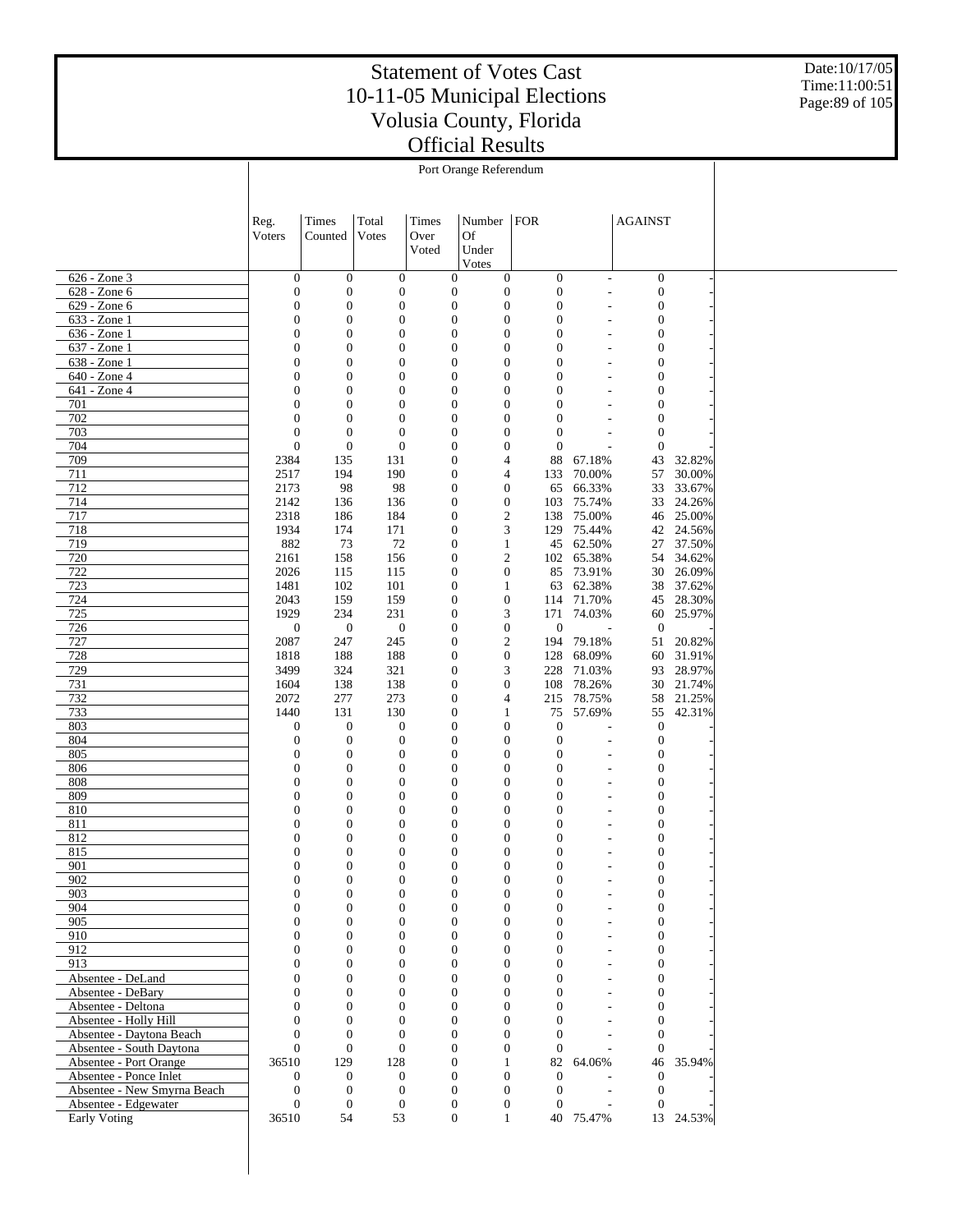Date:10/17/05 Time:11:00:51 Page:90 of 105

|                                  |                |                  |                |                        | Port Orange Referendum         |      |                |        |                |        |
|----------------------------------|----------------|------------------|----------------|------------------------|--------------------------------|------|----------------|--------|----------------|--------|
|                                  |                |                  |                |                        |                                |      |                |        |                |        |
|                                  | Reg.<br>Voters | Times<br>Counted | Total<br>Votes | Times<br>Over<br>Voted | Number<br>Of<br>Under<br>Votes | FOR  |                |        | <b>AGAINST</b> |        |
| Provisional - DeLand             | 0              | $\Omega$         | $\Omega$       | $\theta$               | 0                              |      | $\theta$       |        | $\Omega$       |        |
| Provisional - DeBary             |                |                  |                |                        |                                |      | $\Omega$       |        | 0              |        |
| Provisional - Deltona            |                | $\theta$         | $\Omega$       | $\Omega$               | $\overline{0}$                 |      | $\Omega$       |        | $\theta$       |        |
| Provisional - Holly Hill         |                |                  | 0              |                        | $\overline{0}$                 |      |                |        |                |        |
| Provisional - Daytona Beach      |                |                  | 0              |                        | 0                              |      |                |        |                |        |
| Provisional - South Daytona      |                |                  | 0              |                        | $\Omega$                       |      |                |        |                |        |
| Provisional - Port Orange        | 36510          |                  |                |                        | 0                              |      | $\overline{2}$ | 50.00% | $\overline{2}$ | 50.00% |
| Provisional - Ponce Inlet        |                | 0                | $\Omega$       |                        | 0                              |      | $\Omega$       |        |                |        |
| Provisional - New Smyrna Beach   |                | 0                | 0              |                        | $\overline{0}$                 |      | $\Omega$       |        |                |        |
| Provisional - Edgewater          |                | $\theta$         | $\Omega$       |                        | $\overline{0}$                 |      | $\Omega$       |        |                |        |
| Unscanned - DeLand               |                |                  | 0              |                        | 0                              |      |                |        |                |        |
| <b>Unscanned - DeBary</b>        |                |                  |                |                        | 0                              |      |                |        |                |        |
| Unscanned - Deltona              |                | 0                | 0              |                        | $\Omega$                       |      |                |        |                |        |
| Unscanned - Holly Hill           |                | 0                | 0              |                        | 0                              |      | 0              |        |                |        |
| Unscanned - Daytona Beach        |                | 0                | $\Omega$       |                        | $\theta$                       |      | 0              |        |                |        |
| <b>Unscanned - South Daytona</b> |                |                  | 0              |                        | $\overline{0}$                 |      |                |        |                |        |
| <b>Unscanned - Port Orange</b>   | 36510          | 0                | 0              |                        | 0                              |      |                |        |                |        |
| <b>Unscanned - Ponce Inlet</b>   |                |                  | $\mathcal{C}$  |                        | 0                              |      |                |        |                |        |
| Unscanned - New Smyrna Beach     |                |                  |                |                        | 0                              |      |                |        |                |        |
| Unscanned - Edgewater            |                |                  | C              |                        | 0                              |      |                |        |                |        |
| Total                            | 36510          | 3256             | 3224           |                        | 32                             | 2308 |                | 71.59% | 916            | 28.41% |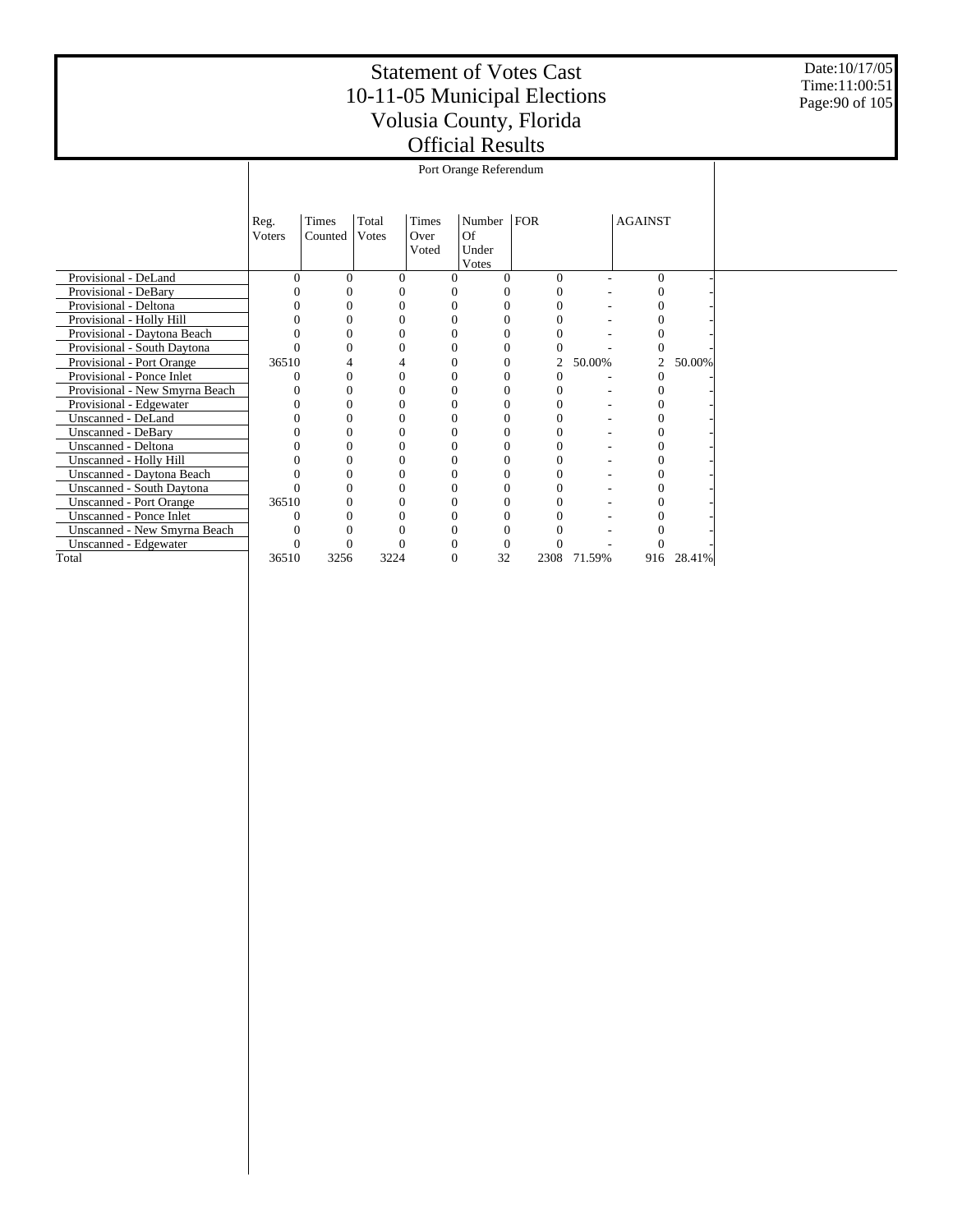Date:10/17/05 Time:11:00:51 Page:91 of 105

|                              |                                      |                                    |                                      |                | Ponce Inlet Council Seat 3                                           |                                      |                                          |  |
|------------------------------|--------------------------------------|------------------------------------|--------------------------------------|----------------|----------------------------------------------------------------------|--------------------------------------|------------------------------------------|--|
|                              |                                      |                                    |                                      |                |                                                                      |                                      |                                          |  |
|                              |                                      |                                    |                                      |                |                                                                      |                                      |                                          |  |
|                              | Reg.<br>Voters                       | Times<br>Counted                   | Total<br>Votes                       | Times<br>Over  | Number<br>Of                                                         | Jim C. Hinson                        | Jim McCormick                            |  |
|                              |                                      |                                    |                                      | Voted          | Under                                                                |                                      |                                          |  |
|                              |                                      |                                    |                                      |                | Votes                                                                |                                      |                                          |  |
| Jurisdiction Wide            |                                      |                                    |                                      |                |                                                                      |                                      |                                          |  |
| 206                          | $\boldsymbol{0}$                     | $\boldsymbol{0}$                   | $\boldsymbol{0}$                     |                | $\boldsymbol{0}$<br>$\boldsymbol{0}$                                 | $\mathbf{0}$                         | $\mathbf{0}$                             |  |
| 209<br>212                   | $\boldsymbol{0}$<br>$\boldsymbol{0}$ | $\mathbf{0}$<br>$\mathbf{0}$       | $\boldsymbol{0}$<br>$\boldsymbol{0}$ |                | $\mathbf{0}$<br>$\boldsymbol{0}$<br>$\mathbf{0}$<br>$\boldsymbol{0}$ | $\boldsymbol{0}$<br>$\boldsymbol{0}$ | $\mathbf{0}$<br>$\boldsymbol{0}$         |  |
| 215                          | $\mathbf{0}$                         | $\mathbf{0}$                       | $\boldsymbol{0}$                     |                | $\mathbf{0}$<br>$\boldsymbol{0}$                                     | $\mathbf{0}$                         | $\mathbf{0}$                             |  |
| 216                          | $\boldsymbol{0}$                     | $\boldsymbol{0}$                   | $\boldsymbol{0}$                     |                | $\mathbf{0}$<br>$\boldsymbol{0}$                                     | 0                                    | $\mathbf{0}$                             |  |
| 217                          | $\mathbf{0}$                         | $\overline{0}$                     | $\boldsymbol{0}$                     |                | $\mathbf{0}$<br>$\mathbf{0}$                                         | $\overline{0}$                       | $\mathbf{0}$                             |  |
| 218<br>304                   | $\mathbf{0}$<br>$\mathbf{0}$         | $\boldsymbol{0}$<br>$\mathbf{0}$   | $\boldsymbol{0}$<br>$\boldsymbol{0}$ |                | $\mathbf{0}$<br>$\boldsymbol{0}$<br>$\mathbf{0}$<br>$\mathbf{0}$     | $\overline{0}$<br>$\mathbf{0}$       | $\mathbf{0}$<br>$\mathbf{0}$             |  |
| 305                          | $\boldsymbol{0}$                     | $\boldsymbol{0}$                   | $\boldsymbol{0}$                     |                | $\mathbf{0}$<br>$\boldsymbol{0}$                                     | $\overline{0}$                       | $\mathbf{0}$                             |  |
| 306                          | $\mathbf{0}$                         | $\overline{0}$                     | $\boldsymbol{0}$                     |                | $\mathbf{0}$<br>$\mathbf{0}$                                         | $\overline{0}$                       | $\mathbf{0}$                             |  |
| 307                          | $\mathbf{0}$                         | $\boldsymbol{0}$                   | $\boldsymbol{0}$                     |                | $\mathbf{0}$<br>$\boldsymbol{0}$                                     | $\overline{0}$                       | $\mathbf{0}$                             |  |
| 310                          | $\mathbf{0}$                         | $\mathbf{0}$                       | $\boldsymbol{0}$                     |                | $\mathbf{0}$<br>$\mathbf{0}$                                         | $\overline{0}$                       | $\mathbf{0}$                             |  |
| 311<br>401 - Zone 2          | $\mathbf{0}$                         | $\boldsymbol{0}$                   | $\boldsymbol{0}$                     |                | $\mathbf{0}$<br>$\boldsymbol{0}$                                     | $\overline{0}$                       | $\mathbf{0}$                             |  |
| 402 - Zone 2                 | $\mathbf{0}$<br>$\mathbf{0}$         | $\mathbf{0}$<br>$\boldsymbol{0}$   | $\boldsymbol{0}$<br>$\boldsymbol{0}$ |                | $\mathbf{0}$<br>$\mathbf{0}$<br>$\mathbf{0}$<br>$\boldsymbol{0}$     | $\overline{0}$<br>$\overline{0}$     | $\mathbf{0}$<br>$\mathbf{0}$             |  |
| 403 - Zone 1                 | $\mathbf{0}$                         | $\mathbf{0}$                       | $\boldsymbol{0}$                     |                | $\mathbf{0}$<br>$\mathbf{0}$                                         | $\overline{0}$                       | $\mathbf{0}$                             |  |
| 405 - Zone 1                 | $\mathbf{0}$                         | $\boldsymbol{0}$                   | $\boldsymbol{0}$                     |                | $\mathbf{0}$<br>$\boldsymbol{0}$                                     | $\overline{0}$                       | $\mathbf{0}$                             |  |
| 406 - Zone 2                 | $\mathbf{0}$                         | $\overline{0}$                     | $\boldsymbol{0}$                     |                | $\mathbf{0}$<br>$\mathbf{0}$                                         | $\overline{0}$                       | $\mathbf{0}$                             |  |
| 407 - Zone 3                 | $\mathbf{0}$                         | $\boldsymbol{0}$                   | $\boldsymbol{0}$                     |                | $\mathbf{0}$<br>$\boldsymbol{0}$                                     | $\overline{0}$                       | $\mathbf{0}$                             |  |
| 408 - Zone 4<br>409 - Zone 5 | $\mathbf{0}$<br>$\mathbf{0}$         | $\mathbf{0}$<br>$\boldsymbol{0}$   | $\boldsymbol{0}$<br>$\boldsymbol{0}$ |                | $\mathbf{0}$<br>$\mathbf{0}$<br>$\mathbf{0}$<br>$\boldsymbol{0}$     | $\overline{0}$<br>$\overline{0}$     | $\mathbf{0}$<br>$\mathbf{0}$             |  |
| 410 - Zone 5                 | $\mathbf{0}$                         | $\overline{0}$                     | $\boldsymbol{0}$                     |                | $\mathbf{0}$<br>$\mathbf{0}$                                         | $\overline{0}$                       | $\mathbf{0}$                             |  |
| 411 - Zone 6                 | $\mathbf{0}$                         | $\boldsymbol{0}$                   | $\boldsymbol{0}$                     |                | $\mathbf{0}$<br>$\boldsymbol{0}$                                     | $\overline{0}$                       | $\mathbf{0}$                             |  |
| 413 - Zone 6                 | $\mathbf{0}$                         | $\overline{0}$                     | $\boldsymbol{0}$                     |                | $\mathbf{0}$<br>$\mathbf{0}$                                         | $\overline{0}$                       | $\mathbf{0}$                             |  |
| 414 - Zone 5                 | $\mathbf{0}$                         | $\boldsymbol{0}$                   | $\boldsymbol{0}$                     |                | $\mathbf{0}$<br>$\boldsymbol{0}$                                     | $\overline{0}$                       | $\mathbf{0}$                             |  |
| 415 - Zone 4                 | $\mathbf{0}$                         | $\overline{0}$                     | $\boldsymbol{0}$                     |                | $\mathbf{0}$<br>$\mathbf{0}$                                         | $\overline{0}$                       | $\mathbf{0}$                             |  |
| 416 - Zone 4<br>417 - Zone 3 | $\mathbf{0}$<br>$\mathbf{0}$         | $\boldsymbol{0}$<br>$\mathbf{0}$   | $\boldsymbol{0}$<br>$\boldsymbol{0}$ |                | $\mathbf{0}$<br>$\boldsymbol{0}$<br>$\mathbf{0}$<br>$\mathbf{0}$     | $\overline{0}$<br>$\overline{0}$     | $\mathbf{0}$<br>$\mathbf{0}$             |  |
| 418 - Zone 6                 | $\mathbf{0}$                         | $\boldsymbol{0}$                   | $\boldsymbol{0}$                     |                | $\mathbf{0}$<br>$\boldsymbol{0}$                                     | $\overline{0}$                       | $\mathbf{0}$                             |  |
| 419 - Zone 3                 | $\mathbf{0}$                         | $\overline{0}$                     | $\boldsymbol{0}$                     |                | $\mathbf{0}$<br>$\mathbf{0}$                                         | $\overline{0}$                       | $\mathbf{0}$                             |  |
| 420 - Zone 6                 | $\mathbf{0}$                         | $\boldsymbol{0}$                   | $\boldsymbol{0}$                     |                | $\mathbf{0}$<br>$\boldsymbol{0}$                                     | $\overline{0}$                       | $\mathbf{0}$                             |  |
| 422 - Zone 1                 | $\mathbf{0}$                         | $\mathbf{0}$                       | $\boldsymbol{0}$                     |                | $\mathbf{0}$<br>$\mathbf{0}$                                         | $\overline{0}$                       | $\mathbf{0}$                             |  |
| 423 - Zone 3                 | $\mathbf{0}$                         | $\boldsymbol{0}$                   | $\boldsymbol{0}$                     |                | $\mathbf{0}$<br>$\boldsymbol{0}$                                     | $\overline{0}$                       | $\mathbf{0}$                             |  |
| 424 - Zone 4<br>426 - Zone 2 | $\mathbf{0}$<br>$\mathbf{0}$         | $\overline{0}$<br>$\boldsymbol{0}$ | $\boldsymbol{0}$<br>$\boldsymbol{0}$ |                | $\mathbf{0}$<br>$\mathbf{0}$<br>$\mathbf{0}$<br>$\boldsymbol{0}$     | $\overline{0}$<br>$\overline{0}$     | $\mathbf{0}$<br>$\mathbf{0}$             |  |
| 427 - Zone 5                 | $\mathbf{0}$                         | $\mathbf{0}$                       | $\boldsymbol{0}$                     |                | $\mathbf{0}$<br>$\boldsymbol{0}$                                     | $\mathbf{0}$                         | $\mathbf{0}$                             |  |
| 428 - Zone 1                 | $\mathbf{0}$                         | $\boldsymbol{0}$                   | $\boldsymbol{0}$                     |                | $\mathbf{0}$<br>$\boldsymbol{0}$                                     | 0                                    | $\mathbf{0}$                             |  |
| 429 - Zone 4                 | $\mathbf{0}$                         | $\mathbf{0}$                       | $\mathbf{0}$                         |                | $\mathbf{0}$<br>$\mathbf{0}$                                         | $\mathbf{0}$                         | $\mathbf{0}$                             |  |
| 526                          | $\mathbf{0}$                         | $\boldsymbol{0}$                   | $\boldsymbol{0}$                     |                | $\boldsymbol{0}$<br>$\boldsymbol{0}$                                 | $\boldsymbol{0}$                     | $\boldsymbol{0}$                         |  |
| 527<br>528                   | $\mathbf{0}$<br>$\Omega$             | $\boldsymbol{0}$<br>$\Omega$       | $\mathbf{0}$<br>$\boldsymbol{0}$     |                | $\theta$<br>$\theta$<br>$\Omega$<br>$\overline{0}$                   | $\boldsymbol{0}$<br>$\boldsymbol{0}$ | $\mathbf{0}$<br>$\Omega$                 |  |
| 529                          | $\theta$                             | $\mathbf{0}$                       | $\boldsymbol{0}$                     |                | $\mathbf{0}$<br>$\mathbf{0}$                                         | $\mathbf{0}$                         | $\mathbf{0}$                             |  |
| 534                          | $\boldsymbol{0}$                     | $\mathbf{0}$                       | $\boldsymbol{0}$                     |                | $\mathbf{0}$<br>$\mathbf{0}$                                         | $\mathbf{0}$                         | $\boldsymbol{0}$                         |  |
| 602 - Zone 4                 | $\mathbf{0}$                         | $\mathbf{0}$                       | $\mathbf{0}$                         |                | $\theta$<br>$\mathbf{0}$                                             | $\mathbf{0}$                         | $\mathbf{0}$                             |  |
| 603 - Zone 5                 | $\mathbf{0}$                         | $\mathbf{0}$                       | $\mathbf{0}$                         |                | $\mathbf{0}$<br>$\mathbf{0}$                                         | $\mathbf{0}$                         | $\boldsymbol{0}$                         |  |
| 605 - Zone 5                 | $\mathbf{0}$                         | $\mathbf{0}$                       | $\mathbf{0}$                         |                | $\theta$<br>$\overline{0}$                                           | $\mathbf{0}$                         | $\boldsymbol{0}$                         |  |
| 607 - Zone 2                 | $\mathbf{0}$<br>$\mathbf{0}$         | $\mathbf{0}$<br>$\mathbf{0}$       | $\boldsymbol{0}$<br>$\mathbf{0}$     |                | $\mathbf{0}$<br>$\mathbf{0}$<br>$\theta$<br>$\theta$                 | $\mathbf{0}$<br>$\mathbf{0}$         | $\boldsymbol{0}$<br>$\mathbf{0}$         |  |
| 608 - Zone 2<br>609 - Zone 2 | $\mathbf{0}$                         | $\mathbf{0}$                       | $\mathbf{0}$                         |                | $\mathbf{0}$<br>$\mathbf{0}$                                         | $\mathbf{0}$                         | $\boldsymbol{0}$                         |  |
| 614 - Zone 5                 | $\mathbf{0}$                         | $\mathbf{0}$                       | $\mathbf{0}$                         |                | $\theta$<br>$\theta$                                                 | $\mathbf{0}$                         | $\overline{0}$                           |  |
| 615 - Zone 4                 | $\mathbf{0}$                         | $\mathbf{0}$                       | $\boldsymbol{0}$                     |                | $\mathbf{0}$<br>$\mathbf{0}$                                         | $\mathbf{0}$                         | $\boldsymbol{0}$                         |  |
| $617 - Zone$ 5               | $\mathbf{0}$                         | $\mathbf{0}$                       | $\mathbf{0}$                         |                | $\mathbf{0}$<br>$\overline{0}$                                       | $\mathbf{0}$                         | $\mathbf{0}$                             |  |
| 618 - Zone 6                 | $\mathbf{0}$                         | $\mathbf{0}$                       | $\mathbf{0}$                         |                | $\mathbf{0}$<br>$\mathbf{0}$                                         | $\mathbf{0}$                         | $\boldsymbol{0}$                         |  |
| 619 - Zone 2                 | $\mathbf{0}$<br>$\mathbf{0}$         | $\mathbf{0}$<br>$\mathbf{0}$       | $\mathbf{0}$                         |                | $\theta$<br>$\theta$<br>$\mathbf{0}$<br>$\mathbf{0}$                 | $\mathbf{0}$<br>$\mathbf{0}$         | $\overline{0}$                           |  |
| 620 - Zone 3<br>621 - Zone 6 | $\mathbf{0}$                         | $\mathbf{0}$                       | $\boldsymbol{0}$<br>$\mathbf{0}$     |                | $\theta$<br>$\theta$                                                 | $\mathbf{0}$                         | $\boldsymbol{0}$<br>$\overline{0}$       |  |
| 622 - Zone 3                 | $\mathbf{0}$                         | $\mathbf{0}$                       | $\mathbf{0}$                         |                | $\mathbf{0}$<br>$\mathbf{0}$                                         | $\mathbf{0}$                         | $\mathbf{0}$                             |  |
| 623 - Zone 3                 | $\mathbf{0}$                         | $\mathbf{0}$                       | $\boldsymbol{0}$                     |                | $\mathbf{0}$<br>$\mathbf{0}$                                         | $\mathbf{0}$                         | $\mathbf{0}$<br>$\overline{\phantom{a}}$ |  |
| $624 - Zone$ 3               | $\boldsymbol{0}$                     | $\boldsymbol{0}$                   | $\boldsymbol{0}$                     |                | $\mathbf{0}$<br>$\mathbf{0}$                                         | $\boldsymbol{0}$                     | $\mathbf{0}$<br>$\overline{a}$           |  |
| 625 - Zone 1                 | $\mathbf{0}$                         | $\mathbf{0}$                       |                                      | $\overline{0}$ | $\mathbf{0}$<br>$\mathbf{0}$                                         | $\mathbf{0}$                         | $\mathbf{0}$<br>$\overline{\phantom{a}}$ |  |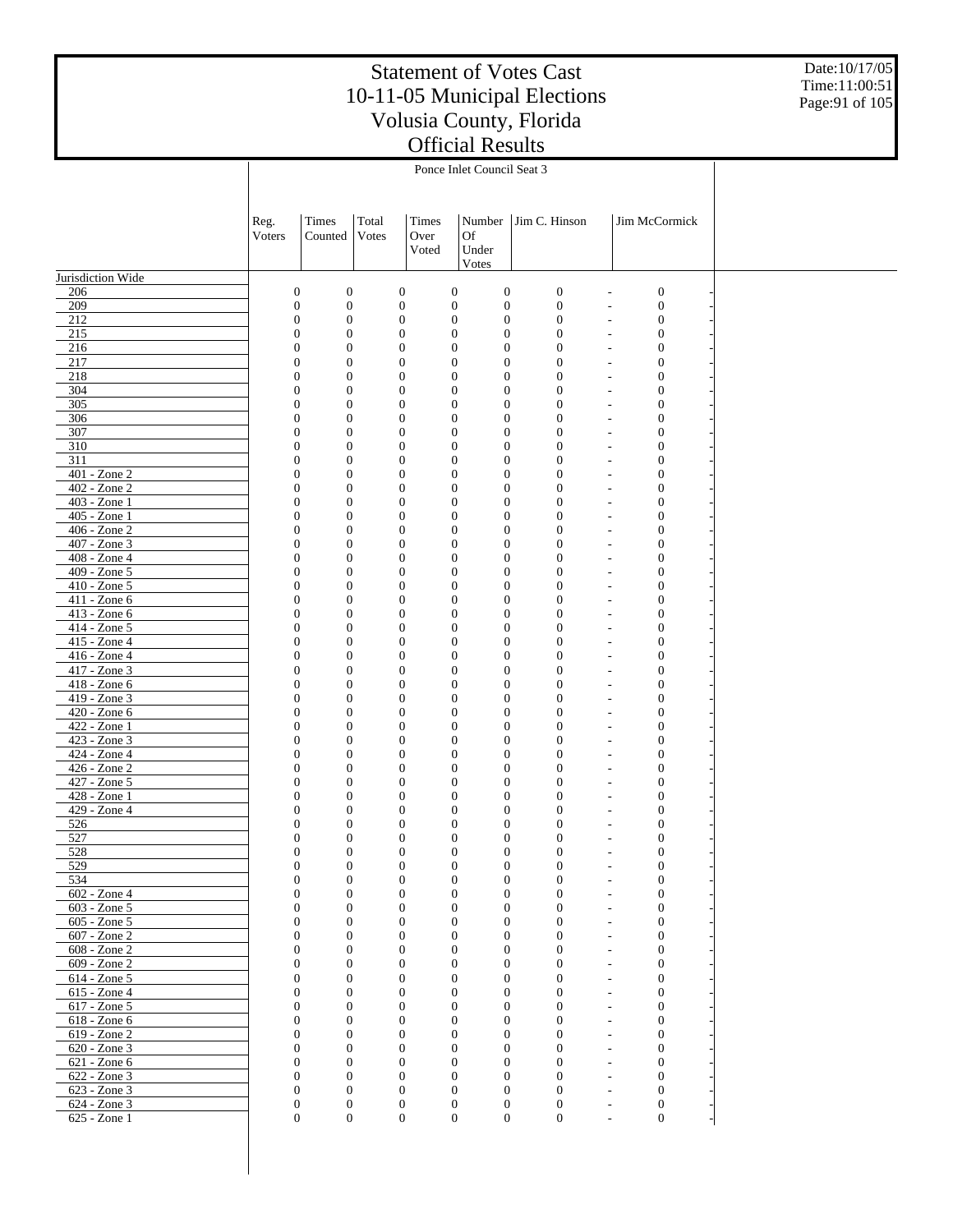Date:10/17/05 Time:11:00:51 Page:92 of 105

|                                      |                                  |                                      |                                      |                                      | Ponce Inlet Council Seat 3           |                                      |                                       |                                      |           |  |
|--------------------------------------|----------------------------------|--------------------------------------|--------------------------------------|--------------------------------------|--------------------------------------|--------------------------------------|---------------------------------------|--------------------------------------|-----------|--|
|                                      |                                  |                                      |                                      |                                      |                                      |                                      |                                       |                                      |           |  |
|                                      |                                  |                                      |                                      |                                      |                                      |                                      |                                       |                                      |           |  |
|                                      |                                  |                                      |                                      |                                      |                                      |                                      |                                       |                                      |           |  |
|                                      | Reg.                             | Times                                | Total<br>Votes                       | Times                                | Number<br>Of                         | Jim C. Hinson                        |                                       | Jim McCormick                        |           |  |
|                                      | Voters                           | Counted                              |                                      | Over<br>Voted                        | Under                                |                                      |                                       |                                      |           |  |
|                                      |                                  |                                      |                                      |                                      | Votes                                |                                      |                                       |                                      |           |  |
| 626 - Zone 3                         | $\boldsymbol{0}$                 | $\boldsymbol{0}$                     | $\mathbf{0}$                         | $\mathbf{0}$                         | $\mathbf{0}$                         | $\boldsymbol{0}$                     | $\overline{\phantom{a}}$              | $\boldsymbol{0}$                     |           |  |
| 628 - Zone 6                         | $\boldsymbol{0}$                 | $\boldsymbol{0}$                     | $\mathbf{0}$                         | $\boldsymbol{0}$                     | $\boldsymbol{0}$                     | $\boldsymbol{0}$                     | $\overline{a}$                        | $\boldsymbol{0}$                     |           |  |
| 629 - Zone 6                         | $\theta$                         | $\boldsymbol{0}$                     | $\mathbf{0}$                         | $\mathbf{0}$                         | $\mathbf{0}$                         | $\boldsymbol{0}$                     | $\overline{a}$                        | $\boldsymbol{0}$                     |           |  |
| 633 - Zone 1                         | $\theta$                         | $\boldsymbol{0}$                     | $\mathbf{0}$                         | $\mathbf{0}$                         | $\boldsymbol{0}$                     | $\boldsymbol{0}$                     | $\overline{\phantom{a}}$              | $\boldsymbol{0}$                     |           |  |
| 636 - Zone 1                         | $\theta$                         | $\boldsymbol{0}$                     | $\mathbf{0}$                         | $\mathbf{0}$                         | $\mathbf{0}$                         | $\boldsymbol{0}$                     | $\overline{\phantom{a}}$              | $\mathbf{0}$                         |           |  |
| $637 - Z$ one 1                      | $\theta$                         | $\boldsymbol{0}$                     | $\mathbf{0}$                         | $\mathbf{0}$                         | $\boldsymbol{0}$                     | $\boldsymbol{0}$                     | $\overline{\phantom{m}}$              | $\boldsymbol{0}$                     |           |  |
| 638 - Zone 1                         | $\theta$                         | $\boldsymbol{0}$                     | $\mathbf{0}$                         | $\mathbf{0}$                         | $\boldsymbol{0}$                     | $\boldsymbol{0}$                     |                                       | $\boldsymbol{0}$                     |           |  |
| 640 - Zone 4                         | $\theta$                         | $\boldsymbol{0}$                     | $\mathbf{0}$                         | $\mathbf{0}$                         | $\boldsymbol{0}$                     | $\boldsymbol{0}$                     | $\overline{\phantom{m}}$              | $\boldsymbol{0}$                     |           |  |
| 641 - Zone 4                         | $\theta$                         | $\boldsymbol{0}$                     | $\mathbf{0}$                         | $\mathbf{0}$                         | $\boldsymbol{0}$                     | $\boldsymbol{0}$                     | $\overline{\phantom{a}}$              | $\mathbf{0}$                         |           |  |
| 701                                  | $\theta$                         | $\boldsymbol{0}$                     | $\mathbf{0}$                         | $\mathbf{0}$                         | $\boldsymbol{0}$                     | $\boldsymbol{0}$                     | $\overline{\phantom{a}}$              | $\boldsymbol{0}$                     |           |  |
| 702<br>703                           | $\theta$<br>$\theta$             | $\boldsymbol{0}$<br>$\boldsymbol{0}$ | $\mathbf{0}$                         | $\mathbf{0}$                         | $\boldsymbol{0}$                     | $\boldsymbol{0}$<br>$\boldsymbol{0}$ | $\overline{\phantom{a}}$              | $\mathbf{0}$<br>$\boldsymbol{0}$     |           |  |
| 704                                  | $\theta$                         | $\boldsymbol{0}$                     | $\mathbf{0}$<br>$\mathbf{0}$         | $\mathbf{0}$<br>$\mathbf{0}$         | $\boldsymbol{0}$<br>$\boldsymbol{0}$ | $\boldsymbol{0}$                     | $\overline{\phantom{m}}$              | $\mathbf{0}$                         |           |  |
| 709                                  | $\theta$                         | $\boldsymbol{0}$                     | $\mathbf{0}$                         | $\boldsymbol{0}$                     | $\mathbf{0}$                         | $\boldsymbol{0}$                     | $\overline{\phantom{m}}$              | $\boldsymbol{0}$                     |           |  |
| 711                                  | $\theta$                         | $\boldsymbol{0}$                     | $\mathbf{0}$                         | $\boldsymbol{0}$                     | $\mathbf{0}$                         | $\boldsymbol{0}$                     |                                       | $\boldsymbol{0}$                     |           |  |
| 712                                  | $\theta$                         | $\boldsymbol{0}$                     | $\boldsymbol{0}$                     | $\boldsymbol{0}$                     | $\mathbf{0}$                         | $\boldsymbol{0}$                     | $\overline{\phantom{a}}$              | $\boldsymbol{0}$                     |           |  |
| 714                                  | $\theta$                         | $\boldsymbol{0}$                     | $\mathbf{0}$                         | $\boldsymbol{0}$                     | $\mathbf{0}$                         | $\boldsymbol{0}$                     | $\overline{a}$                        | $\mathbf{0}$                         |           |  |
| 717                                  | $\theta$                         | $\boldsymbol{0}$                     | $\mathbf{0}$                         | $\boldsymbol{0}$                     | $\mathbf{0}$                         | $\boldsymbol{0}$                     | $\overline{a}$                        | $\boldsymbol{0}$                     |           |  |
| 718                                  | $\theta$                         | $\boldsymbol{0}$                     | $\mathbf{0}$                         | $\boldsymbol{0}$                     | $\mathbf{0}$                         | $\boldsymbol{0}$                     |                                       | $\boldsymbol{0}$                     |           |  |
| 719                                  | $\theta$                         | $\boldsymbol{0}$                     | $\mathbf{0}$                         | $\boldsymbol{0}$                     | $\mathbf{0}$                         | $\boldsymbol{0}$                     |                                       | $\boldsymbol{0}$                     |           |  |
| 720                                  | $\theta$                         | $\boldsymbol{0}$                     | $\mathbf{0}$                         | $\boldsymbol{0}$                     | $\mathbf{0}$                         | $\boldsymbol{0}$                     |                                       | $\boldsymbol{0}$                     |           |  |
| 722                                  | $\theta$                         | $\boldsymbol{0}$                     | $\mathbf{0}$                         | $\boldsymbol{0}$                     | $\boldsymbol{0}$                     | $\boldsymbol{0}$                     | $\overline{\phantom{a}}$              | $\mathbf{0}$                         |           |  |
| 723                                  | $\overline{0}$<br>$\mathbf{0}$   | $\boldsymbol{0}$                     | $\mathbf{0}$                         | $\boldsymbol{0}$                     | $\mathbf{0}$                         | $\boldsymbol{0}$                     | $\overline{a}$                        | $\mathbf{0}$<br>$\mathbf{0}$         |           |  |
| 724<br>725                           | $\boldsymbol{0}$                 | $\boldsymbol{0}$<br>$\boldsymbol{0}$ | $\mathbf{0}$<br>$\mathbf{0}$         | $\boldsymbol{0}$<br>$\boldsymbol{0}$ | $\boldsymbol{0}$<br>$\boldsymbol{0}$ | $\boldsymbol{0}$<br>$\boldsymbol{0}$ | $\overline{a}$                        | $\mathbf{0}$                         |           |  |
| 726                                  | 2586                             | 737                                  | 725                                  | $\boldsymbol{0}$                     | 12                                   | 321                                  | 44.28%                                | 404                                  | 55.72%    |  |
| 727                                  | $\mathbf{0}$                     | $\boldsymbol{0}$                     | $\mathbf{0}$                         | $\boldsymbol{0}$                     | $\mathbf{0}$                         | $\boldsymbol{0}$                     |                                       | $\mathbf{0}$                         |           |  |
| 728                                  | $\mathbf{0}$                     | $\boldsymbol{0}$                     | $\mathbf{0}$                         | $\mathbf{0}$                         | $\mathbf{0}$                         | $\boldsymbol{0}$                     | $\overline{\phantom{a}}$              | $\boldsymbol{0}$                     |           |  |
| 729                                  | $\theta$                         | $\boldsymbol{0}$                     | $\mathbf{0}$                         | $\mathbf{0}$                         | $\boldsymbol{0}$                     | $\boldsymbol{0}$                     | $\overline{a}$                        | $\mathbf{0}$                         |           |  |
| 731                                  | $\theta$                         | $\boldsymbol{0}$                     | $\mathbf{0}$                         | $\mathbf{0}$                         | $\boldsymbol{0}$                     | $\boldsymbol{0}$                     | $\overline{a}$                        | $\mathbf{0}$                         |           |  |
| 732                                  | $\theta$                         | $\boldsymbol{0}$                     | $\mathbf{0}$                         | $\mathbf{0}$                         | $\boldsymbol{0}$                     | $\boldsymbol{0}$                     |                                       | $\boldsymbol{0}$                     |           |  |
| 733                                  | $\theta$                         | $\boldsymbol{0}$                     | $\mathbf{0}$                         | $\mathbf{0}$                         | $\boldsymbol{0}$                     | $\boldsymbol{0}$                     | $\overline{a}$                        | $\boldsymbol{0}$                     |           |  |
| 803                                  | $\theta$                         | $\boldsymbol{0}$                     | $\mathbf{0}$                         | $\mathbf{0}$                         | $\boldsymbol{0}$                     | $\boldsymbol{0}$                     |                                       | $\mathbf{0}$                         |           |  |
| 804                                  | $\theta$                         | $\boldsymbol{0}$                     | $\mathbf{0}$                         | $\mathbf{0}$                         | $\boldsymbol{0}$                     | $\boldsymbol{0}$                     | $\overline{\phantom{a}}$              | $\boldsymbol{0}$                     |           |  |
| 805<br>806                           | $\overline{0}$<br>$\theta$       | $\boldsymbol{0}$<br>$\boldsymbol{0}$ | $\boldsymbol{0}$                     | $\mathbf{0}$                         | $\boldsymbol{0}$                     | $\boldsymbol{0}$                     | $\overline{a}$                        | $\boldsymbol{0}$<br>$\boldsymbol{0}$ |           |  |
| 808                                  | $\theta$                         | $\boldsymbol{0}$                     | $\mathbf{0}$<br>$\mathbf{0}$         | $\mathbf{0}$<br>$\mathbf{0}$         | $\mathbf{0}$<br>$\mathbf{0}$         | $\boldsymbol{0}$<br>$\boldsymbol{0}$ | $\overline{\phantom{a}}$              | $\mathbf{0}$                         |           |  |
| 809                                  | $\theta$                         | $\boldsymbol{0}$                     | $\mathbf{0}$                         | $\mathbf{0}$                         | $\mathbf{0}$                         | $\boldsymbol{0}$                     | $\overline{a}$                        | $\boldsymbol{0}$                     |           |  |
| 810                                  | $\mathbf{0}$                     | $\boldsymbol{0}$                     | $\boldsymbol{0}$                     | $\boldsymbol{0}$                     | $\boldsymbol{0}$                     | $\boldsymbol{0}$                     |                                       | $\boldsymbol{0}$                     |           |  |
| 811                                  | $\mathbf{0}$                     | $\boldsymbol{0}$                     | $\boldsymbol{0}$                     | $\boldsymbol{0}$                     | $\overline{0}$                       | $\mathbf{0}$                         | ٠                                     | $\mathbf{0}$                         |           |  |
| 812                                  | $\Omega$                         | $\boldsymbol{0}$                     | $\boldsymbol{0}$                     | 0                                    | $\mathbf{0}$                         | $\boldsymbol{0}$                     |                                       | $\overline{0}$                       |           |  |
| 815                                  | $\Omega$                         | $\Omega$                             | $\Omega$                             | $\Omega$                             | $\Omega$                             | $\Omega$                             |                                       | $\Omega$                             |           |  |
| 901                                  | $\boldsymbol{0}$                 | $\boldsymbol{0}$                     | $\boldsymbol{0}$                     | $\boldsymbol{0}$                     | $\mathbf{0}$                         | $\mathbf{0}$                         | $\overline{\phantom{a}}$              | $\boldsymbol{0}$                     |           |  |
| 902                                  | $\boldsymbol{0}$                 | $\boldsymbol{0}$                     | $\boldsymbol{0}$                     | $\boldsymbol{0}$                     | $\boldsymbol{0}$                     | $\boldsymbol{0}$                     | $\overline{\phantom{a}}$              | $\boldsymbol{0}$                     |           |  |
| 903                                  | $\boldsymbol{0}$                 | $\boldsymbol{0}$                     | $\boldsymbol{0}$                     | $\boldsymbol{0}$                     | $\mathbf{0}$                         | $\boldsymbol{0}$                     | $\overline{a}$                        | $\boldsymbol{0}$                     |           |  |
| 904                                  | $\mathbf{0}$                     | $\overline{0}$                       | $\boldsymbol{0}$                     | $\mathbf{0}$                         | $\boldsymbol{0}$                     | $\boldsymbol{0}$                     | $\overline{\phantom{a}}$              | $\boldsymbol{0}$                     |           |  |
| 905<br>910                           | $\boldsymbol{0}$<br>$\mathbf{0}$ | $\boldsymbol{0}$<br>$\overline{0}$   | $\boldsymbol{0}$<br>$\boldsymbol{0}$ | $\boldsymbol{0}$                     | $\boldsymbol{0}$<br>$\mathbf{0}$     | $\boldsymbol{0}$<br>$\boldsymbol{0}$ | $\overline{a}$                        | $\boldsymbol{0}$<br>$\boldsymbol{0}$ |           |  |
| 912                                  | $\boldsymbol{0}$                 | $\overline{0}$                       | $\boldsymbol{0}$                     | $\mathbf{0}$<br>$\mathbf{0}$         | $\boldsymbol{0}$                     | $\boldsymbol{0}$                     | $\overline{a}$<br>$\frac{1}{2}$       | $\boldsymbol{0}$                     |           |  |
| 913                                  | $\boldsymbol{0}$                 | $\overline{0}$                       | $\boldsymbol{0}$                     | $\mathbf{0}$                         | $\mathbf{0}$                         | $\boldsymbol{0}$                     | $\overline{\phantom{a}}$              | $\boldsymbol{0}$                     |           |  |
| Absentee - DeLand                    | $\boldsymbol{0}$                 | $\boldsymbol{0}$                     | $\boldsymbol{0}$                     | $\mathbf{0}$                         | $\boldsymbol{0}$                     | $\boldsymbol{0}$                     | $\frac{1}{2}$                         | $\boldsymbol{0}$                     |           |  |
| Absentee - DeBary                    | $\mathbf{0}$                     | $\overline{0}$                       | $\boldsymbol{0}$                     | $\mathbf{0}$                         | $\mathbf{0}$                         | $\boldsymbol{0}$                     | $\overline{\phantom{a}}$              | $\boldsymbol{0}$                     |           |  |
| Absentee - Deltona                   | $\boldsymbol{0}$                 | $\overline{0}$                       | $\boldsymbol{0}$                     | $\mathbf{0}$                         | $\boldsymbol{0}$                     | $\boldsymbol{0}$                     | $\overline{a}$                        | $\boldsymbol{0}$                     |           |  |
| Absentee - Holly Hill                | $\mathbf{0}$                     | $\overline{0}$                       | $\boldsymbol{0}$                     | $\mathbf{0}$                         | $\mathbf{0}$                         | $\boldsymbol{0}$                     | $\overline{a}$                        | $\boldsymbol{0}$                     |           |  |
| Absentee - Daytona Beach             | $\boldsymbol{0}$                 | $\overline{0}$                       | $\boldsymbol{0}$                     | $\mathbf{0}$                         | $\boldsymbol{0}$                     | $\boldsymbol{0}$                     | $\overline{a}$                        | $\boldsymbol{0}$                     |           |  |
| Absentee - South Daytona             | $\overline{0}$                   | $\overline{0}$                       | $\boldsymbol{0}$                     | $\mathbf{0}$                         | $\mathbf{0}$                         | $\boldsymbol{0}$                     | $\overline{\phantom{a}}$              | $\mathbf{0}$                         |           |  |
| Absentee - Port Orange               | $\boldsymbol{0}$                 | $\boldsymbol{0}$                     | $\mathbf{0}$                         | $\mathbf{0}$                         | $\boldsymbol{0}$                     | $\boldsymbol{0}$                     | $\overline{a}$                        | $\mathbf{0}$                         |           |  |
| Absentee - Ponce Inlet               | 2586                             | 57                                   | 57                                   | $\mathbf{0}$                         | $\mathbf{0}$                         | 28                                   | 49.12%                                |                                      | 29 50.88% |  |
| Absentee - New Smyrna Beach          | $\mathbf{0}$                     | $\boldsymbol{0}$                     | $\mathbf{0}$                         | $\mathbf{0}$                         | $\mathbf{0}$                         | $\boldsymbol{0}$                     |                                       | $\mathbf{0}$                         |           |  |
| Absentee - Edgewater<br>Early Voting | $\boldsymbol{0}$<br>2586         | $\boldsymbol{0}$<br>27               | $\mathbf{0}$<br>27                   | $\mathbf{0}$<br>$\boldsymbol{0}$     | $\mathbf{0}$<br>$\boldsymbol{0}$     | $\boldsymbol{0}$                     | $\overline{\phantom{a}}$<br>13 48.15% | $\boldsymbol{0}$                     | 14 51.85% |  |
|                                      |                                  |                                      |                                      |                                      |                                      |                                      |                                       |                                      |           |  |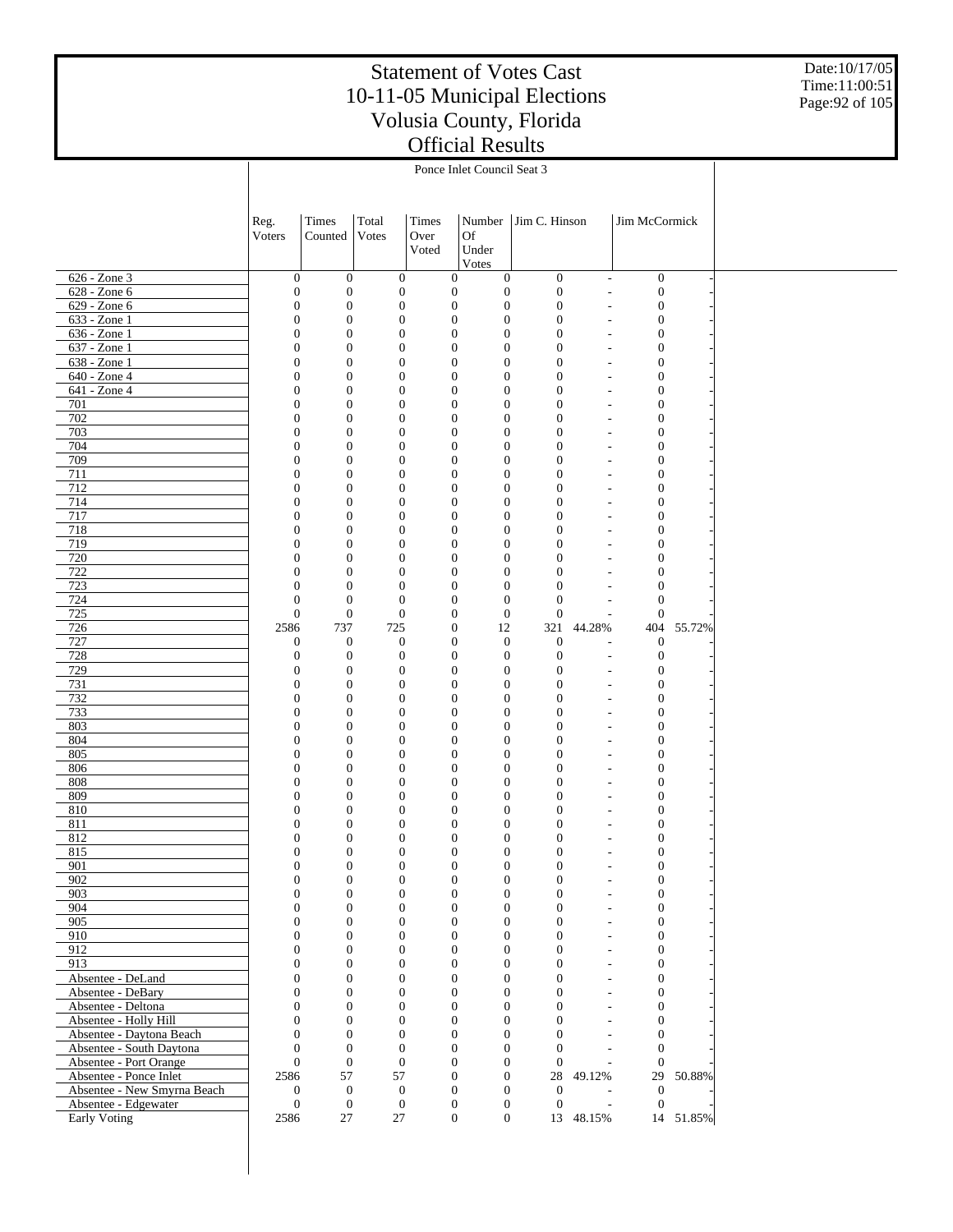Date:10/17/05 Time:11:00:52 Page:93 of 105

|                                |              |          |                |               | Ponce Inlet Council Seat 3 |               |        |               |           |
|--------------------------------|--------------|----------|----------------|---------------|----------------------------|---------------|--------|---------------|-----------|
|                                |              |          |                |               |                            |               |        |               |           |
|                                |              |          |                |               |                            |               |        |               |           |
|                                | Reg.         | Times    | Total<br>Votes | Times<br>Over | Number<br>Of               | Jim C. Hinson |        | Jim McCormick |           |
|                                | Voters       | Counted  |                | Voted         | Under                      |               |        |               |           |
|                                |              |          |                |               | Votes                      |               |        |               |           |
| Provisional - DeLand           |              | 0        | $\Omega$       | 0             | 0                          | $\Omega$      |        | $\Omega$      |           |
| Provisional - DeBary           |              |          | C              |               |                            |               |        |               |           |
| Provisional - Deltona          |              | 0        | $\Omega$       |               | 0                          |               |        | 0             |           |
| Provisional - Holly Hill       |              | $\Omega$ | $\Omega$       |               | $\theta$                   |               |        | $\Omega$      |           |
| Provisional - Daytona Beach    |              | 0        | 0              |               | $\Omega$                   |               |        | 0             |           |
| Provisional - South Daytona    |              | $\theta$ | $\Omega$       |               | $\Omega$                   | $\Omega$      |        | $\Omega$      |           |
| Provisional - Port Orange      |              | $\theta$ | 0              |               | 0                          | $\theta$      |        |               |           |
| Provisional - Ponce Inlet      | 2586         | 4        |                |               | 0                          | $\mathbf{0}$  | 0.00%  |               | 4 100.00% |
| Provisional - New Smyrna Beach |              | $\theta$ | 0              |               | $\Omega$                   | $\Omega$      |        | $\Omega$      |           |
| Provisional - Edgewater        |              | 0        | $\Omega$       |               | 0                          | $\Omega$      |        | $\Omega$      |           |
| Unscanned - DeLand             |              | 0        | 0              |               | $\Omega$                   |               |        | 0             |           |
| Unscanned - DeBary             |              | 0        | 0              |               | $\Omega$                   |               |        | 0             |           |
| Unscanned - Deltona            |              | 0        | 0              |               | $\Omega$                   |               |        | 0             |           |
| Unscanned - Holly Hill         |              | 0        | $\Omega$       |               | $\Omega$                   |               |        |               |           |
| Unscanned - Daytona Beach      |              | 0        | $\Omega$       |               | $\Omega$                   | $\Omega$      |        |               |           |
| Unscanned - South Daytona      |              | 0        | 0              |               | $\Omega$                   |               |        | 0             |           |
| <b>Unscanned - Port Orange</b> |              | 0        | $\Omega$       |               | $\Omega$                   | $\Omega$      |        | $\Omega$      |           |
| Unscanned - Ponce Inlet        | 2586         | $\theta$ | $\theta$       |               | $\theta$                   | $\Omega$      |        | $\Omega$      |           |
| Unscanned - New Smyrna Beach   | $\mathbf{0}$ | 0        | $\theta$       |               | $\Omega$                   | $\Omega$      |        |               |           |
| Unscanned - Edgewater          | 0            | 0        | 0              |               | 0                          | $\Omega$      |        | $\Omega$      |           |
| Total                          | 2586         | 825      | 813            | $\theta$      | 12                         | 362           | 44.53% | 451           | 55.47%    |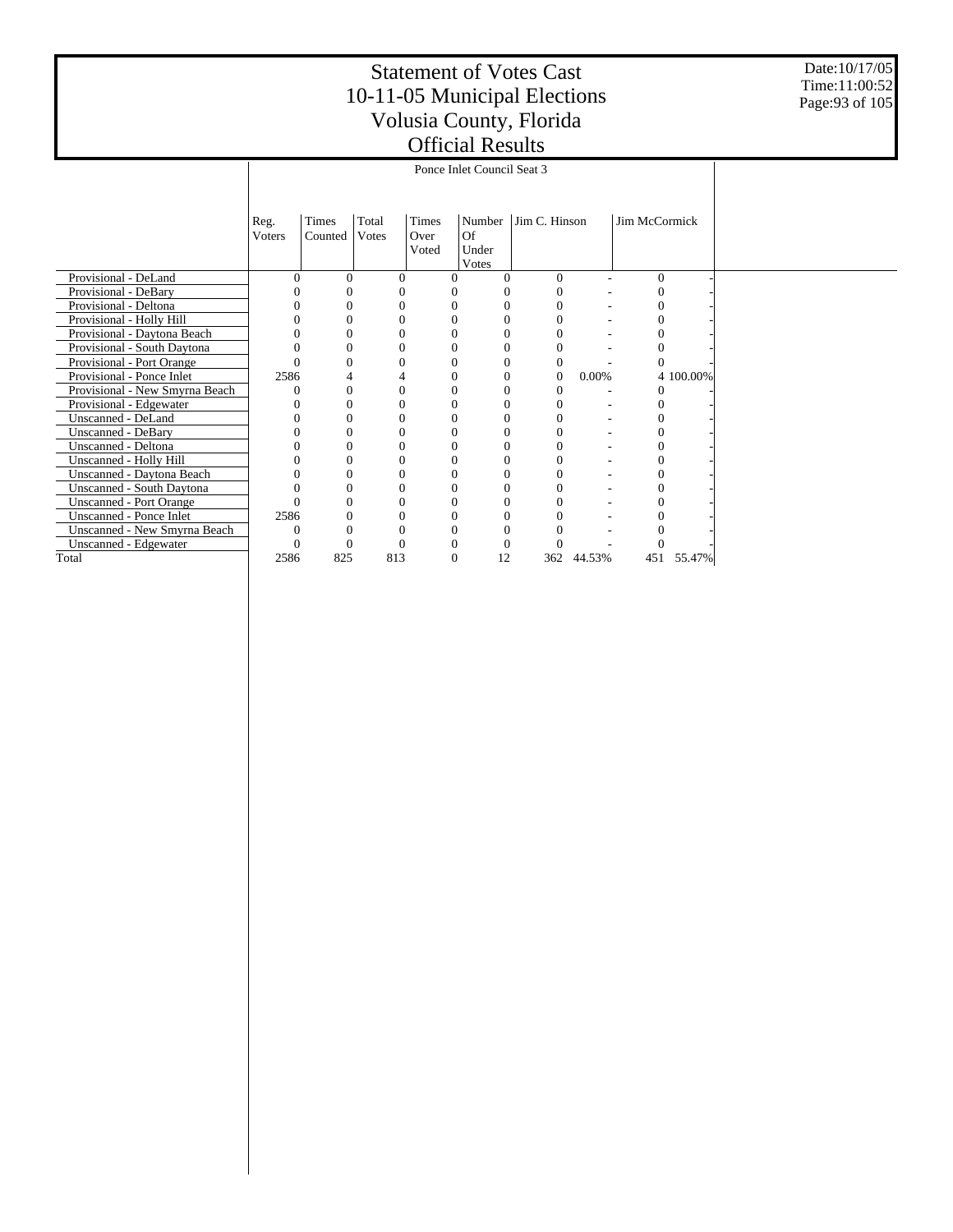Date:10/17/05 Time:11:00:52 Page:94 of 105

|                                 | Ponce Inlet Council Seat 5   |                                      |                                      |                                      |                                      |                                      |                                                                                              |                          |                                      |  |  |
|---------------------------------|------------------------------|--------------------------------------|--------------------------------------|--------------------------------------|--------------------------------------|--------------------------------------|----------------------------------------------------------------------------------------------|--------------------------|--------------------------------------|--|--|
|                                 |                              |                                      |                                      |                                      |                                      |                                      |                                                                                              |                          |                                      |  |  |
|                                 | Reg.                         | Times                                | Total                                | Times                                | Number                               | Gary C. Comfort                      | Edward K.                                                                                    |                          | Frank Rogerson                       |  |  |
|                                 | Voters                       | Counted                              | Votes                                | Over<br>Voted                        | Of<br>Under                          |                                      | Jackson                                                                                      |                          |                                      |  |  |
| Jurisdiction Wide               |                              |                                      |                                      |                                      | Votes                                |                                      |                                                                                              |                          |                                      |  |  |
| 206                             | $\mathbf{0}$                 | $\boldsymbol{0}$                     | $\boldsymbol{0}$                     | $\boldsymbol{0}$                     | $\boldsymbol{0}$                     | $\boldsymbol{0}$                     | $\boldsymbol{0}$<br>$\overline{a}$                                                           |                          | $\boldsymbol{0}$                     |  |  |
| 209                             | $\mathbf{0}$                 | $\boldsymbol{0}$                     | $\boldsymbol{0}$                     | $\mathbf{0}$                         | $\boldsymbol{0}$                     | $\boldsymbol{0}$                     | $\boldsymbol{0}$<br>$\overline{\phantom{a}}$                                                 | $\overline{\phantom{a}}$ | $\boldsymbol{0}$                     |  |  |
| 212                             | $\mathbf{0}$                 | $\boldsymbol{0}$                     | $\mathbf{0}$                         | $\boldsymbol{0}$                     | $\boldsymbol{0}$                     | $\boldsymbol{0}$                     | $\mathbf{0}$<br>$\overline{\phantom{a}}$                                                     | $\sim$                   | $\mathbf{0}$                         |  |  |
| 215                             | $\mathbf{0}$                 | $\boldsymbol{0}$                     | $\boldsymbol{0}$                     | $\boldsymbol{0}$                     | $\boldsymbol{0}$                     | $\mathbf{0}$                         | $\boldsymbol{0}$<br>$\overline{\phantom{a}}$                                                 | $\sim$                   | $\boldsymbol{0}$                     |  |  |
| 216                             | $\mathbf{0}$<br>$\mathbf{0}$ | $\boldsymbol{0}$                     | $\boldsymbol{0}$                     |                                      | $\boldsymbol{0}$<br>$\boldsymbol{0}$ | $\mathbf{0}$                         | $\boldsymbol{0}$<br>$\sim$                                                                   |                          | $\mathbf{0}$                         |  |  |
| 217<br>218                      | $\mathbf{0}$                 | $\boldsymbol{0}$<br>$\boldsymbol{0}$ | $\boldsymbol{0}$<br>$\boldsymbol{0}$ | $\boldsymbol{0}$<br>$\boldsymbol{0}$ | $\boldsymbol{0}$<br>$\boldsymbol{0}$ | $\mathbf{0}$<br>$\overline{0}$       | $\boldsymbol{0}$<br>$\overline{\phantom{a}}$<br>$\boldsymbol{0}$<br>$\overline{\phantom{a}}$ |                          | $\boldsymbol{0}$<br>$\boldsymbol{0}$ |  |  |
| 304                             | $\mathbf{0}$                 | $\boldsymbol{0}$                     | $\boldsymbol{0}$                     | $\boldsymbol{0}$                     | $\boldsymbol{0}$                     | $\mathbf{0}$                         | $\boldsymbol{0}$<br>$\overline{\phantom{a}}$                                                 |                          | $\boldsymbol{0}$                     |  |  |
| 305                             | $\mathbf{0}$                 | $\boldsymbol{0}$                     | $\boldsymbol{0}$                     | $\boldsymbol{0}$                     | $\boldsymbol{0}$                     | $\mathbf{0}$                         | $\boldsymbol{0}$                                                                             |                          | $\mathbf{0}$                         |  |  |
| 306                             | $\mathbf{0}$                 | $\boldsymbol{0}$                     | $\boldsymbol{0}$                     | $\boldsymbol{0}$                     | $\boldsymbol{0}$                     | $\mathbf{0}$                         | $\boldsymbol{0}$<br>$\overline{\phantom{a}}$                                                 |                          | $\boldsymbol{0}$                     |  |  |
| 307                             | $\mathbf{0}$                 | $\boldsymbol{0}$                     | $\boldsymbol{0}$                     | $\boldsymbol{0}$                     | $\boldsymbol{0}$                     | $\overline{0}$                       | $\boldsymbol{0}$<br>$\sim$                                                                   |                          | $\boldsymbol{0}$                     |  |  |
| 310<br>311                      | $\mathbf{0}$<br>$\mathbf{0}$ | $\boldsymbol{0}$<br>$\boldsymbol{0}$ | $\boldsymbol{0}$<br>$\boldsymbol{0}$ | $\boldsymbol{0}$<br>$\boldsymbol{0}$ | $\boldsymbol{0}$<br>$\boldsymbol{0}$ | $\mathbf{0}$<br>$\overline{0}$       | $\boldsymbol{0}$<br>$\overline{\phantom{a}}$<br>$\boldsymbol{0}$<br>$\sim$                   | $\sim$                   | $\boldsymbol{0}$<br>$\theta$         |  |  |
| 401 - Zone 2                    | $\mathbf{0}$                 | $\boldsymbol{0}$                     | $\boldsymbol{0}$                     | $\boldsymbol{0}$                     | $\boldsymbol{0}$                     | $\mathbf{0}$                         | $\boldsymbol{0}$<br>$\overline{\phantom{a}}$                                                 | ٠                        | $\boldsymbol{0}$                     |  |  |
| 402 - Zone 2                    | $\mathbf{0}$                 | $\boldsymbol{0}$                     | $\boldsymbol{0}$                     | $\boldsymbol{0}$                     | $\boldsymbol{0}$                     | $\overline{0}$                       | $\boldsymbol{0}$<br>$\overline{\phantom{a}}$                                                 |                          | $\boldsymbol{0}$                     |  |  |
| 403 - Zone 1                    | $\mathbf{0}$                 | $\boldsymbol{0}$                     | $\boldsymbol{0}$                     | $\boldsymbol{0}$                     | $\boldsymbol{0}$                     | $\mathbf{0}$                         | $\boldsymbol{0}$<br>$\overline{\phantom{a}}$                                                 |                          | $\mathbf{0}$                         |  |  |
| 405 - Zone 1                    | $\mathbf{0}$                 | $\boldsymbol{0}$                     | $\boldsymbol{0}$                     | $\boldsymbol{0}$                     | $\boldsymbol{0}$                     | $\mathbf{0}$                         | $\boldsymbol{0}$                                                                             |                          | $\theta$                             |  |  |
| 406 - Zone 2<br>407 - Zone 3    | $\mathbf{0}$<br>$\mathbf{0}$ | $\boldsymbol{0}$<br>$\boldsymbol{0}$ | $\boldsymbol{0}$<br>$\boldsymbol{0}$ | $\boldsymbol{0}$<br>$\boldsymbol{0}$ | $\boldsymbol{0}$<br>$\boldsymbol{0}$ | $\mathbf{0}$<br>$\overline{0}$       | $\boldsymbol{0}$<br>$\overline{\phantom{a}}$<br>$\boldsymbol{0}$<br>$\overline{\phantom{a}}$ |                          | $\boldsymbol{0}$<br>$\boldsymbol{0}$ |  |  |
| 408 - Zone 4                    | $\mathbf{0}$                 | $\boldsymbol{0}$                     | $\boldsymbol{0}$                     | $\boldsymbol{0}$                     | $\boldsymbol{0}$                     | $\mathbf{0}$                         | $\boldsymbol{0}$<br>$\overline{\phantom{a}}$                                                 | $\overline{\phantom{a}}$ | $\boldsymbol{0}$                     |  |  |
| 409 - Zone 5                    | $\mathbf{0}$                 | $\boldsymbol{0}$                     | $\boldsymbol{0}$                     | $\boldsymbol{0}$                     | $\boldsymbol{0}$                     | $\overline{0}$                       | $\boldsymbol{0}$<br>$\sim$                                                                   |                          | $\theta$                             |  |  |
| 410 - Zone 5                    | $\mathbf{0}$                 | $\boldsymbol{0}$                     | $\boldsymbol{0}$                     | $\boldsymbol{0}$                     | $\boldsymbol{0}$                     | $\mathbf{0}$                         | $\boldsymbol{0}$<br>$\overline{\phantom{a}}$                                                 | ٠                        | $\boldsymbol{0}$                     |  |  |
| 411 - Zone 6                    | $\mathbf{0}$                 | $\boldsymbol{0}$                     | $\boldsymbol{0}$                     | $\boldsymbol{0}$                     | $\boldsymbol{0}$                     | $\overline{0}$                       | $\boldsymbol{0}$<br>$\overline{\phantom{a}}$                                                 |                          | $\boldsymbol{0}$                     |  |  |
| $413 - Zone 6$                  | $\mathbf{0}$                 | $\boldsymbol{0}$                     | $\boldsymbol{0}$                     | $\boldsymbol{0}$                     | $\boldsymbol{0}$                     | $\mathbf{0}$                         | $\boldsymbol{0}$<br>$\overline{\phantom{a}}$                                                 |                          | $\mathbf{0}$                         |  |  |
| 414 - Zone 5<br>415 - Zone 4    | $\mathbf{0}$<br>$\mathbf{0}$ | $\boldsymbol{0}$<br>$\boldsymbol{0}$ | $\boldsymbol{0}$<br>$\boldsymbol{0}$ | $\boldsymbol{0}$<br>$\boldsymbol{0}$ | $\boldsymbol{0}$<br>$\boldsymbol{0}$ | $\mathbf{0}$<br>$\mathbf{0}$         | $\boldsymbol{0}$<br>$\boldsymbol{0}$<br>$\overline{\phantom{a}}$                             |                          | $\theta$<br>$\boldsymbol{0}$         |  |  |
| 416 - Zone 4                    | $\mathbf{0}$                 | $\boldsymbol{0}$                     | $\boldsymbol{0}$                     | $\boldsymbol{0}$                     | $\boldsymbol{0}$                     | $\overline{0}$                       | $\boldsymbol{0}$<br>$\overline{\phantom{a}}$                                                 |                          | $\boldsymbol{0}$                     |  |  |
| 417 - Zone 3                    | $\mathbf{0}$                 | $\boldsymbol{0}$                     | $\boldsymbol{0}$                     | $\boldsymbol{0}$                     | $\boldsymbol{0}$                     | $\mathbf{0}$                         | $\boldsymbol{0}$<br>$\overline{\phantom{a}}$                                                 | ٠                        | $\boldsymbol{0}$                     |  |  |
| 418 - Zone 6                    | $\mathbf{0}$                 | $\boldsymbol{0}$                     | $\boldsymbol{0}$                     | $\boldsymbol{0}$                     | $\boldsymbol{0}$                     | $\mathbf{0}$                         | $\boldsymbol{0}$<br>$\sim$                                                                   |                          | $\theta$                             |  |  |
| 419 - Zone 3                    | $\mathbf{0}$                 | $\boldsymbol{0}$                     | $\boldsymbol{0}$                     | $\boldsymbol{0}$                     | $\boldsymbol{0}$                     | $\mathbf{0}$                         | $\boldsymbol{0}$<br>$\overline{\phantom{a}}$                                                 | $\overline{\phantom{a}}$ | $\boldsymbol{0}$                     |  |  |
| 420 - Zone 6<br>$422 - Z$ one 1 | $\mathbf{0}$<br>$\mathbf{0}$ | $\boldsymbol{0}$<br>$\boldsymbol{0}$ | $\boldsymbol{0}$<br>$\boldsymbol{0}$ | $\boldsymbol{0}$<br>$\boldsymbol{0}$ | $\boldsymbol{0}$<br>$\boldsymbol{0}$ | $\overline{0}$<br>$\mathbf{0}$       | $\boldsymbol{0}$<br>$\overline{\phantom{a}}$<br>$\boldsymbol{0}$<br>$\overline{\phantom{a}}$ |                          | $\boldsymbol{0}$<br>$\mathbf{0}$     |  |  |
| 423 - Zone 3                    | $\mathbf{0}$                 | $\boldsymbol{0}$                     | $\boldsymbol{0}$                     | $\boldsymbol{0}$                     | $\boldsymbol{0}$                     | $\overline{0}$                       | $\boldsymbol{0}$                                                                             |                          | $\theta$                             |  |  |
| 424 - Zone 4                    | $\mathbf{0}$                 | $\boldsymbol{0}$                     | $\boldsymbol{0}$                     | $\boldsymbol{0}$                     | $\boldsymbol{0}$                     | $\mathbf{0}$                         | $\boldsymbol{0}$<br>$\overline{\phantom{a}}$                                                 |                          | $\boldsymbol{0}$                     |  |  |
| 426 - Zone 2                    | $\mathbf{0}$                 | $\boldsymbol{0}$                     | $\boldsymbol{0}$                     | $\boldsymbol{0}$                     | $\boldsymbol{0}$                     | $\overline{0}$                       | $\boldsymbol{0}$<br>$\overline{\phantom{a}}$                                                 |                          | $\boldsymbol{0}$                     |  |  |
| 427 - Zone 5                    | $\mathbf{0}$                 | $\boldsymbol{0}$                     | $\boldsymbol{0}$                     | $\boldsymbol{0}$                     | $\boldsymbol{0}$                     | $\mathbf{0}$                         | $\boldsymbol{0}$<br>$\overline{\phantom{a}}$                                                 |                          | $\boldsymbol{0}$                     |  |  |
| 428 - Zone 1<br>429 - Zone 4    | $\mathbf{0}$<br>$\mathbf{0}$ | $\boldsymbol{0}$<br>$\boldsymbol{0}$ | $\boldsymbol{0}$<br>$\boldsymbol{0}$ | $\boldsymbol{0}$<br>$\boldsymbol{0}$ | $\boldsymbol{0}$<br>$\boldsymbol{0}$ | $\mathbf{0}$<br>$\mathbf{0}$         | $\boldsymbol{0}$<br>$\sim$<br>$\boldsymbol{0}$<br>$\overline{\phantom{a}}$                   |                          | $\boldsymbol{0}$<br>$\boldsymbol{0}$ |  |  |
| 526                             | $\mathbf{0}$                 | $\boldsymbol{0}$                     | $\boldsymbol{0}$                     | $\boldsymbol{0}$                     | $\boldsymbol{0}$                     | $\mathbf{0}$                         | $\boldsymbol{0}$<br>$\overline{\phantom{a}}$                                                 |                          | $\boldsymbol{0}$                     |  |  |
| 527                             | $\mathbf{0}$                 | $\boldsymbol{0}$                     | $\boldsymbol{0}$                     | $\boldsymbol{0}$                     | $\boldsymbol{0}$                     | $\mathbf{0}$                         | $\boldsymbol{0}$<br>$\overline{\phantom{a}}$                                                 |                          | $\boldsymbol{0}$                     |  |  |
| 528                             | $\overline{0}$               | $\boldsymbol{0}$                     | $\boldsymbol{0}$                     | $\boldsymbol{0}$                     | $\boldsymbol{0}$                     | $\boldsymbol{0}$                     | $\boldsymbol{0}$<br>$\overline{\phantom{a}}$                                                 | $\overline{\phantom{a}}$ | $\boldsymbol{0}$                     |  |  |
| 529                             | $\mathbf{0}$                 | $\mathbf{0}$                         | 0                                    | $\mathbf{0}$                         | $\theta$                             | 0                                    | $\theta$                                                                                     |                          |                                      |  |  |
| 534<br>$602 - Z$ one 4          | $\mathbf{0}$<br>$\mathbf{0}$ | $\mathbf{0}$<br>$\overline{0}$       | $\boldsymbol{0}$<br>$\boldsymbol{0}$ | $\boldsymbol{0}$<br>$\boldsymbol{0}$ | $\mathbf{0}$<br>$\overline{0}$       | $\boldsymbol{0}$<br>$\boldsymbol{0}$ | $\overline{0}$<br>0                                                                          |                          | 0<br>$\boldsymbol{0}$                |  |  |
| 603 - Zone 5                    | $\mathbf{0}$                 | $\mathbf{0}$                         | $\boldsymbol{0}$                     | $\boldsymbol{0}$                     | $\mathbf{0}$                         | $\overline{0}$                       | $\mathbf{0}$                                                                                 |                          | $\boldsymbol{0}$                     |  |  |
| $605 - Z$ one 5                 | $\Omega$                     | $\mathbf{0}$                         | $\mathbf{0}$                         | $\overline{0}$                       | $\mathbf{0}$                         | $\mathbf{0}$                         | 0                                                                                            |                          | $\mathbf{0}$                         |  |  |
| 607 - Zone 2                    | $\overline{0}$               | $\mathbf{0}$                         | $\boldsymbol{0}$                     | $\overline{0}$                       | $\mathbf{0}$                         | $\mathbf{0}$                         | 0                                                                                            |                          | $\boldsymbol{0}$                     |  |  |
| 608 - Zone 2                    | $\Omega$                     | $\mathbf{0}$                         | $\mathbf{0}$                         | $\overline{0}$                       | $\mathbf{0}$                         | $\mathbf{0}$                         | 0                                                                                            |                          | $\mathbf{0}$                         |  |  |
| 609 - Zone 2<br>614 - Zone 5    | $\mathbf{0}$<br>$\Omega$     | $\mathbf{0}$                         | $\boldsymbol{0}$                     | $\overline{0}$                       | $\mathbf{0}$                         | $\overline{0}$                       | 0                                                                                            |                          | $\boldsymbol{0}$                     |  |  |
| 615 - Zone 4                    | $\overline{0}$               | $\mathbf{0}$<br>$\mathbf{0}$         | $\mathbf{0}$<br>$\boldsymbol{0}$     | $\overline{0}$<br>$\overline{0}$     | $\mathbf{0}$<br>$\mathbf{0}$         | $\mathbf{0}$<br>$\mathbf{0}$         | 0<br>0                                                                                       |                          | $\mathbf{0}$<br>$\boldsymbol{0}$     |  |  |
| 617 - Zone 5                    | $\Omega$                     | $\mathbf{0}$                         | $\mathbf{0}$                         | $\overline{0}$                       | $\mathbf{0}$                         | $\mathbf{0}$                         | 0                                                                                            |                          | $\mathbf{0}$                         |  |  |
| 618 - Zone 6                    | $\overline{0}$               | $\mathbf{0}$                         | $\boldsymbol{0}$                     | $\mathbf{0}$                         | $\mathbf{0}$                         | $\overline{0}$                       | 0                                                                                            |                          | 0                                    |  |  |
| 619 - Zone 2                    | $\Omega$                     | $\mathbf{0}$                         | $\mathbf{0}$                         | $\mathbf{0}$                         | $\mathbf{0}$                         | $\mathbf{0}$                         | 0                                                                                            |                          | $\mathbf{0}$                         |  |  |
| 620 - Zone 3                    | $\theta$                     | $\mathbf{0}$                         | $\boldsymbol{0}$                     | $\overline{0}$                       | $\mathbf{0}$                         | $\mathbf{0}$                         | 0                                                                                            |                          | $\boldsymbol{0}$                     |  |  |
| 621 - Zone 6<br>622 - Zone 3    | $\Omega$<br>$\overline{0}$   | $\mathbf{0}$<br>$\mathbf{0}$         | $\mathbf{0}$<br>$\boldsymbol{0}$     | $\overline{0}$<br>$\overline{0}$     | $\mathbf{0}$<br>$\mathbf{0}$         | $\mathbf{0}$<br>$\overline{0}$       | 0<br>$\overline{0}$                                                                          |                          | $\mathbf{0}$<br>$\boldsymbol{0}$     |  |  |
| 623 - Zone 3                    | $\Omega$                     | $\mathbf{0}$                         | $\mathbf{0}$                         | $\overline{0}$                       | $\mathbf{0}$                         | $\mathbf{0}$                         | $\boldsymbol{0}$                                                                             |                          | $\boldsymbol{0}$                     |  |  |
| 624 - Zone 3                    | $\boldsymbol{0}$             | $\boldsymbol{0}$                     | $\boldsymbol{0}$                     | $\boldsymbol{0}$                     | $\boldsymbol{0}$                     | $\boldsymbol{0}$                     | $\boldsymbol{0}$                                                                             |                          | $\boldsymbol{0}$                     |  |  |
| 625 - Zone 1                    | $\theta$                     | $\boldsymbol{0}$                     | $\mathbf{0}$                         | $\overline{0}$                       | $\boldsymbol{0}$                     | $\overline{0}$                       | $\boldsymbol{0}$                                                                             |                          | $\overline{0}$                       |  |  |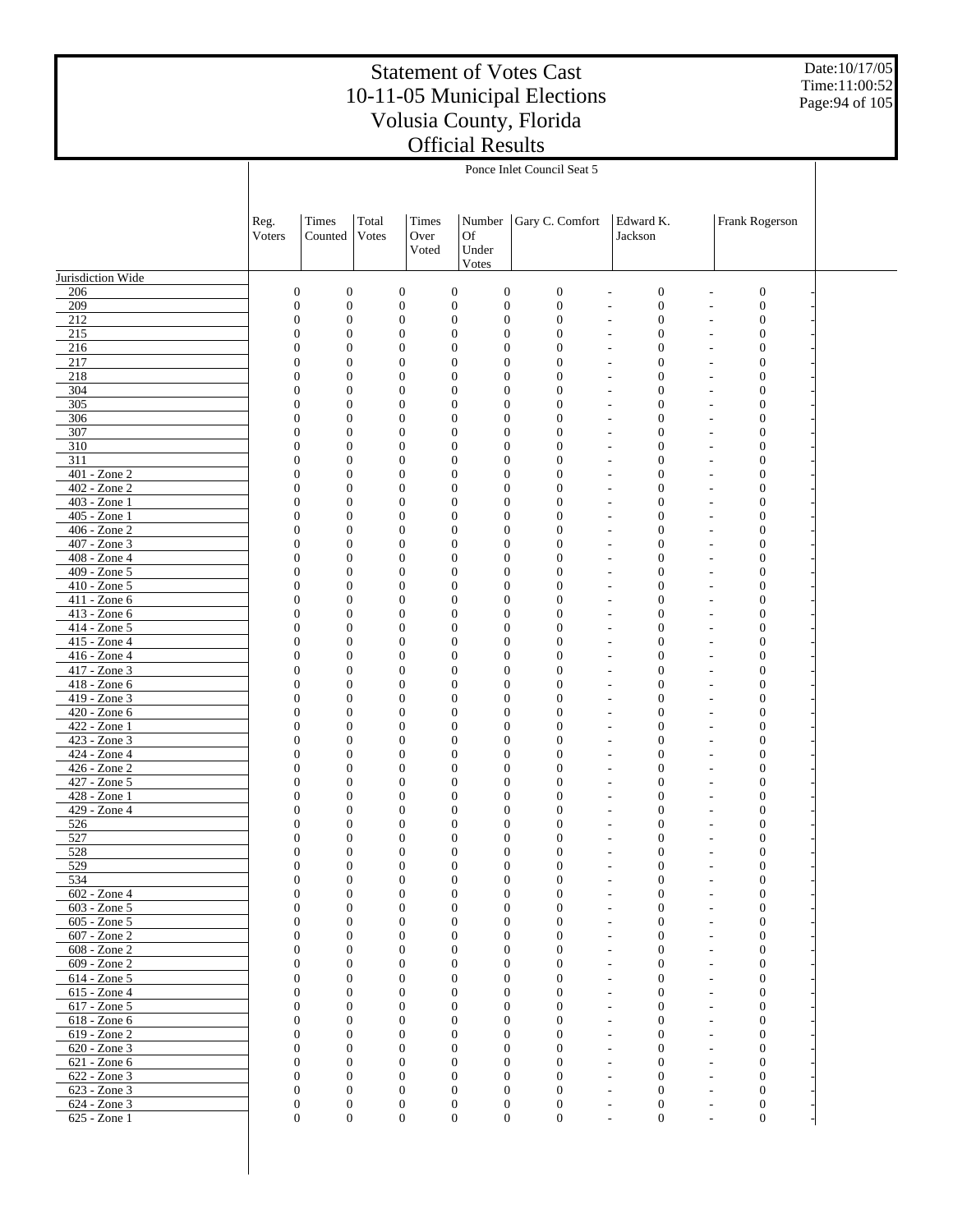Date:10/17/05 Time:11:00:52 Page:95 of 105

|                                                  | Ponce Inlet Council Seat 5           |                                      |                                      |               |                                                                              |                                      |                                                      |                                      |                                                      |                                      |        |  |
|--------------------------------------------------|--------------------------------------|--------------------------------------|--------------------------------------|---------------|------------------------------------------------------------------------------|--------------------------------------|------------------------------------------------------|--------------------------------------|------------------------------------------------------|--------------------------------------|--------|--|
|                                                  |                                      |                                      |                                      |               |                                                                              |                                      |                                                      |                                      |                                                      |                                      |        |  |
|                                                  |                                      |                                      |                                      |               |                                                                              |                                      |                                                      |                                      |                                                      |                                      |        |  |
|                                                  | Reg.<br>Voters                       | Times<br>Counted                     | Total<br>Votes                       | Times<br>Over | Number<br>Of                                                                 | Gary C. Comfort                      |                                                      | Edward K.<br>Jackson                 |                                                      | Frank Rogerson                       |        |  |
|                                                  |                                      |                                      |                                      | Voted         | Under                                                                        |                                      |                                                      |                                      |                                                      |                                      |        |  |
|                                                  |                                      |                                      |                                      |               | Votes                                                                        |                                      |                                                      |                                      |                                                      |                                      |        |  |
| 626 - Zone 3<br>628 - Zone 6                     | $\boldsymbol{0}$<br>$\boldsymbol{0}$ | $\boldsymbol{0}$<br>$\boldsymbol{0}$ | $\boldsymbol{0}$<br>$\boldsymbol{0}$ |               | $\boldsymbol{0}$<br>$\boldsymbol{0}$<br>$\boldsymbol{0}$<br>$\boldsymbol{0}$ | $\mathbf{0}$<br>$\boldsymbol{0}$     | $\overline{\phantom{m}}$<br>$\overline{a}$           | $\boldsymbol{0}$<br>$\boldsymbol{0}$ | $\overline{\phantom{a}}$<br>$\overline{\phantom{a}}$ | $\boldsymbol{0}$<br>$\boldsymbol{0}$ |        |  |
| 629 - Zone 6                                     | $\boldsymbol{0}$                     | $\boldsymbol{0}$                     | $\boldsymbol{0}$                     |               | $\mathbf{0}$<br>$\mathbf{0}$                                                 | $\mathbf{0}$                         | $\overline{a}$                                       | $\mathbf{0}$                         |                                                      | $\boldsymbol{0}$                     |        |  |
| 633 - Zone 1                                     | $\boldsymbol{0}$                     | $\boldsymbol{0}$                     | $\mathbf{0}$                         |               | $\mathbf{0}$<br>$\mathbf{0}$                                                 | $\boldsymbol{0}$                     | $\overline{a}$                                       | $\mathbf{0}$                         |                                                      | $\boldsymbol{0}$                     |        |  |
| 636 - Zone 1                                     | $\boldsymbol{0}$                     | $\boldsymbol{0}$                     | $\mathbf{0}$                         |               | $\mathbf{0}$<br>$\mathbf{0}$                                                 | $\boldsymbol{0}$                     | $\overline{\phantom{a}}$                             | $\mathbf{0}$                         |                                                      | $\boldsymbol{0}$                     |        |  |
| 637 - Zone 1<br>638 - Zone 1                     | $\boldsymbol{0}$<br>$\boldsymbol{0}$ | $\boldsymbol{0}$<br>$\boldsymbol{0}$ | $\mathbf{0}$<br>$\boldsymbol{0}$     |               | $\boldsymbol{0}$<br>$\mathbf{0}$<br>$\mathbf{0}$<br>$\mathbf{0}$             | $\boldsymbol{0}$<br>$\boldsymbol{0}$ | $\overline{a}$<br>$\overline{\phantom{a}}$           | $\mathbf{0}$<br>$\mathbf{0}$         |                                                      | $\boldsymbol{0}$<br>$\boldsymbol{0}$ |        |  |
| 640 - Zone 4                                     | $\boldsymbol{0}$                     | $\boldsymbol{0}$                     | $\boldsymbol{0}$                     |               | $\boldsymbol{0}$<br>$\mathbf{0}$                                             | $\boldsymbol{0}$                     | L,                                                   | $\mathbf{0}$                         |                                                      | $\boldsymbol{0}$                     |        |  |
| 641 - Zone 4                                     | $\boldsymbol{0}$                     | $\boldsymbol{0}$                     | $\boldsymbol{0}$                     |               | $\mathbf{0}$<br>$\mathbf{0}$                                                 | $\boldsymbol{0}$                     | $\overline{\phantom{a}}$                             | $\mathbf{0}$                         |                                                      | $\boldsymbol{0}$                     |        |  |
| 701                                              | $\boldsymbol{0}$                     | $\boldsymbol{0}$                     | $\mathbf{0}$                         |               | $\boldsymbol{0}$<br>$\mathbf{0}$                                             | $\boldsymbol{0}$                     | ÷,                                                   | $\mathbf{0}$                         |                                                      | $\boldsymbol{0}$                     |        |  |
| 702<br>703                                       | $\boldsymbol{0}$<br>$\boldsymbol{0}$ | $\boldsymbol{0}$<br>$\boldsymbol{0}$ | $\boldsymbol{0}$<br>$\mathbf{0}$     |               | $\mathbf{0}$<br>$\mathbf{0}$<br>$\boldsymbol{0}$<br>$\mathbf{0}$             | $\boldsymbol{0}$<br>$\boldsymbol{0}$ | $\overline{a}$<br>$\overline{a}$                     | $\mathbf{0}$<br>$\mathbf{0}$         |                                                      | $\boldsymbol{0}$<br>$\boldsymbol{0}$ |        |  |
| 704                                              | $\boldsymbol{0}$                     | $\boldsymbol{0}$                     | $\boldsymbol{0}$                     |               | $\mathbf{0}$<br>$\mathbf{0}$                                                 | $\boldsymbol{0}$                     | $\overline{\phantom{a}}$                             | $\mathbf{0}$                         |                                                      | $\boldsymbol{0}$                     |        |  |
| 709                                              | $\boldsymbol{0}$                     | $\boldsymbol{0}$                     | $\mathbf{0}$                         |               | $\boldsymbol{0}$<br>$\mathbf{0}$                                             | $\boldsymbol{0}$                     | L,                                                   | $\mathbf{0}$                         |                                                      | $\boldsymbol{0}$                     |        |  |
| 711                                              | $\boldsymbol{0}$                     | $\boldsymbol{0}$                     | $\boldsymbol{0}$                     |               | $\mathbf{0}$<br>$\mathbf{0}$                                                 | $\boldsymbol{0}$                     | $\overline{\phantom{a}}$                             | $\mathbf{0}$                         |                                                      | $\boldsymbol{0}$                     |        |  |
| 712<br>714                                       | $\boldsymbol{0}$<br>$\boldsymbol{0}$ | $\boldsymbol{0}$<br>$\boldsymbol{0}$ | $\mathbf{0}$<br>$\boldsymbol{0}$     |               | $\boldsymbol{0}$<br>$\mathbf{0}$<br>$\mathbf{0}$<br>$\mathbf{0}$             | $\boldsymbol{0}$<br>$\boldsymbol{0}$ | $\overline{a}$<br>$\overline{\phantom{a}}$           | $\mathbf{0}$<br>$\mathbf{0}$         |                                                      | $\boldsymbol{0}$<br>$\boldsymbol{0}$ |        |  |
| 717                                              | $\boldsymbol{0}$                     | $\boldsymbol{0}$                     | $\mathbf{0}$                         |               | $\boldsymbol{0}$<br>$\mathbf{0}$                                             | $\boldsymbol{0}$                     | L,                                                   | $\mathbf{0}$                         |                                                      | $\boldsymbol{0}$                     |        |  |
| 718                                              | $\boldsymbol{0}$                     | $\boldsymbol{0}$                     | $\boldsymbol{0}$                     |               | $\mathbf{0}$<br>$\mathbf{0}$                                                 | $\boldsymbol{0}$                     | ÷,                                                   | $\mathbf{0}$                         |                                                      | $\boldsymbol{0}$                     |        |  |
| 719                                              | $\boldsymbol{0}$                     | $\boldsymbol{0}$                     | $\mathbf{0}$                         |               | $\boldsymbol{0}$<br>$\mathbf{0}$                                             | $\boldsymbol{0}$                     | ÷,                                                   | $\mathbf{0}$                         |                                                      | $\boldsymbol{0}$                     |        |  |
| 720<br>722                                       | $\boldsymbol{0}$<br>$\boldsymbol{0}$ | $\boldsymbol{0}$<br>$\boldsymbol{0}$ | $\boldsymbol{0}$<br>$\mathbf{0}$     |               | $\mathbf{0}$<br>$\mathbf{0}$<br>$\boldsymbol{0}$<br>$\mathbf{0}$             | $\boldsymbol{0}$<br>$\boldsymbol{0}$ | $\overline{a}$<br>÷,                                 | $\mathbf{0}$<br>$\mathbf{0}$         |                                                      | $\boldsymbol{0}$<br>$\boldsymbol{0}$ |        |  |
| 723                                              | $\boldsymbol{0}$                     | $\boldsymbol{0}$                     | $\boldsymbol{0}$                     |               | $\mathbf{0}$<br>$\mathbf{0}$                                                 | $\boldsymbol{0}$                     | $\overline{\phantom{a}}$                             | $\mathbf{0}$                         |                                                      | $\boldsymbol{0}$                     |        |  |
| 724                                              | $\boldsymbol{0}$                     | $\boldsymbol{0}$                     | $\boldsymbol{0}$                     |               | $\mathbf{0}$<br>$\mathbf{0}$                                                 | $\boldsymbol{0}$                     | $\overline{a}$                                       | $\mathbf{0}$                         |                                                      | $\boldsymbol{0}$                     |        |  |
| 725                                              | $\boldsymbol{0}$                     | $\boldsymbol{0}$                     | $\boldsymbol{0}$                     |               | $\mathbf{0}$<br>$\mathbf{0}$                                                 | $\mathbf{0}$                         | L.                                                   | $\overline{0}$                       |                                                      | $\boldsymbol{0}$                     |        |  |
| 726<br>727                                       | 2586                                 | 737<br>$\boldsymbol{0}$              | 733<br>$\boldsymbol{0}$              |               | $\boldsymbol{0}$<br>4<br>$\boldsymbol{0}$<br>$\boldsymbol{0}$                | 353<br>$\boldsymbol{0}$              | 48.16%<br>÷,                                         | 278<br>$\boldsymbol{0}$              | 37.93%                                               | 102<br>$\boldsymbol{0}$              | 13.92% |  |
| 728                                              | $\boldsymbol{0}$<br>$\boldsymbol{0}$ | $\boldsymbol{0}$                     | $\boldsymbol{0}$                     |               | $\mathbf{0}$<br>$\mathbf{0}$                                                 | $\mathbf{0}$                         | L.                                                   | $\mathbf{0}$                         | $\overline{a}$                                       | $\boldsymbol{0}$                     |        |  |
| 729                                              | $\boldsymbol{0}$                     | $\boldsymbol{0}$                     | $\boldsymbol{0}$                     |               | $\mathbf{0}$<br>$\mathbf{0}$                                                 | $\mathbf{0}$                         | $\overline{a}$                                       | $\mathbf{0}$                         |                                                      | $\boldsymbol{0}$                     |        |  |
| 731                                              | $\boldsymbol{0}$                     | $\boldsymbol{0}$                     | $\mathbf{0}$                         |               | $\boldsymbol{0}$<br>$\mathbf{0}$                                             | $\boldsymbol{0}$                     | $\overline{a}$                                       | $\mathbf{0}$                         |                                                      | $\boldsymbol{0}$                     |        |  |
| 732<br>733                                       | $\boldsymbol{0}$<br>$\boldsymbol{0}$ | $\boldsymbol{0}$<br>$\boldsymbol{0}$ | $\boldsymbol{0}$<br>$\mathbf{0}$     |               | $\mathbf{0}$<br>$\mathbf{0}$<br>$\boldsymbol{0}$<br>$\mathbf{0}$             | $\boldsymbol{0}$<br>$\boldsymbol{0}$ | $\overline{\phantom{a}}$                             | $\mathbf{0}$<br>$\mathbf{0}$         |                                                      | $\boldsymbol{0}$<br>$\boldsymbol{0}$ |        |  |
| 803                                              | $\boldsymbol{0}$                     | $\boldsymbol{0}$                     | $\boldsymbol{0}$                     |               | $\mathbf{0}$<br>$\mathbf{0}$                                                 | $\boldsymbol{0}$                     | $\overline{a}$<br>$\overline{\phantom{a}}$           | $\mathbf{0}$                         |                                                      | $\boldsymbol{0}$                     |        |  |
| 804                                              | $\boldsymbol{0}$                     | $\boldsymbol{0}$                     | $\mathbf{0}$                         |               | $\boldsymbol{0}$<br>$\mathbf{0}$                                             | $\boldsymbol{0}$                     | $\overline{a}$                                       | $\mathbf{0}$                         |                                                      | $\boldsymbol{0}$                     |        |  |
| 805                                              | $\boldsymbol{0}$                     | $\boldsymbol{0}$                     | $\boldsymbol{0}$                     |               | $\mathbf{0}$<br>$\mathbf{0}$                                                 | $\boldsymbol{0}$                     | $\overline{\phantom{a}}$                             | $\mathbf{0}$                         |                                                      | $\boldsymbol{0}$                     |        |  |
| 806                                              | $\boldsymbol{0}$                     | $\boldsymbol{0}$<br>$\boldsymbol{0}$ | $\mathbf{0}$                         |               | $\boldsymbol{0}$<br>$\mathbf{0}$<br>$\mathbf{0}$                             | $\boldsymbol{0}$                     | $\overline{a}$                                       | $\mathbf{0}$<br>$\mathbf{0}$         |                                                      | $\boldsymbol{0}$                     |        |  |
| 808<br>809                                       | $\boldsymbol{0}$<br>$\boldsymbol{0}$ | $\boldsymbol{0}$                     | $\boldsymbol{0}$<br>$\boldsymbol{0}$ |               | $\mathbf{0}$<br>$\boldsymbol{0}$<br>$\mathbf{0}$                             | $\boldsymbol{0}$<br>$\boldsymbol{0}$ | $\overline{\phantom{a}}$<br>L,                       | $\mathbf{0}$                         |                                                      | $\boldsymbol{0}$<br>$\boldsymbol{0}$ |        |  |
| 810                                              | $\boldsymbol{0}$                     | $\boldsymbol{0}$                     | $\boldsymbol{0}$                     |               | $\mathbf{0}$<br>$\mathbf{0}$                                                 | $\boldsymbol{0}$                     | $\overline{\phantom{a}}$                             | $\mathbf{0}$                         |                                                      | $\boldsymbol{0}$                     |        |  |
| 811                                              | $\boldsymbol{0}$                     | $\boldsymbol{0}$                     | $\mathbf{0}$                         |               | $\mathbf{0}$<br>$\mathbf{0}$                                                 | $\boldsymbol{0}$                     | ÷,                                                   | $\mathbf{0}$                         |                                                      | $\boldsymbol{0}$                     |        |  |
| 812                                              | $\boldsymbol{0}$                     | $\boldsymbol{0}$                     | $\mathbf{0}$                         |               | $\mathbf{0}$<br>$\mathbf{0}$                                                 | $\boldsymbol{0}$                     | $\overline{a}$                                       | $\mathbf{0}$                         |                                                      | $\boldsymbol{0}$                     |        |  |
| 815<br>901                                       | $\boldsymbol{0}$<br>$\boldsymbol{0}$ | $\boldsymbol{0}$<br>$\bf{0}$         | $\overline{0}$<br>0                  |               | $\boldsymbol{0}$<br>$\mathbf{0}$<br>$\bf{0}$<br>$\bf{0}$                     | $\boldsymbol{0}$<br>$\boldsymbol{0}$ | $\overline{a}$                                       | $\mathbf{0}$<br>$\bf{0}$             | $\overline{\phantom{a}}$                             | $\boldsymbol{0}$<br>$\bf{0}$         |        |  |
| 902                                              | $\boldsymbol{0}$                     | $\boldsymbol{0}$                     | $\boldsymbol{0}$                     |               | $\boldsymbol{0}$<br>$\mathbf{0}$                                             | $\boldsymbol{0}$                     | $\overline{a}$                                       | $\mathbf{0}$                         |                                                      | $\boldsymbol{0}$                     |        |  |
| 903                                              | $\boldsymbol{0}$                     | $\boldsymbol{0}$                     | $\boldsymbol{0}$                     |               | $\boldsymbol{0}$<br>$\boldsymbol{0}$                                         | $\boldsymbol{0}$                     | $\overline{a}$                                       | $\boldsymbol{0}$                     |                                                      | $\boldsymbol{0}$                     |        |  |
| 904                                              | $\boldsymbol{0}$                     | $\boldsymbol{0}$                     | $\boldsymbol{0}$                     |               | $\boldsymbol{0}$<br>$\mathbf{0}$                                             | $\boldsymbol{0}$<br>$\overline{0}$   | L.                                                   | $\mathbf{0}$                         |                                                      | $\boldsymbol{0}$                     |        |  |
| 905<br>910                                       | $\boldsymbol{0}$<br>$\boldsymbol{0}$ | $\boldsymbol{0}$<br>$\boldsymbol{0}$ | $\boldsymbol{0}$<br>$\boldsymbol{0}$ |               | $\boldsymbol{0}$<br>$\boldsymbol{0}$<br>$\boldsymbol{0}$<br>$\mathbf{0}$     | $\boldsymbol{0}$                     | $\overline{a}$<br>$\overline{a}$                     | $\boldsymbol{0}$<br>$\mathbf{0}$     |                                                      | $\boldsymbol{0}$<br>$\boldsymbol{0}$ |        |  |
| 912                                              | $\boldsymbol{0}$                     | $\boldsymbol{0}$                     | $\boldsymbol{0}$                     |               | $\mathbf{0}$<br>$\boldsymbol{0}$                                             | $\mathbf{0}$                         | $\overline{\phantom{a}}$                             | $\mathbf{0}$                         |                                                      | $\boldsymbol{0}$                     |        |  |
| 913                                              | $\boldsymbol{0}$                     | $\boldsymbol{0}$                     | $\boldsymbol{0}$                     |               | $\boldsymbol{0}$<br>$\mathbf{0}$                                             | $\boldsymbol{0}$                     | $\overline{\phantom{a}}$                             | $\mathbf{0}$                         |                                                      | $\boldsymbol{0}$                     |        |  |
| Absentee - DeLand                                | $\mathbf{0}$                         | $\boldsymbol{0}$                     | $\boldsymbol{0}$                     |               | $\mathbf{0}$<br>$\boldsymbol{0}$                                             | $\overline{0}$                       | $\overline{\phantom{a}}$                             | $\boldsymbol{0}$                     |                                                      | $\boldsymbol{0}$                     |        |  |
| Absentee - DeBary<br>Absentee - Deltona          | $\boldsymbol{0}$<br>$\boldsymbol{0}$ | $\boldsymbol{0}$<br>$\boldsymbol{0}$ | $\boldsymbol{0}$<br>$\boldsymbol{0}$ |               | $\boldsymbol{0}$<br>$\mathbf{0}$<br>$\boldsymbol{0}$<br>$\boldsymbol{0}$     | $\boldsymbol{0}$<br>$\mathbf{0}$     | $\overline{\phantom{a}}$<br>$\overline{\phantom{a}}$ | $\mathbf{0}$<br>$\boldsymbol{0}$     |                                                      | $\boldsymbol{0}$<br>$\boldsymbol{0}$ |        |  |
| Absentee - Holly Hill                            | $\boldsymbol{0}$                     | $\boldsymbol{0}$                     | $\boldsymbol{0}$                     |               | $\boldsymbol{0}$<br>$\mathbf{0}$                                             | $\boldsymbol{0}$                     | $\overline{\phantom{a}}$                             | $\mathbf{0}$                         |                                                      | $\boldsymbol{0}$                     |        |  |
| Absentee - Daytona Beach                         | $\mathbf{0}$                         | $\boldsymbol{0}$                     | $\boldsymbol{0}$                     |               | $\boldsymbol{0}$<br>$\boldsymbol{0}$                                         | $\overline{0}$                       | ÷,                                                   | $\overline{0}$                       |                                                      | $\boldsymbol{0}$                     |        |  |
| Absentee - South Daytona                         | $\boldsymbol{0}$                     | $\boldsymbol{0}$                     | $\boldsymbol{0}$                     |               | $\boldsymbol{0}$<br>$\boldsymbol{0}$                                         | $\boldsymbol{0}$                     | L.                                                   | $\overline{0}$                       |                                                      | $\mathbf{0}$                         |        |  |
| Absentee - Port Orange<br>Absentee - Ponce Inlet | $\mathbf{0}$<br>2586                 | $\boldsymbol{0}$<br>57               | $\boldsymbol{0}$<br>57               |               | $\boldsymbol{0}$<br>$\boldsymbol{0}$<br>$\boldsymbol{0}$<br>$\boldsymbol{0}$ | $\mathbf{0}$<br>21                   | $\overline{\phantom{a}}$<br>36.84%                   | $\overline{0}$<br>30                 | 52.63%                                               | $\mathbf{0}$<br>6                    | 10.53% |  |
| Absentee - New Smyrna Beach                      | $\boldsymbol{0}$                     | $\boldsymbol{0}$                     | $\mathbf{0}$                         |               | $\boldsymbol{0}$<br>$\boldsymbol{0}$                                         | $\mathbf{0}$                         | $\overline{\phantom{a}}$                             | $\boldsymbol{0}$                     |                                                      | $\mathbf{0}$                         |        |  |
| Absentee - Edgewater                             | $\boldsymbol{0}$                     | $\boldsymbol{0}$                     | $\boldsymbol{0}$                     |               | $\boldsymbol{0}$<br>$\boldsymbol{0}$                                         | $\boldsymbol{0}$                     | $\overline{\phantom{a}}$                             | $\mathbf{0}$                         | L,                                                   | $\boldsymbol{0}$                     |        |  |
| Early Voting                                     | 2586                                 | 27                                   | 27                                   |               | $\overline{0}$<br>$\boldsymbol{0}$                                           |                                      | 10 37.04%                                            |                                      | 9 33.33%                                             | 8                                    | 29.63% |  |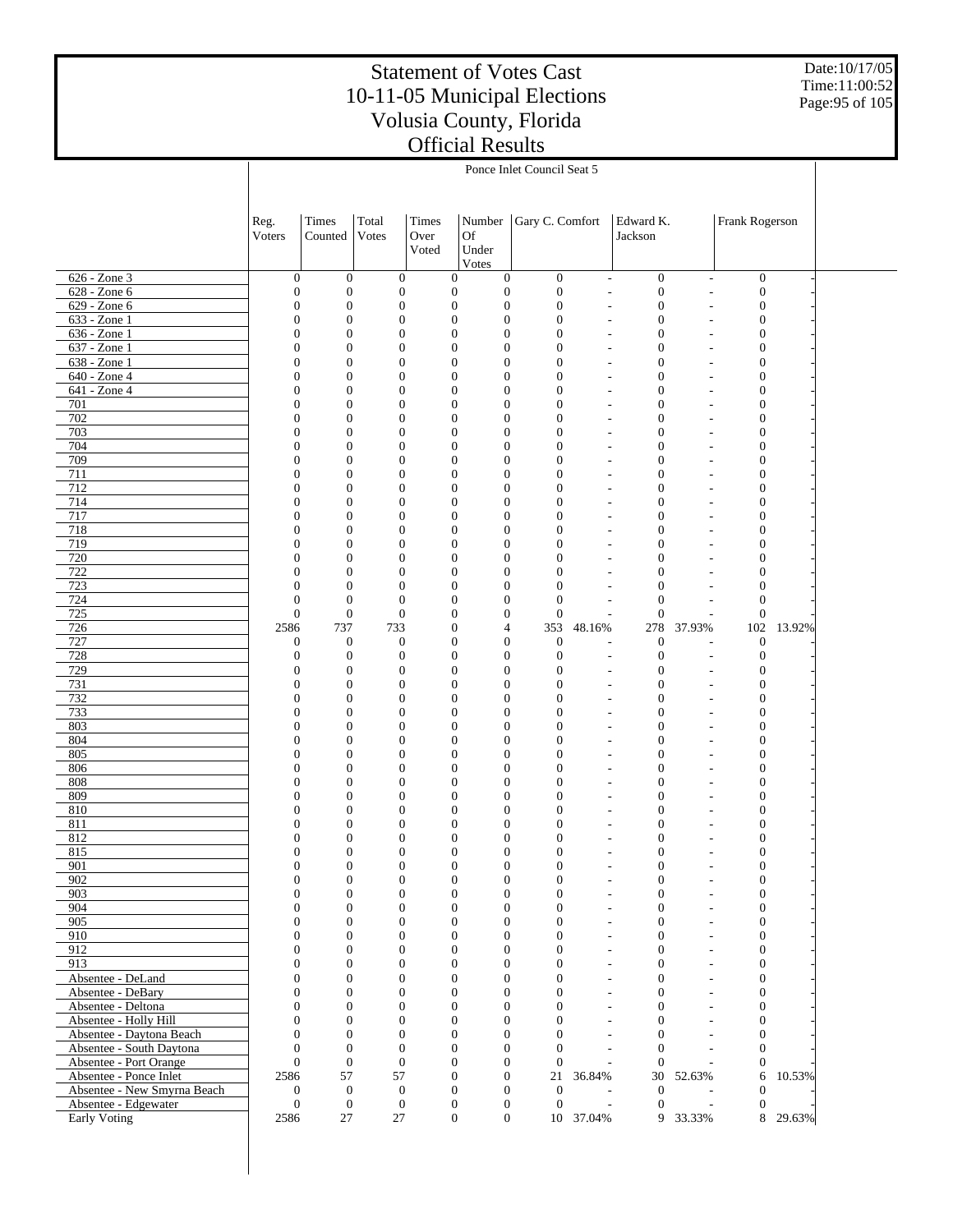Date:10/17/05 Time:11:00:52 Page:96 of 105

|                                  |                | Ponce Inlet Council Seat 5 |                |                        |                                |                      |        |                      |        |                |        |  |  |  |
|----------------------------------|----------------|----------------------------|----------------|------------------------|--------------------------------|----------------------|--------|----------------------|--------|----------------|--------|--|--|--|
|                                  | Reg.<br>Voters | Times<br>Counted           | Total<br>Votes | Times<br>Over<br>Voted | Number<br>Of<br>Under<br>Votes | Gary C. Comfort      |        | Edward K.<br>Jackson |        | Frank Rogerson |        |  |  |  |
| Provisional - DeLand             |                | $\Omega$                   | $\Omega$       | 0                      |                                | $\Omega$<br>$\theta$ |        | $\Omega$             |        | $\Omega$       |        |  |  |  |
| Provisional - DeBary             |                | O                          |                |                        |                                |                      |        | 0                    |        |                |        |  |  |  |
| Provisional - Deltona            |                |                            |                |                        |                                |                      |        | 0                    |        |                |        |  |  |  |
| Provisional - Holly Hill         |                |                            |                |                        |                                |                      |        |                      |        |                |        |  |  |  |
| Provisional - Daytona Beach      |                |                            |                |                        |                                |                      |        |                      |        |                |        |  |  |  |
| Provisional - South Daytona      |                |                            |                |                        |                                |                      |        |                      |        |                |        |  |  |  |
| Provisional - Port Orange        |                | $\Omega$                   | 0              |                        | $\Omega$                       |                      |        |                      |        |                |        |  |  |  |
| Provisional - Ponce Inlet        | 2586           |                            |                |                        | $\Omega$                       |                      | 25.00% | 3                    | 75.00% | 0              | 0.00%  |  |  |  |
| Provisional - New Smyrna Beach   |                |                            |                |                        |                                |                      |        |                      |        |                |        |  |  |  |
| Provisional - Edgewater          |                | 0                          | 0              |                        | $\Omega$                       |                      |        |                      |        |                |        |  |  |  |
| Unscanned - DeLand               |                | O                          |                |                        |                                | 0                    |        |                      |        |                |        |  |  |  |
| <b>Unscanned - DeBary</b>        |                | $\Omega$                   | 0              |                        |                                | 0                    |        | 0                    |        |                |        |  |  |  |
| Unscanned - Deltona              |                |                            |                |                        |                                |                      |        | 0                    |        |                |        |  |  |  |
| Unscanned - Holly Hill           |                |                            |                |                        |                                |                      |        | 0                    |        |                |        |  |  |  |
| Unscanned - Daytona Beach        |                |                            |                |                        |                                |                      |        |                      |        |                |        |  |  |  |
| <b>Unscanned - South Daytona</b> |                |                            |                |                        |                                |                      |        | 0                    |        |                |        |  |  |  |
| <b>Unscanned - Port Orange</b>   |                | $\Omega$                   | 0              |                        | $\Omega$                       |                      |        | 0                    |        |                |        |  |  |  |
| <b>Unscanned - Ponce Inlet</b>   | 2586           |                            |                |                        |                                |                      |        |                      |        |                |        |  |  |  |
| Unscanned - New Smyrna Beach     |                |                            |                |                        |                                |                      |        |                      |        |                |        |  |  |  |
| Unscanned - Edgewater            |                |                            |                |                        |                                |                      |        |                      |        |                |        |  |  |  |
| Total                            | 2586           | 825                        | 821            |                        | 4                              | 385                  | 46.89% | 320                  | 38.98% | 116            | 14.13% |  |  |  |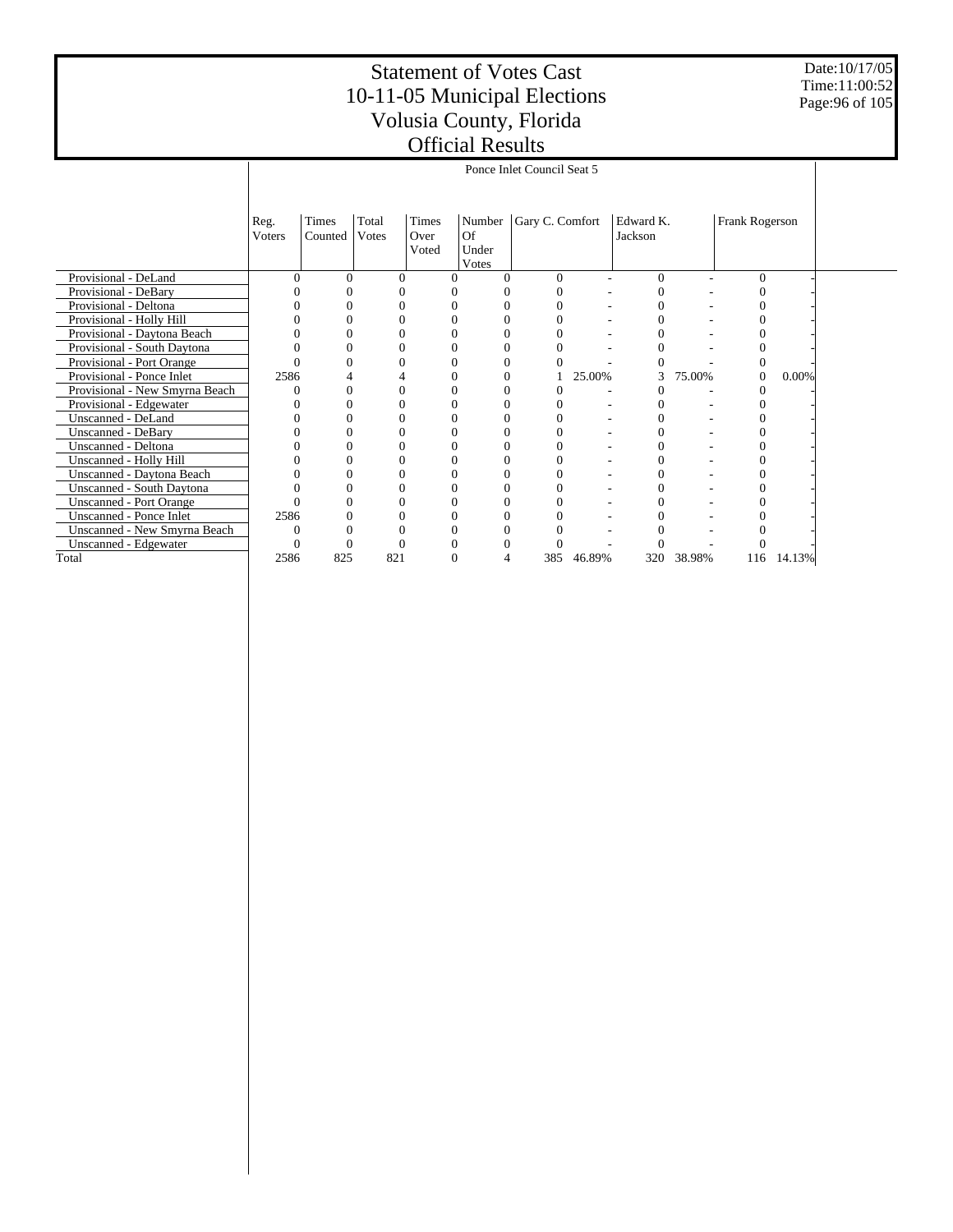Date:10/17/05 Time:11:00:52 Page:97 of 105

|                              | NSB CC Zone 1                    |                                      |                                  |                  |                                                              |                                      |                                                                          |                                        |  |  |  |
|------------------------------|----------------------------------|--------------------------------------|----------------------------------|------------------|--------------------------------------------------------------|--------------------------------------|--------------------------------------------------------------------------|----------------------------------------|--|--|--|
|                              |                                  |                                      |                                  |                  |                                                              |                                      |                                                                          |                                        |  |  |  |
|                              |                                  |                                      |                                  |                  |                                                              |                                      |                                                                          |                                        |  |  |  |
|                              | Reg.                             | Times                                | Total                            | Times            | Number                                                       | <b>Gilly Aguiar</b>                  | Jay Crocker                                                              | Jon "J.J." Julian                      |  |  |  |
|                              | Voters                           | Counted                              | Votes                            | Over             | Of                                                           |                                      |                                                                          |                                        |  |  |  |
|                              |                                  |                                      |                                  | Voted            | Under<br>Votes                                               |                                      |                                                                          |                                        |  |  |  |
| Jurisdiction Wide            |                                  |                                      |                                  |                  |                                                              |                                      |                                                                          |                                        |  |  |  |
| 206                          | $\boldsymbol{0}$                 | $\boldsymbol{0}$                     | $\boldsymbol{0}$                 | $\boldsymbol{0}$ | $\mathbf{0}$                                                 | $\boldsymbol{0}$                     | $\boldsymbol{0}$<br>$\overline{a}$                                       | $\boldsymbol{0}$<br>L,                 |  |  |  |
| 209                          | $\boldsymbol{0}$                 | $\boldsymbol{0}$                     | $\boldsymbol{0}$                 | $\boldsymbol{0}$ | $\mathbf{0}$                                                 | $\boldsymbol{0}$                     | $\boldsymbol{0}$<br>L,                                                   | $\boldsymbol{0}$                       |  |  |  |
| 212                          | $\overline{0}$                   | $\mathbf{0}$                         | $\boldsymbol{0}$                 |                  | $\mathbf{0}$<br>$\theta$                                     | $\boldsymbol{0}$                     | $\boldsymbol{0}$<br>$\overline{a}$                                       | $\boldsymbol{0}$<br>L,                 |  |  |  |
| 215<br>216                   | $\mathbf{0}$<br>$\overline{0}$   | $\boldsymbol{0}$<br>$\boldsymbol{0}$ | $\mathbf{0}$<br>$\mathbf{0}$     |                  | $\mathbf{0}$<br>$\theta$<br>$\mathbf{0}$<br>$\theta$         | $\boldsymbol{0}$<br>$\mathbf{0}$     | $\boldsymbol{0}$<br>$\overline{a}$<br>$\boldsymbol{0}$<br>$\overline{a}$ | $\boldsymbol{0}$<br>$\boldsymbol{0}$   |  |  |  |
| 217                          | $\mathbf{0}$                     | $\boldsymbol{0}$                     | $\mathbf{0}$                     |                  | $\mathbf{0}$<br>$\theta$                                     | $\mathbf{0}$                         | $\boldsymbol{0}$<br>÷,                                                   | $\mathbf{0}$                           |  |  |  |
| 218                          | $\overline{0}$                   | $\boldsymbol{0}$                     | $\mathbf{0}$                     |                  | $\mathbf{0}$<br>$\theta$                                     | $\mathbf{0}$                         | $\boldsymbol{0}$<br>$\overline{a}$                                       | $\mathbf{0}$<br>L,                     |  |  |  |
| 304                          | $\mathbf{0}$                     | $\boldsymbol{0}$                     | $\mathbf{0}$                     |                  | $\mathbf{0}$<br>$\theta$                                     | $\mathbf{0}$                         | $\boldsymbol{0}$<br>$\overline{\phantom{a}}$                             | $\boldsymbol{0}$<br>L,                 |  |  |  |
| 305                          | $\overline{0}$                   | $\boldsymbol{0}$                     | $\mathbf{0}$                     |                  | $\mathbf{0}$<br>$\theta$                                     | $\mathbf{0}$                         | $\boldsymbol{0}$<br>$\overline{a}$                                       | $\boldsymbol{0}$<br>L,                 |  |  |  |
| 306<br>307                   | $\mathbf{0}$<br>$\overline{0}$   | $\boldsymbol{0}$<br>$\boldsymbol{0}$ | $\mathbf{0}$<br>$\mathbf{0}$     |                  | $\mathbf{0}$<br>$\theta$<br>$\mathbf{0}$<br>$\theta$         | $\mathbf{0}$<br>$\mathbf{0}$         | $\boldsymbol{0}$<br>٠<br>$\boldsymbol{0}$<br>$\overline{a}$              | $\mathbf{0}$<br>$\boldsymbol{0}$<br>L, |  |  |  |
| 310                          | $\mathbf{0}$                     | $\boldsymbol{0}$                     | $\mathbf{0}$                     |                  | $\mathbf{0}$<br>$\theta$                                     | $\mathbf{0}$                         | $\boldsymbol{0}$<br>L,                                                   | $\boldsymbol{0}$                       |  |  |  |
| 311                          | $\overline{0}$                   | $\boldsymbol{0}$                     | $\mathbf{0}$                     |                  | $\mathbf{0}$<br>$\theta$                                     | $\mathbf{0}$                         | $\boldsymbol{0}$<br>÷,                                                   | $\boldsymbol{0}$<br>L,                 |  |  |  |
| $401 - Z$ one $2$            | $\mathbf{0}$                     | $\boldsymbol{0}$                     | $\mathbf{0}$                     |                  | $\mathbf{0}$<br>$\theta$                                     | $\mathbf{0}$                         | $\boldsymbol{0}$<br>L,                                                   | $\boldsymbol{0}$                       |  |  |  |
| 402 - Zone 2                 | $\overline{0}$                   | $\boldsymbol{0}$                     | $\mathbf{0}$                     |                  | $\mathbf{0}$<br>$\theta$                                     | $\mathbf{0}$                         | $\boldsymbol{0}$<br>$\overline{a}$                                       | $\boldsymbol{0}$                       |  |  |  |
| 403 - Zone 1                 | $\mathbf{0}$<br>$\overline{0}$   | $\boldsymbol{0}$                     | $\mathbf{0}$<br>$\mathbf{0}$     |                  | $\mathbf{0}$<br>$\theta$<br>$\theta$                         | $\mathbf{0}$<br>$\mathbf{0}$         | $\boldsymbol{0}$<br>$\overline{a}$                                       | $\boldsymbol{0}$                       |  |  |  |
| 405 - Zone 1<br>406 - Zone 2 | $\mathbf{0}$                     | $\boldsymbol{0}$<br>$\boldsymbol{0}$ | $\mathbf{0}$                     |                  | $\mathbf{0}$<br>$\mathbf{0}$<br>$\theta$                     | $\mathbf{0}$                         | $\boldsymbol{0}$<br>$\overline{a}$<br>$\boldsymbol{0}$                   | $\boldsymbol{0}$<br>$\boldsymbol{0}$   |  |  |  |
| 407 - Zone 3                 | $\overline{0}$                   | $\boldsymbol{0}$                     | $\mathbf{0}$                     |                  | $\mathbf{0}$<br>$\theta$                                     | $\mathbf{0}$                         | $\boldsymbol{0}$<br>$\overline{a}$                                       | $\boldsymbol{0}$                       |  |  |  |
| 408 - Zone 4                 | $\mathbf{0}$                     | $\boldsymbol{0}$                     | $\mathbf{0}$                     |                  | $\mathbf{0}$<br>$\theta$                                     | $\mathbf{0}$                         | $\boldsymbol{0}$                                                         | $\boldsymbol{0}$                       |  |  |  |
| 409 - Zone 5                 | $\overline{0}$                   | $\boldsymbol{0}$                     | $\mathbf{0}$                     |                  | $\mathbf{0}$<br>$\theta$                                     | $\mathbf{0}$                         | $\boldsymbol{0}$<br>$\overline{a}$                                       | $\boldsymbol{0}$                       |  |  |  |
| 410 - Zone 5                 | $\mathbf{0}$                     | $\boldsymbol{0}$                     | $\mathbf{0}$                     |                  | $\mathbf{0}$<br>$\theta$                                     | $\mathbf{0}$                         | $\boldsymbol{0}$                                                         | $\boldsymbol{0}$                       |  |  |  |
| 411 - Zone 6<br>413 - Zone 6 | $\overline{0}$<br>$\mathbf{0}$   | $\boldsymbol{0}$<br>$\boldsymbol{0}$ | $\mathbf{0}$<br>$\mathbf{0}$     |                  | $\mathbf{0}$<br>$\theta$<br>$\mathbf{0}$<br>$\theta$         | $\mathbf{0}$<br>$\mathbf{0}$         | $\boldsymbol{0}$<br>$\overline{a}$<br>$\boldsymbol{0}$                   | $\boldsymbol{0}$<br>$\boldsymbol{0}$   |  |  |  |
| 414 - Zone 5                 | $\overline{0}$                   | $\boldsymbol{0}$                     | $\mathbf{0}$                     |                  | $\mathbf{0}$<br>$\theta$                                     | $\mathbf{0}$                         | $\boldsymbol{0}$                                                         | $\boldsymbol{0}$                       |  |  |  |
| 415 - Zone 4                 | $\mathbf{0}$                     | $\boldsymbol{0}$                     | $\mathbf{0}$                     |                  | $\mathbf{0}$<br>$\theta$                                     | $\mathbf{0}$                         | $\boldsymbol{0}$                                                         | $\boldsymbol{0}$                       |  |  |  |
| 416 - Zone 4                 | $\overline{0}$                   | $\mathbf{0}$                         | $\mathbf{0}$                     |                  | $\mathbf{0}$<br>$\theta$                                     | $\mathbf{0}$                         | $\boldsymbol{0}$                                                         | $\boldsymbol{0}$                       |  |  |  |
| 417 - Zone 3                 | $\mathbf{0}$                     | $\boldsymbol{0}$                     | $\mathbf{0}$                     |                  | $\mathbf{0}$<br>$\theta$                                     | $\mathbf{0}$                         | $\boldsymbol{0}$                                                         | $\boldsymbol{0}$                       |  |  |  |
| 418 - Zone 6                 | $\overline{0}$                   | $\boldsymbol{0}$                     | $\mathbf{0}$                     |                  | $\mathbf{0}$<br>$\theta$                                     | $\mathbf{0}$                         | $\boldsymbol{0}$                                                         | $\boldsymbol{0}$                       |  |  |  |
| 419 - Zone 3<br>420 - Zone 6 | $\mathbf{0}$<br>$\overline{0}$   | $\boldsymbol{0}$<br>$\mathbf{0}$     | $\mathbf{0}$<br>$\mathbf{0}$     |                  | $\mathbf{0}$<br>$\theta$<br>$\mathbf{0}$<br>$\theta$         | $\mathbf{0}$<br>$\mathbf{0}$         | $\boldsymbol{0}$<br>$\boldsymbol{0}$                                     | $\boldsymbol{0}$<br>$\boldsymbol{0}$   |  |  |  |
| 422 - Zone 1                 | $\mathbf{0}$                     | $\boldsymbol{0}$                     | $\mathbf{0}$                     |                  | $\mathbf{0}$<br>$\mathbf{0}$                                 | $\mathbf{0}$                         | $\boldsymbol{0}$                                                         | $\boldsymbol{0}$                       |  |  |  |
| 423 - Zone 3                 | $\overline{0}$                   | $\boldsymbol{0}$                     | $\mathbf{0}$                     |                  | $\mathbf{0}$<br>$\theta$                                     | $\mathbf{0}$                         | $\mathbf{0}$                                                             | $\boldsymbol{0}$                       |  |  |  |
| 424 - Zone 4                 | $\mathbf{0}$                     | $\boldsymbol{0}$                     | $\mathbf{0}$                     |                  | $\mathbf{0}$<br>$\theta$                                     | $\mathbf{0}$                         | $\boldsymbol{0}$                                                         | $\boldsymbol{0}$                       |  |  |  |
| 426 - Zone 2                 | $\overline{0}$                   | $\mathbf{0}$                         | $\mathbf{0}$                     |                  | $\mathbf{0}$<br>$\theta$                                     | $\mathbf{0}$                         | $\boldsymbol{0}$                                                         | $\boldsymbol{0}$                       |  |  |  |
| 427 - Zone 5<br>428 - Zone 1 | $\mathbf{0}$<br>$\overline{0}$   | $\boldsymbol{0}$<br>$\mathbf{0}$     | $\mathbf{0}$<br>$\theta$         |                  | $\mathbf{0}$<br>$\mathbf{0}$<br>$\boldsymbol{0}$<br>$\theta$ | $\mathbf{0}$<br>$\mathbf{0}$         | $\boldsymbol{0}$<br>$\boldsymbol{0}$                                     | $\boldsymbol{0}$<br>$\boldsymbol{0}$   |  |  |  |
| 429 - Zone 4                 | $\mathbf{0}$                     | $\mathbf{0}$                         | $\mathbf{0}$                     |                  | $\mathbf{0}$<br>$\theta$                                     | $\mathbf{0}$                         | $\boldsymbol{0}$                                                         | $\boldsymbol{0}$                       |  |  |  |
| 526                          | $\overline{0}$                   | $\mathbf{0}$                         | $\overline{0}$                   |                  | $\boldsymbol{0}$<br>$\mathbf{0}$                             | $\mathbf{0}$                         | $\boldsymbol{0}$                                                         | $\boldsymbol{0}$                       |  |  |  |
| 527                          | $\mathbf{0}$                     | $\mathbf{0}$                         | $\mathbf{0}$                     |                  | $\mathbf{0}$<br>$\theta$                                     | $\mathbf{0}$                         | $\boldsymbol{0}$                                                         | $\mathbf{0}$                           |  |  |  |
| 528                          | $\theta$                         | $\Omega$                             | $\Omega$                         |                  | $\Omega$<br>$\Omega$                                         | $\Omega$                             | $\Omega$                                                                 | $\Omega$                               |  |  |  |
| 529<br>534                   | $\mathbf{0}$<br>$\boldsymbol{0}$ | $\boldsymbol{0}$<br>$\boldsymbol{0}$ | $\mathbf{0}$<br>$\boldsymbol{0}$ | $\boldsymbol{0}$ | $\mathbf{0}$<br>$\mathbf{0}$<br>$\mathbf{0}$                 | $\boldsymbol{0}$<br>$\boldsymbol{0}$ | $\boldsymbol{0}$<br>$\boldsymbol{0}$                                     | $\boldsymbol{0}$<br>$\boldsymbol{0}$   |  |  |  |
| 602 - Zone 4                 | $\mathbf{0}$                     | $\boldsymbol{0}$                     | $\mathbf{0}$                     | $\mathbf{0}$     | $\mathbf{0}$                                                 | $\boldsymbol{0}$                     | $\mathbf{0}$                                                             | $\boldsymbol{0}$                       |  |  |  |
| 603 - Zone 5                 | $\mathbf{0}$                     | $\mathbf{0}$                         | $\mathbf{0}$                     |                  | $\mathbf{0}$<br>$\theta$                                     | $\mathbf{0}$                         | $\boldsymbol{0}$                                                         | $\boldsymbol{0}$                       |  |  |  |
| 605 - Zone 5                 | $\mathbf{0}$                     | $\boldsymbol{0}$                     | $\boldsymbol{0}$                 |                  | $\mathbf{0}$<br>$\mathbf{0}$                                 | $\mathbf{0}$                         | $\boldsymbol{0}$                                                         | $\boldsymbol{0}$                       |  |  |  |
| 607 - Zone 2                 | $\mathbf{0}$                     | $\boldsymbol{0}$                     | $\mathbf{0}$                     |                  | $\mathbf{0}$<br>$\mathbf{0}$                                 | $\mathbf{0}$                         | $\boldsymbol{0}$                                                         | $\boldsymbol{0}$                       |  |  |  |
| 608 - Zone 2                 | $\mathbf{0}$                     | $\boldsymbol{0}$                     | $\boldsymbol{0}$                 |                  | $\mathbf{0}$<br>$\mathbf{0}$                                 | $\mathbf{0}$                         | $\boldsymbol{0}$                                                         | $\boldsymbol{0}$                       |  |  |  |
| 609 - Zone 2<br>614 - Zone 5 | $\mathbf{0}$<br>$\mathbf{0}$     | $\mathbf{0}$<br>$\boldsymbol{0}$     | $\mathbf{0}$<br>$\boldsymbol{0}$ |                  | $\mathbf{0}$<br>$\theta$<br>$\mathbf{0}$<br>$\mathbf{0}$     | $\mathbf{0}$<br>$\mathbf{0}$         | $\boldsymbol{0}$<br>L,<br>$\boldsymbol{0}$                               | $\boldsymbol{0}$<br>$\boldsymbol{0}$   |  |  |  |
| 615 - Zone 4                 | $\mathbf{0}$                     | $\boldsymbol{0}$                     | $\mathbf{0}$                     |                  | $\mathbf{0}$<br>$\mathbf{0}$                                 | $\mathbf{0}$                         | $\boldsymbol{0}$                                                         | $\boldsymbol{0}$                       |  |  |  |
| 617 - Zone 5                 | $\mathbf{0}$                     | $\boldsymbol{0}$                     | $\boldsymbol{0}$                 |                  | $\mathbf{0}$<br>$\mathbf{0}$                                 | $\mathbf{0}$                         | $\boldsymbol{0}$                                                         | $\boldsymbol{0}$                       |  |  |  |
| 618 - Zone 6                 | $\mathbf{0}$                     | $\mathbf{0}$                         | $\mathbf{0}$                     |                  | $\mathbf{0}$<br>$\theta$                                     | $\mathbf{0}$                         | $\boldsymbol{0}$<br>L,                                                   | $\boldsymbol{0}$                       |  |  |  |
| 619 - Zone 2                 | $\mathbf{0}$                     | $\boldsymbol{0}$                     | $\mathbf{0}$                     |                  | $\mathbf{0}$<br>$\mathbf{0}$                                 | $\mathbf{0}$                         | $\boldsymbol{0}$                                                         | $\boldsymbol{0}$                       |  |  |  |
| 620 - Zone 3                 | $\mathbf{0}$                     | $\mathbf{0}$                         | $\mathbf{0}$                     |                  | $\mathbf{0}$<br>$\theta$                                     | $\mathbf{0}$                         | $\boldsymbol{0}$                                                         | $\boldsymbol{0}$                       |  |  |  |
| 621 - Zone 6<br>622 - Zone 3 | $\mathbf{0}$<br>$\mathbf{0}$     | $\boldsymbol{0}$<br>$\mathbf{0}$     | $\mathbf{0}$<br>$\mathbf{0}$     |                  | $\mathbf{0}$<br>$\mathbf{0}$<br>$\mathbf{0}$<br>$\theta$     | $\mathbf{0}$<br>$\mathbf{0}$         | $\boldsymbol{0}$<br>$\boldsymbol{0}$<br>$\overline{\phantom{a}}$         | $\boldsymbol{0}$<br>$\boldsymbol{0}$   |  |  |  |
| 623 - Zone 3                 | $\mathbf{0}$                     | $\mathbf{0}$                         | $\boldsymbol{0}$                 | $\mathbf{0}$     | $\mathbf{0}$                                                 | $\boldsymbol{0}$                     | $\boldsymbol{0}$<br>L,                                                   | $\boldsymbol{0}$                       |  |  |  |
| 624 - Zone 3                 | $\boldsymbol{0}$                 | $\boldsymbol{0}$                     | $\boldsymbol{0}$                 |                  | $\mathbf{0}$<br>$\boldsymbol{0}$                             | $\boldsymbol{0}$                     | $\boldsymbol{0}$                                                         | $\boldsymbol{0}$                       |  |  |  |
| 625 - Zone 1                 | $\overline{0}$                   | $\boldsymbol{0}$                     | $\mathbf{0}$                     |                  | $\boldsymbol{0}$<br>$\mathbf{0}$                             | $\mathbf{0}$                         | $\boldsymbol{0}$                                                         | $\boldsymbol{0}$                       |  |  |  |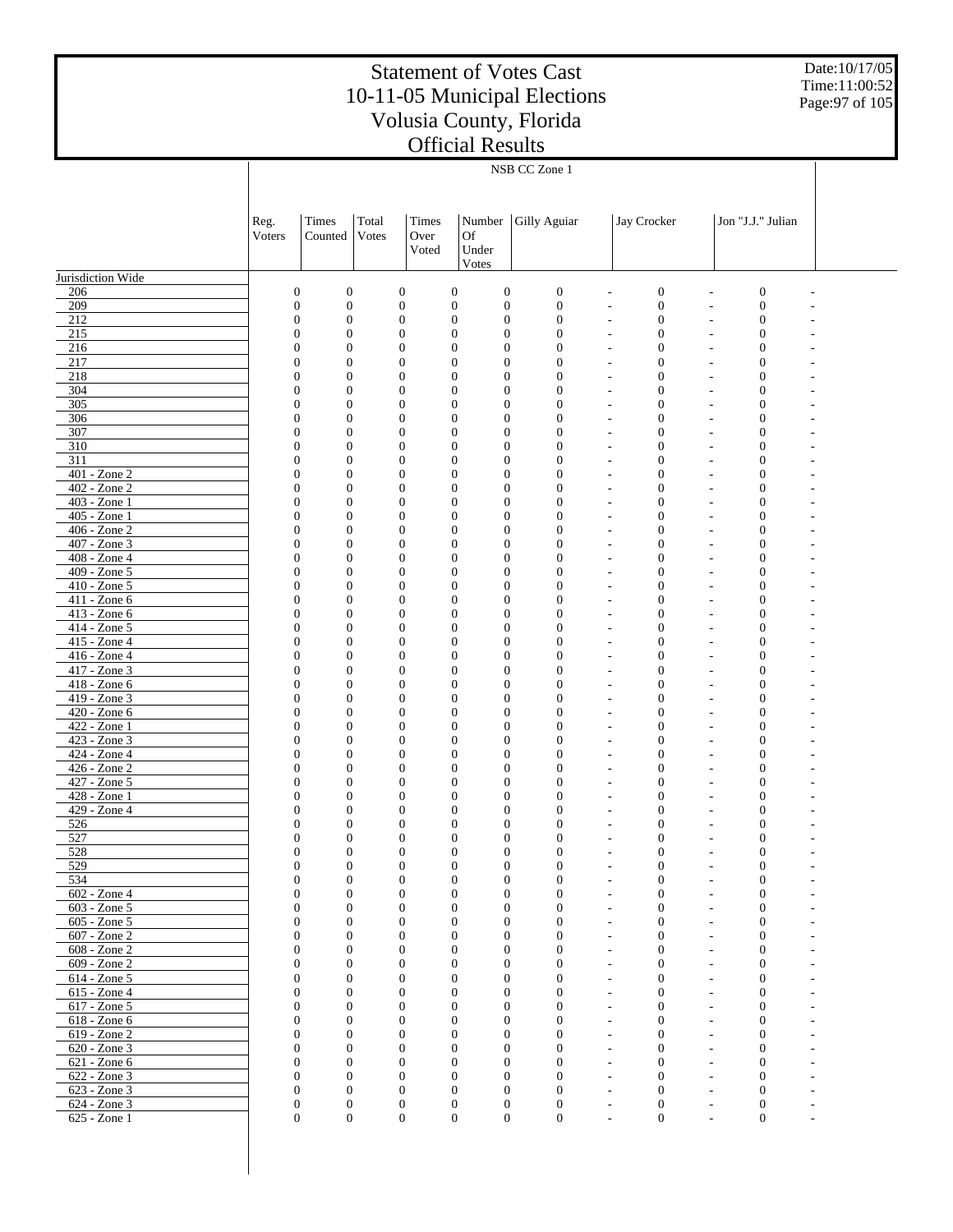Date:10/17/05 Time:11:00:52 Page:98 of 105

|                                                  | NSB CC Zone 1                        |                                      |                              |                                      |                                      |                                      |                                            |                                      |                          |                                      |                |  |
|--------------------------------------------------|--------------------------------------|--------------------------------------|------------------------------|--------------------------------------|--------------------------------------|--------------------------------------|--------------------------------------------|--------------------------------------|--------------------------|--------------------------------------|----------------|--|
|                                                  |                                      |                                      |                              |                                      |                                      |                                      |                                            |                                      |                          |                                      |                |  |
|                                                  |                                      |                                      |                              |                                      |                                      |                                      |                                            |                                      |                          |                                      |                |  |
|                                                  | Reg.                                 | Times                                | Total                        | Times                                | Number                               | Gilly Aguiar                         |                                            | Jay Crocker                          |                          | Jon "J.J." Julian                    |                |  |
|                                                  | Voters                               | Counted                              | Votes                        | Over                                 | <b>Of</b>                            |                                      |                                            |                                      |                          |                                      |                |  |
|                                                  |                                      |                                      |                              | Voted                                | Under                                |                                      |                                            |                                      |                          |                                      |                |  |
|                                                  |                                      |                                      |                              |                                      | Votes                                |                                      |                                            |                                      |                          |                                      |                |  |
| 626 - Zone 3                                     | $\boldsymbol{0}$                     | $\mathbf{0}$                         | $\boldsymbol{0}$             | $\mathbf{0}$                         | $\boldsymbol{0}$                     | $\boldsymbol{0}$                     | $\sim$                                     | $\mathbf{0}$                         | $\sim$                   | $\boldsymbol{0}$                     | ٠              |  |
| 628 - Zone 6                                     | $\mathbf{0}$                         | $\boldsymbol{0}$                     | $\boldsymbol{0}$             | $\boldsymbol{0}$                     | $\mathbf{0}$                         | $\boldsymbol{0}$                     | ÷,                                         | $\boldsymbol{0}$                     | L,                       | $\boldsymbol{0}$                     |                |  |
| 629 - Zone 6                                     | $\boldsymbol{0}$                     | $\mathbf{0}$                         | $\boldsymbol{0}$             | $\boldsymbol{0}$                     | $\boldsymbol{0}$                     | $\boldsymbol{0}$                     | ٠                                          | $\boldsymbol{0}$                     | ٠                        | $\boldsymbol{0}$                     |                |  |
| 633 - Zone 1                                     | $\boldsymbol{0}$                     | $\boldsymbol{0}$                     | $\boldsymbol{0}$             | $\boldsymbol{0}$                     | $\boldsymbol{0}$                     | $\boldsymbol{0}$                     | ٠                                          | $\boldsymbol{0}$                     | ٠                        | $\boldsymbol{0}$                     |                |  |
| 636 - Zone 1<br>637 - Zone 1                     | $\boldsymbol{0}$<br>$\boldsymbol{0}$ | $\boldsymbol{0}$<br>$\boldsymbol{0}$ | $\theta$<br>$\theta$         | $\boldsymbol{0}$<br>$\boldsymbol{0}$ | $\boldsymbol{0}$<br>$\boldsymbol{0}$ | $\mathbf{0}$<br>$\mathbf{0}$         | ٠<br>٠                                     | $\boldsymbol{0}$<br>$\boldsymbol{0}$ | ۰                        | $\boldsymbol{0}$<br>$\boldsymbol{0}$ |                |  |
| 638 - Zone 1                                     | $\boldsymbol{0}$                     | $\mathbf{0}$                         | $\theta$                     | $\boldsymbol{0}$                     | $\boldsymbol{0}$                     | $\mathbf{0}$                         | ٠                                          | $\boldsymbol{0}$                     |                          | $\boldsymbol{0}$                     |                |  |
| 640 - Zone 4                                     | $\boldsymbol{0}$                     | $\boldsymbol{0}$                     | $\theta$                     | $\boldsymbol{0}$                     | $\boldsymbol{0}$                     | $\mathbf{0}$                         | ٠                                          | $\boldsymbol{0}$                     | ٠                        | $\boldsymbol{0}$                     |                |  |
| 641 - Zone 4                                     | $\boldsymbol{0}$                     | $\boldsymbol{0}$                     | $\theta$                     | $\boldsymbol{0}$                     | $\boldsymbol{0}$                     | $\mathbf{0}$                         | ٠                                          | $\boldsymbol{0}$                     |                          | $\boldsymbol{0}$                     |                |  |
| 701                                              | $\mathbf{0}$                         | $\boldsymbol{0}$                     | $\theta$                     | $\boldsymbol{0}$                     | $\boldsymbol{0}$                     | $\mathbf{0}$                         | ٠                                          | $\boldsymbol{0}$                     | ٠                        | $\boldsymbol{0}$                     |                |  |
| 702                                              | $\boldsymbol{0}$                     | $\mathbf{0}$                         | $\theta$                     | $\boldsymbol{0}$                     | $\boldsymbol{0}$                     | $\mathbf{0}$                         | ٠                                          | $\boldsymbol{0}$                     |                          | $\boldsymbol{0}$                     |                |  |
| 703                                              | $\boldsymbol{0}$                     | $\boldsymbol{0}$                     | $\theta$                     | $\boldsymbol{0}$                     | $\boldsymbol{0}$                     | $\mathbf{0}$                         | ٠                                          | $\boldsymbol{0}$                     | ٠                        | $\boldsymbol{0}$                     |                |  |
| 704<br>709                                       | $\boldsymbol{0}$<br>$\boldsymbol{0}$ | $\boldsymbol{0}$<br>$\boldsymbol{0}$ | $\theta$<br>$\theta$         | $\boldsymbol{0}$<br>$\boldsymbol{0}$ | $\boldsymbol{0}$<br>$\boldsymbol{0}$ | $\mathbf{0}$<br>$\mathbf{0}$         | ٠<br>٠                                     | $\boldsymbol{0}$<br>$\boldsymbol{0}$ | ٠                        | $\boldsymbol{0}$<br>$\boldsymbol{0}$ |                |  |
| 711                                              | $\boldsymbol{0}$                     | $\mathbf{0}$                         | $\theta$                     | $\boldsymbol{0}$                     | $\boldsymbol{0}$                     | $\mathbf{0}$                         | ٠                                          | $\boldsymbol{0}$                     |                          | $\boldsymbol{0}$                     |                |  |
| 712                                              | $\boldsymbol{0}$                     | $\boldsymbol{0}$                     | $\theta$                     | $\boldsymbol{0}$                     | $\boldsymbol{0}$                     | $\mathbf{0}$                         | ٠                                          | $\boldsymbol{0}$                     | ٠                        | $\boldsymbol{0}$                     |                |  |
| 714                                              | $\boldsymbol{0}$                     | $\boldsymbol{0}$                     | $\theta$                     | $\boldsymbol{0}$                     | $\boldsymbol{0}$                     | $\mathbf{0}$                         | ٠                                          | $\boldsymbol{0}$                     |                          | $\boldsymbol{0}$                     |                |  |
| 717                                              | $\boldsymbol{0}$                     | $\boldsymbol{0}$                     | $\theta$                     | $\boldsymbol{0}$                     | $\boldsymbol{0}$                     | $\mathbf{0}$                         | ٠                                          | $\boldsymbol{0}$                     | ٠                        | $\boldsymbol{0}$                     |                |  |
| 718                                              | $\boldsymbol{0}$                     | $\mathbf{0}$                         | $\theta$                     | $\boldsymbol{0}$                     | $\boldsymbol{0}$                     | $\mathbf{0}$                         | ٠                                          | $\boldsymbol{0}$                     |                          | $\boldsymbol{0}$                     |                |  |
| 719                                              | $\boldsymbol{0}$                     | $\boldsymbol{0}$                     | $\theta$                     | $\boldsymbol{0}$                     | $\boldsymbol{0}$                     | $\mathbf{0}$                         | ٠                                          | $\boldsymbol{0}$                     | ٠                        | $\boldsymbol{0}$                     |                |  |
| 720                                              | $\boldsymbol{0}$                     | $\mathbf{0}$                         | $\theta$                     | $\boldsymbol{0}$                     | $\boldsymbol{0}$                     | $\mathbf{0}$                         |                                            | $\boldsymbol{0}$                     |                          | $\boldsymbol{0}$                     |                |  |
| 722<br>723                                       | $\boldsymbol{0}$<br>$\boldsymbol{0}$ | $\boldsymbol{0}$<br>$\mathbf{0}$     | $\theta$<br>$\theta$         | $\boldsymbol{0}$<br>$\boldsymbol{0}$ | $\boldsymbol{0}$<br>$\boldsymbol{0}$ | $\mathbf{0}$<br>$\mathbf{0}$         | ٠                                          | $\boldsymbol{0}$<br>$\boldsymbol{0}$ |                          | $\boldsymbol{0}$<br>$\boldsymbol{0}$ |                |  |
| 724                                              | $\boldsymbol{0}$                     | $\boldsymbol{0}$                     | $\theta$                     | $\boldsymbol{0}$                     | $\boldsymbol{0}$                     | $\boldsymbol{0}$                     | ٠                                          | $\boldsymbol{0}$                     | ٠                        | $\boldsymbol{0}$                     |                |  |
| 725                                              | $\boldsymbol{0}$                     | $\mathbf{0}$                         | $\theta$                     | $\boldsymbol{0}$                     | $\boldsymbol{0}$                     | $\mathbf{0}$                         |                                            | $\boldsymbol{0}$                     |                          | $\boldsymbol{0}$                     |                |  |
| 726                                              | $\boldsymbol{0}$                     | $\boldsymbol{0}$                     | $\theta$                     | $\boldsymbol{0}$                     | $\boldsymbol{0}$                     | $\mathbf{0}$                         | ٠                                          | $\boldsymbol{0}$                     |                          | $\boldsymbol{0}$                     |                |  |
| 727                                              | $\boldsymbol{0}$                     | $\mathbf{0}$                         | $\theta$                     | $\boldsymbol{0}$                     | $\boldsymbol{0}$                     | $\mathbf{0}$                         |                                            | $\boldsymbol{0}$                     |                          | $\boldsymbol{0}$                     |                |  |
| 728                                              | $\boldsymbol{0}$                     | $\boldsymbol{0}$                     | $\theta$                     | $\boldsymbol{0}$                     | $\boldsymbol{0}$                     | $\boldsymbol{0}$                     | ٠                                          | $\boldsymbol{0}$                     |                          | $\boldsymbol{0}$                     |                |  |
| 729                                              | $\boldsymbol{0}$                     | $\mathbf{0}$                         | $\theta$                     | $\boldsymbol{0}$                     | $\boldsymbol{0}$                     | $\mathbf{0}$                         |                                            | $\boldsymbol{0}$                     |                          | $\boldsymbol{0}$                     |                |  |
| 731                                              | $\mathbf{0}$                         | $\boldsymbol{0}$                     | $\mathbf{0}$                 | $\boldsymbol{0}$                     | $\boldsymbol{0}$                     | $\boldsymbol{0}$                     |                                            | $\mathbf{0}$                         |                          | $\boldsymbol{0}$                     |                |  |
| 732<br>733                                       | $\mathbf{0}$<br>$\mathbf{0}$         | $\mathbf{0}$<br>$\boldsymbol{0}$     | $\boldsymbol{0}$<br>$\theta$ | $\boldsymbol{0}$<br>$\boldsymbol{0}$ | $\boldsymbol{0}$<br>$\boldsymbol{0}$ | $\boldsymbol{0}$<br>$\boldsymbol{0}$ | ٠                                          | $\boldsymbol{0}$<br>$\boldsymbol{0}$ |                          | $\boldsymbol{0}$<br>$\mathbf{0}$     |                |  |
| 803                                              | 969                                  | 181                                  | 181                          | $\boldsymbol{0}$                     | $\boldsymbol{0}$                     | 57                                   | 31.49%                                     | 51                                   | 28.18%                   | 30                                   | 16.57%         |  |
| 804                                              | 1689                                 | 205                                  | 205                          | $\boldsymbol{0}$                     | $\boldsymbol{0}$                     | 54                                   | 26.34%                                     | 43                                   | 20.98%                   |                                      | 36 17.56%      |  |
| 805                                              | 2164                                 | 381                                  | 381                          | $\boldsymbol{0}$                     | $\boldsymbol{0}$                     | 75                                   | 19.69%                                     | 45                                   | 11.81%                   | 47                                   | 12.34%         |  |
| 806                                              | 2030                                 | 368                                  | 367                          | 1                                    | $\mathbf{0}$                         |                                      | 138 37.60%                                 | 93                                   | 25.34%                   |                                      | 45 12.26%      |  |
| 808                                              | 2287                                 | 173                                  | 173                          | $\boldsymbol{0}$                     | $\boldsymbol{0}$                     | 67                                   | 38.73%                                     | 47                                   | 27.17%                   | 18                                   | 10.40%         |  |
| 809                                              | 1390                                 | 141                                  | 141                          | $\boldsymbol{0}$                     | $\boldsymbol{0}$                     | 40                                   | 28.37%                                     | 25                                   | 17.73%                   | 7                                    | 4.96%          |  |
| 810<br>811                                       | 995<br>1858                          | 135<br>313                           | 135<br>313                   | $\boldsymbol{0}$<br>$\boldsymbol{0}$ | $\boldsymbol{0}$<br>$\mathbf{0}$     | 42<br>86                             | 31.11%<br>27.48%                           | 25<br>71                             | 18.52%<br>22.68%         | 12<br>28                             | 8.89%<br>8.95% |  |
| 812                                              | 1167                                 | 158                                  | 158                          | $\boldsymbol{0}$                     | $\boldsymbol{0}$                     | 34                                   | 21.52%                                     | 44                                   | 27.85%                   | 21                                   | 13.29%         |  |
| 815                                              | 1468                                 | 163                                  | 163                          | $\overline{0}$                       | $\mathbf{0}$                         |                                      | 38 23.31%                                  | 51                                   | 31.29%                   |                                      | 17 10.43%      |  |
| 901                                              | $\mathbf{0}$                         | $\boldsymbol{0}$                     | $\boldsymbol{0}$             | $\mathbf{0}$                         | $\boldsymbol{0}$                     | $\boldsymbol{0}$                     | ÷,                                         | $\boldsymbol{0}$                     |                          | $\boldsymbol{0}$                     |                |  |
| 902                                              | $\boldsymbol{0}$                     | $\boldsymbol{0}$                     | $\boldsymbol{0}$             | $\boldsymbol{0}$                     | $\boldsymbol{0}$                     | $\boldsymbol{0}$                     | $\overline{\phantom{a}}$                   | $\boldsymbol{0}$                     | ٠                        | $\boldsymbol{0}$                     |                |  |
| 903                                              | $\boldsymbol{0}$                     | $\boldsymbol{0}$                     | $\mathbf{0}$                 | $\overline{0}$                       | $\boldsymbol{0}$                     | $\boldsymbol{0}$                     | $\overline{\phantom{a}}$                   | $\boldsymbol{0}$                     | L,                       | $\boldsymbol{0}$                     |                |  |
| 904                                              | $\mathbf{0}$                         | $\boldsymbol{0}$                     | $\mathbf{0}$                 | $\boldsymbol{0}$                     | $\boldsymbol{0}$                     | $\boldsymbol{0}$                     | $\overline{\phantom{a}}$                   | $\boldsymbol{0}$                     | L,                       | $\boldsymbol{0}$                     |                |  |
| 905<br>910                                       | $\mathbf{0}$<br>$\mathbf{0}$         | $\boldsymbol{0}$<br>$\boldsymbol{0}$ | $\mathbf{0}$<br>$\mathbf{0}$ | $\overline{0}$<br>$\mathbf{0}$       | $\boldsymbol{0}$<br>$\boldsymbol{0}$ | $\boldsymbol{0}$<br>$\mathbf{0}$     | $\overline{\phantom{a}}$                   | $\boldsymbol{0}$<br>$\boldsymbol{0}$ | L,                       | $\boldsymbol{0}$<br>$\boldsymbol{0}$ |                |  |
| 912                                              | $\mathbf{0}$                         | $\boldsymbol{0}$                     | $\mathbf{0}$                 | $\overline{0}$                       | $\overline{0}$                       | $\mathbf{0}$                         | $\overline{\phantom{a}}$<br>$\overline{a}$ | $\boldsymbol{0}$                     | L,<br>L,                 | $\boldsymbol{0}$                     |                |  |
| 913                                              | $\mathbf{0}$                         | $\boldsymbol{0}$                     | $\mathbf{0}$                 | $\mathbf{0}$                         | $\boldsymbol{0}$                     | $\mathbf{0}$                         | $\overline{\phantom{a}}$                   | $\boldsymbol{0}$                     | ÷,                       | $\boldsymbol{0}$                     |                |  |
| Absentee - DeLand                                | $\mathbf{0}$                         | $\boldsymbol{0}$                     | $\mathbf{0}$                 | $\overline{0}$                       | $\boldsymbol{0}$                     | $\boldsymbol{0}$                     | $\overline{a}$                             | $\boldsymbol{0}$                     | L,                       | $\boldsymbol{0}$                     |                |  |
| Absentee - DeBary                                | $\mathbf{0}$                         | $\boldsymbol{0}$                     | $\mathbf{0}$                 | $\mathbf{0}$                         | $\boldsymbol{0}$                     | $\mathbf{0}$                         | $\overline{\phantom{a}}$                   | $\boldsymbol{0}$                     | ÷,                       | $\boldsymbol{0}$                     |                |  |
| Absentee - Deltona                               | $\mathbf{0}$                         | $\boldsymbol{0}$                     | $\mathbf{0}$                 | $\overline{0}$                       | $\overline{0}$                       | $\boldsymbol{0}$                     | $\overline{a}$                             | $\boldsymbol{0}$                     | L,                       | $\boldsymbol{0}$                     |                |  |
| Absentee - Holly Hill                            | $\mathbf{0}$                         | $\boldsymbol{0}$                     | $\mathbf{0}$                 | $\mathbf{0}$                         | $\boldsymbol{0}$                     | $\mathbf{0}$                         | $\overline{\phantom{a}}$                   | $\boldsymbol{0}$                     | $\overline{\phantom{a}}$ | $\boldsymbol{0}$                     |                |  |
| Absentee - Daytona Beach                         | $\mathbf{0}$                         | $\boldsymbol{0}$                     | $\mathbf{0}$                 | $\overline{0}$                       | $\boldsymbol{0}$                     | $\boldsymbol{0}$                     | $\overline{a}$                             | $\boldsymbol{0}$                     | L,                       | $\boldsymbol{0}$                     |                |  |
| Absentee - South Daytona                         | $\mathbf{0}$                         | $\boldsymbol{0}$                     | $\mathbf{0}$                 | $\mathbf{0}$                         | $\mathbf{0}$                         | $\mathbf{0}$                         | $\overline{a}$                             | $\boldsymbol{0}$                     | L,                       | $\boldsymbol{0}$                     |                |  |
| Absentee - Port Orange<br>Absentee - Ponce Inlet | $\mathbf{0}$<br>$\Omega$             | $\mathbf{0}$<br>$\mathbf{0}$         | $\mathbf{0}$<br>$\mathbf{0}$ | $\overline{0}$<br>$\mathbf{0}$       | $\boldsymbol{0}$<br>$\boldsymbol{0}$ | $\overline{0}$<br>$\mathbf{0}$       | $\sim$<br>÷.                               | $\boldsymbol{0}$<br>$\boldsymbol{0}$ | L.<br>L,                 | $\boldsymbol{0}$<br>$\mathbf{0}$     |                |  |
| Absentee - New Smyrna Beach                      | 16017                                | 113                                  | 113                          | $\mathbf{0}$                         | $\boldsymbol{0}$                     | 38                                   | 33.63%                                     | 22                                   | 19.47%                   | 14                                   | 12.39%         |  |
| Absentee - Edgewater                             | $\boldsymbol{0}$                     | $\mathbf{0}$                         | $\mathbf{0}$                 | $\mathbf{0}$                         | $\boldsymbol{0}$                     | $\boldsymbol{0}$                     |                                            | $\boldsymbol{0}$                     |                          | $\mathbf{0}$                         |                |  |
| Early Voting                                     | 16017                                | 612                                  | 612                          | $\boldsymbol{0}$                     | $\boldsymbol{0}$                     |                                      | 262 42.81%                                 |                                      | 99 16.18%                |                                      | 80 13.07%      |  |
|                                                  |                                      |                                      |                              |                                      |                                      |                                      |                                            |                                      |                          |                                      |                |  |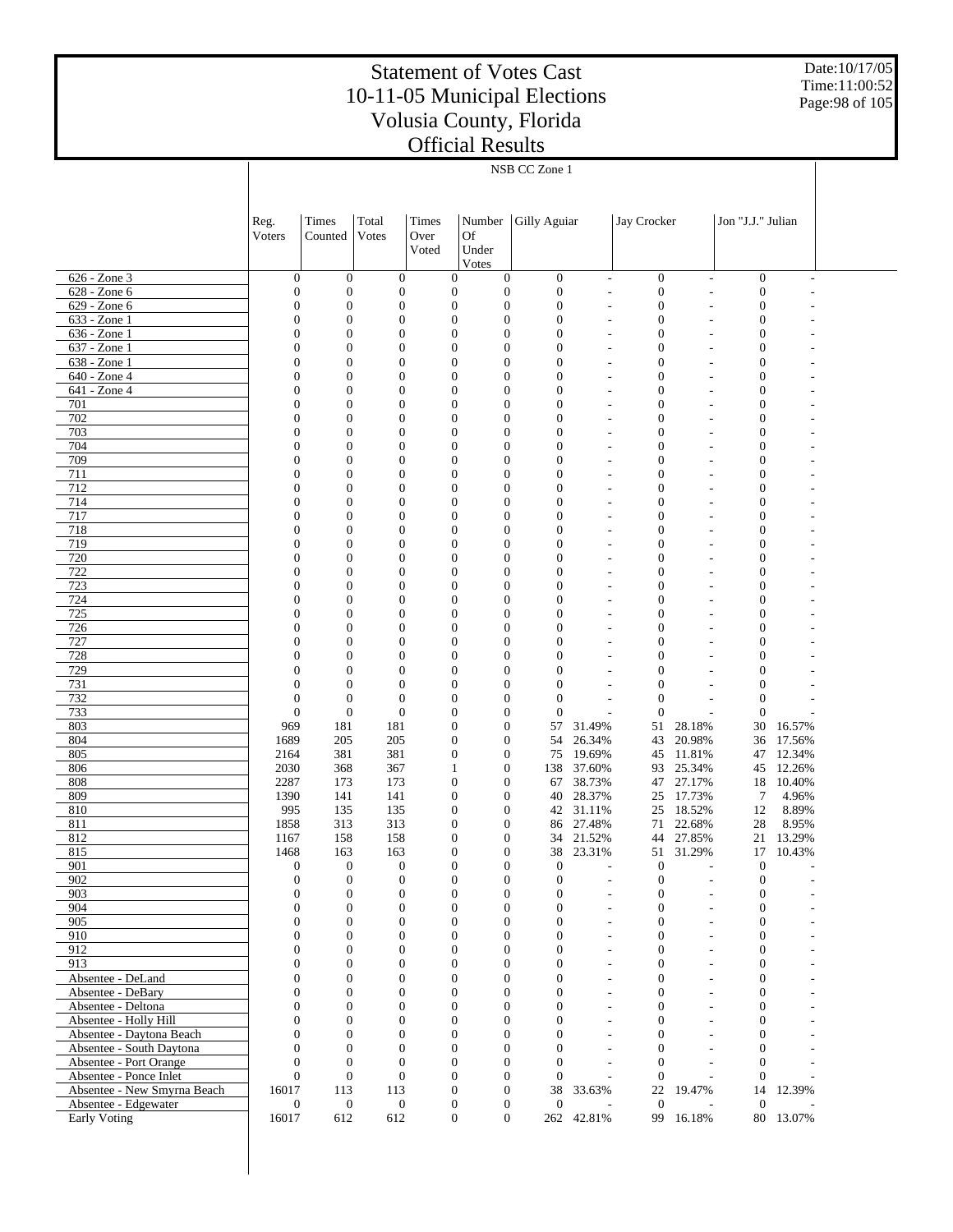Date:10/17/05 Time:11:00:52 Page:99 of 105

|                                  |                | NSB CC Zone 1    |                |                        |                       |              |        |             |        |                   |        |  |  |
|----------------------------------|----------------|------------------|----------------|------------------------|-----------------------|--------------|--------|-------------|--------|-------------------|--------|--|--|
|                                  |                |                  |                |                        |                       |              |        |             |        |                   |        |  |  |
|                                  | Reg.<br>Voters | Times<br>Counted | Total<br>Votes | Times<br>Over<br>Voted | Number<br>Of<br>Under | Gilly Aguiar |        | Jay Crocker |        | Jon "J.J." Julian |        |  |  |
|                                  |                |                  |                |                        | Votes                 |              |        |             |        |                   |        |  |  |
| Provisional - DeLand             | $\Omega$       | $\Omega$         | $\Omega$       | $\Omega$               |                       | $\Omega$     |        | $\Omega$    |        | 0                 |        |  |  |
| Provisional - DeBary             |                |                  |                |                        |                       |              |        |             |        |                   |        |  |  |
| Provisional - Deltona            |                | $\sqrt{ }$       |                | 0                      | $\Omega$              |              |        | 0           |        | 0                 |        |  |  |
| Provisional - Holly Hill         |                |                  |                |                        |                       |              |        |             |        |                   |        |  |  |
| Provisional - Daytona Beach      |                |                  |                |                        |                       |              |        |             |        |                   |        |  |  |
| Provisional - South Daytona      |                |                  |                |                        |                       |              |        |             |        |                   |        |  |  |
| Provisional - Port Orange        |                |                  |                |                        |                       |              |        |             |        |                   |        |  |  |
| Provisional - Ponce Inlet        |                |                  |                | 0                      |                       | $\Omega$     |        |             |        | 0                 |        |  |  |
| Provisional - New Smyrna Beach   | 16017          |                  |                | 0                      | $\Omega$              | $\mathbf{0}$ | 0.00%  | $\Omega$    | 0.00%  | $\mathbf{0}$      | 0.00%  |  |  |
| Provisional - Edgewater          |                | $\Omega$         |                | 0                      | $\Omega$              |              |        |             |        | 0                 |        |  |  |
| <b>Unscanned - DeLand</b>        |                |                  |                |                        |                       |              |        |             |        |                   |        |  |  |
| <b>Unscanned - DeBary</b>        |                |                  |                |                        |                       |              |        |             |        |                   |        |  |  |
| Unscanned - Deltona              |                |                  |                |                        |                       |              |        | $\theta$    |        |                   |        |  |  |
| Unscanned - Holly Hill           |                |                  |                |                        |                       |              |        |             |        |                   |        |  |  |
| Unscanned - Daytona Beach        |                |                  |                |                        |                       |              |        |             |        | 0                 |        |  |  |
| <b>Unscanned - South Daytona</b> |                |                  |                |                        |                       |              |        |             |        |                   |        |  |  |
| <b>Unscanned - Port Orange</b>   |                |                  |                |                        |                       |              |        |             |        |                   |        |  |  |
| <b>Unscanned - Ponce Inlet</b>   |                |                  |                |                        |                       |              |        |             |        |                   |        |  |  |
| Unscanned - New Smyrna Beach     | 16017          |                  |                | 0                      |                       |              | 50.00% |             | 50.00% | $\Omega$          | 0.00%  |  |  |
| Unscanned - Edgewater            | $\theta$       |                  |                | 0                      |                       |              |        |             |        |                   |        |  |  |
| Total                            | 16017          | 2947             | 2946           |                        | $\Omega$              | 932          | 31.64% | 617         | 20.94% | 355               | 12.05% |  |  |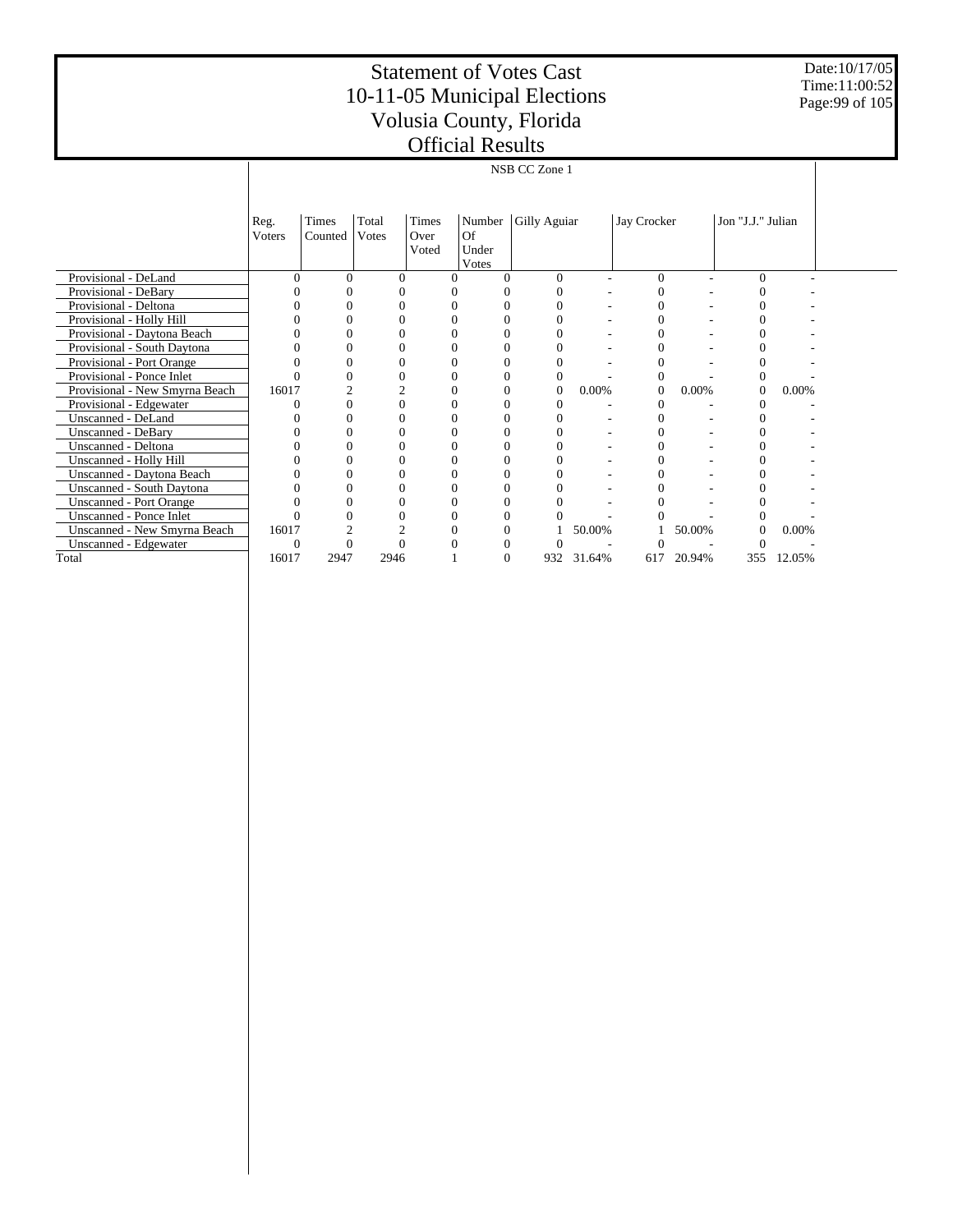|                                 |                                      | <b>Statement of Votes Cast</b><br>10-11-05 Municipal Elections<br>Volusia County, Florida | Date:10/17/05<br>Time:11:00:52<br>Page: 100 of 105 |
|---------------------------------|--------------------------------------|-------------------------------------------------------------------------------------------|----------------------------------------------------|
|                                 |                                      | <b>Official Results</b>                                                                   |                                                    |
|                                 | NSB CC Zone 1                        |                                                                                           |                                                    |
|                                 |                                      |                                                                                           |                                                    |
|                                 |                                      |                                                                                           |                                                    |
|                                 | Randal R.                            |                                                                                           |                                                    |
|                                 | Richenberg                           |                                                                                           |                                                    |
|                                 |                                      |                                                                                           |                                                    |
| Jurisdiction Wide               |                                      |                                                                                           |                                                    |
| 206                             | $\boldsymbol{0}$                     |                                                                                           |                                                    |
| 209                             | $\boldsymbol{0}$                     |                                                                                           |                                                    |
| 212<br>$215$                    | $\boldsymbol{0}$<br>$\boldsymbol{0}$ |                                                                                           |                                                    |
| 216                             | $\overline{0}$                       |                                                                                           |                                                    |
| 217                             | $\boldsymbol{0}$                     |                                                                                           |                                                    |
| 218                             | $\overline{0}$                       |                                                                                           |                                                    |
| 304<br>305                      | $\boldsymbol{0}$<br>$\overline{0}$   |                                                                                           |                                                    |
| 306                             | $\boldsymbol{0}$                     |                                                                                           |                                                    |
| 307                             | $\overline{0}$                       |                                                                                           |                                                    |
| 310                             | $\boldsymbol{0}$                     |                                                                                           |                                                    |
| 311<br>$401 - Z$ one $2$        | $\overline{0}$<br>$\boldsymbol{0}$   |                                                                                           |                                                    |
| 402 - Zone 2                    | $\overline{0}$                       |                                                                                           |                                                    |
| 403 - Zone 1                    | $\boldsymbol{0}$                     |                                                                                           |                                                    |
| 405 - Zone 1                    | $\overline{0}$                       |                                                                                           |                                                    |
| 406 - Zone 2<br>407 - Zone 3    | $\boldsymbol{0}$<br>$\overline{0}$   |                                                                                           |                                                    |
| 408 - Zone 4                    | $\boldsymbol{0}$                     |                                                                                           |                                                    |
| 409 - Zone 5                    | $\overline{0}$                       |                                                                                           |                                                    |
| 410 - Zone 5                    | $\boldsymbol{0}$                     |                                                                                           |                                                    |
| 411 - Zone 6                    | $\overline{0}$                       |                                                                                           |                                                    |
| 413 - Zone 6<br>414 - Zone 5    | $\boldsymbol{0}$<br>$\overline{0}$   |                                                                                           |                                                    |
| 415 - Zone 4                    | $\boldsymbol{0}$                     |                                                                                           |                                                    |
| 416 - Zone 4                    | $\overline{0}$                       |                                                                                           |                                                    |
| 417 - Zone 3                    | $\boldsymbol{0}$                     |                                                                                           |                                                    |
| 418 - Zone 6<br>419 - Zone 3    | $\overline{0}$<br>$\boldsymbol{0}$   |                                                                                           |                                                    |
| 420 - Zone 6                    | $\overline{0}$                       |                                                                                           |                                                    |
| $422 - Zone1$                   | $\boldsymbol{0}$                     |                                                                                           |                                                    |
| 423 - Zone 3                    | $\overline{0}$                       |                                                                                           |                                                    |
| 424 - Zone 4<br>426 - Zone 2    | $\boldsymbol{0}$<br>$\boldsymbol{0}$ |                                                                                           |                                                    |
| 427 - Zone 5                    | $\boldsymbol{0}$                     |                                                                                           |                                                    |
| $428 - Z$ one 1                 | $\mathbf{0}$                         |                                                                                           |                                                    |
| 429 - Zone 4                    | $\boldsymbol{0}$                     |                                                                                           |                                                    |
| 526<br>527                      | $\mathbf{0}$<br>$\boldsymbol{0}$     |                                                                                           |                                                    |
| 528                             | $\mathbf{0}$                         |                                                                                           |                                                    |
| 529                             | $\boldsymbol{0}$                     |                                                                                           |                                                    |
| 534                             | $\mathbf{0}$                         |                                                                                           |                                                    |
| 602 - Zone 4<br>$603 - Z$ one 5 | $\boldsymbol{0}$<br>$\mathbf{0}$     |                                                                                           |                                                    |
| 605 - Zone 5                    | $\boldsymbol{0}$                     |                                                                                           |                                                    |
| 607 - Zone 2                    | $\mathbf{0}$                         |                                                                                           |                                                    |
| 608 - Zone 2                    | $\boldsymbol{0}$                     |                                                                                           |                                                    |
| 609 - Zone 2<br>614 - Zone 5    | $\mathbf{0}$<br>$\boldsymbol{0}$     |                                                                                           |                                                    |
| 615 - Zone 4                    | $\mathbf{0}$                         |                                                                                           |                                                    |
| 617 - Zone 5                    | $\boldsymbol{0}$                     |                                                                                           |                                                    |
| 618 - Zone 6                    | $\mathbf{0}$                         |                                                                                           |                                                    |
| 619 - Zone 2<br>620 - Zone 3    | $\boldsymbol{0}$<br>$\mathbf{0}$     |                                                                                           |                                                    |
| 621 - Zone 6                    | $\boldsymbol{0}$                     |                                                                                           |                                                    |
| 622 - Zone 3                    | $\mathbf{0}$                         |                                                                                           |                                                    |
| 623 - Zone 3                    | $\boldsymbol{0}$                     |                                                                                           |                                                    |
| 624 - Zone 3                    | $\boldsymbol{0}$                     |                                                                                           |                                                    |
| 625 - Zone 1                    | $\boldsymbol{0}$                     |                                                                                           |                                                    |
|                                 |                                      |                                                                                           |                                                    |
|                                 |                                      |                                                                                           |                                                    |
|                                 |                                      |                                                                                           |                                                    |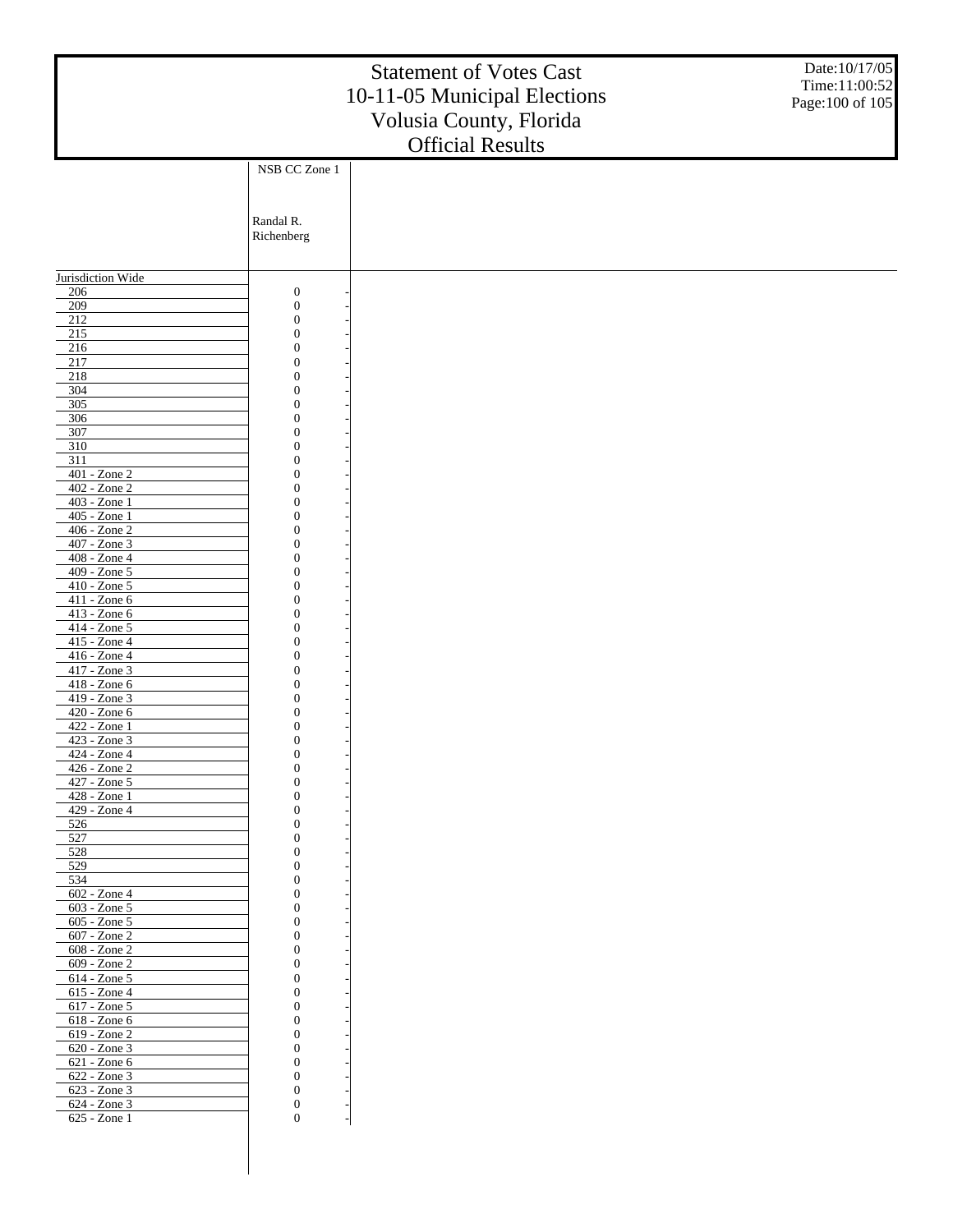|                                                       |                                      | <b>Statement of Votes Cast</b><br>10-11-05 Municipal Elections<br>Volusia County, Florida | Date:10/17/05<br>Time:11:00:52<br>Page: 101 of 105 |
|-------------------------------------------------------|--------------------------------------|-------------------------------------------------------------------------------------------|----------------------------------------------------|
|                                                       |                                      | <b>Official Results</b>                                                                   |                                                    |
|                                                       | NSB CC Zone 1                        |                                                                                           |                                                    |
|                                                       |                                      |                                                                                           |                                                    |
|                                                       |                                      |                                                                                           |                                                    |
|                                                       | Randal R.<br>Richenberg              |                                                                                           |                                                    |
|                                                       |                                      |                                                                                           |                                                    |
| 626 - Zone 3                                          | $\boldsymbol{0}$                     |                                                                                           |                                                    |
| 628 - Zone 6<br>629 - Zone 6                          | $\boldsymbol{0}$                     |                                                                                           |                                                    |
| 633 - Zone 1                                          | $\boldsymbol{0}$<br>$\boldsymbol{0}$ |                                                                                           |                                                    |
| 636 - Zone 1                                          | $\boldsymbol{0}$                     |                                                                                           |                                                    |
| 637 - Zone 1<br>638 - Zone 1                          | $\boldsymbol{0}$<br>$\boldsymbol{0}$ |                                                                                           |                                                    |
| 640 - Zone 4                                          | $\boldsymbol{0}$                     |                                                                                           |                                                    |
| 641 - Zone 4                                          | $\boldsymbol{0}$                     |                                                                                           |                                                    |
| 701<br>702                                            | $\boldsymbol{0}$<br>$\boldsymbol{0}$ |                                                                                           |                                                    |
| 703                                                   | $\boldsymbol{0}$                     |                                                                                           |                                                    |
| 704                                                   | $\boldsymbol{0}$                     |                                                                                           |                                                    |
| 709<br>711                                            | $\boldsymbol{0}$<br>$\boldsymbol{0}$ |                                                                                           |                                                    |
| 712                                                   | $\boldsymbol{0}$                     |                                                                                           |                                                    |
| 714<br>717                                            | $\boldsymbol{0}$<br>$\boldsymbol{0}$ |                                                                                           |                                                    |
| 718                                                   | $\boldsymbol{0}$                     |                                                                                           |                                                    |
| 719                                                   | $\boldsymbol{0}$                     |                                                                                           |                                                    |
| 720<br>722                                            | $\boldsymbol{0}$<br>$\boldsymbol{0}$ |                                                                                           |                                                    |
| $\frac{723}{ }$                                       | $\boldsymbol{0}$                     |                                                                                           |                                                    |
| 724<br>725                                            | $\boldsymbol{0}$<br>$\boldsymbol{0}$ |                                                                                           |                                                    |
| 726                                                   | $\boldsymbol{0}$                     |                                                                                           |                                                    |
| 727<br>728                                            | $\boldsymbol{0}$<br>$\boldsymbol{0}$ |                                                                                           |                                                    |
| 729                                                   | $\boldsymbol{0}$                     |                                                                                           |                                                    |
| 731                                                   | $\boldsymbol{0}$                     |                                                                                           |                                                    |
| 732<br>733                                            | $\boldsymbol{0}$<br>$\boldsymbol{0}$ |                                                                                           |                                                    |
| 803                                                   | 43<br>23.76%                         |                                                                                           |                                                    |
| $804$<br>805                                          | 72 35.12%<br>214 56.17%              |                                                                                           |                                                    |
| 806                                                   | 91 24.80%                            |                                                                                           |                                                    |
| 808<br>809                                            | 41 23.70%<br>69 48.94%               |                                                                                           |                                                    |
| 810                                                   | 56 41.48%                            |                                                                                           |                                                    |
| 811                                                   | 128 40.89%                           |                                                                                           |                                                    |
| 812<br>815                                            | 59 37.34%<br>57 34.97%               |                                                                                           |                                                    |
| 901                                                   | $\boldsymbol{0}$                     |                                                                                           |                                                    |
| 902<br>903                                            | $\boldsymbol{0}$<br>$\boldsymbol{0}$ |                                                                                           |                                                    |
| 904                                                   | $\boldsymbol{0}$                     |                                                                                           |                                                    |
| 905                                                   | $\boldsymbol{0}$                     |                                                                                           |                                                    |
| 910<br>912                                            | $\boldsymbol{0}$<br>$\boldsymbol{0}$ |                                                                                           |                                                    |
| 913                                                   | $\boldsymbol{0}$                     |                                                                                           |                                                    |
| Absentee - DeLand<br>Absentee - DeBary                | $\boldsymbol{0}$<br>$\boldsymbol{0}$ |                                                                                           |                                                    |
| Absentee - Deltona                                    | $\boldsymbol{0}$                     |                                                                                           |                                                    |
| Absentee - Holly Hill                                 | $\boldsymbol{0}$                     |                                                                                           |                                                    |
| Absentee - Daytona Beach<br>Absentee - South Daytona  | $\boldsymbol{0}$<br>$\boldsymbol{0}$ |                                                                                           |                                                    |
| Absentee - Port Orange                                | $\mathbf{0}$                         |                                                                                           |                                                    |
| Absentee - Ponce Inlet<br>Absentee - New Smyrna Beach | $\boldsymbol{0}$<br>39<br>34.51%     |                                                                                           |                                                    |
| Absentee - Edgewater                                  | $\boldsymbol{0}$                     |                                                                                           |                                                    |
| <b>Early Voting</b>                                   | 171 27.94%                           |                                                                                           |                                                    |
|                                                       |                                      |                                                                                           |                                                    |
|                                                       |                                      |                                                                                           |                                                    |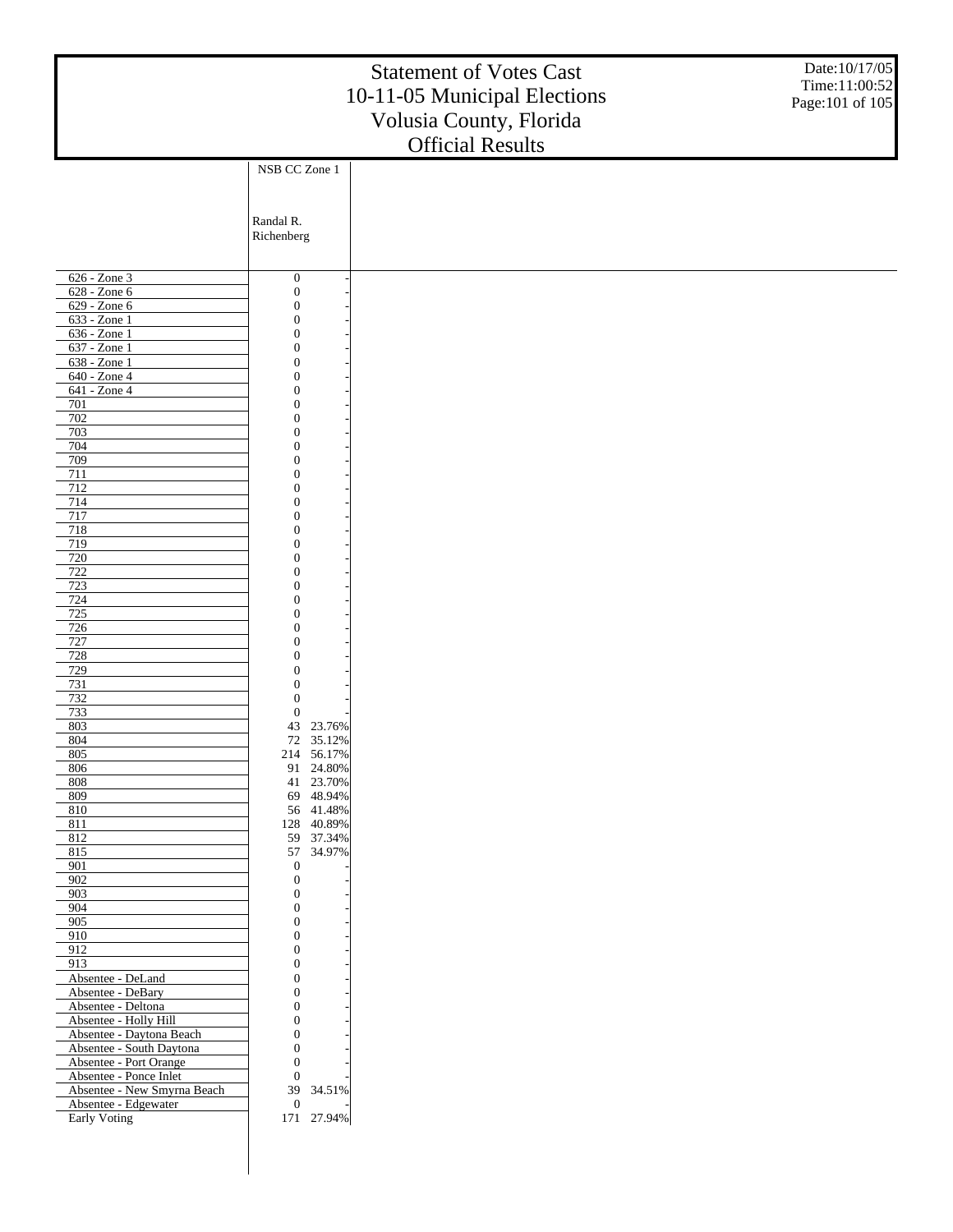|                                                           |                            | <b>Statement of Votes Cast</b><br>10-11-05 Municipal Elections<br>Volusia County, Florida<br><b>Official Results</b> | Date: 10/17/05<br>Time:11:00:52<br>Page: 102 of 105 |
|-----------------------------------------------------------|----------------------------|----------------------------------------------------------------------------------------------------------------------|-----------------------------------------------------|
|                                                           | NSB CC Zone 1              |                                                                                                                      |                                                     |
|                                                           | Randal R.<br>Richenberg    |                                                                                                                      |                                                     |
| Provisional - DeLand                                      | $\boldsymbol{0}$           |                                                                                                                      |                                                     |
| Provisional - DeBary                                      | 0                          |                                                                                                                      |                                                     |
| Provisional - Deltona                                     |                            |                                                                                                                      |                                                     |
| Provisional - Holly Hill                                  | Ω                          |                                                                                                                      |                                                     |
| Provisional - Daytona Beach                               | 0                          |                                                                                                                      |                                                     |
| Provisional - South Daytona                               | 0                          |                                                                                                                      |                                                     |
| Provisional - Port Orange                                 | 0                          |                                                                                                                      |                                                     |
| Provisional - Ponce Inlet                                 | 0                          |                                                                                                                      |                                                     |
| Provisional - New Smyrna Beach                            | 2 100.00%                  |                                                                                                                      |                                                     |
| Provisional - Edgewater                                   | 0                          |                                                                                                                      |                                                     |
| Unscanned - DeLand                                        | 0                          |                                                                                                                      |                                                     |
| Unscanned - DeBary                                        |                            |                                                                                                                      |                                                     |
| Unscanned - Deltona                                       |                            |                                                                                                                      |                                                     |
| Unscanned - Holly Hill                                    |                            |                                                                                                                      |                                                     |
| Unscanned - Daytona Beach                                 | Ω                          |                                                                                                                      |                                                     |
| Unscanned - South Daytona                                 | 0                          |                                                                                                                      |                                                     |
| <b>Unscanned - Port Orange</b><br>Unscanned - Ponce Inlet | 0                          |                                                                                                                      |                                                     |
| Unscanned - New Smyrna Beach                              | 0<br>0.00%<br>$\mathbf{0}$ |                                                                                                                      |                                                     |
| Unscanned - Edgewater                                     | $\Omega$                   |                                                                                                                      |                                                     |
| Total                                                     | 1042<br>35.37%             |                                                                                                                      |                                                     |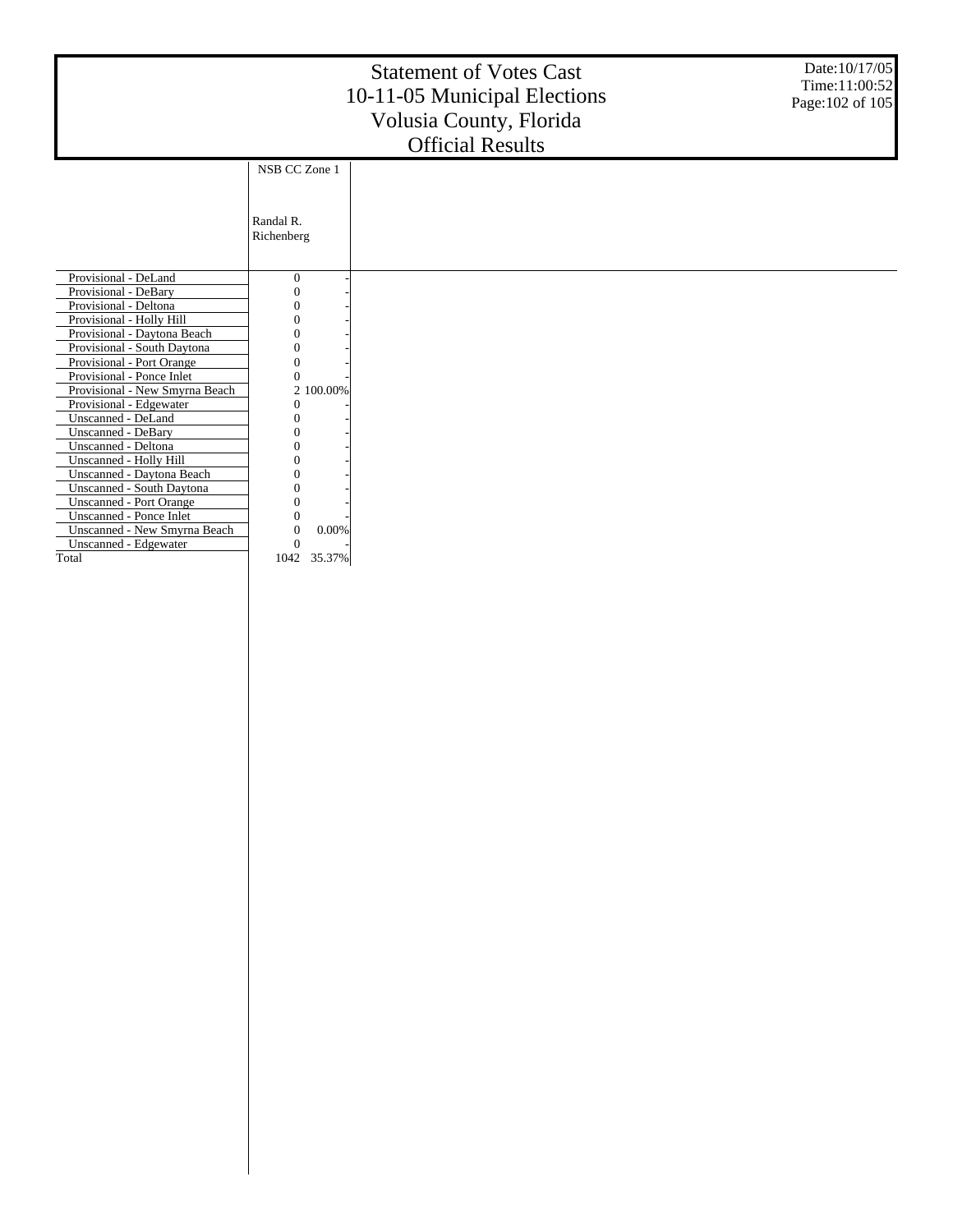Date:10/17/05 Time:11:00:52 Page:103 of 105

|                                   | <b>Edgewater Mayor</b>               |                                      |                                      |               |                                                                              |                                  |                                                                                              |                                                                  |  |  |
|-----------------------------------|--------------------------------------|--------------------------------------|--------------------------------------|---------------|------------------------------------------------------------------------------|----------------------------------|----------------------------------------------------------------------------------------------|------------------------------------------------------------------|--|--|
|                                   |                                      |                                      |                                      |               |                                                                              |                                  |                                                                                              |                                                                  |  |  |
|                                   |                                      |                                      |                                      |               |                                                                              |                                  |                                                                                              |                                                                  |  |  |
|                                   | Reg.<br>Voters                       | Times<br>Counted                     | Total<br>Votes                       | Times<br>Over | Number<br>Of                                                                 | Anthony Rivera                   | Don Schmidt                                                                                  | Mike Thomas                                                      |  |  |
|                                   |                                      |                                      |                                      | Voted         | Under                                                                        |                                  |                                                                                              |                                                                  |  |  |
|                                   |                                      |                                      |                                      |               | Votes                                                                        |                                  |                                                                                              |                                                                  |  |  |
| Jurisdiction Wide                 |                                      |                                      |                                      |               |                                                                              |                                  |                                                                                              |                                                                  |  |  |
| 206<br>209                        | $\boldsymbol{0}$<br>$\boldsymbol{0}$ | $\boldsymbol{0}$<br>$\boldsymbol{0}$ | $\boldsymbol{0}$<br>$\boldsymbol{0}$ |               | $\boldsymbol{0}$<br>$\boldsymbol{0}$<br>$\boldsymbol{0}$<br>$\boldsymbol{0}$ | $\mathbf{0}$<br>$\mathbf{0}$     | $\boldsymbol{0}$<br>$\overline{\phantom{a}}$<br>$\boldsymbol{0}$<br>$\overline{\phantom{a}}$ | $\mathbf{0}$<br>$\boldsymbol{0}$                                 |  |  |
| 212                               | $\mathbf{0}$                         | $\boldsymbol{0}$                     | $\boldsymbol{0}$                     |               | $\boldsymbol{0}$<br>$\mathbf{0}$                                             | $\mathbf{0}$                     | $\boldsymbol{0}$<br>$\overline{\phantom{a}}$                                                 | $\boldsymbol{0}$                                                 |  |  |
| 215                               | $\boldsymbol{0}$                     | $\boldsymbol{0}$                     | $\boldsymbol{0}$                     |               | $\boldsymbol{0}$<br>$\mathbf{0}$                                             | $\mathbf{0}$                     | $\boldsymbol{0}$<br>$\overline{\phantom{a}}$                                                 | $\boldsymbol{0}$                                                 |  |  |
| 216                               | $\mathbf{0}$                         | $\overline{0}$                       | $\boldsymbol{0}$                     |               | $\boldsymbol{0}$<br>$\boldsymbol{0}$                                         | $\mathbf{0}$                     | $\mathbf{0}$<br>$\overline{\phantom{a}}$                                                     | $\boldsymbol{0}$                                                 |  |  |
| 217<br>218                        | $\boldsymbol{0}$<br>$\mathbf{0}$     | $\boldsymbol{0}$<br>$\mathbf{0}$     | $\boldsymbol{0}$<br>$\boldsymbol{0}$ |               | $\boldsymbol{0}$<br>$\mathbf{0}$<br>$\boldsymbol{0}$<br>$\mathbf{0}$         | $\overline{0}$<br>$\mathbf{0}$   | $\boldsymbol{0}$<br>$\overline{\phantom{a}}$<br>$\mathbf{0}$<br>$\overline{\phantom{a}}$     | $\boldsymbol{0}$<br>$\mathbf{0}$                                 |  |  |
| 304                               | $\boldsymbol{0}$                     | $\boldsymbol{0}$                     | $\boldsymbol{0}$                     |               | $\boldsymbol{0}$<br>$\mathbf{0}$                                             | $\mathbf{0}$                     | $\boldsymbol{0}$<br>$\sim$                                                                   | $\boldsymbol{0}$                                                 |  |  |
| 305                               | $\mathbf{0}$                         | $\boldsymbol{0}$                     | $\boldsymbol{0}$                     |               | $\boldsymbol{0}$<br>$\boldsymbol{0}$                                         | $\mathbf{0}$                     | $\mathbf{0}$<br>$\sim$                                                                       | $\boldsymbol{0}$<br>$\overline{\phantom{a}}$                     |  |  |
| 306                               | $\boldsymbol{0}$                     | $\boldsymbol{0}$                     | $\boldsymbol{0}$                     |               | $\boldsymbol{0}$<br>$\mathbf{0}$                                             | $\overline{0}$                   | $\mathbf{0}$<br>$\sim$                                                                       | $\boldsymbol{0}$                                                 |  |  |
| 307<br>310                        | $\mathbf{0}$<br>$\boldsymbol{0}$     | $\boldsymbol{0}$<br>$\boldsymbol{0}$ | $\boldsymbol{0}$<br>$\boldsymbol{0}$ |               | $\boldsymbol{0}$<br>$\mathbf{0}$<br>$\boldsymbol{0}$<br>$\mathbf{0}$         | $\mathbf{0}$<br>$\mathbf{0}$     | $\mathbf{0}$<br>$\sim$<br>$\boldsymbol{0}$<br>$\sim$                                         | $\mathbf{0}$<br>$\overline{\phantom{a}}$<br>$\boldsymbol{0}$     |  |  |
| 311                               | $\mathbf{0}$                         | $\boldsymbol{0}$                     | $\boldsymbol{0}$                     |               | $\boldsymbol{0}$<br>$\boldsymbol{0}$                                         | $\overline{0}$                   | $\mathbf{0}$<br>$\sim$                                                                       | $\boldsymbol{0}$<br>$\overline{\phantom{a}}$                     |  |  |
| $401 - Z$ one $2$                 | $\boldsymbol{0}$                     | $\boldsymbol{0}$                     | $\boldsymbol{0}$                     |               | $\boldsymbol{0}$<br>$\mathbf{0}$                                             | $\overline{0}$                   | $\mathbf{0}$<br>$\sim$                                                                       | $\boldsymbol{0}$                                                 |  |  |
| $402 - Z$ one $2$                 | $\mathbf{0}$                         | $\boldsymbol{0}$                     | $\boldsymbol{0}$                     |               | $\boldsymbol{0}$<br>$\boldsymbol{0}$                                         | $\mathbf{0}$                     | $\mathbf{0}$<br>$\sim$                                                                       | $\mathbf{0}$<br>$\overline{\phantom{a}}$                         |  |  |
| $403 - Z$ one 1                   | $\boldsymbol{0}$                     | $\boldsymbol{0}$                     | $\boldsymbol{0}$                     |               | $\boldsymbol{0}$<br>$\mathbf{0}$                                             | $\mathbf{0}$                     | $\mathbf{0}$<br>$\sim$                                                                       | $\boldsymbol{0}$                                                 |  |  |
| $405 - Zone1$<br>406 - Zone 2     | $\mathbf{0}$<br>$\boldsymbol{0}$     | $\boldsymbol{0}$<br>$\boldsymbol{0}$ | $\boldsymbol{0}$<br>$\boldsymbol{0}$ |               | $\boldsymbol{0}$<br>$\boldsymbol{0}$<br>$\boldsymbol{0}$<br>$\mathbf{0}$     | $\overline{0}$<br>$\overline{0}$ | $\mathbf{0}$<br>$\sim$<br>$\mathbf{0}$<br>$\sim$                                             | $\boldsymbol{0}$<br>$\overline{\phantom{a}}$<br>$\boldsymbol{0}$ |  |  |
| $407 - Z$ one 3                   | $\mathbf{0}$                         | $\boldsymbol{0}$                     | $\boldsymbol{0}$                     |               | $\boldsymbol{0}$<br>$\boldsymbol{0}$                                         | $\mathbf{0}$                     | $\mathbf{0}$<br>$\sim$                                                                       | $\overline{0}$<br>$\overline{\phantom{a}}$                       |  |  |
| 408 - Zone 4                      | $\boldsymbol{0}$                     | $\boldsymbol{0}$                     | $\boldsymbol{0}$                     |               | $\boldsymbol{0}$<br>$\mathbf{0}$                                             | $\mathbf{0}$                     | $\mathbf{0}$<br>$\sim$                                                                       | $\boldsymbol{0}$                                                 |  |  |
| $409 - Z$ one 5                   | $\mathbf{0}$                         | $\boldsymbol{0}$                     | $\boldsymbol{0}$                     |               | $\boldsymbol{0}$<br>$\boldsymbol{0}$                                         | $\overline{0}$                   | $\mathbf{0}$<br>$\overline{\phantom{a}}$                                                     | $\boldsymbol{0}$                                                 |  |  |
| 410 - Zone 5<br>$411 - Zone 6$    | $\boldsymbol{0}$<br>$\mathbf{0}$     | $\boldsymbol{0}$<br>$\overline{0}$   | $\boldsymbol{0}$<br>$\mathbf{0}$     |               | $\boldsymbol{0}$<br>$\mathbf{0}$<br>$\boldsymbol{0}$<br>$\boldsymbol{0}$     | $\overline{0}$<br>$\mathbf{0}$   | $\mathbf{0}$<br>$\overline{\phantom{a}}$<br>$\mathbf{0}$<br>$\overline{\phantom{a}}$         | $\boldsymbol{0}$<br>$\overline{0}$                               |  |  |
| 413 - Zone 6                      | $\boldsymbol{0}$                     | $\boldsymbol{0}$                     | $\boldsymbol{0}$                     |               | $\boldsymbol{0}$<br>$\mathbf{0}$                                             | $\boldsymbol{0}$                 | $\mathbf{0}$<br>$\overline{\phantom{a}}$                                                     | $\boldsymbol{0}$                                                 |  |  |
| $414 - Zone 5$                    | $\mathbf{0}$                         | $\overline{0}$                       | $\mathbf{0}$                         |               | $\boldsymbol{0}$<br>$\boldsymbol{0}$                                         | $\overline{0}$                   | $\mathbf{0}$<br>$\overline{\phantom{a}}$                                                     | $\overline{0}$                                                   |  |  |
| 415 - Zone 4                      | $\boldsymbol{0}$                     | $\boldsymbol{0}$                     | $\boldsymbol{0}$                     |               | $\boldsymbol{0}$<br>$\mathbf{0}$                                             | $\overline{0}$                   | $\mathbf{0}$<br>$\overline{\phantom{a}}$                                                     | $\boldsymbol{0}$                                                 |  |  |
| $416 - Zone4$                     | $\mathbf{0}$                         | $\overline{0}$                       | $\mathbf{0}$                         |               | $\boldsymbol{0}$<br>$\boldsymbol{0}$                                         | $\mathbf{0}$                     | $\mathbf{0}$<br>$\overline{\phantom{a}}$                                                     | $\overline{0}$                                                   |  |  |
| $417 - Z$ one 3<br>$418 - Zone 6$ | $\boldsymbol{0}$<br>$\mathbf{0}$     | $\boldsymbol{0}$<br>$\overline{0}$   | $\boldsymbol{0}$<br>$\mathbf{0}$     |               | $\boldsymbol{0}$<br>$\mathbf{0}$<br>$\boldsymbol{0}$<br>$\boldsymbol{0}$     | $\boldsymbol{0}$<br>$\mathbf{0}$ | $\boldsymbol{0}$<br>$\overline{\phantom{a}}$<br>$\mathbf{0}$<br>$\overline{\phantom{a}}$     | $\boldsymbol{0}$<br>$\overline{0}$                               |  |  |
| 419 - Zone 3                      | $\boldsymbol{0}$                     | $\boldsymbol{0}$                     | $\boldsymbol{0}$                     |               | $\boldsymbol{0}$<br>$\mathbf{0}$                                             | $\overline{0}$                   | $\mathbf{0}$<br>$\overline{\phantom{a}}$                                                     | $\boldsymbol{0}$                                                 |  |  |
| $420 - Z$ one 6                   | $\mathbf{0}$                         | $\overline{0}$                       | $\mathbf{0}$                         |               | $\boldsymbol{0}$<br>$\boldsymbol{0}$                                         | $\mathbf{0}$                     | $\mathbf{0}$<br>$\overline{\phantom{a}}$                                                     | $\overline{0}$                                                   |  |  |
| $422 - Zone1$                     | $\boldsymbol{0}$                     | $\boldsymbol{0}$                     | $\boldsymbol{0}$                     |               | $\boldsymbol{0}$<br>$\mathbf{0}$                                             | $\mathbf{0}$                     | $\boldsymbol{0}$<br>$\overline{\phantom{a}}$                                                 | $\boldsymbol{0}$                                                 |  |  |
| $423 - Zone$ 3<br>424 - Zone 4    | $\mathbf{0}$<br>$\boldsymbol{0}$     | $\overline{0}$<br>$\boldsymbol{0}$   | $\mathbf{0}$<br>$\boldsymbol{0}$     |               | $\boldsymbol{0}$<br>$\mathbf{0}$<br>$\boldsymbol{0}$<br>$\mathbf{0}$         | $\mathbf{0}$<br>$\overline{0}$   | $\mathbf{0}$<br>$\overline{\phantom{a}}$<br>$\boldsymbol{0}$<br>$\overline{\phantom{a}}$     | $\boldsymbol{0}$<br>$\boldsymbol{0}$                             |  |  |
| $426 - Zone$ 2                    | $\mathbf{0}$                         | $\overline{0}$                       | $\mathbf{0}$                         |               | $\boldsymbol{0}$<br>$\boldsymbol{0}$                                         | $\mathbf{0}$                     | $\mathbf{0}$<br>$\overline{\phantom{a}}$                                                     | $\mathbf{0}$                                                     |  |  |
| 427 - Zone 5                      | $\boldsymbol{0}$                     | $\boldsymbol{0}$                     | $\boldsymbol{0}$                     |               | $\boldsymbol{0}$<br>$\mathbf{0}$                                             | $\boldsymbol{0}$                 | $\boldsymbol{0}$<br>$\overline{\phantom{a}}$                                                 | $\boldsymbol{0}$                                                 |  |  |
| $428 - Z$ one 1                   | $\mathbf{0}$                         | $\mathbf{0}$                         | $\mathbf{0}$                         |               | $\mathbf{0}$<br>$\mathbf{0}$                                                 | $\overline{0}$                   | $\mathbf{0}$<br>$\overline{\phantom{a}}$                                                     | $\boldsymbol{0}$                                                 |  |  |
| 429 - Zone 4<br>526               | $\boldsymbol{0}$<br>$\mathbf{0}$     | $\boldsymbol{0}$<br>$\mathbf{0}$     | $\boldsymbol{0}$<br>$\mathbf{0}$     |               | $\boldsymbol{0}$<br>$\mathbf{0}$<br>$\boldsymbol{0}$<br>$\boldsymbol{0}$     | $\overline{0}$<br>$\overline{0}$ | $\boldsymbol{0}$<br>$\overline{\phantom{a}}$<br>$\boldsymbol{0}$<br>$\overline{\phantom{a}}$ | $\boldsymbol{0}$<br>$\overline{0}$                               |  |  |
| 527                               | $\boldsymbol{0}$                     | $\mathbf{0}$                         | $\mathbf{0}$                         |               | $\overline{0}$<br>$\mathbf{0}$                                               | $\overline{0}$                   | $\overline{0}$                                                                               | $\mathbf{0}$                                                     |  |  |
| 528                               | $\Omega$                             | $\Omega$                             | $\Omega$                             |               | $\Omega$<br>$\Omega$                                                         | $\Omega$                         | $\Omega$                                                                                     | $\Omega$                                                         |  |  |
| 529                               | $\boldsymbol{0}$                     | $\boldsymbol{0}$                     | $\boldsymbol{0}$                     |               | $\mathbf{0}$<br>$\mathbf{0}$                                                 | $\boldsymbol{0}$                 | $\boldsymbol{0}$                                                                             | $\boldsymbol{0}$                                                 |  |  |
| 534                               | $\boldsymbol{0}$<br>$\boldsymbol{0}$ | $\boldsymbol{0}$<br>$\boldsymbol{0}$ | $\boldsymbol{0}$<br>$\boldsymbol{0}$ |               | $\mathbf{0}$<br>$\boldsymbol{0}$<br>$\boldsymbol{0}$<br>$\boldsymbol{0}$     | $\mathbf{0}$<br>$\boldsymbol{0}$ | $\mathbf{0}$                                                                                 | $\mathbf{0}$                                                     |  |  |
| 602 - Zone 4<br>603 - Zone 5      | $\mathbf{0}$                         | $\mathbf{0}$                         | $\mathbf{0}$                         |               | $\mathbf{0}$<br>$\mathbf{0}$                                                 | $\mathbf{0}$                     | $\boldsymbol{0}$<br>$\mathbf{0}$<br>٠                                                        | $\boldsymbol{0}$<br>$\mathbf{0}$                                 |  |  |
| 605 - Zone 5                      | $\boldsymbol{0}$                     | $\boldsymbol{0}$                     | $\boldsymbol{0}$                     |               | $\boldsymbol{0}$<br>$\mathbf{0}$                                             | $\mathbf{0}$                     | 0                                                                                            | $\boldsymbol{0}$                                                 |  |  |
| $607 - Z$ one $2$                 | $\mathbf{0}$                         | $\mathbf{0}$                         | $\mathbf{0}$                         |               | $\mathbf{0}$<br>$\mathbf{0}$                                                 | $\mathbf{0}$                     | $\mathbf{0}$<br>٠                                                                            | $\boldsymbol{0}$                                                 |  |  |
| 608 - Zone 2                      | $\boldsymbol{0}$                     | $\boldsymbol{0}$                     | $\mathbf{0}$                         |               | $\boldsymbol{0}$<br>$\mathbf{0}$                                             | $\mathbf{0}$                     | $\mathbf{0}$                                                                                 | $\boldsymbol{0}$                                                 |  |  |
| $609 - Z$ one $2$<br>614 - Zone 5 | $\mathbf{0}$<br>$\boldsymbol{0}$     | $\mathbf{0}$<br>$\boldsymbol{0}$     | $\mathbf{0}$<br>$\mathbf{0}$         |               | $\boldsymbol{0}$<br>$\mathbf{0}$<br>$\boldsymbol{0}$<br>$\mathbf{0}$         | $\mathbf{0}$<br>$\mathbf{0}$     | $\mathbf{0}$<br>$\overline{\phantom{a}}$<br>0                                                | $\mathbf{0}$<br>$\boldsymbol{0}$                                 |  |  |
| $615 - Zone4$                     | $\mathbf{0}$                         | $\mathbf{0}$                         | $\mathbf{0}$                         |               | $\boldsymbol{0}$<br>$\mathbf{0}$                                             | $\mathbf{0}$                     | $\mathbf{0}$<br>$\overline{\phantom{a}}$                                                     | $\boldsymbol{0}$                                                 |  |  |
| 617 - Zone 5                      | $\boldsymbol{0}$                     | $\boldsymbol{0}$                     | $\boldsymbol{0}$                     |               | $\boldsymbol{0}$<br>$\mathbf{0}$                                             | $\mathbf{0}$                     | $\mathbf{0}$<br>$\overline{a}$                                                               | $\boldsymbol{0}$                                                 |  |  |
| 618 - Zone 6                      | $\mathbf{0}$                         | $\mathbf{0}$                         | $\mathbf{0}$                         |               | $\boldsymbol{0}$<br>$\mathbf{0}$                                             | $\mathbf{0}$                     | $\mathbf{0}$<br>$\overline{\phantom{a}}$                                                     | $\mathbf{0}$                                                     |  |  |
| 619 - Zone 2<br>$620 - Z$ one 3   | $\boldsymbol{0}$<br>$\mathbf{0}$     | $\boldsymbol{0}$<br>$\mathbf{0}$     | $\boldsymbol{0}$                     |               | $\boldsymbol{0}$<br>$\mathbf{0}$<br>$\mathbf{0}$<br>$\mathbf{0}$             | $\mathbf{0}$<br>$\mathbf{0}$     | 0<br>$\overline{a}$                                                                          | $\boldsymbol{0}$                                                 |  |  |
| 621 - Zone 6                      | $\boldsymbol{0}$                     | $\boldsymbol{0}$                     | $\mathbf{0}$<br>$\boldsymbol{0}$     |               | $\boldsymbol{0}$<br>$\mathbf{0}$                                             | $\mathbf{0}$                     | 0<br>$\overline{\phantom{a}}$<br>$\mathbf{0}$<br>$\sim$                                      | $\boldsymbol{0}$<br>$\boldsymbol{0}$                             |  |  |
| 622 - Zone 3                      | $\mathbf{0}$                         | $\mathbf{0}$                         | $\mathbf{0}$                         |               | $\mathbf{0}$<br>$\mathbf{0}$                                                 | $\mathbf{0}$                     | $\mathbf{0}$<br>$\overline{\phantom{a}}$                                                     | $\mathbf{0}$                                                     |  |  |
| 623 - Zone 3                      | $\boldsymbol{0}$                     | $\mathbf{0}$                         | $\boldsymbol{0}$                     |               | $\boldsymbol{0}$<br>$\mathbf{0}$                                             | $\overline{0}$                   | $\boldsymbol{0}$<br>$\sim$                                                                   | $\boldsymbol{0}$                                                 |  |  |
| $624 - Zone$ 3                    | $\boldsymbol{0}$                     | $\boldsymbol{0}$                     | $\boldsymbol{0}$                     |               | $\mathbf{0}$<br>$\boldsymbol{0}$                                             | $\boldsymbol{0}$                 | 0<br>$\overline{\phantom{a}}$                                                                | $\mathbf{0}$<br>$\overline{\phantom{a}}$                         |  |  |
| $625 - Zone1$                     | $\overline{0}$                       | $\boldsymbol{0}$                     | $\mathbf{0}$                         |               | $\boldsymbol{0}$<br>$\boldsymbol{0}$                                         | $\boldsymbol{0}$                 | $\boldsymbol{0}$                                                                             | $\boldsymbol{0}$                                                 |  |  |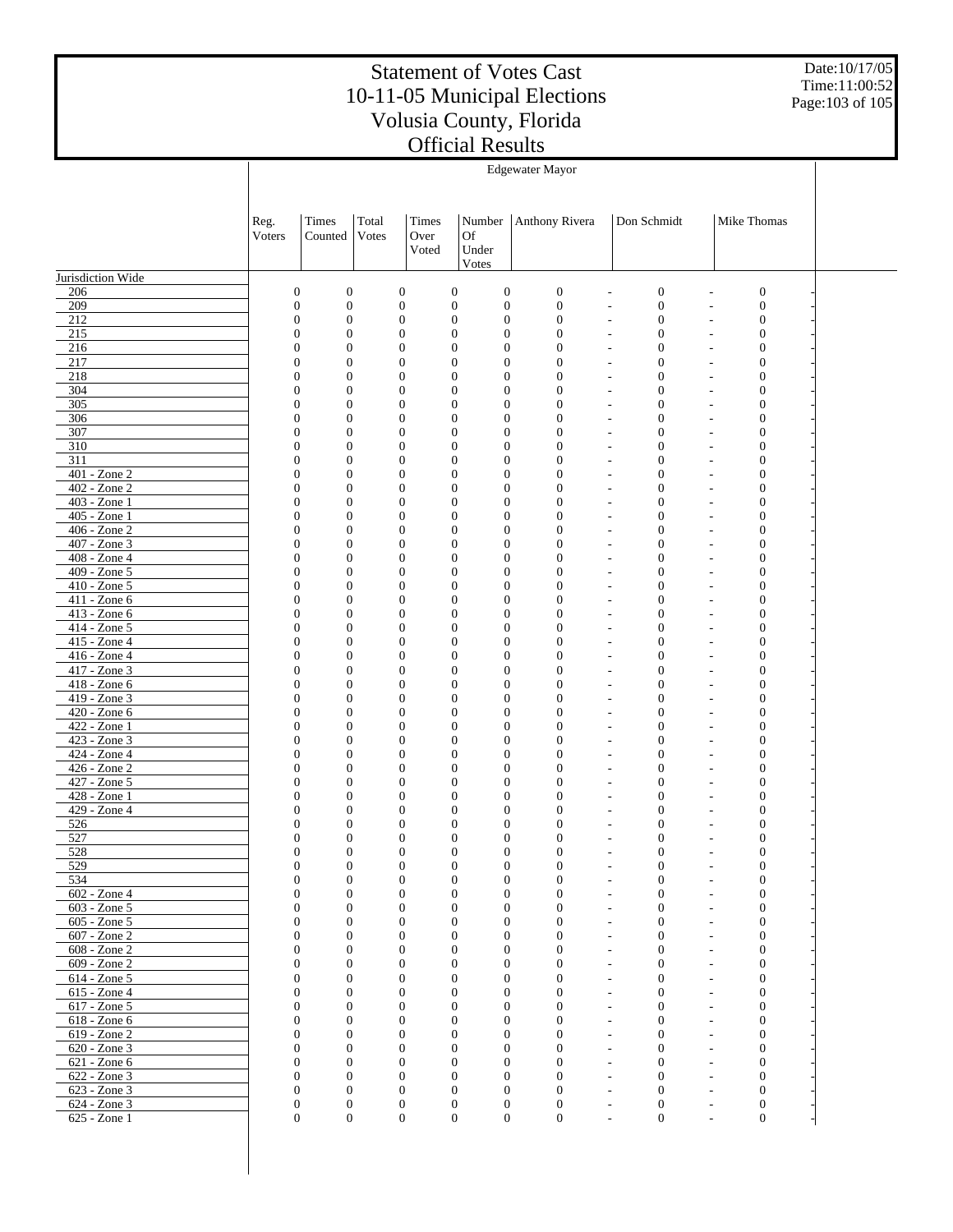Date:10/17/05 Time:11:00:52 Page:104 of 105

|                                                       | <b>Edgewater Mayor</b>               |                                      |                                      |       |                                                                              |                                    |                          |                                      |                          |                                    |                  |  |
|-------------------------------------------------------|--------------------------------------|--------------------------------------|--------------------------------------|-------|------------------------------------------------------------------------------|------------------------------------|--------------------------|--------------------------------------|--------------------------|------------------------------------|------------------|--|
|                                                       |                                      |                                      |                                      |       |                                                                              |                                    |                          |                                      |                          |                                    |                  |  |
|                                                       |                                      |                                      |                                      |       |                                                                              |                                    |                          |                                      |                          |                                    |                  |  |
|                                                       | Reg.                                 | Times                                | Total                                | Times | Number                                                                       | Anthony Rivera                     |                          | Don Schmidt                          |                          | Mike Thomas                        |                  |  |
|                                                       | Voters                               | Counted                              | Votes                                | Over  | Of                                                                           |                                    |                          |                                      |                          |                                    |                  |  |
|                                                       |                                      |                                      |                                      | Voted | Under<br>Votes                                                               |                                    |                          |                                      |                          |                                    |                  |  |
| $626 - Zone$ 3                                        | $\boldsymbol{0}$                     | $\mathbf{0}$                         | $\mathbf{0}$                         |       | $\mathbf{0}$<br>$\boldsymbol{0}$                                             | $\boldsymbol{0}$                   | $\overline{\phantom{a}}$ | $\boldsymbol{0}$                     | $\overline{\phantom{a}}$ | $\boldsymbol{0}$                   |                  |  |
| $628 - Zone 6$                                        | $\boldsymbol{0}$                     | $\boldsymbol{0}$                     | $\boldsymbol{0}$                     |       | $\boldsymbol{0}$<br>$\boldsymbol{0}$                                         | $\boldsymbol{0}$                   | $\overline{\phantom{a}}$ | $\boldsymbol{0}$                     | ÷                        | $\boldsymbol{0}$                   |                  |  |
| $629 - Zone 6$                                        | $\boldsymbol{0}$                     | $\boldsymbol{0}$                     | $\boldsymbol{0}$                     |       | $\boldsymbol{0}$<br>$\boldsymbol{0}$                                         | $\boldsymbol{0}$                   |                          | $\boldsymbol{0}$                     |                          | $\boldsymbol{0}$                   |                  |  |
| $633 - Z$ one 1                                       | 0                                    | $\mathbf{0}$                         | $\boldsymbol{0}$                     |       | $\boldsymbol{0}$<br>$\overline{0}$                                           | $\overline{0}$                     | $\overline{\phantom{a}}$ | $\theta$                             | ÷                        | $\mathbf{0}$                       |                  |  |
| $636 - Z$ one 1                                       | $\boldsymbol{0}$                     | $\boldsymbol{0}$                     | $\boldsymbol{0}$                     |       | $\boldsymbol{0}$<br>$\boldsymbol{0}$                                         | $\boldsymbol{0}$                   |                          | $\boldsymbol{0}$                     |                          | $\boldsymbol{0}$                   |                  |  |
| $637 - Z$ one 1                                       | 0                                    | $\mathbf{0}$                         | $\boldsymbol{0}$                     |       | $\mathbf{0}$<br>$\overline{0}$                                               | $\overline{0}$                     |                          | $\mathbf{0}$                         |                          | $\overline{0}$                     |                  |  |
| 638 - Zone 1<br>$640 - Z$ one 4                       | 0<br>0                               | $\boldsymbol{0}$<br>$\mathbf{0}$     | $\boldsymbol{0}$<br>$\boldsymbol{0}$ |       | $\boldsymbol{0}$<br>$\boldsymbol{0}$<br>$\mathbf{0}$<br>$\overline{0}$       | $\overline{0}$<br>$\overline{0}$   |                          | $\mathbf{0}$<br>$\mathbf{0}$         | ÷,                       | $\boldsymbol{0}$<br>$\overline{0}$ |                  |  |
| 641 - Zone 4                                          | $\boldsymbol{0}$                     | $\boldsymbol{0}$                     | $\boldsymbol{0}$                     |       | $\boldsymbol{0}$<br>$\boldsymbol{0}$                                         | $\overline{0}$                     | $\overline{\phantom{a}}$ | $\mathbf{0}$                         | ٠                        | $\boldsymbol{0}$                   |                  |  |
| 701                                                   | 0                                    | $\mathbf{0}$                         | $\boldsymbol{0}$                     |       | $\boldsymbol{0}$<br>$\overline{0}$                                           | $\overline{0}$                     | $\overline{\phantom{a}}$ | $\mathbf{0}$                         | ÷                        | $\overline{0}$                     |                  |  |
| 702                                                   | 0                                    | $\boldsymbol{0}$                     | $\boldsymbol{0}$                     |       | $\boldsymbol{0}$<br>$\boldsymbol{0}$                                         | $\overline{0}$                     |                          | $\mathbf{0}$                         |                          | $\boldsymbol{0}$                   |                  |  |
| 703                                                   | 0                                    | $\mathbf{0}$                         | $\boldsymbol{0}$                     |       | $\boldsymbol{0}$<br>$\overline{0}$                                           | $\overline{0}$                     | $\overline{\phantom{a}}$ | $\mathbf{0}$                         | ÷,                       | $\mathbf{0}$                       |                  |  |
| 704                                                   | $\boldsymbol{0}$                     | $\boldsymbol{0}$                     | $\boldsymbol{0}$                     |       | $\boldsymbol{0}$<br>$\boldsymbol{0}$                                         | $\overline{0}$                     |                          | $\boldsymbol{0}$                     |                          | $\boldsymbol{0}$                   |                  |  |
| 709                                                   | 0                                    | $\mathbf{0}$                         | $\boldsymbol{0}$                     |       | $\boldsymbol{0}$<br>$\overline{0}$                                           | $\overline{0}$                     |                          | $\mathbf{0}$                         | $\overline{a}$           | $\overline{0}$                     |                  |  |
| 711                                                   | 0                                    | $\boldsymbol{0}$                     | $\boldsymbol{0}$                     |       | $\boldsymbol{0}$<br>$\boldsymbol{0}$                                         | $\overline{0}$                     |                          | $\mathbf{0}$                         |                          | $\boldsymbol{0}$                   |                  |  |
| 712<br>714                                            | 0<br>$\boldsymbol{0}$                | $\mathbf{0}$<br>$\boldsymbol{0}$     | $\boldsymbol{0}$<br>$\boldsymbol{0}$ |       | $\boldsymbol{0}$<br>$\overline{0}$<br>$\boldsymbol{0}$<br>$\boldsymbol{0}$   | $\overline{0}$<br>$\overline{0}$   | $\overline{\phantom{a}}$ | $\mathbf{0}$<br>$\mathbf{0}$         | ÷,<br>÷                  | $\overline{0}$<br>$\boldsymbol{0}$ |                  |  |
| 717                                                   | 0                                    | $\mathbf{0}$                         | $\boldsymbol{0}$                     |       | $\boldsymbol{0}$<br>$\overline{0}$                                           | $\overline{0}$                     | $\overline{\phantom{a}}$ | $\mathbf{0}$                         | ÷                        | $\overline{0}$                     |                  |  |
| 718                                                   | 0                                    | $\boldsymbol{0}$                     | $\boldsymbol{0}$                     |       | $\boldsymbol{0}$<br>$\boldsymbol{0}$                                         | $\overline{0}$                     |                          | $\mathbf{0}$                         |                          | $\boldsymbol{0}$                   |                  |  |
| 719                                                   | 0                                    | $\mathbf{0}$                         | $\boldsymbol{0}$                     |       | $\boldsymbol{0}$<br>$\overline{0}$                                           | $\overline{0}$                     |                          | $\mathbf{0}$                         | ٠                        | $\mathbf{0}$                       |                  |  |
| 720                                                   | $\boldsymbol{0}$                     | $\boldsymbol{0}$                     | $\boldsymbol{0}$                     |       | $\boldsymbol{0}$<br>$\boldsymbol{0}$                                         | $\overline{0}$                     |                          | $\boldsymbol{0}$                     |                          | $\boldsymbol{0}$                   |                  |  |
| 722                                                   | 0                                    | $\mathbf{0}$                         | $\boldsymbol{0}$                     |       | $\boldsymbol{0}$<br>$\overline{0}$                                           | $\overline{0}$                     |                          | $\mathbf{0}$                         | ٠                        | $\overline{0}$                     |                  |  |
| 723                                                   | 0                                    | $\boldsymbol{0}$                     | $\boldsymbol{0}$                     |       | $\boldsymbol{0}$<br>$\boldsymbol{0}$                                         | $\overline{0}$                     |                          | $\mathbf{0}$                         |                          | $\boldsymbol{0}$                   |                  |  |
| 724                                                   | 0                                    | $\mathbf{0}$                         | $\boldsymbol{0}$                     |       | $\boldsymbol{0}$<br>$\overline{0}$                                           | $\overline{0}$                     | $\overline{\phantom{a}}$ | $\mathbf{0}$                         | ٠                        | $\mathbf{0}$                       |                  |  |
| 725<br>726                                            | $\boldsymbol{0}$<br>0                | $\boldsymbol{0}$<br>$\mathbf{0}$     | $\boldsymbol{0}$<br>$\boldsymbol{0}$ |       | $\boldsymbol{0}$<br>$\boldsymbol{0}$<br>$\boldsymbol{0}$<br>$\overline{0}$   | $\overline{0}$<br>$\overline{0}$   |                          | $\mathbf{0}$<br>$\mathbf{0}$         | ÷<br>÷,                  | $\boldsymbol{0}$<br>$\overline{0}$ |                  |  |
| 727                                                   | 0                                    | $\boldsymbol{0}$                     | $\boldsymbol{0}$                     |       | $\boldsymbol{0}$<br>$\boldsymbol{0}$                                         | $\overline{0}$                     |                          | $\mathbf{0}$                         |                          | $\boldsymbol{0}$                   |                  |  |
| 728                                                   | 0                                    | $\mathbf{0}$                         | $\boldsymbol{0}$                     |       | $\boldsymbol{0}$<br>$\overline{0}$                                           | $\overline{0}$                     |                          | $\mathbf{0}$                         | $\overline{a}$           | $\mathbf{0}$                       |                  |  |
| 729                                                   | $\boldsymbol{0}$                     | $\boldsymbol{0}$                     | $\boldsymbol{0}$                     |       | $\boldsymbol{0}$<br>$\boldsymbol{0}$                                         | $\overline{0}$                     |                          | $\boldsymbol{0}$                     |                          | $\boldsymbol{0}$                   |                  |  |
| 731                                                   | 0                                    | $\mathbf{0}$                         | $\boldsymbol{0}$                     |       | $\boldsymbol{0}$<br>$\overline{0}$                                           | $\overline{0}$                     | $\overline{\phantom{a}}$ | $\mathbf{0}$                         | ÷,                       | $\overline{0}$                     |                  |  |
| 732                                                   | 0                                    | $\boldsymbol{0}$                     | $\boldsymbol{0}$                     |       | $\boldsymbol{0}$<br>$\boldsymbol{0}$                                         | $\overline{0}$                     |                          | $\mathbf{0}$                         | ÷                        | $\boldsymbol{0}$                   |                  |  |
| 733                                                   | 0                                    | $\mathbf{0}$                         | $\boldsymbol{0}$                     |       | $\boldsymbol{0}$<br>$\overline{0}$                                           | $\overline{0}$                     | $\overline{\phantom{a}}$ | $\mathbf{0}$                         | ÷.                       | $\mathbf{0}$                       |                  |  |
| 803<br>804                                            | $\boldsymbol{0}$<br>0                | $\boldsymbol{0}$<br>$\mathbf{0}$     | $\boldsymbol{0}$<br>$\boldsymbol{0}$ |       | $\boldsymbol{0}$<br>$\boldsymbol{0}$<br>$\boldsymbol{0}$<br>$\overline{0}$   | $\overline{0}$<br>$\overline{0}$   |                          | $\mathbf{0}$<br>$\mathbf{0}$         | ٠                        | $\boldsymbol{0}$<br>$\mathbf{0}$   |                  |  |
| 805                                                   | 0                                    | $\boldsymbol{0}$                     | $\boldsymbol{0}$                     |       | $\boldsymbol{0}$<br>$\boldsymbol{0}$                                         | $\overline{0}$                     |                          | $\mathbf{0}$                         |                          | $\boldsymbol{0}$                   |                  |  |
| 806                                                   | 0                                    | $\mathbf{0}$                         | $\boldsymbol{0}$                     |       | $\boldsymbol{0}$<br>$\overline{0}$                                           | $\overline{0}$                     |                          | $\mathbf{0}$                         | $\overline{a}$           | $\mathbf{0}$                       |                  |  |
| 808                                                   | 0                                    | $\boldsymbol{0}$                     | $\boldsymbol{0}$                     |       | $\boldsymbol{0}$<br>$\boldsymbol{0}$                                         | $\overline{0}$                     |                          | $\mathbf{0}$                         |                          | $\boldsymbol{0}$                   |                  |  |
| 809                                                   | 0                                    | $\mathbf{0}$                         | $\boldsymbol{0}$                     |       | $\mathbf{0}$<br>$\overline{0}$                                               | $\overline{0}$                     | $\overline{\phantom{a}}$ | $\mathbf{0}$                         | ÷                        | $\theta$                           |                  |  |
| 810                                                   | 0                                    | $\mathbf{0}$                         | $\boldsymbol{0}$                     |       | $\boldsymbol{0}$<br>$\boldsymbol{0}$                                         | $\overline{0}$                     |                          | $\mathbf{0}$                         |                          | $\boldsymbol{0}$                   |                  |  |
| 811                                                   | 0                                    | $\mathbf{0}$                         | $\boldsymbol{0}$                     |       | $\mathbf{0}$<br>$\overline{0}$                                               | $\overline{0}$                     |                          | $\mathbf{0}$                         |                          | $\boldsymbol{0}$                   |                  |  |
| 812<br>815                                            | $\boldsymbol{0}$<br>$\Omega$         | $\mathbf{0}$<br>$\Omega$             | $\boldsymbol{0}$<br>$\Omega$         |       | $\boldsymbol{0}$<br>$\overline{0}$<br>$\Omega$<br>$\Omega$                   | $\mathbf{0}$<br>$\Omega$           |                          | $\Omega$<br>$\Omega$                 |                          | $\boldsymbol{0}$<br>$\Omega$       |                  |  |
| 901                                                   | 2007                                 | 169                                  | 169                                  |       | $\boldsymbol{0}$<br>$\boldsymbol{0}$                                         | 38                                 | 22.49%                   | 75                                   | 44.38%                   | 56                                 | 33.14%           |  |
| 902                                                   | 2573                                 | 244                                  | 244                                  |       | $\boldsymbol{0}$<br>$\boldsymbol{0}$                                         | 76                                 | 31.15%                   | 72                                   | 29.51%                   |                                    | 96 39.34%        |  |
| 903                                                   | 2317                                 | 232                                  | 232                                  |       | $\boldsymbol{0}$<br>$\boldsymbol{0}$                                         | 102                                | 43.97%                   | 64                                   | 27.59%                   | 66                                 | 28.45%           |  |
| 904                                                   | 1675                                 | 107                                  | 107                                  |       | $\mathbf{0}$<br>$\boldsymbol{0}$                                             | 43                                 | 40.19%                   | 30                                   | 28.04%                   | 34                                 | 31.78%           |  |
| 905                                                   | 1089                                 | 97                                   | 97                                   |       | $\boldsymbol{0}$<br>$\boldsymbol{0}$                                         | 33                                 | 34.02%                   | 28                                   | 28.87%                   | 36                                 | 37.11%           |  |
| 910                                                   | 1152                                 | 74                                   | 74                                   |       | $\boldsymbol{0}$<br>$\boldsymbol{0}$                                         | 27                                 | 36.49%                   |                                      | 14 18.92%                | 33                                 | 44.59%           |  |
| 912<br>913                                            | 1402<br>2218                         | 153<br>336                           | 153<br>336                           |       | $\boldsymbol{0}$<br>$\boldsymbol{0}$<br>$\boldsymbol{0}$<br>$\boldsymbol{0}$ | 39<br>88                           | 25.49%<br>26.19%         | 163                                  | 58 37.91%<br>48.51%      | 56<br>85                           | 36.60%<br>25.30% |  |
| Absentee - DeLand                                     | $\boldsymbol{0}$                     | $\mathbf{0}$                         | $\boldsymbol{0}$                     |       | $\boldsymbol{0}$<br>$\boldsymbol{0}$                                         | $\boldsymbol{0}$                   |                          | $\mathbf{0}$                         |                          | $\mathbf{0}$                       |                  |  |
| Absentee - DeBary                                     | $\boldsymbol{0}$                     | $\boldsymbol{0}$                     | $\boldsymbol{0}$                     |       | $\boldsymbol{0}$<br>$\mathbf{0}$                                             | $\mathbf{0}$                       | $\overline{\phantom{a}}$ | $\boldsymbol{0}$                     | $\overline{a}$           | $\boldsymbol{0}$                   |                  |  |
| Absentee - Deltona                                    | $\boldsymbol{0}$                     | $\boldsymbol{0}$                     | $\boldsymbol{0}$                     |       | $\boldsymbol{0}$<br>$\boldsymbol{0}$                                         | $\boldsymbol{0}$                   | $\overline{a}$           | $\boldsymbol{0}$                     | ÷,                       | 0                                  |                  |  |
| Absentee - Holly Hill                                 | $\boldsymbol{0}$                     | $\boldsymbol{0}$                     | $\boldsymbol{0}$                     |       | $\boldsymbol{0}$<br>$\mathbf{0}$                                             | $\mathbf{0}$                       | $\overline{\phantom{a}}$ | $\mathbf{0}$                         | ÷,                       | $\boldsymbol{0}$                   |                  |  |
| Absentee - Daytona Beach                              | $\boldsymbol{0}$                     | $\boldsymbol{0}$                     | $\boldsymbol{0}$                     |       | $\boldsymbol{0}$<br>$\boldsymbol{0}$                                         | $\boldsymbol{0}$                   | $\overline{a}$           | $\boldsymbol{0}$                     | L,                       | 0                                  |                  |  |
| Absentee - South Daytona                              | $\overline{0}$                       | $\boldsymbol{0}$                     | $\boldsymbol{0}$                     |       | $\boldsymbol{0}$<br>$\mathbf{0}$                                             | $\mathbf{0}$                       | $\overline{\phantom{a}}$ | $\mathbf{0}$                         | $\overline{a}$           | $\overline{0}$                     |                  |  |
| Absentee - Port Orange                                | $\boldsymbol{0}$                     | $\boldsymbol{0}$                     | $\boldsymbol{0}$                     |       | $\boldsymbol{0}$<br>$\boldsymbol{0}$                                         | $\mathbf{0}$                       |                          | $\boldsymbol{0}$                     |                          | 0                                  |                  |  |
| Absentee - Ponce Inlet<br>Absentee - New Smyrna Beach | $\boldsymbol{0}$<br>$\boldsymbol{0}$ | $\boldsymbol{0}$<br>$\boldsymbol{0}$ | $\boldsymbol{0}$<br>$\boldsymbol{0}$ |       | $\boldsymbol{0}$<br>$\mathbf{0}$<br>$\boldsymbol{0}$<br>$\boldsymbol{0}$     | $\overline{0}$<br>$\boldsymbol{0}$ | $\overline{\phantom{a}}$ | $\boldsymbol{0}$<br>$\boldsymbol{0}$ | $\overline{\phantom{a}}$ | $\boldsymbol{0}$<br>$\mathbf{0}$   |                  |  |
| Absentee - Edgewater                                  | 14433                                | 62                                   | 62                                   |       | $\boldsymbol{0}$<br>$\boldsymbol{0}$                                         | 11                                 | 17.74%                   | 27                                   | 43.55%                   | 24                                 | 38.71%           |  |
| Early Voting                                          | 14433                                | 141                                  | 141                                  |       | $\boldsymbol{0}$                                                             | $\boldsymbol{0}$<br>41             | 29.08%                   | 57                                   | 40.43%                   | 43                                 | 30.50%           |  |
|                                                       |                                      |                                      |                                      |       |                                                                              |                                    |                          |                                      |                          |                                    |                  |  |

 $\overline{1}$